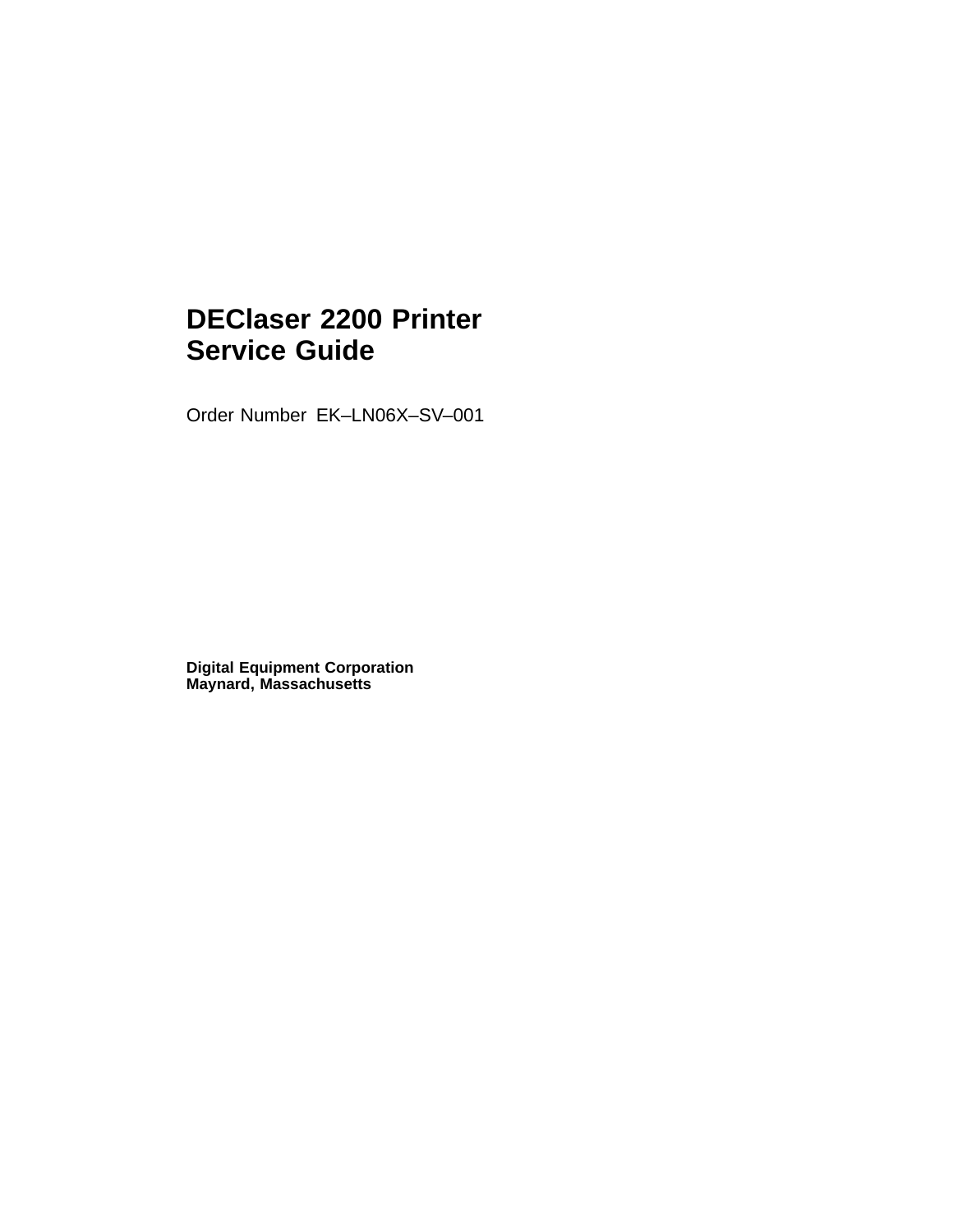#### **First Printing, September 1990**

The information in this document is subject to change without notice and should not be construed as a commitment by Digital Equipment Corporation.

Digital Equipment Corporation assumes no responsibility for any errors that may appear in this document.

Any software described in this document is furnished under a license and may be used or copied only in accordance with the terms of such license. No responsibility is assumed for the use or reliability of software or equipment that is not supplied by Digital Equipment Corporation or its affiliated companies.

Restricted Rights: Use, duplication, or disclosure by the U.S. Government is subject to restrictions as set forth in subparagraph (c)(1)(ii) of the Rights in Technical Data and Computer Software clause at DFARS 252.227–7013.

© Digital Equipment Corporation 1990 All rights reserved. Printed in U.S.A.

The Reader's Comments form at the end of this document requests your critical evaluation to assist in preparing future documentation.

The following are trademarks of Digital Equipment Corporation: DECdirect, DEClaser, DECmate, DECserver, DECstation, MicroVAX, PrintServer, PRO, Rainbow, ReGIS, VAX DOCUMENT, VAXstation, VT, and the DIGITAL Logo.

The following are third-party trademarks: Centronix is a trademark of Centronix Data Computer Corporation. IBM–PC is a trademark of International Business Machines Corporation. PostScript is a registered trademark of Adobe Systems, Inc. Tektronix is a registered trademark of Tektronix, Inc.

S1390

This document was prepared using VAX DOCUMENT, Version 1.2.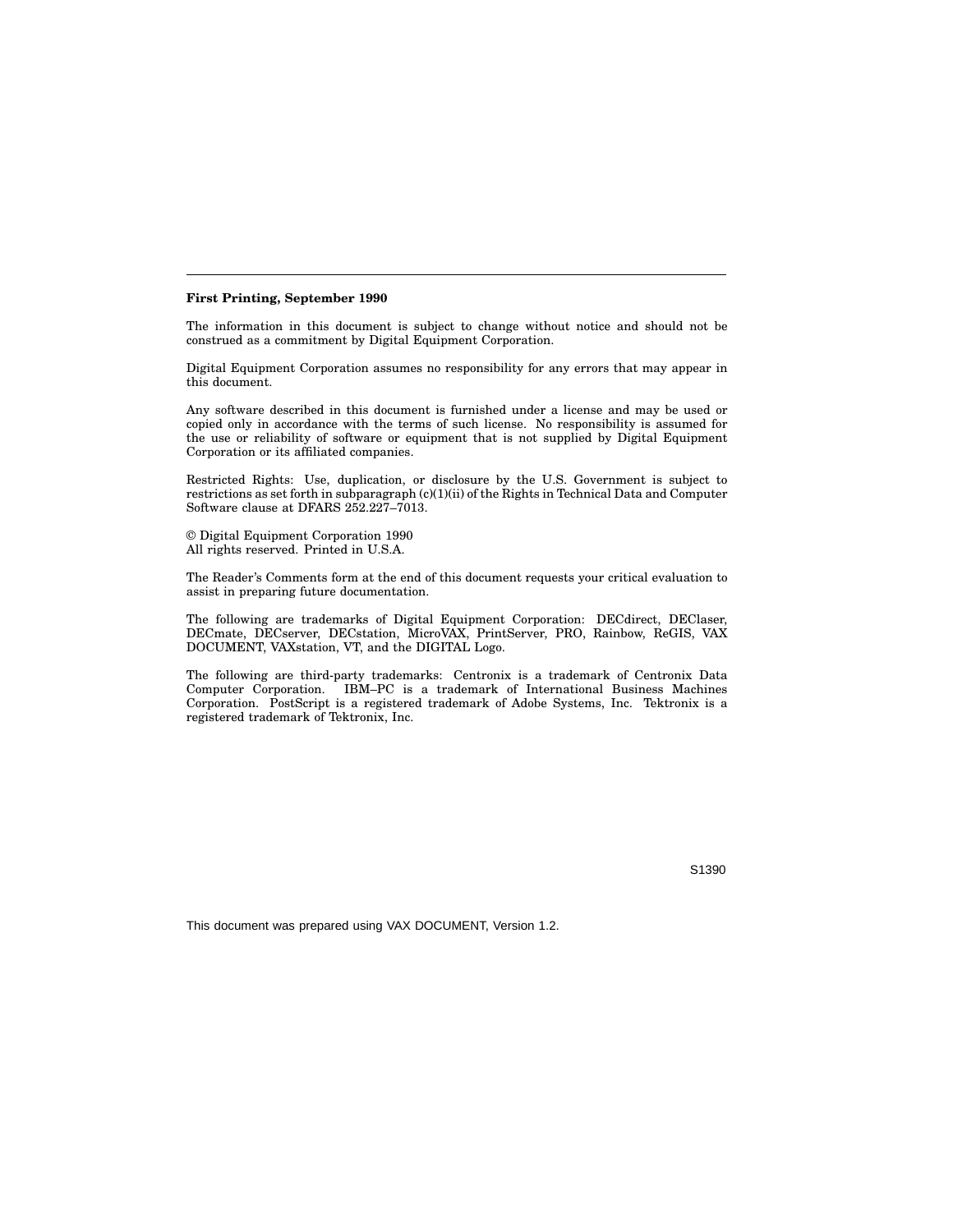### Chapter 1 DEClaser 2200 Physical and Functional Description

| Description of the DEClaser 2200 Printer | $1 - 1$  |
|------------------------------------------|----------|
|                                          | $1 - 2$  |
| Media Input Feeders and Cassettes        | $1 - 8$  |
| Output Stacks and Paper Paths            | $1 - 10$ |
|                                          | $1 - 12$ |
| Paper Path Jam Detection Circuits        | $1 - 14$ |
|                                          | $1 - 15$ |
|                                          | $1 - 17$ |
| Video Control Board                      | $1 - 17$ |
| DC Control Board Signals                 | $1 - 19$ |
| LVPSA, Main Motor, and Interlock Diagram | $1 - 24$ |
| Fixing Heater Control Circuit            | $1 - 24$ |
|                                          | $1 - 27$ |
|                                          |          |

### Chapter 2 DEClaser 2200 Control Panel Operation

| 2.1   |                                                                               |         |
|-------|-------------------------------------------------------------------------------|---------|
| 2.1.1 |                                                                               |         |
| 2.1.2 | Control Panel Keys                                                            | $2 - 3$ |
| 2.2   |                                                                               | $2 - 5$ |
| 2.2.1 |                                                                               |         |
| 2.2.2 | Moving, Selecting, and Saving Values $\ldots \ldots \ldots \ldots \ldots$ 2–7 |         |
| 2.3   |                                                                               |         |
| 2.3.1 |                                                                               |         |
| 2.3.2 |                                                                               |         |
| 2.3.3 |                                                                               |         |

#### **iii**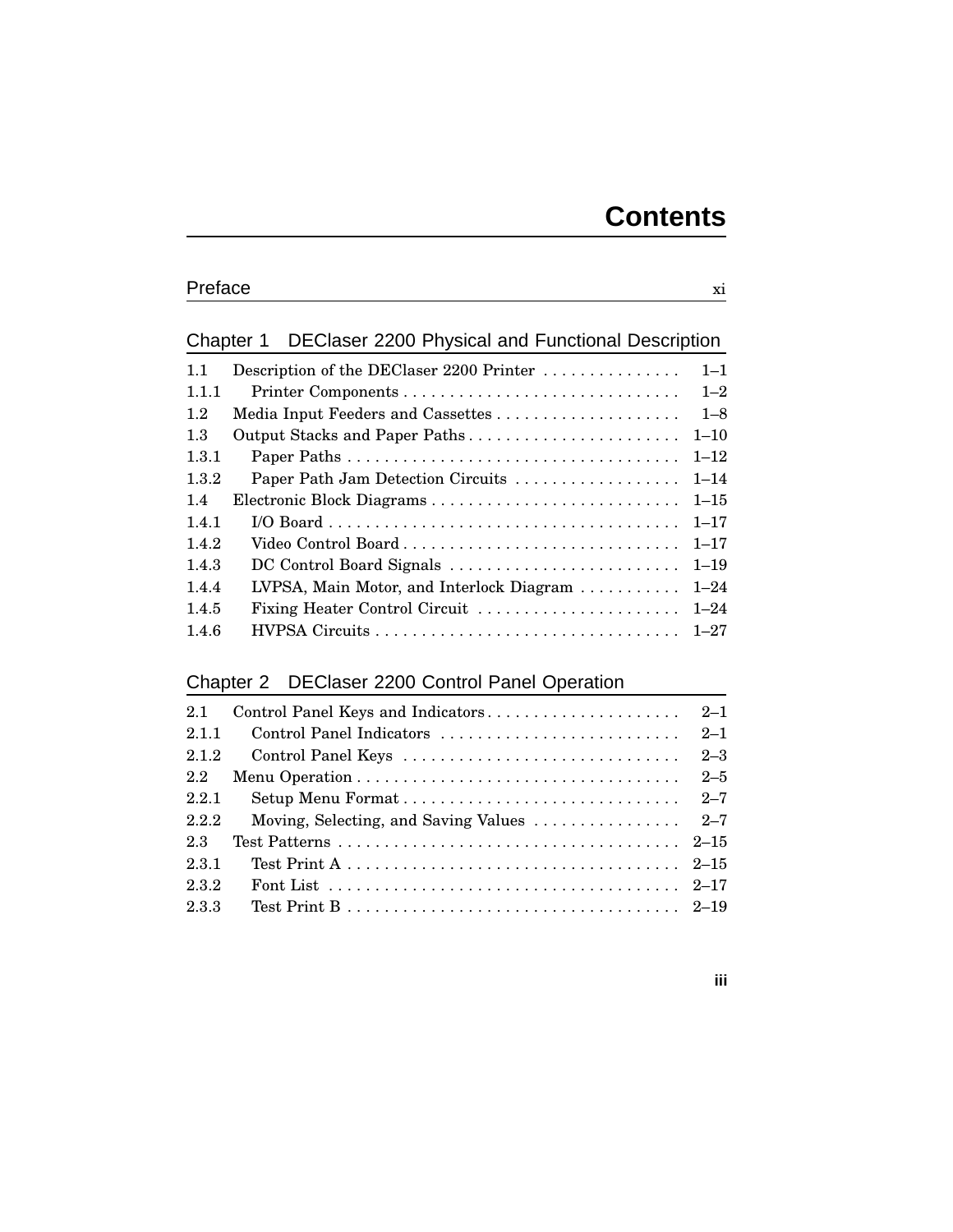| 2.4 Control Representation (Character Dump) Mode  2–24 |  |
|--------------------------------------------------------|--|

## Chapter 3 DEClaser 2200 Troubleshooting

| Getting Started<br>3.1                           | $3 - 1$  |
|--------------------------------------------------|----------|
| $3.2\,$<br>Troubleshooting Power-Up Faults       | $3 - 3$  |
| Troubleshooting Control Panel Faults<br>3.3      | $3 - 5$  |
| Status Message and Faults<br>3.3.1               | $3 - 5$  |
| 3.3.2<br>Operator Call Messages and Faults       | $3 - 7$  |
| 3.3.3<br>Functional Messages and Faults          | $3 - 16$ |
| 3.3.4                                            | $3 - 19$ |
| 3.4<br>Troubleshooting Paper Jam and Feed Faults | $3 - 25$ |
| Jam Troubleshooting Start FIP<br>3.4.1           | $3 - 25$ |
| 3.4.1.1<br>The Four Paper Path Jam Areas         | $3 - 27$ |
| Power-Up Jams<br>3.4.2                           | $3 - 28$ |
| 3.4.3                                            | $3 - 31$ |
| 3.4.4                                            | $3 - 36$ |
| 3.4.5                                            | $3 - 39$ |
| 3.4.6                                            | $3 - 42$ |
| Troubleshooting Image Defects<br>3.5             | $3 - 48$ |

#### Chapter 4 DEClaser 2200 Removal and Replacement Procedures and RSL

| 4.1   |                                |  |
|-------|--------------------------------|--|
| 4.2   |                                |  |
| 4.2.1 |                                |  |
| 4.2.2 |                                |  |
| 4.3   |                                |  |
| 4.4   |                                |  |
| 4.5   |                                |  |
| 4.6   | Optional Envelope Feeder  4–27 |  |
| 4.7   |                                |  |
| 4.8   |                                |  |
| 4.9   | Duplex Access Side Panel  4-34 |  |

**iv**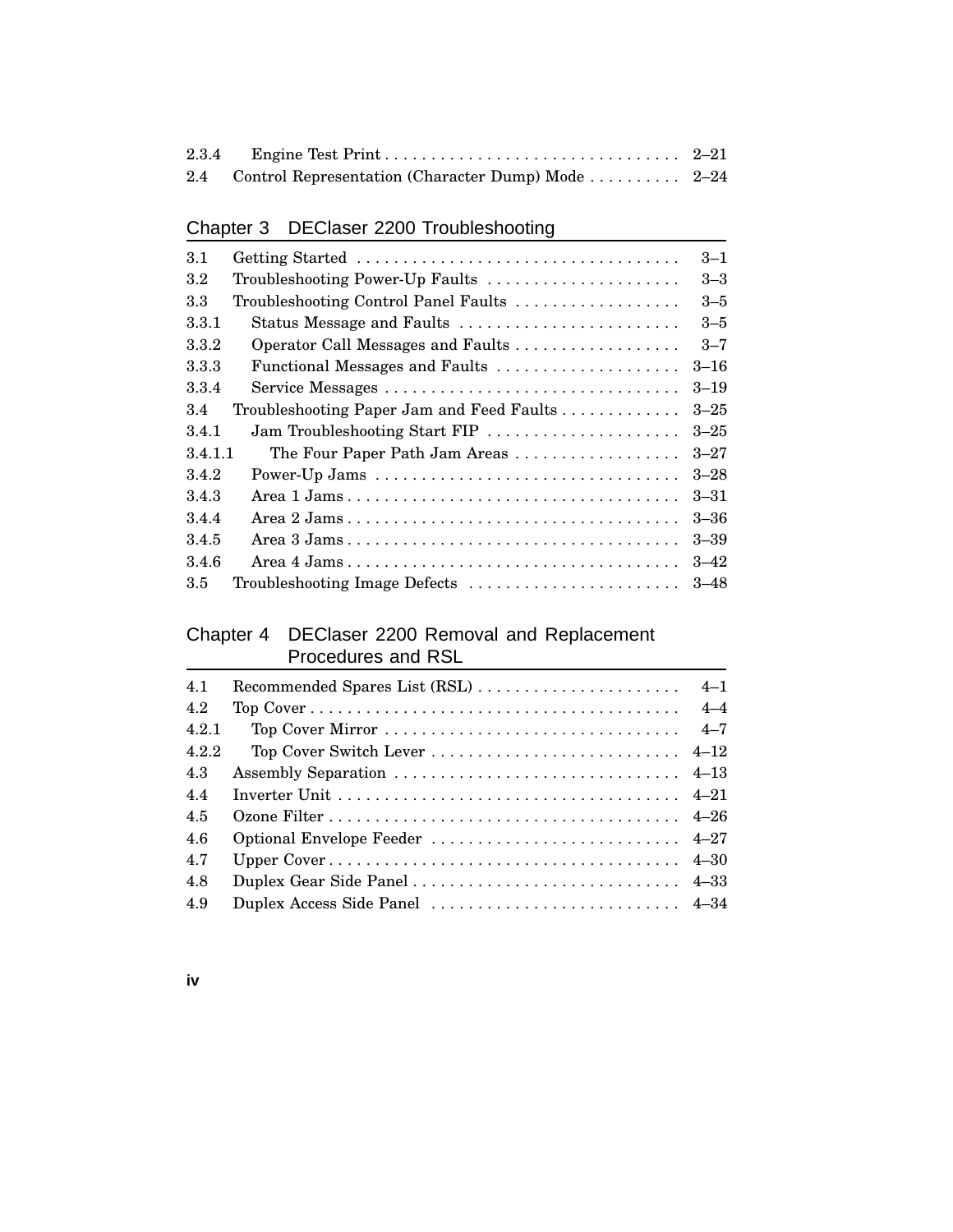| Duplex Cassette Panel<br>4.10                      | $4 - 35$ |
|----------------------------------------------------|----------|
| Duplex Inverter Panel<br>4.11                      | $4 - 36$ |
| Inverter Paper Guide Panel<br>4.11.1               | $4 - 37$ |
| Inverter Support Arms<br>4.11.2                    | $4 - 38$ |
| Inverter Side Panels<br>4.11.3                     | $4 - 40$ |
| 4.11.4<br>Front Subpanel and Feeder Bracket        | $4 - 43$ |
| 4.12                                               | $4 - 48$ |
| 4.12.1<br>Font Cartridge Guides                    | $4 - 50$ |
| 4.13                                               | $4 - 51$ |
| 4.14                                               | $4 - 52$ |
| Video Control Board<br>4.15                        | $4 - 54$ |
| 4.15.1                                             | $4 - 56$ |
| Upper Cassette Size-Sensing Switches<br>4.16       | $4 - 57$ |
| 4.17<br>RAM Expansion Board                        | $4 - 58$ |
| DC Control Board<br>4.18                           | $4 - 59$ |
| 4.19                                               | $4 - 63$ |
| High-Voltage Power Supply Assembly (HVPSA)<br>4.20 | $4 - 64$ |
| 4.21<br>Low-Voltage Power Supply Assembly (LVPSA)  | $4 - 66$ |
| 4.21.1<br>Solenoid and Sensor Board                | $4 - 69$ |
| Scanner Assembly<br>4.22                           | $4 - 72$ |
| Feed Guide Assembly<br>4.23                        | $4 - 74$ |
| 4.24                                               | $4 - 75$ |
| 4.25<br>Transfer Drive Assembly                    | $4 - 79$ |
| Upper Separation Pad<br>4.25.1                     | $4 - 81$ |
| 4.26<br>Transfer Corona Assembly                   | $4 - 82$ |
| 4.27<br>Preconditioning Lamp                       | $4 - 83$ |
| 4.28<br>Upper Pickup Roller Assembly               | $4 - 86$ |
| 4.29<br>Intermediate Gear Assembly                 | $4 - 89$ |
| Inside OPC Drum Drive Gear<br>4.29.1               | $4 - 91$ |
| 4.30<br>Output Roller Assembly                     | $4 - 93$ |
| Output Roller Drive Gears<br>4.30.1                | $4 - 97$ |
| 4.31                                               | $4 - 98$ |
| 4.32                                               | $4 - 99$ |
| 4.33                                               |          |
| 4.34<br>Main Motor Assembly  4–102                 |          |
| 4.34.1<br>Main Motor Drive (Gears)  4–103          |          |

**v**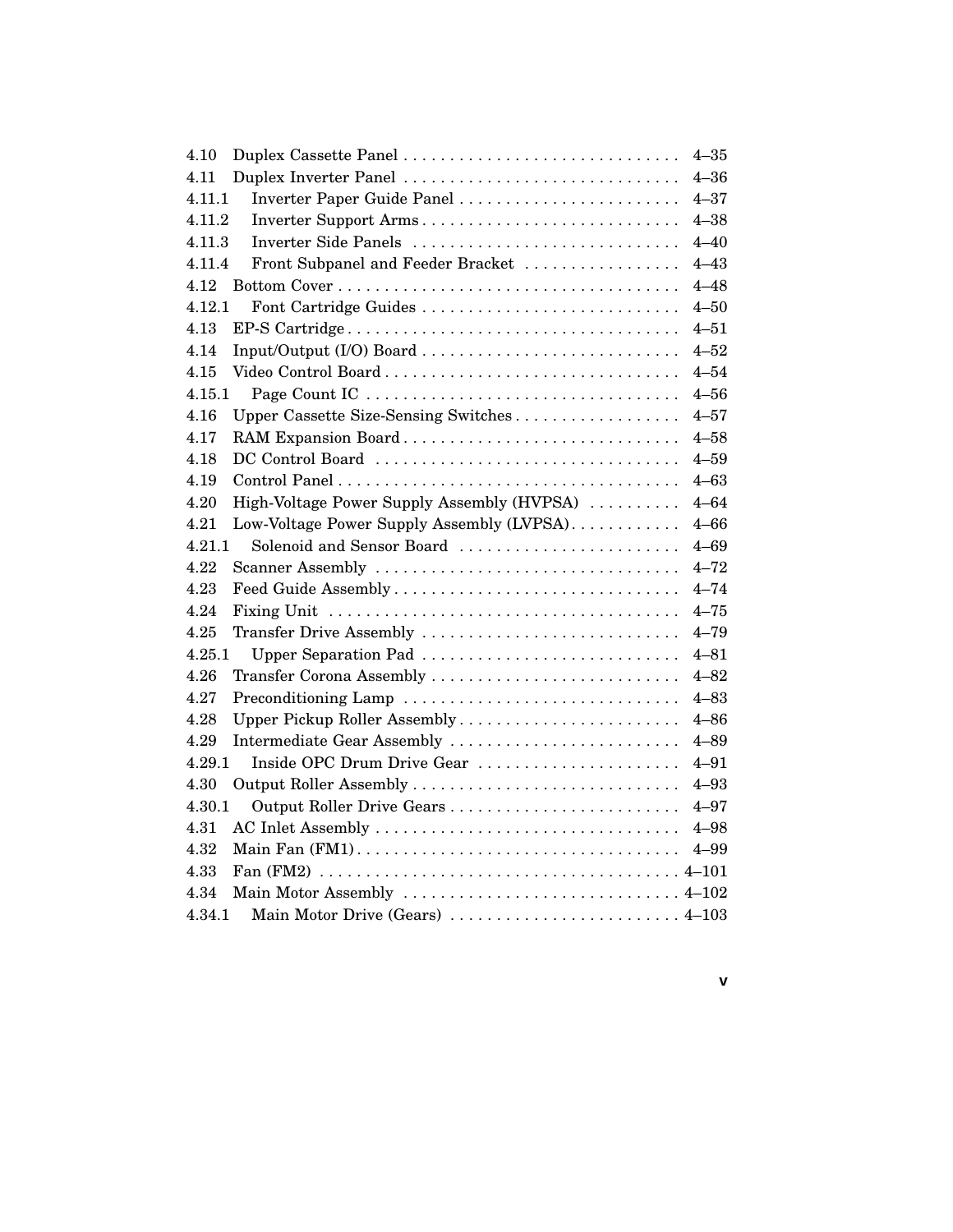| 4.34.2                                                                                                         |
|----------------------------------------------------------------------------------------------------------------|
| 4.34.3<br>Inverter Sensor $\ldots \ldots \ldots \ldots \ldots \ldots \ldots \ldots \ldots \ldots \ldots 4-107$ |
| 4.34.4<br>Printout Selector Switch  4–109                                                                      |
| Inverter Drive Assembly  4–111<br>4.34.5                                                                       |
| 4.34.6                                                                                                         |
| 4.35<br>Lower Pickup Separation Pad  4–116                                                                     |
| 4.36<br>Lower Cassette Paper-Out Sensor  4–123                                                                 |
| 4.37                                                                                                           |
| 4.38                                                                                                           |
| 4.38.1<br>Second Pass Pickup Solenoid  4–132                                                                   |
| Second Pass Sensor  4–134<br>4.39                                                                              |
| Alignment Guide Drive Assembly  4-136<br>4.40                                                                  |
| Alignment Pressure Plate and Roller 4-138<br>4.41                                                              |
| 4.42                                                                                                           |
| 4.43                                                                                                           |
| Upper Paper Pressure Assembly  4–146<br>4.44                                                                   |
| Lower Paper Pressure Assembly  4-151<br>4.45                                                                   |

## Appendix A DEClaser 2200 General Information

## Appendix B DEClaser 2200 Specifications

| <b>B.1.1</b> |  |
|--------------|--|
|              |  |
| B.1.3        |  |
|              |  |
|              |  |
|              |  |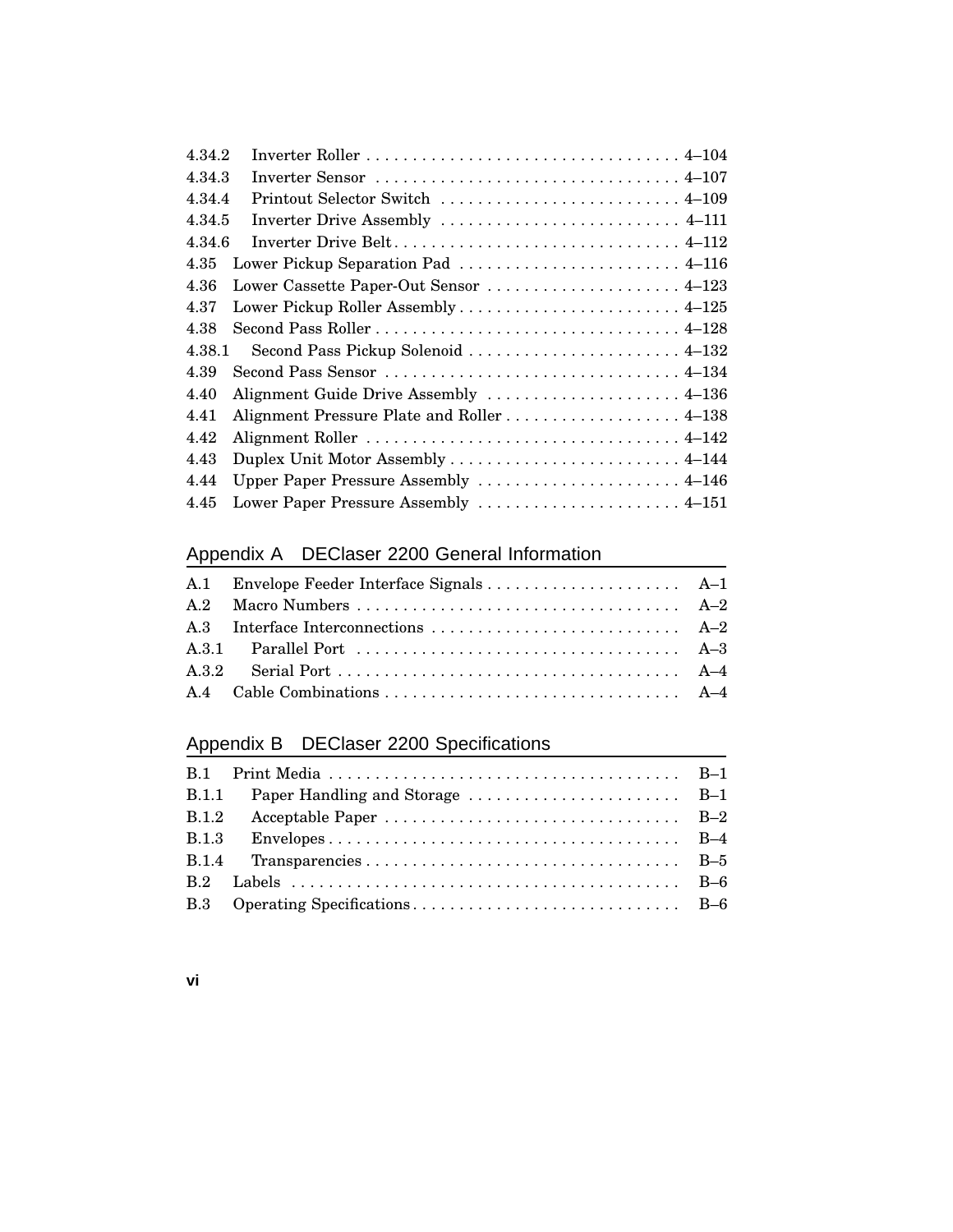# Appendix C DEClaser 2200 Total Call Concept (TCC)

## Appendix D Optional Envelope Feeder

| D.1 Physical Description of the Envelope Feeder  D-1 |  |
|------------------------------------------------------|--|
|                                                      |  |
|                                                      |  |
|                                                      |  |
|                                                      |  |
|                                                      |  |

## **Figures**

| $1 - 1$  | Components: Right-Side View                    | $1 - 2$  |
|----------|------------------------------------------------|----------|
| $1 - 2$  |                                                | $1 - 4$  |
| $1 - 3$  | Components: Inside the Printer                 | $1 - 6$  |
| $1 - 4$  |                                                | $1 - 9$  |
| $1 - 5$  |                                                | $1 - 10$ |
| $1 - 6$  | Printout Selector                              | $1 - 11$ |
| $1 - 7$  |                                                | $1 - 12$ |
| $1 - 8$  |                                                | $1 - 13$ |
| $1 - 9$  | Paper Path Sensor Locations                    | $1 - 14$ |
| $1 - 10$ | 2200 Overall Block Diagram                     | $1 - 16$ |
| $1 - 11$ | Video Control Board                            | $1 - 17$ |
|          | 1–12 DC Control Board Input Signals $(Part 1)$ | $1 - 20$ |
|          | 1–13 DC Control Board Input Signals (Part 2)   | $1 - 21$ |
|          | 1-14 DC Control Board Output Signals (Part 1)  | $1 - 22$ |
| $1 - 15$ | DC Control Board Output Signals (Part 2)       | $1 - 23$ |
| $1 - 16$ |                                                | $1 - 24$ |
| $1 - 17$ | Fixing Heater Diagram                          | $1 - 25$ |
|          | 1–18 HVPSA Connector Block                     | $1 - 28$ |

**vii**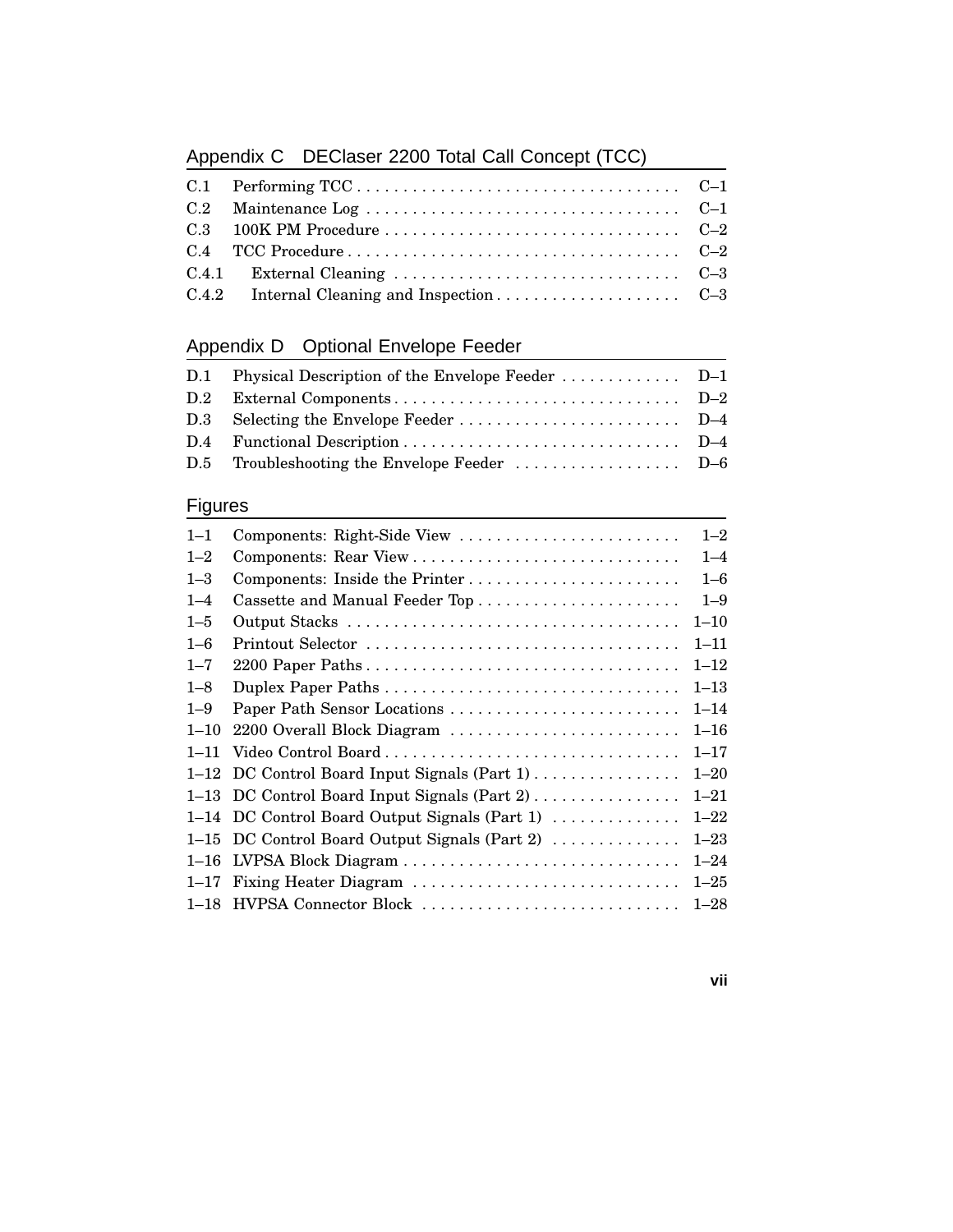| $1 - 19$ |                                | $1 - 29$ |
|----------|--------------------------------|----------|
| $2 - 1$  | Control Panel Indicators       | $2 - 2$  |
| $2 - 2$  | 2200 Keypad Keys               | $2 - 4$  |
| $2 - 3$  | 2200 Keypad Operation          | $2 - 6$  |
| $2 - 4$  | Setup Menu Display Text        | $2 - 7$  |
| $2 - 5$  |                                | $2 - 16$ |
| $2 - 6$  |                                | $2 - 18$ |
| $2 - 7$  |                                | $2 - 20$ |
| $2 - 8$  |                                | $2 - 21$ |
| $2 - 9$  | Engine Test Print              | $2 - 23$ |
| $3 - 1$  |                                | $3 - 2$  |
| $3 - 2$  |                                | $3 - 4$  |
| $3 - 3$  |                                | $3 - 26$ |
| $3 - 4$  |                                | $3 - 27$ |
| $D-1$    | Installed Feeder and Indicator | $D-1$    |
| $D-2$    |                                | $D-2$    |
| $D-3$    |                                | $D-3$    |
| $D-4$    | Internal Components            | $D-5$    |

### Tables

| $1 - 1$ | Printer Components: Right-Side View  | $1 - 3$  |
|---------|--------------------------------------|----------|
| $1 - 2$ | Printer Components: Rear View        | $1 - 5$  |
| $1 - 3$ |                                      | $1 - 7$  |
| $2 - 1$ | Display Panel Indicators             | $2 - 2$  |
| $2 - 2$ | Control Panel Keys                   | $2 - 4$  |
| $2 - 3$ | Menu Scrolling Keys                  | $2 - 7$  |
| $2 - 4$ | 2200 Setup, Feature, and Value Menus | $2 - 8$  |
| $3 - 1$ |                                      | $3 - 6$  |
| $3 - 2$ | Operator Call Messages               | $3 - 7$  |
| $3 - 3$ | Functional Messages                  | $3 - 16$ |
| $3 - 4$ | Service Messages                     | $3 - 19$ |
| $3 - 5$ |                                      | $3 - 29$ |
| $3 - 6$ |                                      | $3 - 32$ |
| $3 - 7$ |                                      | $3 - 37$ |
| $-8$    |                                      | $3 - 40$ |
| $3 - 9$ |                                      | $3 - 43$ |
|         |                                      |          |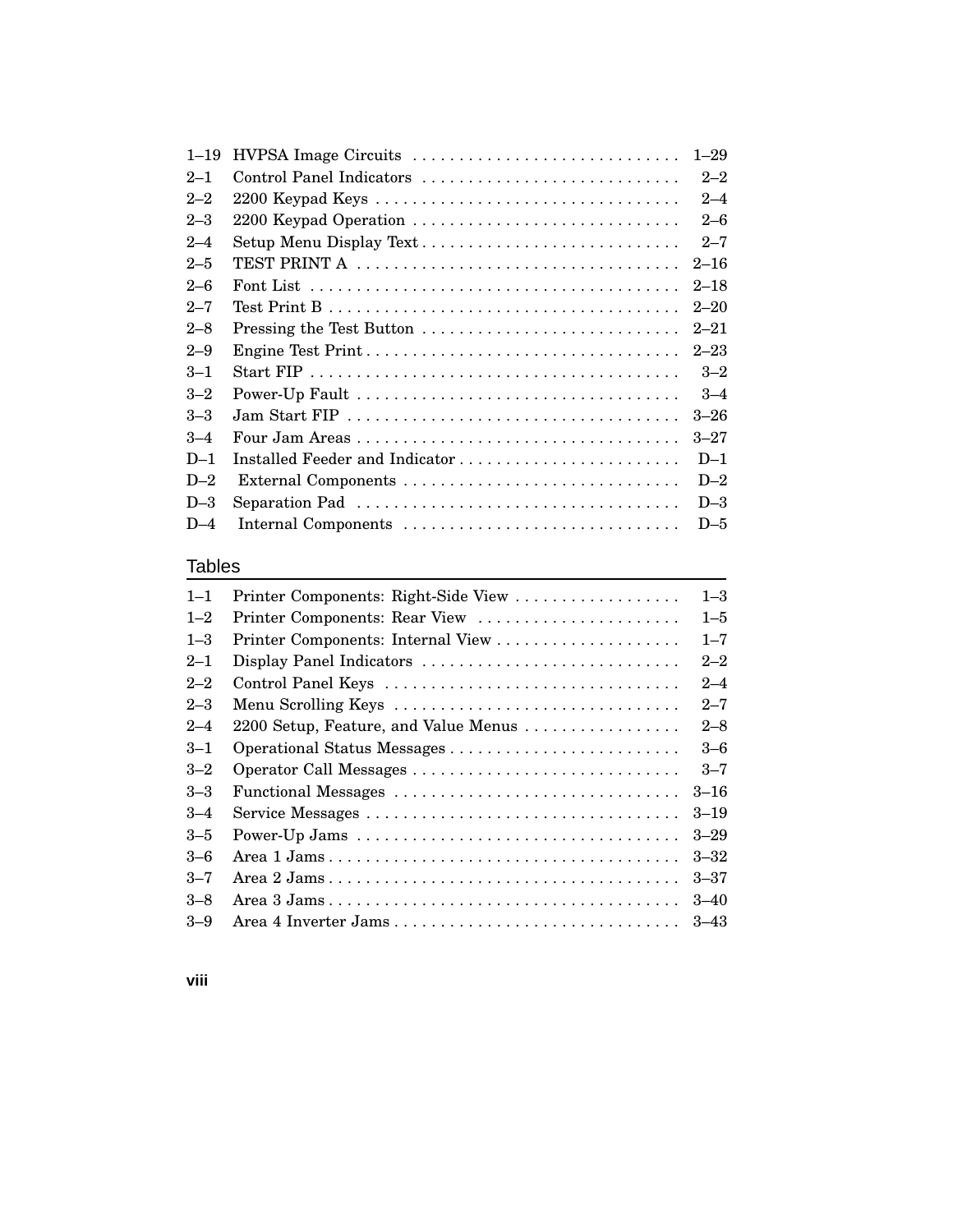|         | 3-10 Area 4 Duplex Unit Jams                  | $3 - 46$ |
|---------|-----------------------------------------------|----------|
|         | 3–11 Image Defect Lookup Table                | $3 - 48$ |
| $4 - 1$ | Declaser 2200 (Recommended Spares List (RSL)) | $4 - 2$  |
| $A-1$   |                                               | $A-1$    |
| $A-2$   | User Preference Character Sets                | $A-2$    |
| $A - 3$ |                                               | $A-3$    |
| $A-4$   |                                               | $A-4$    |
| $A-5$   |                                               | $A-5$    |
| $B-1$   |                                               | $B-2$    |
| $B-2$   |                                               | $B-3$    |
| $B-3$   | Transparency Sizes                            | $B-5$    |
| $B-4$   |                                               | $B-5$    |
| $D-1$   | External Components                           | $D-3$    |
| $D-2$   | Envelope Feeder Troubleshooting               | $D-6$    |

**ix**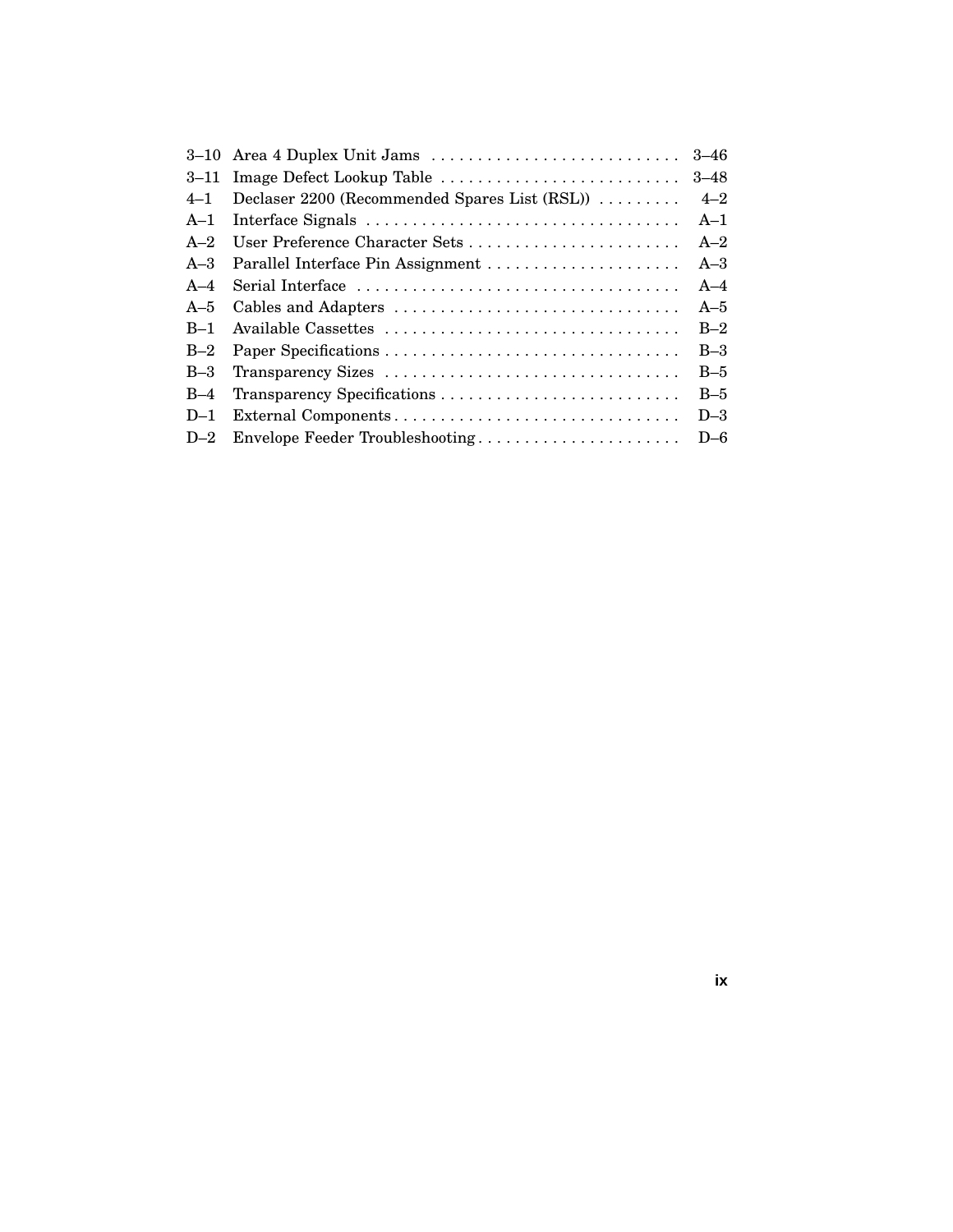### **About This Service Guide**

This book is intended to assist the Customer Services engineer (CSE) to repair and service the DEClaser 2200 printer in the field environment.

- Chapter 1, DEClaser 2200 Physical and Functional Description, describes the printer, the controls, and the input and output paper handling devices. A general description of the electronics is also provided.
- Chapter 2, DEClaser 2200 Control Panel Operation, describes the control panel operation, the setup menus, and the onboard test patterns.
- Chapter 3, DEClaser 2200 Troubleshooting, provides the fault isolation procedure (FIP) that you use to fix the printer.
- Chapter 4, DEClaser 2200 Removal and Replacement Procedures and RSL, provides the fault isolation procedure (FIP) that you use to find a malfunctioning field replaceable unit (FRU) and to repair the printer.
- Appendix A, DEClaser 2200 General Information, contains additional information about the DEClaser 2200 printer.
- Appendix B, DEClaser 2200 Specifications, gives print media and operational specifications.
- Appendix C, DEClaser 2200 Total Call Concept (TCC), is the Total Call Concept (TCC) procedure for the DEClaser 2200 printer.
- Appendix D, Optional Envelope Feeder, contains information for servicing the optional envelope feeder.

### **Training**

Before attempting to use the book and repair the printer, you must attend the specific DEClaser Educational Services training course and all other prerequisite training courses. The following table gives the ordering numbers and information about the courses.

**xi**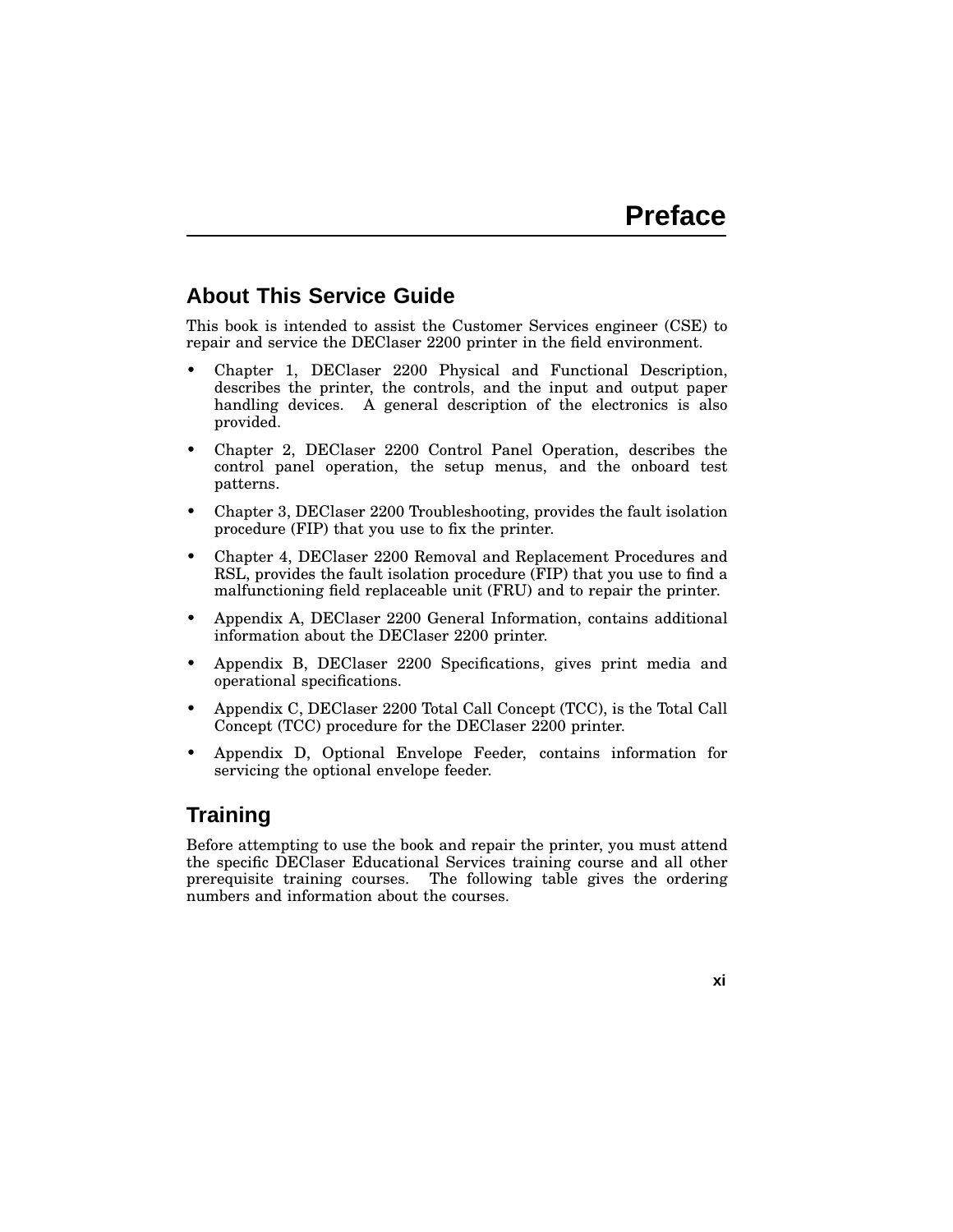| <b>Number</b>      | <b>Description</b>                                                             |
|--------------------|--------------------------------------------------------------------------------|
| <b>EY–7629E–IV</b> | Hardcopy and video specialist core course.                                     |
| $EY$ –5528 $E$ –IV | Laser safety and printer concepts course.                                      |
| EY-F413E-P0        | DEClaser SPI/lab training course is offered at FTC A and B sites<br>worldwide. |

## **Conventions**

The following conventions are used throughout this document:

| Convention    | <b>Description</b>                                                                                        |
|---------------|-----------------------------------------------------------------------------------------------------------|
| <b>Note</b>   | Notes provide additional information.                                                                     |
| Caution       | Cautions emphasize information for preventing damage to equipment.                                        |
| Warning       | Warnings emphasize information for prevention of personal injury.                                         |
| Feeder Select | A box is used to indicate console or keyboard keys. All control panel<br>keys are described in Chapter 2. |

## **Tools**

The following table lists the ordering numbers of the tools that are needed to service the DEClaser 2200 printer in the field.

| <b>Number</b>     | <b>Description</b>                             |
|-------------------|------------------------------------------------|
| $29 - 26106 - 00$ | 50-Hz terminal tool kit                        |
| $29 - 26109 - 00$ | 60-Hz terminal tool kit.                       |
| 29-11762-00       | Antistatic kit                                 |
| $29 - 26259 - 00$ | Vacuum <sup>1</sup> and attachments, 200 volts |
| $29 - 25526 - 00$ | Vacuum <sup>1</sup> and attachments, 120 volts |
| $29 - 26017 - 00$ | Filter bags and filter shell                   |
| $29 - 26234 - 00$ | Cleaning kit                                   |
| $29 - 27340 - 01$ | Terminal tool kit                              |
|                   |                                                |

<sup>1</sup>Special vacuum for cleaning up toner powder.

#### **xii**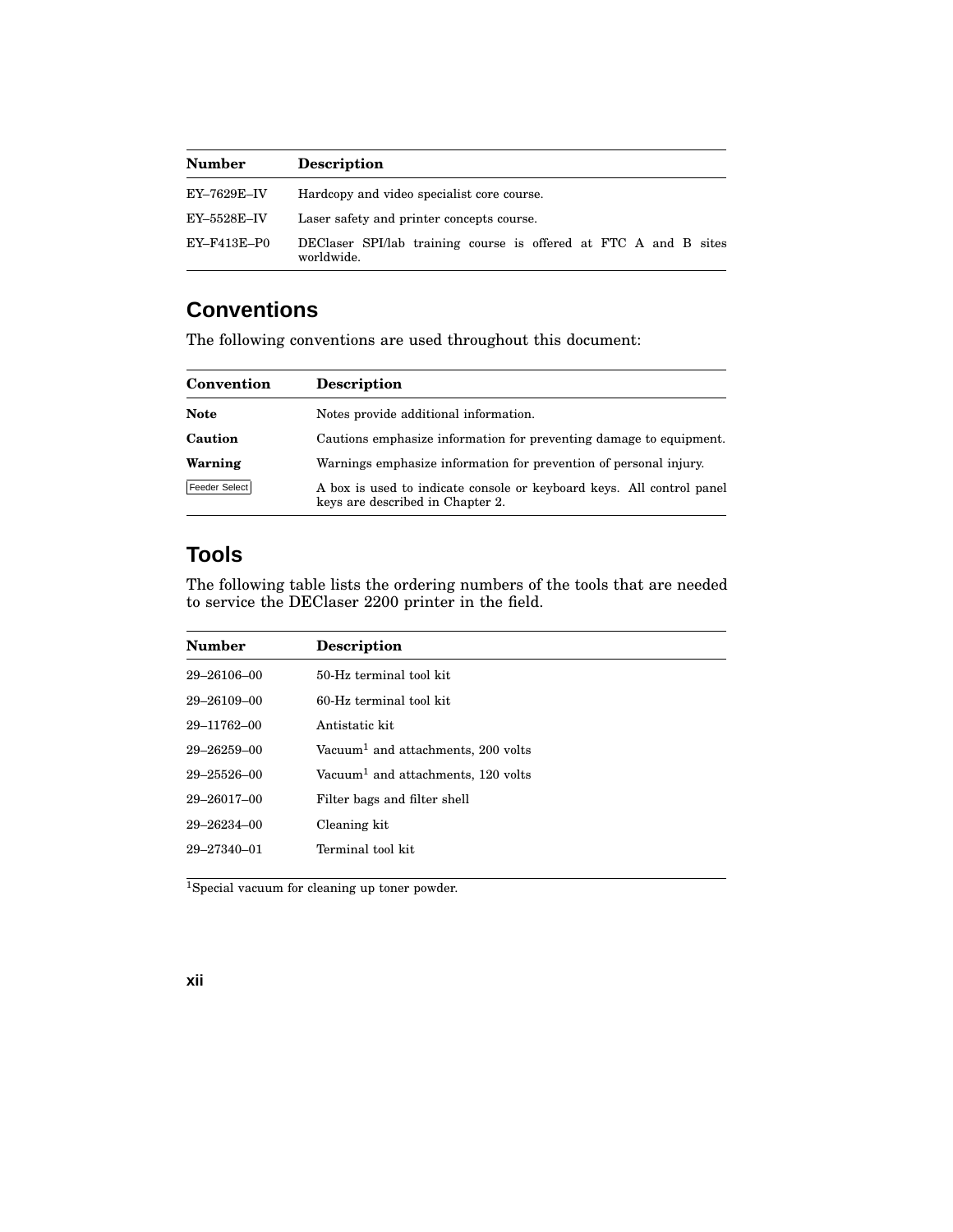| <b>Number</b> | <b>Description</b>                                                                                                                                                                                                                                                       |
|---------------|--------------------------------------------------------------------------------------------------------------------------------------------------------------------------------------------------------------------------------------------------------------------------|
| 29–25290      | Phillips #2 long shank screwdriver. This tool is part of the PrintServer<br>40 special maintenance tools. If the recommended screwdriver is<br>unavailable, any #2 Phillips screwdriver with a shank longer than 6<br>in. $(152.4 \text{ mm})$ can be used in its place. |

# **Documentation Ordering Information**

The following table lists the ordering numbers for this service guide and for other related DEClaser 2200 documentation.

| Number         | <b>Description</b>                                                                                                                                                                                                         |  |  |  |
|----------------|----------------------------------------------------------------------------------------------------------------------------------------------------------------------------------------------------------------------------|--|--|--|
| $EK-LN056-DK1$ | The DEClaser 2100/2200 Service Guide Documentation Kit includes<br>the following items.                                                                                                                                    |  |  |  |
|                | DEClaser 2100 Printer Service Guide                                                                                                                                                                                        |  |  |  |
|                | DEClaser 2200 Printer Service Guide                                                                                                                                                                                        |  |  |  |
|                | Three-ring, 7x9 inch binder                                                                                                                                                                                                |  |  |  |
|                | Spine insert                                                                                                                                                                                                               |  |  |  |
|                | Insert in binder pouch                                                                                                                                                                                                     |  |  |  |
| $EK-D2100-DK1$ | The DEClaser 2100 User Documentation Kit consists of the following<br>items.                                                                                                                                               |  |  |  |
|                | <b>DEClaser 2100 Printer Installation Guide</b>                                                                                                                                                                            |  |  |  |
|                | DEClaser 2100 Printer Operator's Guide<br>٠                                                                                                                                                                                |  |  |  |
|                | Three-ring, 7x9 inch binder                                                                                                                                                                                                |  |  |  |
|                | Spine insert                                                                                                                                                                                                               |  |  |  |
| EK-D2122-IP    | DEClaser 2100/2200 Illustrated Parts Breakdown                                                                                                                                                                             |  |  |  |
| AA-PBWGA-TE    | Digital ANSI-Compliant Printing Protocol Level 3 Programming<br>Reference Manual                                                                                                                                           |  |  |  |
|                | Programmers use this manual to create applications for specific<br>Digital ANSI-Compliant Printing Protocol level 3 devices and for<br>descriptions of the protocol character processing and printer control<br>functions. |  |  |  |

<sup>1</sup> You must order the documentation set.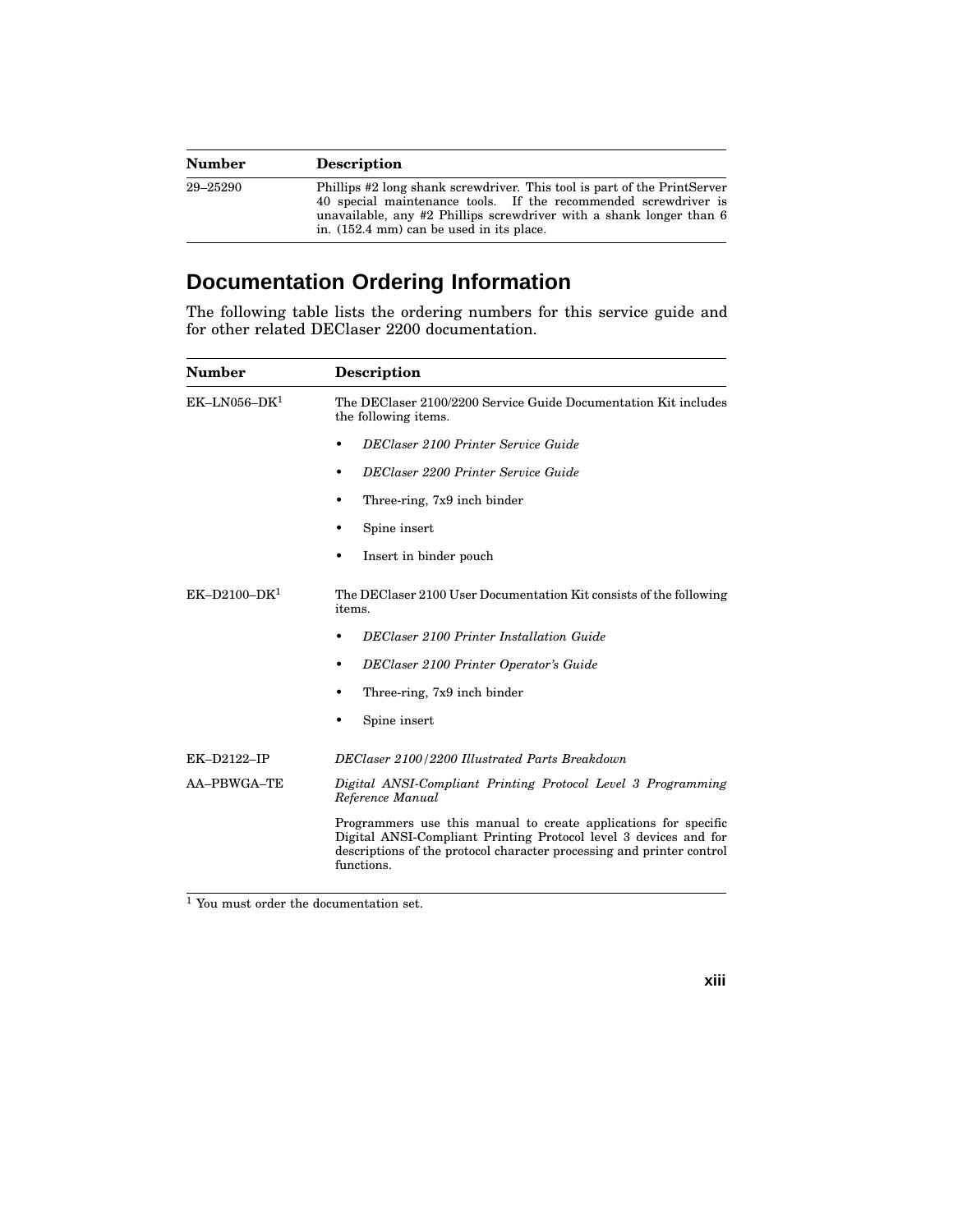| Number             | <b>Description</b>                                                                                                                                                                                                          |
|--------------------|-----------------------------------------------------------------------------------------------------------------------------------------------------------------------------------------------------------------------------|
| <b>AA-PBWHA-TE</b> | Digital ANSI-Compliant Printing Protocol Level 3 Programming<br>Supplement                                                                                                                                                  |
|                    | Programmers use this manual to create applications for specific<br>Digital ANSI-Compliant Printing Protocol level 3 devices and for<br>converting ANSI output code to Digital PostScript page description<br>language code. |
| AA-PBWFA-TE        | PostScript Translators Reference Manual for ReGIS and Tektronix<br>4010/4014                                                                                                                                                |
|                    | This manual is for programmers who need to convert ReGIS<br>or Tektronix 4010/4014 documents to PostScript for printing on<br>PostScript printers.                                                                          |
| EK–LASER–GD        | Digital Laser Printers Guide to Paper and Other Media                                                                                                                                                                       |
|                    | This manual is for general users and contains detailed information<br>about buying and storing print media (paper, envelopes, labels, and<br>transparencies) that can be used with Digital's laser printers.                |

### **Safety Information**

The DEClaser 2200 printer complies with all United States government safety regulations applicable to ozone gas emissions and laser beam light exposure. Read the following information to become familiar with ozone and laser safety.

**Ozone Safety** Ozone is a colorless gas  $(O_3)$  that is a by-product of the electrophotographic process. The DEClaser printers use an ozone filter to remove the ozone generated by the printer. The ozone filter is replaced at 100,000-page intervals.

**WARNING:** *Be sure to replace the ozone filter every 100,000 pages and never operate the printer without the ozone filter in place. The filter removes ozone that could be hazardous to your health.*

**Laser Safety** The DEClaser 2200 printer complies with 21 CFR Chapter 1, Subchapter J, as a Class 1 laser product under the U.S. Department of Health and Human Services (DHHS) Radiation Performance Standard, according to the Radiation Control for Health and Safety Act of 1968. The DEClaser 2200 does not emit hazardous light since the laser beam is totally enclosed during all modes of customer operation and maintenance.

**WARNING:** *Use of controls or adjustment procedures other than those specified in this manual may result in hazardous laser light exposure.*

**xiv**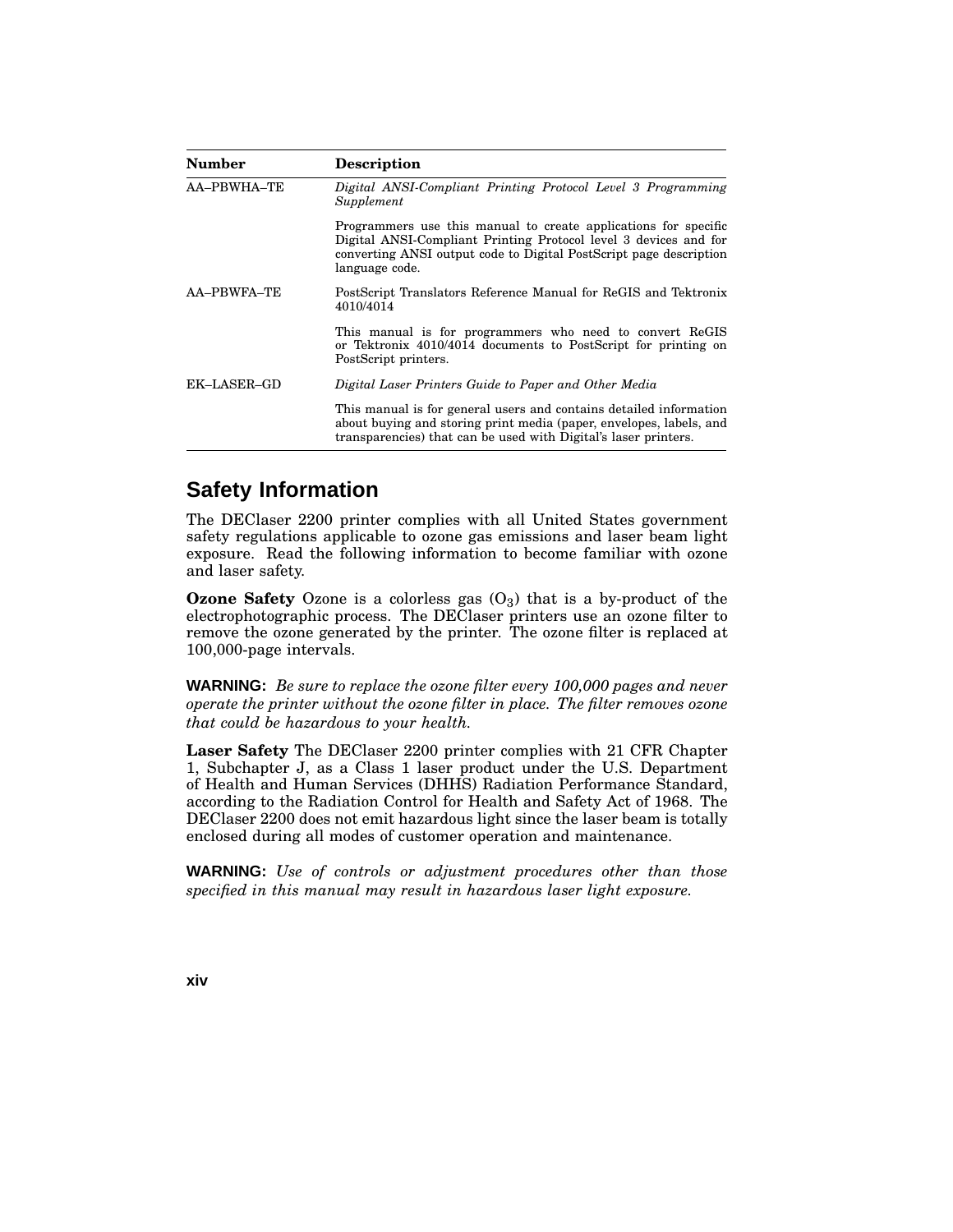# **DEClaser 2200 Physical and Functional Description**

### **1.1 Description of the DEClaser 2200 Printer**

This chapter gives a physical and functional description of the DEClaser 2200 printer.

The DEClaser 2200 printer uses electrophotographic laser technology to print text and graphics at speeds up to 8 pages/minute with a density of 300 x 300 dots/inch. The printer consists of an engine (print mechanism), duplex unit, and a controller (formatter) that are driven from host-based software to provide printer access from the Digital network.

Some of the features and options of the DEClaser 2200 printer include:

- Simplex or duplex printing
- Capacity for two external (optional) font cartridges
- Two input cassettes
- Font downline loading capability
- Support for both serial and parallel interfaces
- Convenient user maintenance (one replaceable supply cartridge)
- Manual feeding capability
- 1-, 2-, and 3-MB user-installable memory boards
- PostScript (font) cartridge that converts the printer to a PostScript printer
- Font cartridges
- Envelope and paper cassettes
- Automatic optional envelope feeder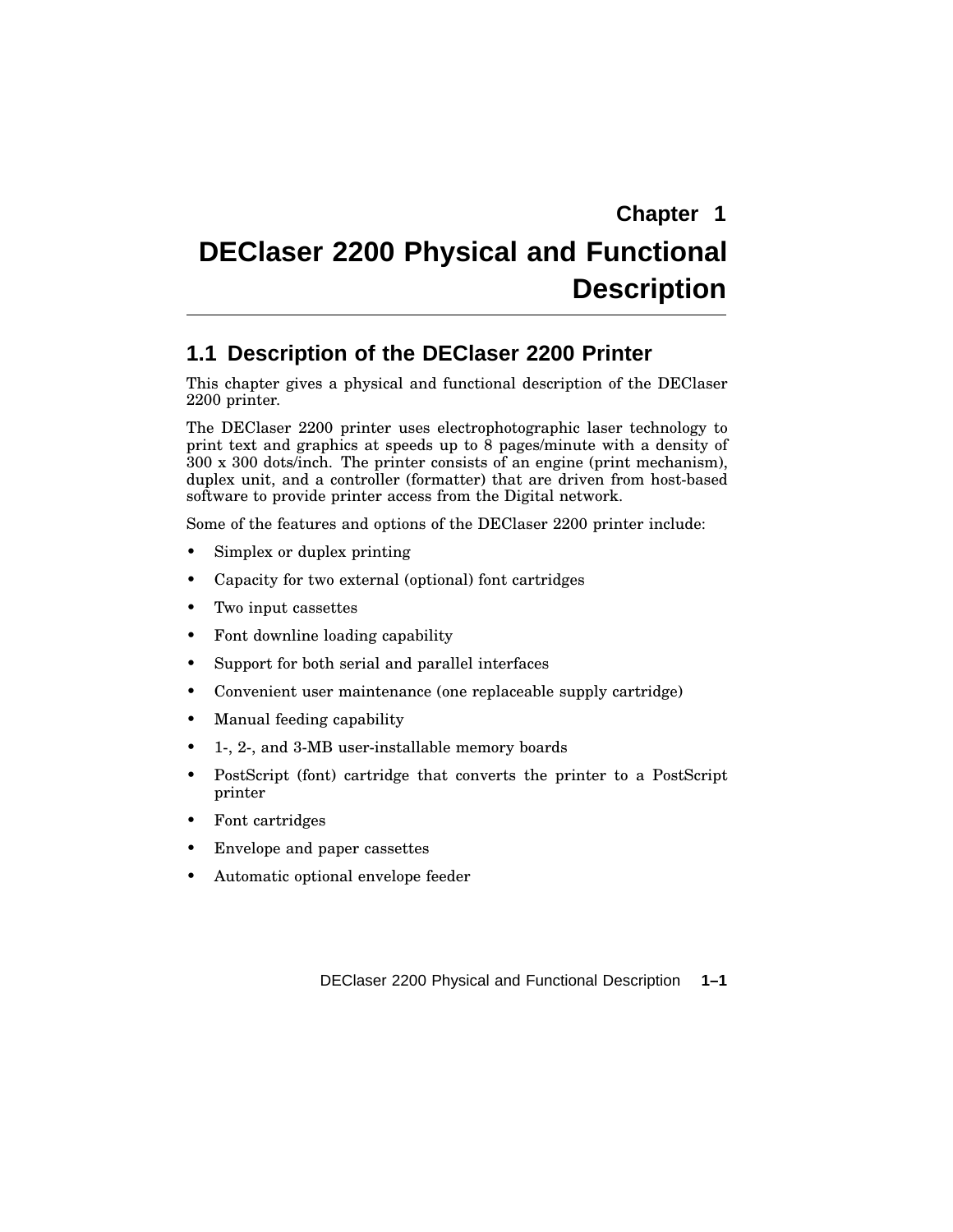### **1.1.1 Printer Components**

Figure 1–1 uses numbered callouts to identify the operational components that can be seen from the right-side view of the printer. For a description of each numbered component, refer to Table 1–1.

**Figure 1–1: Components: Right-Side View**

MLO-005004, Size=14.5

**1–2** DEClaser 2200 Printer Service Guide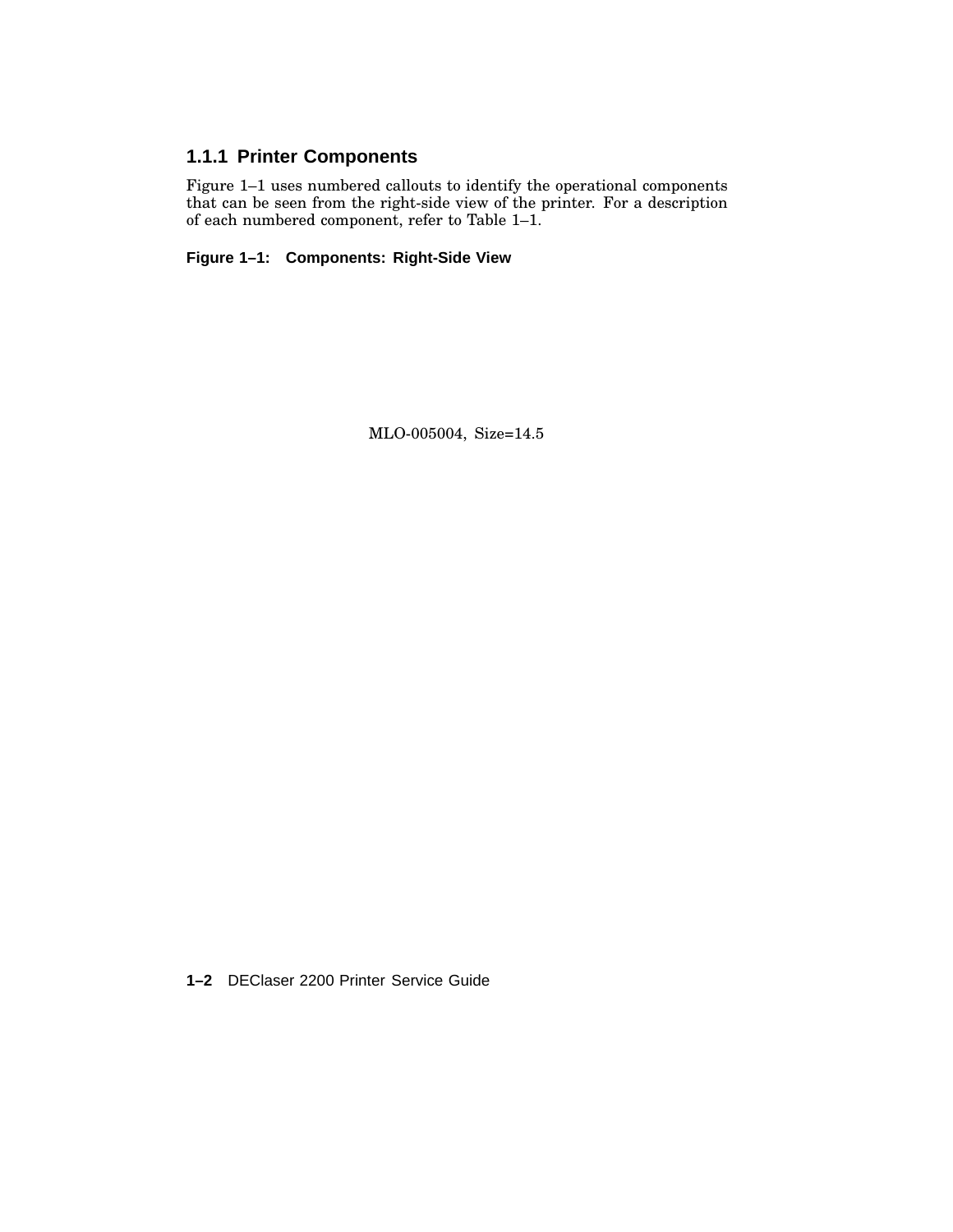| Component |                                                              | <b>Function</b>                                                                                                                                                                                                                     |  |  |
|-----------|--------------------------------------------------------------|-------------------------------------------------------------------------------------------------------------------------------------------------------------------------------------------------------------------------------------|--|--|
| O         | Facedown (top)<br>output tray                                | Printed sheets are automatically collated and stacked<br>(facedown) here.                                                                                                                                                           |  |  |
| 0         | Top cover<br>release button                                  | Pressing this button unlocks the top cover so it can be opened.<br>Open the top cover to perform certain printer functions such<br>as adding a new electrophotographic-supply (EP-S) cartridge<br>or clearing a paper jam.          |  |  |
| ❸         | Carrying grip                                                | A carrying grip is located on the right and left side of the<br>printer.                                                                                                                                                            |  |  |
|           | TEST PRINT button                                            | This button prints the Engine Test Print. Use a pencil or<br>suitable tool to depress the test print button. See Chapter 2<br>for more information about printing the engine test print.                                            |  |  |
| 6         | Control panel                                                | The control panel consists of a message display, indicator<br>lights, and a keypad. See Chapter 2 for additional information<br>about using the control panel.                                                                      |  |  |
| ❺         | Font cartridge slots                                         | These two slots accept the optional font cartridges available<br>for the printer.                                                                                                                                                   |  |  |
| Ø         | Upper and lower<br>paper cassettes and<br>manual feed guides | The paper cassette automatically feeds paper to the printer.<br>It can hold up to 200 sheets of 21 lb $(80 \text{ g/m}^2)$ basis weight<br>paper.                                                                                   |  |  |
|           |                                                              | The manual feed guide allows you to manually feed paper,<br>envelopes, transparencies, and labels into the printer. See<br>Section 1.2 for more information about the cassettes and<br>manual feeders.                              |  |  |
| 83        | Duplex unit                                                  | The duplex unit is a paper path that inverts, aligns, and feeds<br>the sheet from the output of the fixing unit, underneath the<br>print engine, and back into the registration rollers for second<br>pass or second side printing. |  |  |

**Table 1–1: Printer Components: Right-Side View**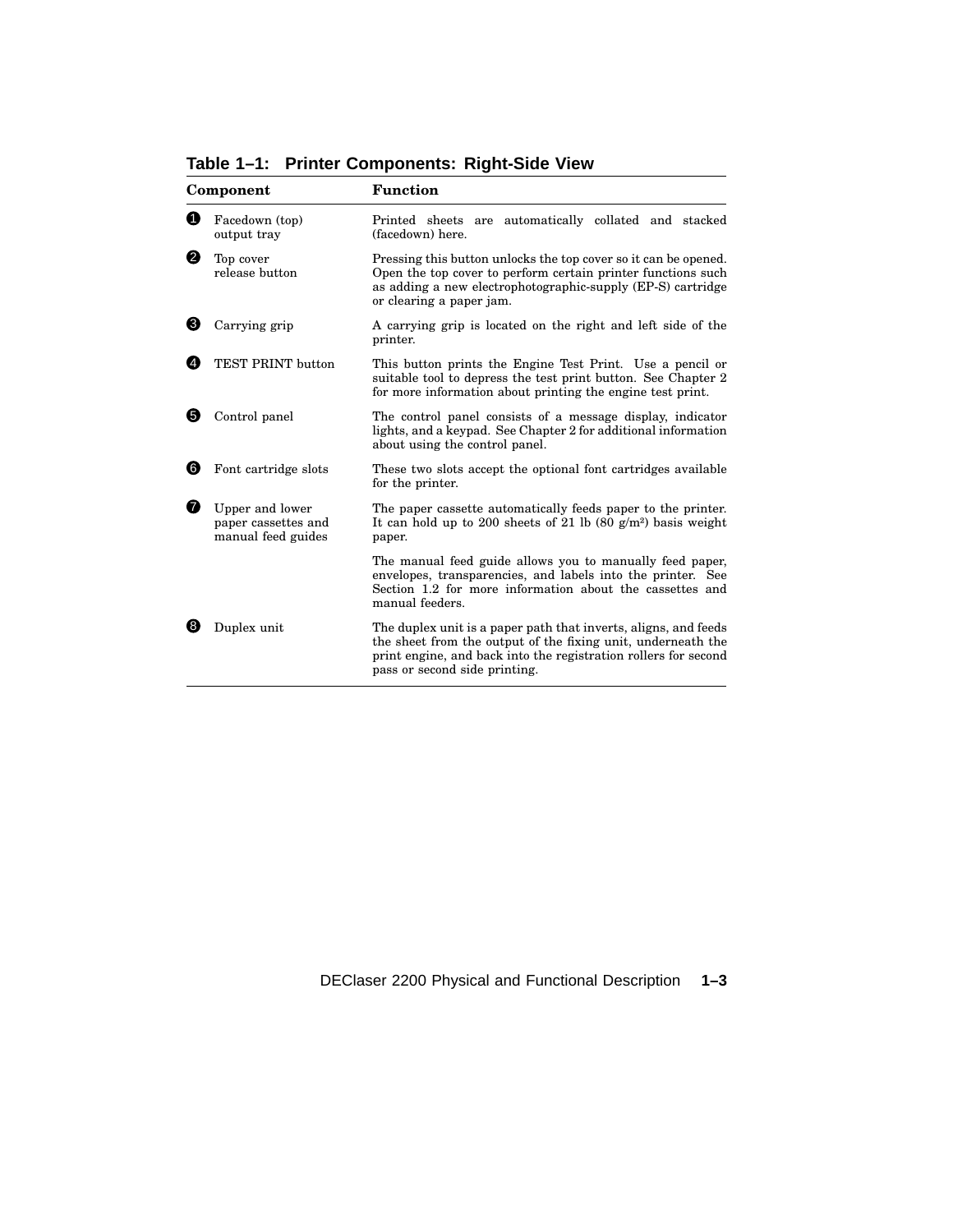Figure 1–2 uses numbered callouts to identify the operational components that can be seen from the rear of the printer. For a description of each numbered component, refer to Table 1–2.

**Figure 1–2: Components: Rear View**

MLO-005008, Size=12.5

**1–4** DEClaser 2200 Printer Service Guide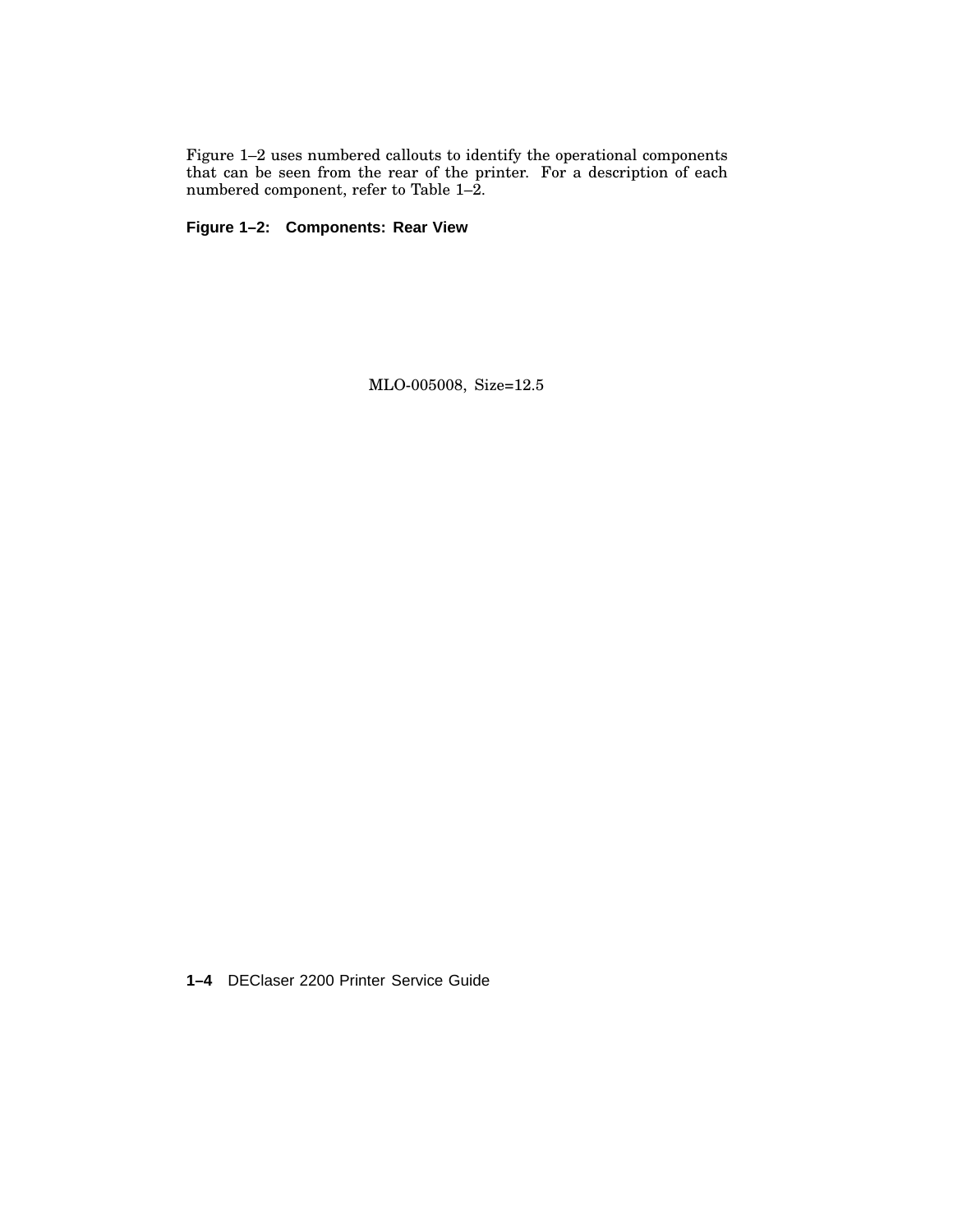| Component |                                                 | <b>Function</b>                                                                                                                                                                                                                                                              |  |
|-----------|-------------------------------------------------|------------------------------------------------------------------------------------------------------------------------------------------------------------------------------------------------------------------------------------------------------------------------------|--|
| A         | Power switch<br>and cord                        | Powers the printer on or off. To ensure that data is not lost,<br>always be sure the display reads 00 READY before you power<br>off the printer.                                                                                                                             |  |
|           |                                                 | The receptacle that connects the power cord to the printer.                                                                                                                                                                                                                  |  |
| 0         | Inverter unit and<br>faceup (rear) stack        | During the duplex print cycle, the inverter unit reverses the<br>direction of paper travel and directs the paper into the duplex<br>unit. This change in direction enables the second side (pass)<br>printing.                                                               |  |
|           |                                                 | Select the faceup (rear) output stack when you are using<br>certain types of print media such as transparencies and labels.<br>Use the folding paper support to add additional support to the<br>faceup paper stack.                                                         |  |
| ❸         | Memory board<br>access cover                    | Additional RAM (random-access memory) can be added to the<br>printer in 1-, 2-, or 3-MB capacities. Remove the access cover<br>to install the extra memory board. Refer to the documentation<br>that comes with the optional memory boards for installation<br>instructions. |  |
| Ø         | Duplex side<br>access cover                     | Open this cover and lift the internal lever to remove jammed<br>paper from the duplex unit. The cover or internal lever can be<br>opened during operation (there is no interlock), but jams will<br>occur if you leave the internal lever in the raised position.            |  |
| 6         | Parallel (Centronics)<br>interface connector    | This connector accepts a 32-pin cable and is used for parallel<br>interfacing to a host computer system.<br>The connector<br>is physically and electrically compatible to the Centronix<br>protocol.                                                                         |  |
| ❺         | Serial (RS232C)<br>interface cable<br>connector | Use this connector to plug in the serial interface cable from<br>the host or communication equipment.                                                                                                                                                                        |  |
| ❼         | Inverter paper support                          | This guide supports the sheet when the sheet is partially<br>ejected by the inverter unit.                                                                                                                                                                                   |  |
| 8         | Printout selector                               | Sets the printer for faceup or facedown stacking and duplex<br>operation.                                                                                                                                                                                                    |  |
|           |                                                 | If set to the up (clockwise) position, only simplex faceup<br>stacking and printing are possible.                                                                                                                                                                            |  |
|           |                                                 | If set to the down (counterclockwise) position, only facedown<br>stacking is possible and simplex or duplex printing can be<br>done.                                                                                                                                         |  |
|           |                                                 | See Section 1.3 for a full explanation of the printout selector.                                                                                                                                                                                                             |  |

**Table 1–2: Printer Components: Rear View**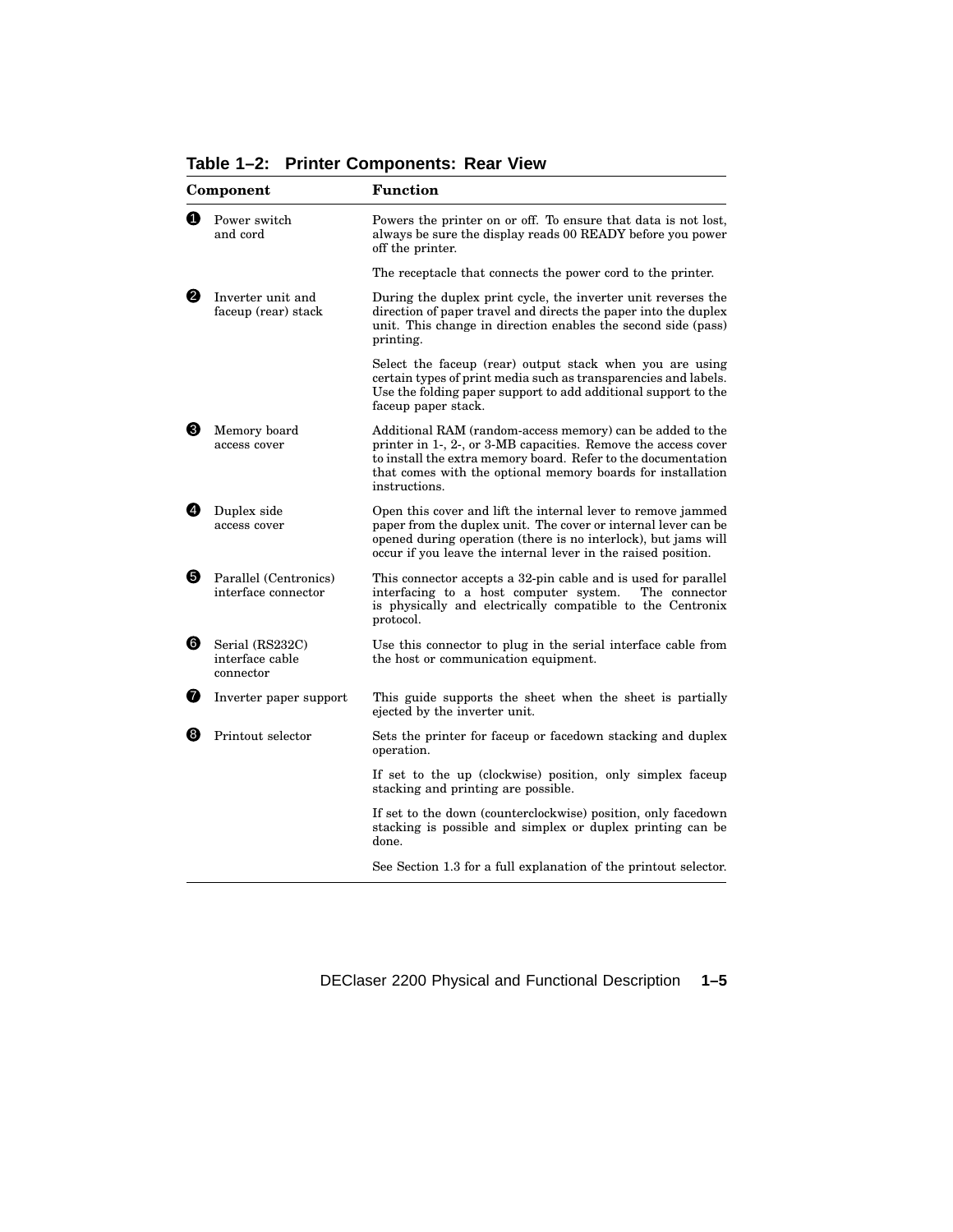Figure 1–3 uses numbered callouts to identify the operational components that are located inside the printer. For a description of each component, refer to Table 1–3.

**Figure 1–3: Components: Inside the Printer**

MLO-005009, Size=30.5,

**1–6** DEClaser 2200 Printer Service Guide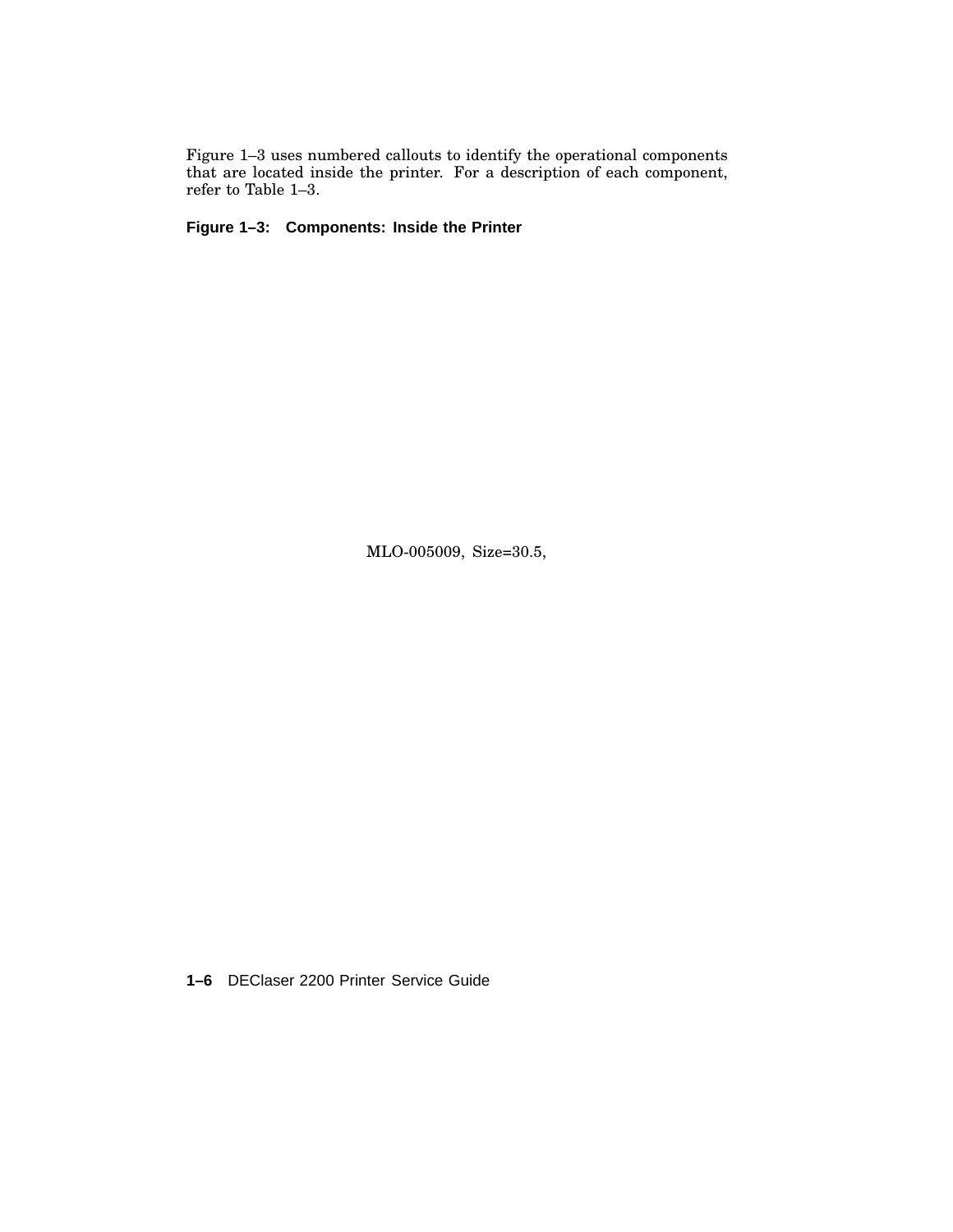**Table 1–3: Printer Components: Internal View**

| Component      |                                                              | Function                                                                                                                                                                                                                                                                                                  |
|----------------|--------------------------------------------------------------|-----------------------------------------------------------------------------------------------------------------------------------------------------------------------------------------------------------------------------------------------------------------------------------------------------------|
| O              | Print density dial                                           | The dial has a range of $1-9$ to adjust the print density.<br>Selecting the lower numbers results in heavier or darker<br>print density and increases toner consumption. Although the<br>detent action sets the dial to the 5 position, the 7 position is<br>recommended for normal operation.            |
| 2.             | Cleaning brush                                               | The (green) cleaning brush has two cleaning surfaces: the<br>brush end, which is used to clean the discharging pins on the<br>transfer corona assembly; and the fabric end, which is used<br>to clean the primary corona wire in the EP-S cartridge.                                                      |
| ❸              | Fixing unit                                                  | The fixing unit consists of a heat roller, a pressure roller, and<br>a roller cleaner. The roller cleaner is a felt pad that cleans the<br>fixing or heat roller and is replaced when the EP-S cartridge<br>runs out of toner.                                                                            |
| $\overline{4}$ | EP-S cartridge                                               | EP-S stands for electrophotographic supply.<br>The EP-S<br>cartridge contains a photo-sensitive drum, the primary charge<br>corona wire, a drum cleaning blade, toner, and a toner<br>application roller. The EP-S cartridge is replaced when the<br>TONER LOW message is displayed on the control panel. |
| 6)             | Ozone filter                                                 | The ozone filter is replaced every 100,000 pages.                                                                                                                                                                                                                                                         |
|                |                                                              | <b>WARNING:</b> Do not operate the printer without the<br>ozone filter in place. The filter removes ozone that<br>is generated by the printer.                                                                                                                                                            |
| 6              | Transfer corona<br>assembly                                  | The transfer corona (charger) assembly contains the transfer<br>charge wire and static eliminator.                                                                                                                                                                                                        |
| ❼              | Paper transfer guide<br>assembly and<br>registration rollers | The assembly consists of the registration rollers and upper<br>cassette paper guide. Lifting the green handle causes the<br>registration rollers to separate, releasing the sheet of paper<br>and easing the removal of jammed paper.                                                                     |
| 6              | CB101 reset button                                           | The CB101 reset button pops up when circuit breaker CB101<br>opens. When the reset button pops up, press it down to reset<br>the CB101. If the reset button pops up again, go immediately<br>to Figure 3–1 to start troubleshooting the power-up fault.                                                   |
|                |                                                              | $CB101$ is shown in the circuit diagrams in Figure 1–16 and<br>Figure $1-17$ .                                                                                                                                                                                                                            |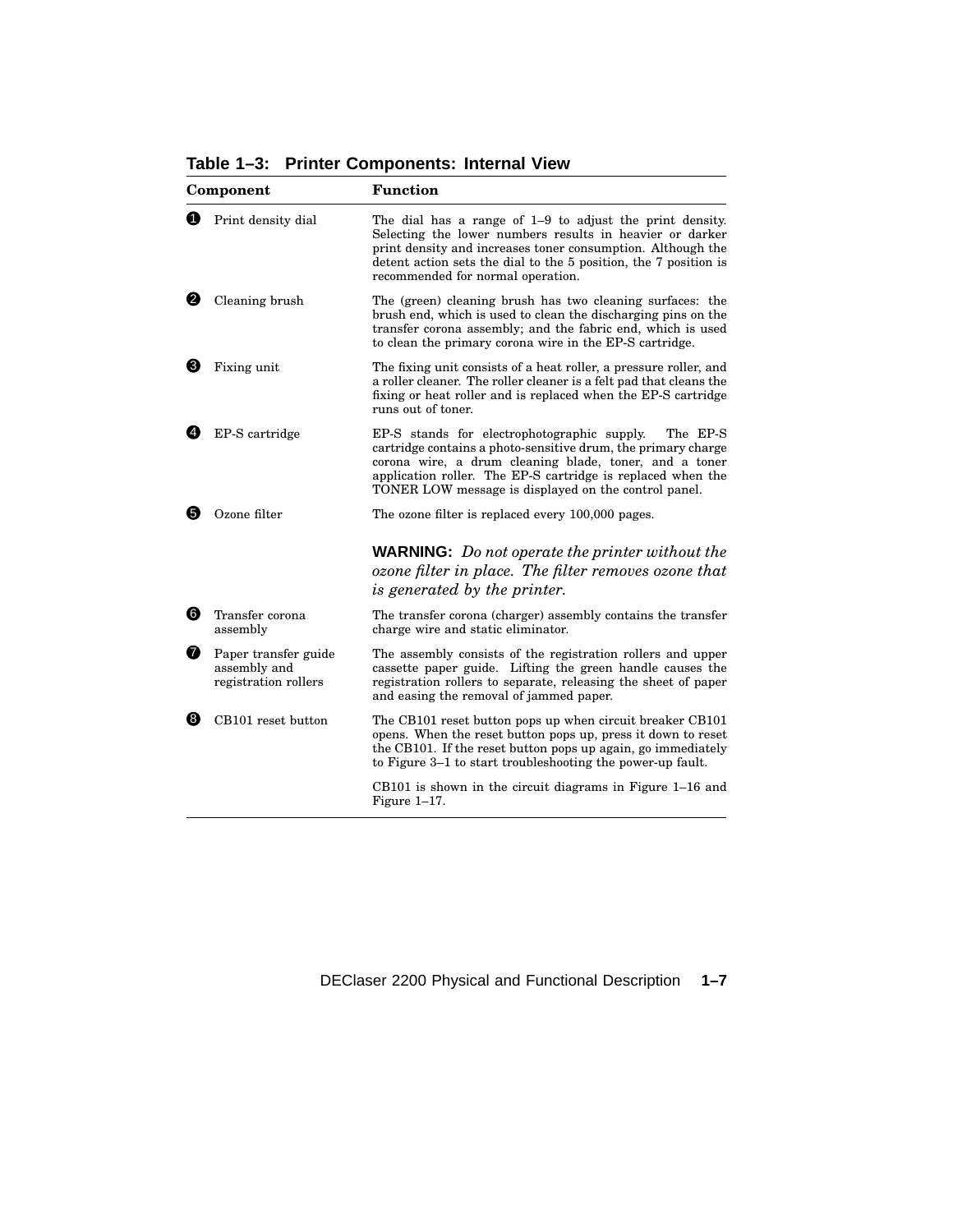### **1.2 Media Input Feeders and Cassettes**

The following input devices are used to feed media into the DEClaser 2200 printer. See Appendix B for a detailed list of print media.

- Upper or lower paper cassettes
- Upper or lower manual feeders
- Envelope cassette
- Optional envelope feeder (Appendix D fully describes the optional envelope feeder.)

#### **Paper Cassettes and Manual Feeders**

Four standard-sized paper cassettes are available. Each cassette holds up to 200 sheets of 21-lb  $(80-g/m^2)$  basis weight media. The cassette size is fixed and cannot be configured to hold a different size media. Table B–1 describes the labeling and size of each cassette.

Figure 1–4 shows the cassette and the following components:

- **1** The printer reads the molded cassette key to determine the size of the media in the cassette.
- 2 The clear top of the cassette sits securely in alignment holes.
- 3 The adjustable guides on each cassette top are used to manually feed media into the printer.

**1–8** DEClaser 2200 Printer Service Guide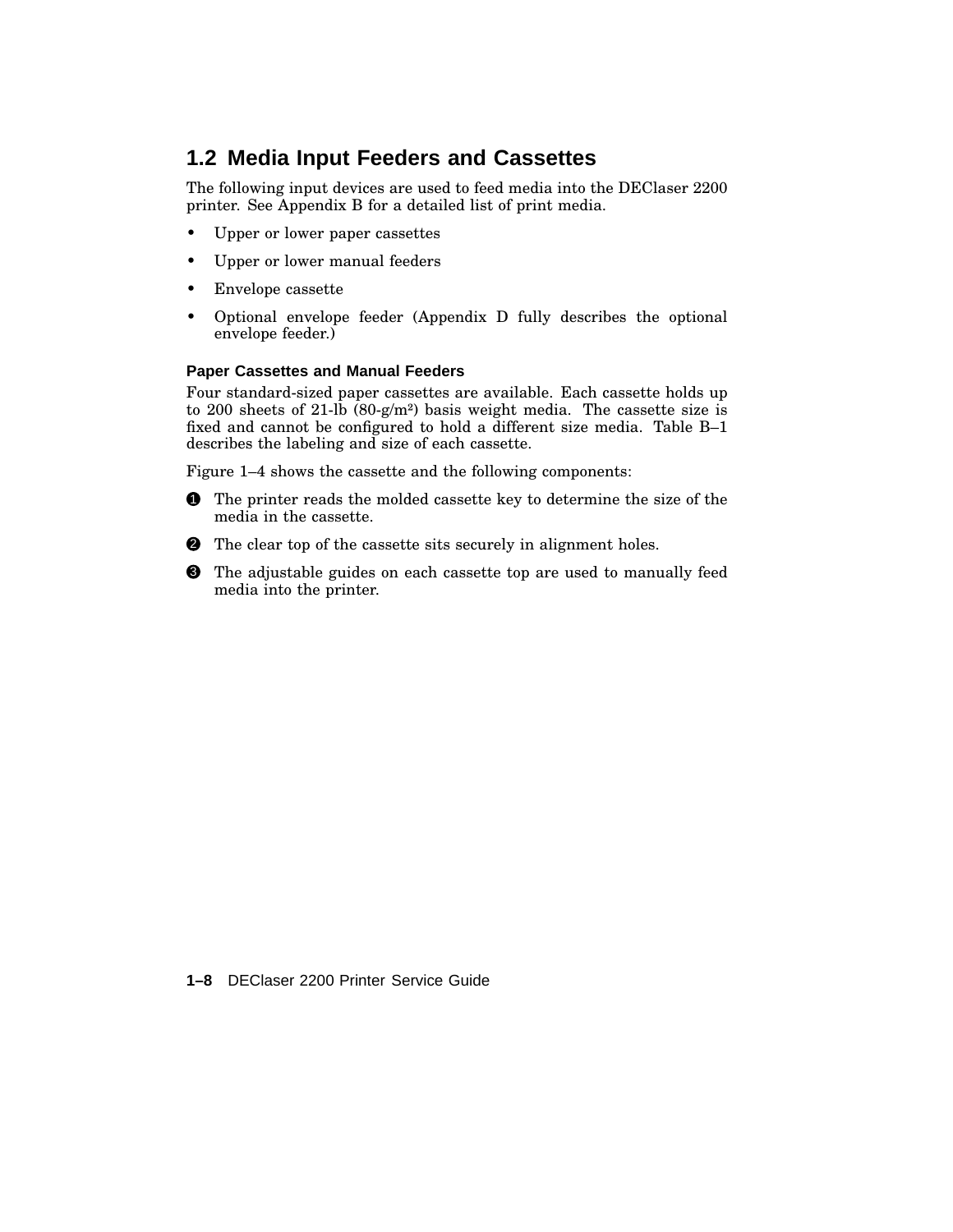#### **Figure 1–4: Cassette and Manual Feeder Top**

#### MLO-005015, Size=12.5

When a cassette is inserted into an empty cassette slot, the following actions occur:

- A foot lever moves the pressure pad down, then up. This action positions the pressure pad for best operation. The pressure pad eliminates multiple feeding.
- The cassette pushes a lifting lever that moves the spring tension pressure lever. The pressure lever lifts and presses the paper stack into the feed roller.
- The cassette key actuates the size-sensing switches in the cassette slot.

#### **Envelope Cassette**

The special envelope cassette holds up to 15 envelopes and must be installed in the upper cassette slot of the DEClaser 2200 printer. See Appendix B for more media specifications. The 18 EC INCORRECT error message is displayed when you install the envelope cassette in the lower cassette slot.

**NOTE:** *Do not confuse the envelope cassette with the optional envelope feeder. See Appendix D for information on the optional envelope feeder.*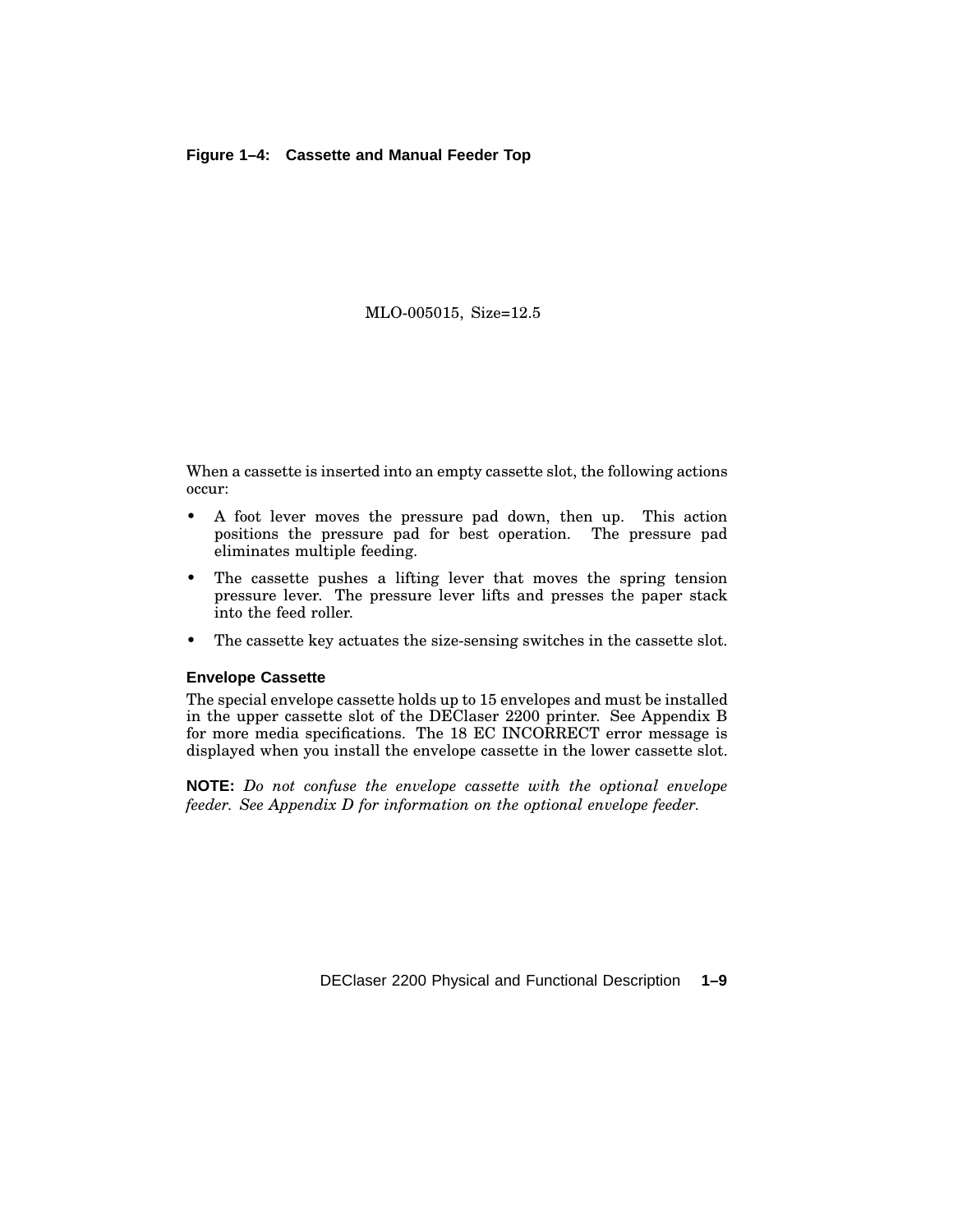### **1.3 Output Stacks and Paper Paths**

Figure 1–5 shows the faceup and facedown printout stacking trays on the DEClaser 2200 printer. When the faceup stacking tray is selected, only simplex printing can be done. The facedown stack is automatically selected for duplex printing.

**Figure 1–5: Output Stacks**

MLO-005123, Size=16

Figure 1–6 shows the printout selector. The faceup and duplex paper paths are controlled by the printout selector. The selector raises and lowers the faceup gate and locks the fork gate. The printout selector switch detects the position of the printout selector and signals the dc control board.

Missetting of the printout selector causes the 19 PAPER PATH messages to be displayed (see Table 3–2).

Figure 1–6 shows the printout selector and the two icons that indicate whether the reverse side of the sheet is printed on or is blank.

- When the printout selector is set to the upper position, only simplex printing and faceup stacking are possible.
- When the selector is set to the 2 position, duplex printing and facedown stacking are possible.

**1–10** DEClaser 2200 Printer Service Guide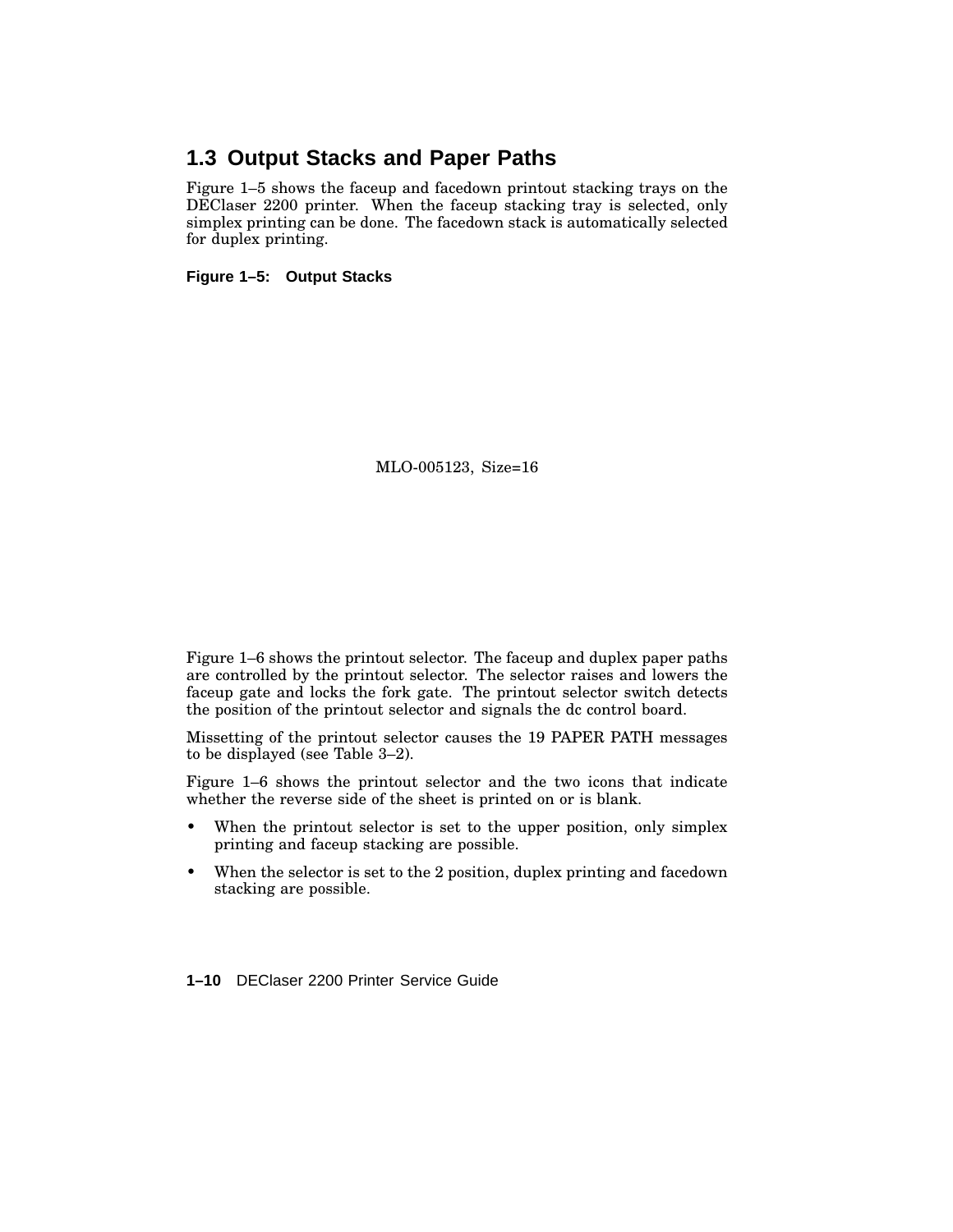The printout selector switch signals the position of the printout selector to the dc control board. Paper path errors or control panel beeps occur when the printout selector is mispositioned with respect to envelope feeding or duplex operation. See Chapter 2 for a list of all error messages.

**Figure 1–6: Printout Selector**

MLO-005121, Size=16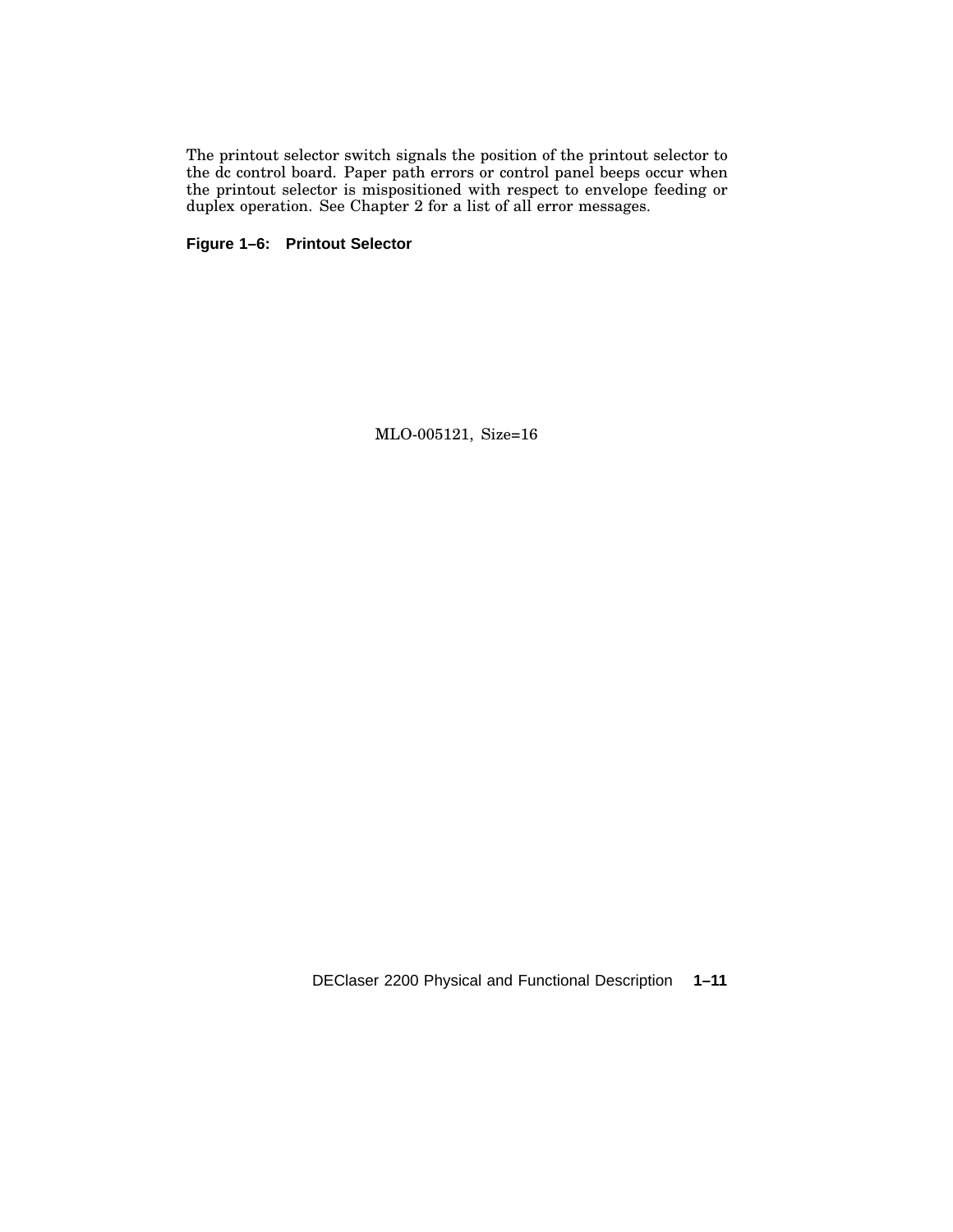#### **1.3.1 Paper Paths**

#### **Simplex Paper Path**

Figure 1–7 shows the faceup and facedown paper paths. The setting of the printout selector determines which path is used. Paper is fed into the printer from the upper or lower pickup rollers. The paper is printed, passes through the fixing unit, and is directed by the fork gate into the faceup or facedown stacks.

When the printout selector is set to the simplex faceup position, the fork **1** and faceup **2** gates are locked in position to direct paper to the faceup stack. See Figure 1–7.

When the printout selector is set to the facedown duplex position but simplex printing is selected, the faceup and fork gates are locked in position to direct the paper up into the facedown stack. See Figure 1–7.

**Figure 1–7: 2200 Paper Paths**

MLO-005012, Size=19

**1–12** DEClaser 2200 Printer Service Guide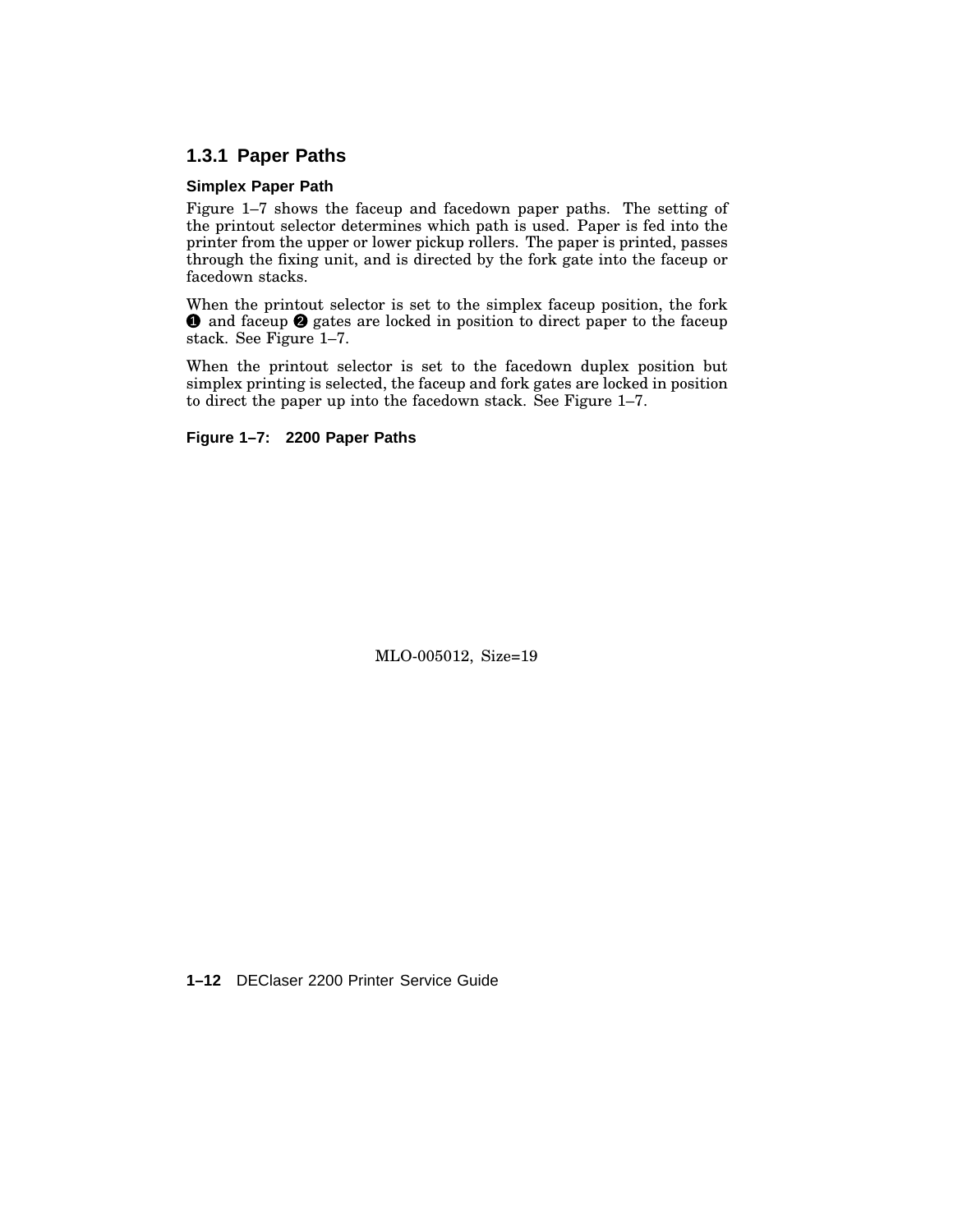#### **Duplex Paper Path**

Figure 1–8 shows the duplex printing paper path. During duplex printing, the paper is printed on one side, inverted, aligned, and fed back into the registration rollers for the second pass printing.

The printout selector must be set to the facedown position. This setting raises the faceup gate and blocks the faceup paper path.

#### **Figure 1–8: Duplex Paper Paths**

MLO-005014, Size=11

Side one is printed and passes through the fixing unit rollers. The leading edge of the paper is directed down by the fork gate and down again by the faceup gate into the inverter paper path and into the nip of the inverter rollers  $\ddot{\bullet}$ .

The inverter rollers pull the paper clear of the inverter sensor (shown in Figure 1–9, which signals the dc control board to reverse the direction of the inverter rollers. In the reverse direction the paper is pushed down into the alignment rollers of the duplex unit  $\bullet$ .

In the duplex unit, the alignment rollers and guide plate align the sheet of paper for the second pass printing, push the paper into the nip of the second pass rollers  $\bigcirc$ , and trip the second pass sensor.

The second pass rollers, under control of the dc control board, feed the paper up into the registration rollers for the second side or second pass printing.

The second side of the paper is printed and as the paper emerges from the fixing unit, it is directed into the facedown stack by the facedown fork gate.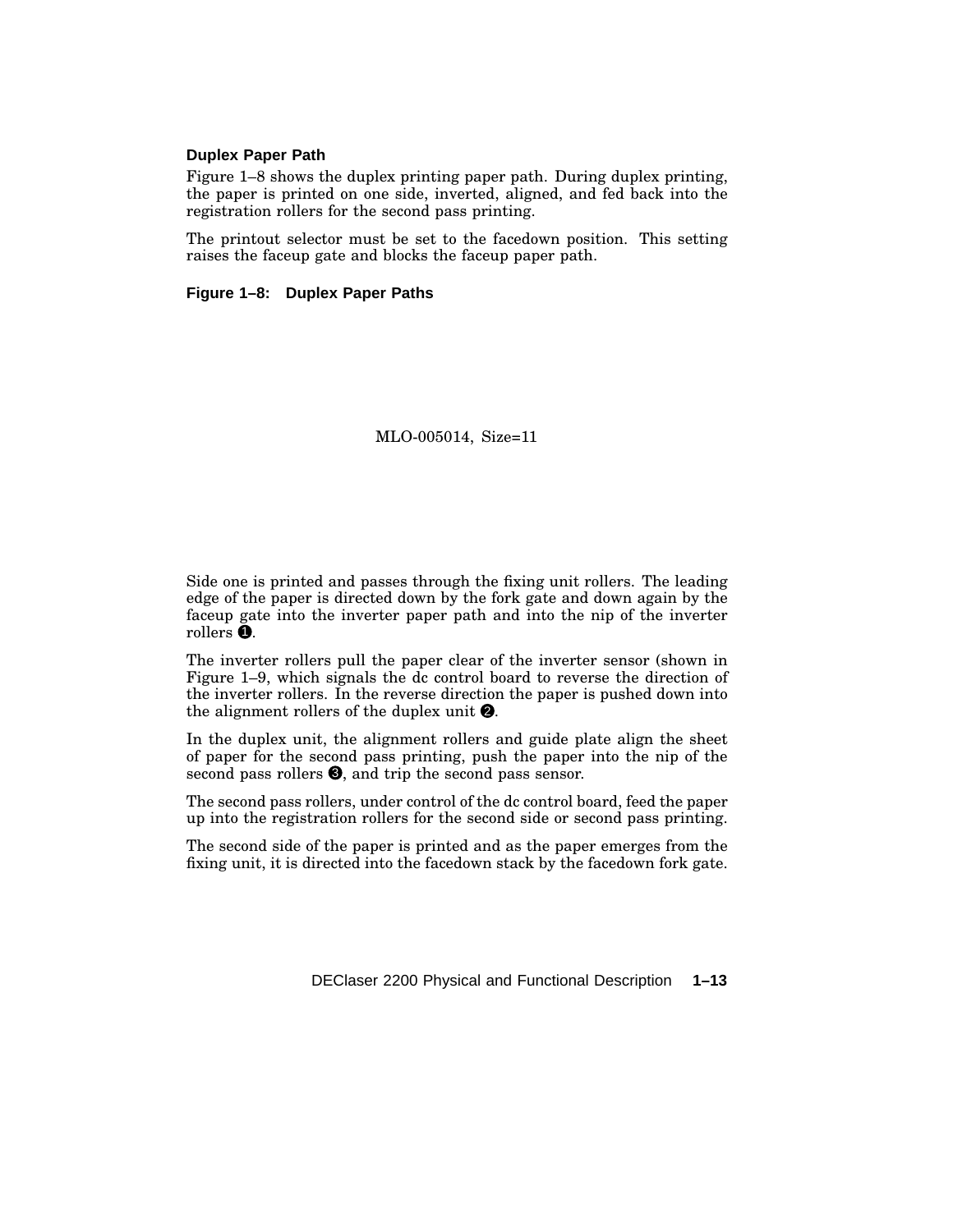#### **1.3.2 Paper Path Jam Detection Circuits**

The paper path sensors monitor the progress of a sheet of paper through the duplex paper path. The sensors are actuated by linkages that protrude into the paper path and are deflected by the forward-moving paper.

Figure 1–9 shows the location of  $\bullet$  the fixing unit exit,  $\bullet$  inverter, and  $\bullet$ second pass sensors. It also shows the duplex paper path, the rollers, and the facedown fork gate.

#### **Figure 1–9: Paper Path Sensor Locations**



The dc control board monitors the sensors during power-up and at specific times during the print cycle. During power-up the fixing unit exit and second pass sensors are checked. If either sensor detects paper, the printer does not warm up, display READY, or go on line. The printer can be powered up and display READY with paper in the paper path, but not if the paper is under either sensor.

**1–14** DEClaser 2200 Printer Service Guide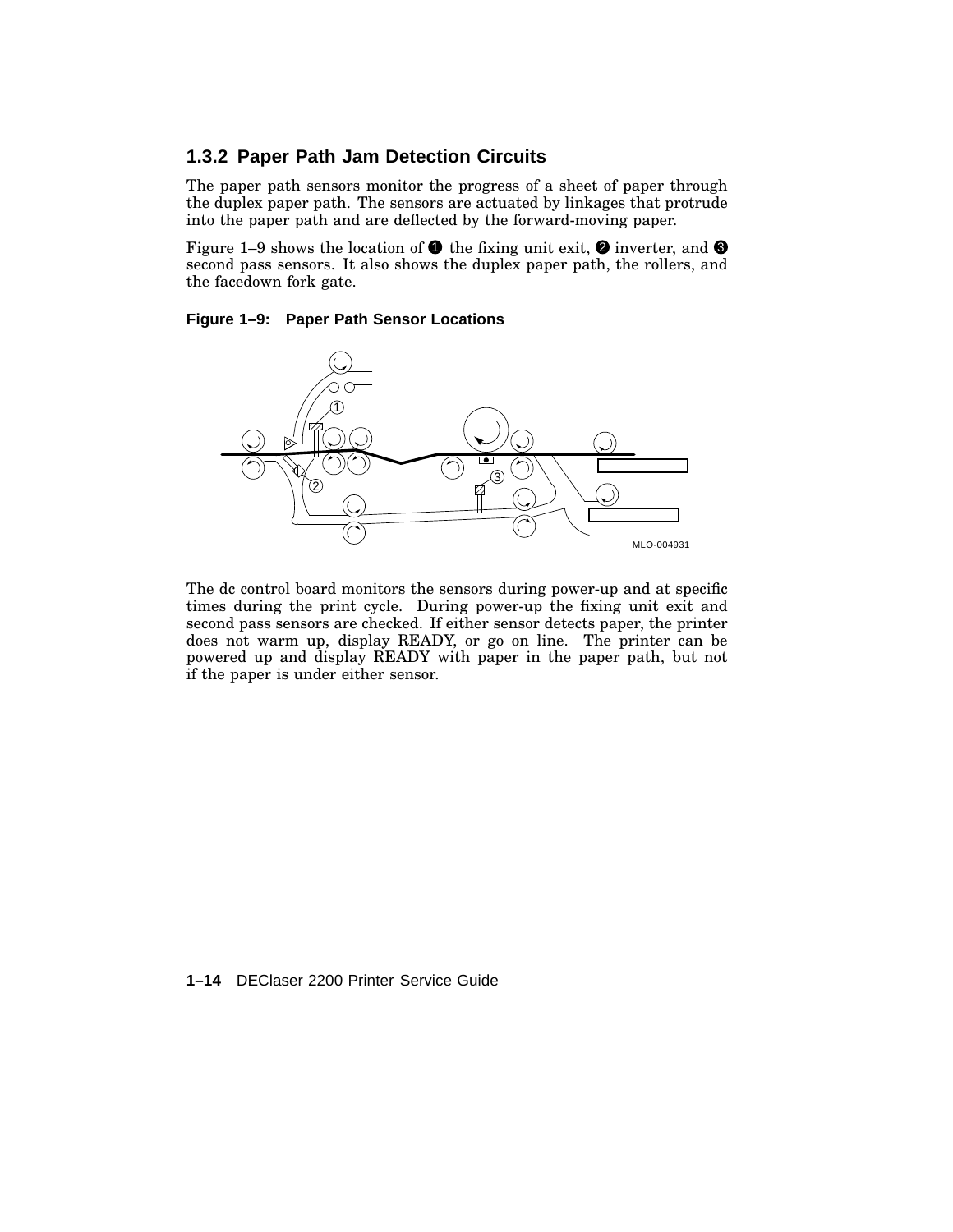During the print cycle, the dc control board compares the timing and sensor events to track the paper as it travels through the paper path. The print cycle is initiated when a sheet of paper is fed into the paper path; the cycle ends at the selected output stack. If the leading or trailing edge of the paper fails to actuate a sensor within the expected time period, the dc control board lights the control panel jam indicators, shuts down the fixing unit heater, and causes the control panel beeper to sound.

The three jam indicators show the most probable location of a paper jam. One sheet of paper can cause one, two, or all three indicators to light. Figure 2–1 shows the three control panel jam indicators.

### **1.4 Electronic Block Diagrams**

Figure 1–10 shows the major electronic components that operate the DEClaser 2200 printer.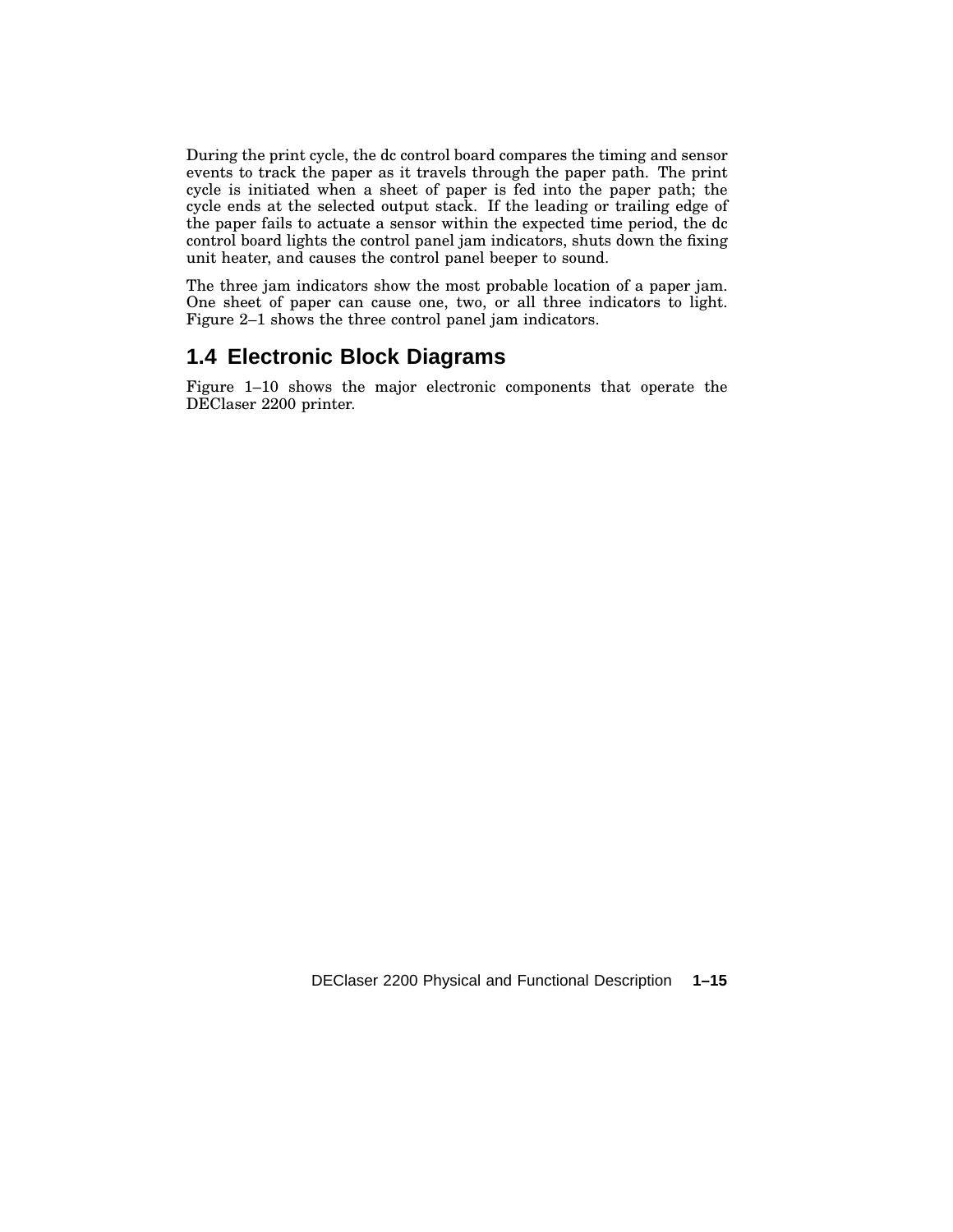

**Figure 1–10: 2200 Overall Block Diagram**

**1–16** DEClaser 2200 Printer Service Guide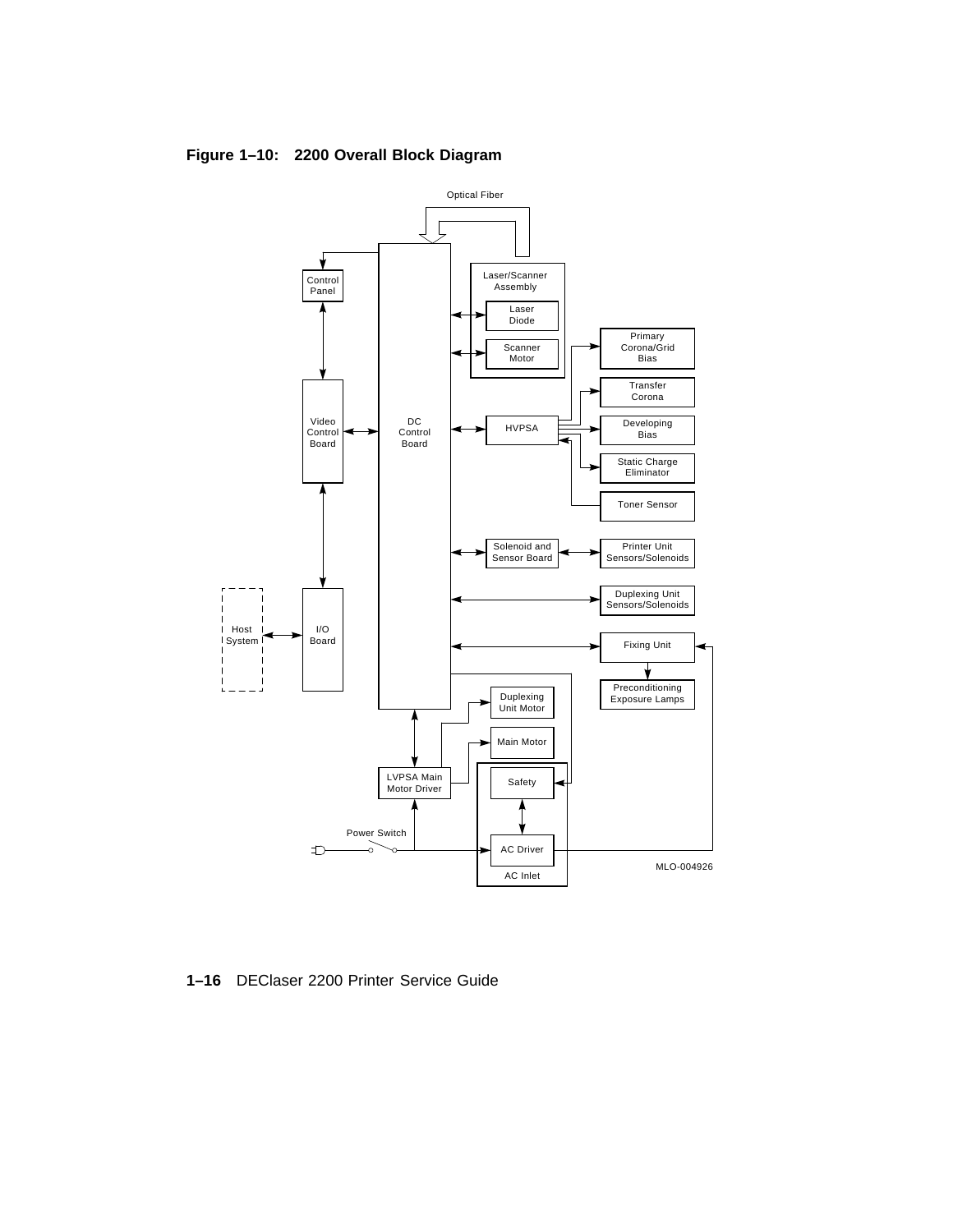#### **1.4.1 I/O Board**

The I/O board can connect to a host system by a serial RS232C interface or by a parallel 8-bit Centronics interface. Data passes directly through the I/O board. See Section A.3 for pin-out and connector information.

**NOTE:** *The switchpack mounted on some I/O boards is not used in the field. The correct operational setting for both switches is open.*

#### **1.4.2 Video Control Board**

The video control board receives commands and image data from the host system through the I/O board. The image data is compiled into a dot pattern and stored in the page memory to be output to the laser scanner assembly through the dc control board.

Figure 1–11 shows the major blocks of the video control board.

#### **Figure 1–11: Video Control Board**



- The main central processing unit (M–CPU) is a 32-bit microprocessor that controls all activity on the video control board.
- The subcentral processing unit (S–CPU) is a 16-bit microprocessor that operates as a slave to the M–CPU.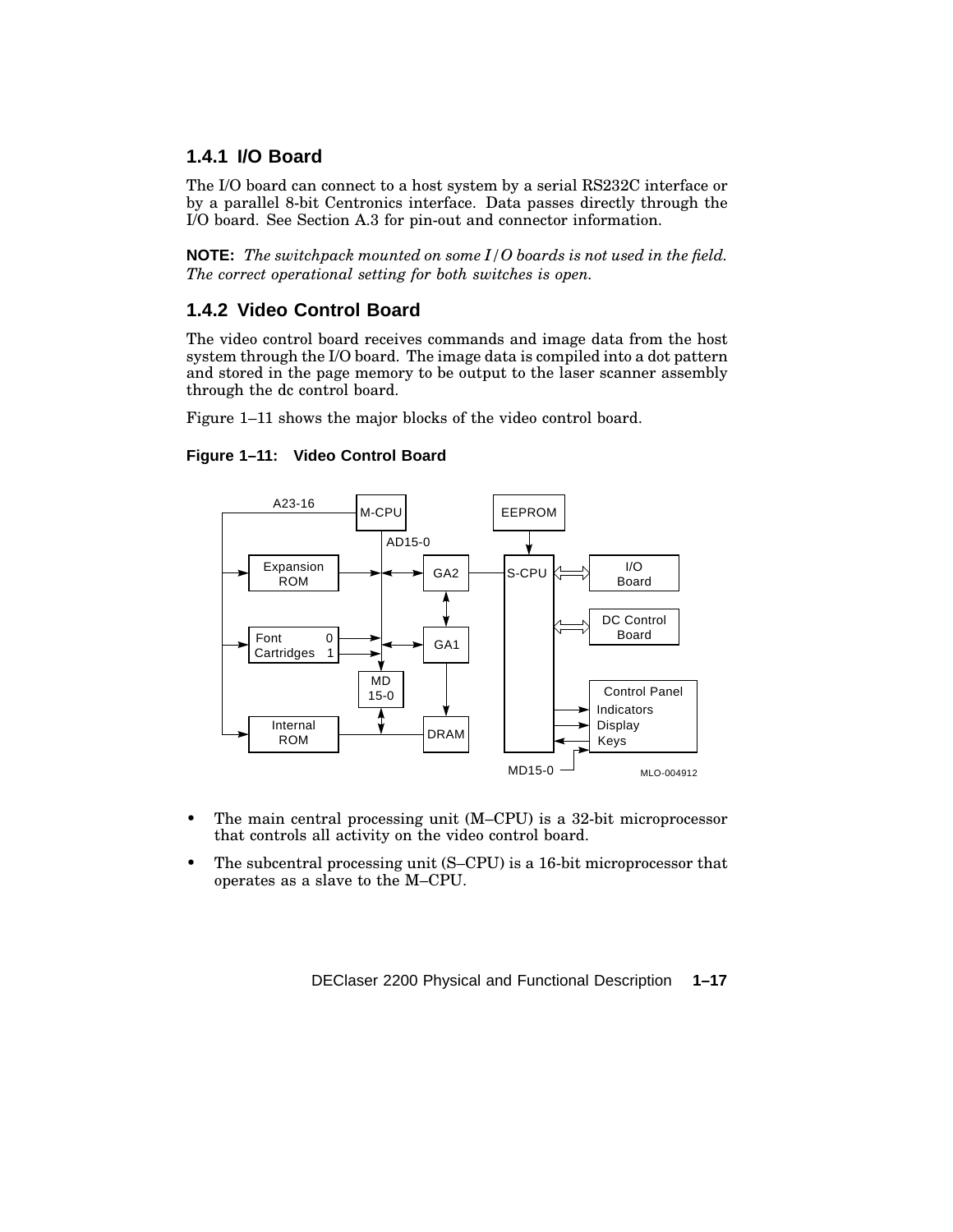The S–CPU does the following.

- Controls the host system and video control board communication, through the logic on the I/O board.
- Reads and operates the keys, display, and all indicators on the control panel except the jam indicators. (The jam indicators are operated by the dc control board.)
- Controls read/write access to the electrically erasable programmable read-only memory (EEPROM). The EEPROM is referred to as NVRAM by the control panel display (nonvolatile random-access memory).
- Operates the dc control board through 14 logic level signals shown in Figure 1–12 and Figure 1–14.
- Generates refresh clock pulses that maintain data bits stored in dynamic random-access memory (DRAM).
- Controls all communication between the M–CPU and elements on the video control board.
- Gate array 1 (GA1) controls the direct memory access (DMA) process to the DRAM. The DRAM is accessed by the dc control board and by devices on the video control boards.
- Gate array 2 (GA2) controls the transfer timing of the dot pattern data to the dc control board.
- The DRAM is divided into the following three fields (the size of which is adjustable through the control panel setup menu):
	- The page or input buffer contains data received from the host system.
	- The page memory contains the image data bitmap or dot pattern data.
	- The font cache memory contains processed fonts.
- The read-only memory (ROM) holds the image data that makes up the internal fonts and stores the firmware operating programs of the video control board.

**1–18** DEClaser 2200 Printer Service Guide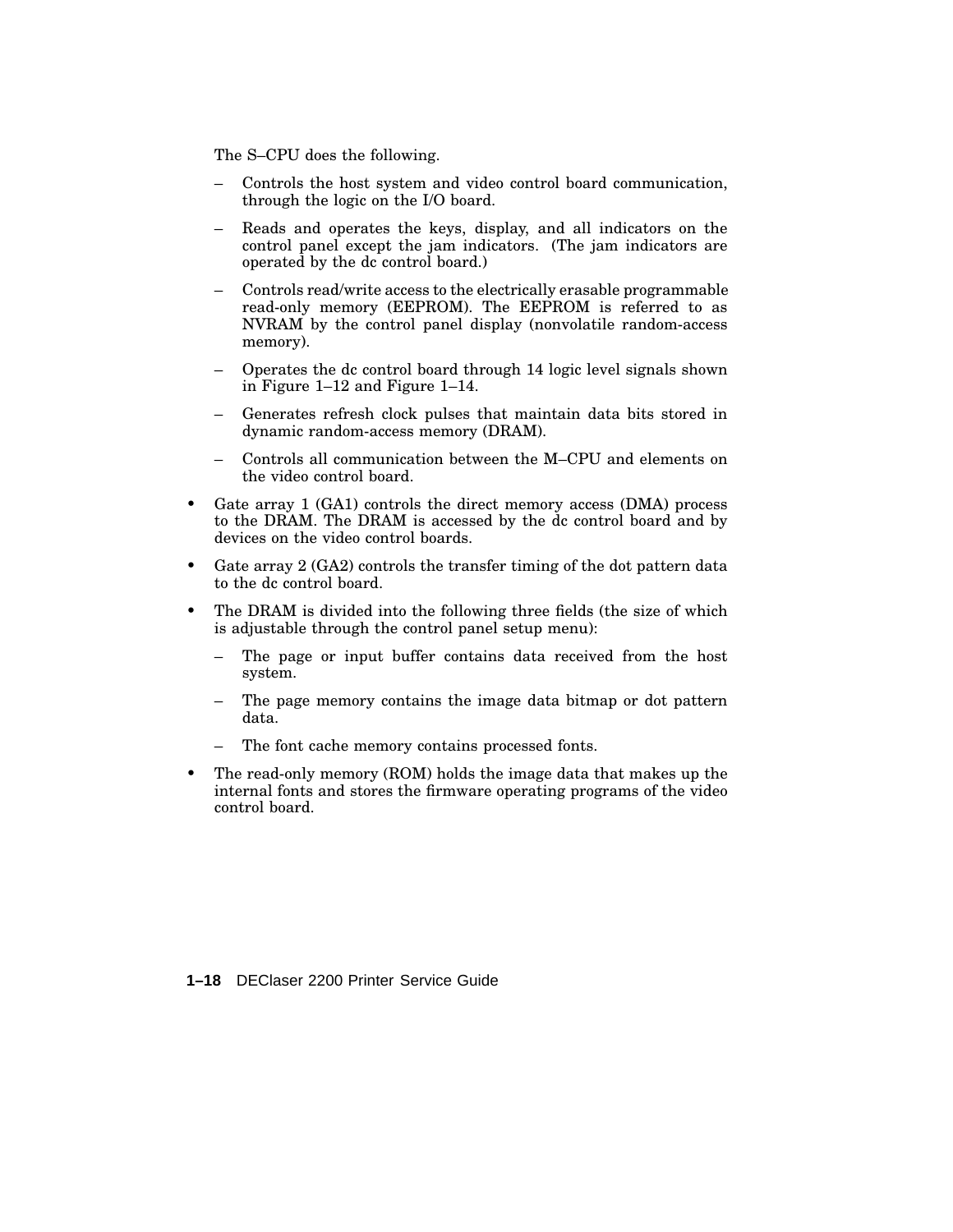#### **1.4.3 DC Control Board Signals**

The dc control board operates and distributes power to all the electronic and electromechanical components in the duplex unit and print engine. With the exception of the scanner assembly, all connections to the dc control board are made by the following three connectors:

- J214 is a 40-pin connector that carries all print engine connections.
- J215 is a 40-pin connector that carries all duplex and inverter unit connections.
- J216 is a 9-pin, high current type connector that connects dc power to the dc control board.

Figure 1–12 and Figure 1–13 show the input signals to the dc control board from the print engine, duplex unit, and video control board.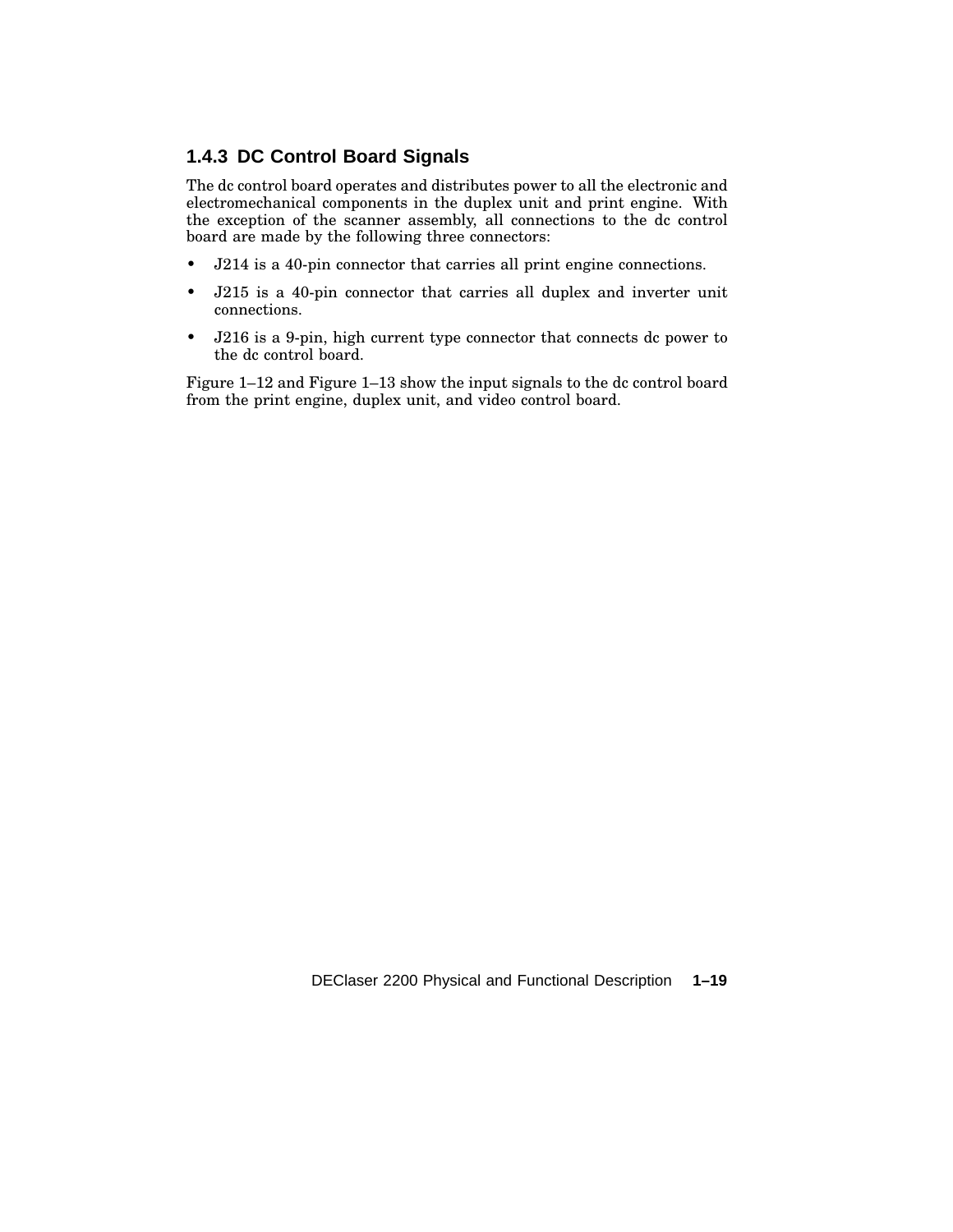

#### **Figure 1–12: DC Control Board Input Signals (Part 1)**

**1–20** DEClaser 2200 Printer Service Guide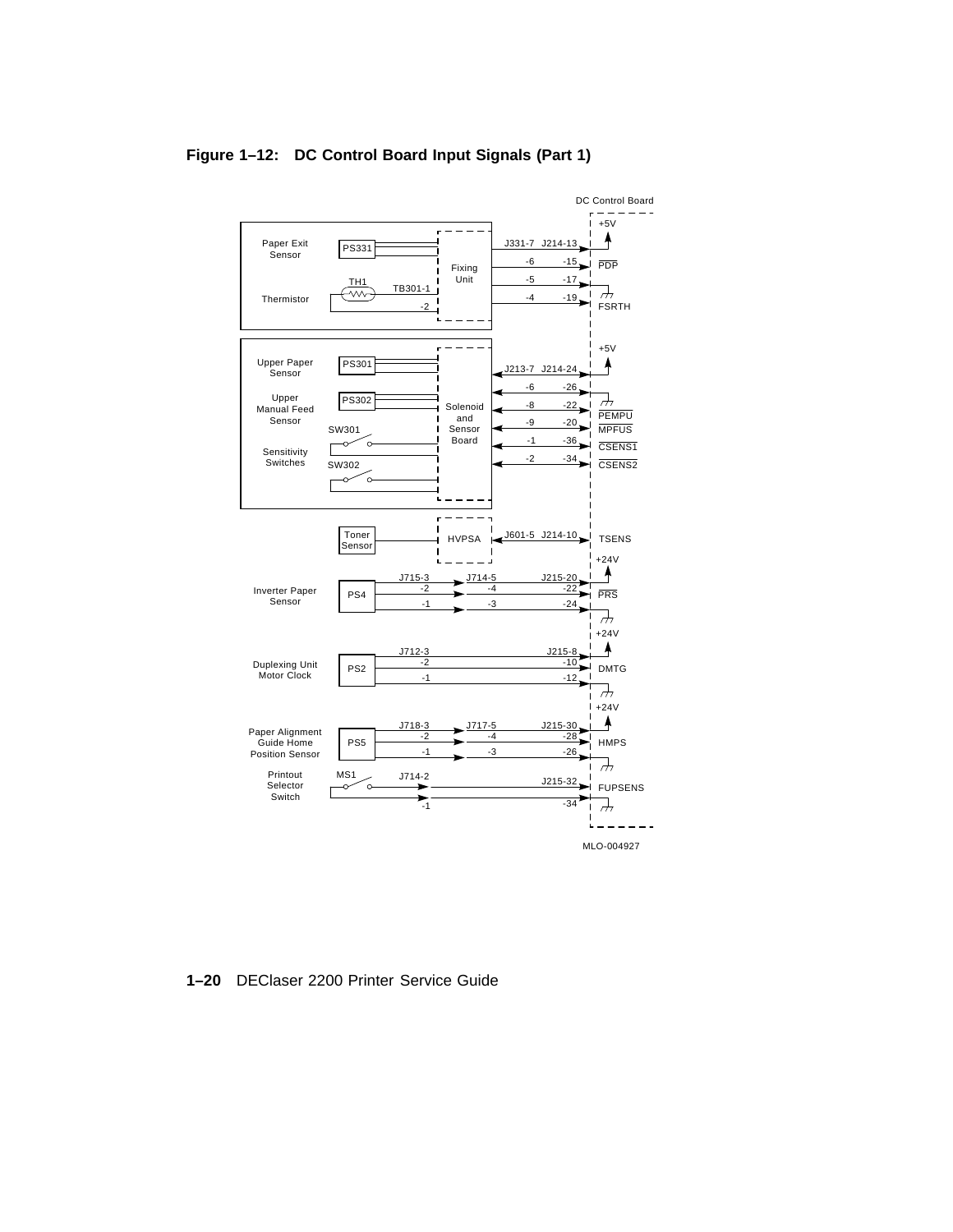

#### **Figure 1–13: DC Control Board Input Signals (Part 2)**

Figure 1–14 and Figure 1–15 show all the output signals from the dc control board.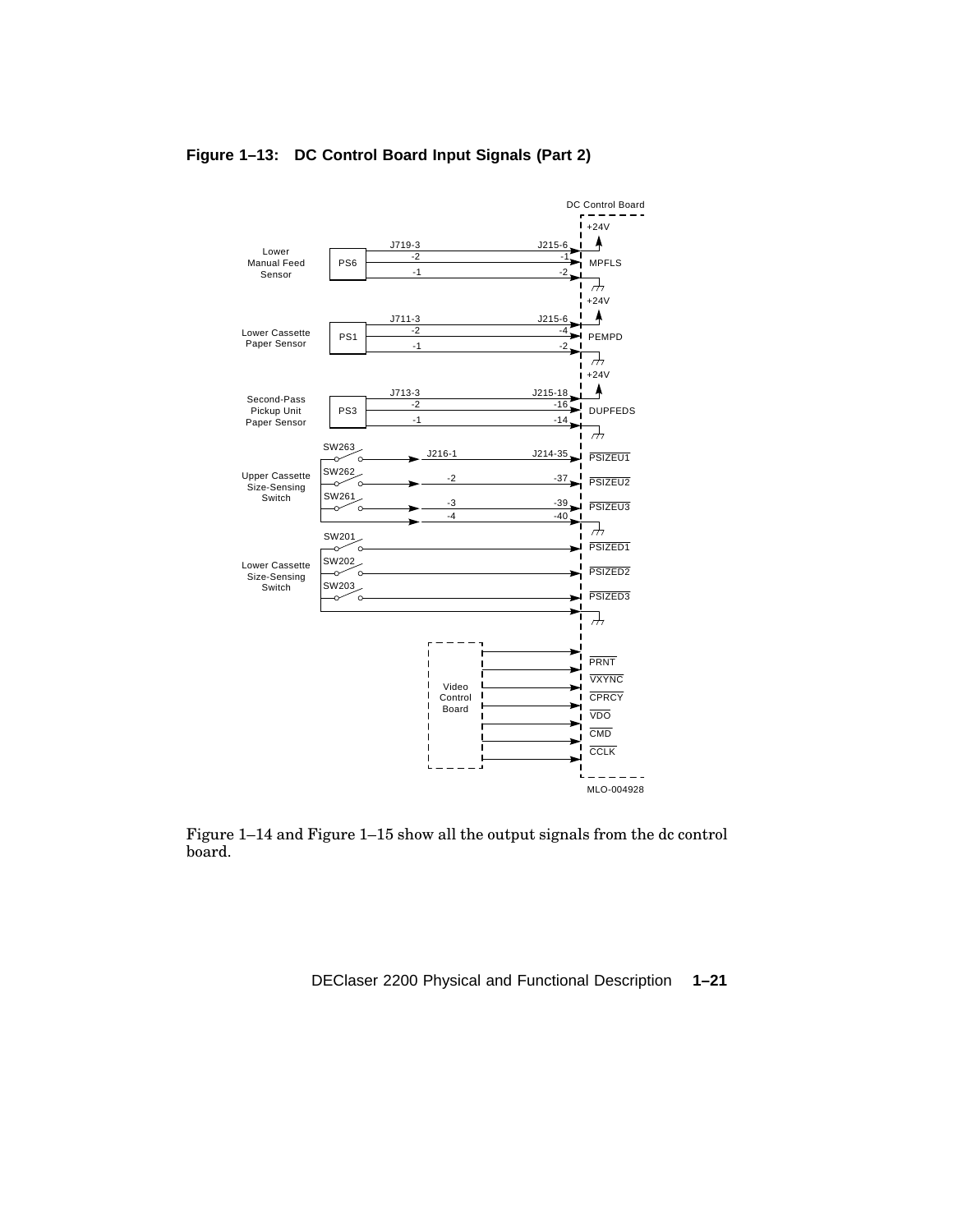

**Figure 1–14: DC Control Board Output Signals (Part 1)**

**1–22** DEClaser 2200 Printer Service Guide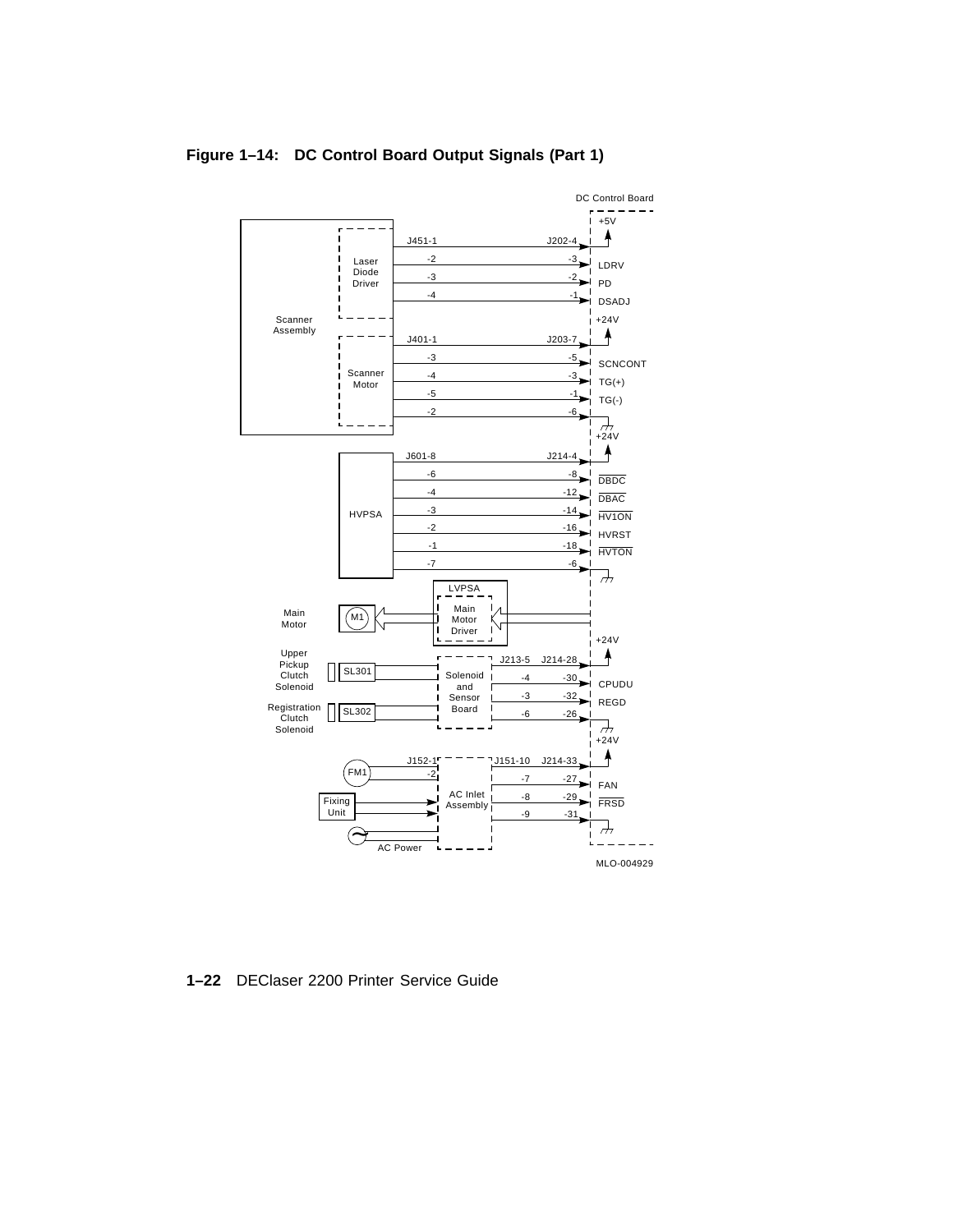

#### **Figure 1–15: DC Control Board Output Signals (Part 2)**

DEClaser 2200 Physical and Functional Description **1–23**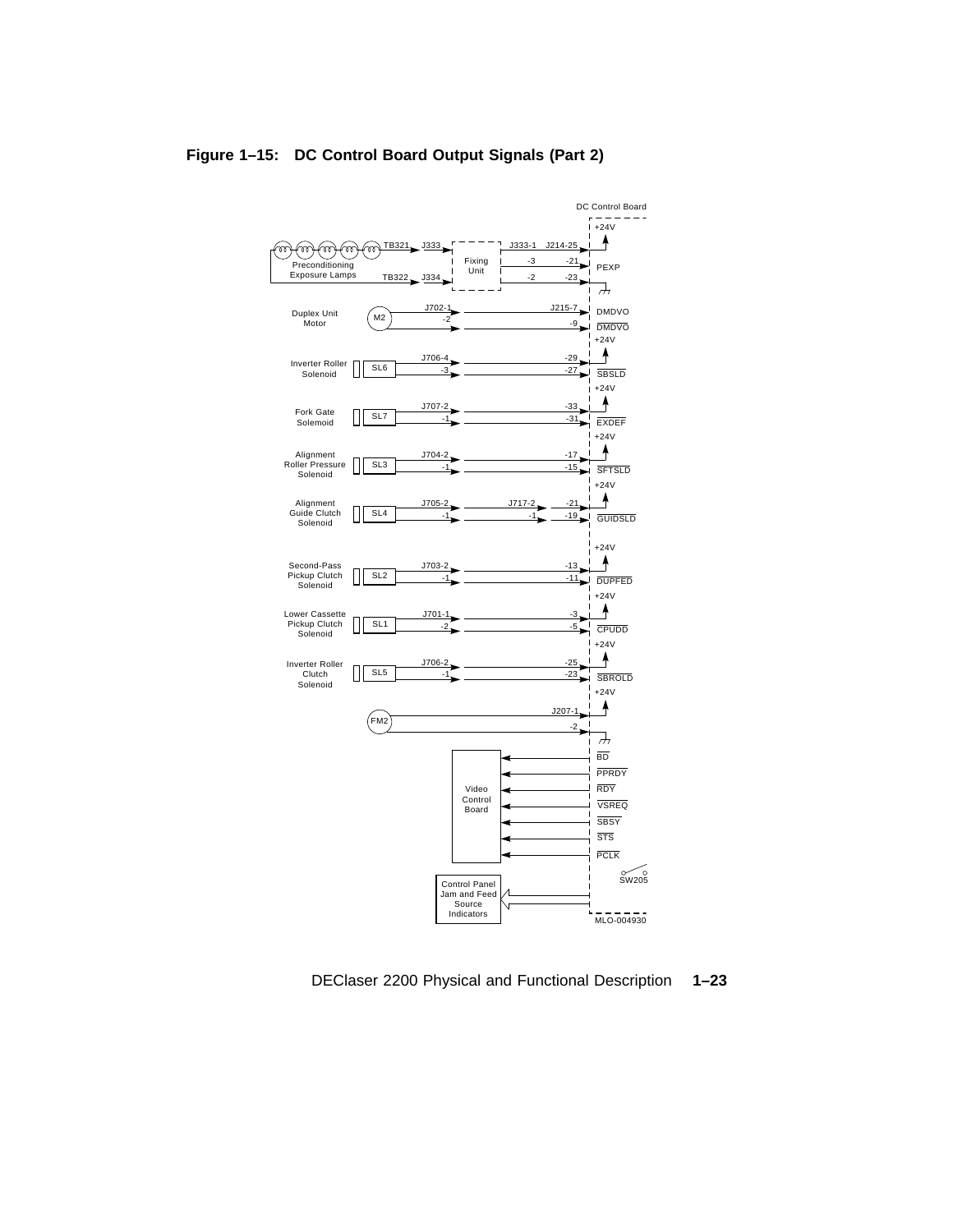## **1.4.4 LVPSA, Main Motor, and Interlock Diagram**

Figure 1–16 shows the major sections of the low-voltage power supply assembly (LVPSA). The LVPSA consists of dc low-voltage power supply regulators, two interlock switches, and the high current drivers for the main motor that drives the print engine.

#### **Figure 1–16: LVPSA Block Diagram**



## **1.4.5 Fixing Heater Control Circuit**

The fixing heater current is controlled by ac driver and safety circuits, whereas the fixing temperature is measured and regulated by the dc control board. The ac driver and safety circuit are parts of the ac inlet assembly field replaceable unit (FRU). Figure 1–17 is a diagram of the circuits that control the fixing unit heater.

#### **1–24** DEClaser 2200 Printer Service Guide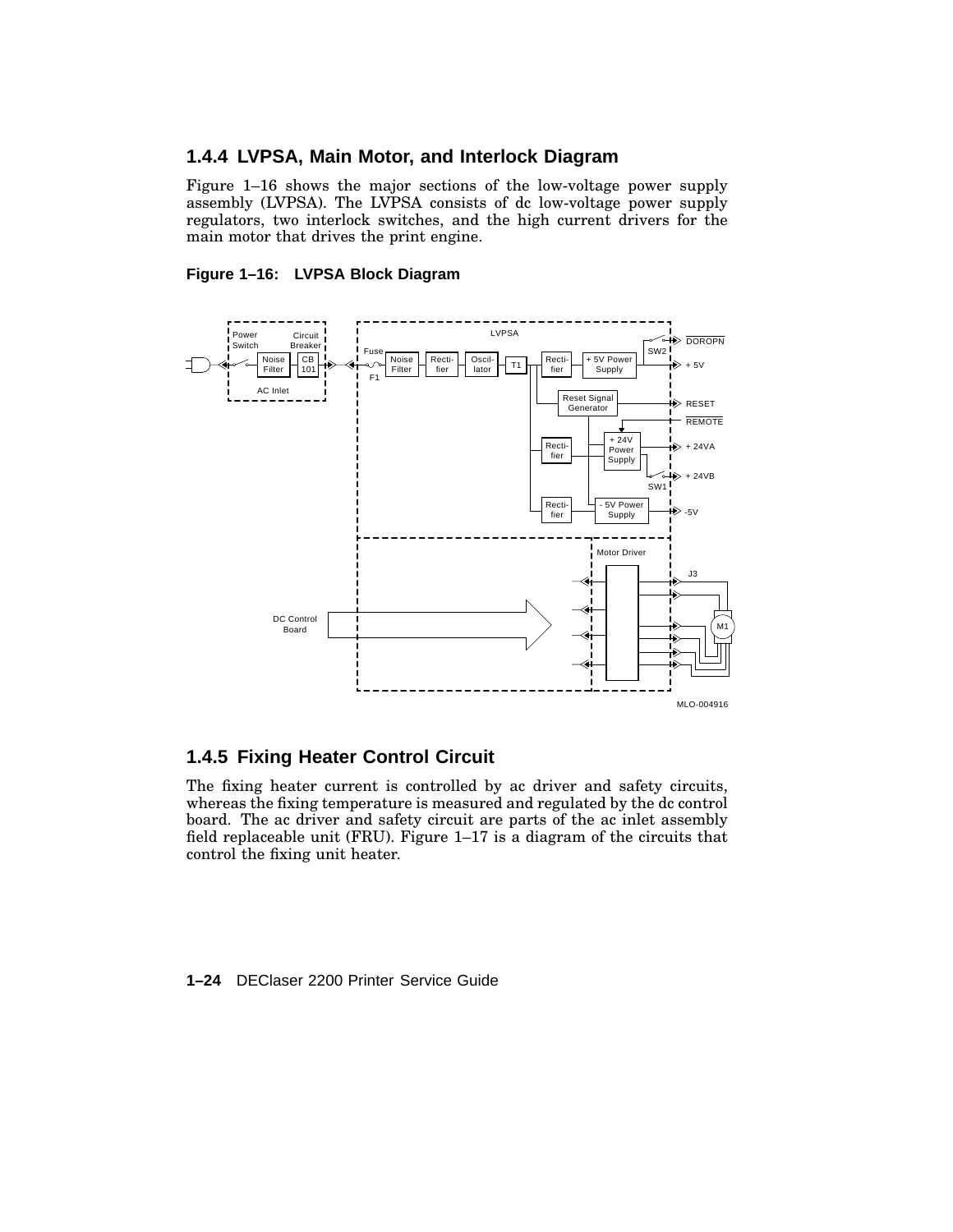#### **Figure 1–17: Fixing Heater Diagram**



The ac line power is directed through the power switch, noise filter, and CB101. From CB101 the ac line power is directed to the LVPSA and to the fixing heater circuits.

The following serial devices control the fixing heater current:

- Relay RL01 is operated by the safety circuit.
- The solid state relay (SSR) is operated by the dc control board.
- The thermoprotection (TP1) switch is actuated directly by the heat coming off the fixing heat roller.

DEClaser 2200 Physical and Functional Description **1–25**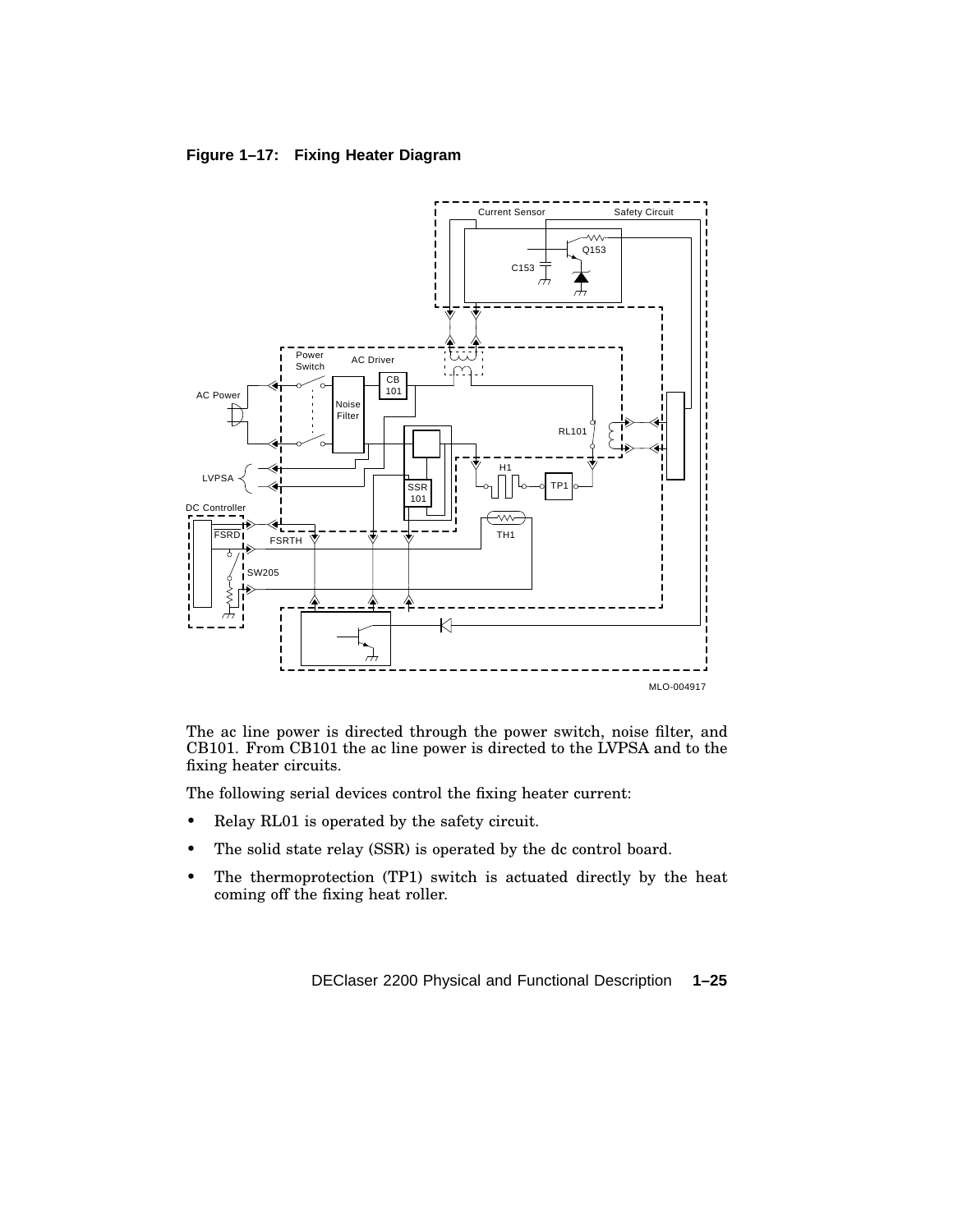#### **Safety Circuit**

The safety circuit consists of a fixing heater current monitor and a timer circuit that controls relay RL01. The current transformer monitors the current drawn by the fixing heater and charges C153. If the fixing current get too high, C153 turns on Q153, which opens the RL01 contact. The FSRD signal also causes C153 to fully charge when a fixing unit error (50 SERVICE) has occurred.

Once RL01 has opened, it is kept open until C153 discharges. C153 stays fully charged until the ac power is turned off, then C153 slowly discharges. About 10 minutes are required for the discharge. If you turn the power back on before C153 discharges, C153 recharges and the 50 SERVICE message is redisplayed.

#### **SSR Circuit**

The SSR switches the fixing heater current on and off to regulate the fixing unit temperature. The resistance of the thermistor (TH1) varies according to the heat of the fixing roller. The dc control board measures the resistance of TH1 and turns SSR on to raise the temperature or off to allow the fixing unit to cool.

- When the printer is at standby, the fixing temperature is maintained at 165°C (329°F).
- When the printer starts to print, the fixing temperature is quickly raised to 180°C (356°F).

The dc control board displays the 50 SERVICE error message if the fixing unit roller temperature:

- Fails to exceed 30°C (86°F) within 18 seconds after power on
- Fails to exceed 165°C (329°F) within 90 seconds after power on
- Exceeds  $230^{\circ}$ C (446°F)
- Drops below 140°C (284°F) after the Ready indicator goes on

**1–26** DEClaser 2200 Printer Service Guide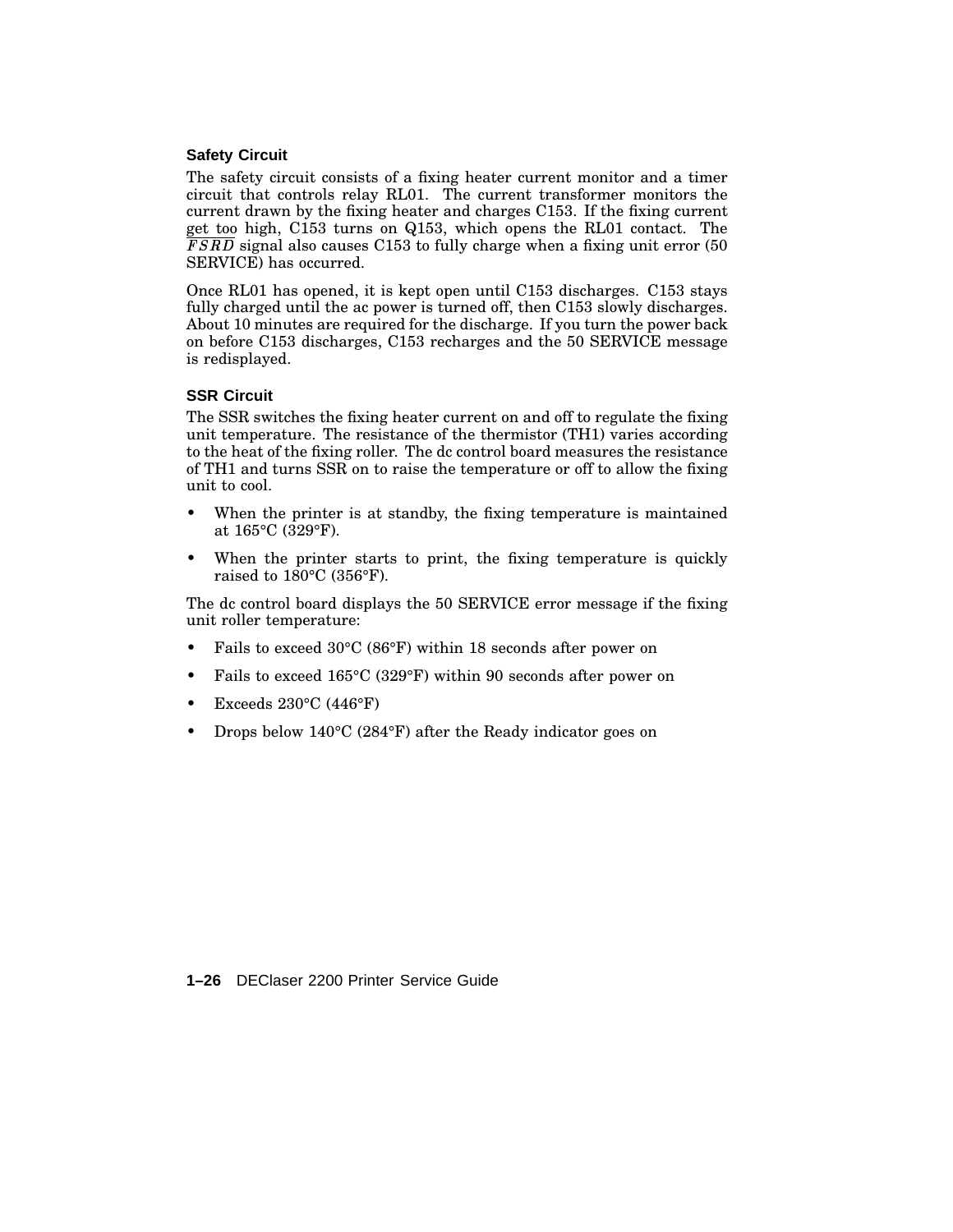#### **SW205**

Switch SW205 is mechanically actuated by the bottom cover. When the bottom cover is on, the switch is open and TH1 operates normally. When the cover is off, the SW205 is closed and a dummy load is connected across TH1, thus simulating a correctly warmed fixing temperature. The dc control board never turns on the SSR, and the fixing unit stays cool. SW205 is not used in the field. The TP1 thermoprotection switch is a passive temperature-operated switch that is mounted next to the fixing heater roller. TP1 opens if the fixing unit temperature climbs to 210°C  $\pm 10\%$  (410°F).

## **1.4.6 HVPSA Circuits**

The HVPSA assembly consists of the high-voltage power supplies and an attached connector block that are crucial to the production of the image. The assembly is replaced as an FRU. You should not attempt to adjust the HVPSA in the field.

When the top cover is closed, the EP-S cartridge contacts make connection with the coil and flat spring contacts of the connector block. The coil spring contacts are used for high-voltage connection. The flat spring contacts connect the toner sensor signal and high-voltage common return bus (HVGND) to the EP-S cartridge.

The coil spring connectors are chrome plated and require no maintenance. Use a soft brush to clean away dust or paper chips, but avoid using commercially available liquid or aerosol contact cleaners. Replace the HVPSA if the connector block plastic is broken or damaged, or if the contacts appear burnt, pitted, or bent. Do not attempt to scrape clean, bend back, or repair damaged contacts.

DEClaser 2200 Physical and Functional Description **1–27**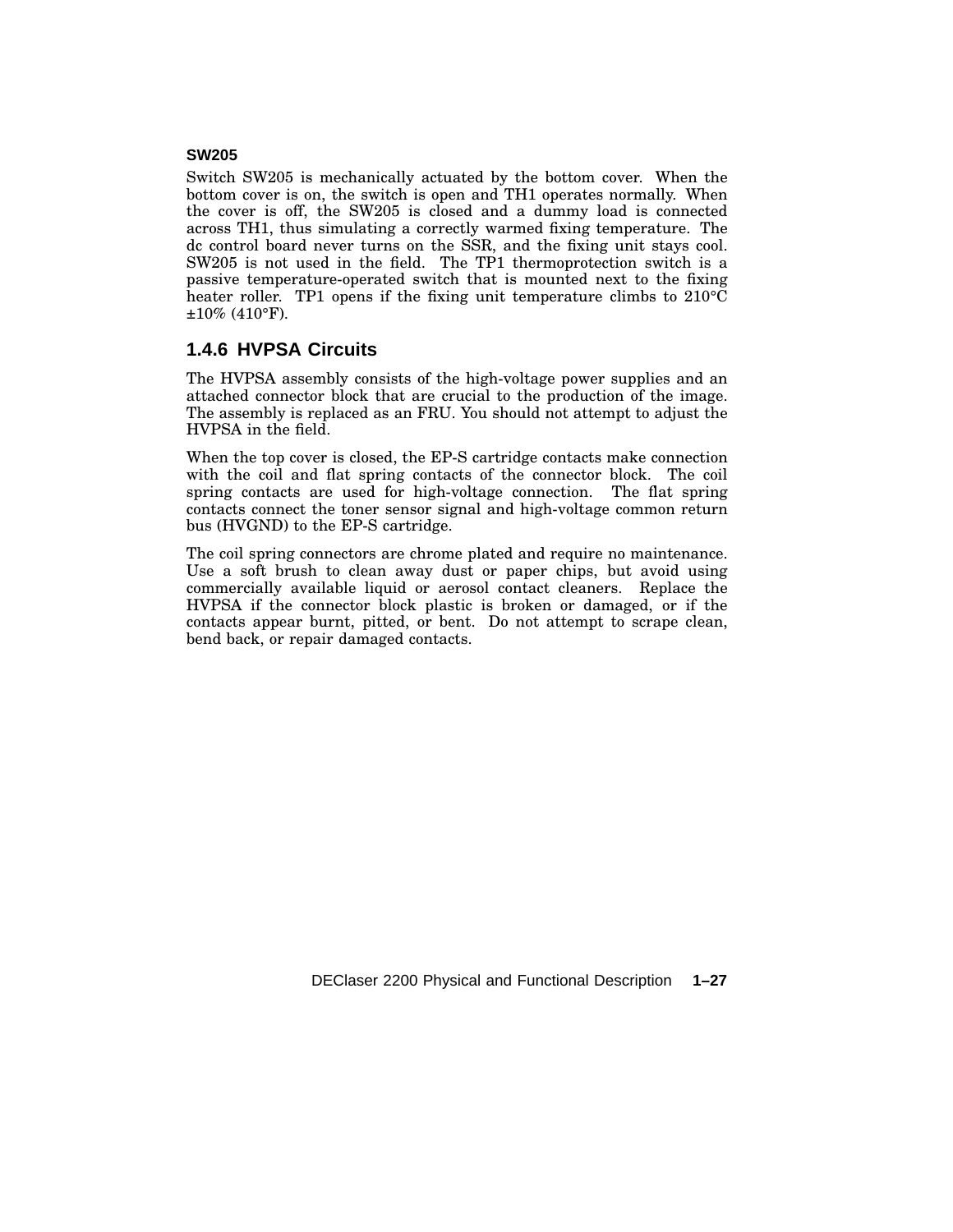Figure 1–18 presents a side profile of the connector block and identifies each connector.





**1–28** DEClaser 2200 Printer Service Guide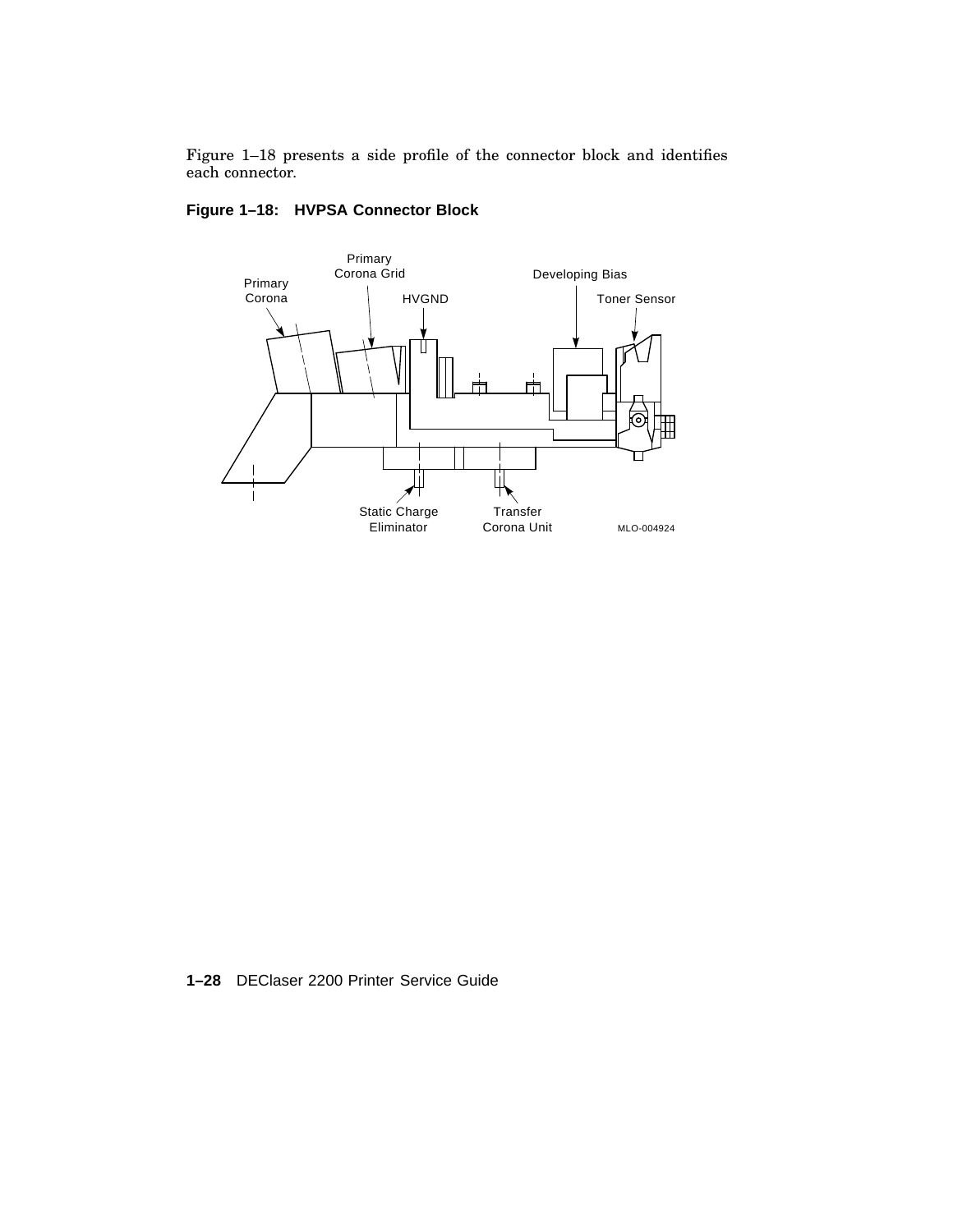Figure 1–19 gives signal names, connector numbers, and shows the circuitry that drives and loads the HVPSA.

#### **Figure 1–19: HVPSA Image Circuits**



DEClaser 2200 Physical and Functional Description **1–29**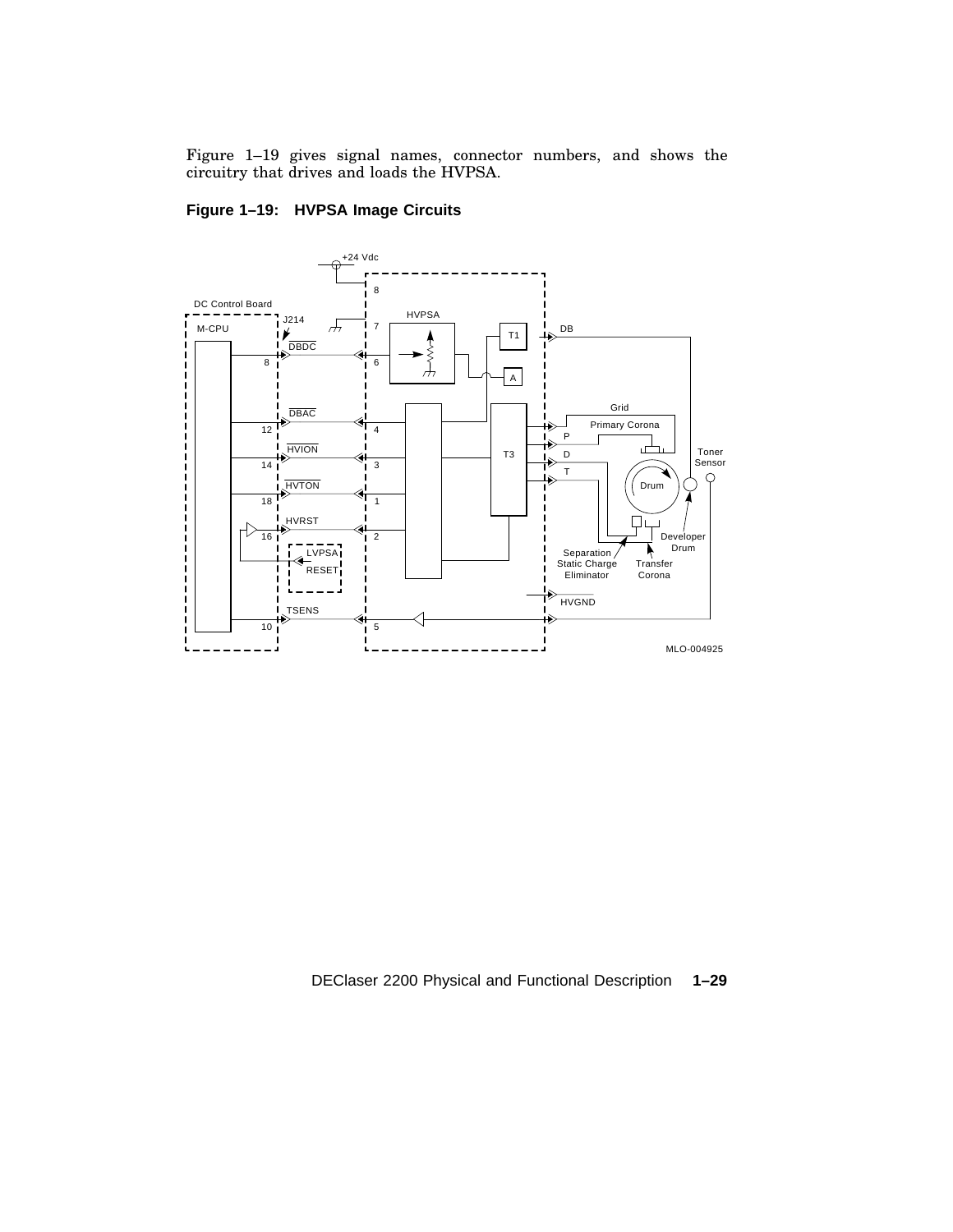# **DEClaser 2200 Control Panel Operation**

# **2.1 Control Panel Keys and Indicators**

This chapter describes the operation of the control panel on the DEClaser 2200 printer.

- Table 2–1 describes the indicators.
- Table 2–2 describes the control panel keys.
- Table 2–3 describes the menu scrolling keys.
- Table 2–4 describes the setup menus.

#### **Control Panel Modes**

The DEClaser 2200 printer runs in either the online ready or offline ready mode of operation. The On Line indicator shows the online or offline status. The 00 READY text is displayed when the printer is ready to receive commands.

The online ready mode means that the printer is ready to receive commands or a text or font file from the host system. Most of the keypad keys are disabled when the printer is on line. If you press a disabled key, the control panel beeper sounds and the key is ignored.

The offline ready mode means that the printer is ready to receive commands from the control panel. You can activate any of the keypad functions shown in Figure 2–3 when the printer is in the offline ready mode.

**NOTE:** *The text 00 READY can be replaced or modified by a firmware enhancement (upgrade) cartridge, for example, the PostScript option cartridge that installs in font cartridge slot A.*

## **2.1.1 Control Panel Indicators**

Figure 2–1 shows the location of all indicators; Table 2–1 describes how they work.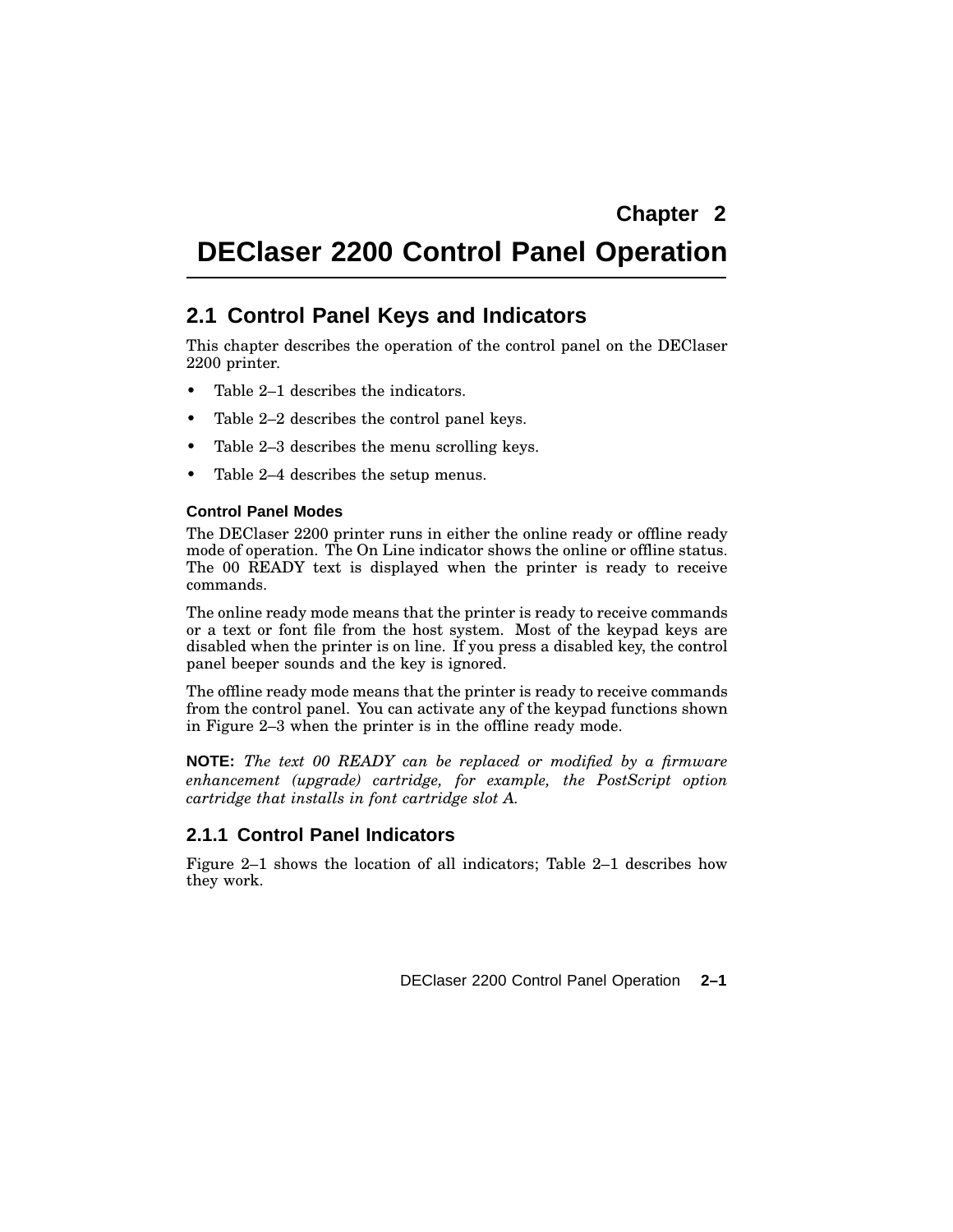## **Figure 2–1: Control Panel Indicators**

## MLO-005006, Size=11

## **Table 2–1: Display Panel Indicators**

| Indicator          |                    | Function                                                                                                                                                                                                                                          |  |  |  |  |
|--------------------|--------------------|---------------------------------------------------------------------------------------------------------------------------------------------------------------------------------------------------------------------------------------------------|--|--|--|--|
|                    | Readv <sup>1</sup> | The indicator is either on, off, or flashing. If on, the printer is ready. If<br>flashing, the printer is performing a function (for example, the printer is<br>warming up) and you must wait.                                                    |  |  |  |  |
| Alarm <sup>2</sup> |                    | Indicates a status condition that is disabling the printer.<br>Alarm<br>conditions require the attention of an operator or service person. The<br>display panel tells you the nature of the alarm indication.                                     |  |  |  |  |
|                    | Data <sup>1</sup>  | Indicates the condition of the buffer memory. The indicator is either on,<br>off, or flashing. If on, there is print data in the buffer. If off, the buffer<br>is empty. If flashing, the buffer is receiving print data from the host<br>system. |  |  |  |  |
|                    |                    | <b>NOTE:</b> Buffer memory is separated into two buffers. The<br>page buffer memory contains page data. The receive buffer<br>memory contains temporary data.                                                                                     |  |  |  |  |

 $\frac{1}{1}$  Color when lit is green.

<sup>2</sup> Color when lit is orange.

#### **2–2** DEClaser 2200 Printer Service Guide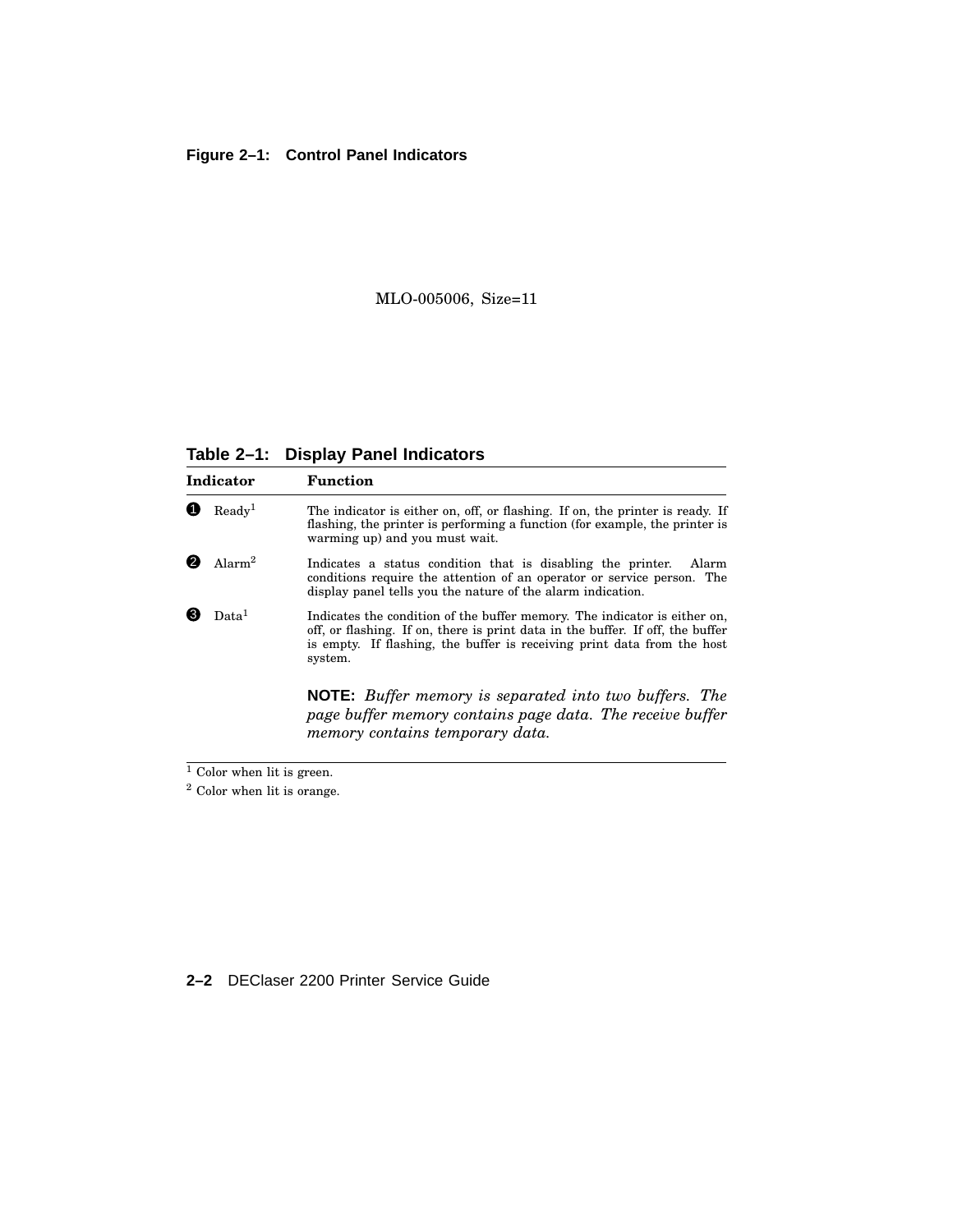**Table 2–1 (Cont.): Display Panel Indicators**

|   | Indicator                       | <b>Function</b>                                                                                                                                                                                                                                                                                                       |  |  |  |
|---|---------------------------------|-----------------------------------------------------------------------------------------------------------------------------------------------------------------------------------------------------------------------------------------------------------------------------------------------------------------------|--|--|--|
| ❹ | Message<br>display <sup>1</sup> | A one-line, 16-character liquid crystal display. During online or offline<br>operation, a two-digit status code and a summary status message are<br>displayed. When the printer is in the setup menu, a horizontal setup<br>menu is displayed. See Section 2.2 and Table 2–4 for information about<br>the setup menu. |  |  |  |
|   |                                 | With the exception of 00, all two-digit status numbers flash to attract<br>attention of the operator. To interpret the display messages, refer to one<br>of the following tables:                                                                                                                                     |  |  |  |
|   |                                 | Table 3–1, Operational Status Messages                                                                                                                                                                                                                                                                                |  |  |  |
|   |                                 | Table 3-2, Operator Call Messages                                                                                                                                                                                                                                                                                     |  |  |  |
|   |                                 | Table 3–3, Functional Messages                                                                                                                                                                                                                                                                                        |  |  |  |
|   |                                 | Table 3–4, Service Messages                                                                                                                                                                                                                                                                                           |  |  |  |
| 6 | On Line $1$                     | The indicator is either on, off, or flashing. If on, the printer is on line. If<br>off, the printer is off line. It flashes when the printer is switching to the<br>offline state.                                                                                                                                    |  |  |  |
| 6 | Form $\mathrm{Feed}^1$          | The indicator is either on, off, or flashing and works in conjunction with<br>Form Feed. If on, the printer is printing the remaining buffered data.<br>If off, there is no form feed activity. If flashing, the print command is<br>canceled.                                                                        |  |  |  |
| 7 | Duplex                          | If on, the printer is set for duplex printing. Control of duplex print<br>depends on the setting of Duplex and on the configuration of the printer.                                                                                                                                                                   |  |  |  |
| ❸ | Jam<br>indicators               | Indicates the probable location of jammed paper. Refer to Section 3.4 for<br>more information on paper jams.                                                                                                                                                                                                          |  |  |  |
| Ø | Feed source<br>indicators       | Shows the selected feed source. The feed source selection is controlled by<br>Feeder Select, the FONT/FEED setup menu value, and by the configuration<br>of the printer.                                                                                                                                              |  |  |  |

Color when lit is green.

## **2.1.2 Control Panel Keys**

Figure 2–2 uses numbered callouts to identify the location of the control panel keys. Refer to Table 2–2 for a description of each numbered key.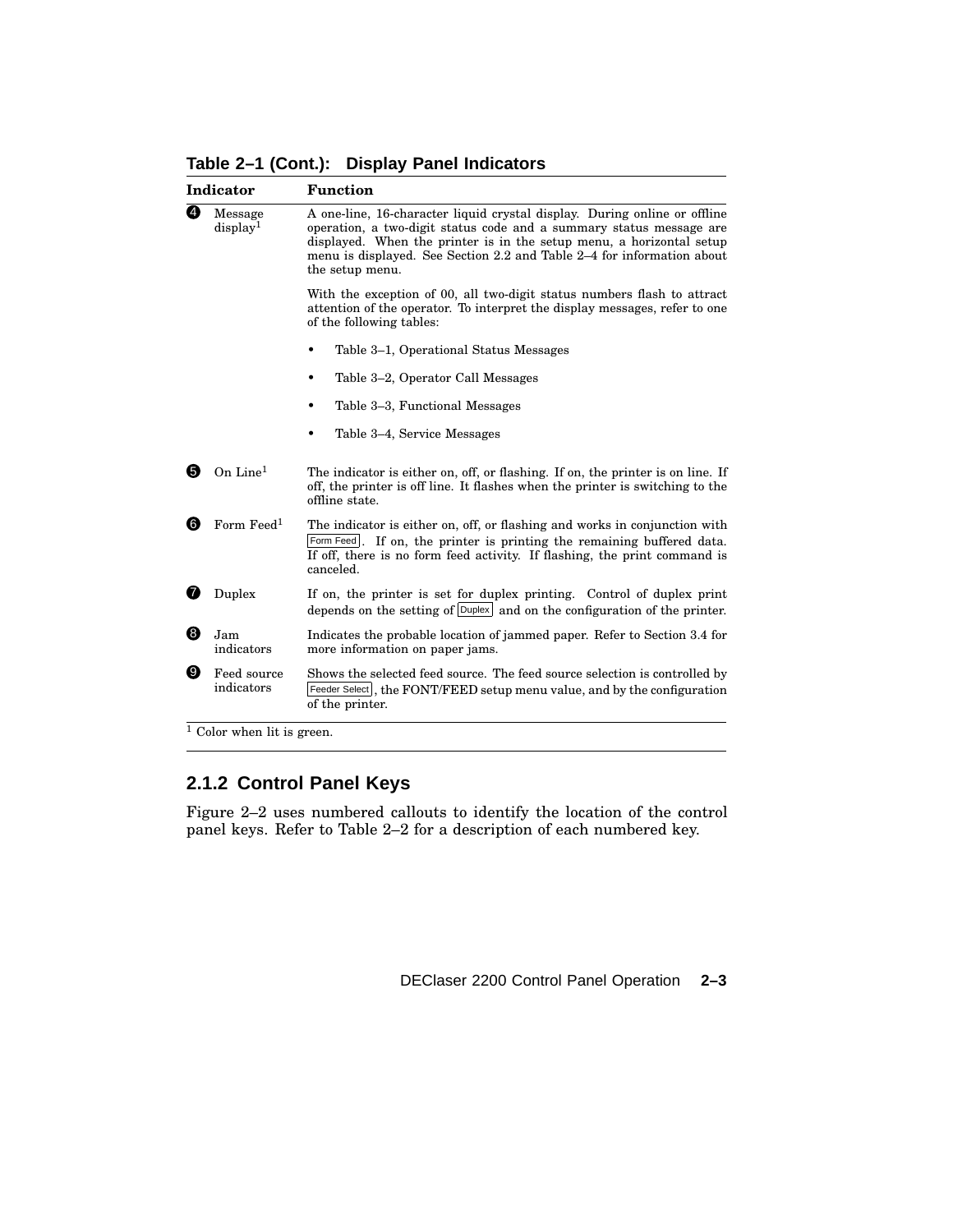# **Figure 2–2: 2200 Keypad Keys**

## MLO-005007, Size=11

## **Table 2–2: Control Panel Keys**

| 1. | On Line                          | Toggles the printer between the online and offline states.                                                                                                                                                                          |  |  |  |  |
|----|----------------------------------|-------------------------------------------------------------------------------------------------------------------------------------------------------------------------------------------------------------------------------------|--|--|--|--|
|    |                                  | In the online ready mode, the printer can receive, buffer, and print data<br>from the host system.                                                                                                                                  |  |  |  |  |
|    |                                  | In the offline ready mode, the printer can generate and print internal test<br>pattern data. If the printer is set off line while receiving data or printing,<br>the reception is abruptly terminated but the full page is printed. |  |  |  |  |
| 2. | Form Feed                        | Activates the form feed process to print remaining buffer data and eject<br>paper from the printer. The key only works when the Data and Ready<br>indicators are on, and when the printer is off line.                              |  |  |  |  |
| 3) | Error Skip<br>1                  | Returns the printer to the ready state from an error or alarm condition,<br>and clears the Alarm indicator and the display message.                                                                                                 |  |  |  |  |
|    | Test/Font<br>$\leq$ <sup>1</sup> | Pressing this key causes the following actions:                                                                                                                                                                                     |  |  |  |  |
|    |                                  | Press once, prints one Test Print A.                                                                                                                                                                                                |  |  |  |  |
|    |                                  | Press twice, prints one Font List A.                                                                                                                                                                                                |  |  |  |  |
|    |                                  | Press and hold, continuously print Test Print B. Press again to stop.                                                                                                                                                               |  |  |  |  |
|    |                                  | Pressing the key multiple times stops the test and displays the TEST<br>STOP message.                                                                                                                                               |  |  |  |  |
| 5) | Reset<br>Enter                   | Pressing Reset clears the data from the DRAM, selects the values stored<br>in RAM as current settings, and if depressed for longer than 10 seconds,<br>activates the Control Representation Mode (see Section 2.4).                 |  |  |  |  |

**2–4** DEClaser 2200 Printer Service Guide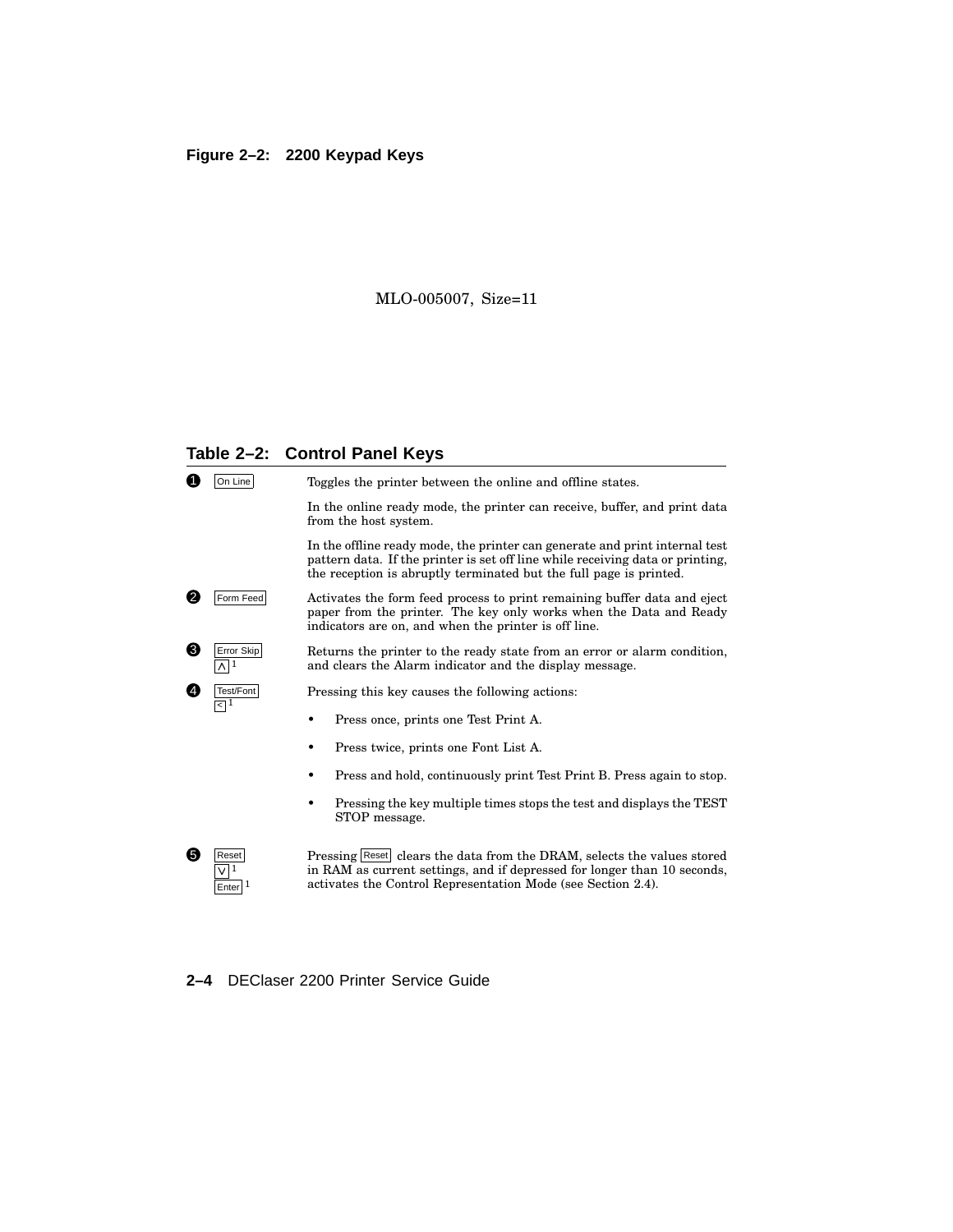## **Table 2–2 (Cont.): Control Panel Keys**

| 6) | Menu<br>र∣म          | Causes the printer to enter the setup menu and redefines the function<br>of the dual-labeled keys. Section 2.2 gives more information about the<br>setup menus. |  |  |  |
|----|----------------------|-----------------------------------------------------------------------------------------------------------------------------------------------------------------|--|--|--|
| 7  | <b>Duplex</b>        | Toggles the paper path between single or two-sided printing, but only if<br>the printout selector is set to the facedown print position.                        |  |  |  |
|    |                      | You must manually set the printer to simplex or duplex mode; there is<br>no software command to do this.                                                        |  |  |  |
| 8. | <b>Feeder Select</b> | Toggles the feed source indicators and the following display messages:                                                                                          |  |  |  |
|    |                      | $FEEDER = Auto$<br>٠                                                                                                                                            |  |  |  |
|    |                      | $FEEDER = Lower$<br>٠                                                                                                                                           |  |  |  |
|    |                      | $FEEDER = Upper$<br>٠                                                                                                                                           |  |  |  |
|    |                      | $FEEDER = Manual$ (The indicator and display text appear only if<br>٠<br>the printer is in simplex test mode.)                                                  |  |  |  |
|    |                      | $FEEDER = Option$ (The indicator and display text appear only if                                                                                                |  |  |  |

the optional envelope feeder is installed and if faceup stacking and simplex printing are selected.)

# **2.2 Menu Operation**

As shown in Figure 2–3, when you press  $\boxed{\text{Menu}}$  you enter the first of a threelevel setup menu. Table 2–4 lists all of the setup menus, features, and values.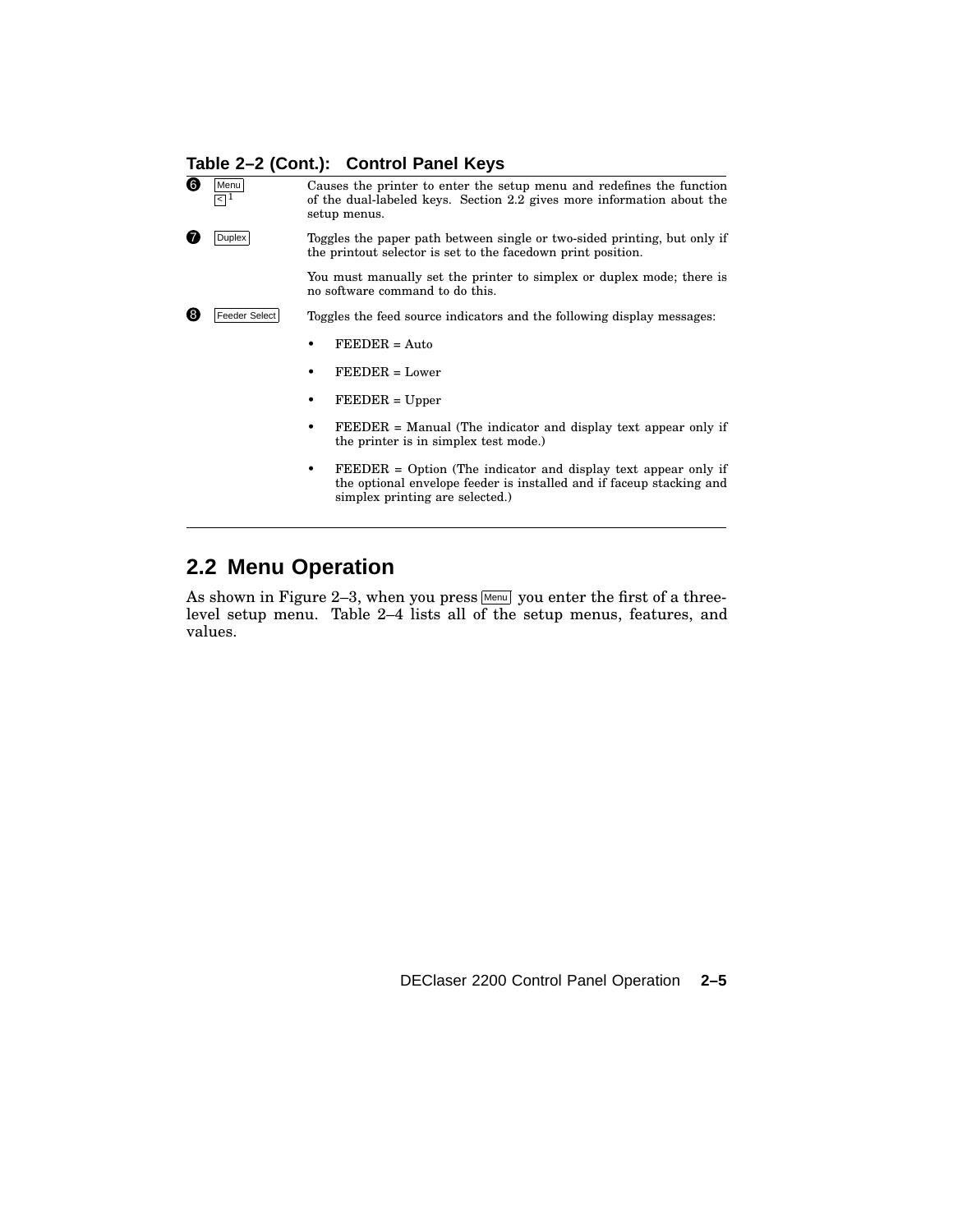**Figure 2–3: 2200 Keypad Operation**



MLO-004918

**2–6** DEClaser 2200 Printer Service Guide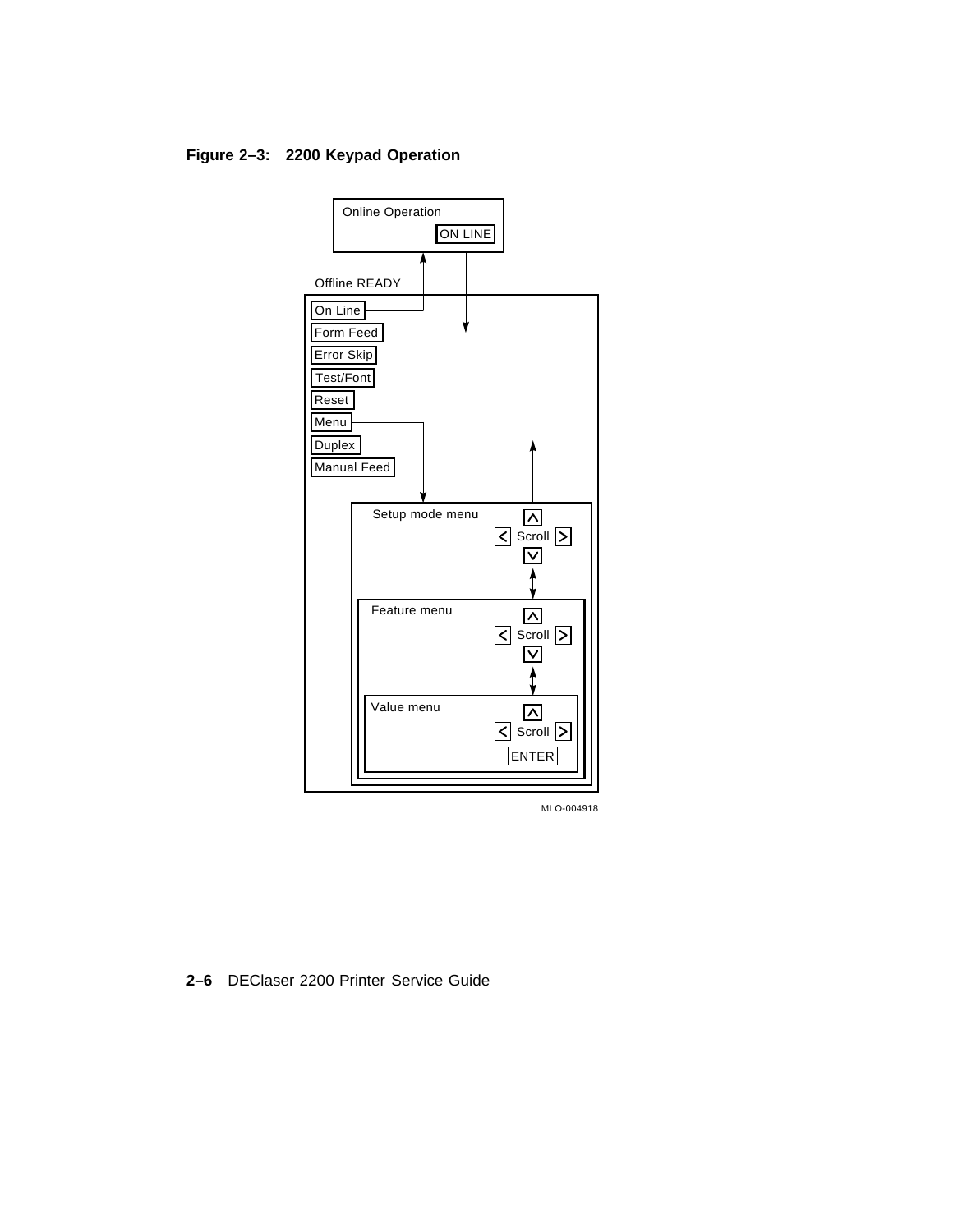## **2.2.1 Setup Menu Format**

The horizontal format of the text in the setup menu display is unique. Figure 2–4 shows how the text appears in the window when the printer is in a setup, feature, or value menu. You press the function keys to move through the selection. The selected text is left-justified and indicated by an underline cursor. Ignore any text, separated by a space, on the right of the display.

#### **Figure 2–4: Setup Menu Display Text**



## **2.2.2 Moving, Selecting, and Saving Values**

Table 2–3 shows the action of the function keys when you scroll through the setup, feature, and value menus.

**Table 2–3: Menu Scrolling Keys**

| Key               | <b>Function</b>                                                                                         |
|-------------------|---------------------------------------------------------------------------------------------------------|
| $\mathsf{I} \vee$ | Shifts down through the feature and value menus. Down-shifting stops<br>after the value menu.           |
| $\Lambda$         | Shifts up through the value, feature, and setup menus. Up-shifting stops<br>at the offline ready level. |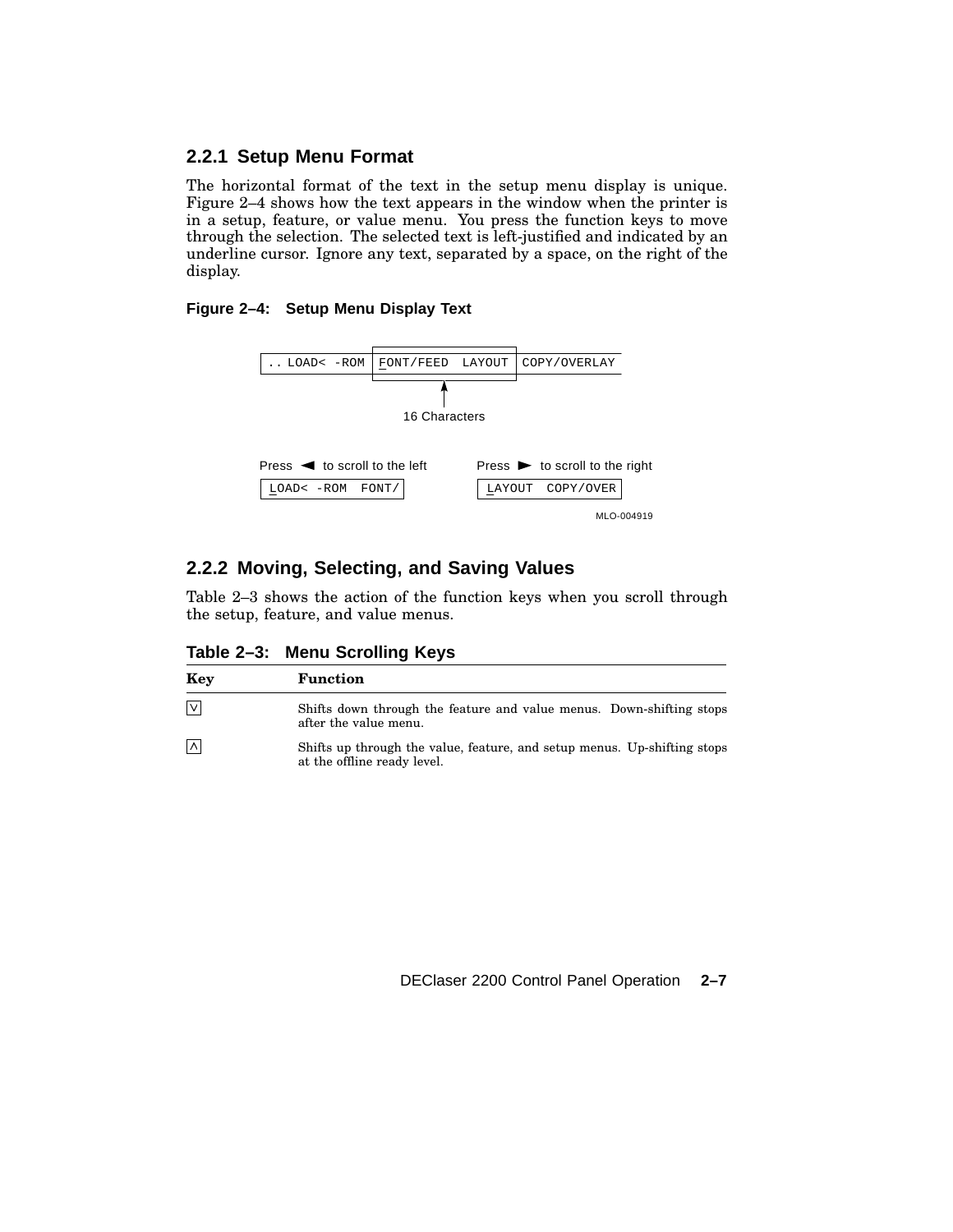**Table 2–3 (Cont.): Menu Scrolling Keys**

| Key         | <b>Function</b>                                                                                                                                                                                                                                                   |  |  |  |  |
|-------------|-------------------------------------------------------------------------------------------------------------------------------------------------------------------------------------------------------------------------------------------------------------------|--|--|--|--|
| $>$ and $<$ | Use for scrolling through the selection of the setup, feature, and value<br>menus.                                                                                                                                                                                |  |  |  |  |
|             | The circular scrolling action returns to the starting selection after stepping<br>through each available selection. When a scrolling key is pressed, the text<br>and cursor move. The selected text is left-justified and is indicated by an<br>underline cursor. |  |  |  |  |
| Enter       | Enters the selected value into the operational memory space and marks<br>the value with an equal $(=)$ sign.                                                                                                                                                      |  |  |  |  |

Table 2–4 describes the setup, feature and value menus.

| Setup<br>Level   | Feature<br>Level | Value<br>Level                                     | Comment                                                                                                                                                                                                                                                          |
|------------------|------------------|----------------------------------------------------|------------------------------------------------------------------------------------------------------------------------------------------------------------------------------------------------------------------------------------------------------------------|
| <b>FONT/FEED</b> | feeder           | =Auto<br>Lower<br><b>Upper</b><br>Manual<br>Option | The action of this parameter is exactly the<br>same as pressing Feeder Select.                                                                                                                                                                                   |
|                  |                  |                                                    | When you select Auto, the printer<br>automatically selects the upper or lower<br>cassette. Both cassettes must be the same<br>size or a U<->L error occurs. The feed<br>indicator shows which cassette is selected.<br>See Table 3–2 for additional information. |
|                  |                  |                                                    | The Lower or Upper value selects the<br>lower or upper cassette and turns on the<br>corresponding indicator.                                                                                                                                                     |

**Table 2–4: 2200 Setup, Feature, and Value Menus**

The LOAD<– ROM factory values are in bold.

The equal (=) sign indicates the selected value. When you scroll into a value level, the selected value is displayed first.

#### **2–8** DEClaser 2200 Printer Service Guide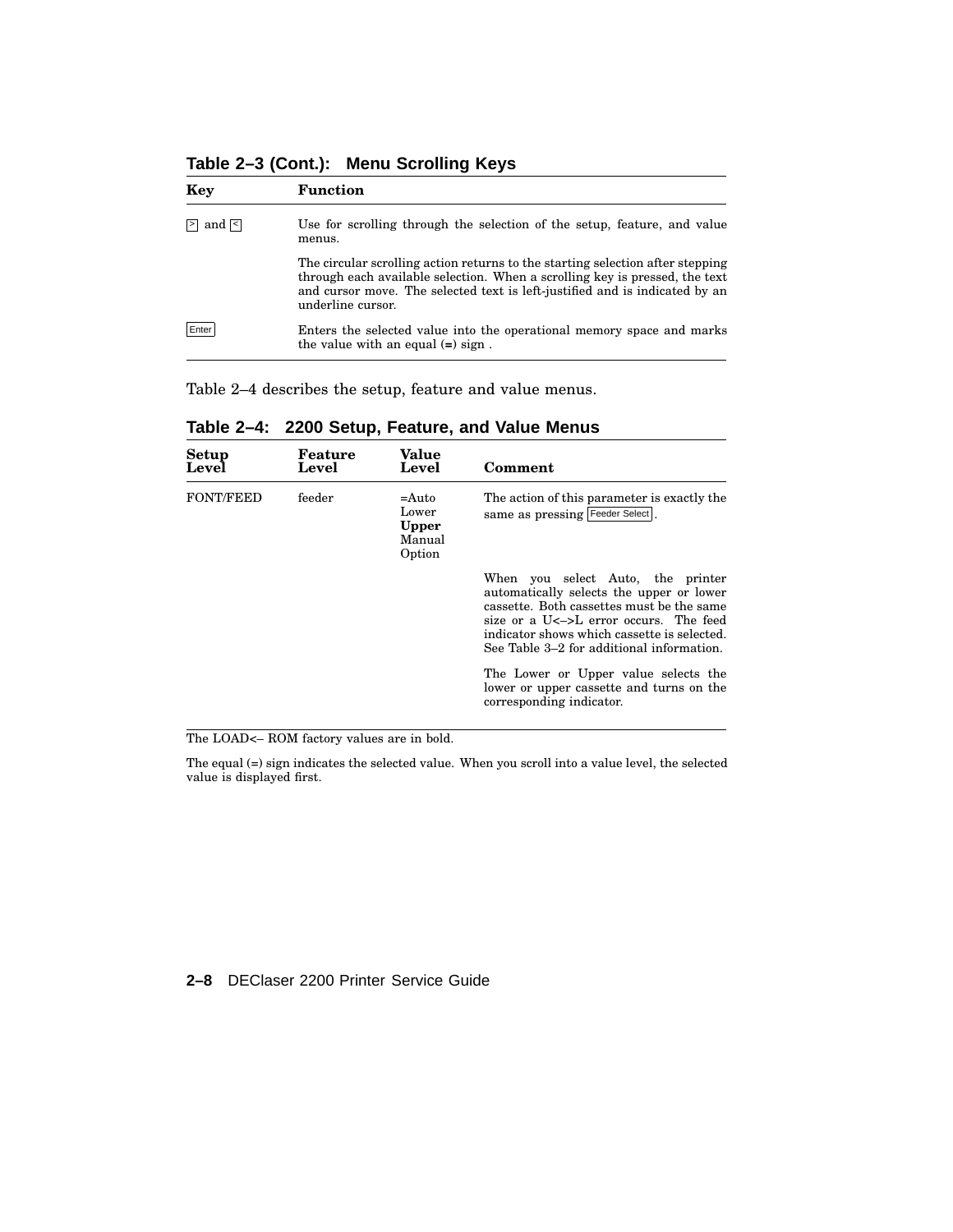| Setup<br>Level | Feature<br>Level   | Value<br>Level | Comment                                                                                                                                                                                                                                                                   |
|----------------|--------------------|----------------|---------------------------------------------------------------------------------------------------------------------------------------------------------------------------------------------------------------------------------------------------------------------------|
|                |                    |                | When you select Manual, the display<br>prompts you to load a sheet of paper into<br>the manual feeder. When the manual feed<br>sensor detects the paper, the dc control<br>board activates the paper feed clutch<br>and feeds the paper into the registration<br>rollers. |
|                |                    |                | <b>NOTE:</b> The Manual display text<br>and control panel indicator appear<br>only if the printer is in simplex<br>test mode.                                                                                                                                             |
|                |                    |                | The Option display text and indi-<br>cator appear only if the optional<br>envelope feeder is installed and<br>faceup stacking is selected.                                                                                                                                |
| <b>LAYOUT</b>  | offsetX<br>offsetY | n.n<br>$=0.0$  | The X and Y offset features use the same<br>value format. The selected value causes a<br>shift of the printed image on the page, in<br>the selected dimension:                                                                                                            |
|                |                    |                | $\bullet$<br>The X dimension shifts the image<br>from side to side by varying the start<br>of the beam on the OPC drum.                                                                                                                                                   |
|                |                    |                | The Y dimension shifts the image<br>٠<br>from leading to trailing edge by<br>varying the timing of the registration<br>clutch solenoid.                                                                                                                                   |
|                |                    |                | Pressing $\leq$ or $\geq$ increments or decre-<br>ments the displayed value by $\pm 0.5$ . Each<br>0.5 change shifts the image by $\pm 15$ dots or<br>$\pm 0.05$ in. ( $\pm 1.27$ mm).                                                                                    |
|                |                    |                | The minimum value is 0.0, which corre-<br>sponds to the center of the sheet. The<br>maximum value is $\pm 10$ , which would shift<br>the image about 1.0 inch in the selected X<br>or Y direction.                                                                        |

**Table 2–4 (Cont.): 2200 Setup, Feature, and Value Menus**

The equal (=) sign indicates the selected value. When you scroll into a value level, the selected value is displayed first.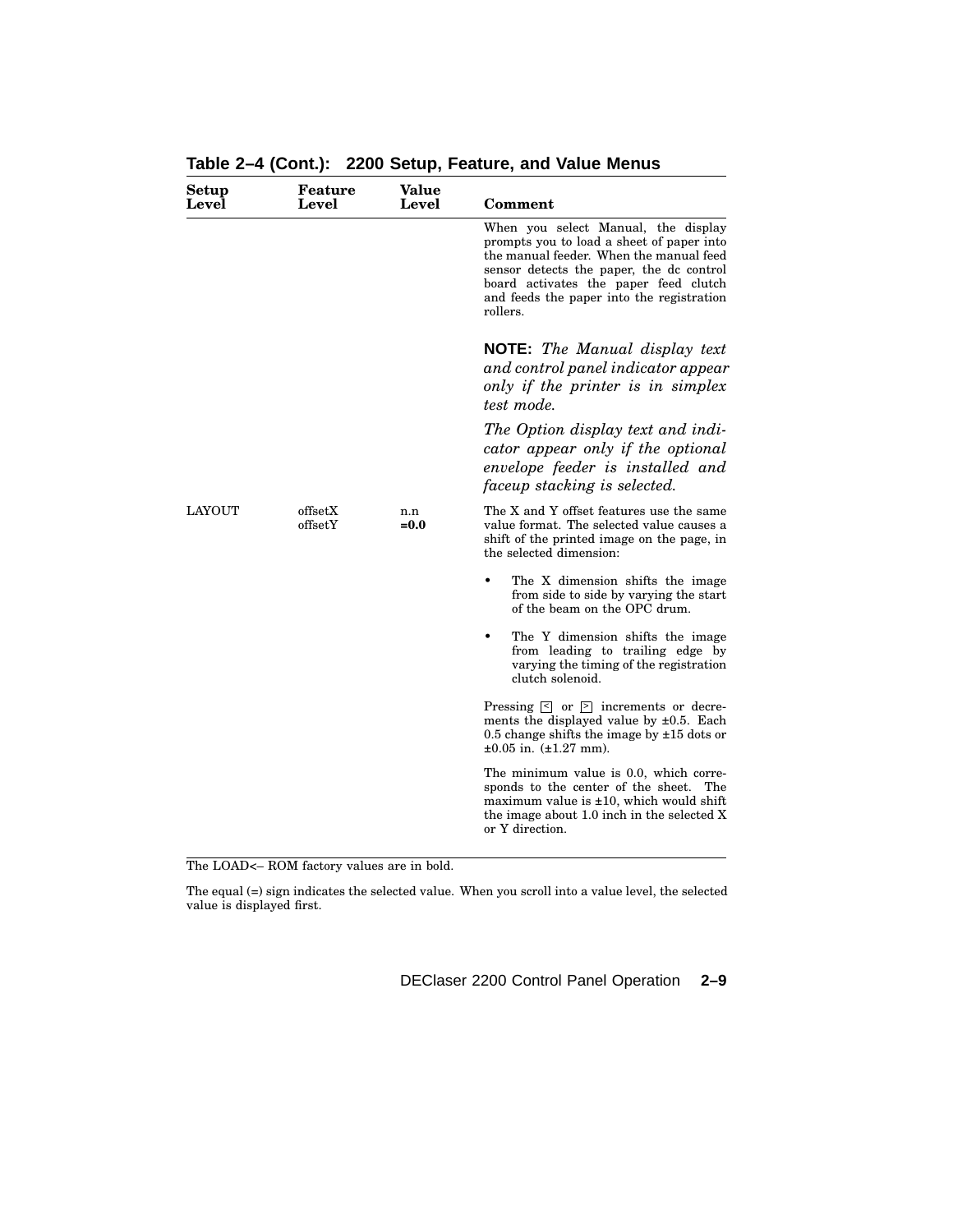| Setup<br>Level    | Feature<br>Level | Value<br>Level                                                                                                             | Comment                                                                                                                                                                                                                                                                                                                                         |
|-------------------|------------------|----------------------------------------------------------------------------------------------------------------------------|-------------------------------------------------------------------------------------------------------------------------------------------------------------------------------------------------------------------------------------------------------------------------------------------------------------------------------------------------|
| LAYOUT (Cont.)    | autoNL           | <b>ON</b><br>$=$ OFF                                                                                                       | Determines if the line of text is truncated<br>or wrapped at the right-hand margin.<br>When set to ON, the printer automatically<br>inserts a carriage return and line feed<br>character to wrap the text on the next line.<br>When set to OFF, the printer truncates the<br>line at the right-hand margin.                                     |
| COPY/OVERLAY copy |                  | nn<br>$=00$                                                                                                                | Determines the number of copies of a page<br>that the printer prints. For example, if set<br>to $=05$ , five copies of each page are printed<br>before the printer accepts the next page<br>from the host system. The number counts<br>from $01-99$ in increments of 1.0.                                                                       |
| <b>COMMAND</b>    | message          | English<br>$=$ Finnish<br>French<br>German<br>Italian<br>Japan<br>Norway<br>Port.<br>Spanish<br>Swedish<br>Danish<br>Dutch | The language text appears on the display<br>when the printer is in the online ready<br>mode. The setup menus always are dis-<br>played in English.                                                                                                                                                                                              |
| <b>INITIAL</b>    | macro            | ууу<br>000                                                                                                                 | Counts up or down from $000-099$ in<br>increments of 1.0.                                                                                                                                                                                                                                                                                       |
|                   |                  |                                                                                                                            | The macro feature is used to set the<br>printer environment to match that of the<br>host system.<br>The macro number is a<br>combination of the device identification<br>and character set (Cset) numbers.<br>The<br>sum of the two numbers is entered as the<br>macro number. See Appendix A for a list<br>of identification and Cset numbers. |

**Table 2–4 (Cont.): 2200 Setup, Feature, and Value Menus**

The equal (=) sign indicates the selected value. When you scroll into a value level, the selected value is displayed first.

#### **2–10** DEClaser 2200 Printer Service Guide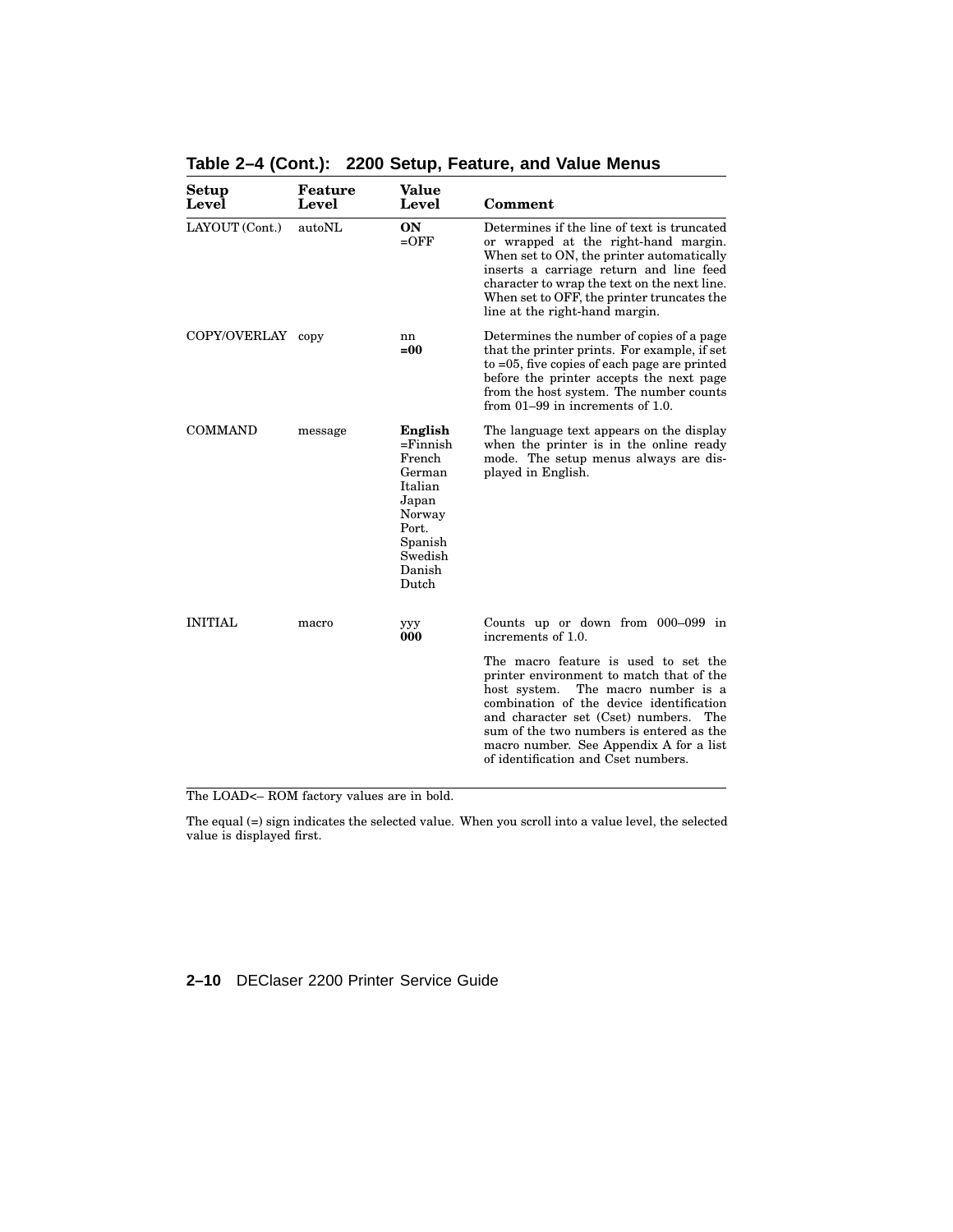| Setup<br>Level  | Feature<br>Level | Value<br>Level              | Comment                                                                                                                                                                                                                                                                                                                                                                                                                                                                    |
|-----------------|------------------|-----------------------------|----------------------------------------------------------------------------------------------------------------------------------------------------------------------------------------------------------------------------------------------------------------------------------------------------------------------------------------------------------------------------------------------------------------------------------------------------------------------------|
| INITIAL (Cont.) | paint            | Partial<br>$=$ Full<br>Dual | The amount of available memory deter-<br>mines which values are displayed.                                                                                                                                                                                                                                                                                                                                                                                                 |
|                 |                  |                             | $\bullet$<br>If the minimum amount of memory<br>is installed (1024 KB), you can only<br>select the Partial value; Full and<br>Dual are not displayed.                                                                                                                                                                                                                                                                                                                      |
|                 |                  |                             | If the 1-MB optional memory is<br>$\bullet$<br>installed, you can select Partial or<br>Full; Dual is not displayed.                                                                                                                                                                                                                                                                                                                                                        |
|                 |                  |                             | If either the 2-MB or 3-MB optional<br>memory or more is installed, you can<br>select Partial, Full, or Dual.                                                                                                                                                                                                                                                                                                                                                              |
|                 |                  |                             | The paint selection allocates the size of<br>the font cache and page areas of available<br>memory. As more and more processed<br>(bitmapped) fonts are cached, more of the<br>available memory is utilized; this leaves<br>less room for bitmapped print data and<br>slows down the printer. More time is<br>required to bitmap a smaller area, which<br>eventually causes the 21 COMPLEX<br>DATA message to be displayed.<br>See<br>Table 3-3 for additional information. |
|                 |                  |                             | When you select Partial, a portion of<br>a page is bitmapped, then printed.                                                                                                                                                                                                                                                                                                                                                                                                |
|                 |                  |                             | When you select Full, one full page is<br>$\bullet$<br>bitmapped, then printed.                                                                                                                                                                                                                                                                                                                                                                                            |
|                 |                  |                             | When you select Dual, two complete<br>single-page bitmaps are reserved in<br>memory. This enables the printer to<br>simultaneously print page one and<br>bitmap page two.                                                                                                                                                                                                                                                                                                  |

**Table 2–4 (Cont.): 2200 Setup, Feature, and Value Menus**

The equal (=) sign indicates the selected value. When you scroll into a value level, the selected value is displayed first.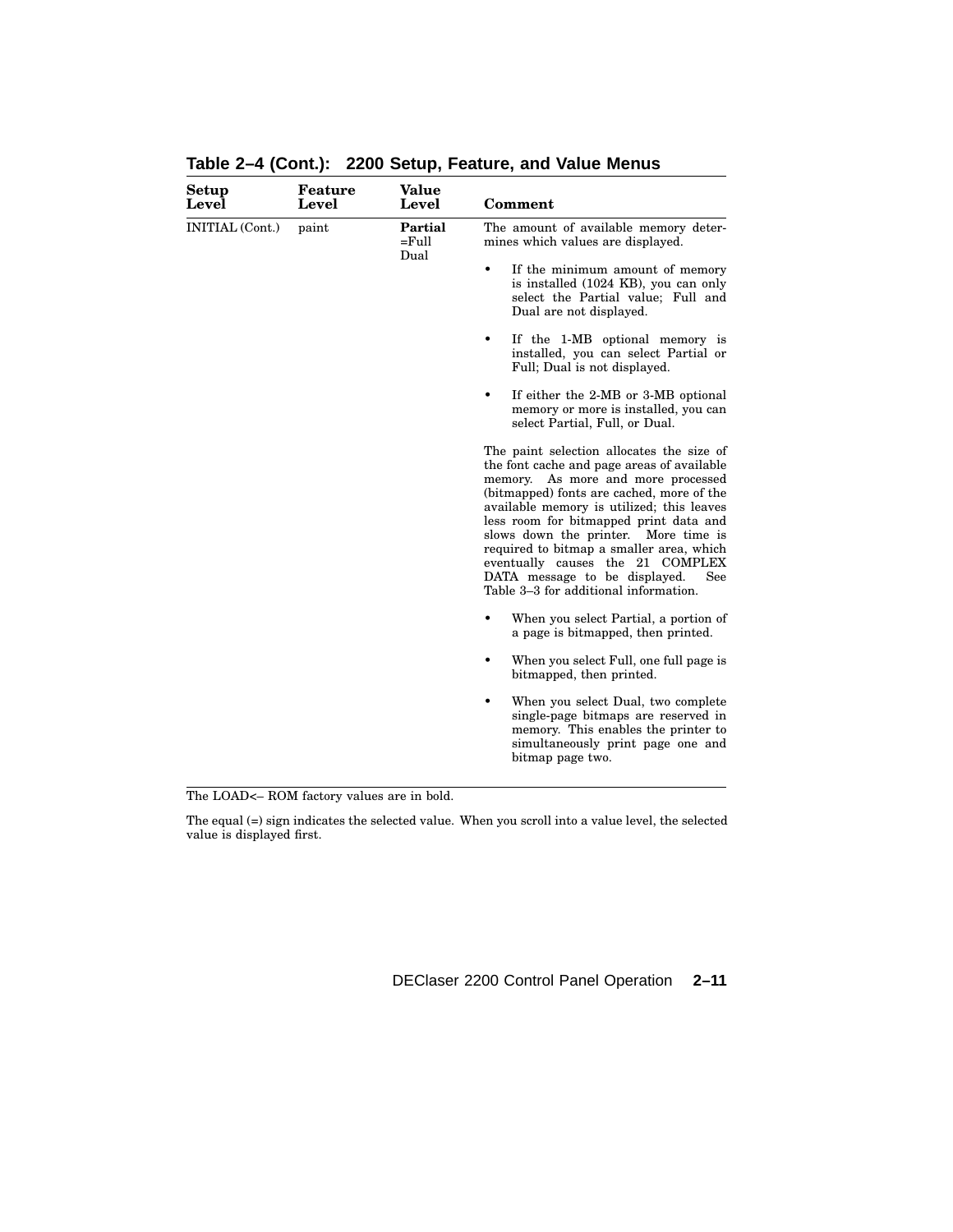| Feature<br>Level | Value<br>Level | Comment                                                                                                                                                                                                                                                                              |
|------------------|----------------|--------------------------------------------------------------------------------------------------------------------------------------------------------------------------------------------------------------------------------------------------------------------------------------|
| paper            | Letter<br>A4   | The selected value of the paper feature<br>establishes the default size of the image<br>and the sheet of paper that are requested<br>for manual feeding.                                                                                                                             |
|                  |                | The printer adjusts the size of the image<br>to fit on the requested size sheet and<br>displays the paper feed message to prompt<br>an operator to load a specific size sheet of<br>paper. See the PF FEED messages listed<br>in Table 3–2 for details of the paper feed<br>message. |
|                  |                | The following actions establish the size of<br>the printed image and the requested sheet<br>size:                                                                                                                                                                                    |
|                  |                | 1.<br>Escape sequences transmitted from<br>the attached host system select any<br>of the standard sizes or can set a<br>variable size.                                                                                                                                               |
|                  |                | 2.<br>If no escape sequences are received<br>(for example, when you print the test<br>patterns in offline ready mode), the<br>cassette size key selects the image<br>and paper size to the size of the<br>installed and selected cassette.                                           |
|                  |                | 3.<br>If no escape sequences are received<br>and no cassette is installed, the<br>selected paper value determines the<br>image size and the paper feed size.                                                                                                                         |
|                  |                |                                                                                                                                                                                                                                                                                      |

**Table 2–4 (Cont.): 2200 Setup, Feature, and Value Menus**

The equal (=) sign indicates the selected value. When you scroll into a value level, the selected value is displayed first.

**2–12** DEClaser 2200 Printer Service Guide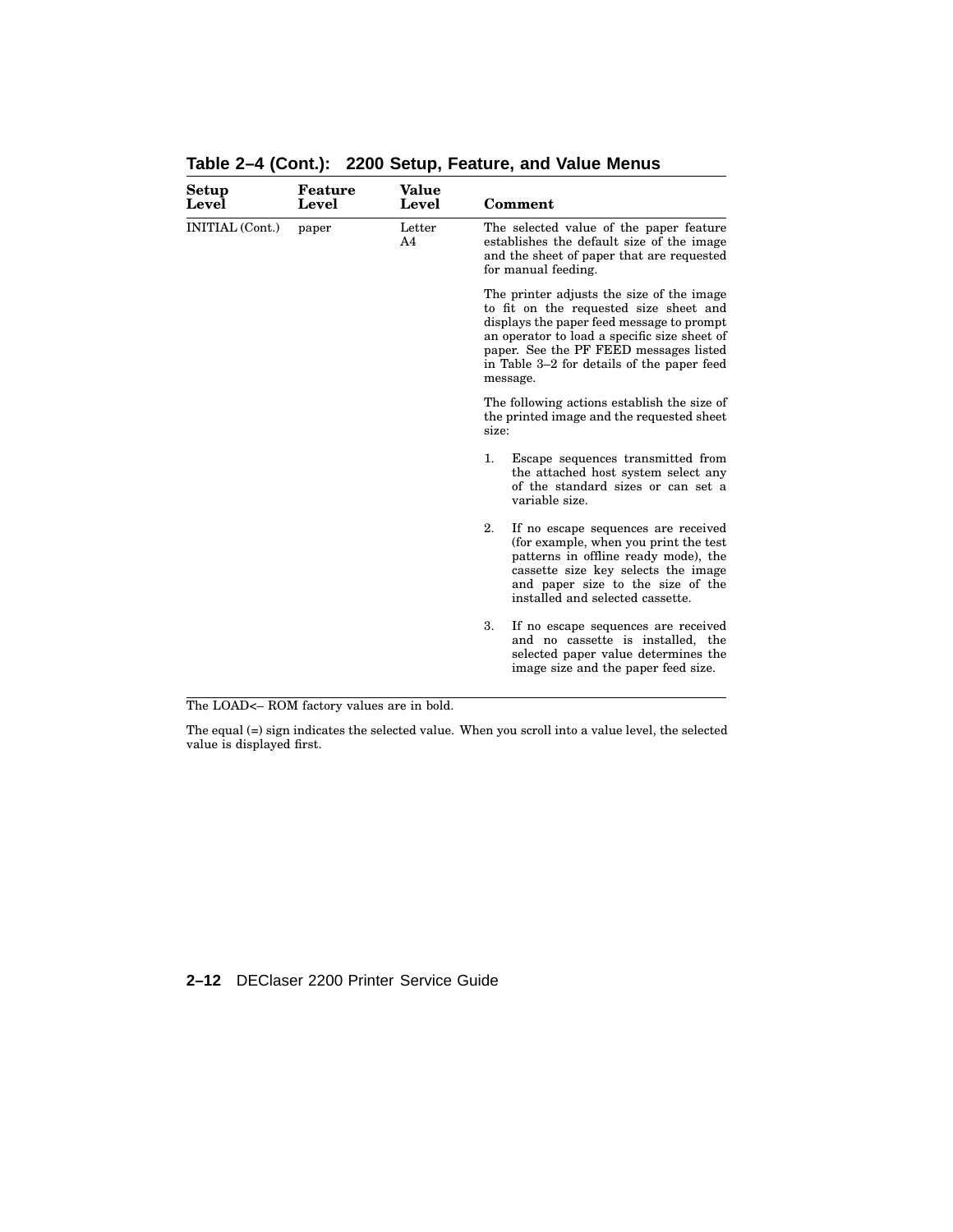| Setup<br>Level   | Feature<br>Level                     | Value<br>Level                                                  | Comment                                                                                                                                                                                                                                                                                                                        |
|------------------|--------------------------------------|-----------------------------------------------------------------|--------------------------------------------------------------------------------------------------------------------------------------------------------------------------------------------------------------------------------------------------------------------------------------------------------------------------------|
| <b>INTERFACE</b> | i/f                                  | $=$ RS232C<br><b>CENTRO</b>                                     | If you select CENTRO, the parallel 8-bit<br>Centronics port is activated. There are<br>no features or values associated with the<br>CENTRO selection. All speeds and signals<br>are fixed.                                                                                                                                     |
|                  |                                      |                                                                 | If you select RS232C, the serial RS232C<br>compatible port is activated.                                                                                                                                                                                                                                                       |
|                  |                                      |                                                                 | The following parameters are always<br>printed on the Test Print A sheet, but are<br>displayed only when RS232C is selected.                                                                                                                                                                                                   |
|                  |                                      |                                                                 | baud<br>rsmode<br>$_{\rm dtr}$<br>xon/xoff<br>etx/ack                                                                                                                                                                                                                                                                          |
|                  | $b$ aud <sup>1</sup>                 | 19200<br>9600<br>4800<br>$= 2400$<br>1200<br>600<br>300         | Establishes the baud rate of the serial<br>port. The baud rate of the printer must<br>match the baud rate of the host system.                                                                                                                                                                                                  |
|                  | $r \, \text{smode}^1$                | <b>8S</b><br>8SS<br>$=70S$<br>7ES<br>70SS<br>7ESS<br>8OS<br>8ES | The values define the characteristics of the<br>RS232C serial data byte and must match<br>the host system. The following example<br>shows the format:<br>8OS<br>where:<br>8 is the number of data bits.<br>O means odd parity, E means<br>even parity, no O or E means no<br>parity checking.<br>S means one stop bit is used. |
|                  | $\mathrm{d} \mathrm{t} \mathrm{r}^1$ | <b>READY-H</b><br>$=$ Fix $-$ H                                 | Sets the state of the serial connector DTR<br>signal to be fixed or conditional to the<br>online ready state of the printer.                                                                                                                                                                                                   |

**Table 2–4 (Cont.): 2200 Setup, Feature, and Value Menus**

<sup>1</sup>This value appears only if you select RS232C. The LOAD<– ROM factory values are in bold.

The equal (=) sign indicates the selected value. When you scroll into a value level, the selected value is displayed first.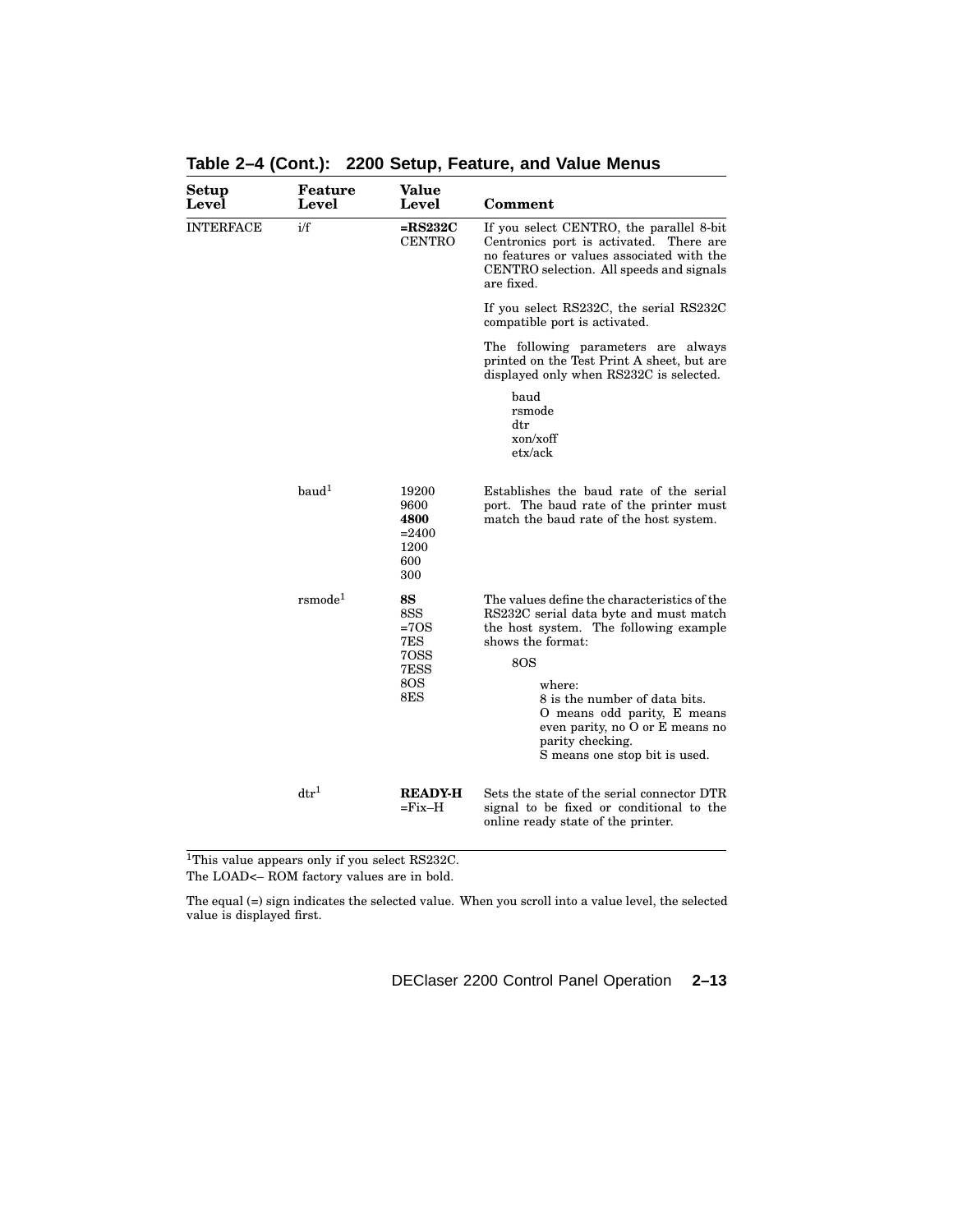| Setup<br>Level        | Feature<br>Level             | Value<br>Level | Comment                                                                                                         |
|-----------------------|------------------------------|----------------|-----------------------------------------------------------------------------------------------------------------|
|                       | $x$ on/ $x$ off <sup>1</sup> | $=ON$<br>OFF   | If you select ON, XON/XOFF flow control<br>is enabled.                                                          |
| <b>INTERFACE</b>      | $\text{etx}/\text{ack}^1$    | $=ON$<br>OFF   | If you select ON, ETX/ACK flow control is<br>enabled.                                                           |
| SAVE->RAM             | ok                           |                | Writes the selected value of COPY/<br>OVERLAY and autoNL into RAM.                                              |
| SAVE->NVRAM           | ok                           |                | Writes all the selected values into NVRAM.<br>The contents of NVRAM are retained<br>through a power-down cycle. |
| $LOAD \leftarrow ROM$ | ok                           |                | Loads all factory values from ROM to<br>selected values.                                                        |

**Table 2–4 (Cont.): 2200 Setup, Feature, and Value Menus**

<sup>1</sup>This value appears only if you select RS232C. The LOAD<– ROM factory values are in bold.

The equal (=) sign indicates the selected value. When you scroll into a value level, the selected value is displayed first.

## **2–14** DEClaser 2200 Printer Service Guide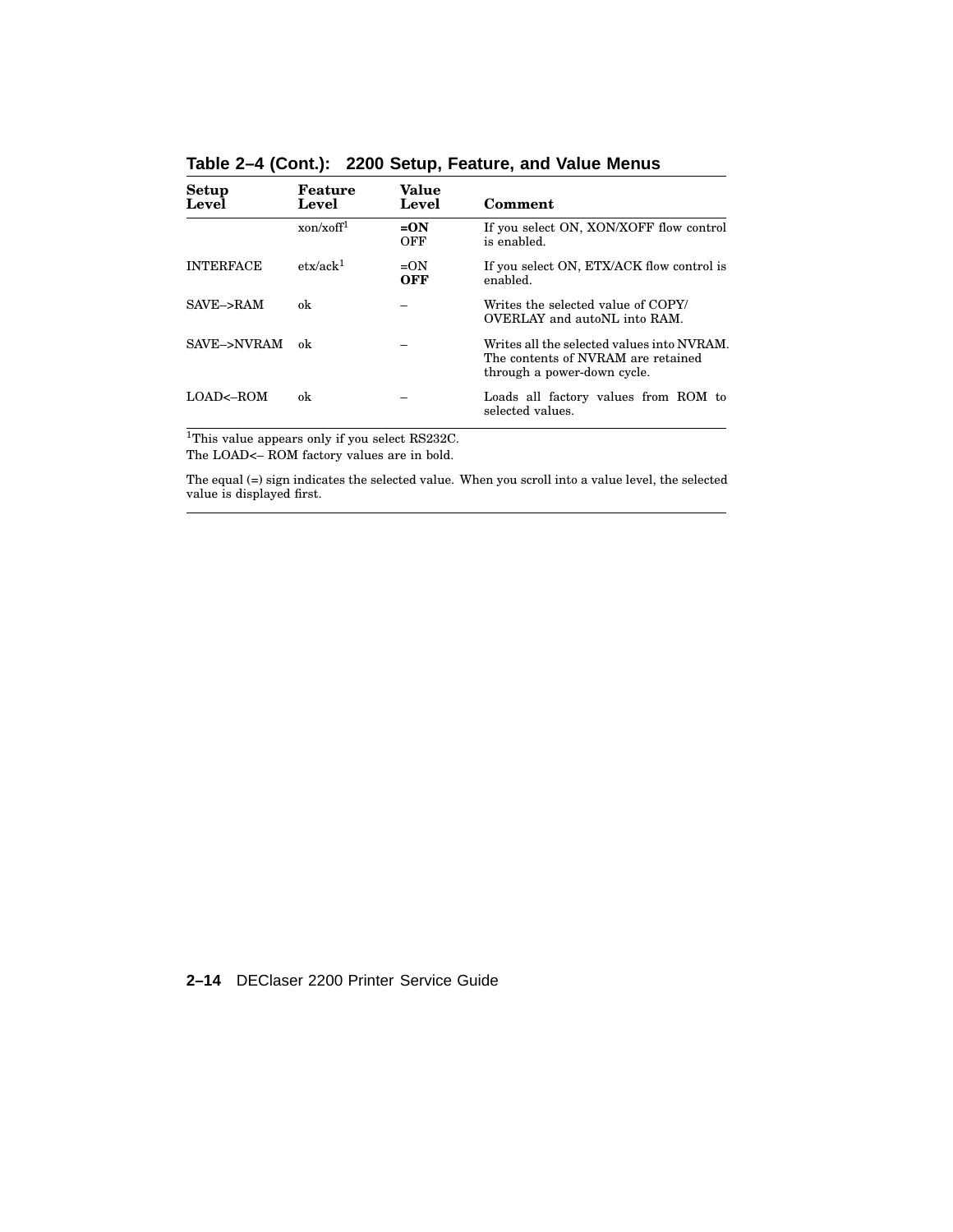# **2.3 Test Patterns**

Four internal patterns can be printed when the printer is in the offline ready mode.

Pressing Test/Font prints the Test Print A, Test Print B, and Font Test patterns.

Pressing the TEST PRINT button prints the engine test pattern.

## **2.3.1 Test Print A**

Press  $TestFont$  briefly to print one copy of Test Print A. Figure 2–5 is a copy of Test Print A. The section labeled TEST PRINT is a status configuration listing. The section labeled Current Settings shows the selected value of every setup feature. See Table 2–4 for more information.

The numbered callouts relate the following descriptions to Figure 2–5.

| O   | Version                 | The version line lists the current revision level of the printer<br>firmware.                                                                                                                                                                                                                                                                                   |
|-----|-------------------------|-----------------------------------------------------------------------------------------------------------------------------------------------------------------------------------------------------------------------------------------------------------------------------------------------------------------------------------------------------------------|
| 2   | Total Ram               | Lists the amount of random-access memory (RAM) available<br>in the printer. From the example shown in Figure 2–5 you can<br>determine that there are 1024 KB of RAM. This is the minimum<br>amount of memory and represents the internal stock memory.<br>This number increases by $1$ , $2$ , or $3$ -MB increments when you<br>add a memory expansion option. |
| ❸   | Font Card               | Shows the number of installed font cartridges.                                                                                                                                                                                                                                                                                                                  |
| Ø   | Page Count              | The page count number is incremented by one each time the<br>printer prints a page.                                                                                                                                                                                                                                                                             |
| 6   | Free Ram                | Indicates the amount of unused or available dynamic RAM<br>(DRAM) space.                                                                                                                                                                                                                                                                                        |
| (6) | <b>Current Settings</b> | The Current Settings block text shows you the selected value<br>for each feature in every setup menu.                                                                                                                                                                                                                                                           |
|     |                         | The area of memory that the values can be stored in are also<br>shown. For example, $(RAM + NVRAM)$ means the current<br>setting can be stored in RAM or NVRAM.                                                                                                                                                                                                 |
|     |                         | <b>NOTE:</b> The RAM text in some memory blocks is<br>misleading. The only values you can save to RAM<br>are $\bullet$ copy and autoNL.                                                                                                                                                                                                                         |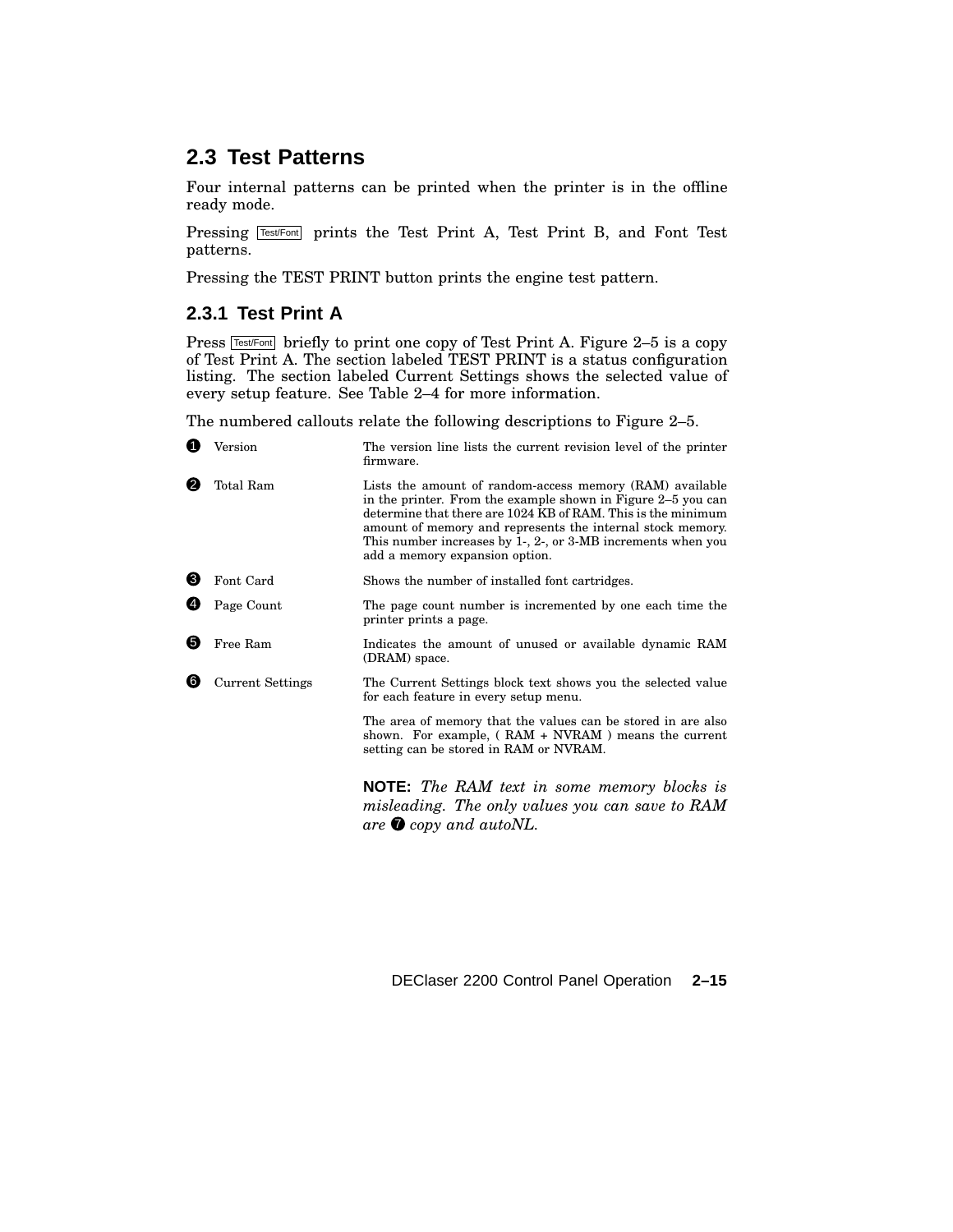**Figure 2–5: TEST PRINT A**

MLO-005018, Size=35.6

**2–16** DEClaser 2200 Printer Service Guide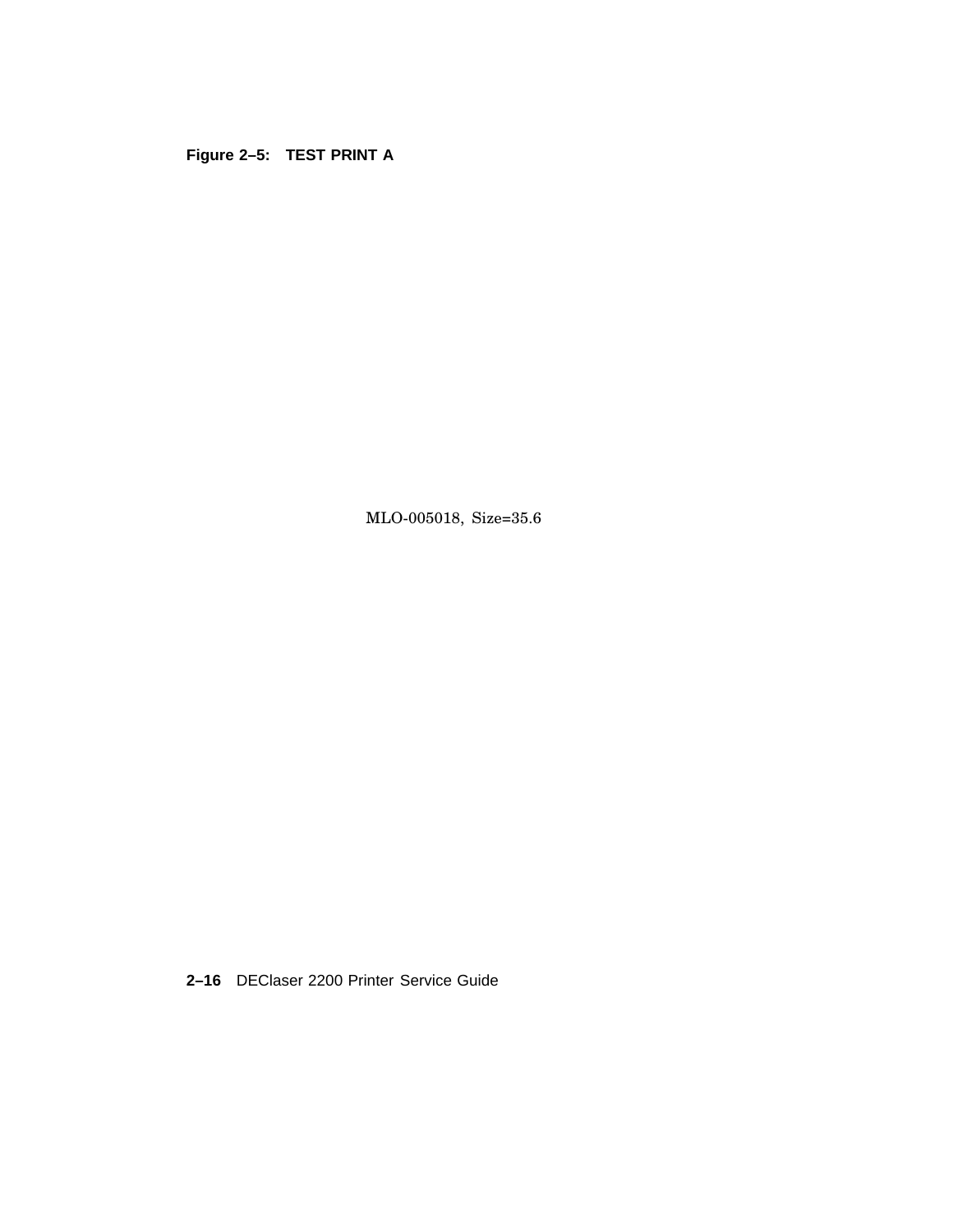## **2.3.2 Font List**

The Font List shown in Figure 2–6 is a sample listing of all character sets available to the printer. The list includes the following:

- Internal fonts that are installed in the firmware of the printer
- Cartridge fonts
- Downline loaded fonts from a host system

Fonts are selected by escape sequences sent from the host computer. You cannot select a font from the control panel. For information about selecting fonts, refer to the *Digital ANSI-Compliant Printing Protocol Level 3 Programming Reference Manual* and the *Digital ANSI-Compliant Printing Protocol Level 3 Programming Supplement*.

To print the Font List, press  $TestFont$  twice. The text 06 FONT LIST A is displayed while the Font List is printing. The complete Font List is usually several pages long.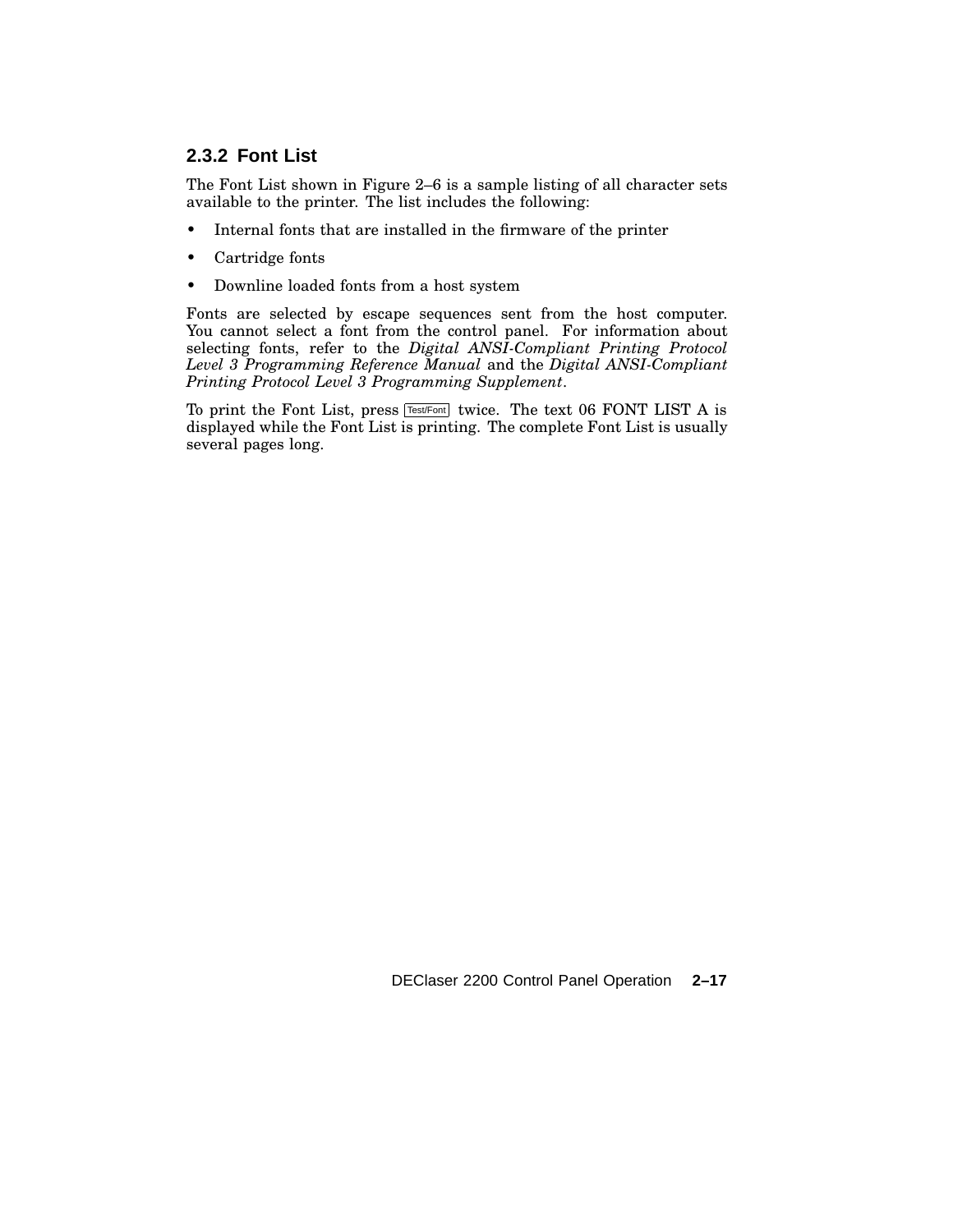**Figure 2–6: Font List**

MLO-004853, Size=37

**2–18** DEClaser 2200 Printer Service Guide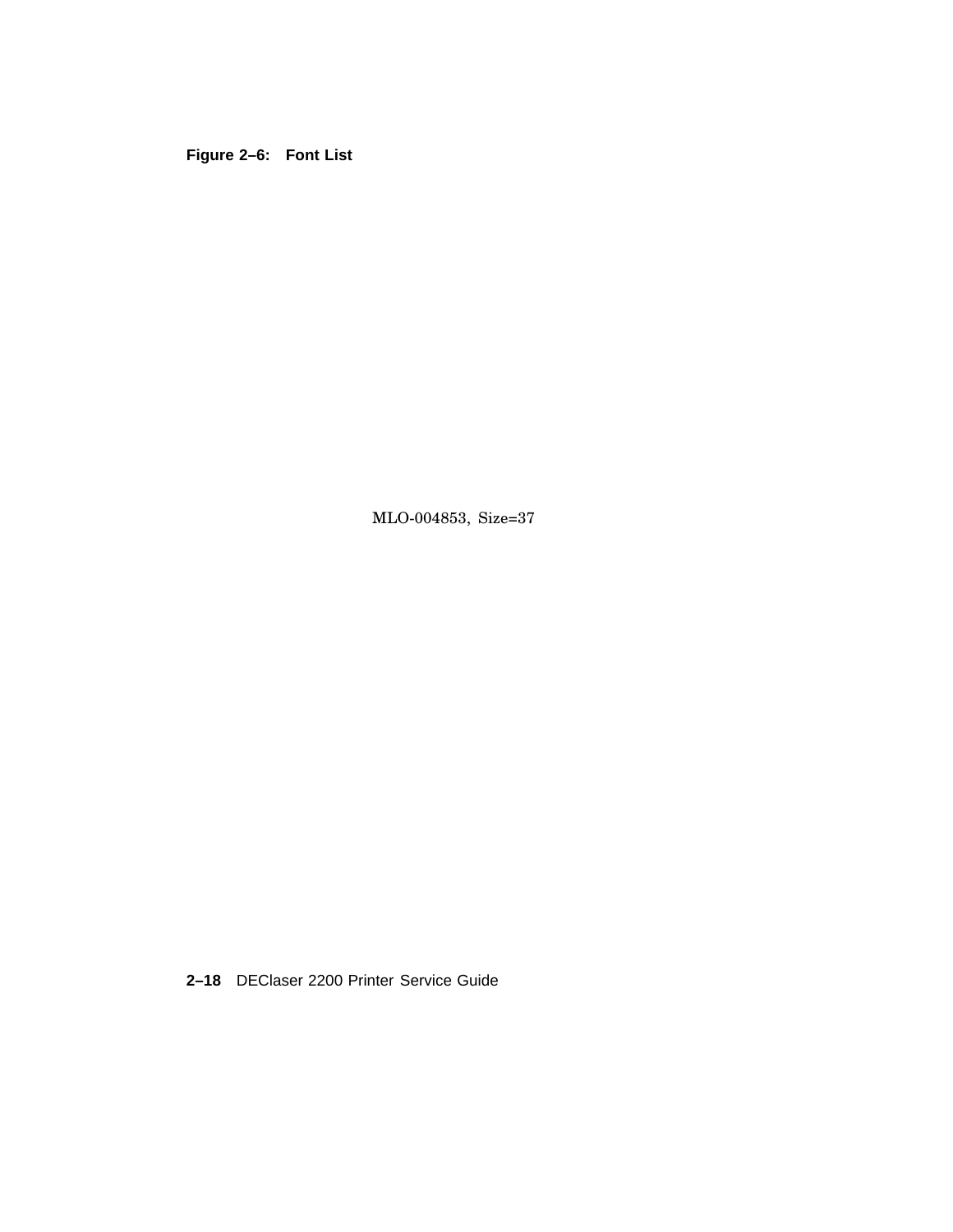## **2.3.3 Test Print B**

The Test Print B pattern shown in Figure 2–7 consists of an incrementing alphanumeric test pattern. The start of each line is offset by one character, and a full page of the pattern gives a spiraling effect. The Test Print B pattern is a useful troubleshooting tool for the following reasons:

- The pattern of sequentially changing characters is printed across the entire page and is readable. You can easily see any missing characters, changes in image density, and most image defects.
- You can target specific areas of the paper path by selecting duplex, faceup, or facedown stacking.
- The Test Print B pattern runs continuously, which exercises the printer and enables you to thoroughly test the printer in offline operation.
- The continuous operation can be used as a confidence test to assure any personnel working on high-level printer problems that the printer is operating correctly.

To print Test Print B, press and hold **Test/Font** for about five seconds until the 01 TEST PRINT B message is displayed. The printer then continuously prints the test pattern until you press  $Test/Font$  or  $\overline{On Line}$  or until the paper supply runs out.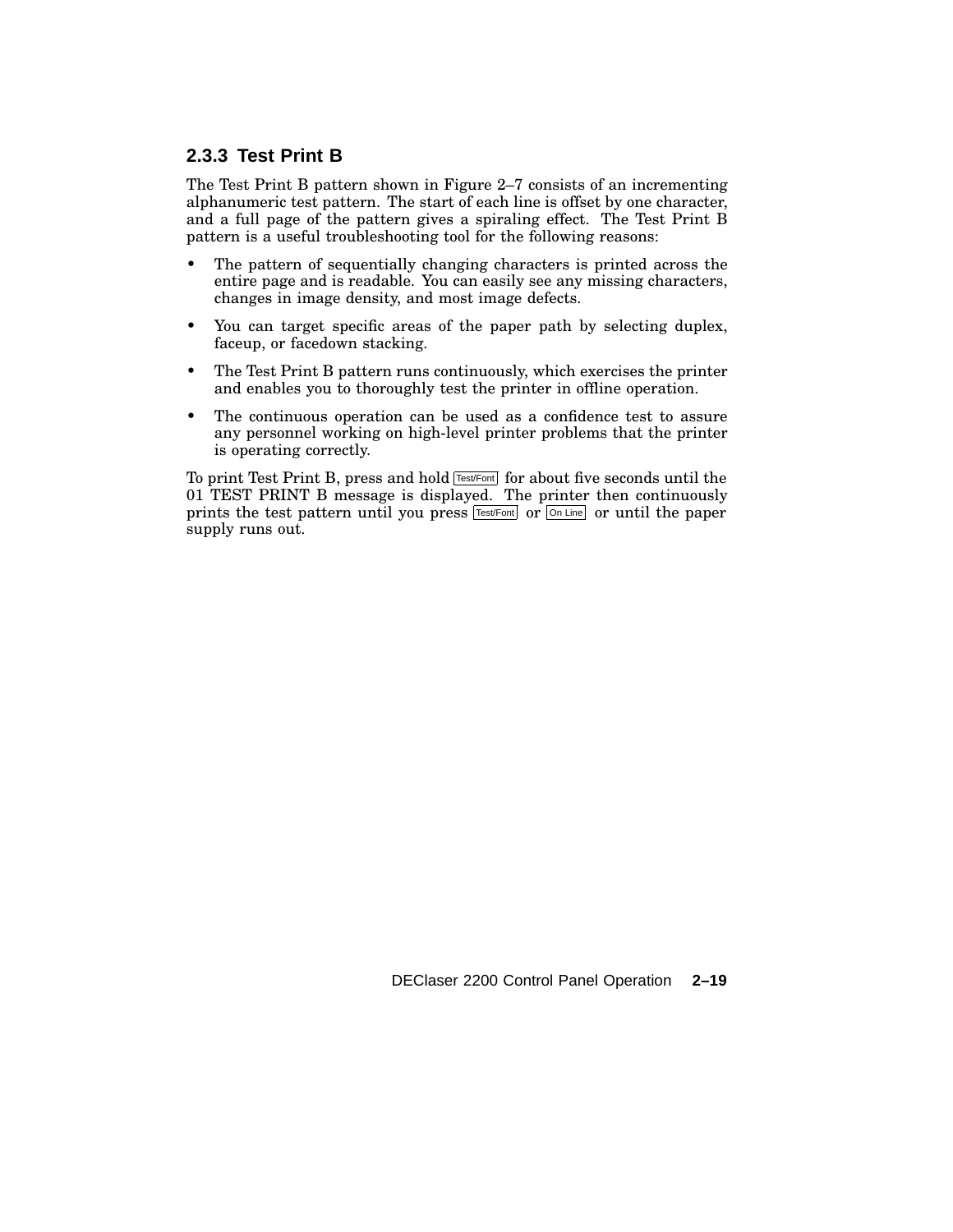**Figure 2–7: Test Print B**

MLO-004852, Size=33

**2–20** DEClaser 2200 Printer Service Guide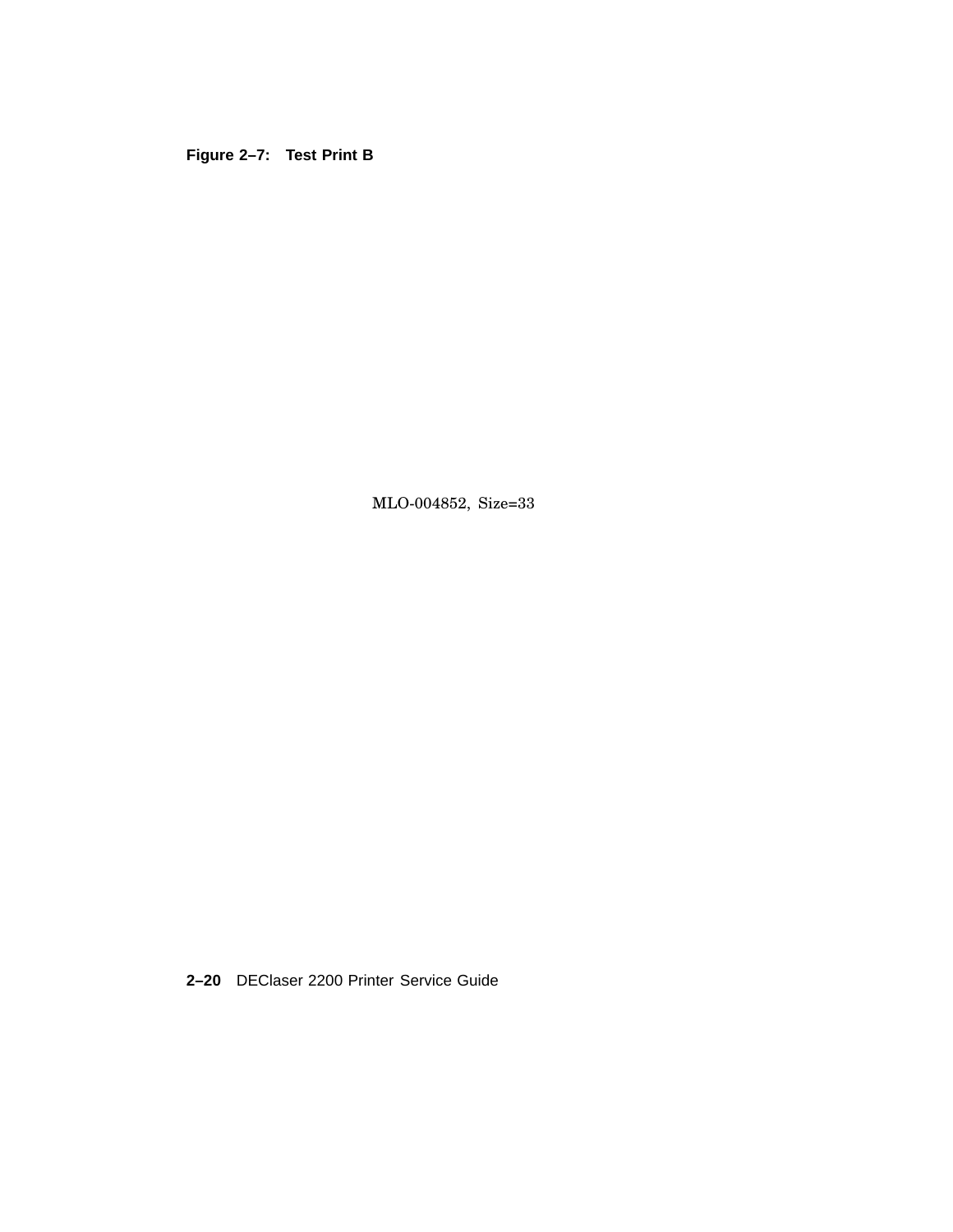## **2.3.4 Engine Test Print**

Figure 2–8 shows the location of the TEST PRINT button.

Use a pencil or other suitable tool to press the TEST PRINT button. The printer responds as follows:

- 1. If the printer is on line and printing, the current job finishes printing.
- 2. The On Line indicator goes off.
- 3. The orange Alarm indicator lights.
- 4. The text 15 ENGINE TEST is displayed.
- 5. One simplex copy of the test pattern is printed (see Figure 2–9).
- 6. After printing, the printer returns to the offline ready mode.

#### **Figure 2–8: Pressing the Test Button**

MLO-004894, Size=14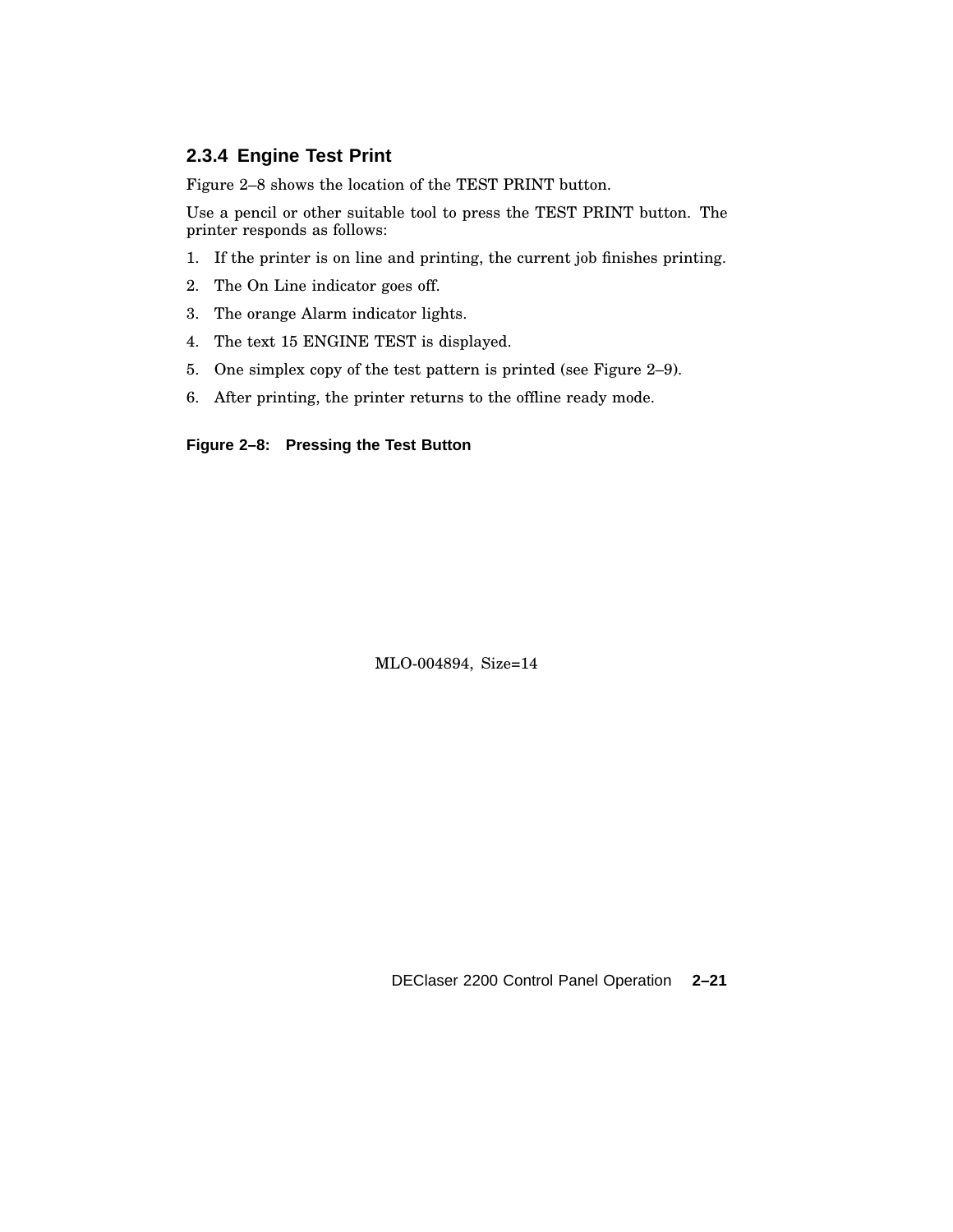Figure 2–9 is an example of the Engine Test Print. The control panel test patterns are generally more useful for troubleshooting. The Engine Test Print is commonly used for the following purposes:

- To verify the condition of the print engine.
- To check toner dispersion and line weight.
- If the control panel is nonoperational, the Engine Test Print is a good indicator of the condition of the print engine.

The white area of the Engine Test Print should be free of toner or smudges, and the lines must print cleanly across the entire page with no faded areas. If the print quality is poor, refer to Section 3.5.

**2–22** DEClaser 2200 Printer Service Guide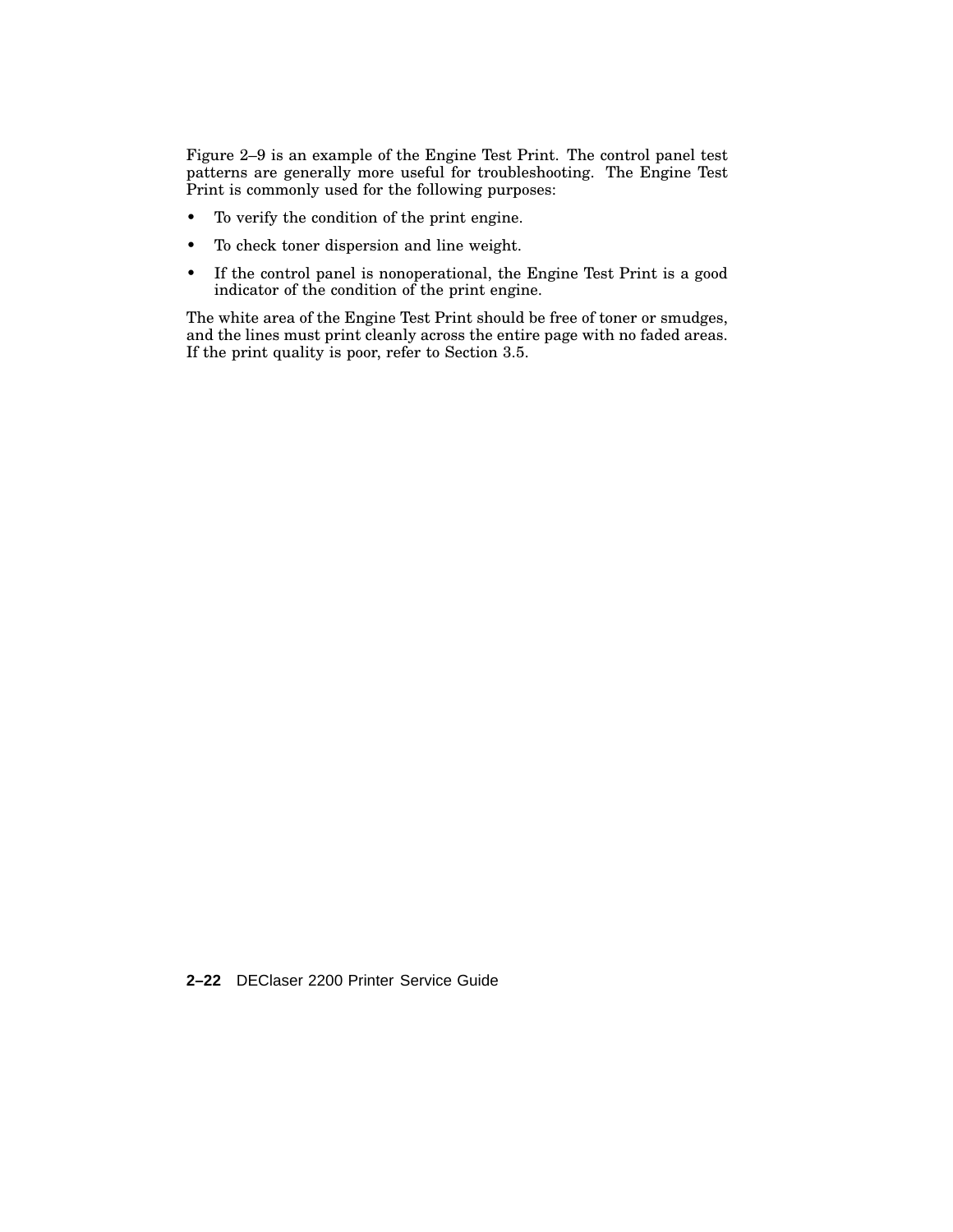## **Figure 2–9: Engine Test Print**

MLO-004525, Size=37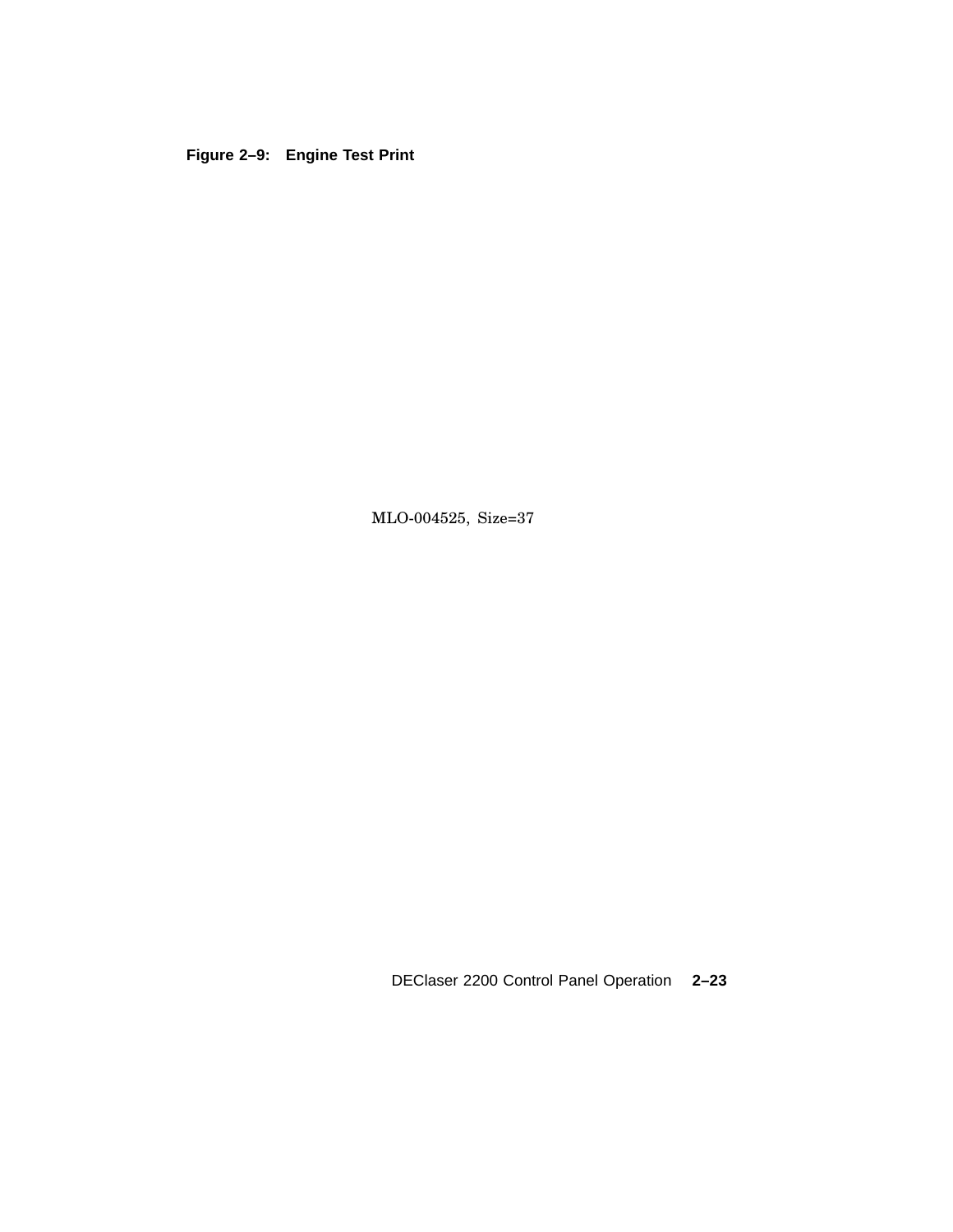# **2.4 Control Representation (Character Dump) Mode**

The Control Representation (Character Dump) Mode is used to print out raw (unprocessed) data or commands sent from the host computer. When the mode is activated, the printer prints all the normally invisible control characters, such as carriage returns and line feeds.

For additional information about the Control Representation Mode, consult the *Digital ANSI-Compliant Printing Protocol Level 3 Programming Reference Manual*.

Use the following procedure to activate the Character Dump Mode.

- 1. If the printer is on line, press  $\boxed{\circ}$  Line to place the printer off line.
- 2. Press and hold Reset for about 10-20 seconds, then release.
- 3. While you are holding the key, the text 03 RESET is displayed.
- 4. Shortly after you release the key, the text 00 READY DUMP is displayed and the printer is in the Character Dump Mode.
- 5. Press **On Line** to place the printer on line.

The printer is now in the Character Dump and online ready modes and will accept data or commands from the host system.

To exit the Character Dump Mode, press  $\boxed{\odot n \text{ Line}}$  to set the printer off line, then press Reset.

**2–24** DEClaser 2200 Printer Service Guide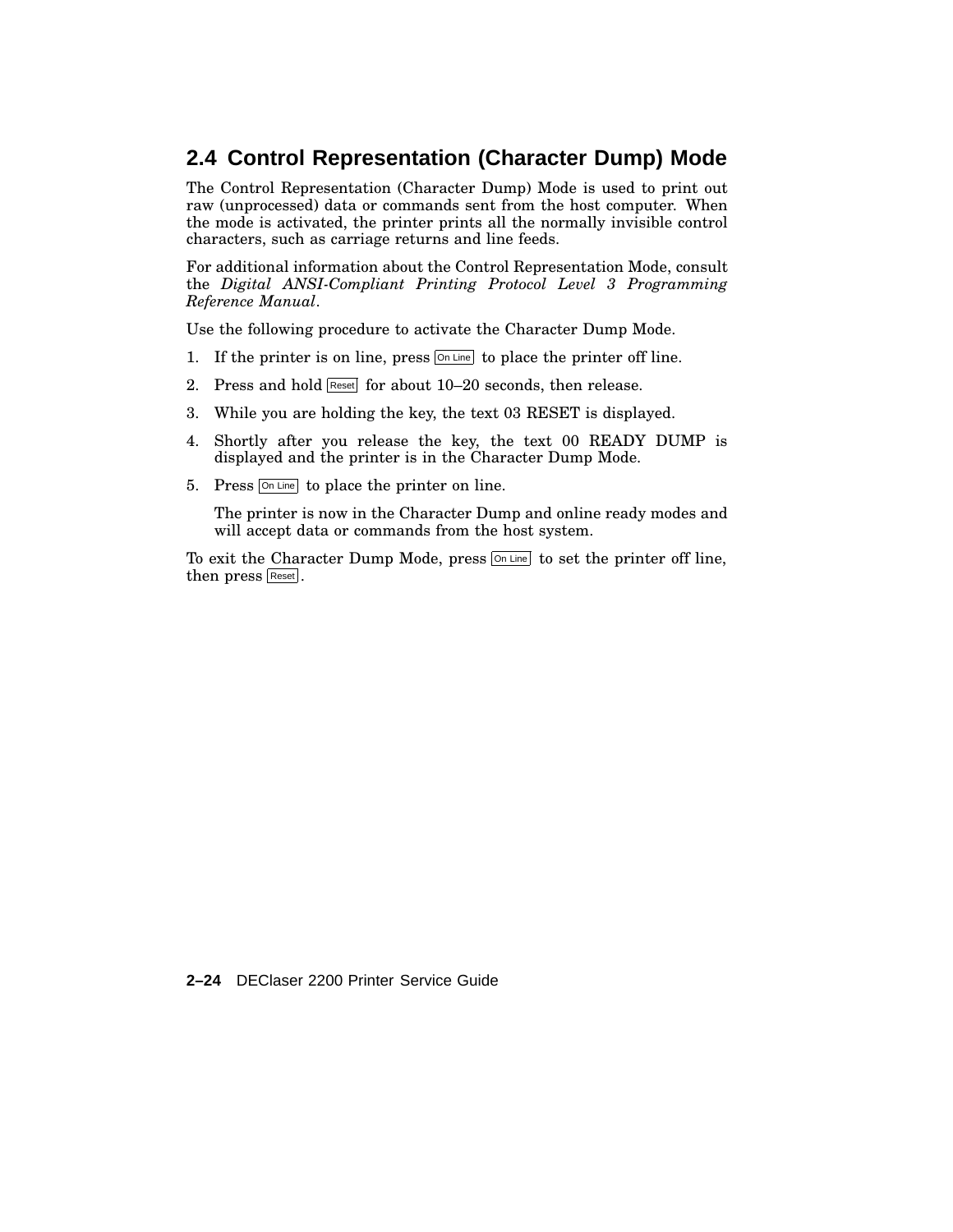# **Chapter 3**

# **DEClaser 2200 Troubleshooting**

This chapter describes the DEClaser 2200 troubleshooting fault isolation procedure (FIP). The FIP is a multipage step-by-step procedure that you use to verify and isolate malfunctions and to arrive at the correct repair procedure. The **FIP NOTES** tell you where you are in the overall FIP.

The FIP consists of the following major sections. Use the black page tabs to speedily locate the starting page of each major section.

- 1. Sections 3.1 and 3.2 are for troubleshooting the vague symptoms caused by a malfunctioning ac line power, dc power supply, or control panel.
- 2. Section 3.3 is for troubleshooting control panel alarms and display text, for example, interlocks, toner low, paper outs.
- 3. Section 3.4 is used to troubleshoot feed faults and paper jams.
- 4. Section 3.5 is used to troubleshoot image defects. Before you troubleshoot image defects, be sure the printer is able to feed and stack paper.

After you repair the DEClaser 2200 printer, perform the TCC procedure in Appendix C. If the page count on Test Print A shows that 100,000 pages have been printed, perform the 100K preventative maintenance procedure.

Fill out the DEClaser maintenance log before leaving the customer's site.

## **3.1 Getting Started**

Figure 3–1 is the start of the FIP. The FIP assumes that you have just arrived at the customer's site.

**FIP NOTES:** *After completing the start FIP, you will be pointed to a more specific FIP.*

DEClaser 2200 Troubleshooting **3–1**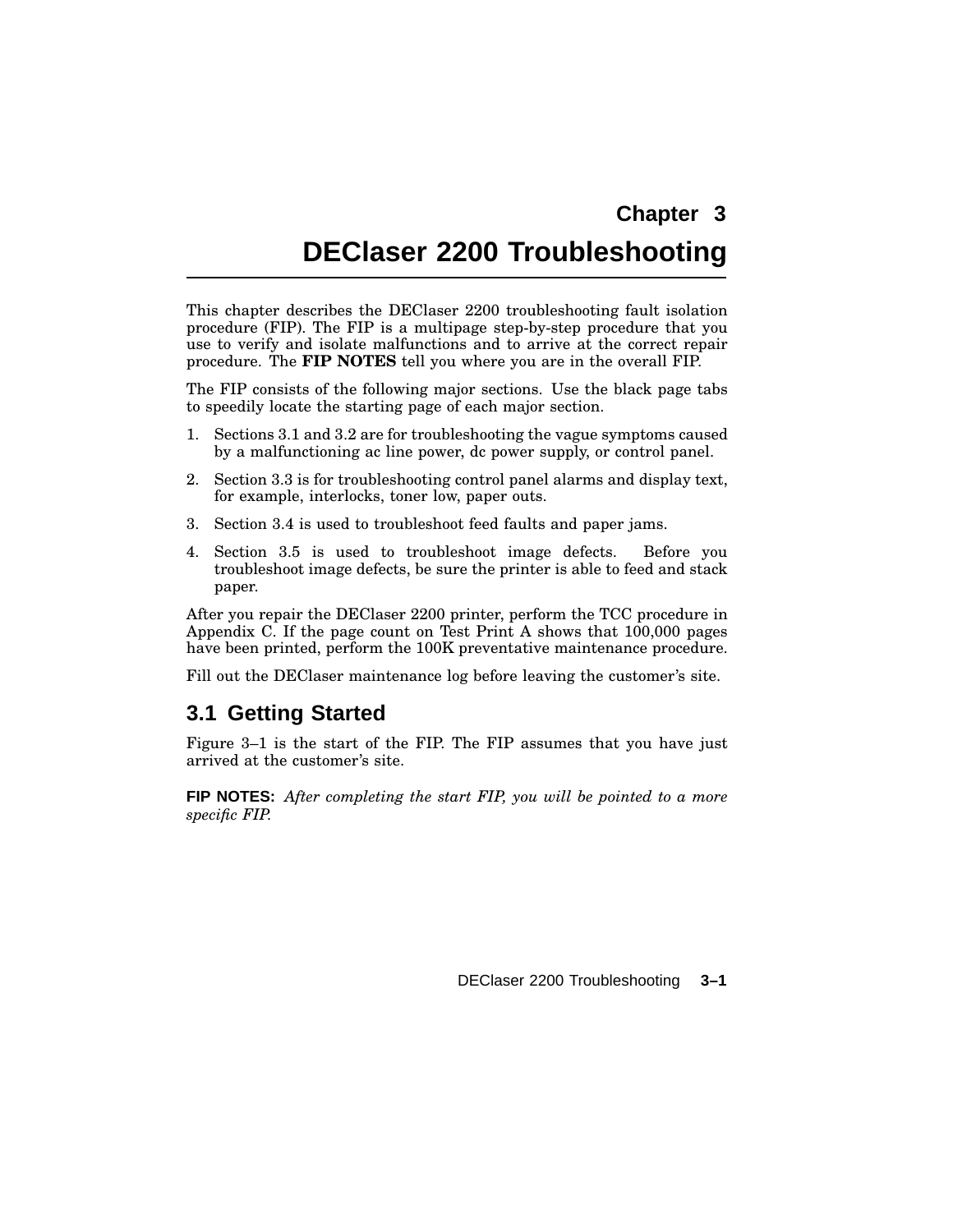#### **Figure 3–1: Start FIP**



**3–2** DEClaser 2200 Printer Service Guide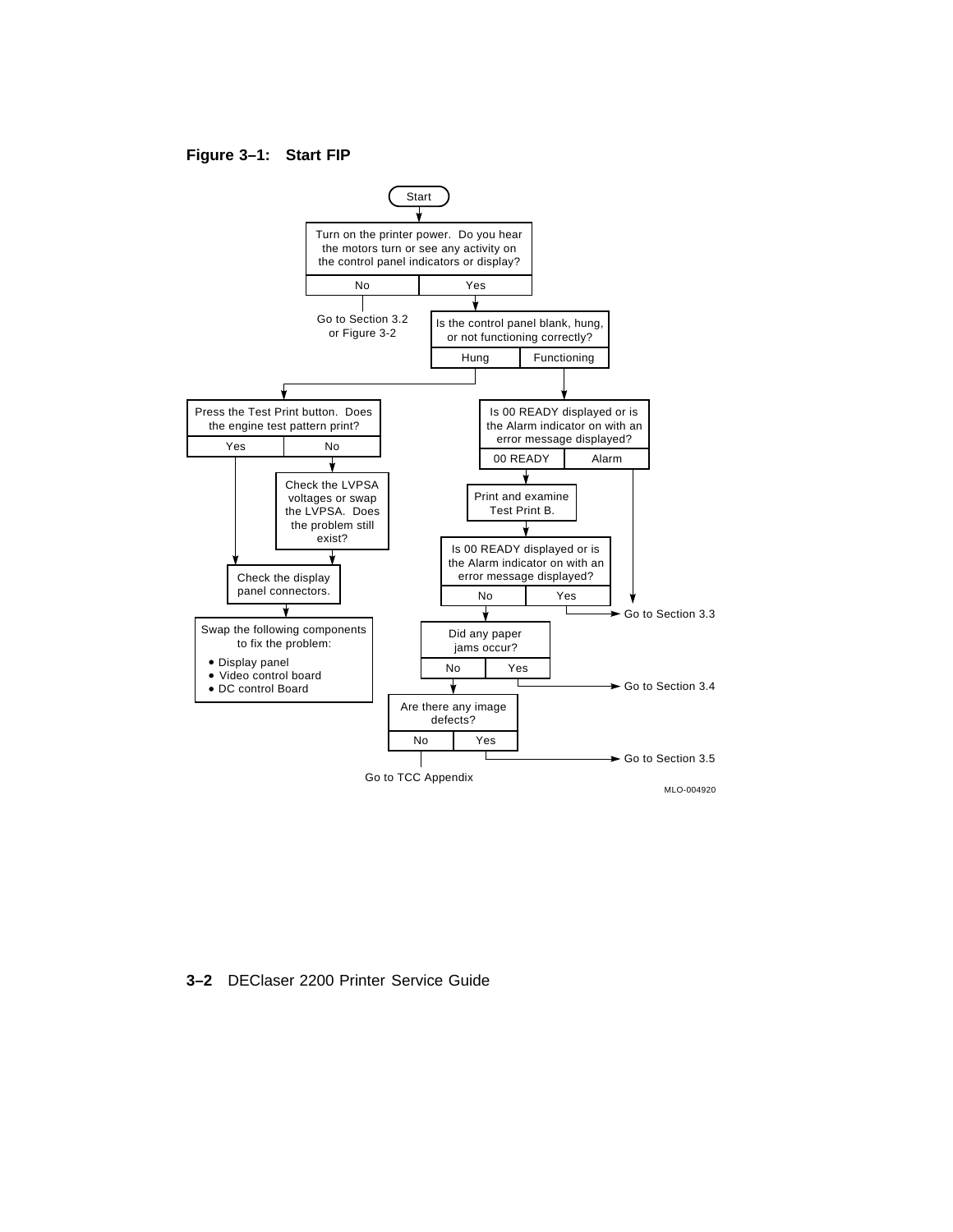# **3.2 Troubleshooting Power-Up Faults**

You see and hear the following when you power up the DEClaser 2200 printer, assuming that both cassettes and an EP-S cartridge are installed and no error condition is detected.

- 1. All control panel indicators come on.
- 2. Solid blocks are momentarily displayed.

If optional memory is installed, an active display pattern occurs.

- 3. The scanner, main, and duplex motors start up with a whirring sound. If any paper is left in the fixing unit, it moves into the fixing unit exit, inverter, or second pass sensor to produce a 13 PAPER JAM error message, and the fixing heater does not start.
- 4. The text 02 WARMING UP is displayed and the Ready indicator flashes. It takes less than two minutes to achieve the 160°C (320°F) fixing unit standby temperature.
- 5. The text 00 READY is displayed and the Ready indicator comes on steadily.

DEClaser 2200 Troubleshooting **3–3**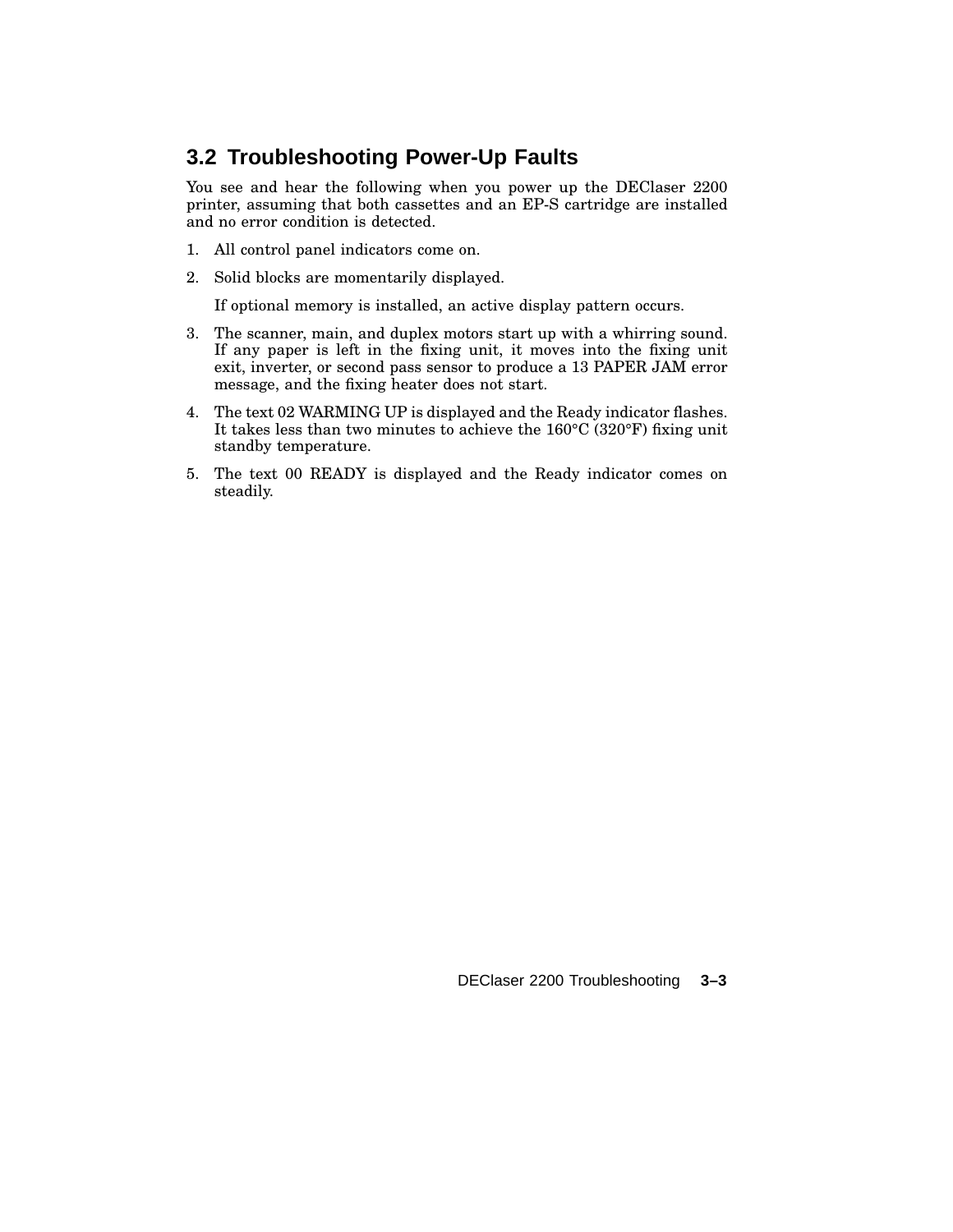#### **FIP NOTES:** *Figure 3–2 is a continuation of Figure 3–1. Turn to the start FIP (Section 3.1) for general FIP information.*

#### **Figure 3–2: Power-Up Fault**



**3–4** DEClaser 2200 Printer Service Guide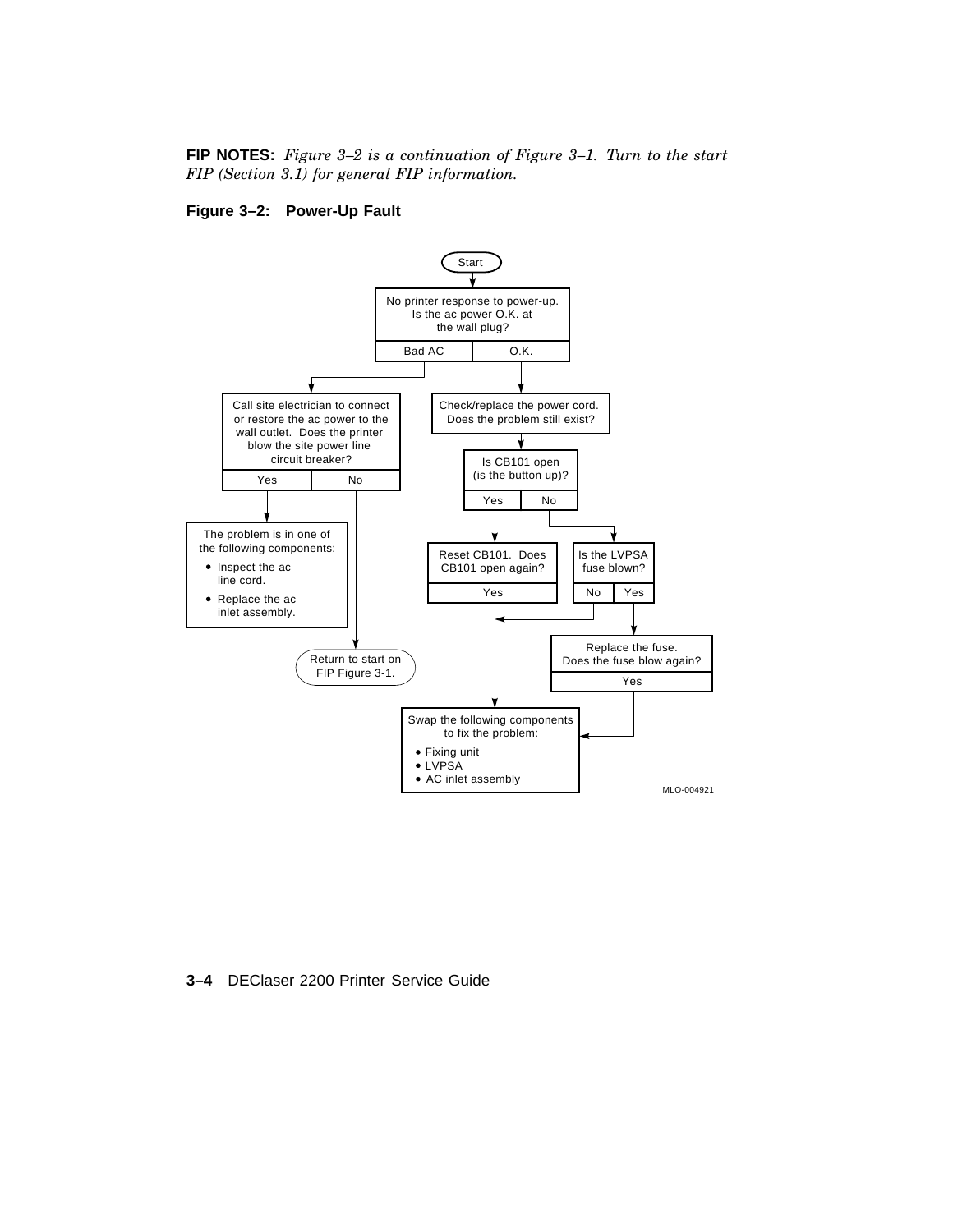# **3.3 Troubleshooting Control Panel Faults**

The following list points to the tables that interpret the control panel display text and give information about troubleshooting. A fault condition exists if messages are displayed frequently or continuously.

- Operational status messages, Table 3–1
- Operator call messages, Table 3–2
- Functional messages, Table 3–3
- Service messages, Table 3–4

## **3.3.1 Status Message and Faults**

Table 3–1 lists the display panel messages that are displayed during normal operation of the DEClaser 2200 printer. The operational status messages directly indicate the condition of the printer. See Section 2.1 for information about the operation and functioning of the control panel keys and indicators.

DEClaser 2200 Troubleshooting **3–5**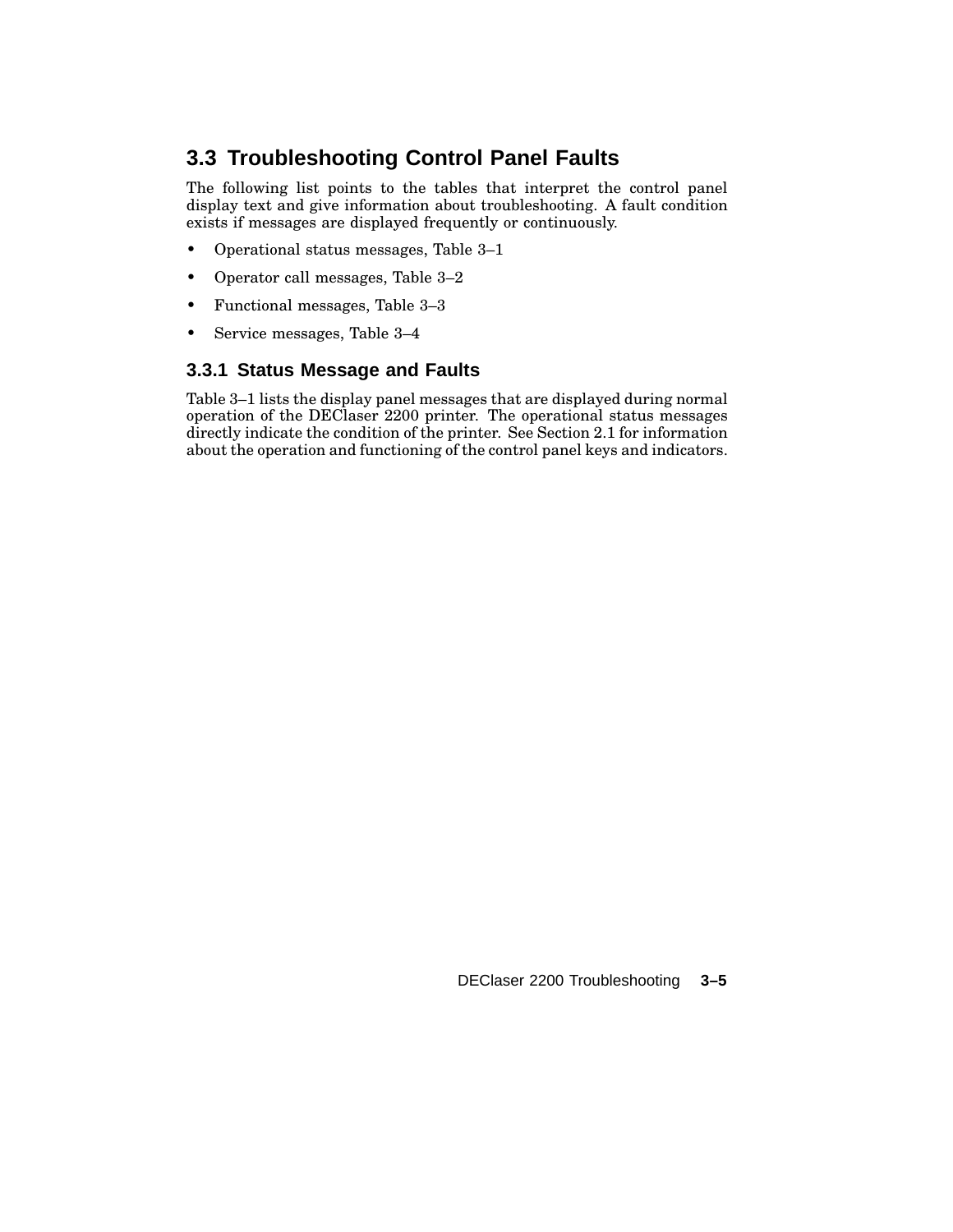| Number<br><b>Message</b> | <b>Description and Action</b>                                                                                                                                                                                                                                                                  |
|--------------------------|------------------------------------------------------------------------------------------------------------------------------------------------------------------------------------------------------------------------------------------------------------------------------------------------|
| 00 READY                 | The printer is ready to print. If the On Line indicator is on, print<br>files can be sent from the host. If the On Line indicator is off, the<br>printer is in the offline ready mode. In the normal mode you can<br>print test sheets, enter the setup menus, or perform any offline<br>task. |
| 01 Test Print B          | The printer is generating and printing Test Print B. See<br>Section 2.3.3 for more information about Test Print B.                                                                                                                                                                             |
| 02 WARMING UP            | The printer is waiting for the fixing unit to reach operating<br>temperature. If the fixing unit fails to reach the correct operating<br>temperature, the 50 SERVICE message is displayed.                                                                                                     |
| 03 RESET                 | This message is displayed for about four seconds to confirm that<br>the reset function is completed. Pressing Reset initiates the reset<br>function.                                                                                                                                           |
| 04 TEST STOP             | This message is displayed to show that the generation and printing<br>of a test pattern is stopping. The message is displayed while the<br>remaining paper is printed and ejected.                                                                                                             |
| 05 TEST PRINT A          | This message is displayed during the generation and printing of<br>Test Print A.                                                                                                                                                                                                               |
| 06 FONT LIST             | This message is displayed during the generation and printing of<br>the Font List.                                                                                                                                                                                                              |
| $06 - 10$                | Not used.                                                                                                                                                                                                                                                                                      |

**Table 3–1: Operational Status Messages**

**3–6** DEClaser 2200 Printer Service Guide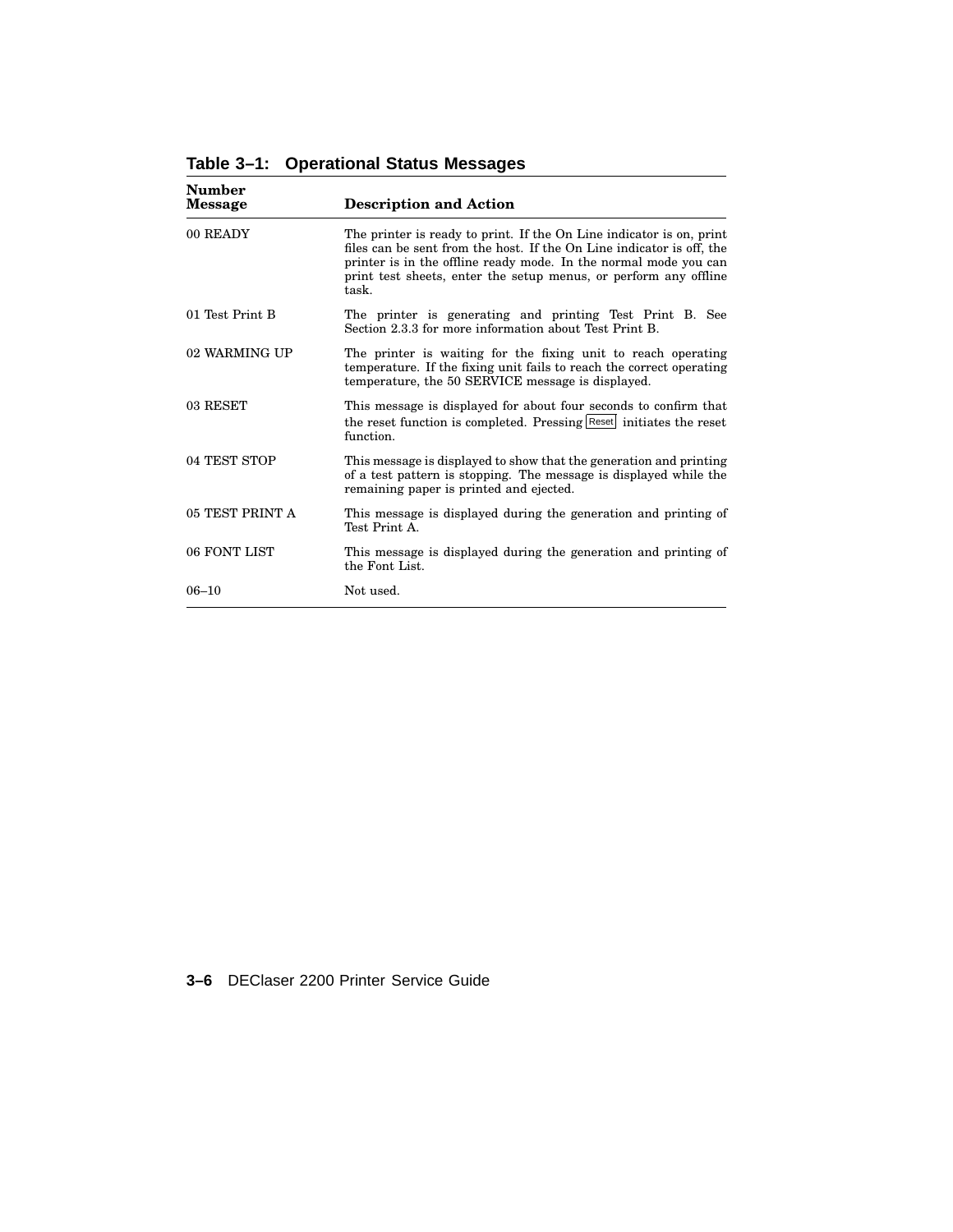### **3.3.2 Operator Call Messages and Faults**

When an operator call condition occurs, the printer goes off line and an operator call message is displayed. The message disappears automatically as soon as the condition is corrected. A fault condition exists when the message cannot be cleared or is displayed for no apparent reason.

Table 3–2 lists all operator call messages, explains the message, and provides troubleshooting information if the message faults.

**Table 3–2: Operator Call Messages**

| <b>Number</b><br><b>Message</b> | <b>Description and Action</b>                                                                                                                                                                                                                       |  |
|---------------------------------|-----------------------------------------------------------------------------------------------------------------------------------------------------------------------------------------------------------------------------------------------------|--|
| <b>11 PAPER OUT</b>             | The selected cassette or envelope feeder is empty or no cassette is<br>installed in the selected cassette slot. An unselected cassette slot<br>is ignored.                                                                                          |  |
|                                 | The paper-out sensor and linkage detect an empty cassette and the<br>cassette size-sensing switches detect a missing cassette.                                                                                                                      |  |
|                                 | <b>Troubleshooting</b> Use the following procedure to fix a paper<br>out fault:                                                                                                                                                                     |  |
|                                 | 1.<br>Select or install a full cassette.                                                                                                                                                                                                            |  |
|                                 | 2.<br>Inspect and swap the cassette.                                                                                                                                                                                                                |  |
|                                 | 3.<br>Inspect and swap the paper-out sensor assembly.                                                                                                                                                                                               |  |
|                                 | The upper cassette paper-out sensor is located on the solenoid<br>and sensor board that is part of the LVPSA. The lower cassette<br>paper-out sensor is attached to the duplex bulkhead. Inspect<br>the linkage for freedom of movement and damage. |  |
|                                 | 4.<br>Inspect and swap the cassette size-sensing switches.                                                                                                                                                                                          |  |
|                                 | The upper size-sensing switches are attached to the engine<br>baseplate. The lower size-sensing switches are on the dc<br>control board. Repair or replace any binding or sticking<br>levers.                                                       |  |
|                                 | 5.<br>Swap the dc control board.                                                                                                                                                                                                                    |  |
|                                 | 6.<br>Swap the video control board.                                                                                                                                                                                                                 |  |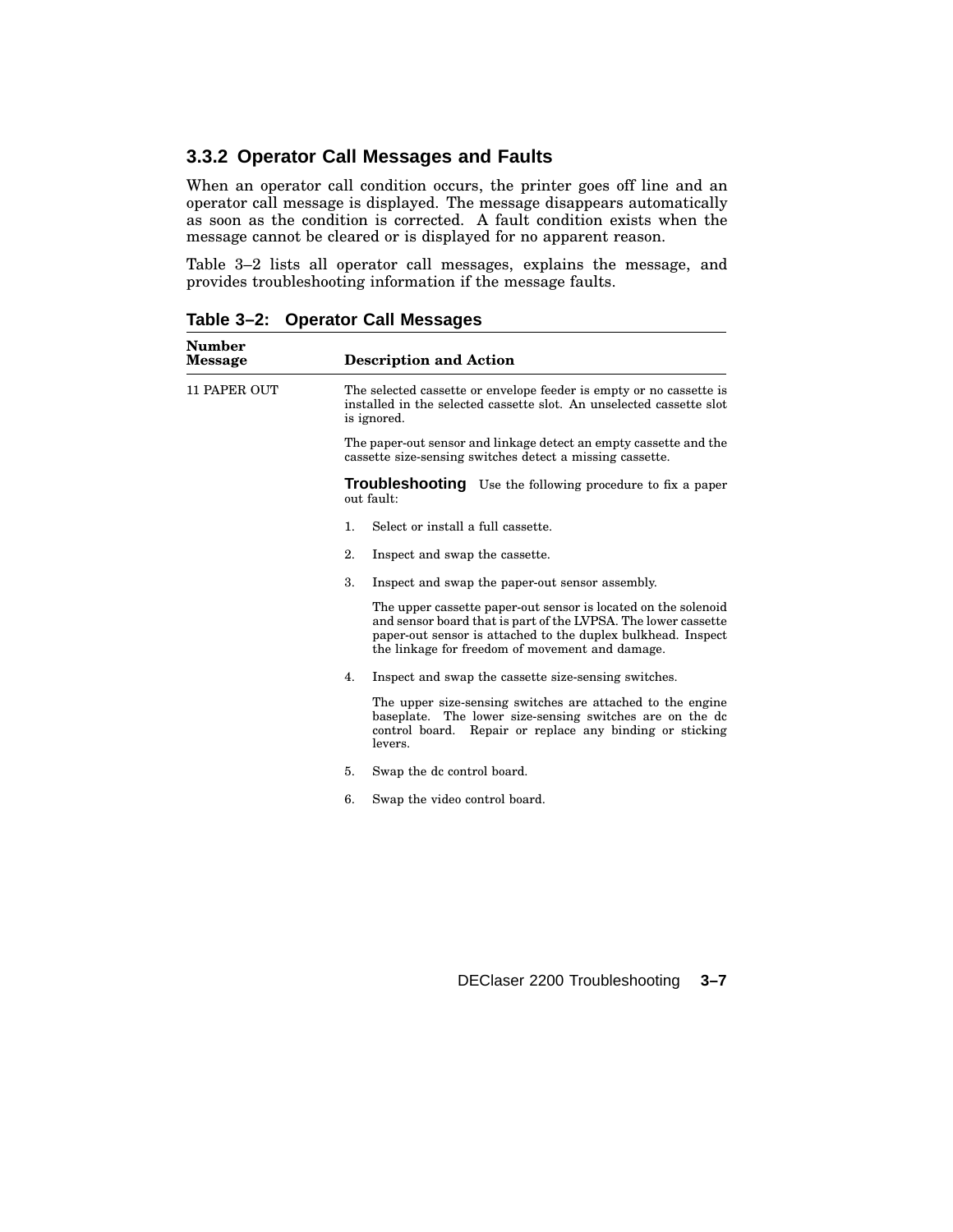| <b>Number</b><br><b>Message</b> | <b>Description and Action</b>                                                                                                                                                                                                                                                       |
|---------------------------------|-------------------------------------------------------------------------------------------------------------------------------------------------------------------------------------------------------------------------------------------------------------------------------------|
| <b>12 PRINTER OPEN</b>          | This message is displayed when the top cover of the printer is open.<br>When the top cover is closed, the top cover switch lever presses the<br>interlock switches. One interlock switch interrupts the main motor<br>drive current, the other switch signals the dc control board. |
|                                 | <b>Troubleshooting</b> Do the following if closing the cover does<br>not automatically clear the error:                                                                                                                                                                             |
|                                 | 1.<br>Inspect the top cover switch lever for any damage. Make sure<br>you hear both switches actuate as the top cover is closed. Do<br>not confuse the sound of the drum sensitivity switches with<br>that of the interlock switches.                                               |
|                                 | 2.<br>Inspect and manually actuate the interlock switch. Fix or<br>replace the LVPSA if you find the switches are damaged or<br>not operable.                                                                                                                                       |
|                                 | 3.<br>Replace the LVPSA.                                                                                                                                                                                                                                                            |
|                                 | 4.<br>Replace the dc control board.                                                                                                                                                                                                                                                 |
| 13 PAPER JAM                    | This message is displayed when paper is jammed in the paper<br>path. The dc control board inhibits printer operation until you<br>clear out the paper and return the printer to online operation.<br>The indicators on the jam panel show the most likely position of<br>the jam.   |
|                                 | The jam display and indicators clear when you open and then close<br>the top cover or when you press Error Skip.                                                                                                                                                                    |
|                                 | Troubleshooting To begin troubleshooting a jam, turn to the<br>start FIP at Figure 3-3.                                                                                                                                                                                             |

**Table 3–2 (Cont.): Operator Call Messages**

**3–8** DEClaser 2200 Printer Service Guide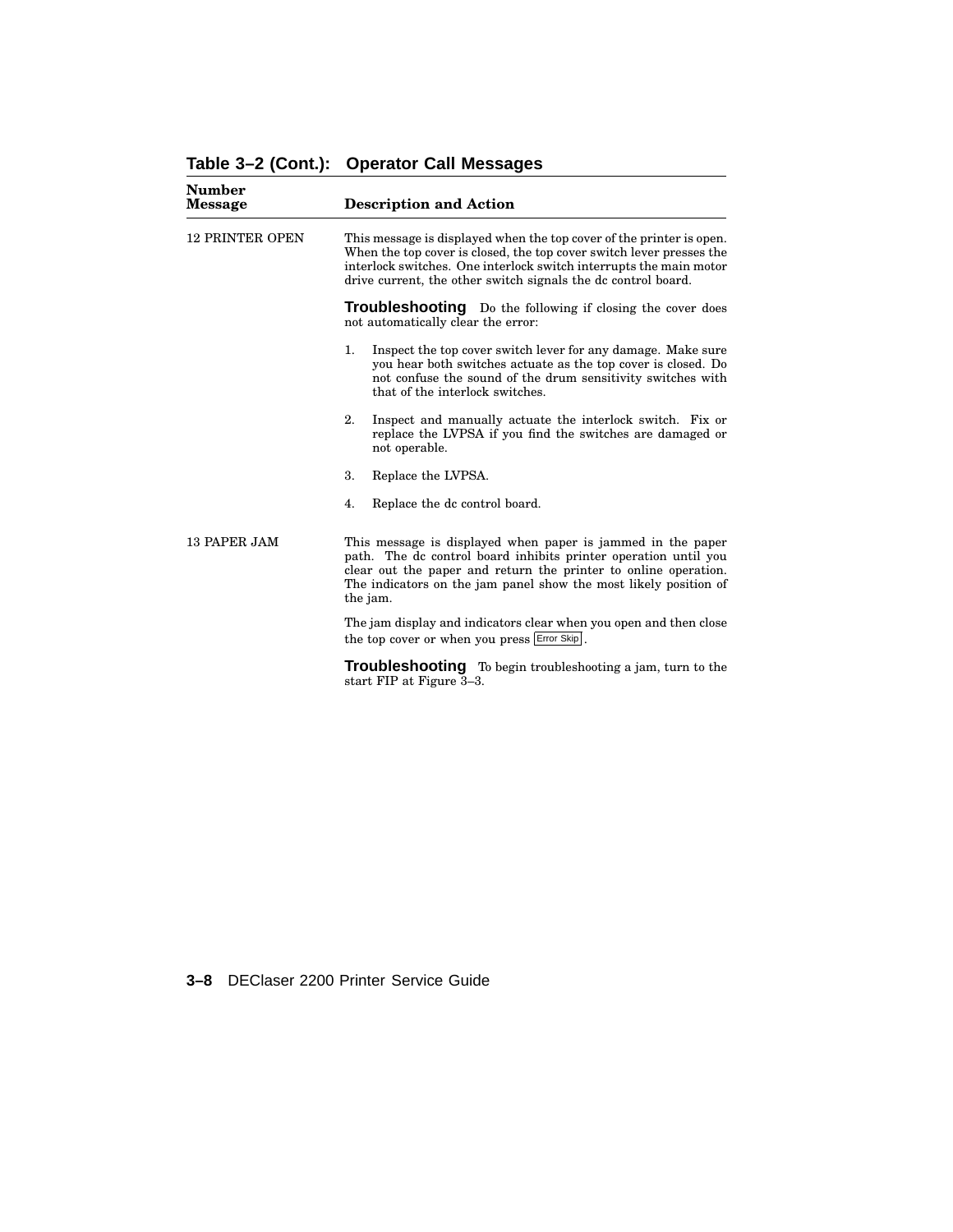| Number<br><b>Message</b> | <b>Description and Action</b>                                                                                                                                                                                                                                                                                   |
|--------------------------|-----------------------------------------------------------------------------------------------------------------------------------------------------------------------------------------------------------------------------------------------------------------------------------------------------------------|
| 14 NO EP-CART            | This message is displayed when the top cover is closed and both<br>drum sensitivity switches remain off.                                                                                                                                                                                                        |
|                          | When the top cover is closed, the sensitivity tabs on the EP-S<br>cartridge actuate one or both of the drum sensitivity switches<br>that signal the dc control board. The dc control board responds<br>to the signal by setting the laser beam intensity and allowing the<br>initialization process to proceed. |
|                          | Troubleshooting Do the following if the error cannot be<br>cleared or if it appears intermittently:                                                                                                                                                                                                             |
|                          | $\mathbf{1}$ .<br>Inspect the sensitivity tabs on the EP-S cartridge. Either one<br>or two tabs must be installed. If there are no tabs, replace<br>the EP-S cartridge.                                                                                                                                         |
|                          | 2.<br>Inspect the levers that actuate the drum sensitivity switches<br>on the solenoid and sensor board. Make sure the switches<br>actuate when the top cover is closed. Replace the LVPSA if<br>the sensitivity switches are defective.                                                                        |
|                          | Swap the LVPSA.<br>3.                                                                                                                                                                                                                                                                                           |
|                          | Replace the dc control board.<br>4.                                                                                                                                                                                                                                                                             |
| <b>15 ENGINE TEST</b>    | This message is displayed during the generation and printing of<br>the print engine internal test pattern, which is initiated when you<br>press the TEST PRINT button on the dc control board.                                                                                                                  |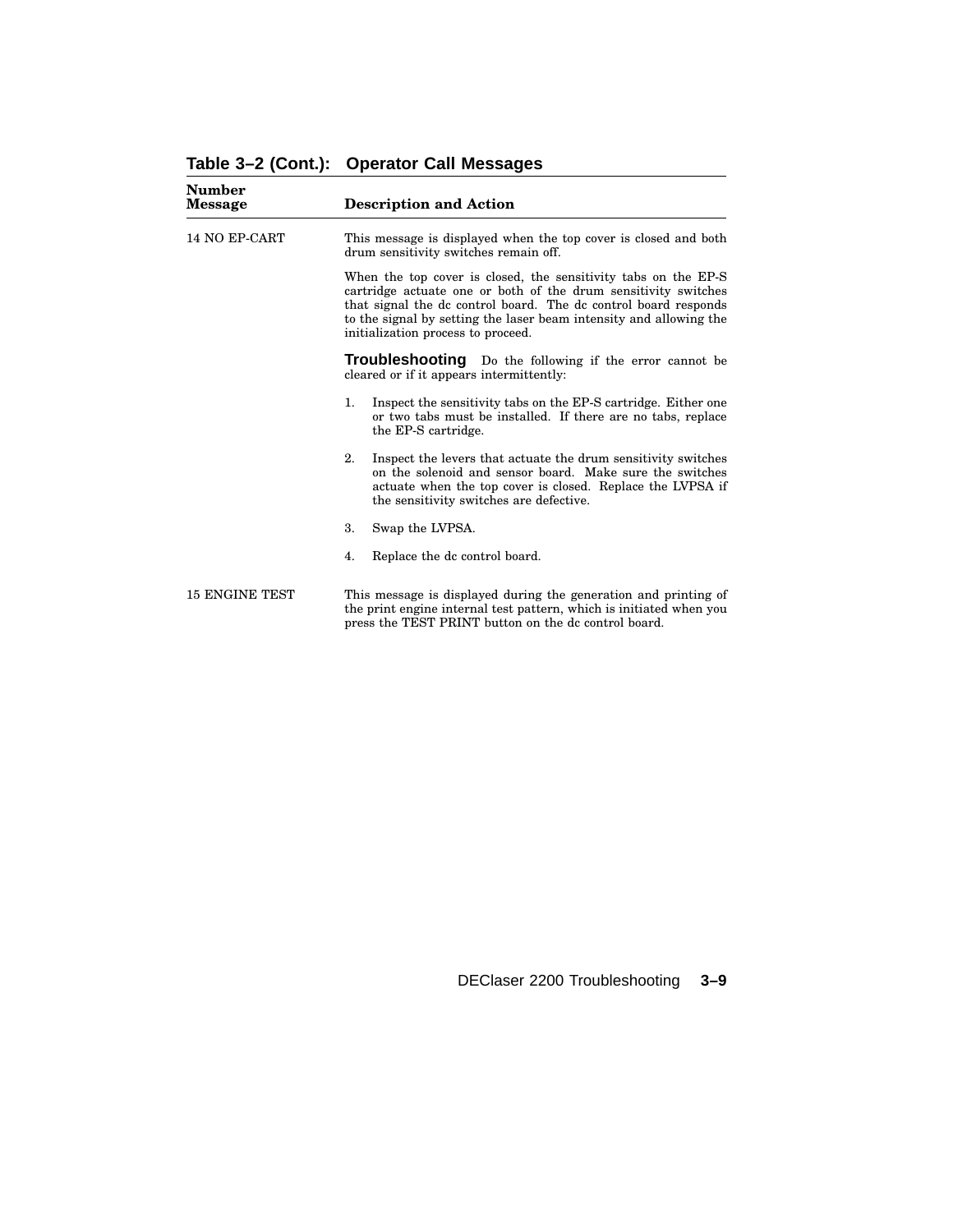| <b>Number</b><br><b>Message</b>                 | <b>Description and Action</b>                                                                                                                                                                                                           |
|-------------------------------------------------|-----------------------------------------------------------------------------------------------------------------------------------------------------------------------------------------------------------------------------------------|
| <b>16 TONER LOW</b>                             | This message is displayed if the toner supply in the EP-S cartridge<br>is exhausted or if the toner is compacted into cakes and unable to<br>flow.                                                                                      |
|                                                 | <b>Troubleshooting</b><br>Do the following if the message is<br>intermittent or cannot be cleared:                                                                                                                                      |
|                                                 | 1.<br>Remove and agitate the EP-S cartridge to loosen up the toner.<br>Replace the EP-S cartridge if the printer prints for a while,<br>then the message is redisplayed.                                                                |
|                                                 | 2.<br>Inspect the HVPSA and EP-S connectors for dirt, pitting,<br>damage, or contamination. If any damage is found, replace<br>the FRU. Do not try to scrape, bend, or repair the contacts.                                             |
|                                                 | Remove any dust or paper chips with a dry brush. Do not<br>use liquid, aerosol, or any other type of contact cleaner on the<br>high-voltage connectors.                                                                                 |
|                                                 | 3.<br>Swap the EP-S cartridge.                                                                                                                                                                                                          |
|                                                 | Swap the HVPSA.<br>4.                                                                                                                                                                                                                   |
|                                                 | 5.<br>Replace the dc control board.                                                                                                                                                                                                     |
| $17$ U $\leftarrow$ $\leftarrow$ $\leftarrow$ L | This message is displayed when the feeder selection is set to<br>automatic and two different size cassettes are installed or if one of<br>the cassettes is out of paper.                                                                |
|                                                 | To clear the display, make sure both cassettes are fully installed,<br>are the same size, and contain paper.                                                                                                                            |
|                                                 | Troubleshooting This fault condition is usually caused by a<br>bad component in either the upper or lower feed slot. When the<br>error occurs, the control panel feed source indicators might point<br>to the malfunctioning feed slot. |
|                                                 | 1.<br>Select and test each upper and lower cassette individually.<br>Press Feeder Select to select FEEDER = UPPER, then press<br>again to select FEEDER = LOWER.                                                                        |
|                                                 | 2.<br>If the 17 U< $\sim$ - $\geq$ L message is still displayed when FEEDER =<br>AUTO is selected, swap the dc control board.                                                                                                           |

# **Table 3–2 (Cont.): Operator Call Messages**

**3–10** DEClaser 2200 Printer Service Guide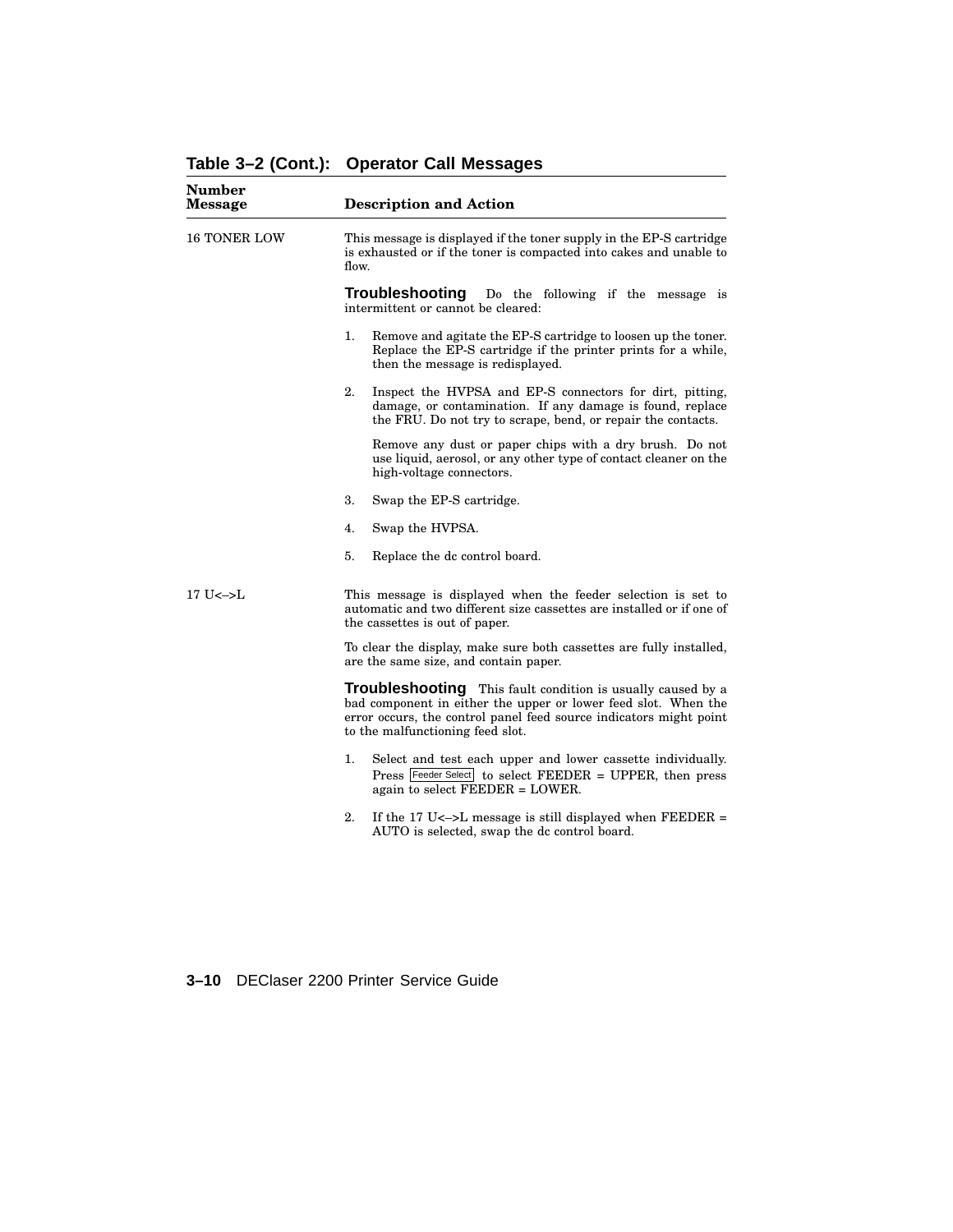| <b>Number</b><br><b>Message</b> | <b>Description and Action</b>                                                                                                                                                                                                                     |  |
|---------------------------------|---------------------------------------------------------------------------------------------------------------------------------------------------------------------------------------------------------------------------------------------------|--|
| <b>18 EC INCORRECT</b>          | This message is displayed whenever the envelope cassette is<br>installed in the lower cassette slot. Do not confuse the envelope<br>cassette with the optional envelope feeder.                                                                   |  |
|                                 | To clear the display, remove the envelope cassette and install it in<br>the upper cassette slot.                                                                                                                                                  |  |
|                                 | <b>Troubleshooting</b> A fault exists if this message is displayed<br>and the envelope cassette is not installed in the lower slot. Do the<br>following to fix the problem:                                                                       |  |
|                                 | 1.<br>Inspect the actuation levers of the lower cassette size-sensing<br>switches. Fix or replace any damaged or nonfunctioning<br>components.                                                                                                    |  |
|                                 | 2.<br>Replace the dc control board.                                                                                                                                                                                                               |  |
| 19 PAPER PATH 3                 | This text is displayed when the host system specifies feeding from<br>the envelope cassette while the printout selector is set for facedown<br>(upper) stacking. All envelope printing requires simplex print<br>mode and faceup (rear) stacking. |  |
|                                 | To clear this error, turn the printout selector to the faceup stacking<br>position.                                                                                                                                                               |  |
|                                 | Troubleshootina<br>A malfunctioning printout selector switch                                                                                                                                                                                      |  |

# **Table 3–2 (Cont.): Operator Call Messages**

**Troubleshooting** A malfunctioning printout selector switch circuit causes this type of error. Refer to the troubleshooting section of 19 PAPER PATH 4 in this table for testing and fixing information.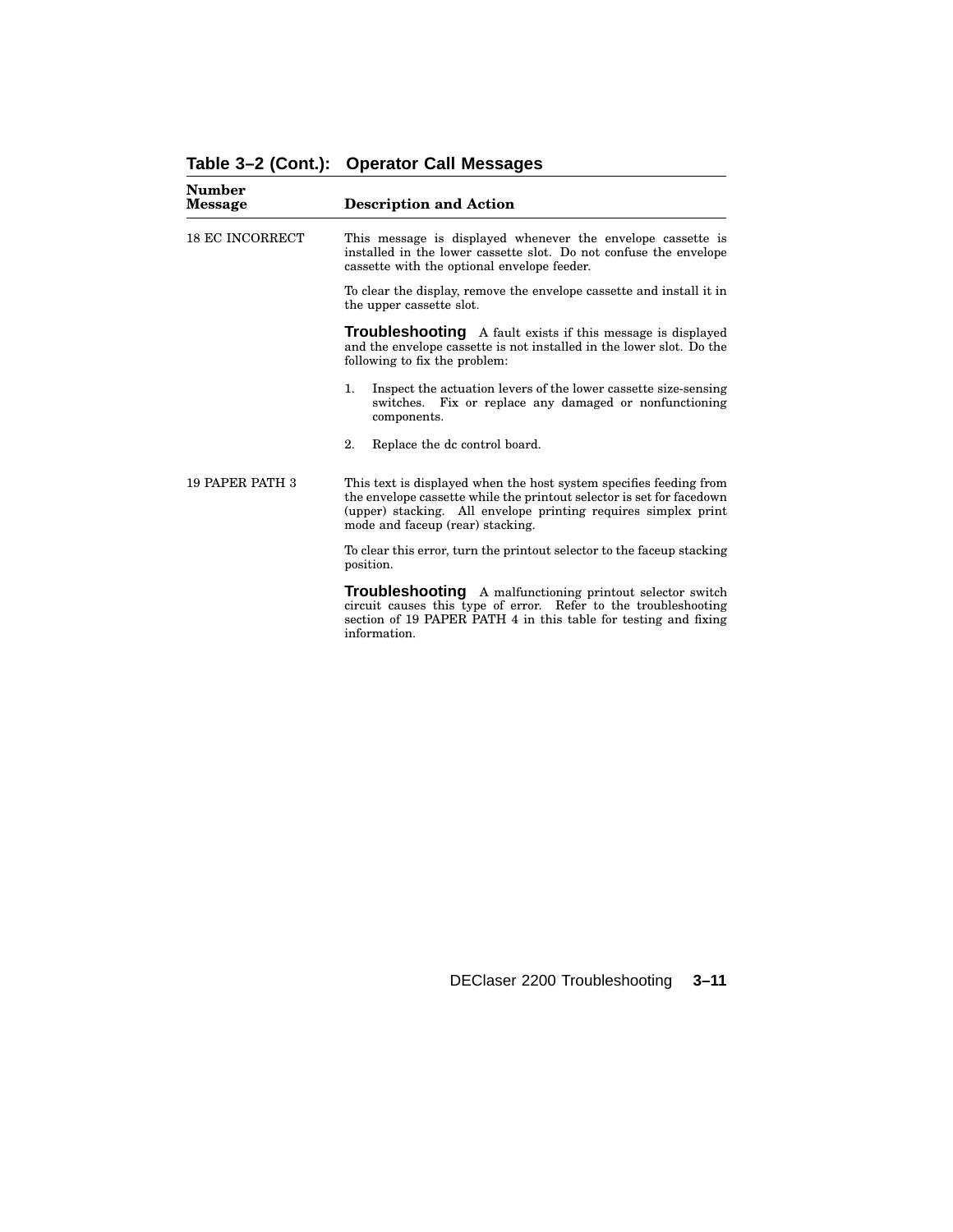| Number<br><b>Message</b> | <b>Description and Action</b>                                                                                                                                                                                              |
|--------------------------|----------------------------------------------------------------------------------------------------------------------------------------------------------------------------------------------------------------------------|
| <b>19 PAPER PATH 4</b>   | This message is displayed if the printout selector is turned to the<br>faceup stacking position while duplex printing is selected. The<br>printout selector switch detects the position of the printout selector<br>shaft. |
|                          | To clear this error, turn the printout selector to the duplex<br>facedown stacking position.                                                                                                                               |
|                          | <b>Troubleshooting</b> A malfunctioning printout selector switch<br>circuit causes this type of error. Use the following procedure to<br>test and repair:                                                                  |
|                          | Open the top cover so you can see behind the inverter unit<br>1.<br>and make sure the inverter connectors are fully plugged into<br>the bulkhead of the duplex unit.                                                       |
|                          | Remove the inverter side panels and examine the action of the<br>2.<br>printout selector switch. Fix or replace any damaged parts or<br>replace the inverter unit.                                                         |

3. Swap the dc control board.

**3–12** DEClaser 2200 Printer Service Guide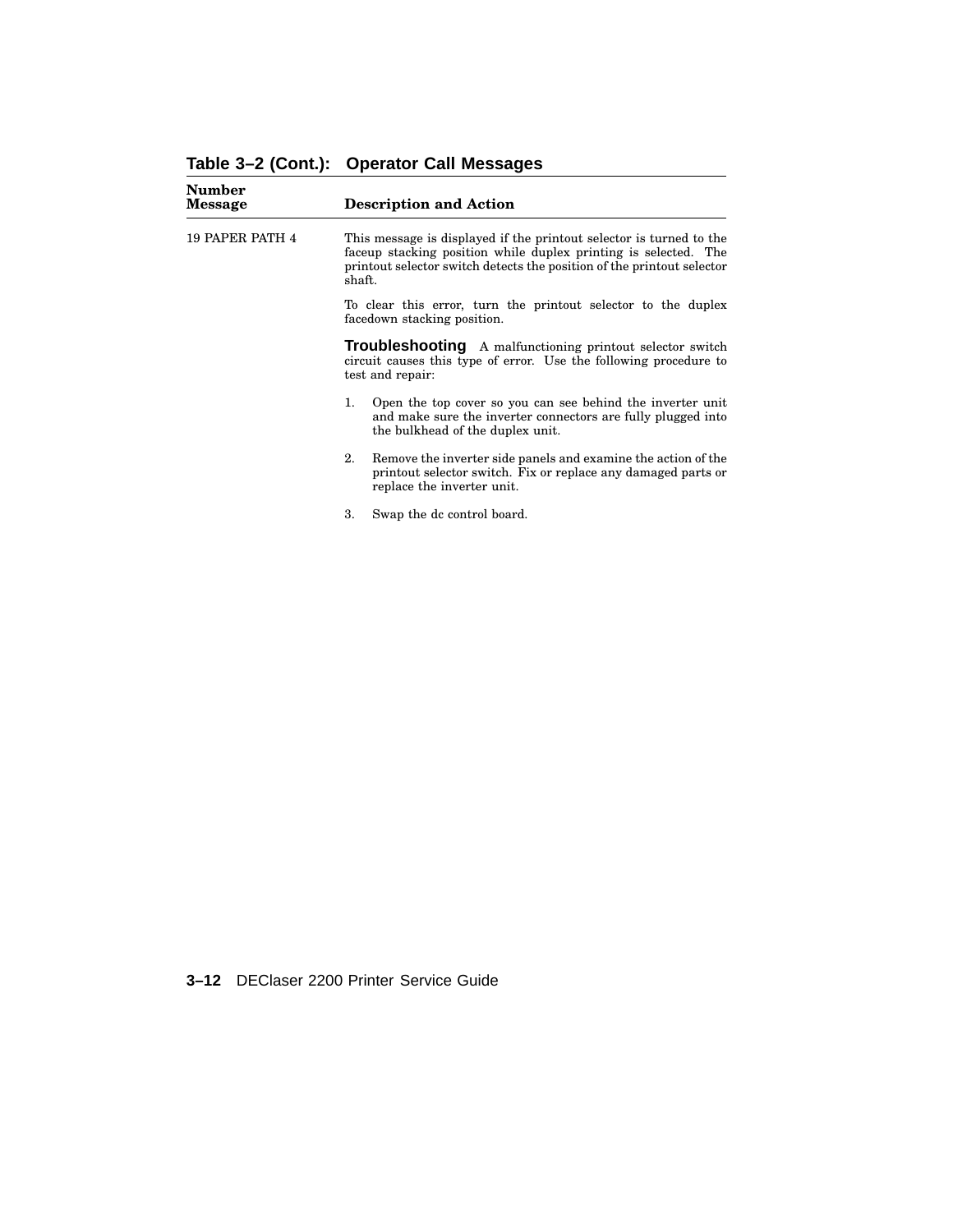| <b>Number</b><br><b>Message</b>                                |    | <b>Description and Action</b>                                                                                                                                                                                           |
|----------------------------------------------------------------|----|-------------------------------------------------------------------------------------------------------------------------------------------------------------------------------------------------------------------------|
| PC LOAD A4<br>PC LOAD LETTER<br>PC LOAD LEGAL<br>PC LOAD EXEC. |    | A PC LOAD request signals the operator to remove the selected<br>cassette, install the requested size cassette, and press Error Skip,<br>then  on Line   to resume the printing operation.                              |
| PC LOAD PAPER nn                                               |    | The PC LOAD PAPER nn message requests the operator to load<br>the envelope cassette. The $nn$ is the paper size code number that<br>corresponds to a specific type of envelope. The $nn$ number range<br>is $80 - 99$ . |
|                                                                |    | <b>Troubleshooting</b> Do the following if the message is displayed<br>when the correct size cassette is installed:                                                                                                     |
|                                                                | 1. | Inspect the cassette key and if it is damaged, replace the<br>cassette.                                                                                                                                                 |
|                                                                |    | Switch the correct size cassette into the opposite slot and<br>select that slot. If the problem switches to the opposite slot<br>with the cassette, replace the cassette.                                               |
|                                                                | 2. | Inspect and swap the cassette size-sensing switches.                                                                                                                                                                    |
|                                                                |    | The upper size-sensing switches are attached to the engine<br>baseplate. The lower sensing switches are located on the<br>de control board. Repair or replace any binding or sticking<br>levers.                        |
|                                                                | 3. | Swap the video control board.                                                                                                                                                                                           |
|                                                                | 4. | Swap the dc control board.                                                                                                                                                                                              |
| PC LOAD OPTION                                                 |    | This message is displayed to request the operator to install the<br>optional envelope feeder.                                                                                                                           |

**Table 3–2 (Cont.): Operator Call Messages**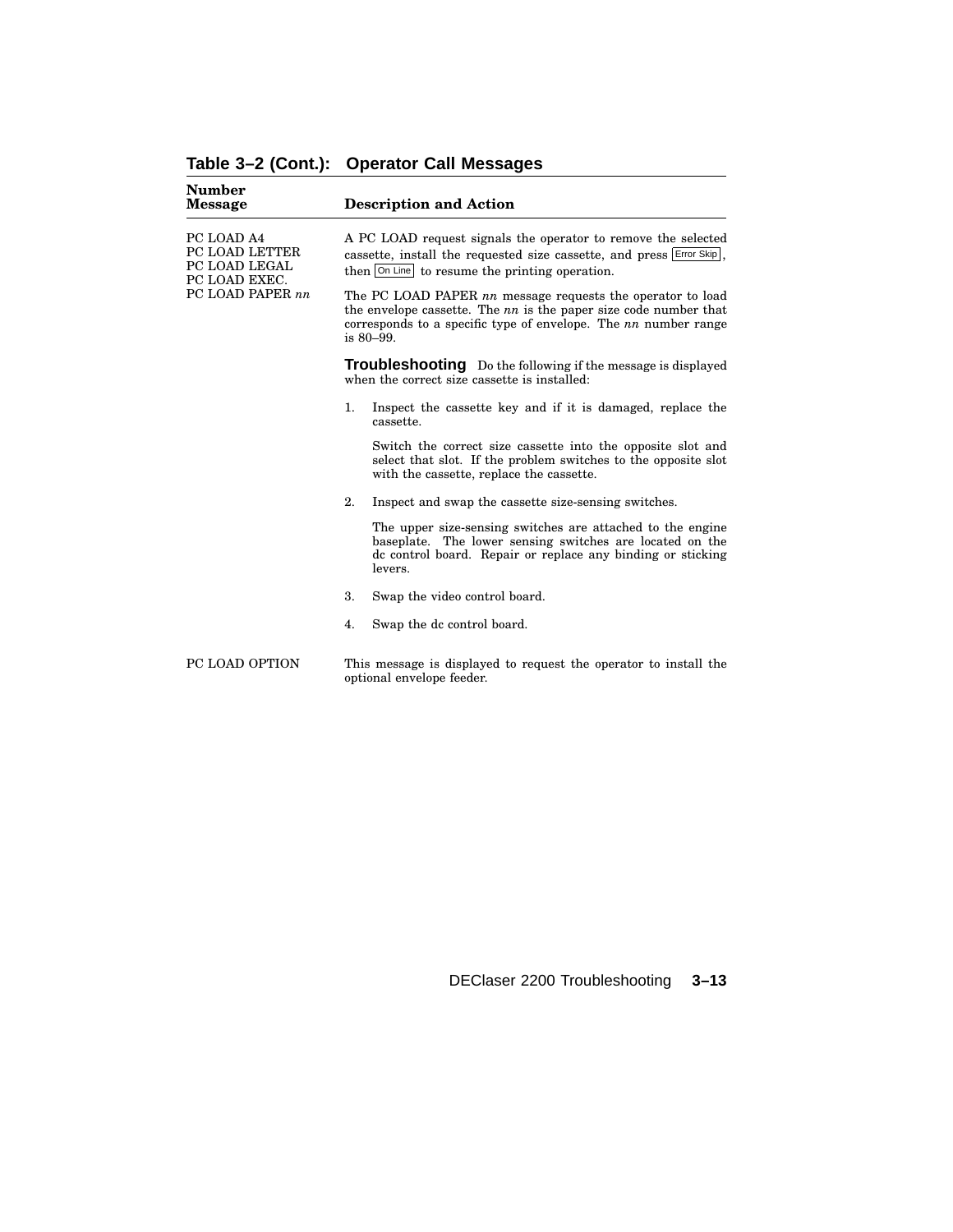| <b>Number</b><br>Message                                                           | <b>Description and Action</b>                                                                                                                                                                                                                                                                                        |
|------------------------------------------------------------------------------------|----------------------------------------------------------------------------------------------------------------------------------------------------------------------------------------------------------------------------------------------------------------------------------------------------------------------|
| PF FEED A4<br>PF FEED LETTER<br>PF FEED LEGAL<br>PF FEED EXEC.<br>PF FEED PAPER nn | The PF FEED message requests the operator to insert a sheet of<br>paper into either manual paper feeder.                                                                                                                                                                                                             |
|                                                                                    | When the upper or lower manual feed sensor is actuated, the<br>printer delays momentarily to allow the operator to fully insert<br>the sheet, and then it feeds and prints the sheet.                                                                                                                                |
|                                                                                    | The PF FEED PAPER nn message requests the operator to<br>manually load and feed a nonstandard size paper. The nn number<br>range is $80-99$ .                                                                                                                                                                        |
|                                                                                    | <b>Troubleshooting</b><br>Repeat the following procedure on the<br>upper and lower cassette slots to test, find, and fix a manual feed<br>fault.                                                                                                                                                                     |
|                                                                                    | Press Feeder Select until the FEEDER = MANUAL message is<br>1.<br>displayed.                                                                                                                                                                                                                                         |
|                                                                                    | 2.<br>Press Test/Font to print a test pattern. The PF LOAD message<br>is displayed. The requested size paper to load is determined<br>by the size of the installed cassette or by the value selected<br>for the paper feature on the initial setup menu. See Table 2–4<br>for more information about the setup menu. |
|                                                                                    | 3.<br>Insert a sheet of paper into the manual feeder. A fault exists<br>if the message does not change and the pickup roller does not<br>turn.                                                                                                                                                                       |
|                                                                                    | 4.<br>Do the following to fix a PF FEED fault:                                                                                                                                                                                                                                                                       |
|                                                                                    | Swap the LVPSA, if the upper cassette slot is faulty.                                                                                                                                                                                                                                                                |
|                                                                                    | ٠<br>Swap the sensor on the lower cassette sensor assembly,<br>if the lower cassette slot is faulty.                                                                                                                                                                                                                 |
|                                                                                    | Swap the dc control board.                                                                                                                                                                                                                                                                                           |
|                                                                                    | <b>NOTE:</b> If the top sheet of the cassette paper<br>feeds, instead of the manual feed sheet, you<br>are not pushing the paper far enough or fast<br>enough into the manual feeder. If the sheet<br>feeds, but jams, go to Section 3.4.1 to fix the                                                                |

*paper feeding or jamming problem.*

# **Table 3–2 (Cont.): Operator Call Messages**

**3–14** DEClaser 2200 Printer Service Guide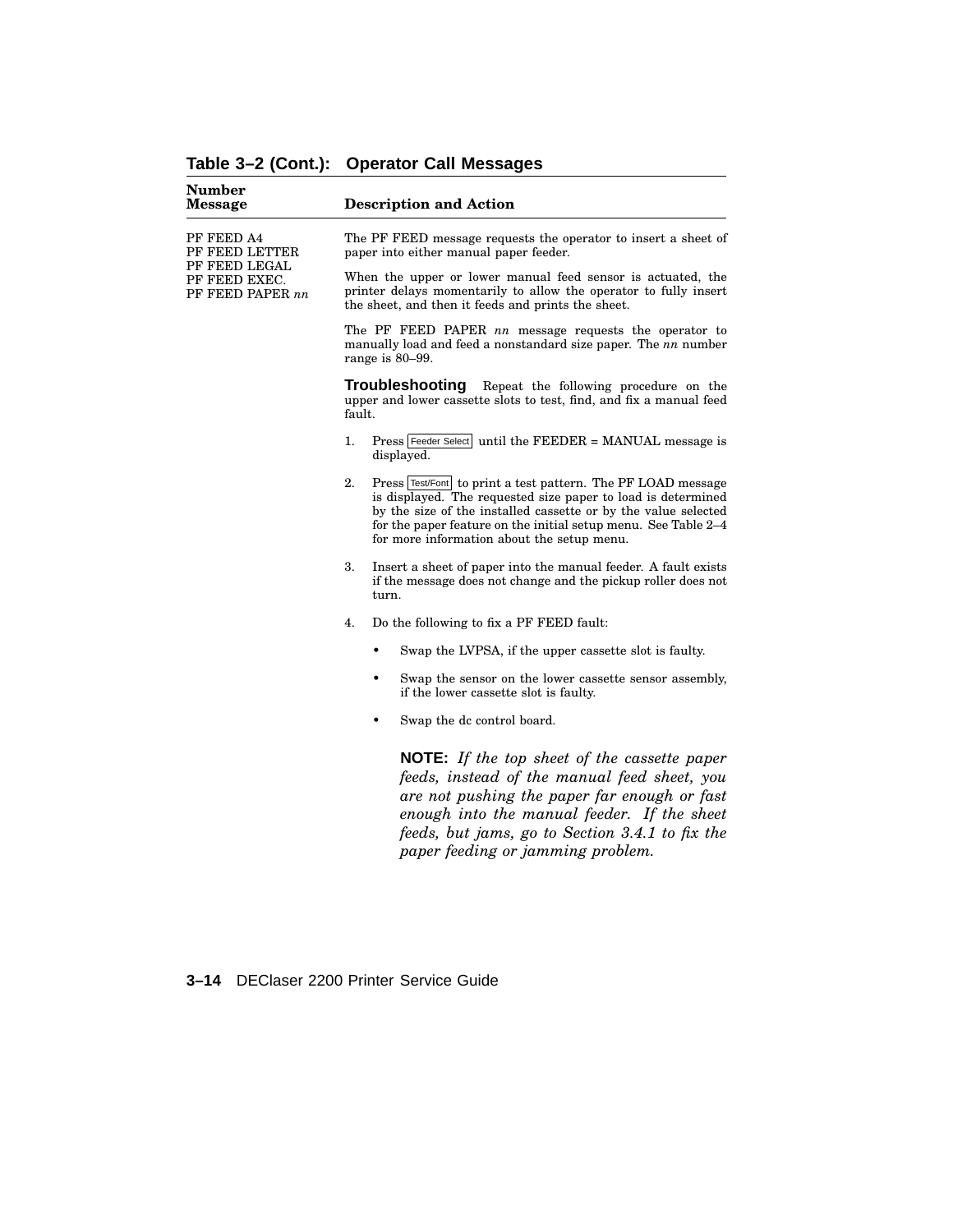| <b>Number</b><br>Message   | <b>Description and Action</b>                                                            |
|----------------------------|------------------------------------------------------------------------------------------|
| OC text<br>(16 characters) | Operator action request message. Press Error Skip, then On Line to<br>continue printing. |

**Table 3–2 (Cont.): Operator Call Messages**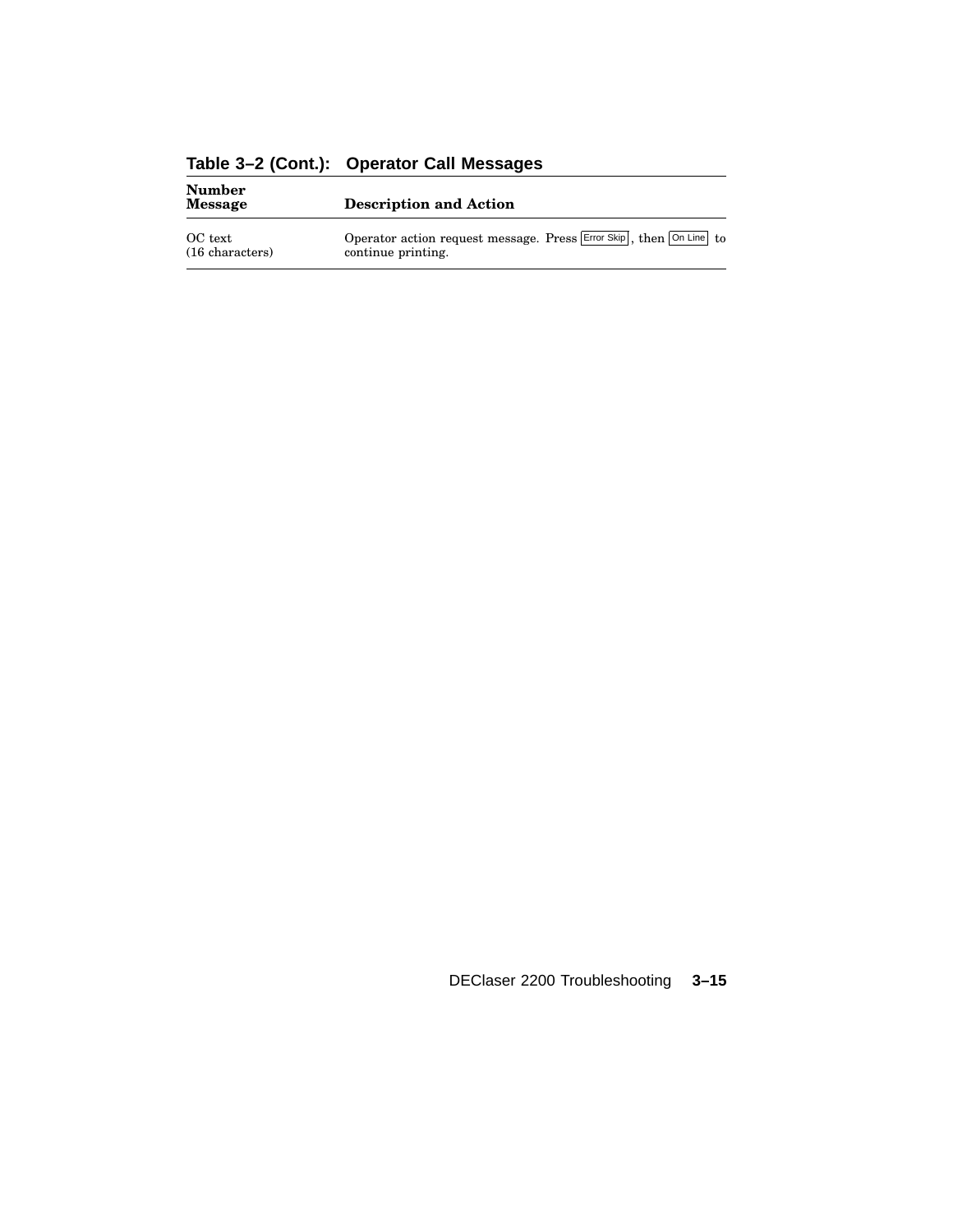# **3.3.3 Functional Messages and Faults**

Table 3–3 lists all status messages, explains the message, and provides troubleshooting information if the message faults.

**Table 3–3: Functional Messages**

| <b>Number</b><br><b>Message</b> | <b>Description and Action</b>                                                                                                                                                                                       |
|---------------------------------|---------------------------------------------------------------------------------------------------------------------------------------------------------------------------------------------------------------------|
| FE FONT REMOVAL                 | A font cartridge was removed or inserted while the printer was<br>powered on. To clear this error, power the printer off, then on.<br>Always insert or remove a font cartridge while the printer is<br>powered off. |
|                                 | Swap the video control board if you cannot clear the error.                                                                                                                                                         |
| FF FONT FULL                    | There is insufficient memory space for loading of an additional<br>font or there are too many downline loaded fonts. Memory can be<br>cleared by a software command from the host or by pressing<br>Reset.          |
| 20 PAGE FULL                    | The host system is overflowing the page buffer memory.                                                                                                                                                              |
|                                 | Press Error Skip, then On Line to print the overflow data on the next<br>page.                                                                                                                                      |
|                                 | To avoid this error, delete unused character sets and use the full<br>paint mode. If this error occurs frequently, the customer can install<br>optional memory to increase available RAM.                           |
| <b>21 COMPLEX DATA</b>          | The host system is loading the page buffer faster then the printer<br>can print. Press $\left \text{Error Skip}\right $ , then $\left \text{On Line}\right $ to continue printing on the<br>next page.              |
|                                 | Set the paint $=$ full value from the initial setup menu.                                                                                                                                                           |
| <b>22 LINE ERROR</b>            | The host is sending data when the printer is in the busy state. This<br>causes an overflow of the receive buffer memory. Press Error Skip,<br>then On Line to continue. The overflow data does not print.           |
|                                 | This error can occur when the customer powers up the printer<br>before powering up the attached host system.                                                                                                        |
|                                 | If this error occurs frequently, check the data cable between the<br>host and printer and make sure the printer interface settings<br>match the settings of the host.                                               |
|                                 | If you cannot clear this error, swap the video control board.                                                                                                                                                       |

#### **3–16** DEClaser 2200 Printer Service Guide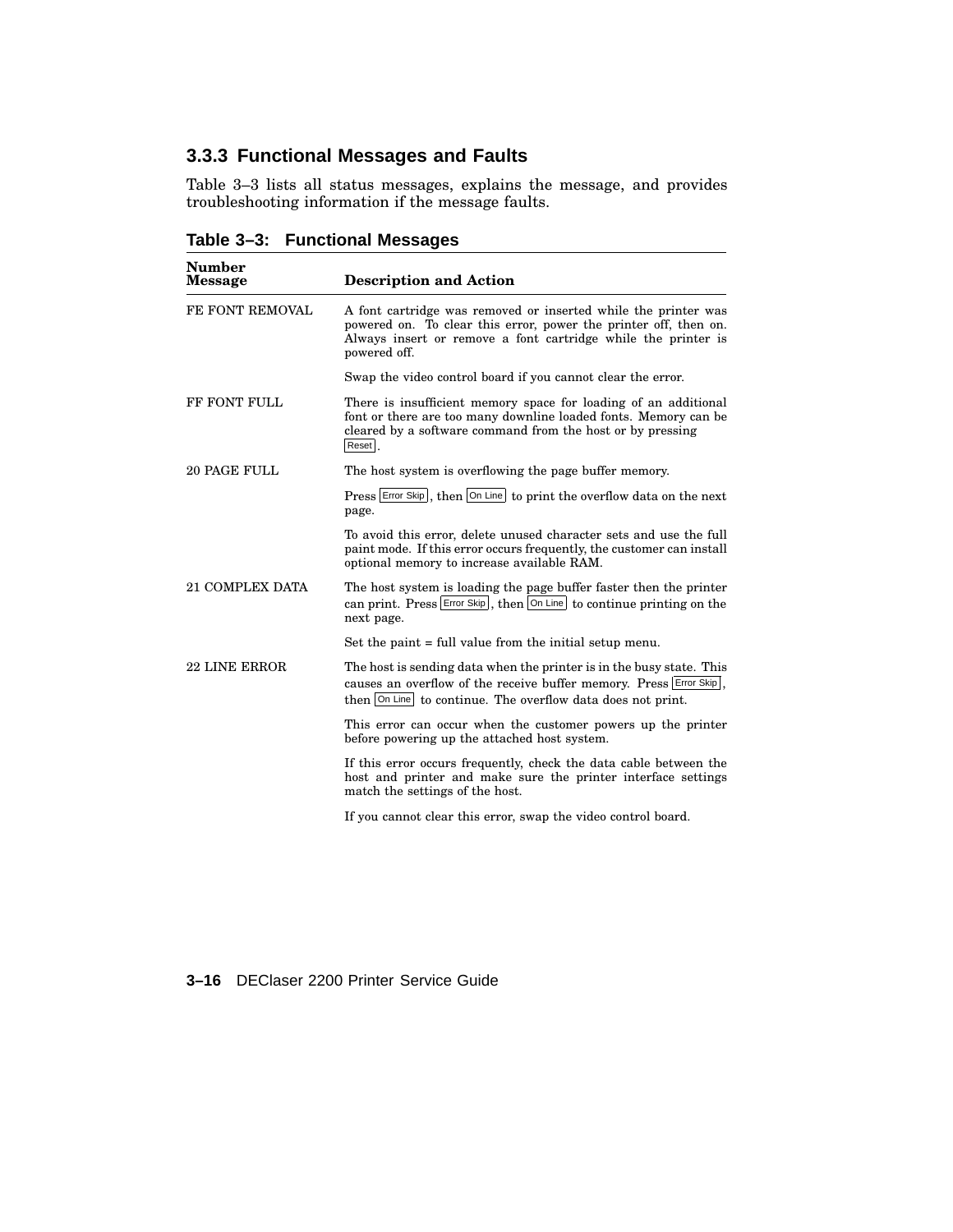| Number<br><b>Message</b> | <b>Description and Action</b>                                                                                                                                                                                                    |
|--------------------------|----------------------------------------------------------------------------------------------------------------------------------------------------------------------------------------------------------------------------------|
| <b>23 MEMORY FULL</b>    | An overflow occurred while the host was downline loading user<br>defined character patterns to the printer.                                                                                                                      |
|                          | Press Error Skip, then On Line to continue receiving data and ignore<br>the data that caused the error.                                                                                                                          |
|                          | If this error occurs too frequently, the customer can increase<br>memory by installing an optional RAM expansion.                                                                                                                |
| 24 FULL PAINT REJ        | Insufficient memory space to use full paint mode. The customer<br>can increase memory space by installing an optional RAM<br>expansion.                                                                                          |
|                          | Press Error Skip, then On Line to continue printing in partial paint<br>mode.                                                                                                                                                    |
| 25 VECTOR REJ            | Vector graphics commands from the host system cannot be used<br>because the printer is not in full paint mode. You have two possible<br>actions:                                                                                 |
|                          | Press Error Skip, then On Line to continue printing. Subsequent<br>$\bullet$<br>vector graphics commands are treated as text and printed.                                                                                        |
|                          | Stop sending data from the host, select the paint = full value<br>٠<br>from the initial setup menu, then send the data from the host<br>again.                                                                                   |
|                          | <b>NOTE:</b> Vector graphics commands cause the printer<br>to fill in closed areas of circles, ellipses, and other<br>shapes.                                                                                                    |
| <b>26 MEMORY FULL</b>    | The work memory used by the video control board has overflowed<br>and the current operation cannot be done. If this error occurs<br>too frequently, the customer can increase memory by installing an<br>optional RAM expansion. |
|                          | Press Error Skip, then On Line to continue receiving data from the<br>host. The offending operation is ignored.                                                                                                                  |
| $27 - 39$                | Not used.                                                                                                                                                                                                                        |

# **Table 3–3 (Cont.): Functional Messages**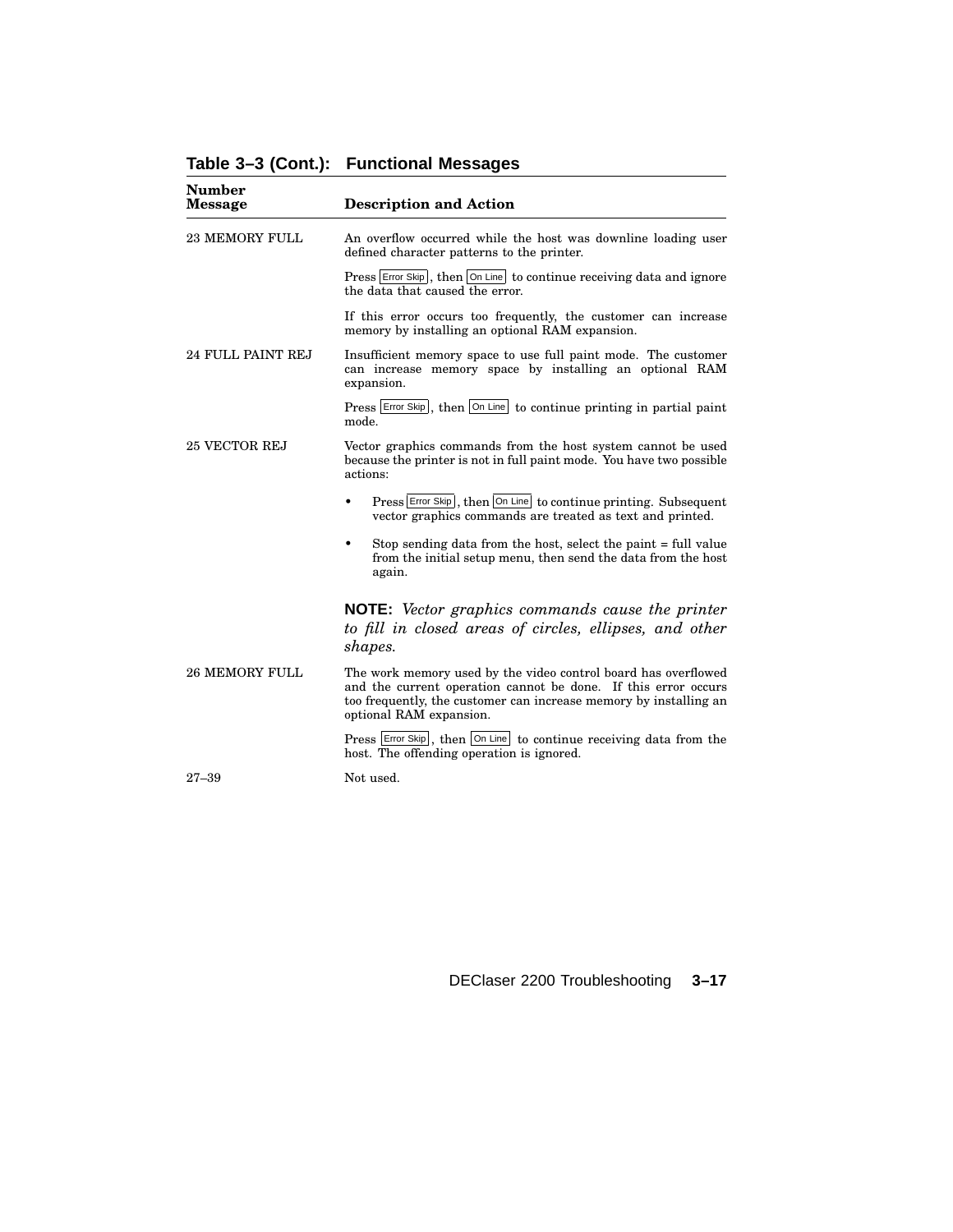| Number<br>Message     | <b>Description and Action</b>                                                                                                                                                                 |
|-----------------------|-----------------------------------------------------------------------------------------------------------------------------------------------------------------------------------------------|
| <b>40 LINE ERROR</b>  | The printer detects errors in the serial data received from the host.<br>The printer stops printing before the offending page and displays<br>the error message.                              |
|                       | Do the following:                                                                                                                                                                             |
|                       | Press Error Skip, then On Line to continue receiving data.<br>1.                                                                                                                              |
|                       | 2.<br>Inspect the data cable and connectors between the host and<br>printer and make sure the printer interface settings match<br>the settings of the host.                                   |
| <b>41 PRINT CHECK</b> | A soft error occurred that can cause a print defect. Remove and<br>discard the top sheet from the stack. Then press Error Skip<br>to<br>continue printing and to reprint the discarded sheet. |
|                       | If the error occurs frequently or cannot be cleared, do the following:                                                                                                                        |
|                       | $\mathbf{1}$ .<br>Check the connection between the scanner assembly and dc<br>control board.                                                                                                  |
|                       | 2.<br>Swap the scanner assembly.                                                                                                                                                              |
|                       | 3.<br>Swap the dc control board.                                                                                                                                                              |
| 42 ERROR              | Expansion interface board error.                                                                                                                                                              |
| 43 ERROR              | Expansion interface board error.                                                                                                                                                              |

**Table 3–3 (Cont.): Functional Messages**

**3–18** DEClaser 2200 Printer Service Guide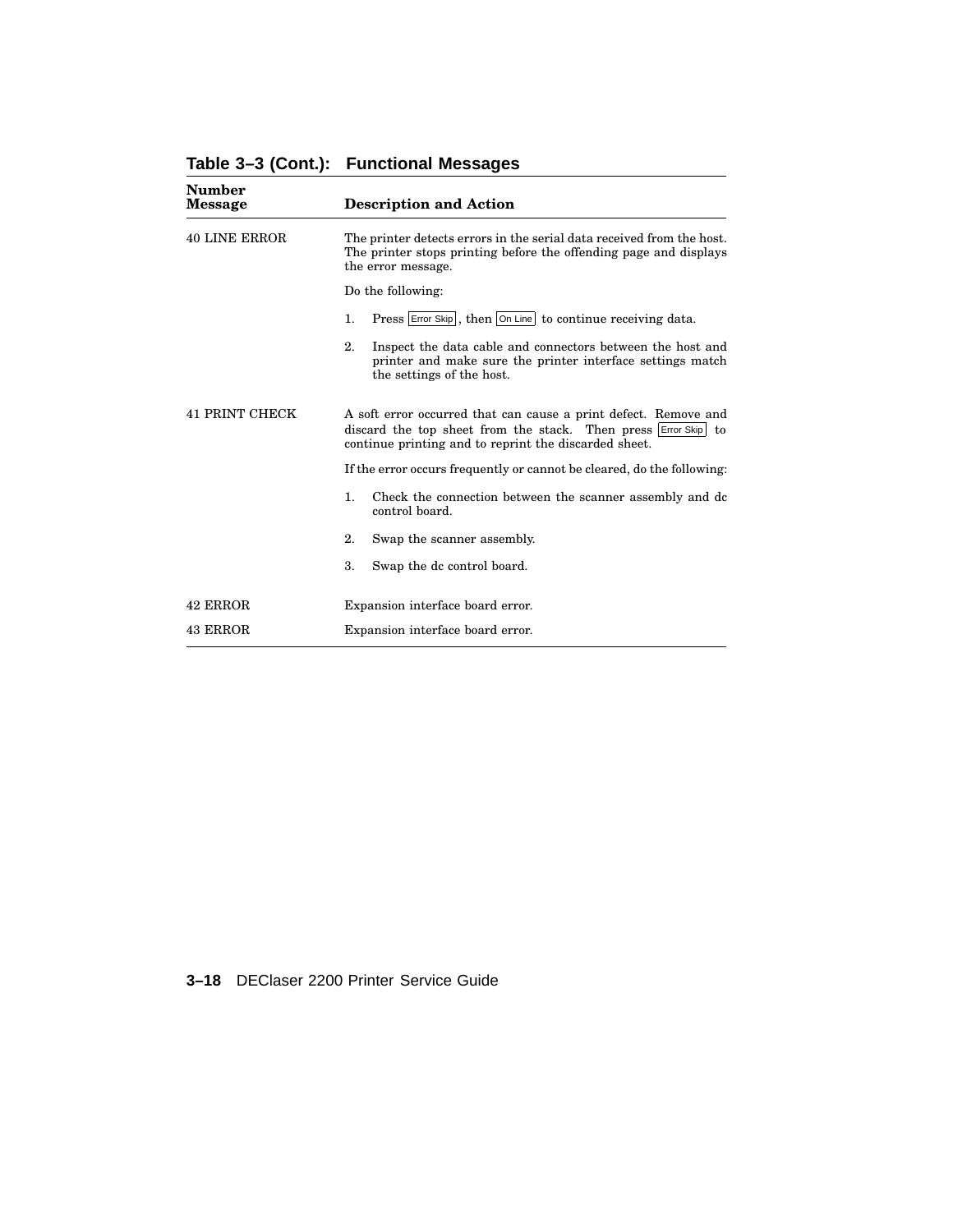# **3.3.4 Service Messages**

Table 3–4 lists all service error messages, explains the message, and provides troubleshooting information if the message faults.

**Table 3–4: Service Messages**

| Number<br><b>Message</b> | <b>Description and Action</b>                                                                                                                                                                                                                                                                                                                                                            |
|--------------------------|------------------------------------------------------------------------------------------------------------------------------------------------------------------------------------------------------------------------------------------------------------------------------------------------------------------------------------------------------------------------------------------|
| 50 SERVICE               | This fixing unit fault message is caused by a malfunction of the regulation<br>of the fixing unit temperature. If the fixing unit heater is inoperative when<br>the power is turned on, the 02 WARMING UP message is displayed for two<br>minutes before the 50 SERVICE message is displayed. See Section 1.4.5 for<br>additional information about the fixing unit temperature control. |
|                          | <b>Troubleshooting</b> Use the following procedure to correct the fixing unit<br>temperature problem:                                                                                                                                                                                                                                                                                    |
|                          | 1.<br>If the error occurs at power-up, the malfunction might be corrected but<br>you may not have allowed a full 10 minutes of power-off time for the<br>error to clear.                                                                                                                                                                                                                 |
|                          | 2.<br>Inspect or swap the fixing unit. Make sure the fixing unit connectors are<br>undamaged and the pins align correctly with the sockets. If you find any<br>damage, replace the fixing unit.                                                                                                                                                                                          |
|                          | 3.<br>Swap the ac inlet assembly.                                                                                                                                                                                                                                                                                                                                                        |
|                          | Swap the dc control board.<br>4.                                                                                                                                                                                                                                                                                                                                                         |
| 51 SERVICE               | The dc control board fails to detect the beam detect (BD) signal from the<br>scanning unit.                                                                                                                                                                                                                                                                                              |
|                          | Inspect the actuator tab on the EP-S cartridge and the shutter lever<br>mechanism on the scanner assembly for signs of damage. Make sure the<br>tab actuates the shutter lever on the scanner assembly when the top cover<br>closes.                                                                                                                                                     |
|                          | Swap the following components until the message clears:                                                                                                                                                                                                                                                                                                                                  |
|                          | 1.<br>EP-S cartridge                                                                                                                                                                                                                                                                                                                                                                     |
|                          | 2.<br>Scanner assembly                                                                                                                                                                                                                                                                                                                                                                   |
|                          | DC control board<br>3.                                                                                                                                                                                                                                                                                                                                                                   |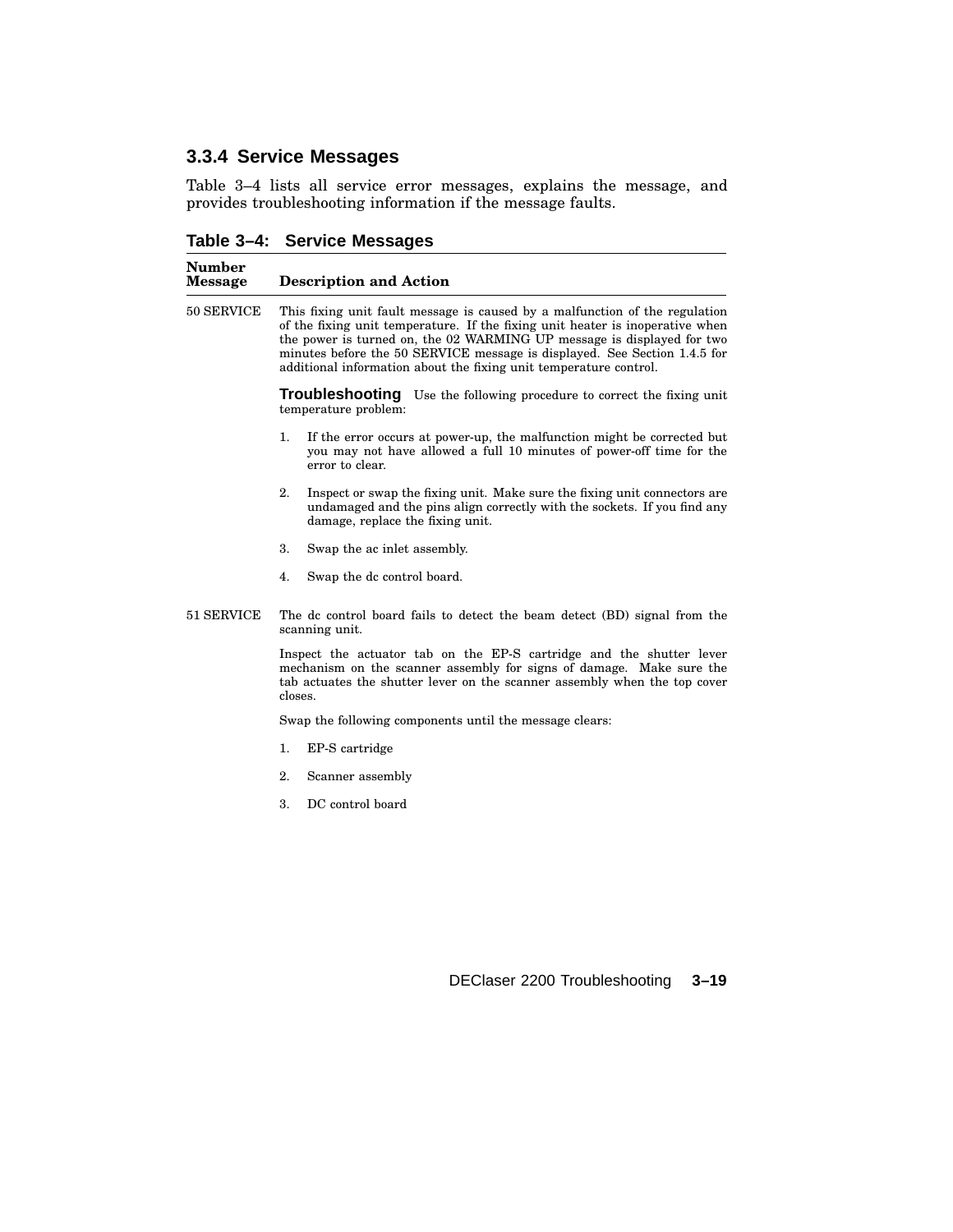**Table 3–4 (Cont.): Service Messages**

| <b>Number</b><br><b>Message</b> | <b>Description and Action</b>                                                                                                                                              |
|---------------------------------|----------------------------------------------------------------------------------------------------------------------------------------------------------------------------|
| 52 SERVICE                      | The scanner motor is not up to speed. Check the scanner assembly electrical<br>connectors for good connections. Swap the following components until the<br>message clears: |
|                                 | 1.<br>Scanner assembly                                                                                                                                                     |
|                                 | DC control board<br>2.                                                                                                                                                     |
| 53–55                           | Not used.                                                                                                                                                                  |
| 56 SERVICE                      | The home position notch on the alignment cam was not detected by the home<br>position sensor. Do the following:                                                            |
|                                 | Inspect the connector that connects the alignment guide drive assembly<br>1.<br>to the wire harness of the duplex unit.                                                    |
|                                 | 2.<br>Inspect the J214 connector to the dc control board.                                                                                                                  |
|                                 | 3.<br>Swap the alignment guide drive assembly as shown in Section 4.40.                                                                                                    |
|                                 | 4.<br>Swap the dc control board.                                                                                                                                           |
| $57 - 59$                       | Not used.                                                                                                                                                                  |
| 60 SERVICE                      | This is a direct memory access (DMA) error that occurs after you power up<br>the printer.                                                                                  |
|                                 | Swap the following components until the message clears:                                                                                                                    |
|                                 | 1.<br>Video control board                                                                                                                                                  |
|                                 | 2.<br>DC control board                                                                                                                                                     |
| 61 SERVICE                      | A checksum error was detected in the program and font ROMs.                                                                                                                |
|                                 | Swap the following components until the message clears:                                                                                                                    |
|                                 | Video control board<br>1.                                                                                                                                                  |
|                                 | 2.<br>DC control board                                                                                                                                                     |
| 62                              | Not used.                                                                                                                                                                  |

#### **3–20** DEClaser 2200 Printer Service Guide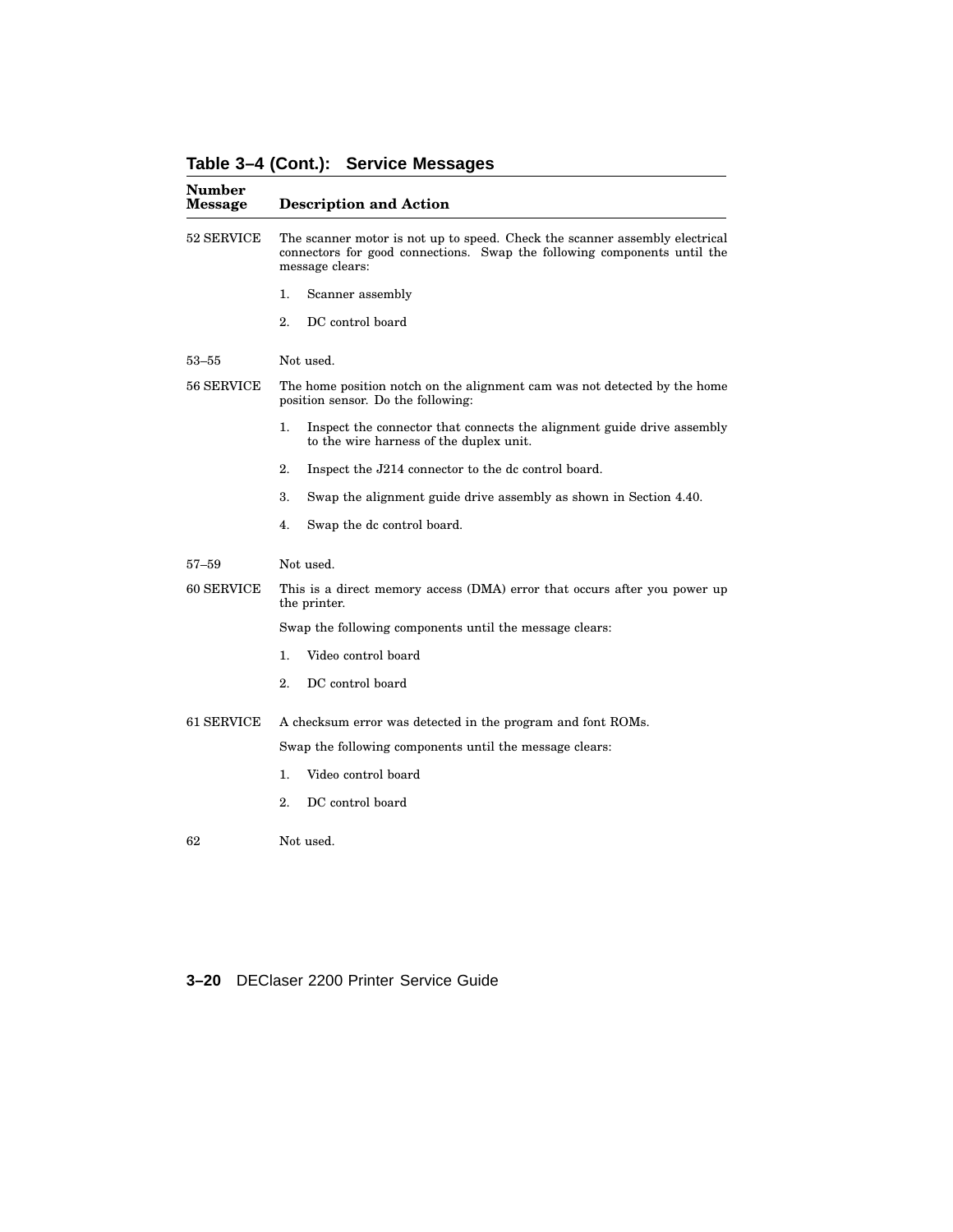| <b>Number</b><br>Message | <b>Description and Action</b>                                                                                                                                         |
|--------------------------|-----------------------------------------------------------------------------------------------------------------------------------------------------------------------|
| 63 SERVICE               | RAM errors were detected after power-up.                                                                                                                              |
|                          | Swap the following components until the message clears:                                                                                                               |
|                          | 1.<br>Video control board                                                                                                                                             |
|                          | 2.<br>DC control board                                                                                                                                                |
| 64–67                    | Not used.                                                                                                                                                             |
| 68 SERVICE               | NVRAM errors were detected after printer power-up.                                                                                                                    |
|                          | Swap the following components until the message clears:                                                                                                               |
|                          | Video control board<br>1.                                                                                                                                             |
|                          | 2.<br>DC control board                                                                                                                                                |
| 69 SERVICE               | A timeout error occurred because no status information was returned from<br>the expansion interface. To clear this error, you must power the printer off,<br>then on. |
|                          | Swap the following components until the message clears:                                                                                                               |
|                          | Video control board<br>1.                                                                                                                                             |
|                          | 2.<br>DC control board                                                                                                                                                |
| 70 SERVICE               | Errors were detected in the expansion board RAM.                                                                                                                      |
|                          | Swap the following components until the message clears:                                                                                                               |
|                          | Video control board<br>1.                                                                                                                                             |
|                          | DC control board<br>2.                                                                                                                                                |
| 71 SERVICE               | Errors were detected in the S-CPU during power-up.                                                                                                                    |
|                          | Swap the following components until the message clears:                                                                                                               |
|                          | Video control board<br>1.                                                                                                                                             |
|                          | 2.<br>DC control board                                                                                                                                                |

**Table 3–4 (Cont.): Service Messages**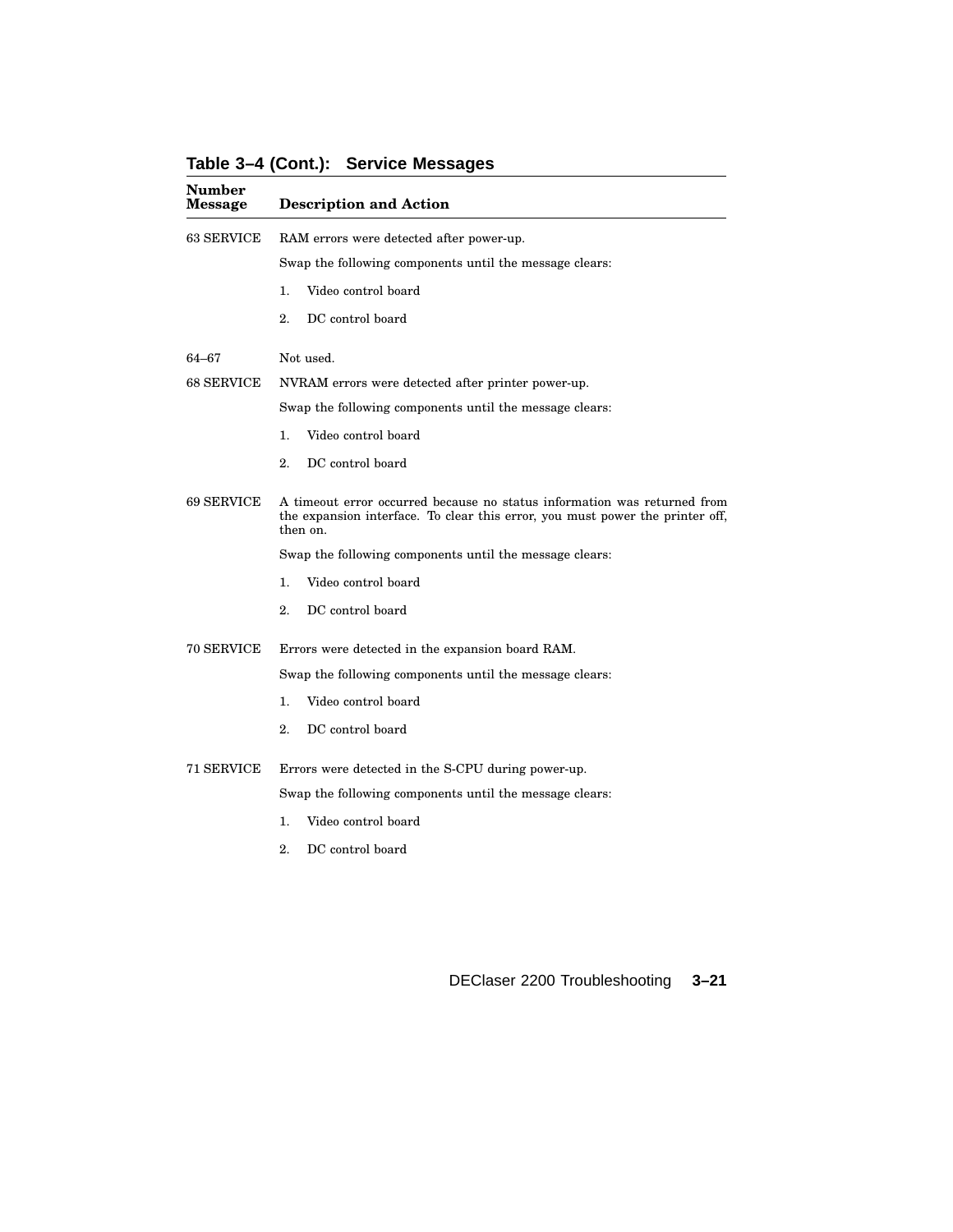| <b>Number</b><br><b>Message</b> | <b>Description and Action</b>                                                                                                                                                      |
|---------------------------------|------------------------------------------------------------------------------------------------------------------------------------------------------------------------------------|
| 72 SERVICE                      | A communication error occurred between the S-CPU and M-CPU.                                                                                                                        |
|                                 | Swap the following components until the message clears:                                                                                                                            |
|                                 | Video control board<br>1.                                                                                                                                                          |
|                                 | DC control board<br>2.                                                                                                                                                             |
| 73 SERVICE                      | An error was detected in the S-CPU during operation.                                                                                                                               |
|                                 | Swap the following components until the message clears:                                                                                                                            |
|                                 | Video control board<br>1.                                                                                                                                                          |
|                                 | 2.<br>DC control board                                                                                                                                                             |
| 74 SERVICE                      | A power-up error is detected in the M-CPU.                                                                                                                                         |
|                                 | Swap the following components until the message clears:                                                                                                                            |
|                                 | 1.<br>Video control board                                                                                                                                                          |
|                                 | $\overline{2}$ .<br>DC control board                                                                                                                                               |
| 75 SERVICE                      | A signaling or communication problem has occurred between the dc and video<br>control boards. The $\overline{VSREG}$ signal is asserted, and the $\overline{PRINT}$ signal is not. |
|                                 | Swap the following components until the message clears:                                                                                                                            |
|                                 | 1.<br>Video control board                                                                                                                                                          |
|                                 | 2.<br>DC control board                                                                                                                                                             |
| $76 - 79$                       | Not used.                                                                                                                                                                          |
| 80 SERVICE                      | A signaling or communication problem has occurred between the dc and video<br>control boards.                                                                                      |
|                                 | Swap the following components until the message clears:                                                                                                                            |
|                                 | Video control board<br>1.                                                                                                                                                          |

**Table 3–4 (Cont.): Service Messages**

**3–22** DEClaser 2200 Printer Service Guide

2. DC control board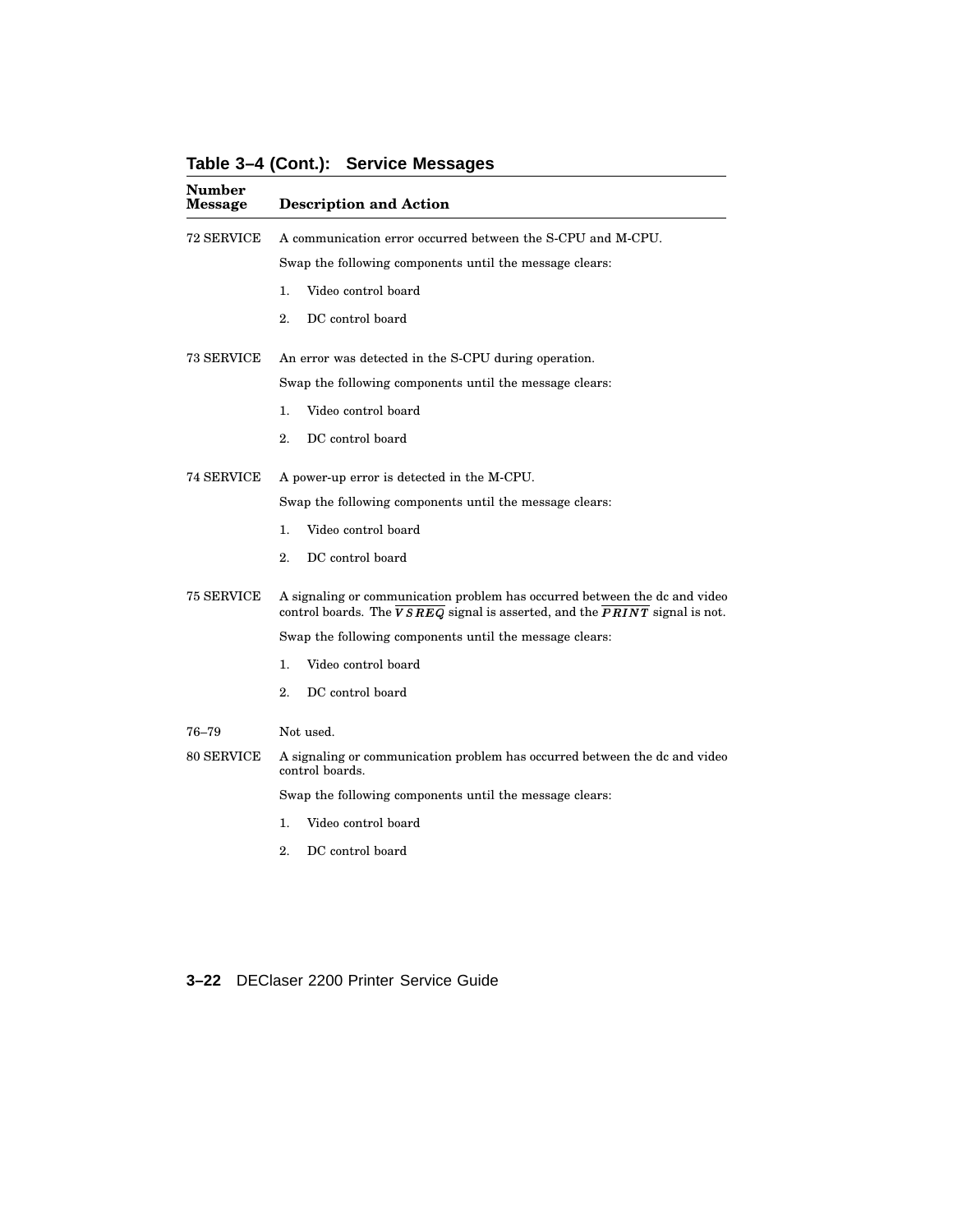**Number Message Description and Action** 81 SERVICE A COMMAND or STATUS signal parity error is detected. Swap the following components until the message clears: 1. Video control board 2. DC control board 82 SERVICE Bit 3 of the printer status bit is a 1. Swap the following components until the message clears: 1. Video control board 2. DC control board 83 SERVICE Bit 7 of the printer status bit is a 1. Swap the following components until the message clears: 1. Video control board 2. DC control board 84 SERVICE This is a timeout error. The video control board has failed to transmit one page of video to the dc control board. Swap the following components until the message clears: 1. Video control board 2. DC control board 85 SERVICE This is a timeout error. The  $VSREG$  signal was not asserted after the  $PRINT$  signal. Swap the following components until the message clears: 1. Video control board

**Table 3–4 (Cont.): Service Messages**

2. DC control board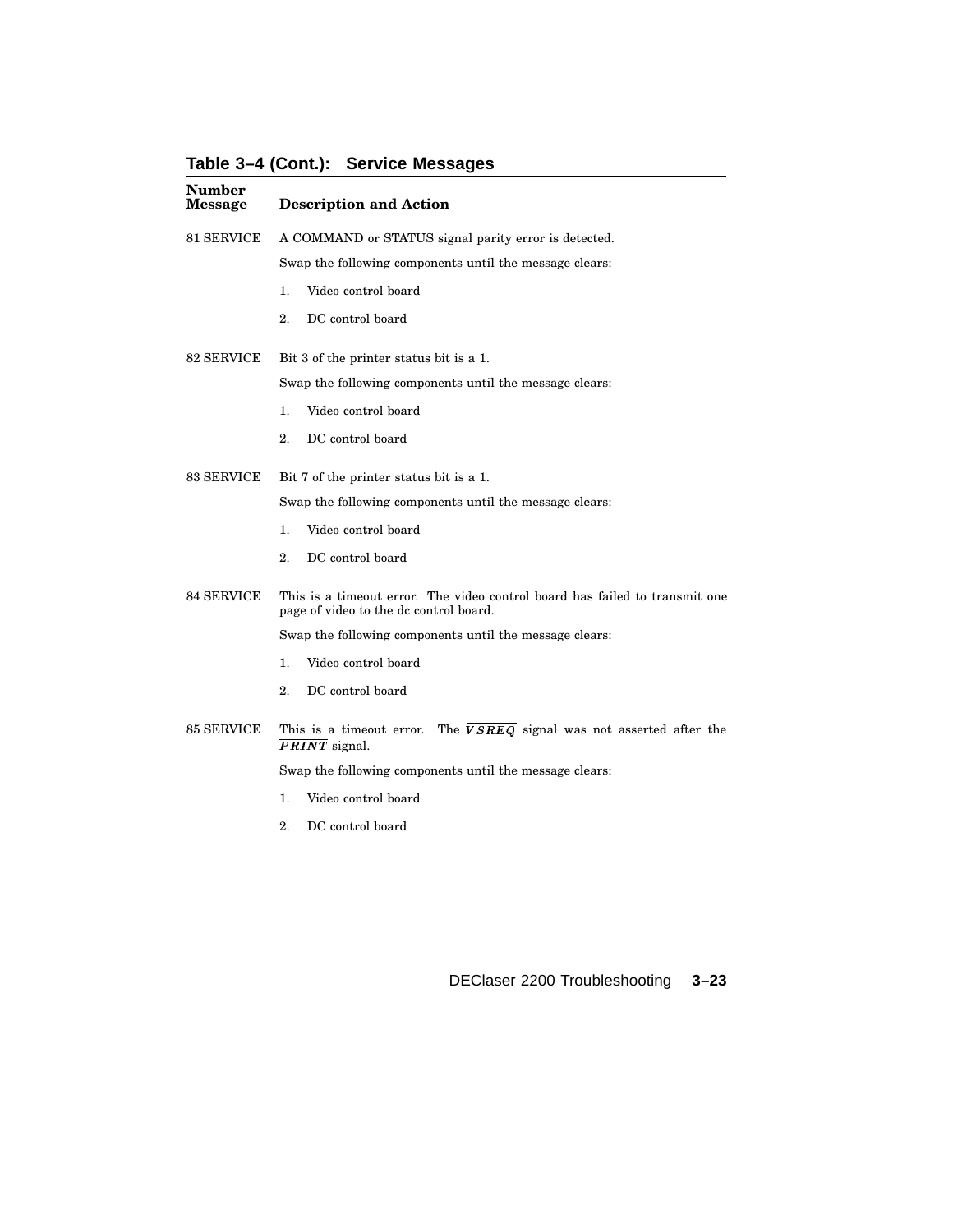| <b>Number</b><br><b>Message</b> | <b>Description and Action</b>                                        |  |
|---------------------------------|----------------------------------------------------------------------|--|
| 86 SERVICE                      | An illegal command or status is detected.                            |  |
|                                 | Swap the following components until the message clears:              |  |
|                                 | Video control board<br>1.                                            |  |
|                                 | DC control board<br>2.                                               |  |
| 87 SERVICE                      | The video control board is connected with a foreign engine.          |  |
|                                 | Swap the following components until the message clears:              |  |
|                                 | Video control board<br>$\mathbf{1}$ .                                |  |
|                                 | DC control board<br>2.                                               |  |
| $A0-FF$<br><b>SERVICE</b>       | Video control board internal error. Replace the video control board. |  |

**Table 3–4 (Cont.): Service Messages**

**3–24** DEClaser 2200 Printer Service Guide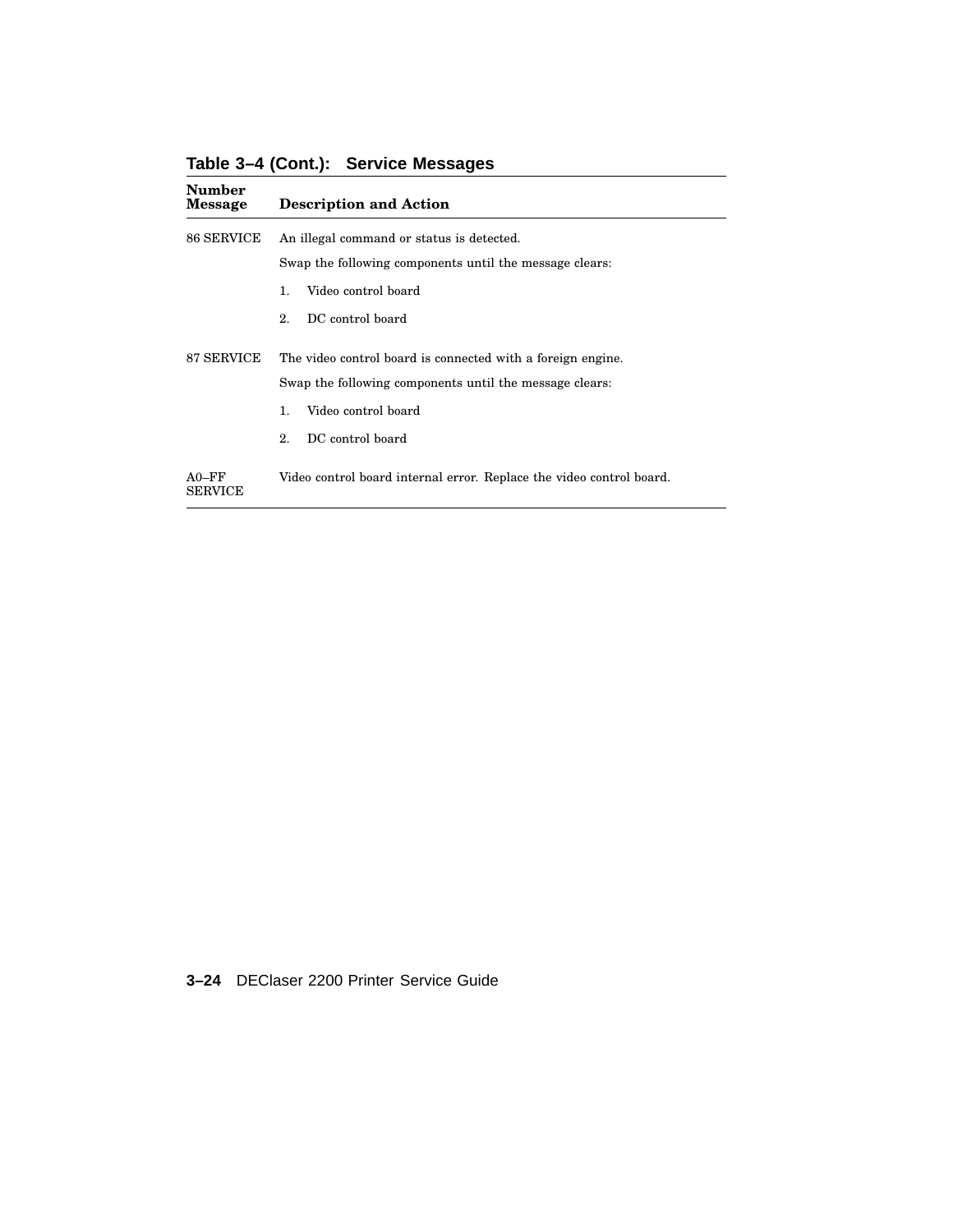# **3.4 Troubleshooting Paper Jam and Feed Faults**

This section is the fault isolation procedure (FIP) for correcting paper jam problems in the DEClaser 2200 printer.

Refer to Section 1.3.2 for information about the rollers, sensors, and the shape of the paper path.

### **3.4.1 Jam Troubleshooting Start FIP**

**FIP NOTES:** *This section of the FIP is used to repair a printer that jams or displays jam symptoms. Start your troubleshooting at Figure 3–3, which will direct you to one of the following specific subsections:*

- *• Section 3.4.1 for jam indications that occur at power-up or occur spontaneously. These indications are sometimes called phantom jams because there is no sheet of paper in the paper path.*
- *• Sections 3.4.2–3.4.6 for jams that occur in areas 1–4 that are inside the printer. Figure 3–4 shows the location and boundaries of the four areas.*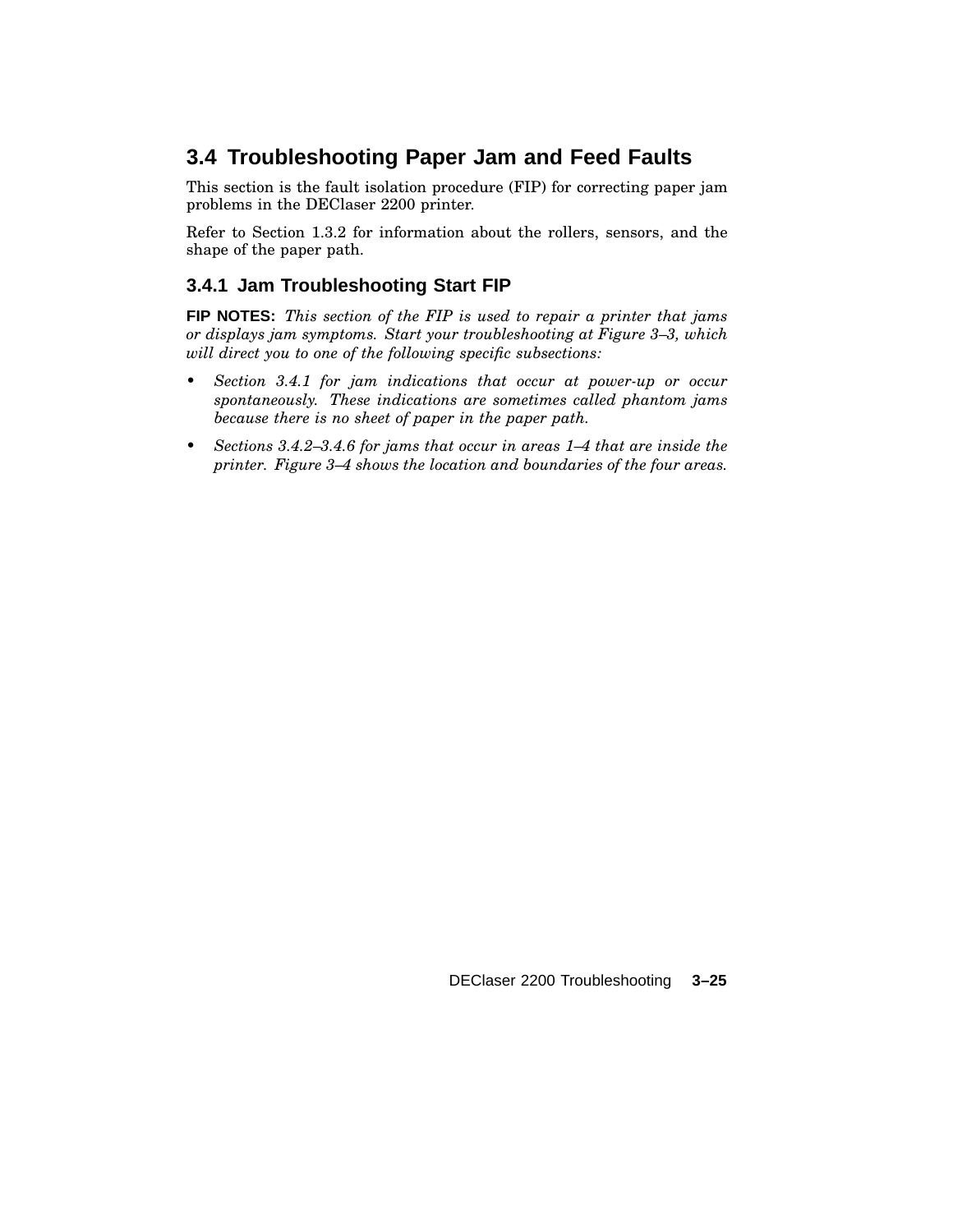#### **Figure 3–3: Jam Start FIP**



**3–26** DEClaser 2200 Printer Service Guide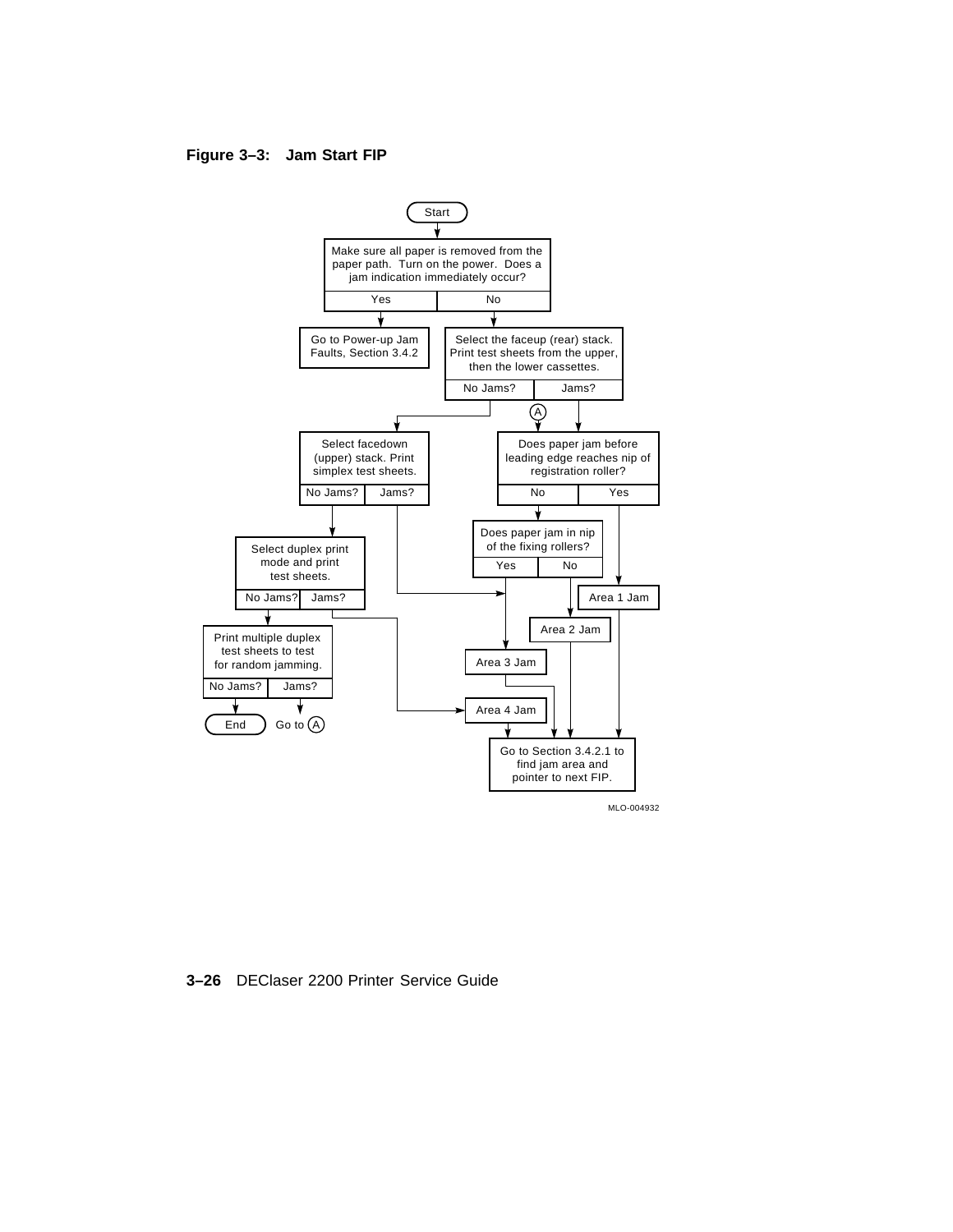#### **3.4.1.1 The Four Paper Path Jam Areas**

**FIP NOTES:** *This is the second step of the jam FIP. The FIP start is Section 3.4.1. Figure 3–3 is the step that precedes this step.*

The start jam FIP (Figure 3–3) helps you to isolate a jam to a specific area. Use Figure 3–4 to visually locate the areas. Once you determine which area the jams occur in, turn to the indicated section.

- **1** Area 1, the upper and lower pickup, Section 3.4.3
- 2 Area 2, the registration rollers, Section 3.4.4
- $\bullet$  Area 3, the fixing and output roller, Section 3.4.5
- 4 Area 4, the inverter and duplex units, Section 3.4.6

**Figure 3–4: Four Jam Areas**

MLO-005017, Size=16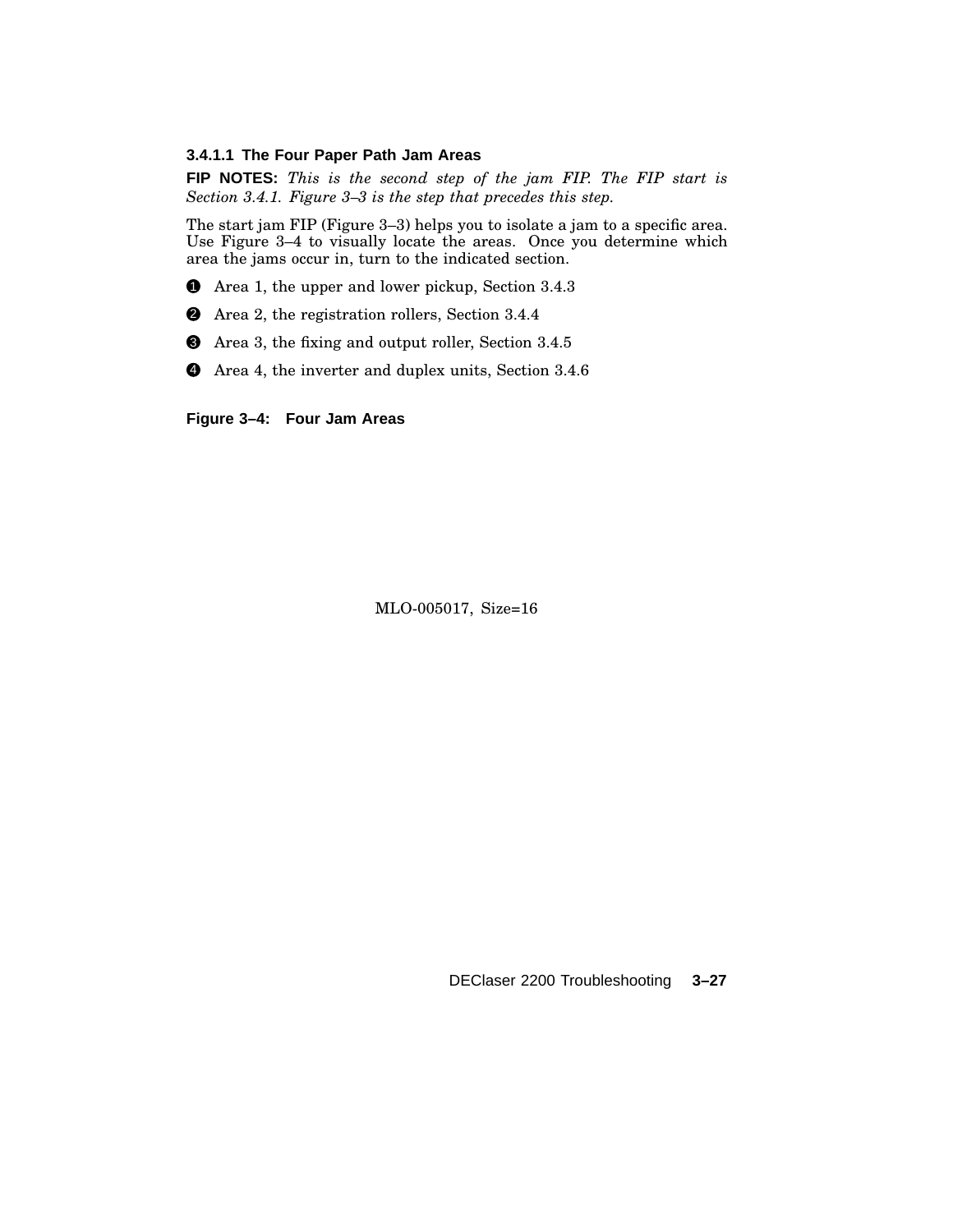**About the Jam Areas** Figure 3–4 shows how the paper path is divided into the four areas. Always troubleshoot the lowest numbered areas first, for example, area 1 before area 3.

Areas 1, 2, and 3 are named for the rollers that move and control the sheet as it passes through the area. The exit sensor on the fixing unit is the basic cause of all area 1, 2, and 3 jams.

In area 4, the inverter, alignment, and second path rollers move the sheet, and the inverter and second pass sensors detect the leading and trailing edges.

#### **3.4.2 Power-Up Jams**

**FIP NOTES:** *Section 3.4.1, Jam Troubleshooting Start FIP, is the step that precedes this step.*

The following sequence of events defines the power-up jams. Turn to Table 3–5 to fix the power-up jam fault.

- 1. You examine the printer, inverter, and duplex unit paper path and find no paper.
- 2. You turn the printer power on.
- 3. The printer goes through the normal period of self-test.
- 4. The printer beeps and the orange Alarm indicator lights.
- 5. The 13 PAPER JAM message is displayed along with one or more jam indicators.
- 6. The jam condition prevents the fixing unit from heating up.

**3–28** DEClaser 2200 Printer Service Guide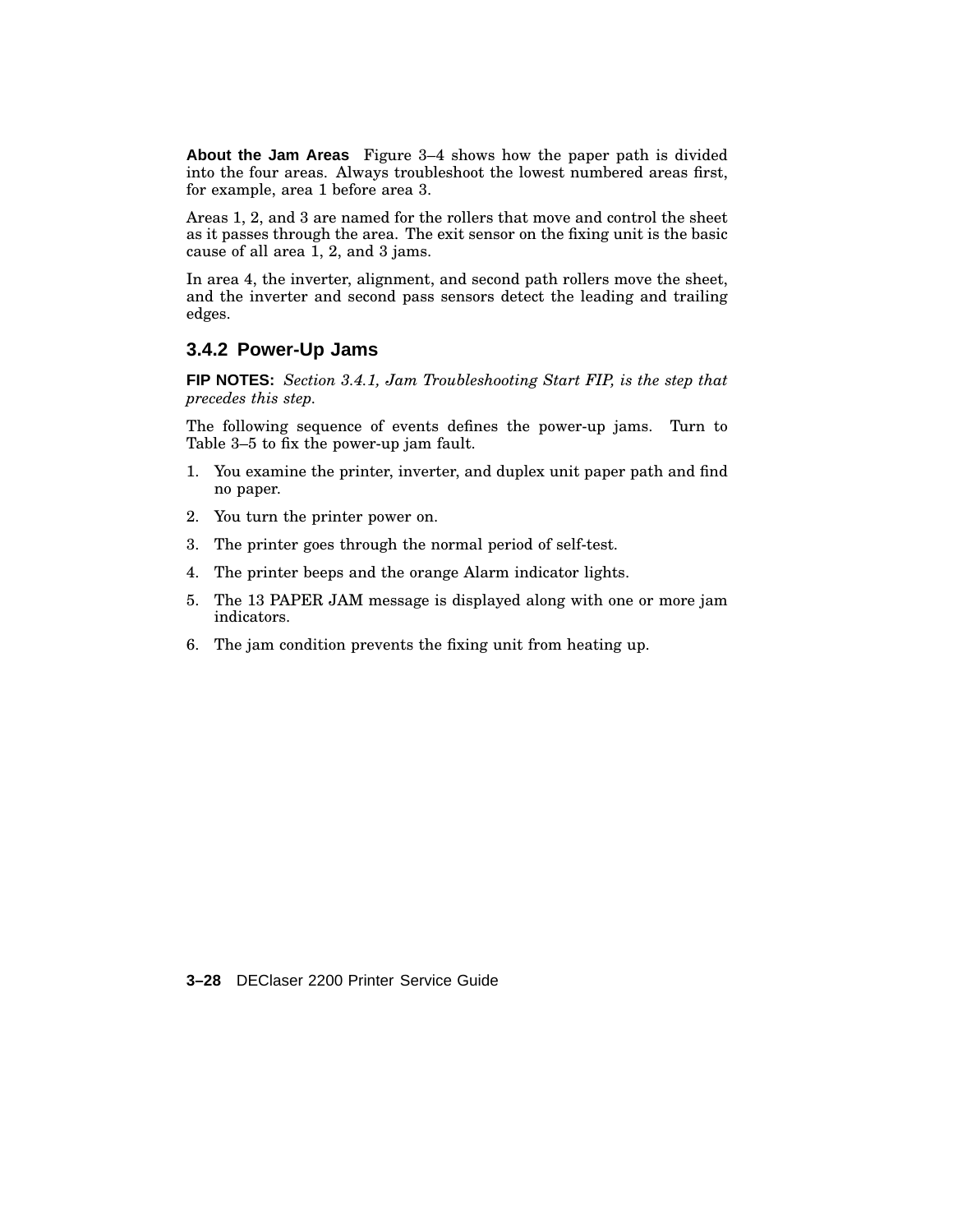# **Table 3–5: Power-Up Jams**

| <b>Jam Indicators</b> | <b>Description and Action</b>                                                                                                                                                                                                                                    |
|-----------------------|------------------------------------------------------------------------------------------------------------------------------------------------------------------------------------------------------------------------------------------------------------------|
| Printer               | All printer jams are caused by the fixing unit exit sensor. The<br>exit sensor is mounted on the fixing unit and is actuated by<br>the flag linkage. When there is no paper in the fixing unit,<br>gravity pulls down the flag linkage and blocks the sensor.    |
|                       | Perform the following steps if the printer indicator comes on<br>at power-up:                                                                                                                                                                                    |
|                       | 1.<br>Remove the fixing unit and inspect the exit sensor and<br>the sensor linkage. Clean any dust and pieces of paper<br>from the fixing unit and sensor assembly. Make sure the<br>linkage moves freely. If you find any damage, install a<br>new fixing unit. |
|                       | 2.<br>Remove, inspect, and replace the fixing unit, making<br>sure the 6-pin connectors on the fixing unit and base-<br>plate mate correctly. Power on the printer to see if the<br>printer jam is fixed.                                                        |
|                       | 3.<br>Swap the fixing unit.                                                                                                                                                                                                                                      |
|                       | Remove the duplex gear side cover and make sure the<br>4.<br>J214 connector is firmly plugged in.                                                                                                                                                                |
|                       | 5.<br>Swap the dc control board.                                                                                                                                                                                                                                 |
| Inverter and printer  | This symptom occurs at power-up if a sheet of paper is holding<br>down the inverter sensor linkage. Do the following to fix this<br>problem:                                                                                                                     |
|                       | 1.<br>Manually actuate the inverter sensor linkage.<br>The<br>linkage normally sticks up, protruding into the inverter<br>paper path. Make sure the linkage moves freely, and<br>when released, returns to the up position.                                      |
|                       | 2.<br>Remove the duplex gear side cover and make sure the<br>J215 connector is firmly plugged in.                                                                                                                                                                |
|                       | 3.<br>Swap the inverter sensor.                                                                                                                                                                                                                                  |
|                       | Swap the dc control board.<br>4.                                                                                                                                                                                                                                 |
|                       |                                                                                                                                                                                                                                                                  |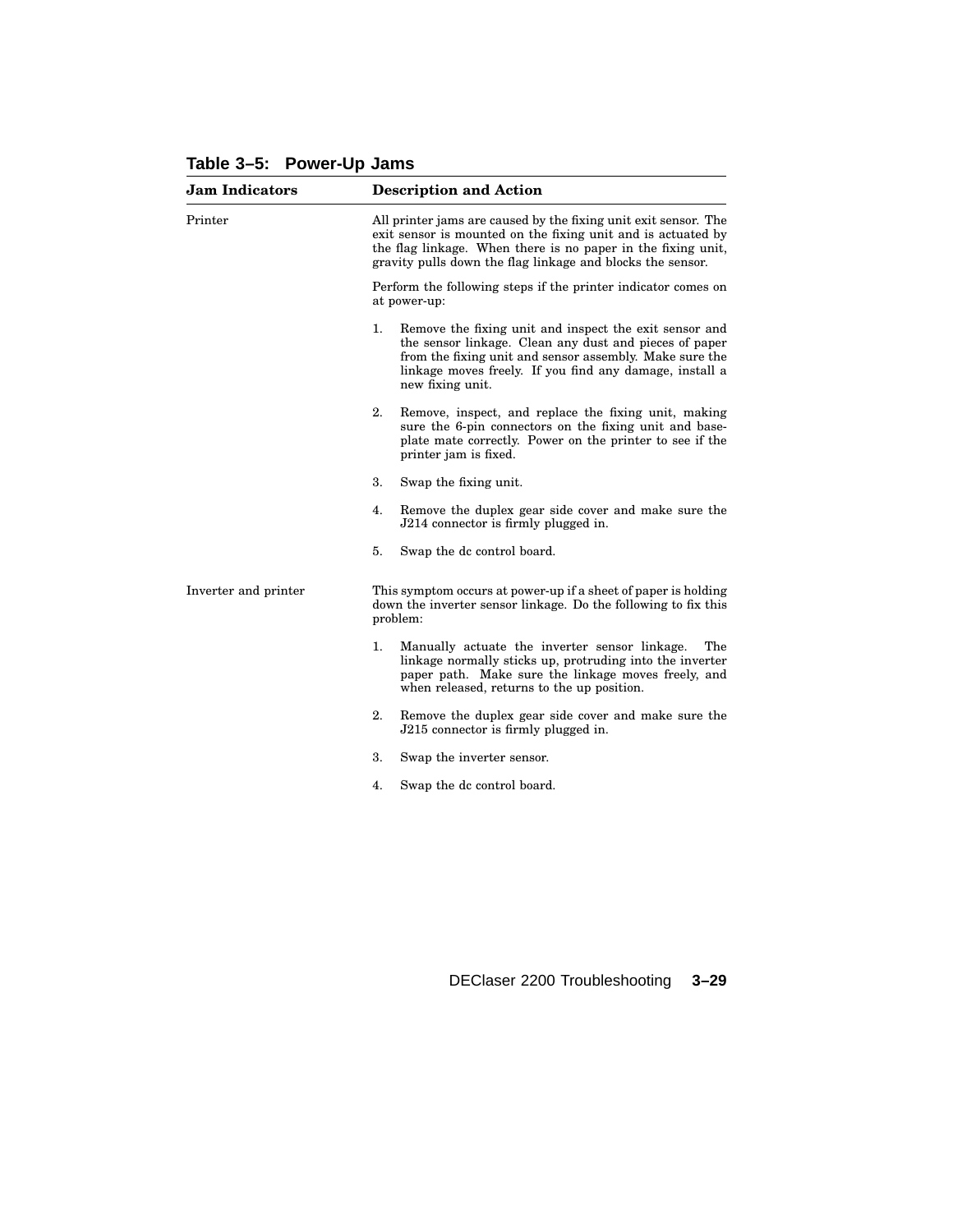| This symptom occurs at power-up if a sheet of paper is lifting<br>up the sensor lever of the second pass sensor. Do the following                                       |
|-------------------------------------------------------------------------------------------------------------------------------------------------------------------------|
| Open the side access cover and examine the second<br>pass sensor assembly and linkage. When you manually<br>actuate the linkage, it should move freely and not bind.    |
| Remove the duplex gear side cover and make sure the<br>J215 connector is firmly plugged in.                                                                             |
| Remove the sensor shield to see if the sensor is mounted                                                                                                                |
| Remove the duplex gear side cover and make sure the<br>J214 connector is firmly plugged in.                                                                             |
| Swap the second pass sensor assembly.                                                                                                                                   |
| Swap the dc control board.                                                                                                                                              |
| When the display occurs after power-up with no paper<br>involved, this indicates a serious malfunction of the dc control<br>board. Do the following to fix the problem: |
| Remove the duplex gear side cover and make sure all<br>connectors are firmly plugged in.                                                                                |
| Swap the dc control board.                                                                                                                                              |
|                                                                                                                                                                         |

**Table 3–5 (Cont.): Power-Up Jams**

**3–30** DEClaser 2200 Printer Service Guide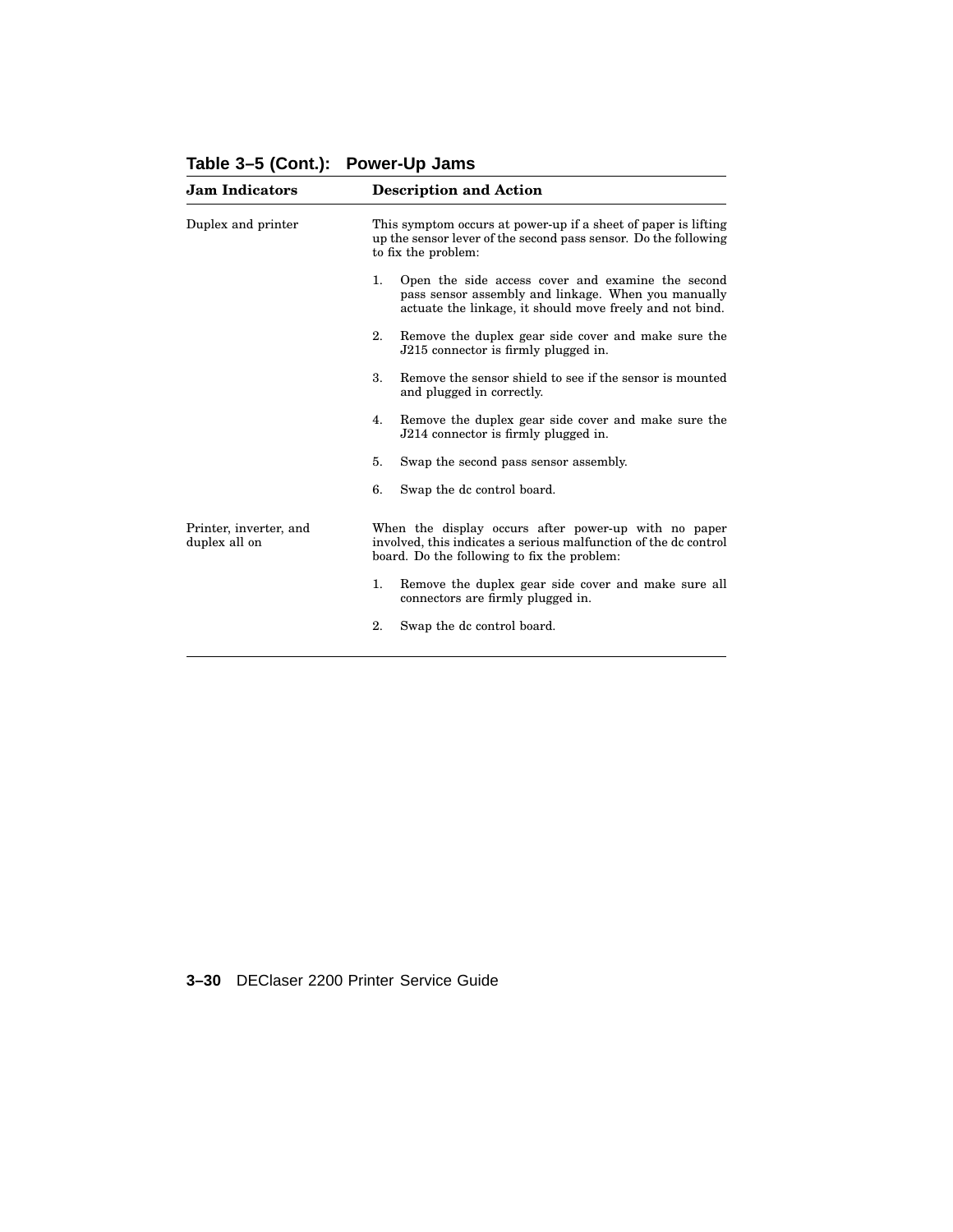### **3.4.3 Area 1 Jams**

**FIP NOTES:** *Section 3.4.1, Jam Troubleshooting Start FIP, is the step that precedes this step.*

Area 1 jams are commonly referred to as misfeeding or misfeeds. An area 1 jam occurs when an upper or lower pickup roller fails to pick up a single sheet of paper and then to push the leading edge into the nip of the registration rollers. If the registration rollers grasp the sheet, it is an area 2 jam. The dc control board controls the timing of the pickup solenoids which, when energized, allow the pickup clutches to turn the pickup roller shafts.

#### **Area 1 Timing and Events**

First isolate the pickup failure to either the upper or the lower cassette slot.

Make sure the cassette is fully inserted and the stack lift lever lifts the paper up into the pickup rollers.

When you press [Test/Font], the following events occur:

- 1. The main and duplex motors start running.
- 2. The selected pickup clutch solenoid pawl lifts, enabling the clutch to turn the pickup shaft and roller.
- 3. The pickup roller shaft makes one full revolution and stops.
- 4. The top sheet of paper is picked up from the selected stack and pushed into the paper path towards the registration rollers.
- 5. The cork surface of the pickup pressure pad eliminates multiple feeds.
- 6. You can see the paper curl as the leading edge is pushed into the nip of the registration rollers. When the registration rollers turn, the entire length of the leading edge is grasped and the sheet is pulled into the printer.

If performing the above procedure causes jams in area 1, refer to Table 3–6, look up the cause, and find the description and recommended course of action.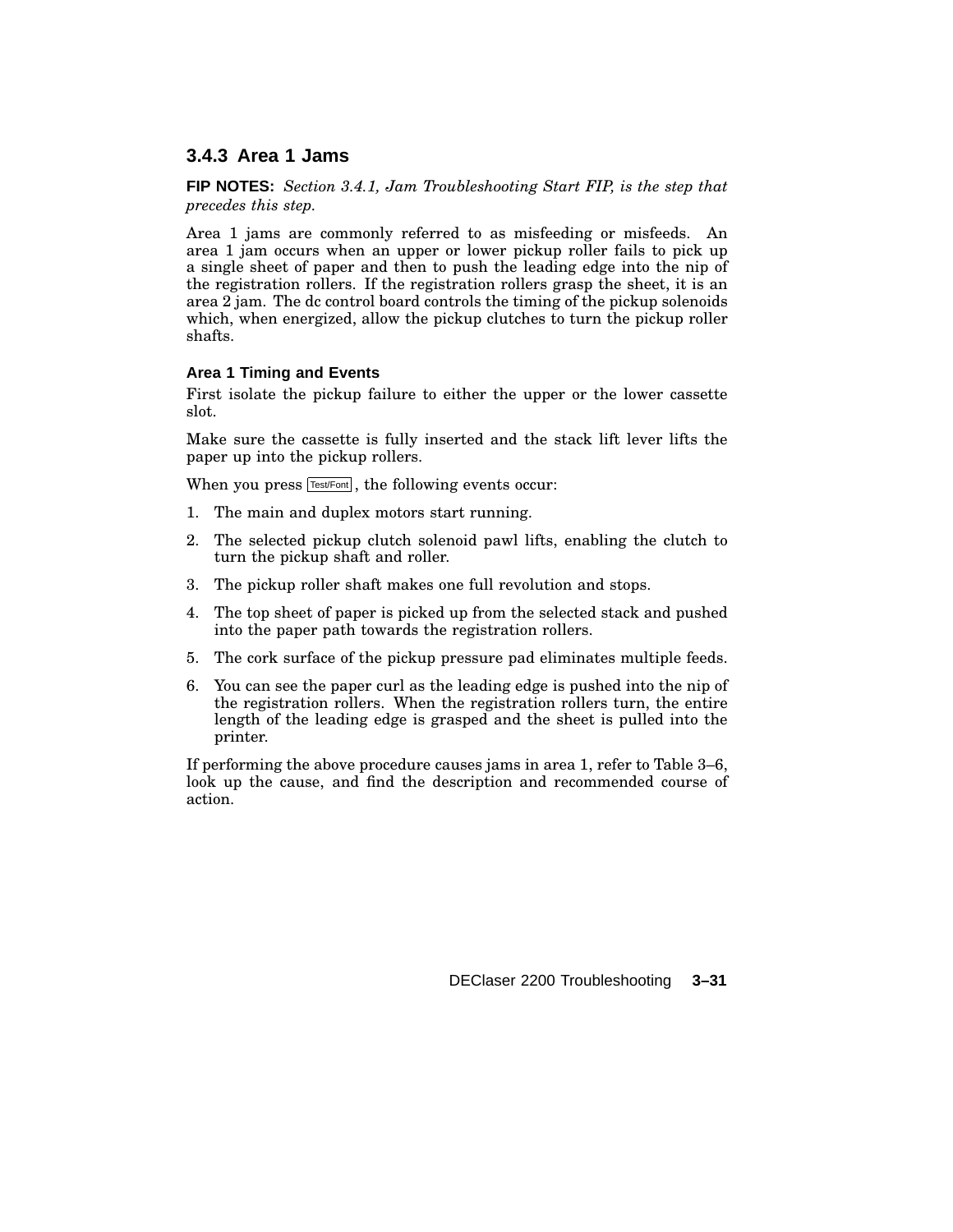| Possible<br>Cause                      | <b>Description and Action</b>                                                                                                                                                    |
|----------------------------------------|----------------------------------------------------------------------------------------------------------------------------------------------------------------------------------|
| Paper is jammed<br>in the fixing unit. | Fixing unit jams are covered in area 3. Go to Section 3.4.5.                                                                                                                     |
| Defective or<br>damaged paper.         | Is a recommended type of paper being used? If in doubt, try a<br>standard type of paper to see if jamming continues.                                                             |
|                                        | Do the following to eliminate any bad paper:                                                                                                                                     |
|                                        | 1.<br>Is the cassette overloaded or loaded incorrectly? Remove and<br>fan the paper and reload the cassette.                                                                     |
|                                        | 2.<br>The paper may be damp. Select dry paper from the center of<br>a freshly opened package.                                                                                    |
|                                        | 3.<br>The paper may be damaged. Look for wrinkles. All edges<br>must be straight and sharp, not damaged or dog-eared.                                                            |
|                                        | The paper may be contaminated by adhesives.<br>4.                                                                                                                                |
|                                        | 5.<br>The paper may be compressed too tightly. Fan the paper<br>before loading the cassette.                                                                                     |
| Overloaded or                          | Swap the cassettes between the upper and lower cassette slots.                                                                                                                   |
| damaged cassette.                      | If the problem shifts to the opposite slot, check the cassette for<br>damage, overloading, or missing components.                                                                |
|                                        | If the problem stays with the original cassette slot, check the<br>operation of the paper pressure lever and the pickup roller, and<br>check for obstructions in the paper path. |

# **Table 3–6: Area 1 Jams**

**3–32** DEClaser 2200 Printer Service Guide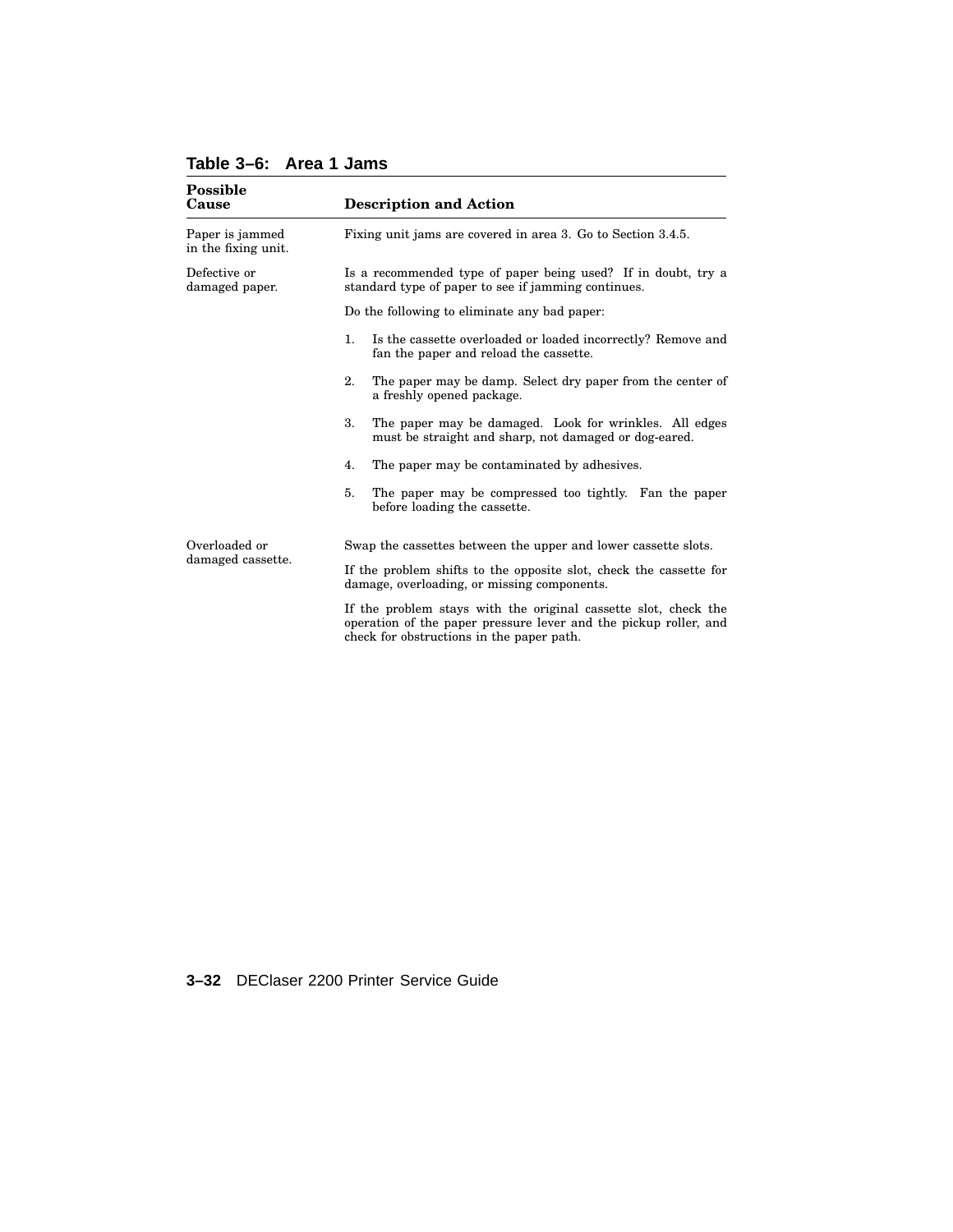# **Table 3–6 (Cont.): Area 1 Jams**

| <b>Possible</b><br>Cause        | <b>Description and Action</b>                                                                                                                                                                                                                                                                                        |
|---------------------------------|----------------------------------------------------------------------------------------------------------------------------------------------------------------------------------------------------------------------------------------------------------------------------------------------------------------------|
| Multiple or shingle<br>feeding. | Multiple or shingle feeding can be caused by defective or damaged<br>paper or by a malfunctioning FRU.                                                                                                                                                                                                               |
|                                 | The term <i>multiple feeding</i> means that more than one sheet at a<br>time is fed into the printer. Multiple feeds may not cause a jam<br>indication, but do cause image defects and are bothersome to the<br>customer.                                                                                            |
|                                 | The term <i>shingle feeding</i> means that the trailing edge of one sheet<br>is overlapped by the leading edge of the next sheet and so on,<br>like roofing shingles. The sheets feed through the printer as one<br>continuous sheet. A jam occurs when the fixing exit sensor fails to<br>detect the trailing edge. |
|                                 | Check the paper supply and eliminate any of the following<br>problems:                                                                                                                                                                                                                                               |
|                                 | Contamination of the paper by adhesives.                                                                                                                                                                                                                                                                             |
|                                 | Compression of the paper during storage. Fan the paper<br>٠<br>before loading the cassette.                                                                                                                                                                                                                          |
|                                 | An overloaded cassette.                                                                                                                                                                                                                                                                                              |
|                                 | Swap the following components:                                                                                                                                                                                                                                                                                       |
|                                 | 1.<br>Pressure pad                                                                                                                                                                                                                                                                                                   |
|                                 | 2.<br>Pickup roller and clutch assembly                                                                                                                                                                                                                                                                              |
|                                 | 3.<br><b>LVPSA</b>                                                                                                                                                                                                                                                                                                   |
|                                 | DC control board<br>4.                                                                                                                                                                                                                                                                                               |
|                                 |                                                                                                                                                                                                                                                                                                                      |
|                                 |                                                                                                                                                                                                                                                                                                                      |
|                                 |                                                                                                                                                                                                                                                                                                                      |
|                                 |                                                                                                                                                                                                                                                                                                                      |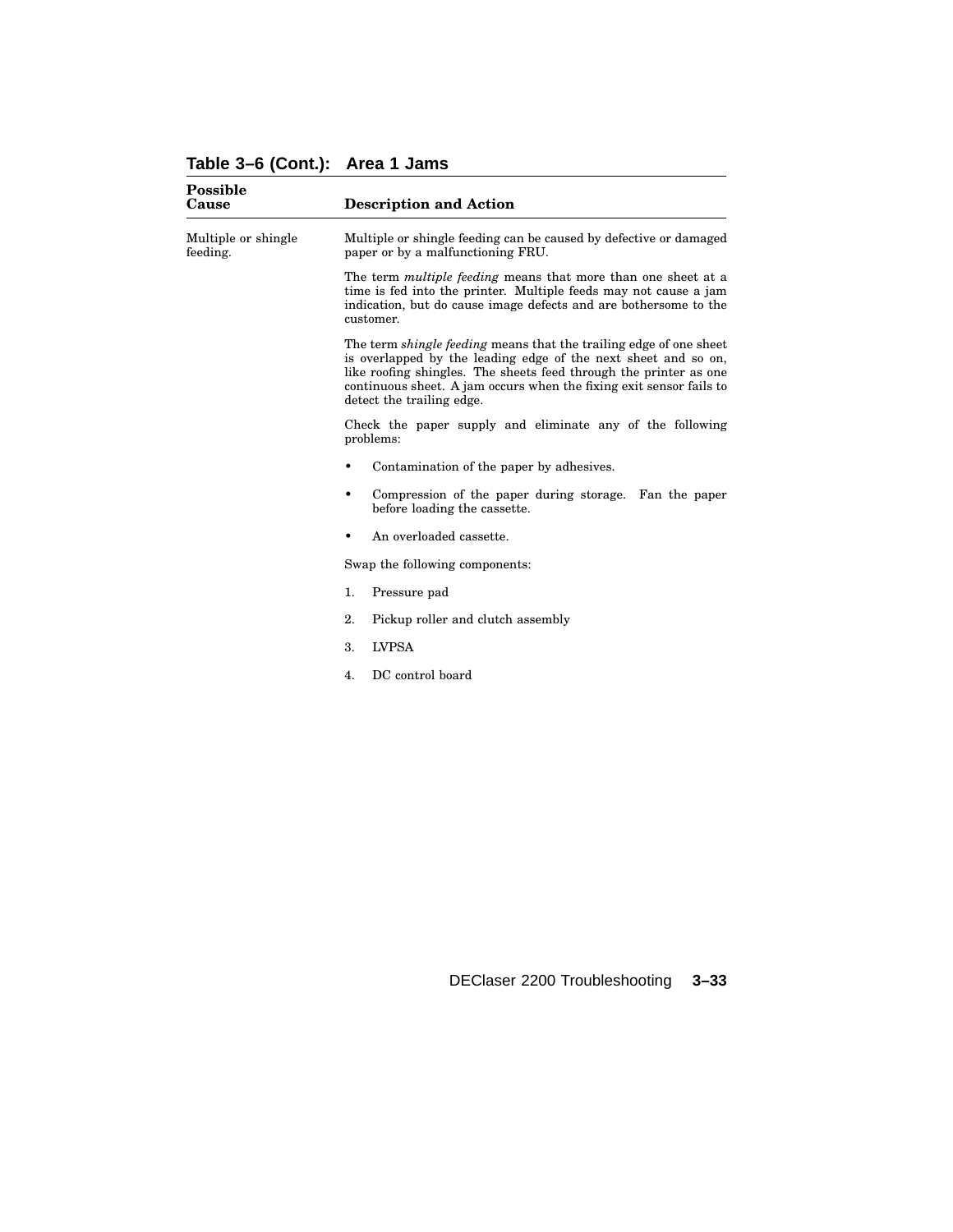#### **Table 3–6 (Cont.): Area 1 Jams**

| <b>Possible</b><br>Cause          | <b>Description and Action</b>                                                                                                                                                                 |
|-----------------------------------|-----------------------------------------------------------------------------------------------------------------------------------------------------------------------------------------------|
| Upper cassette<br>pickup failure. | Remove the top cover and find the upper pickup clutch and solenoid<br>at the end of the pickup roller shaft. Perform test feeds and observe<br>the operation of the pickup roller and clutch. |
|                                   | Do the following if the pickup roller turns but does not fully<br>٠<br>feed paper:                                                                                                            |
|                                   | Inspect the surface of the pickup roller. If you find any<br>1.<br>dirt or contamination, replace the pickup roller assembly.<br>Do not disassemble or clean the assembly.                    |
|                                   | 2.<br>Swap the pickup roller and clutch assembly.                                                                                                                                             |
|                                   | 3.<br>Swap the LVPSA.                                                                                                                                                                         |
|                                   | 4.<br>Swap the dc control board.                                                                                                                                                              |
|                                   | If the gears that drive the clutch do not turn after Test/Font<br>$\bullet$<br>is pressed, inspect the condition of and swap the following<br>components:                                     |
|                                   | DC control board<br>1.                                                                                                                                                                        |
|                                   | 2.<br>Transfer drive assembly                                                                                                                                                                 |
|                                   | 3.<br>Intermediate gear assembly                                                                                                                                                              |
|                                   | 4.<br>Main motor assembly                                                                                                                                                                     |
|                                   | <b>LVPSA</b><br>5.                                                                                                                                                                            |
|                                   | Pickup roller and clutch assembly<br>6.                                                                                                                                                       |
|                                   |                                                                                                                                                                                               |

**3–34** DEClaser 2200 Printer Service Guide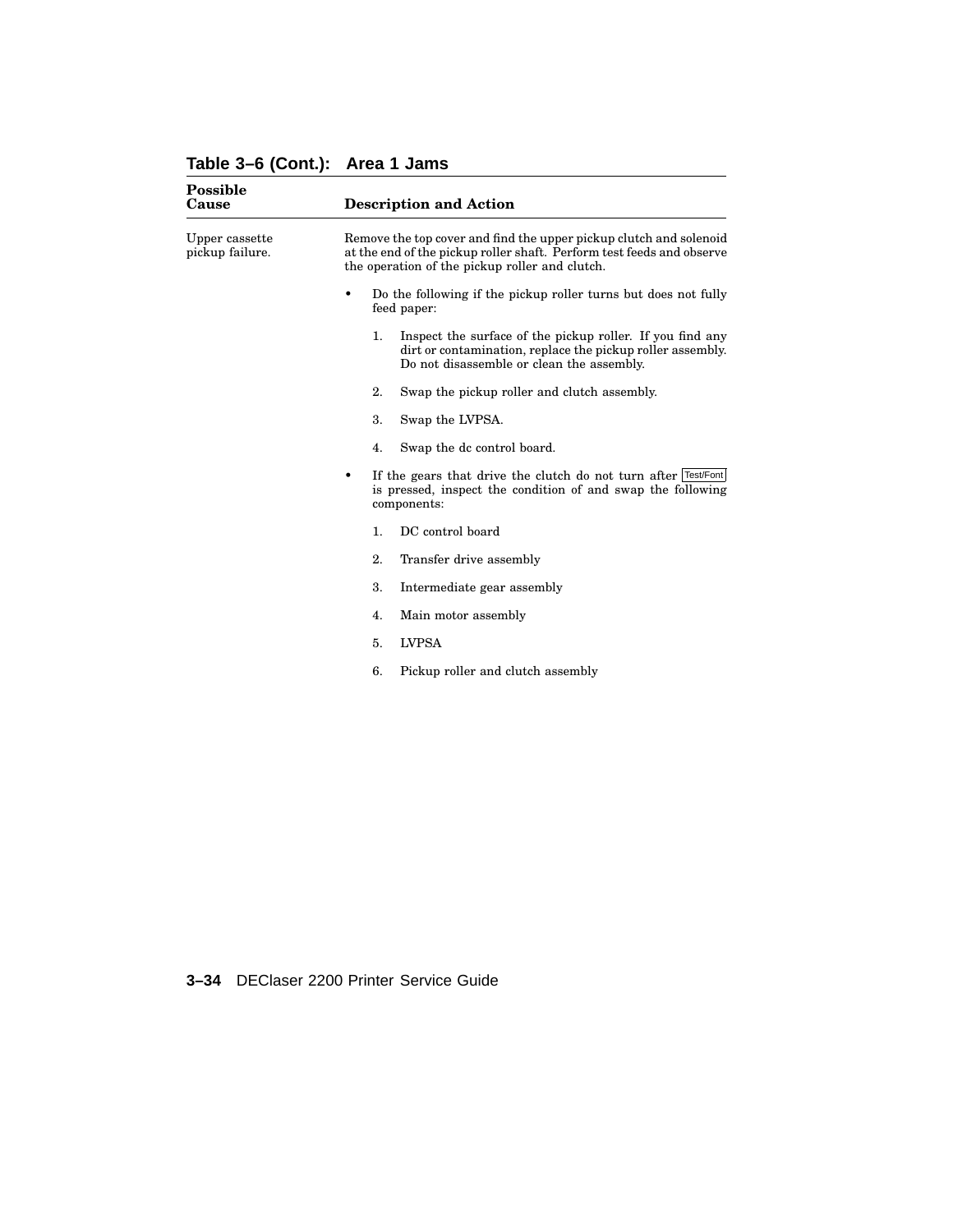|  |  | Table 3-6 (Cont.): Area 1 Jams |
|--|--|--------------------------------|
|--|--|--------------------------------|

| <b>Possible</b><br>Cause                        | <b>Description and Action</b>                                                                                                                                              |  |  |
|-------------------------------------------------|----------------------------------------------------------------------------------------------------------------------------------------------------------------------------|--|--|
| Lower cassette<br>pickup failure.               | Remove the duplex gear side panel and find the lower pickup clutch<br>and solenoid at the end of the pickup roller shaft.                                                  |  |  |
|                                                 | Do the following if the lower pickup roller turns but does not<br>٠<br>pick up or fails to push the paper fully into the registration<br>rollers.                          |  |  |
|                                                 | Inspect the surface of the pickup roller. If you find any<br>1.<br>dirt or contamination, replace the pickup roller assembly.<br>Do not disassemble or clean the assembly. |  |  |
|                                                 | 2.<br>Make sure the lower pickup roller solenoid connector is<br>fully plugged into the wire harness.                                                                      |  |  |
|                                                 | 3.<br>Swap the pickup roller and clutch. Do not attempt to<br>disassemble the clutch.                                                                                      |  |  |
|                                                 | 4.<br>Swap the dc control board.                                                                                                                                           |  |  |
|                                                 | If the gears that drive the clutch do not turn after Test/Font is<br>٠<br>pressed, do the following:                                                                       |  |  |
|                                                 | 1.<br>Make sure the duplex motor connector is plugged into<br>the wire harness.                                                                                            |  |  |
|                                                 | 2.<br>Swap the duplex motor.                                                                                                                                               |  |  |
|                                                 | 3.<br>Swap the dc control board.                                                                                                                                           |  |  |
| Paper jammed under<br>the registration rollers. | Registration roller jams are covered in area 2. Go to Section 3.4.4.                                                                                                       |  |  |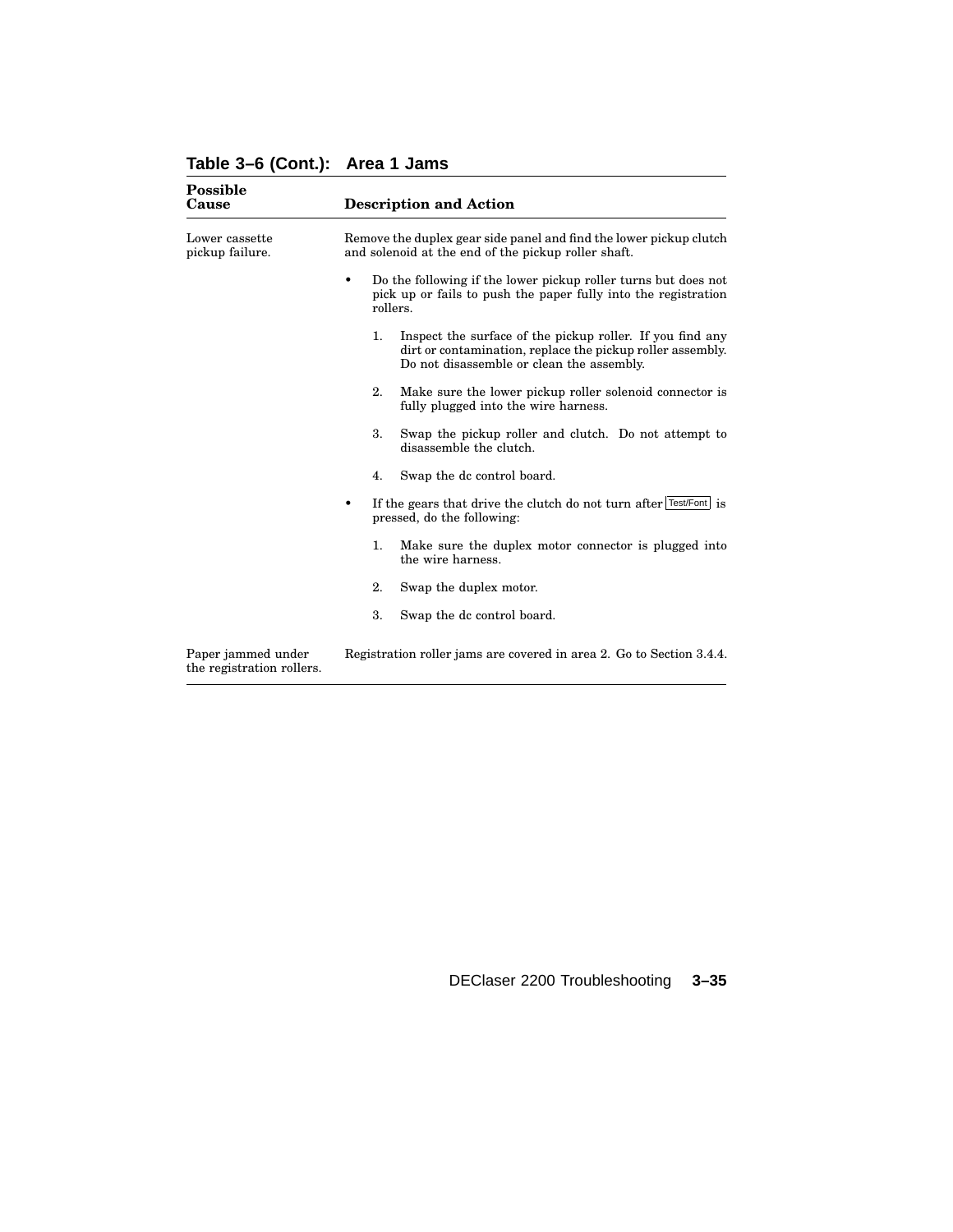### **3.4.4 Area 2 Jams**

**FIP NOTES:** *Section 3.4.1, Jam Troubleshooting Start FIP, is the step that precedes this step.*

Area 2 jams occur between the entrances of the registration and fixing unit rollers. If you determine that the paper never reached the registration rollers, return to Section 3.4.3. If the leading edge advances through the fixing unit rollers, turn to Section 3.4.5.

#### **Area 2 Timing and Events**

The following sequence of events occurs in area 2:

- 1. The registration rollers start, grasp the leading edge, and pull the sheet through the registration rollers.
- 2. The sheet is pushed across the transfer and static eliminator charge wires. The action of the transfer charger leaves a strong residual charge on the sheet. The residual charge can cause separation failure or the sheet tends to stick to the OPC drum or parts of the EP-S cartridge. The static eliminator discharges the residual charge, allowing the sheet to separate from the OPC drum.
- 3. After separation, the sheet is pushed by the registration rollers and directed by the feed guide roller into and across the feed guide assembly.
- 4. The feed guide assembly directs the leading edge into the entrance guide of the fixing unit.
- 5. The fixing unit entrance guides the leading edge into the nip of the heat and pressure rollers of the fixing unit. The fixing unit rollers grasp the leading edge, and the sheet is pulled into the fixing unit.

**3–36** DEClaser 2200 Printer Service Guide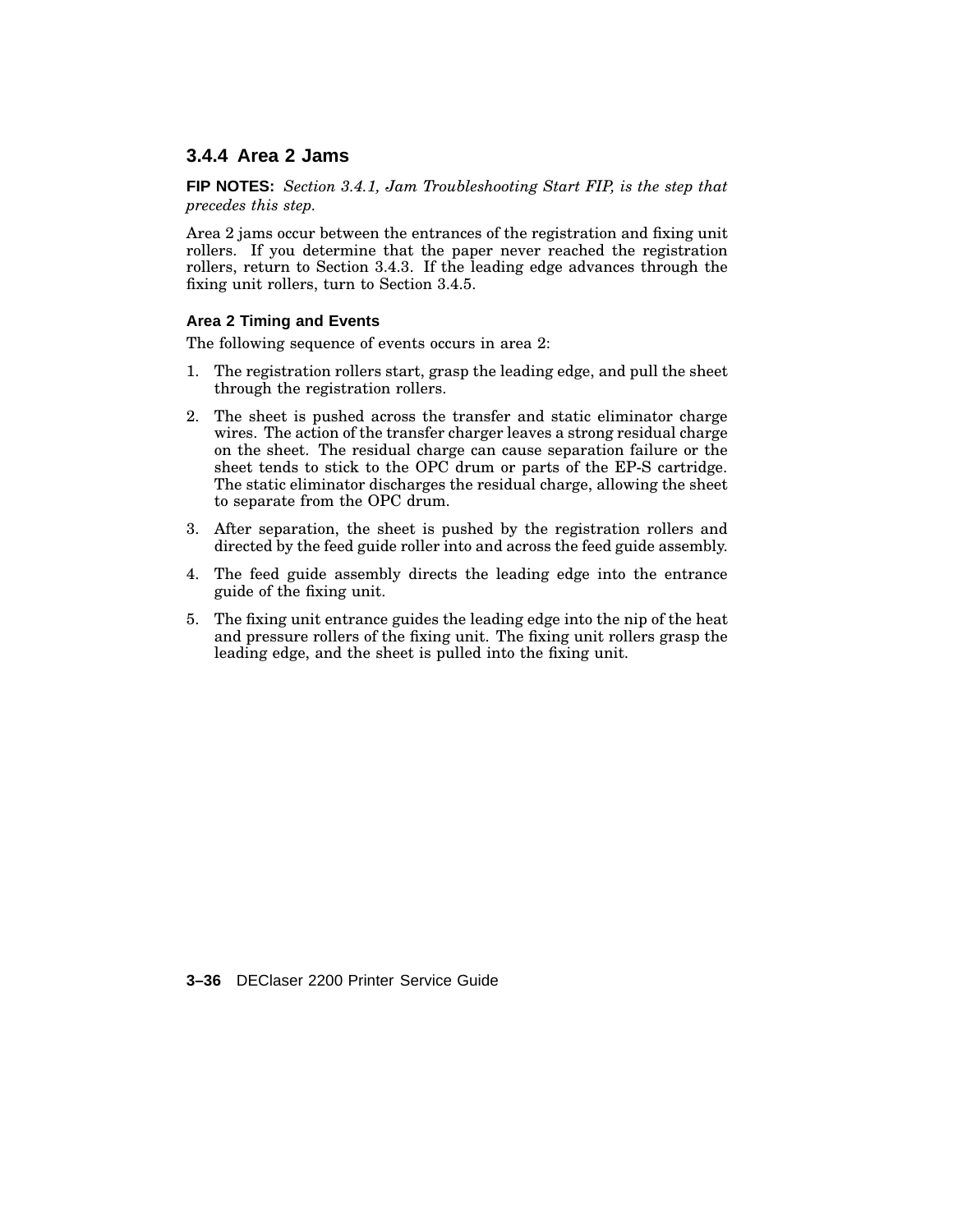# **Table 3–7: Area 2 Jams**

| Registration roller<br>failure. | The following symptoms are typical of registration roller<br>malfunctions:                                                                                                                                                                        |
|---------------------------------|---------------------------------------------------------------------------------------------------------------------------------------------------------------------------------------------------------------------------------------------------|
|                                 | A malfunction of the registration roller clutch or solenoid is<br>indicated if the leading edge is pushed into, but does not go<br>under, the nip of the registration rollers.                                                                    |
|                                 | Registration roller surface contamination by grease or bearing<br>٠<br>malfunction is indicated when the sheet is crumpled and<br>noticeably skewed to one side of the registration rollers.                                                      |
|                                 | A malfunction of the main motor or drive gears is indicated<br>٠<br>when the paper stops in the middle of the area 2 paper path.<br>The sheet is lying flat, not out of alignment, and the lines of<br>the printer image appear to be compressed. |
|                                 | Do the following to correct a registration roller failure:                                                                                                                                                                                        |
|                                 | 1.<br>Check the main motor connector, labeled J3 on the<br>LVPSA.                                                                                                                                                                                 |
|                                 | Swap the transfer drive assembly.<br>2.                                                                                                                                                                                                           |
|                                 | 3.<br>Swap the LVPSA.                                                                                                                                                                                                                             |
|                                 | Swap the dc control board.<br>4.                                                                                                                                                                                                                  |
|                                 | Swap the main motor.<br>5.                                                                                                                                                                                                                        |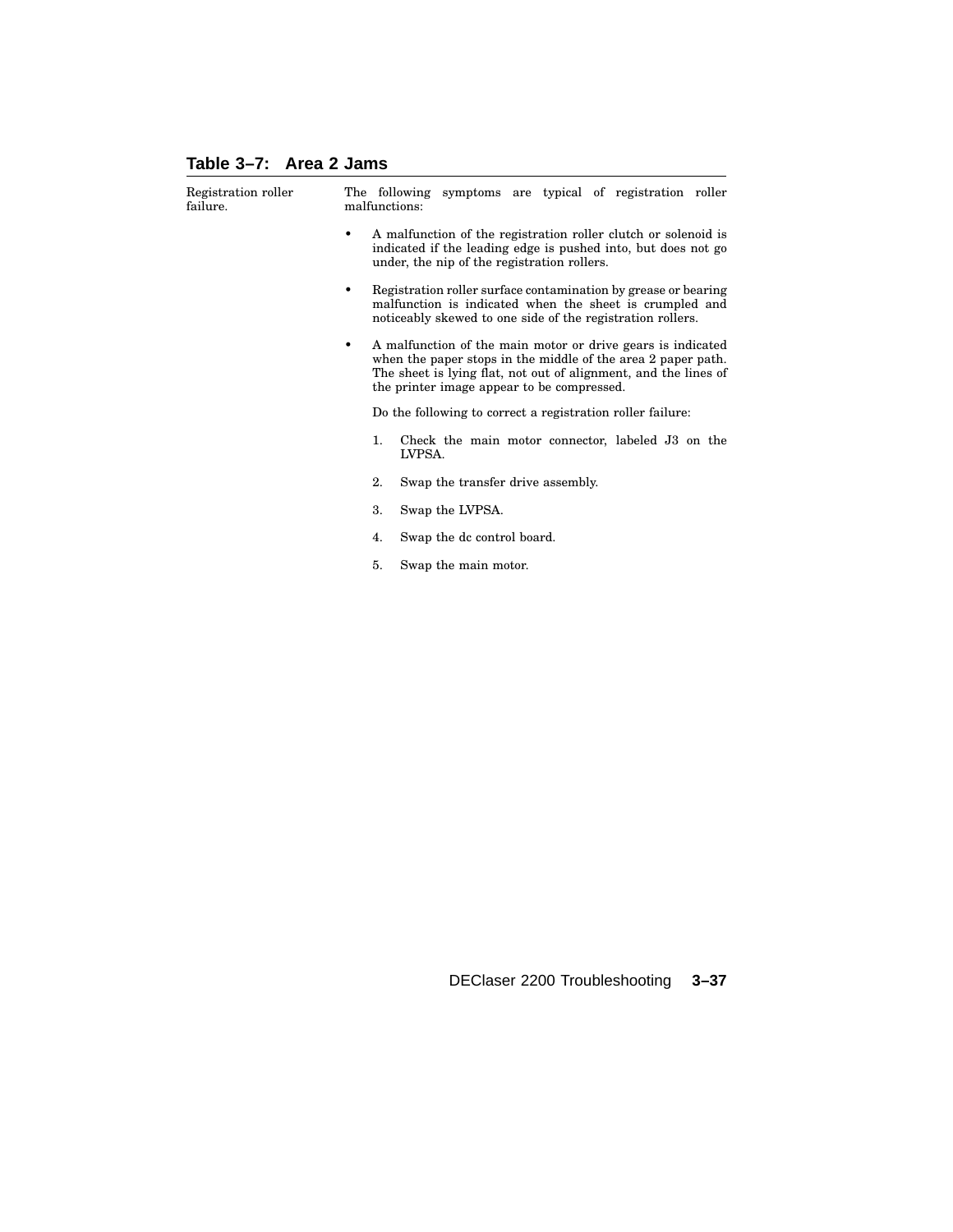#### **Table 3–7 (Cont.): Area 2 Jams**

| fixing unit.                                     |                                                                                                                                       |                                                                                                                                                                                                                                                       |  |
|--------------------------------------------------|---------------------------------------------------------------------------------------------------------------------------------------|-------------------------------------------------------------------------------------------------------------------------------------------------------------------------------------------------------------------------------------------------------|--|
| Jam occurs in                                    |                                                                                                                                       | Replace the fixing unit.                                                                                                                                                                                                                              |  |
|                                                  | 6.                                                                                                                                    | Swap the dc control board.                                                                                                                                                                                                                            |  |
|                                                  | 5.                                                                                                                                    | Swap the HVPSA.                                                                                                                                                                                                                                       |  |
|                                                  | 4.                                                                                                                                    | Swap the transfer corona assembly.                                                                                                                                                                                                                    |  |
|                                                  | 3.                                                                                                                                    | Examine the high-voltage spring contacts that connect from<br>the HVPSA connector block to the transfer charge assembly.<br>Replace the HVPSA if the contacts are burnt, pitted, or<br>mangled.                                                       |  |
|                                                  | 2.                                                                                                                                    | Swap the EP-S cartridge.                                                                                                                                                                                                                              |  |
|                                                  |                                                                                                                                       | The EP-S cartridge case should be free of splits, cracks,<br>or impact damage.                                                                                                                                                                        |  |
|                                                  |                                                                                                                                       | Briefly flip open the OPC drum shutter.<br>It should<br>٠<br>move smoothly, open fully, and shut automatically when<br>released. Make sure the hinges and operation levers are<br>undamaged.                                                          |  |
|                                                  |                                                                                                                                       | There should be no toner leakage. Some toner can escape<br>٠<br>and be deposited on the exterior of the case during<br>normal operation or if many jams have been cleared.<br>Clean up any toner, using the special vacuum or a clean,<br>damp cloth. |  |
|                                                  | 1.                                                                                                                                    | Remove the EP-S cartridge and inspect it for damage.                                                                                                                                                                                                  |  |
|                                                  | Do the following to remove the obstruction or fix the separation<br>problem:                                                          |                                                                                                                                                                                                                                                       |  |
| Paper path obstruction<br>or separation failure. | The registration rollers tend to push the sheet into an accordion<br>fold when the sheet collides with some object in the paper path. |                                                                                                                                                                                                                                                       |  |

#### **3–38** DEClaser 2200 Printer Service Guide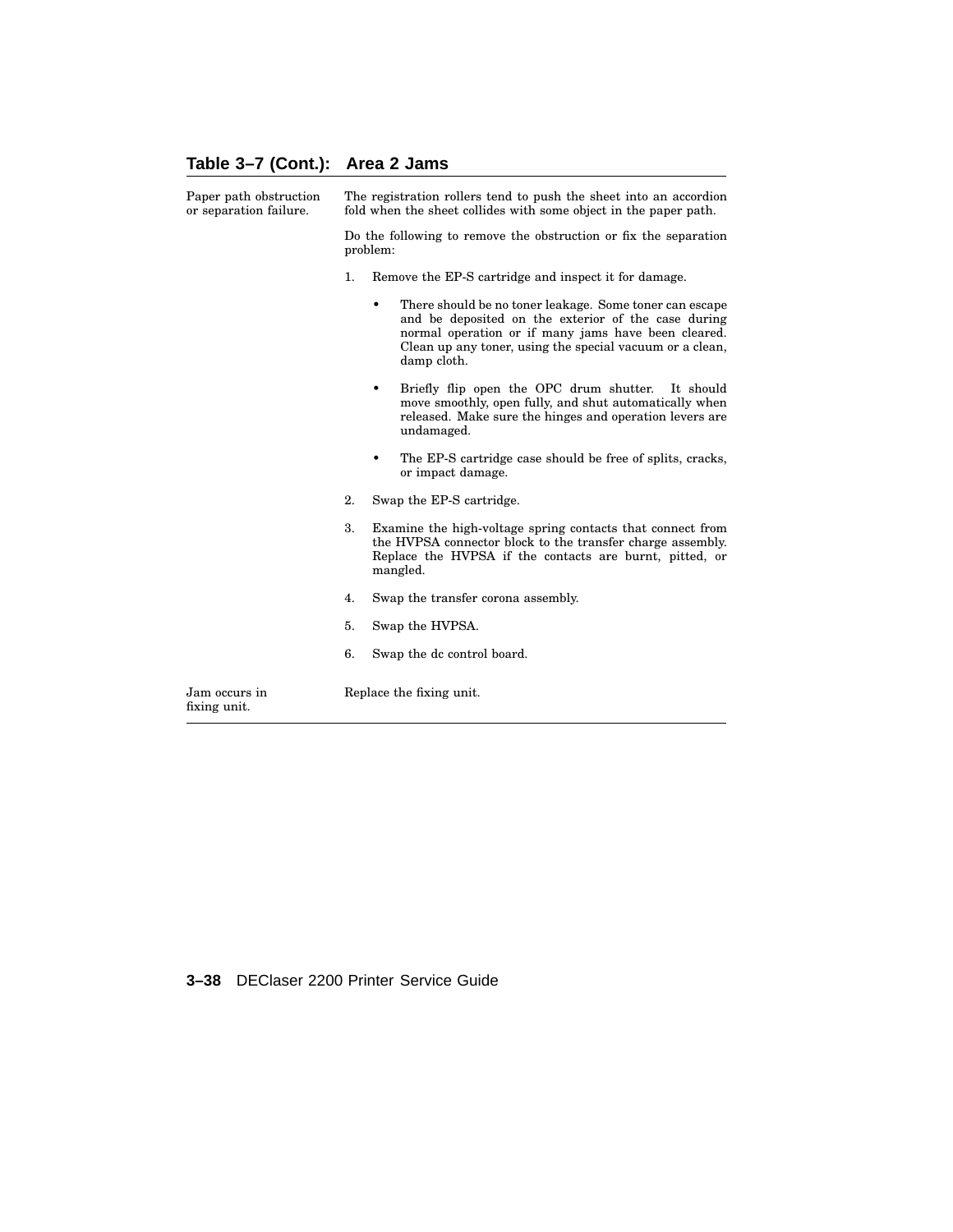# **3.4.5 Area 3 Jams**

**FIP NOTES:** *Section 3.4.1, Jam Troubleshooting Start FIP, is the step that precedes this step.*

#### **Area 3 Timing and Events**

An area 3 jam involves the fixing unit, fork gate, entrance guides, and output rollers. The paper must first enter and exit the fixing unit. When the paper exits the fixing unit, the fork gate directs the paper up to the output rollers or to the inverter or faceup stack. The output rollers push the sheet into the facedown stack.

When the top cover closes, the following three drive gears are meshed:

- A lever on the fixing unit is pressed, which meshes the fixing unit gear into the drive gear of the main motor transmission.
- The exit assembly is first pushed by the top cover, then pulled closed by the two coil springs. When the exit assembly is fully closed, the exit roller drive gear meshes with the gear train in the fixing unit.
- The output rollers are driven by the output drive gears. When the top cover closes, the output drive gear assembly meshes with the drive gear on the top of the fixing unit.

Table 3–8 describes area 3 jam symptoms and gives a course of action for repairing the malfunction.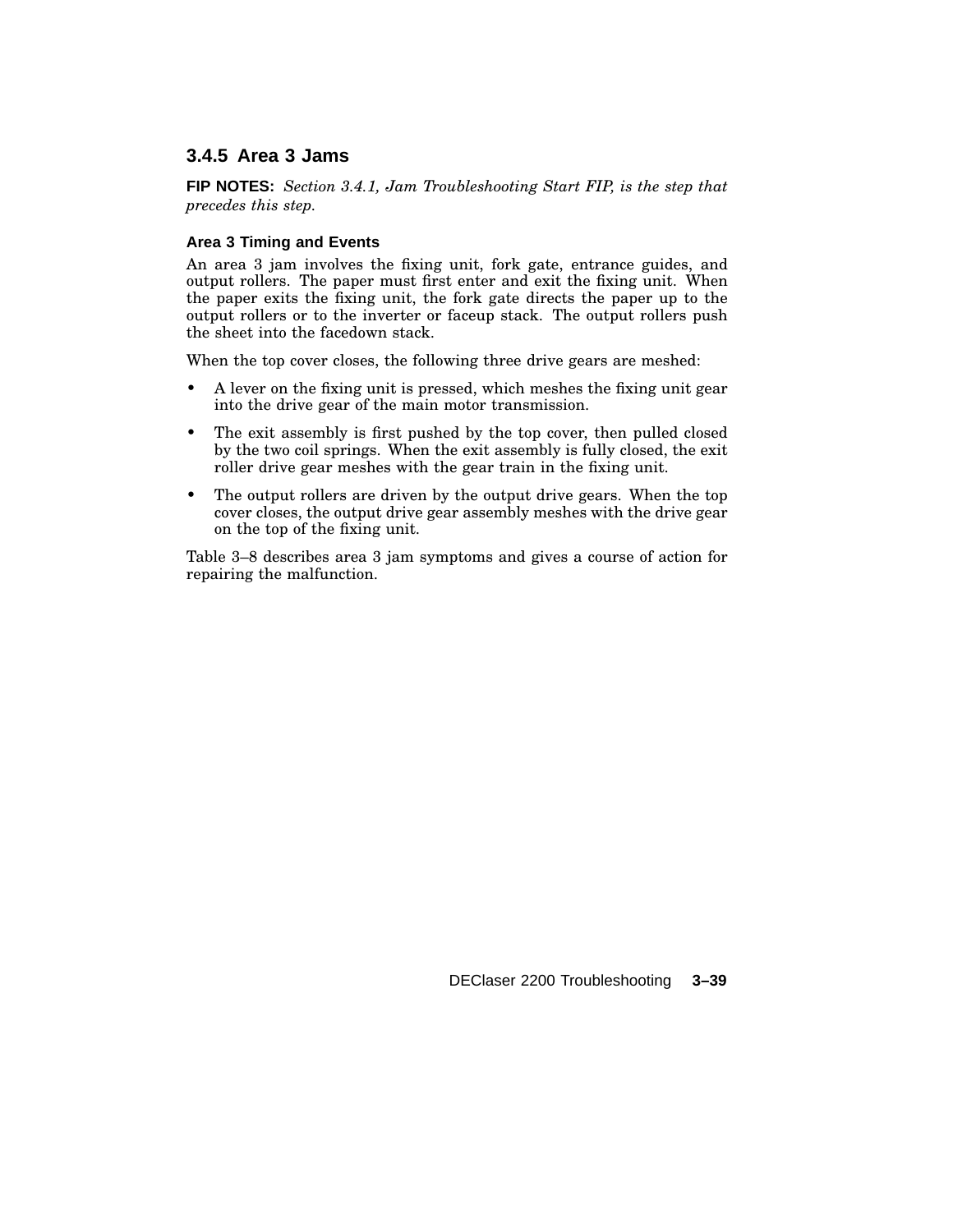| <b>Possible</b><br>Cause                                         | <b>Description and Action</b>                                                                                                                                                                 |  |
|------------------------------------------------------------------|-----------------------------------------------------------------------------------------------------------------------------------------------------------------------------------------------|--|
| Leading edge does not<br>reach the nip<br>of the fixing rollers. | Jam is an area 3 jam fault. Go to Section 3.4.4.                                                                                                                                              |  |
| Paper jams in<br>the fixing unit.                                | There are two types of fixing unit jams                                                                                                                                                       |  |
|                                                                  | The sheet of paper is pushed fully into the nip but the<br>fixing rollers fail to turn and grasp the leading edge.                                                                            |  |
|                                                                  | ٠<br>The sheet collides with an obstruction in the fixing unit<br>or the exit rollers or stripper fingers fail.                                                                               |  |
|                                                                  | Do the following to repair either problem:                                                                                                                                                    |  |
|                                                                  | Remove and thoroughly inspect the fixing unit. Clean<br>1.<br>out any shreds of paper, and if you find any damage,<br>install a new fixing unit. Make sure the exit assembly<br>closes fully. |  |
|                                                                  | 2.<br>Swap the fixing unit.                                                                                                                                                                   |  |
|                                                                  | 3.<br>Swap the main motor assembly.                                                                                                                                                           |  |
| Paper is misdirected<br>by or collides with                      | The fork gate is actuated manually by the printout selector<br>shaft, or automatically by the inverter solenoid.                                                                              |  |
| the fork gate.                                                   | Do the following to repair the problem:                                                                                                                                                       |  |
|                                                                  | 1.<br>Disassemble the inverter covers enough to observe the<br>operation of the linkages that operate the fork gate.<br>Repair or replace the inverter unit.                                  |  |
|                                                                  | 2.<br>Make sure the two inverter connectors are fully plugged<br>in. The connectors are mounted on the duplex bulkhead<br>in the rear of the duplex unit.                                     |  |
|                                                                  | 3.<br>Swap the inverter unit.                                                                                                                                                                 |  |
|                                                                  | 4.<br>Swap the dc control board.                                                                                                                                                              |  |
| Jams occur at the entrance<br>to the output rollers.             | Open the top cover and examine the entrance guide and fixing<br>unit hold-down plate. Replace any parts that show signs of<br>damage, obstruction, or contamination.                          |  |

### **Table 3–8: Area 3 Jams**

#### **3–40** DEClaser 2200 Printer Service Guide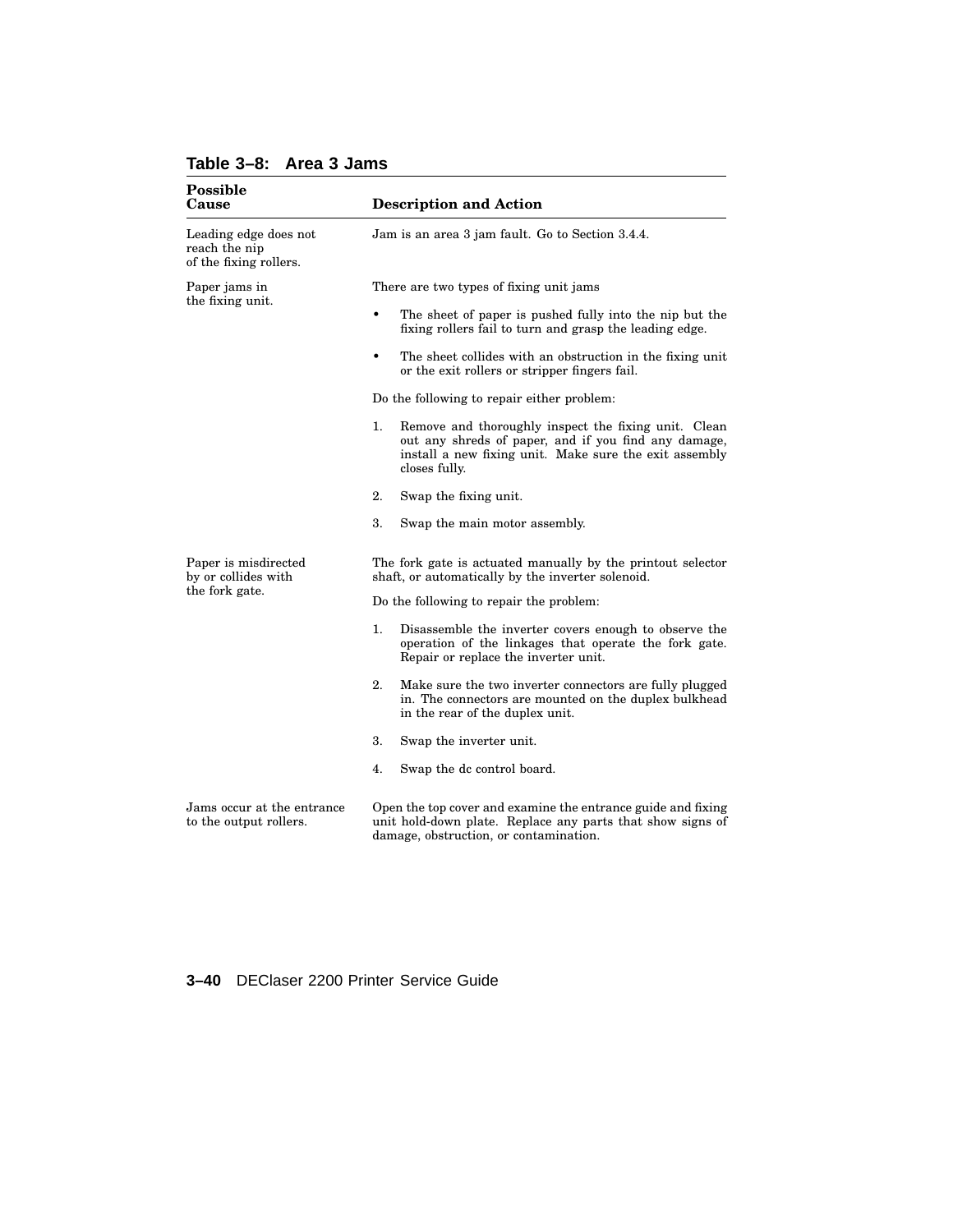| <b>Description and Action</b>                                                                                                              |
|--------------------------------------------------------------------------------------------------------------------------------------------|
| Do the following if the output rollers do not turn or if they<br>cause jams:                                                               |
| Closely inspect and manually turn the output rollers.<br>1.<br>Replace any components that are damaged, badly worn,<br>or not functioning. |
| Swap the fixing unit if the last step shows that the output<br>2.<br>rollers and drive gears function correctly.                           |
| 3.<br>Swap the output roller assembly.                                                                                                     |
|                                                                                                                                            |

# **Table 3–8 (Cont.): Area 3 Jams**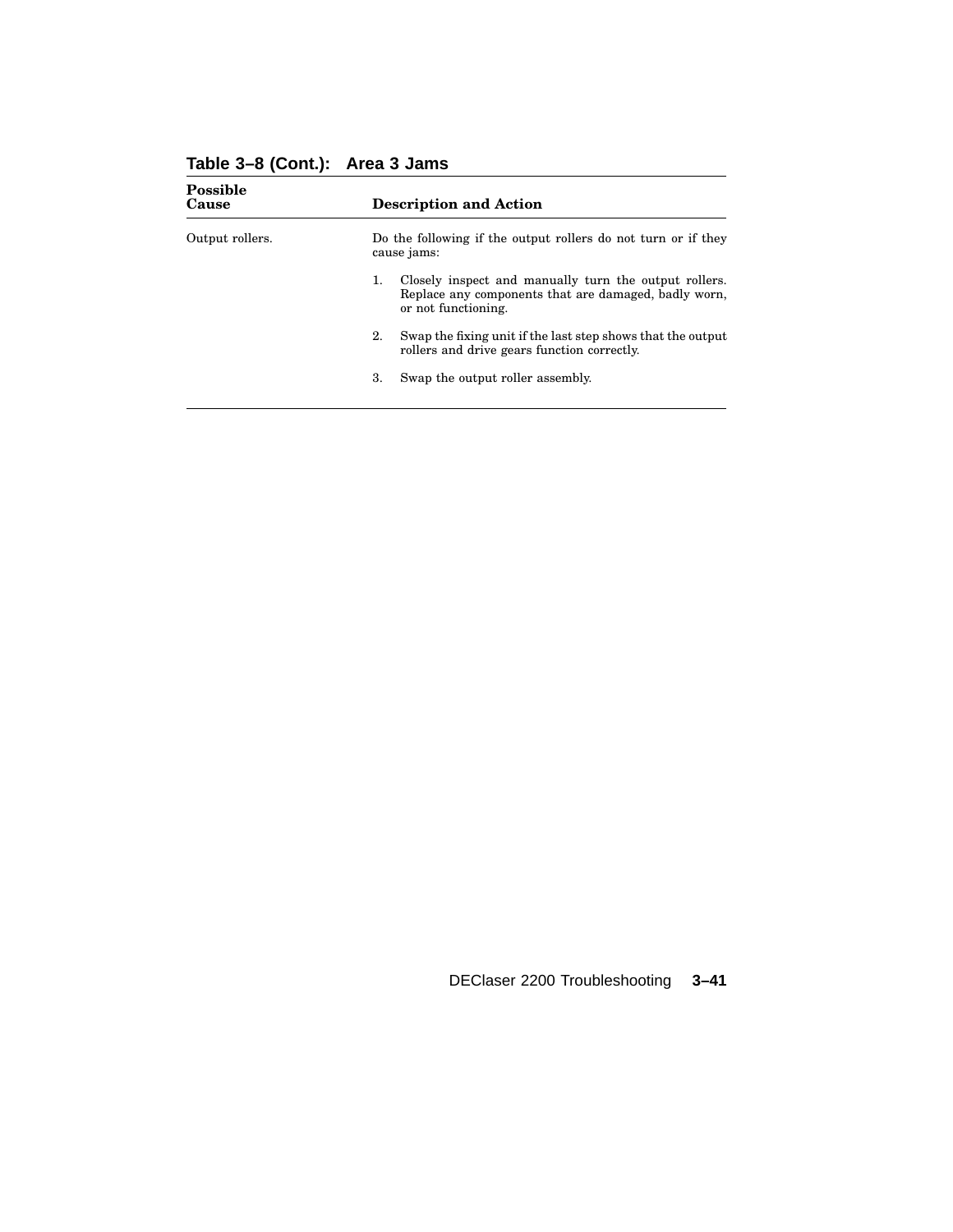### **3.4.6 Area 4 Jams**

**FIP NOTES:** *Section 3.4.1, Jam Troubleshooting Start FIP, is the step that precedes this step.*

The area 4 paper path goes through the inverter and duplex units. Table 3–9 describes inverter jam faults and Table 3–10 covers the duplex unit paper path.

#### **Area 4 Inverter Path Timing and Events**

The following sequence of events occurs in the inverter unit.

- 1. When the dc control board detects the leading edge at the fixing unit exit sensor, the inverter solenoid energizes, turning the fork gate to the up position.
- 2. As the sheet is pushed out of the fixing unit exit, the fork gate directs it into the input paper path of the inverter unit.
- 3. The inverter drive unit starts driving the inverter drive belt and rollers.
- 4. The exit rollers of the fixing unit push the leading edge into the nip of the moving inverter rollers.
- 5. The inverter rollers grasp and pull the leading half of the sheet partially out of the printer.
- 6. When the inverter rollers pull the trailing edge past the inverter sensor lever, the direction of the sheet is reversed by the inverter drive unit and rollers.
- 7. The inverter rollers push the paper down the inverter output guide into the alignment guide.

Table 3–9 provides information for fixing jam faults in the inverter unit.

**3–42** DEClaser 2200 Printer Service Guide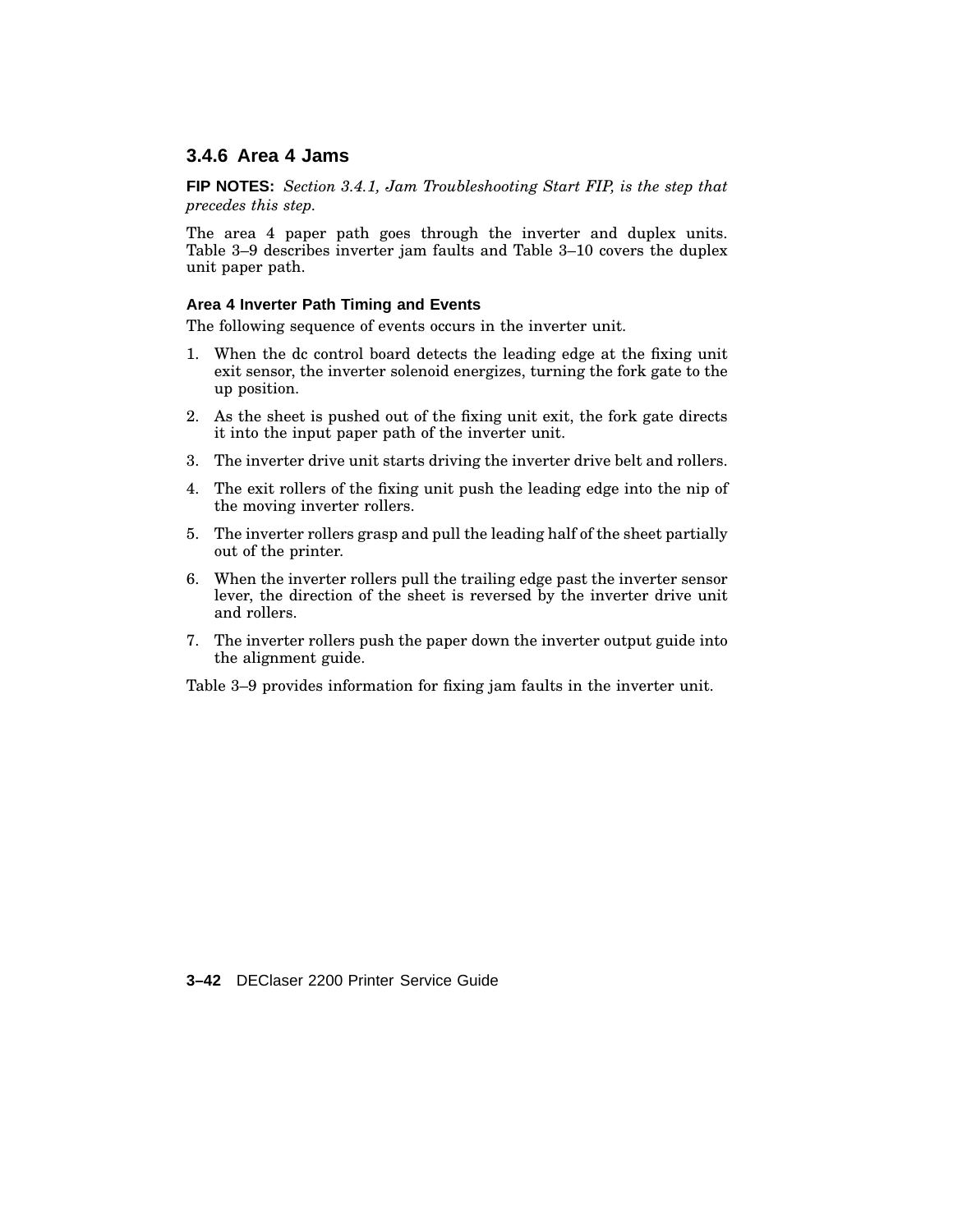| <b>Possible</b><br>Cause                                                                  | <b>Description and Action</b>                                                                                                                                                                               |  |  |
|-------------------------------------------------------------------------------------------|-------------------------------------------------------------------------------------------------------------------------------------------------------------------------------------------------------------|--|--|
| Paper jams in<br>the fixing unit.                                                         | Go to Section 3.4.5 if you determine that the jam is caused by<br>the fixing unit.                                                                                                                          |  |  |
| The paper is misdirected<br>into the output paper path<br>or collides with the fork gate. | The fork gate is actuated manually by the printout selector<br>shaft, or automatically by the inverter solenoid.<br>Do the<br>following to repair the problem:                                              |  |  |
|                                                                                           | 1.<br>Make sure the Duplex indicator is on. If not, press Duplex<br>to select the duplex print mode.                                                                                                        |  |  |
|                                                                                           | 2.<br>Remove enough of the inverter covers to observe the<br>operation of the linkages that operate the fork gate.<br>Repair or replace the inverter unit.                                                  |  |  |
|                                                                                           | 3.<br>Make sure the two inverter connectors are fully plugged<br>in. You must open the top cover to see the connectors,<br>which are mounted on the duplex unit bulkhead in the<br>rear of the duplex unit. |  |  |
|                                                                                           | 4.<br>Swap the inverter unit.                                                                                                                                                                               |  |  |
|                                                                                           | 5.<br>Swap the dc control board.                                                                                                                                                                            |  |  |
| The inverter roller<br>does not turn.                                                     | The fixing unit rollers push and fold the paper into the nip of<br>the inverter rollers. Do the following to fix the problem:                                                                               |  |  |
|                                                                                           | Check the connector of the inverter drive unit.<br>1.                                                                                                                                                       |  |  |
|                                                                                           | 2.<br>Check the tension of the inverter and duplex drive belts.                                                                                                                                             |  |  |
|                                                                                           | 3.<br>Swap the inverter drive unit.                                                                                                                                                                         |  |  |
|                                                                                           | Swap the alignment drive.<br>4.                                                                                                                                                                             |  |  |
|                                                                                           | 5.<br>Swap the duplex unit motor assembly.                                                                                                                                                                  |  |  |
|                                                                                           | 6.<br>Swap the dc control board.                                                                                                                                                                            |  |  |

**Table 3–9: Area 4 Inverter Jams**

DEClaser 2200 Troubleshooting **3–43**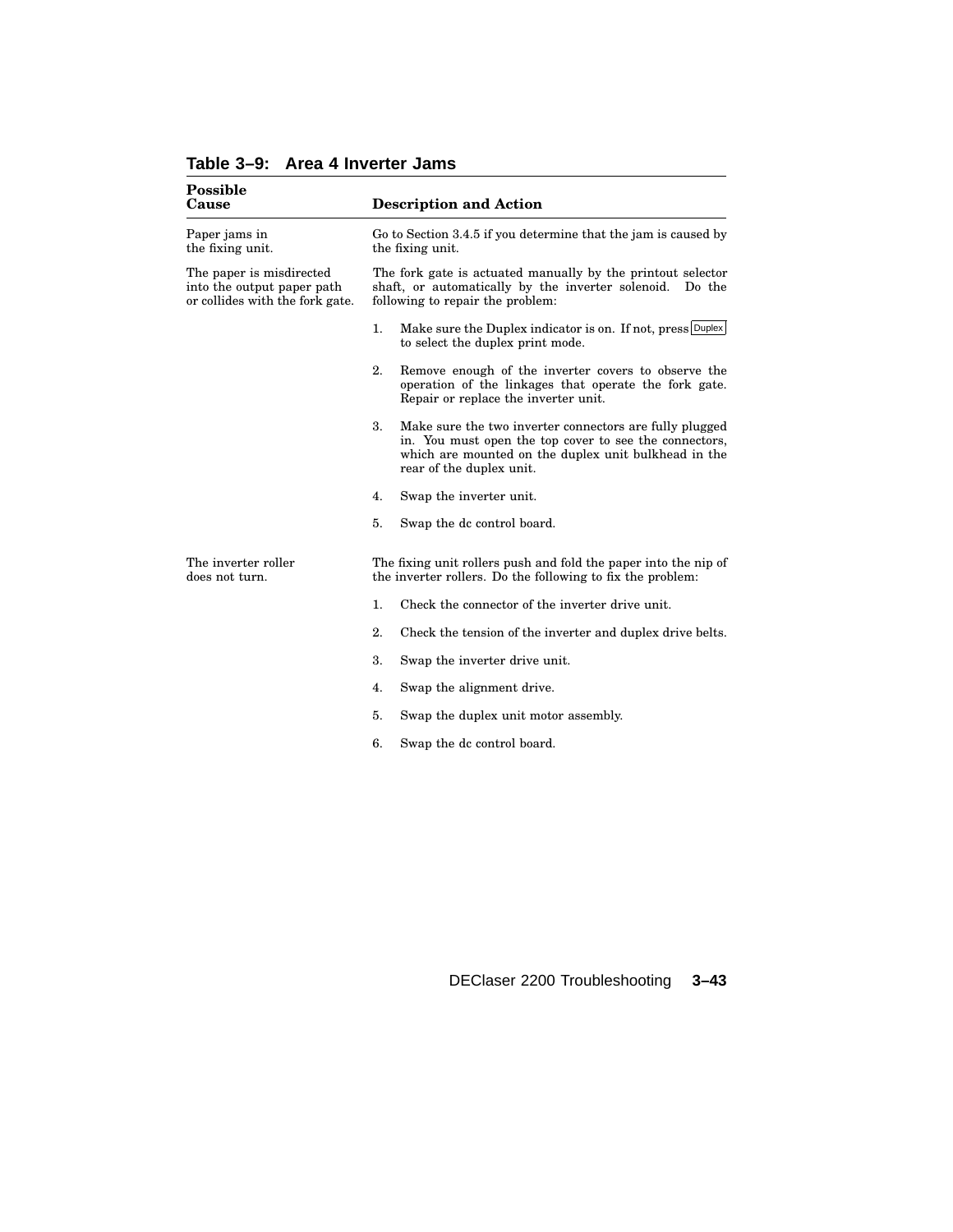| Possible<br>Cause                                                      | <b>Description and Action</b>                                                                                                                                           |  |  |  |
|------------------------------------------------------------------------|-------------------------------------------------------------------------------------------------------------------------------------------------------------------------|--|--|--|
| Inverter roller fails<br>to pull trailing edge<br>past the sensor tag. | The inverter rollers grab the paper but cannot move the paper<br>enough. Do the following to fix the problem:                                                           |  |  |  |
|                                                                        | 1.<br>Inspect the following inverter unit components. If you<br>find any damage, replace the inverter unit.                                                             |  |  |  |
|                                                                        | Check the inverter pressure rollers.                                                                                                                                    |  |  |  |
|                                                                        | Check the pressure plate and springs.                                                                                                                                   |  |  |  |
|                                                                        | 2.<br>Check the tension of the inverter and duplex drive belts.                                                                                                         |  |  |  |
|                                                                        | 3.<br>Swap the inverter roller or the inverter unit.                                                                                                                    |  |  |  |
|                                                                        | Swap the duplex unit motor assembly.<br>4.                                                                                                                              |  |  |  |
|                                                                        | 5.<br>Swap the dc control board.                                                                                                                                        |  |  |  |
| Inverter rollers<br>do not reverse.                                    | The inverter rollers pull the paper past the sensor tag but do<br>not reverse direction to push the paper into the duplex unit.<br>Do the following to fix the problem: |  |  |  |
|                                                                        | 1.<br>Swap the inverter sensor.                                                                                                                                         |  |  |  |
|                                                                        | 2.<br>Swap the inverter drive.                                                                                                                                          |  |  |  |
|                                                                        | 3.<br>Swap the dc control board.                                                                                                                                        |  |  |  |
| Accordion jams occur<br>in the inverter exit.                          | Paper collided with the mispositioned alignment guide or the<br>inverter paper guide panel.                                                                             |  |  |  |
|                                                                        | 1.<br>Make sure all four screws are installed in the inverter<br>paper guide panel.                                                                                     |  |  |  |
|                                                                        | 2.<br>Remove the inverter paper guide panel and check for<br>damage or obstruction.                                                                                     |  |  |  |
|                                                                        | 3.<br>Go to the mispositioned alignment guide plate entry in<br>Table 3-10.                                                                                             |  |  |  |
|                                                                        |                                                                                                                                                                         |  |  |  |

**Table 3–9 (Cont.): Area 4 Inverter Jams**

#### **3–44** DEClaser 2200 Printer Service Guide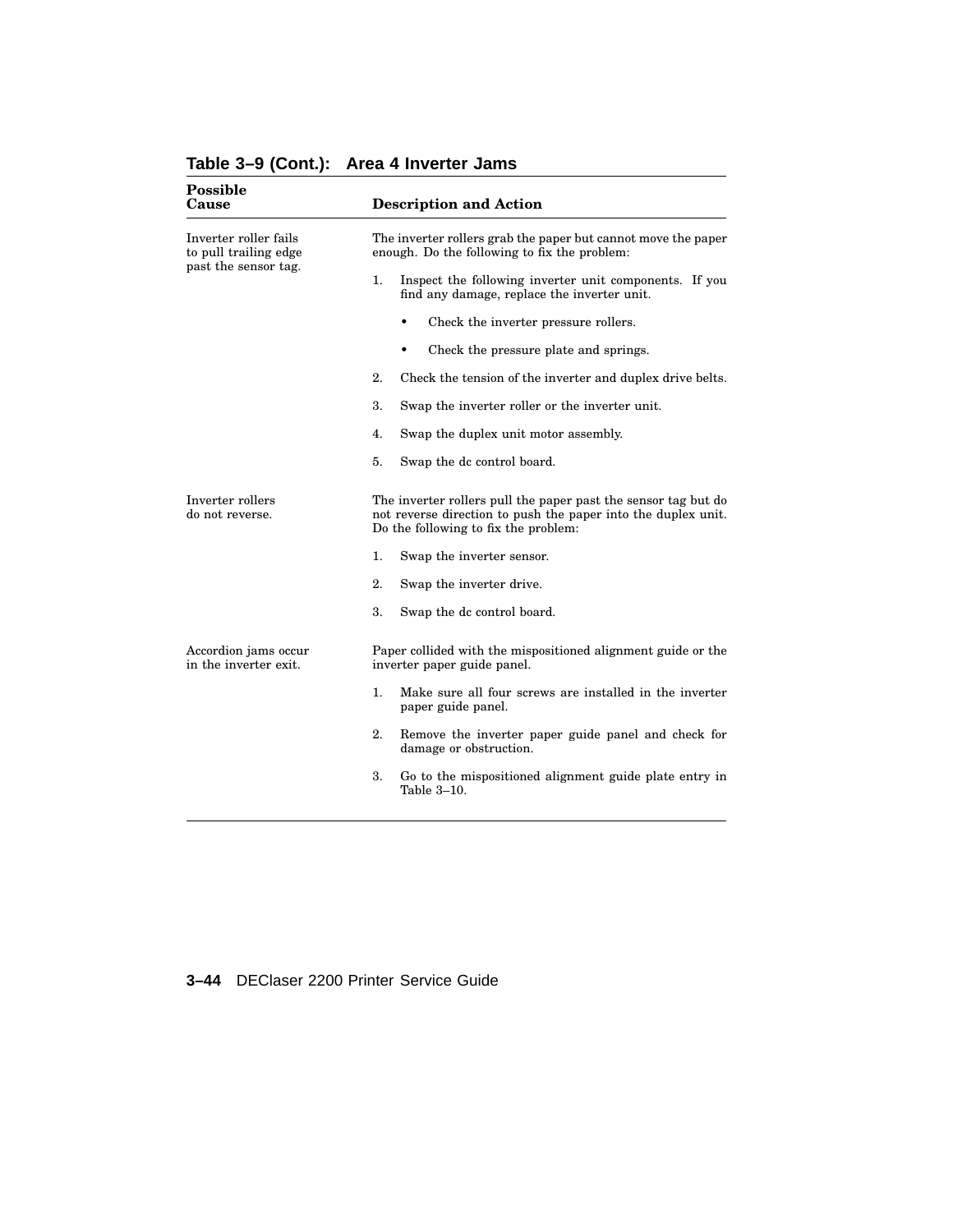#### **Area 4 Duplex Unit Timing and Events**

The following events occur in the paper path of the alignment guide and second pass rollers:

- 1. The alignment guide plate repositioning cycle is initiated during the first feed after the printer is powered up or the paper size is changed. In the repositioning cycle, the alignment cam completes a full revolution and sends the home position signal to the dc control board. You can see the alignment plate move fully out, then move to the set position.
- 2. The inverter roller pushes the paper into the alignment guide and between the alignment rollers. The alignment pressure roller is retracted.
- 3. The alignment pressure roller drops when approximately 1% of the paper is under the alignment rollers.
- 4. The alignment rollers force the paper into the alignment guide and drive the paper into the lever of the second pass sensor.
- 5. The dc control board delays energizing the second pass solenoid until the paper path is clear.
- 6. When the second pass solenoid is energized, the second pass rollers push the paper up and into the nip of the registration rollers.
- 7. The registration and second pass rollers together feed the sheet out of the duplex unit.

Table 3–10 provides information needed to fix jam faults in the alignment and second pass components of the duplex unit.

DEClaser 2200 Troubleshooting **3–45**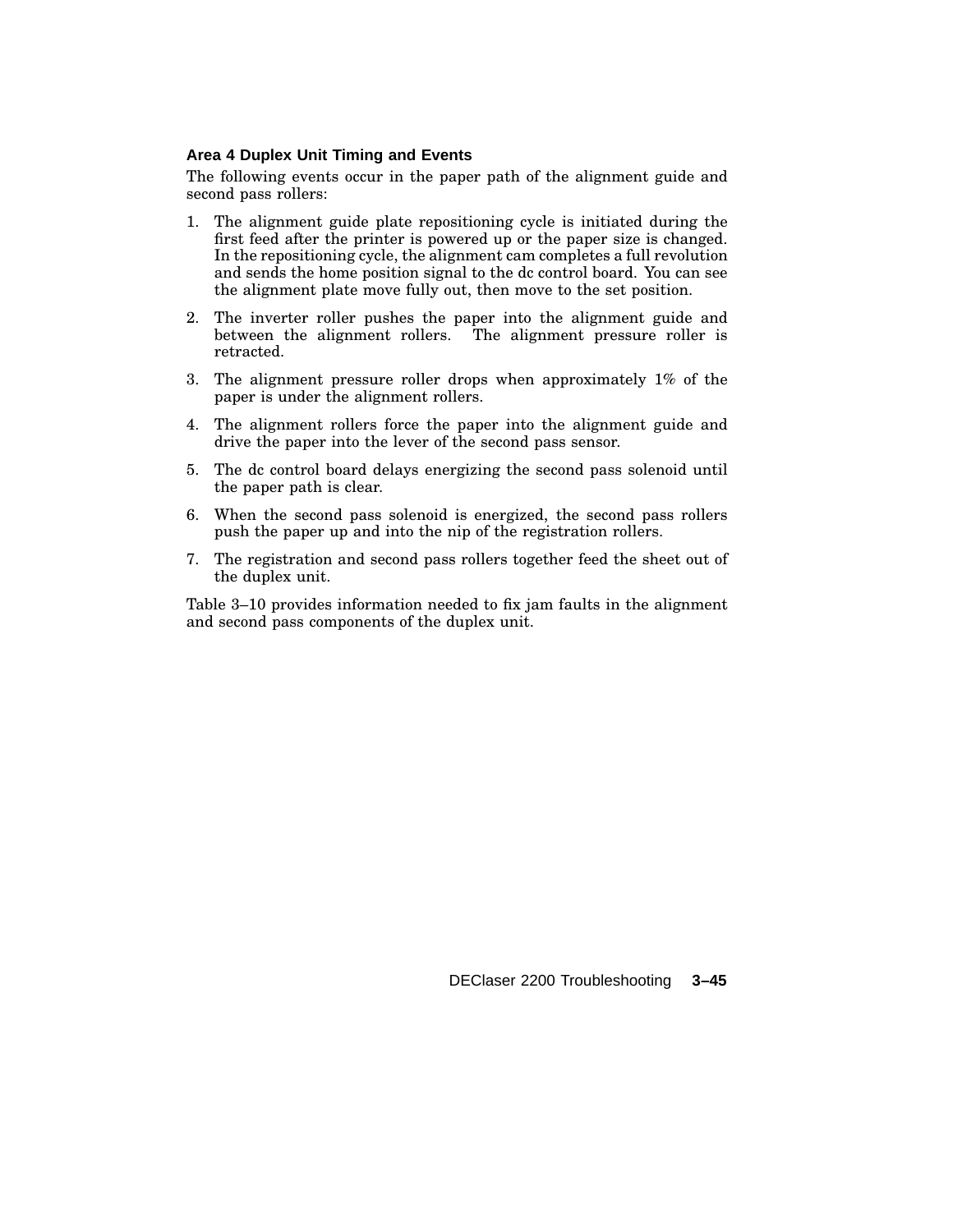| Possible<br>Cause                       |    | <b>Description and Action</b>                                                                                                                                                                                                         |  |  |  |
|-----------------------------------------|----|---------------------------------------------------------------------------------------------------------------------------------------------------------------------------------------------------------------------------------------|--|--|--|
| Mispositioned alignment<br>guide plate. |    | This problem can cause jams or second side image positioning<br>problems. Check the image defect tables. If the 56 SERVICE<br>message is displayed, check the alignment drive connector<br>before replacing the alignment drive unit. |  |  |  |
|                                         | 1. | Open the side access cover, lift the duplex pressure plate,<br>and examine the alignment plate and cam. Fix or replace<br>any damaged components.                                                                                     |  |  |  |
|                                         | 2. | If the cam and plate are not correctly engaged, remove<br>and replace the alignment drive unit.                                                                                                                                       |  |  |  |
|                                         | 3. | Swap the alignment drive unit.                                                                                                                                                                                                        |  |  |  |
|                                         | 4. | Swap the dc control board.                                                                                                                                                                                                            |  |  |  |
| Alignment rollers<br>do not work.       |    | The inverter roller pushes the sheet under the drive rollers,<br>but the sheet fails to reach the second pass sensor.                                                                                                                 |  |  |  |
|                                         | 1. | Inspect the following, and fix or replace any defective<br>components.                                                                                                                                                                |  |  |  |
|                                         |    | Make sure the alignment and second pass pressure<br>plates close completely.                                                                                                                                                          |  |  |  |
|                                         |    | While feeding test sheets, watch the operation of<br>٠<br>the alignment pressure roller to see if the roller<br>drops. If not, replace the alignment pressure plate<br>and roller.                                                    |  |  |  |
|                                         | 2. | Swap the dc control board.                                                                                                                                                                                                            |  |  |  |
|                                         | 3. | Swap the inverter drive unit.                                                                                                                                                                                                         |  |  |  |
|                                         | 4. | Swap the alignment roller.                                                                                                                                                                                                            |  |  |  |

**Table 3–10: Area 4 Duplex Unit Jams**

**3–46** DEClaser 2200 Printer Service Guide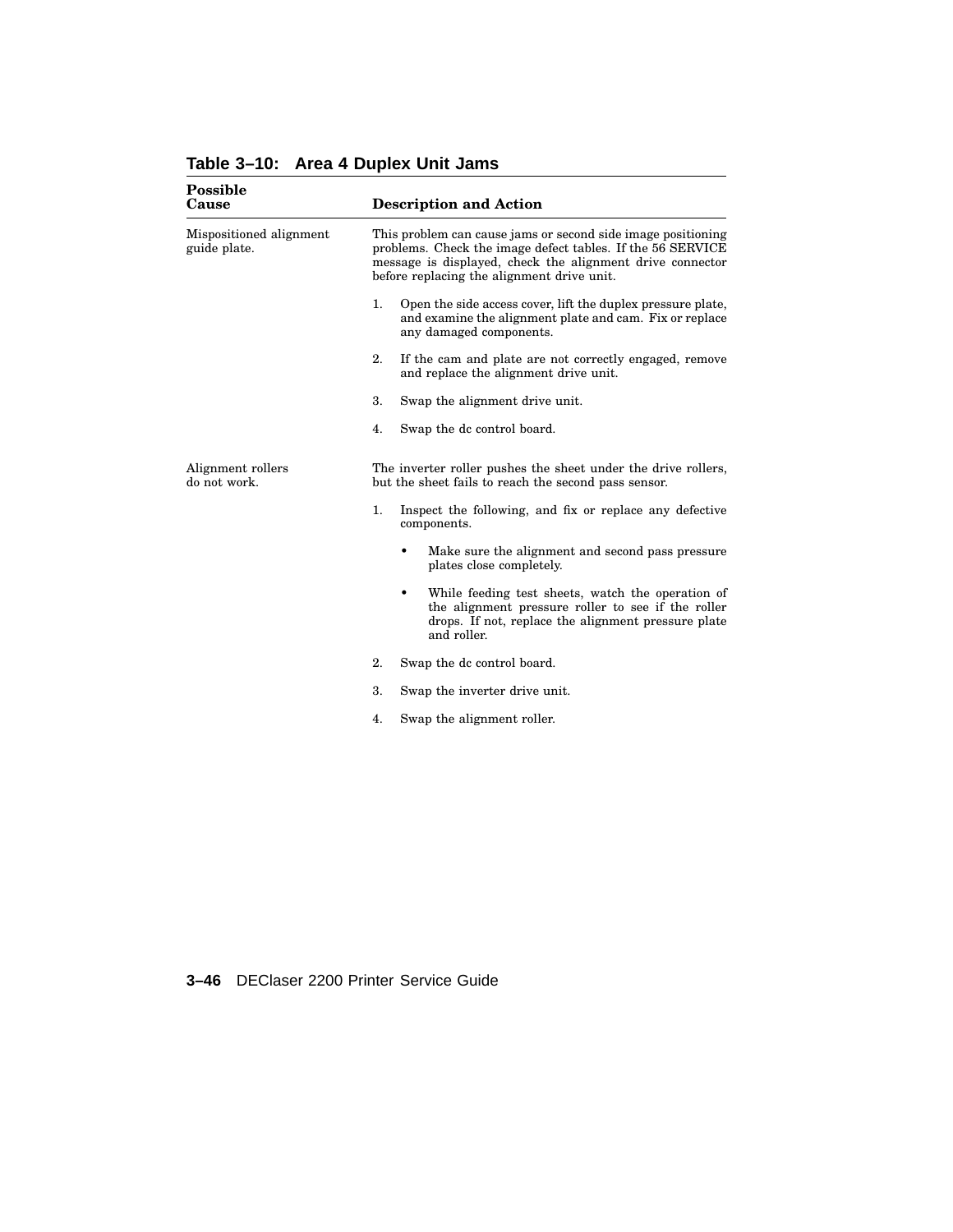| Possible<br>Cause                               | <b>Description and Action</b><br>This symptom can be caused by a malfunctioning sensor or<br>roller.                                                                                                                                        |  |  |
|-------------------------------------------------|---------------------------------------------------------------------------------------------------------------------------------------------------------------------------------------------------------------------------------------------|--|--|
| Paper jams at or in<br>the second pass rollers. |                                                                                                                                                                                                                                             |  |  |
|                                                 | 1.<br>Open the side access cover and examine the second<br>pass sensor assembly and linkage. When you manually<br>actuate the linkage, it should move freely and not bind.                                                                  |  |  |
|                                                 | Lift the second pass pressure plates and examine the<br>condition of the second pass pressure and friction rollers.<br>Make sure the pressure plate springs are attached. Fix<br>or replace any damaged components.                         |  |  |
|                                                 | 2.<br>Remove the duplex side gear cover to observe the<br>operation of the second pass solenoid and clutch as the<br>jam occurs.                                                                                                            |  |  |
|                                                 | Make sure the second pass roller solenoid is plugged<br>٠<br>into the duplex wire harness.                                                                                                                                                  |  |  |
|                                                 | ٠<br>If the second pass drive gear never turns or is<br>damaged, replace the duplex unit motor assembly<br>assembly.                                                                                                                        |  |  |
|                                                 | If the solenoid pawl fails to lift, replace the second<br>٠<br>pass solenoid.                                                                                                                                                               |  |  |
|                                                 | ٠<br>If the solenoid pawl lifts but the second pass roller<br>shaft fails to turn, replace the second pass roller.                                                                                                                          |  |  |
|                                                 | 3.<br>Remove the sensor shield and check the sensor connector<br>to see if the sensor is mounted correctly.                                                                                                                                 |  |  |
|                                                 | 4.<br>Swap the second pass sensor assembly.                                                                                                                                                                                                 |  |  |
|                                                 | 5.<br>Swap the dc control board.                                                                                                                                                                                                            |  |  |
| Duplex motor<br>speed problem.                  | The speed of the duplex unit motor assembly is governed<br>by the encoded disk and sensor. If the encoder sensor is<br>unplugged or similarly malfunctioning, the motor will run at<br>a noticeably higher speed, which causes area 4 jams. |  |  |
|                                                 | If the gears are chattering and speed seems high, inspect the<br>sensor connector, or swap the duplex unit motor assembly.                                                                                                                  |  |  |

#### **Table 3–10 (Cont.): Area 4 Duplex Unit Jams**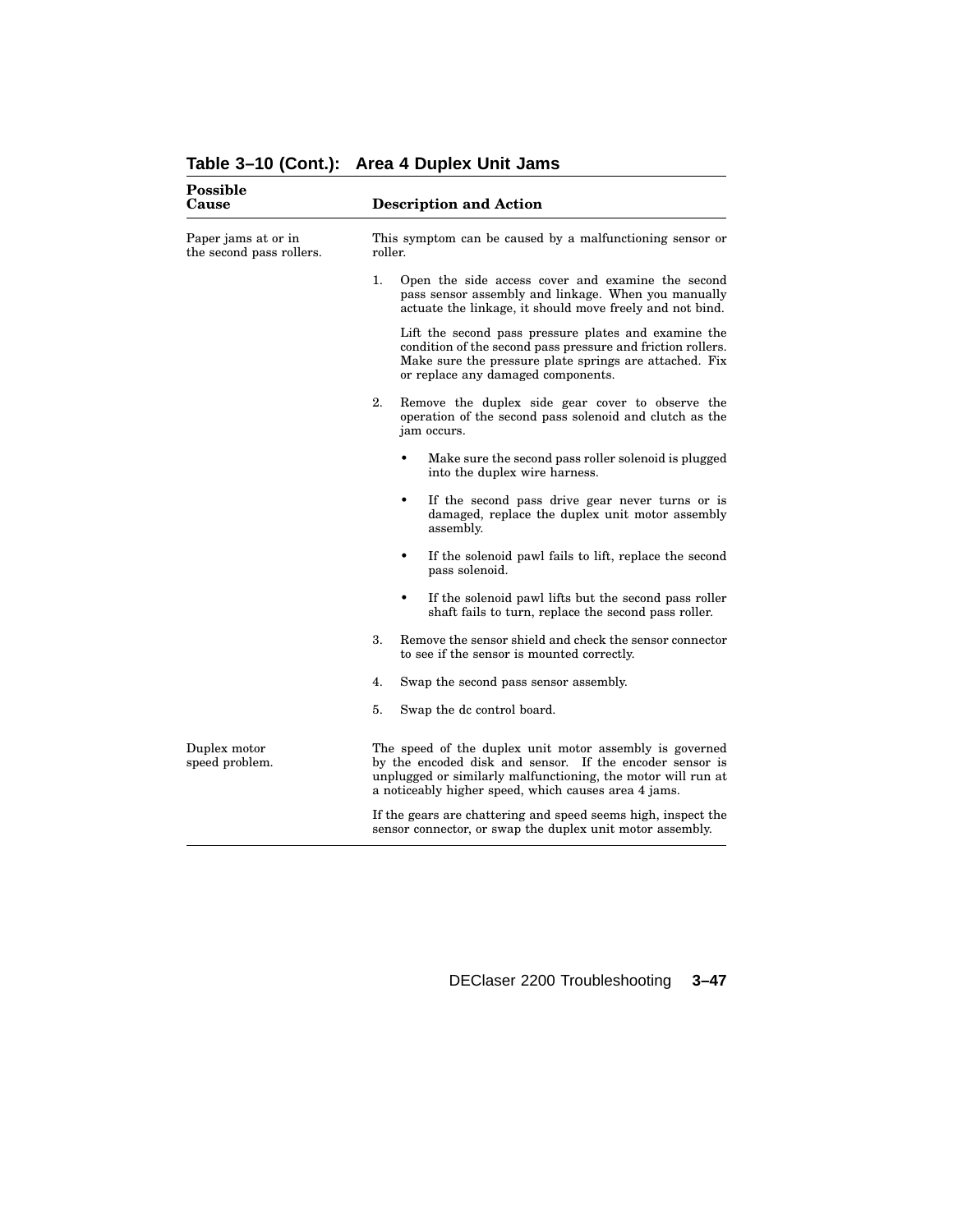## **3.5 Troubleshooting Image Defects**

You must evaluate the quality of the printed image whenever you service the DEClaser 2200 printer. Obtain one or several copies of Test Print B. Inspect the test prints for satisfactory print image quality.

Table 3–11 describes symptoms and gives a course of action for fixing the image defects.

| Symptom         | <b>Description and Action</b>                                                                                         |
|-----------------|-----------------------------------------------------------------------------------------------------------------------|
| Light printing. | The text and dark areas of the printed image are too light.<br>Inspect the following elements and replace if damaged: |
|                 | The transfer corona assembly                                                                                          |
|                 | The connectors of the HVPSA and EP-S cartridge<br>٠                                                                   |
|                 | The levers that actuate the drum sensitivity switches<br>on the solenoid and sensor board                             |
|                 | Inspect the J214 connector to the dc control board.                                                                   |
|                 | Swap the following FRUs to correct the problem:                                                                       |
|                 | EP-S cartridge<br>1.                                                                                                  |
|                 | <b>HVPSA</b><br>2.                                                                                                    |
|                 | 3.<br>Scanner assembly                                                                                                |
|                 | <b>LVPSA</b><br>$\overline{4}$ .                                                                                      |
|                 | DC control board<br>5.                                                                                                |
|                 |                                                                                                                       |

**Table 3–11: Image Defect Lookup Table**

**3–48** DEClaser 2200 Printer Service Guide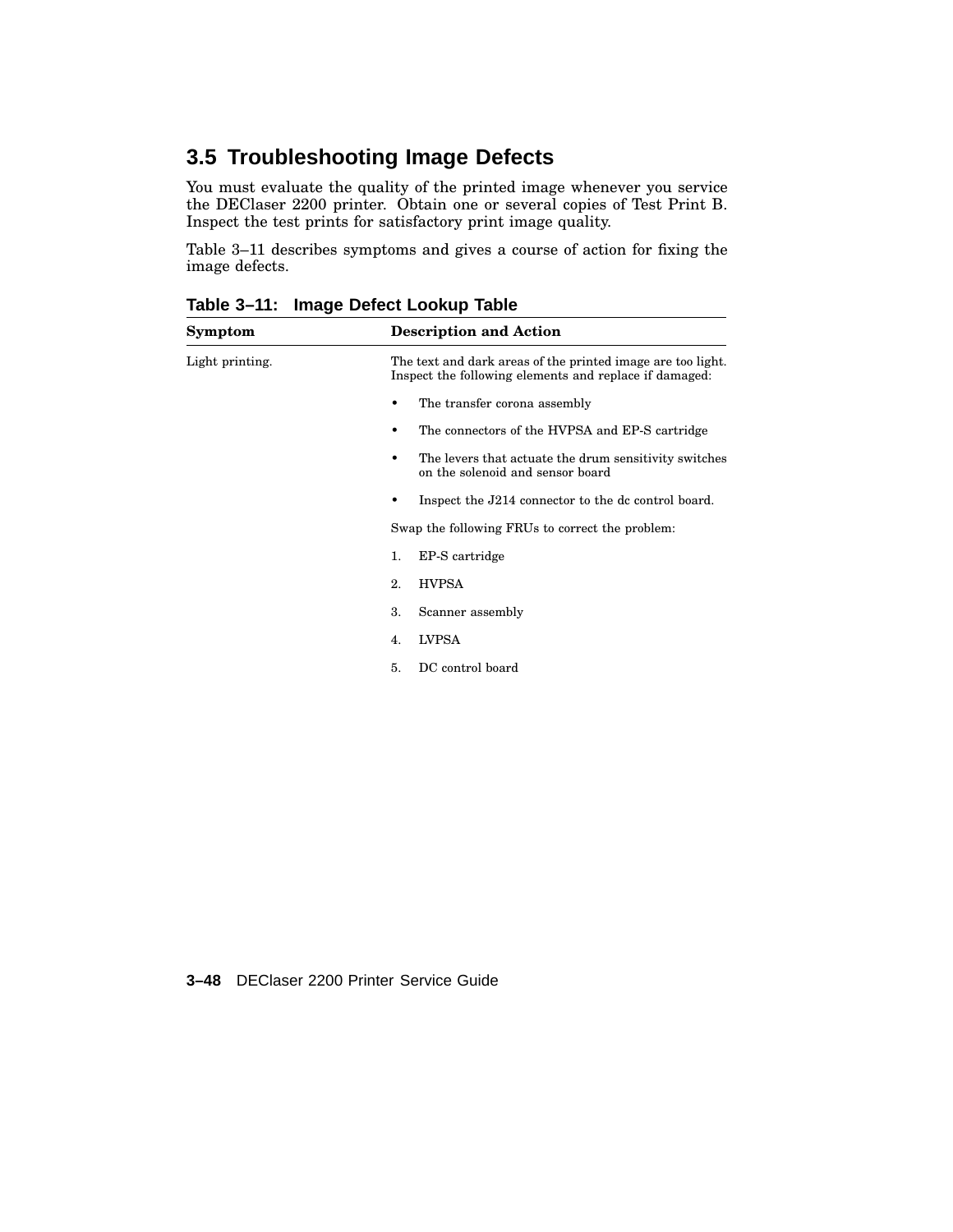| Symptom        | <b>Description and Action</b>                                                                  |
|----------------|------------------------------------------------------------------------------------------------|
| Dark printing. | The printed text is too dark and heavy.                                                        |
|                | Inspect the following elements and replace if damaged:                                         |
|                | The connectors of the HVPSA and EP-S cartridge                                                 |
|                | The levers that actuate the drum sensitivity switches<br>٠<br>on the solenoid and sensor board |
|                | J214 connector to the dc control board<br>٠                                                    |
|                | Swap the following FRUs to correct the problem:                                                |
|                | EP-S cartridge<br>1.                                                                           |
|                | <b>HVPSA</b><br>2.                                                                             |
|                | Scanner assembly<br>3.                                                                         |
|                | <b>LVPSA</b><br>4.                                                                             |
|                | DC control board<br>5.                                                                         |

#### **Table 3–11 (Cont.): Image Defect Lookup Table**

DEClaser 2200 Troubleshooting **3–49**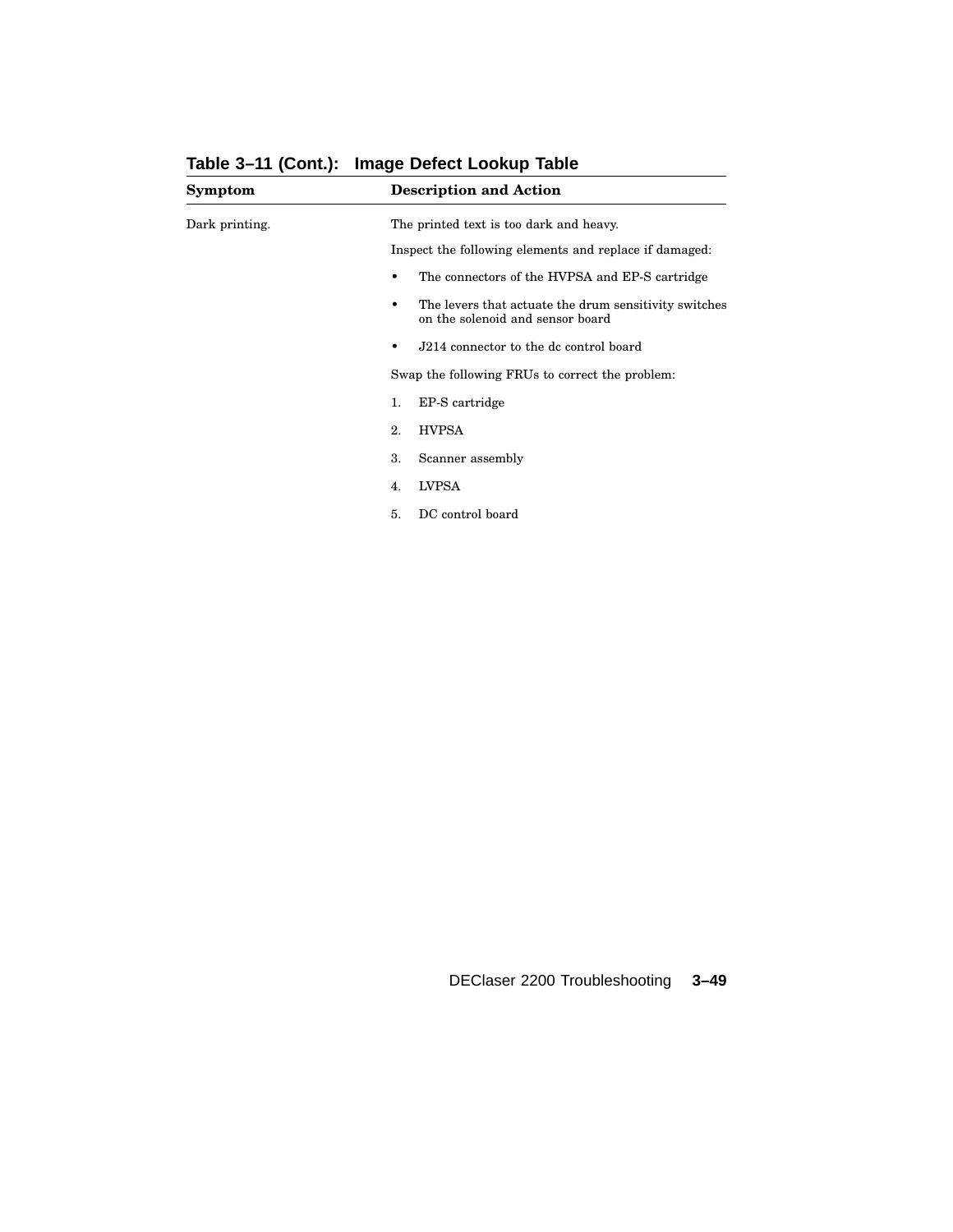| Symptom                           | <b>Description and Action</b>                                                                                                                                                                                                 |  |  |
|-----------------------------------|-------------------------------------------------------------------------------------------------------------------------------------------------------------------------------------------------------------------------------|--|--|
| The sheet is<br>completely blank. | The sheet is completely white; no toner is printed on the<br>sheet.                                                                                                                                                           |  |  |
|                                   | Inspect the following elements and replace if damaged:                                                                                                                                                                        |  |  |
|                                   | If the EP-S cartridge was recently installed, check<br>$\bullet$<br>that the toner seal was completely removed.                                                                                                               |  |  |
|                                   | The EP-S drum light cover. It should completely<br>٠<br>retract.                                                                                                                                                              |  |  |
|                                   | The actuation tang that operates the beam shutter<br>٠<br>lever of the scanner assembly should not be damaged.                                                                                                                |  |  |
|                                   | The HVPSA connections to the EP-S cartridge and<br>$\bullet$<br>transfer corona assembly.                                                                                                                                     |  |  |
|                                   | The J214 connector to the dc control board.<br>٠                                                                                                                                                                              |  |  |
|                                   | Swap the following FRUs to correct the problem:                                                                                                                                                                               |  |  |
|                                   | 1.<br>EP-S cartridge                                                                                                                                                                                                          |  |  |
|                                   | 2.<br><b>HVPSA</b>                                                                                                                                                                                                            |  |  |
|                                   | 3.<br>Transfer corona assembly                                                                                                                                                                                                |  |  |
|                                   | 4.<br>Scanner assembly                                                                                                                                                                                                        |  |  |
|                                   | 5.<br>DC control board                                                                                                                                                                                                        |  |  |
| Large blotchy<br>white areas.     | This symptom occurs when the OPC drum has been<br>exposed to strong light, or if the toner in the EP-S cartridge<br>is damp. Storing the EP-S cartridge in cold temperatures<br>or high humidity causes toner to become damp. |  |  |

**Table 3–11 (Cont.): Image Defect Lookup Table**

**3–50** DEClaser 2200 Printer Service Guide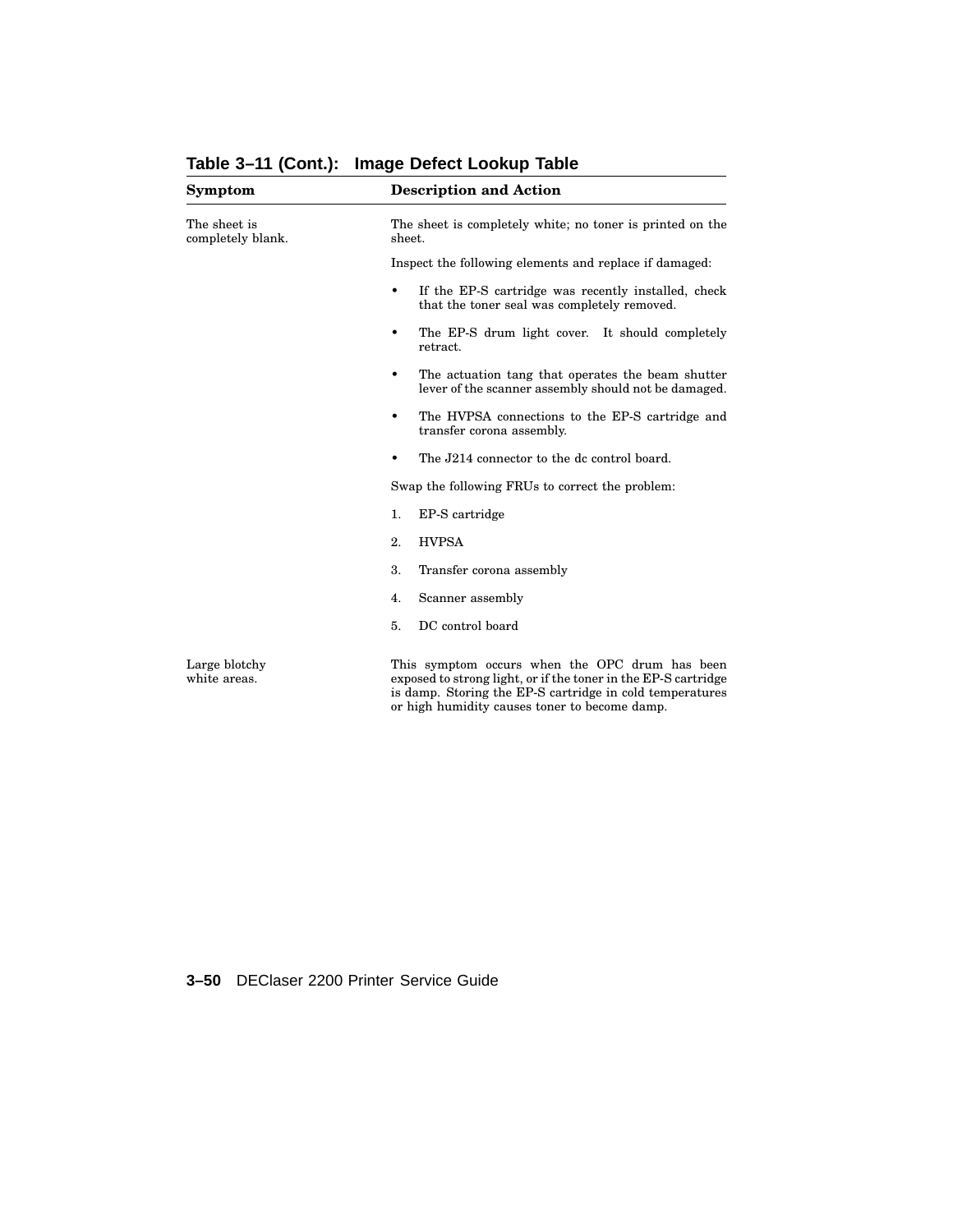| Inspect the following<br>The entire image area is black.<br>elements and replace if damaged:                                               |  |  |
|--------------------------------------------------------------------------------------------------------------------------------------------|--|--|
| The connectors of the HVPSA and EP-S cartridge<br>٠                                                                                        |  |  |
| The J214 connector to the dc control board<br>٠                                                                                            |  |  |
| Swap the following FRUs to correct the problem:                                                                                            |  |  |
| EP-S cartridge<br>1.                                                                                                                       |  |  |
| 2.<br><b>HVPSA</b>                                                                                                                         |  |  |
| 3.<br>DC control board                                                                                                                     |  |  |
| Inspect the connection of the HVPSA and the static charge<br>eliminator.                                                                   |  |  |
| Replace the HVPSA.                                                                                                                         |  |  |
| Inspect the paper path for spilled toner.<br>Thoroughly<br>vacuum and clean the entire paper path, especially the<br>following components: |  |  |
| 1.<br>Cassette top                                                                                                                         |  |  |
| 2.<br>Transfer guides                                                                                                                      |  |  |
| 3.<br>Transfer charge wire                                                                                                                 |  |  |
| 4.<br>Feed guide                                                                                                                           |  |  |
| 5.<br>Fixing unit pressure roller                                                                                                          |  |  |
| Inspect or replace the fixing unit cleaning pad.                                                                                           |  |  |
| Inspect the EP-S cartridge for signs of leaking toner.                                                                                     |  |  |
|                                                                                                                                            |  |  |

# **Table 3–11 (Cont.): Image Defect Lookup Table**

DEClaser 2200 Troubleshooting **3–51**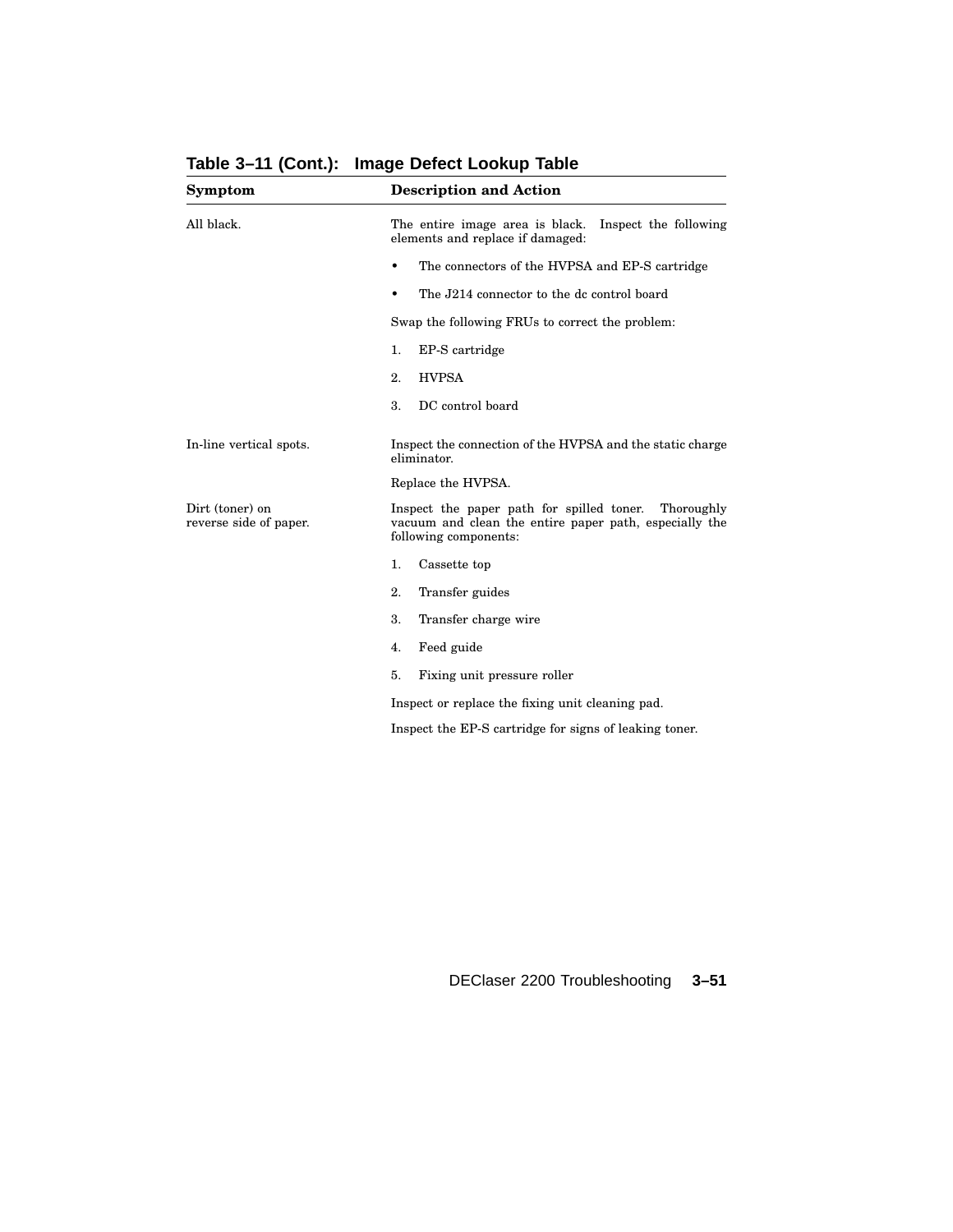| Symptom                                          | <b>Description and Action</b>                                                                                                                                      |  |  |  |
|--------------------------------------------------|--------------------------------------------------------------------------------------------------------------------------------------------------------------------|--|--|--|
| Vertical black streaks.                          | The symptoms are caused by dirty primary charge wire or<br>by failure of the OPC drum or fixing unit. The streak may<br>be visible on the OPC drum or fixing unit. |  |  |  |
|                                                  | 1.<br>Clean the primary charge wire in the EP-S cartridge.                                                                                                         |  |  |  |
|                                                  | 2.<br>Swap the EP-S cartridge.                                                                                                                                     |  |  |  |
|                                                  | 3.<br>Swap the fixing unit cleaning pad.                                                                                                                           |  |  |  |
|                                                  | Swap the cleaning unit.<br>4.                                                                                                                                      |  |  |  |
| Thin black<br>horizontal streaks.                | Swap the following FRUs:                                                                                                                                           |  |  |  |
|                                                  | 1.<br>The EP-S cartridge.                                                                                                                                          |  |  |  |
|                                                  | 2.<br>The scanner assembly.                                                                                                                                        |  |  |  |
|                                                  | 3.<br>The dc control board.                                                                                                                                        |  |  |  |
| Black, irregular, and smudged<br>vertical lines. | Swap the following FRUs:                                                                                                                                           |  |  |  |
|                                                  | 1.<br>Clean the primary charge wire                                                                                                                                |  |  |  |
|                                                  | 2.<br>Replace the EP-S cartridge                                                                                                                                   |  |  |  |
| Black, irregular, and smudged                    | Swap the following FRUs:                                                                                                                                           |  |  |  |
| horizontal bands.                                | 1.<br>The EP-S cartridge                                                                                                                                           |  |  |  |
|                                                  | 2.<br>The fixing unit cleaning pad or the fixing unit                                                                                                              |  |  |  |
| Blank spots in<br>dark areas.                    | The paper may be too damp. Try some dry paper from the<br>center of a new package. Swap the following FRUs:                                                        |  |  |  |
|                                                  | 1.<br>The EP-S cartridge                                                                                                                                           |  |  |  |
|                                                  | 2.<br>The HVPSA                                                                                                                                                    |  |  |  |

**Table 3–11 (Cont.): Image Defect Lookup Table**

**3–52** DEClaser 2200 Printer Service Guide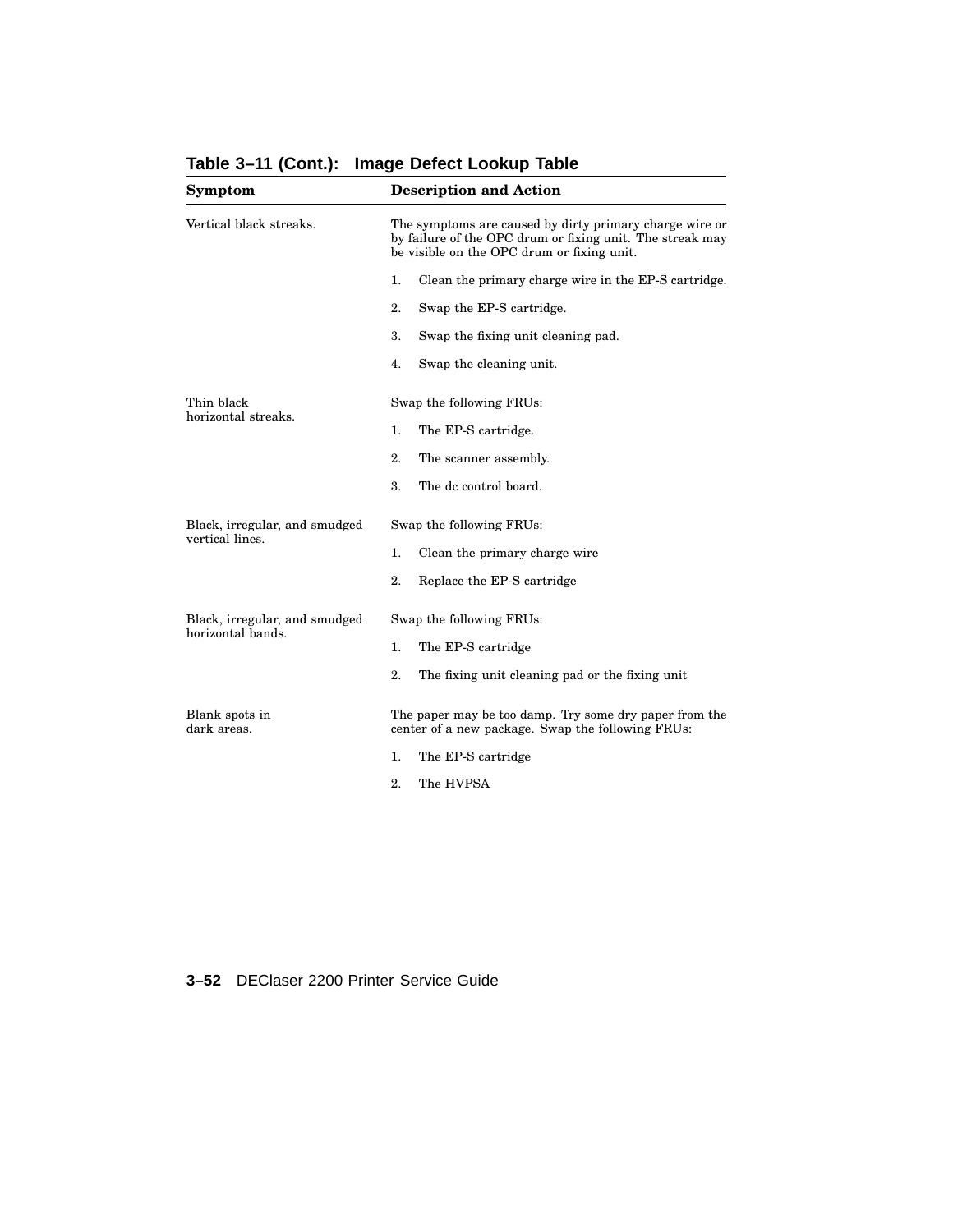| Symptom                                      | <b>Description and Action</b>                                                                                                                              |  |  |  |
|----------------------------------------------|------------------------------------------------------------------------------------------------------------------------------------------------------------|--|--|--|
| Solid white vertical<br>lines in dark areas. | This symptom can be caused by an obstruction in the path<br>of the laser beam or by dirt on the transfer charger.                                          |  |  |  |
|                                              | Remove the EP-S cartridge and agitate it in the<br>1.<br>recommended fashion.                                                                              |  |  |  |
|                                              | $\overline{2}$ .<br>Clean the transfer wire.                                                                                                               |  |  |  |
|                                              | 3.<br>Use a soft brush to clean the mirror.                                                                                                                |  |  |  |
|                                              | Swap the EP-S cartridge.<br>4.                                                                                                                             |  |  |  |
|                                              | 5.<br>Swap the transfer charger assembly.                                                                                                                  |  |  |  |
| Bad leading<br>edge registration.            | The image is positioned back from the leading edge of the<br>paper.                                                                                        |  |  |  |
|                                              | 1.<br>The cassette may be overloaded with paper.                                                                                                           |  |  |  |
|                                              | 2.<br>If an incorrect type of paper is being used, try a<br>common paper type.                                                                             |  |  |  |
|                                              | 3.<br>Inspect the metal parts of the pickup roller clutch.<br>If you find any signs of rust, damage, or distortion,<br>replace the pickup roller assembly. |  |  |  |
|                                              | 4.<br>Swap the LVPSA.                                                                                                                                      |  |  |  |
|                                              | 5.<br>Swap the dc control board.                                                                                                                           |  |  |  |
| Bad fixing or fusing.                        | The text or image can be brushed off or easily rubbed off.                                                                                                 |  |  |  |
|                                              | 1.<br>If an incorrect type of paper is being used, try a<br>common paper type.                                                                             |  |  |  |
|                                              | $\overline{2}$ .<br>Swap the fixing unit.                                                                                                                  |  |  |  |
|                                              | 3.<br>Swap the dc control board.                                                                                                                           |  |  |  |
| Distortion.                                  | The printed image is wavy.                                                                                                                                 |  |  |  |
|                                              | 1.<br>Swap the scanner assembly.                                                                                                                           |  |  |  |
|                                              | 2.<br>Swap the dc control board.                                                                                                                           |  |  |  |

**Table 3–11 (Cont.): Image Defect Lookup Table**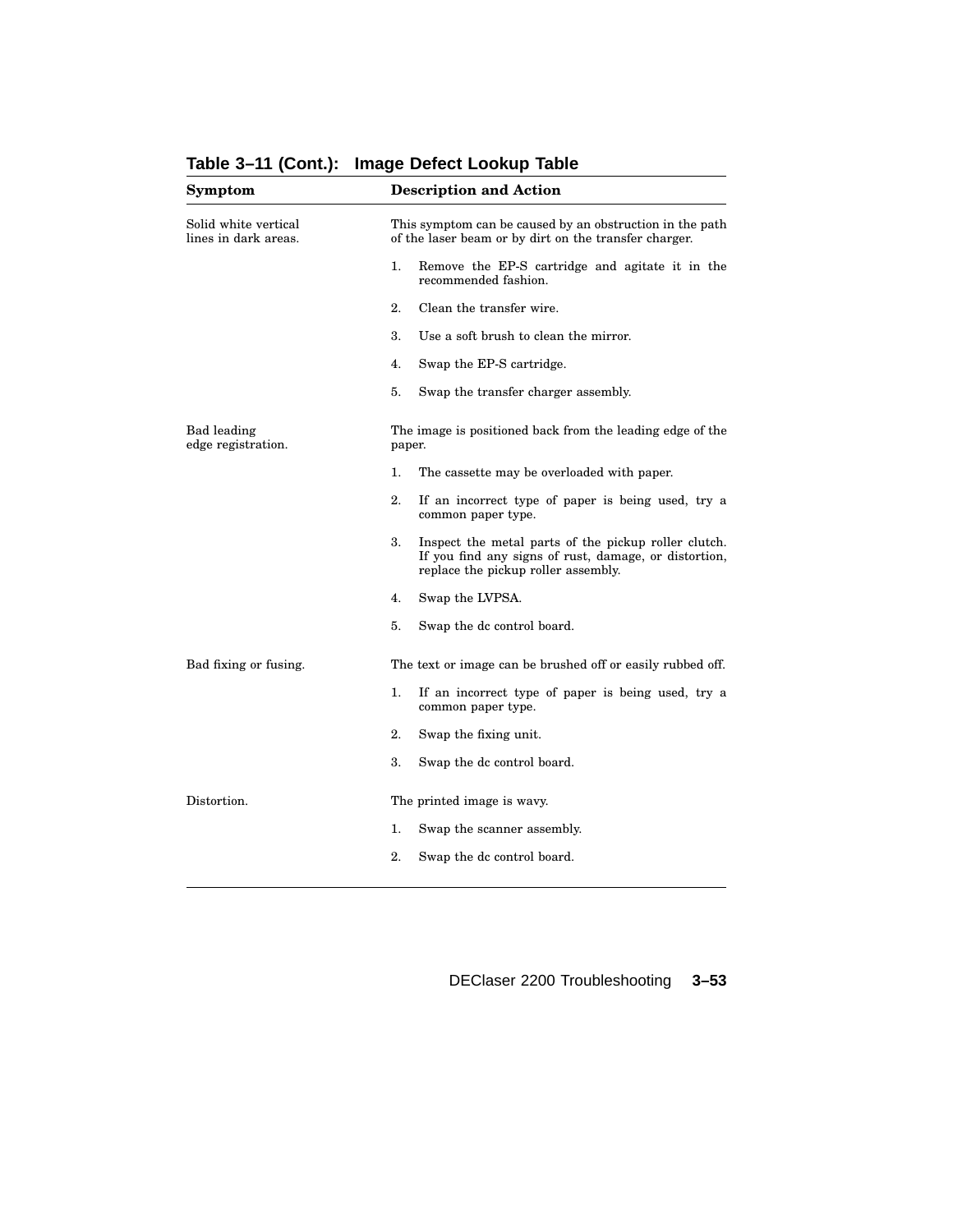# **DEClaser 2200 Removal and Replacement Procedures and RSL**

This chapter contains the recommended spares list (RSL) and describes the removal and replacement procedures for the DEClaser 2200 printer. A typical procedure contains numbered steps to remove a component from the printer. Unless otherwise noted, you reverse the procedure to replace the component. Any step in a procedure can refer you to another procedure.

The RSL identifies the spare parts that are stocked for servicing the printer. If you need a part that is not on the RSL, consult the *DEClaser 2100/2200 Illustrated Parts Breakdown* for the part number or order information.

## **4.1 Recommended Spares List (RSL)**

Table 4–1 gives the recommended spares listing for the DEClaser 2200 printer.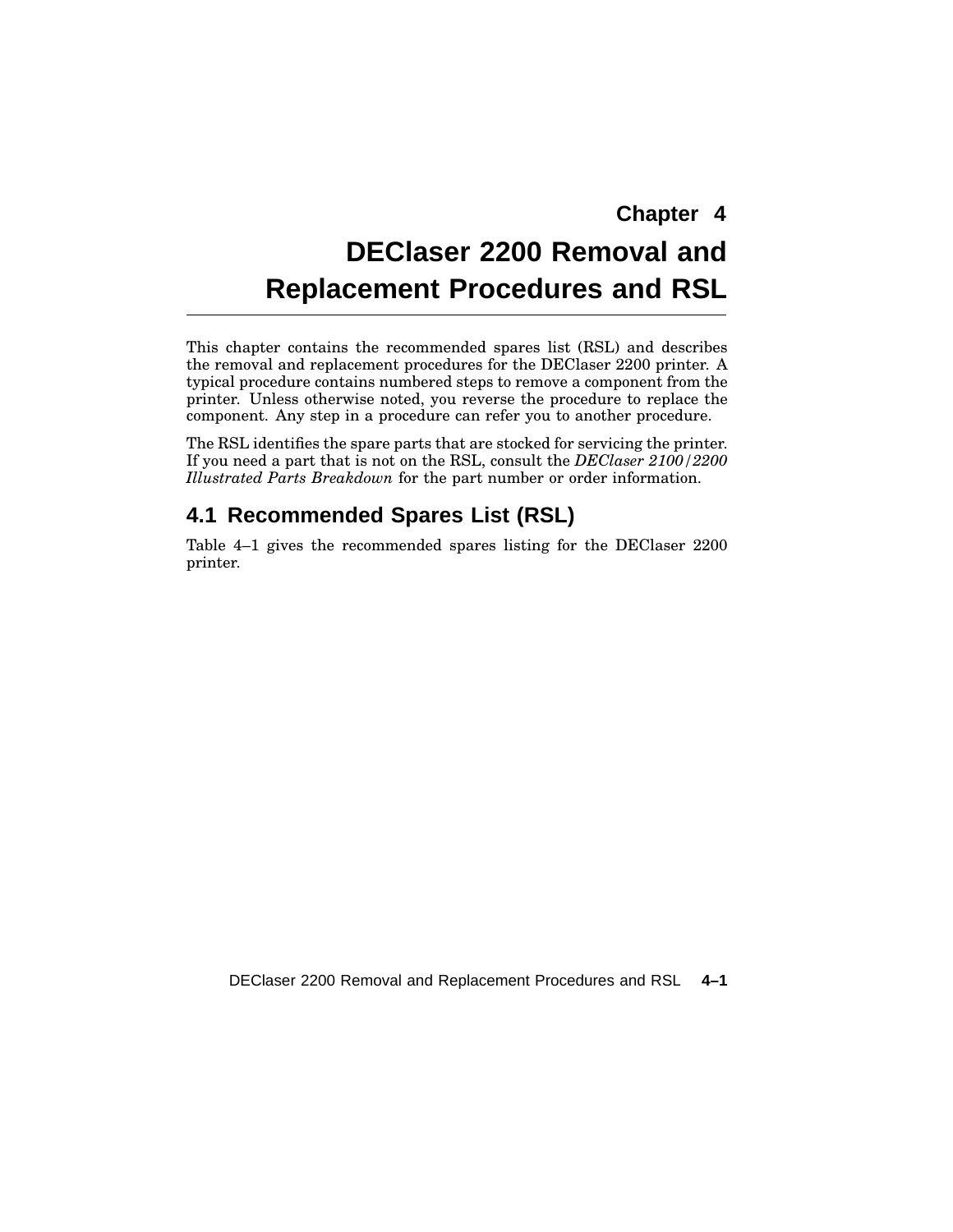| Part<br><b>Number</b> | <b>Description</b>                                        |
|-----------------------|-----------------------------------------------------------|
| LNXX-LN               | <b>Optional Envelope Feeder</b>                           |
| $29 - 28270 - 01^1$   | 100/115-Vac ac inlet assembly                             |
| $29 - 28270 - 021$    | 220/240-Vac ac inlet assembly                             |
| $29 - 28281 - 011$    | Main (FM1) fan (mounts on ac inlet assembly)              |
| $29 - 28271 - 01^1$   | Fan (FM2)                                                 |
| $29 - 28273 - 011$    | High-voltage power supply assembly (HVPSA)                |
| $29 - 28276 - 011$    | Preconditioning lamp assembly                             |
| $29 - 28277 - 011$    | Transfer corona assembly                                  |
| $29 - 28278 - 011$    | Intermediate gear assembly                                |
| $LN-XX-AC1$           | Toner supplies (EP-S) cartridge kit                       |
| $29 - 28314 - 011$    | Miscellaneous screws kit                                  |
| $29 - 28282 - 01^1$   | Paper pressure assembly (for upper cassette)              |
| 29-28300-01           | Lower paper pressure assembly                             |
| $29 - 28291 - 011$    | Upper separation pad                                      |
| 29-28307-01           | Lower separation pad                                      |
| $29 - 28272 - 011$    | Ozone filter                                              |
| $20 - 33113 - 01^1$   | 1-MB RAM card                                             |
| $20 - 32801 - 011$    | 2-MB RAM card                                             |
| $20 - 32802 - 011$    | 3-MB RAM card                                             |
| 29-28288-01           | 100/115-Vac fixing unit or assembly                       |
| 29-28288-02           | 220/240-Vac fixing unit or assembly                       |
| 29-28289-01           | 100/115-Vac LVPSA with attached solenoid and sensor board |
| 29-28289-02           | 220/240-Vac LVPSA with attached solenoid and sensor board |
| $29 - 28274 - 011$    | Laser scanner assembly                                    |
| 29-28305-01           | DEClaser 2200 control panel assembly                      |
| 29-28292-01           | Transfer guide assembly                                   |
|                       |                                                           |

**Table 4–1: Declaser 2200 (Recommended Spares List (RSL))**

<sup>1</sup> This part is interchangeable. The same part number is used for the DEClaser 2100 and 2200 printers.

**4–2** DEClaser 2200 Printer Service Guide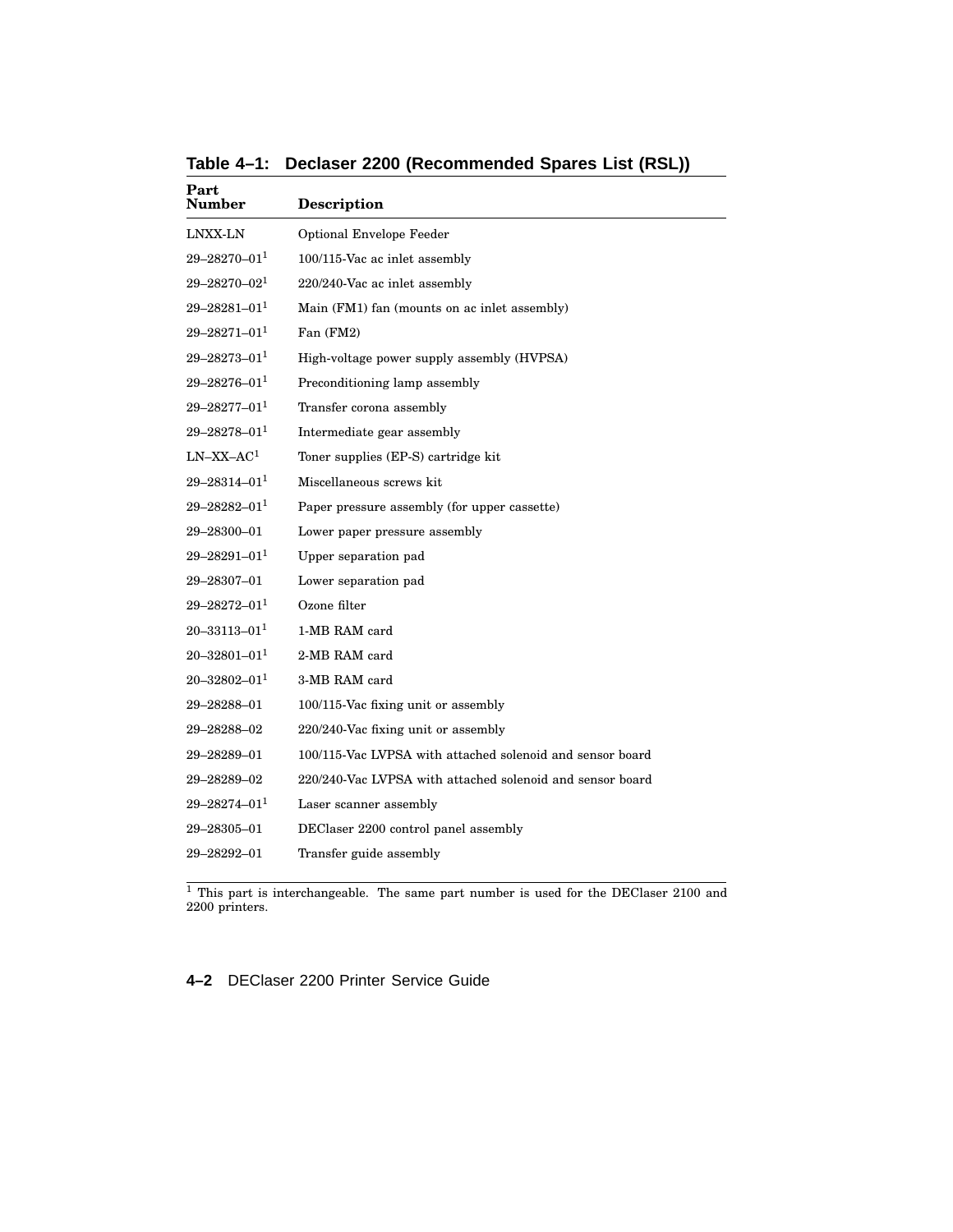| Table 4-1 (Cont.): Declaser 2200 (Recommended Spares List |        |  |  |
|-----------------------------------------------------------|--------|--|--|
|                                                           | (RSL)) |  |  |

| Part<br>Number                 | <b>Description</b>                                                                       |
|--------------------------------|------------------------------------------------------------------------------------------|
| $29 - 28301 - 01$ <sup>1</sup> | Solenoid and sensor board                                                                |
| 29-28293-01                    | Upper pickup roller assembly                                                             |
| 29-28294-01                    | Lower pickup roller assembly                                                             |
| 29-28306-01                    | Video control board                                                                      |
| 29-28290-01                    | DC control board                                                                         |
| $29 - 28275 - 011$             | Input/output board                                                                       |
| $29 - 28280 - 011$             | Main motor assembly                                                                      |
| $29 - 28279 - 011$             | Main motor drive assembly                                                                |
| 29-28295-01                    | Duplex motor                                                                             |
| 29-28296-01                    | Alignment guide drive assembly                                                           |
| 29-28297-01                    | Inverter drive assembly                                                                  |
| $29 - 28299 - 011$             | Output roller paper delivery assembly                                                    |
|                                | $1$ This part is interchangeable. The same part number is used for the DEClaser 2100 and |

2200 printers.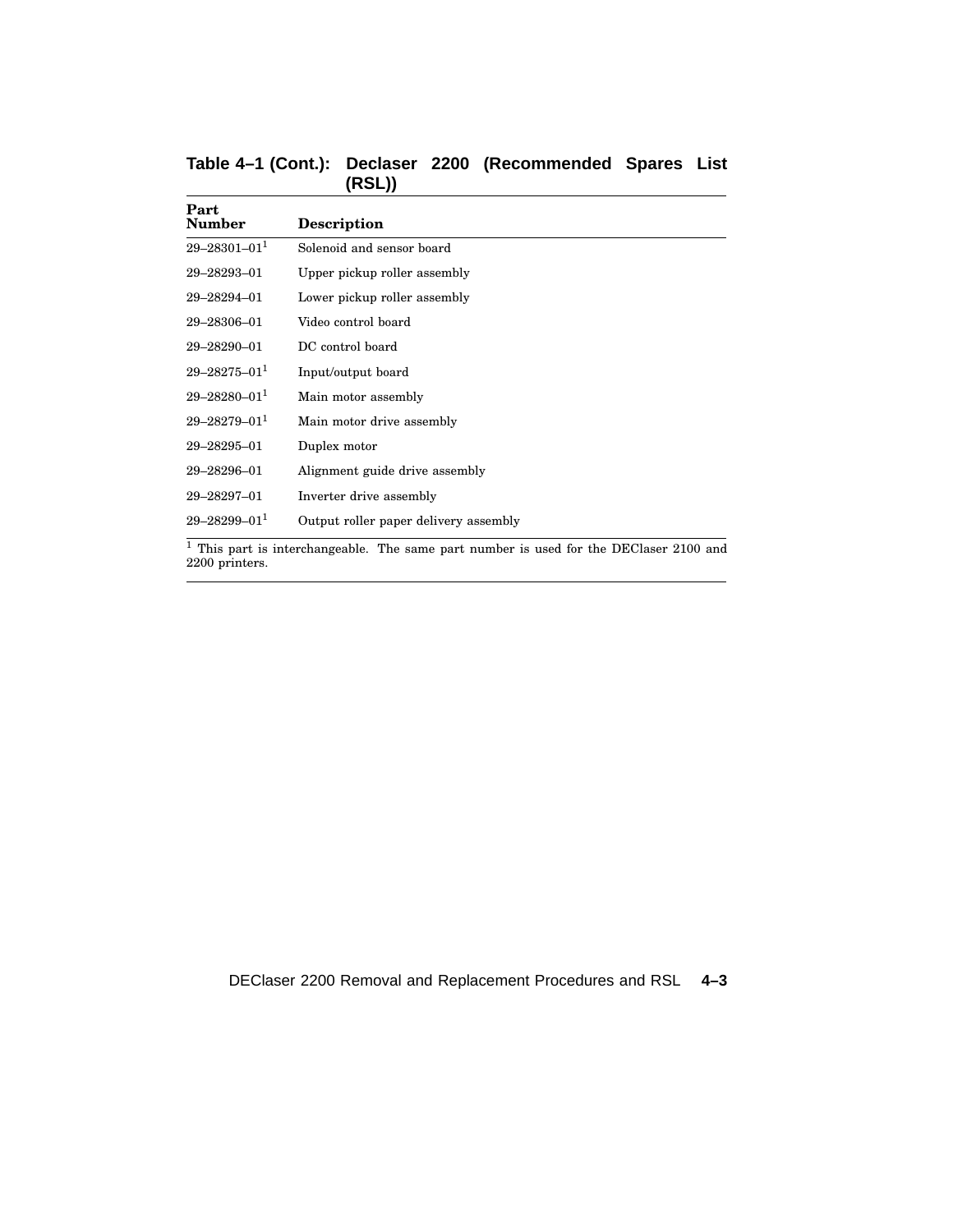## **4.2 Top Cover**

Use the following procedure to remove and replace the top cover of the DEClaser 2200 printer.

- 1. Remove the inverter side panels as shown in Section 4.11.3.
- 2. Remove the inverter support arms as shown in Section 4.11.2.
- 3. Open the top cover.
- 4. Remove the EP-S cartridge as shown in Section 4.13.
- 5. Disengage the upper spring from the bracket.
- 6. Remove the screw that holds the left guard plate and remove the guard plate.

MLO-004676, Roll# 10, Shot# 10–12

**4–4** DEClaser 2200 Printer Service Guide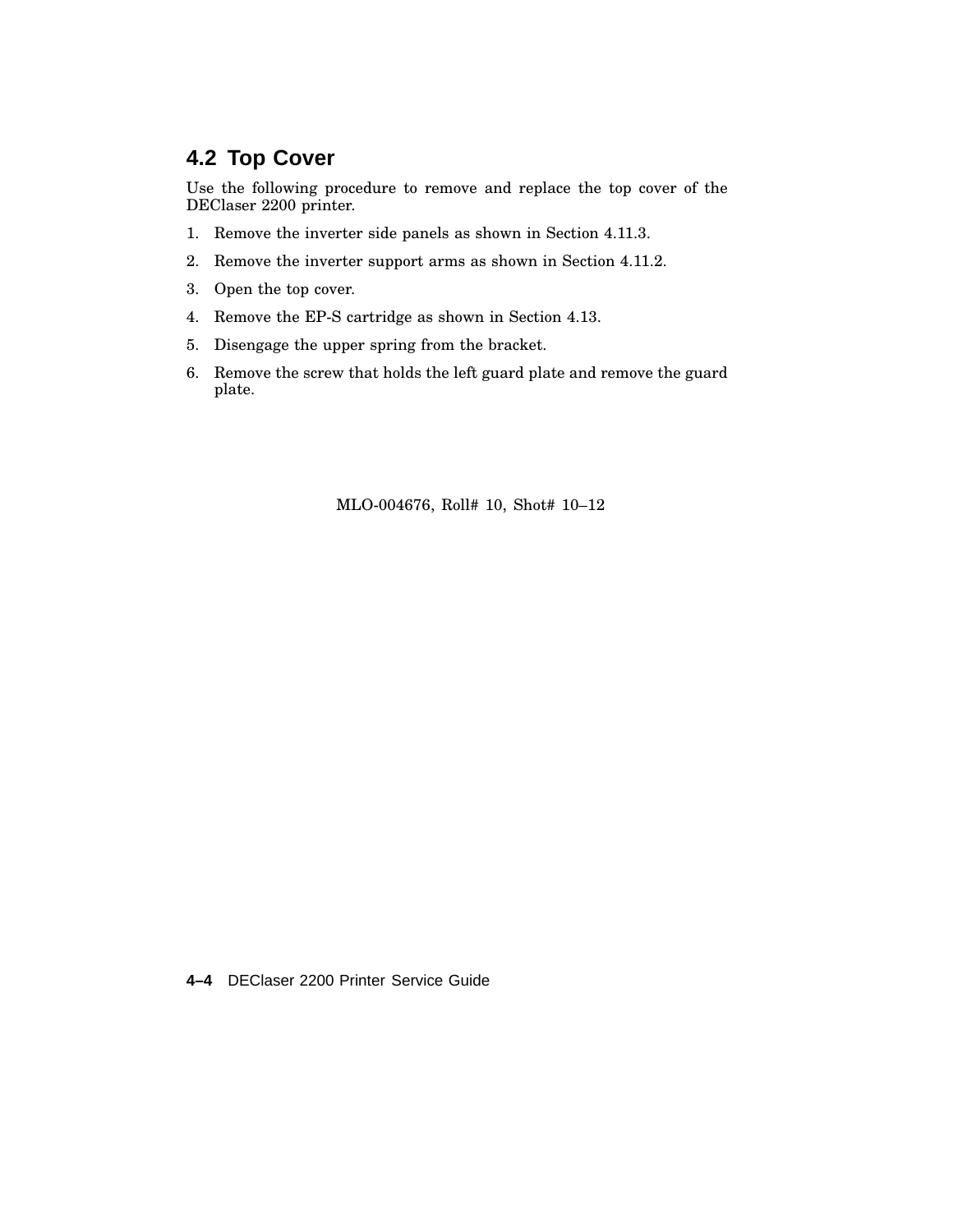- 7. Remove the screw that holds the right guard plate and remove the guard plate.
- 8. Disengage both springs from the slots.
- 9. Park both springs in the up position, for access to the hinge screws.

MLO-004677, Roll# 11, Shot# 1–3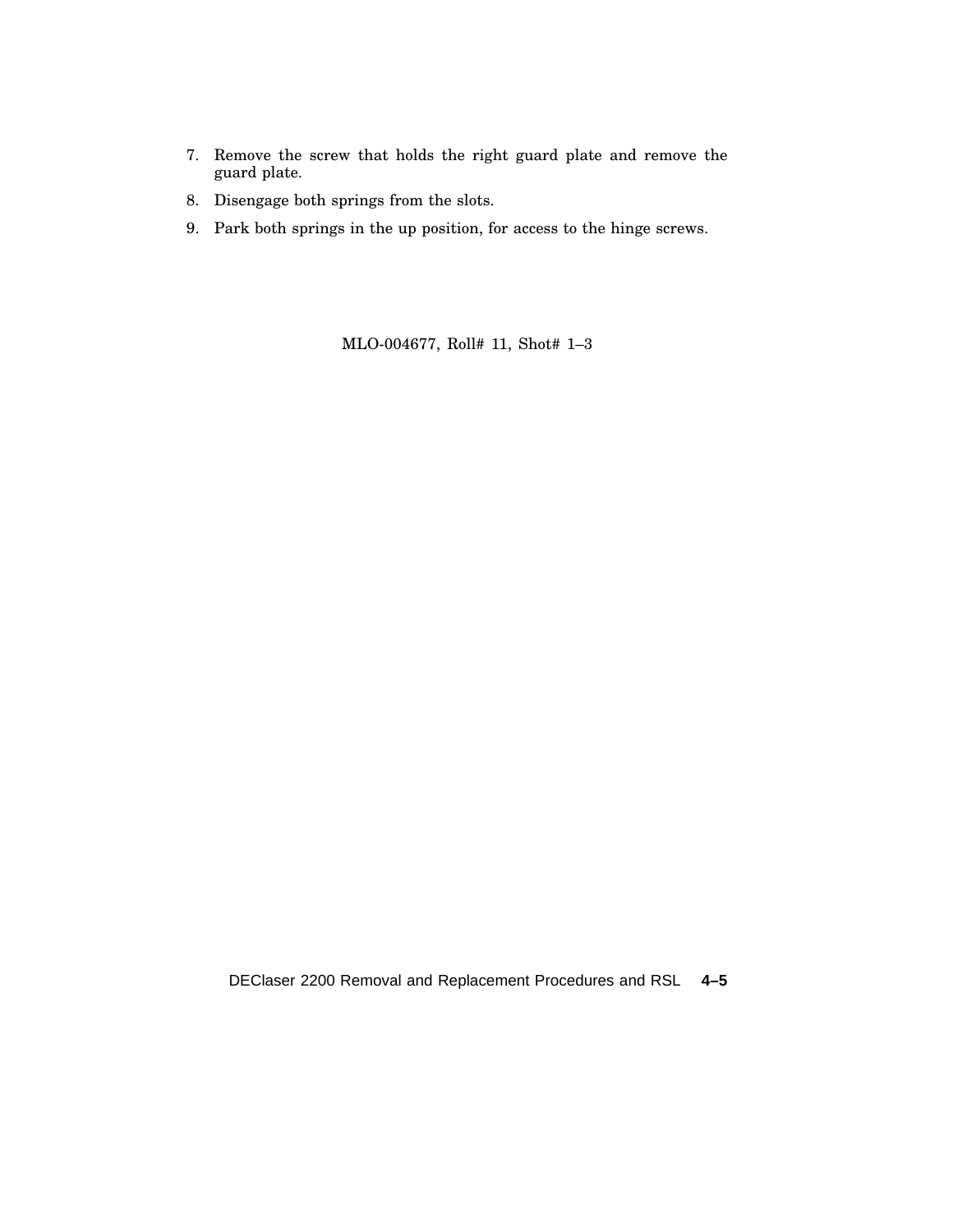10. Remove the four screws that hold the hinge to the top cover, then remove the cover.

MLO-004678, Roll# 11, Shot# 7–9

MLO-004679, Roll# 11, Shot# 4–6

**4–6** DEClaser 2200 Printer Service Guide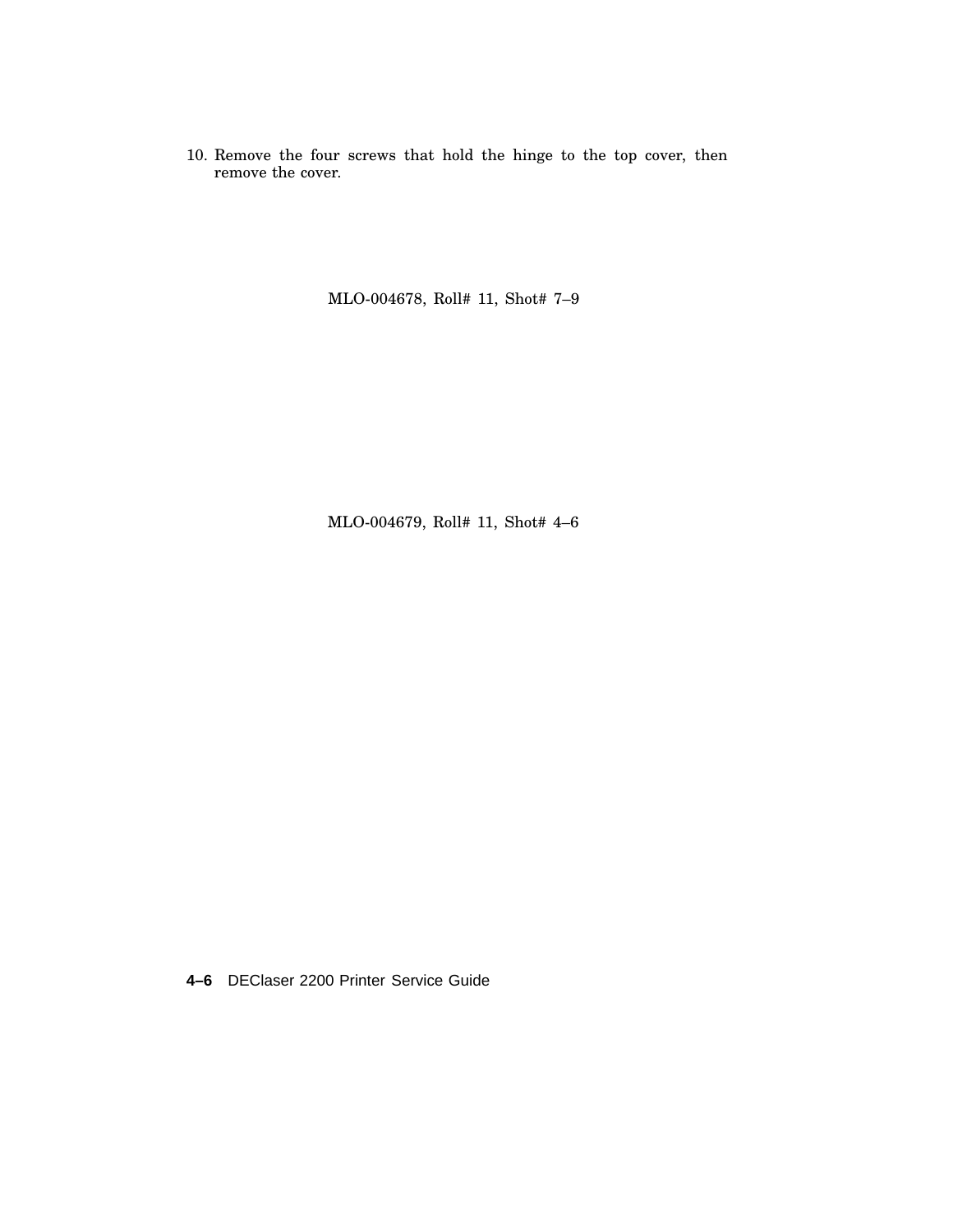#### **4.2.1 Top Cover Mirror**

Use the following procedure to remove and replace the top cover mirror of the DEClaser 2200 printer.

- 1. Remove the EP-S cartridge as shown in Section 4.13.
- 2. Remove the three screws that hold the shutter to the bulkhead.
- 3. Lift and remove the shutter.
- 4. Stop here if you intend to clean the mirror. Continue on to remove the mirror.

**CAUTION:** *Be careful when handling the mirror. The surface of the mirror is sensitive and is easily scratched or damaged by dirt or oil from your fingers.*

MLO-004680, Roll# 12, Shot# 1–3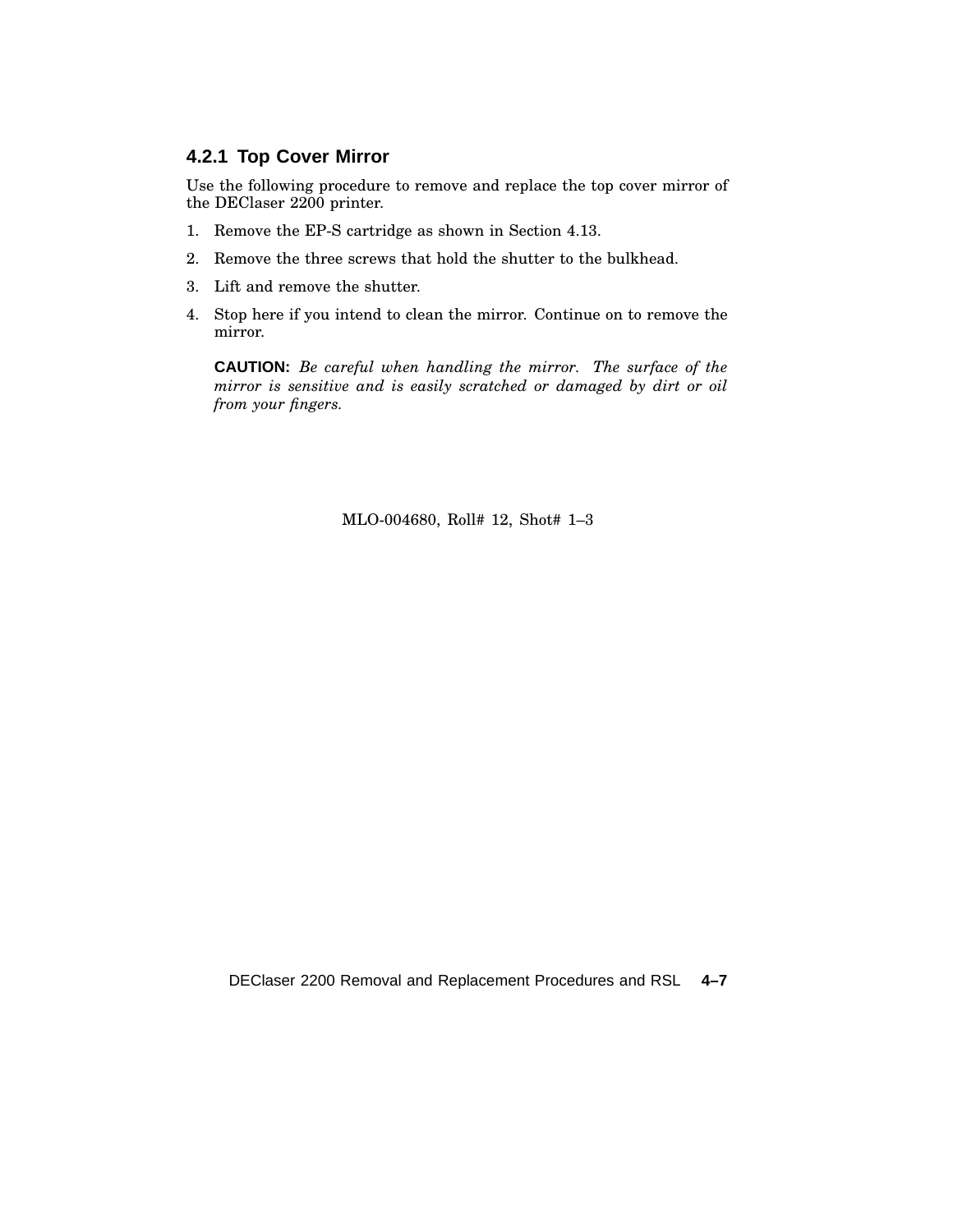- 5. Remove the top cover, as shown in Section 4.2, and place it upside down on a work surface.
- 6. Remove the two screws from the fixing unit hold-down plate.
- 7. Remove the fixing unit hold-down plate.

MLO-004681, Roll# 12, Shot# 4–6

**4–8** DEClaser 2200 Printer Service Guide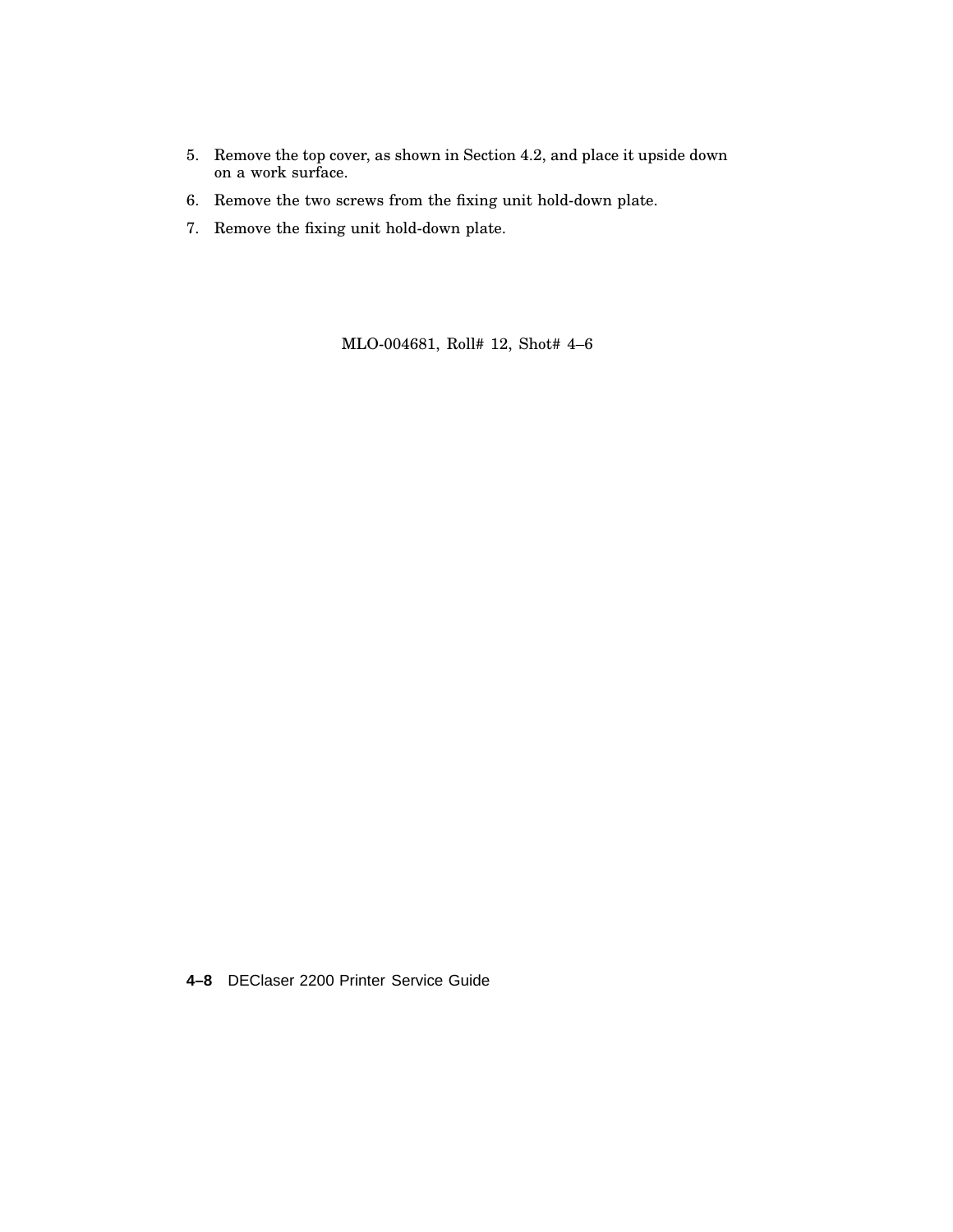8. Remove the six screws that hold the subframe to the top cover.

MLO-004682, Roll# 12, Shot# 7–9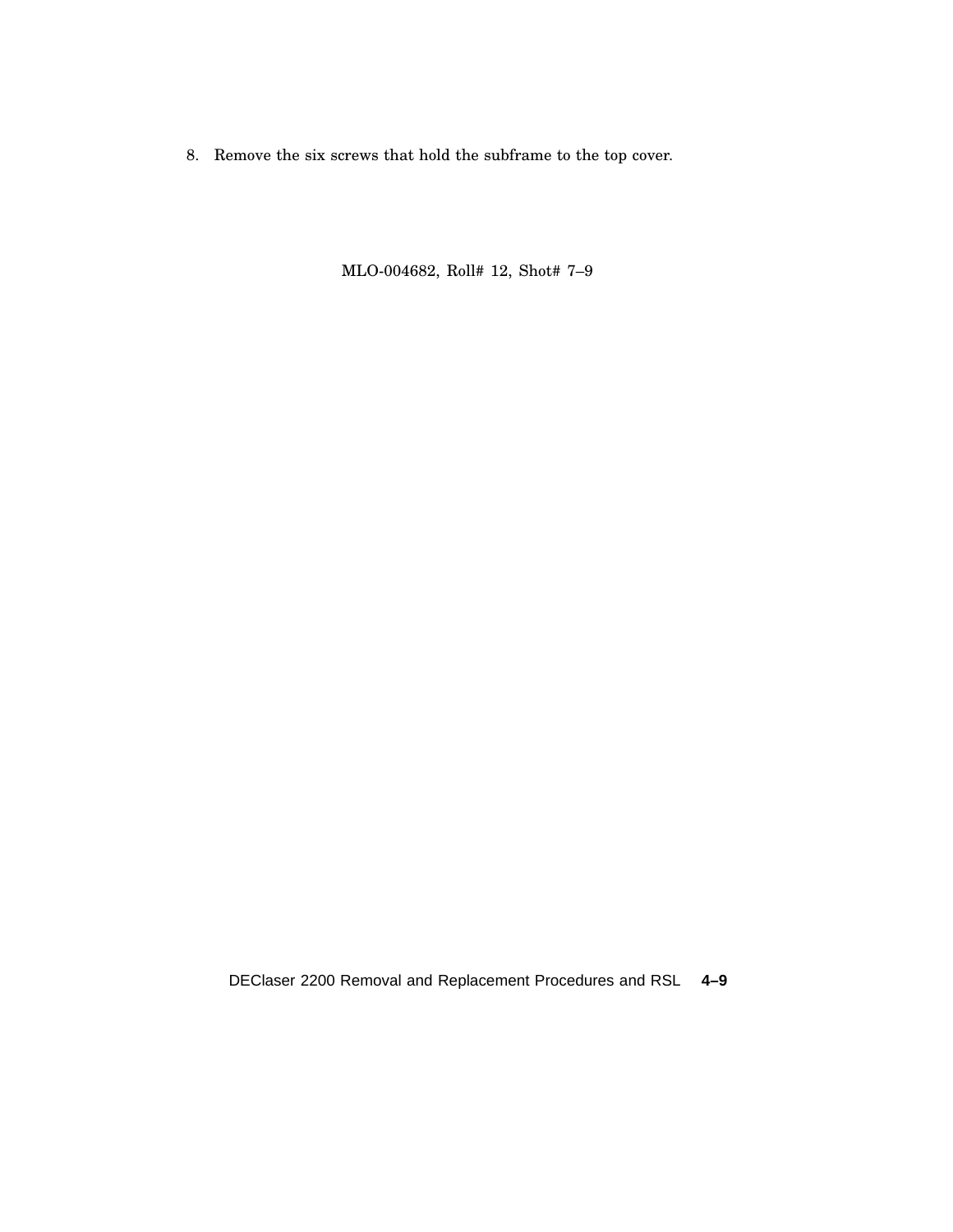9. Hold the mirror to the subframe, as shown, while you lift and remove the subframe.

MLO-004683, Roll# 12, Shot# 10–12

**4–10** DEClaser 2200 Printer Service Guide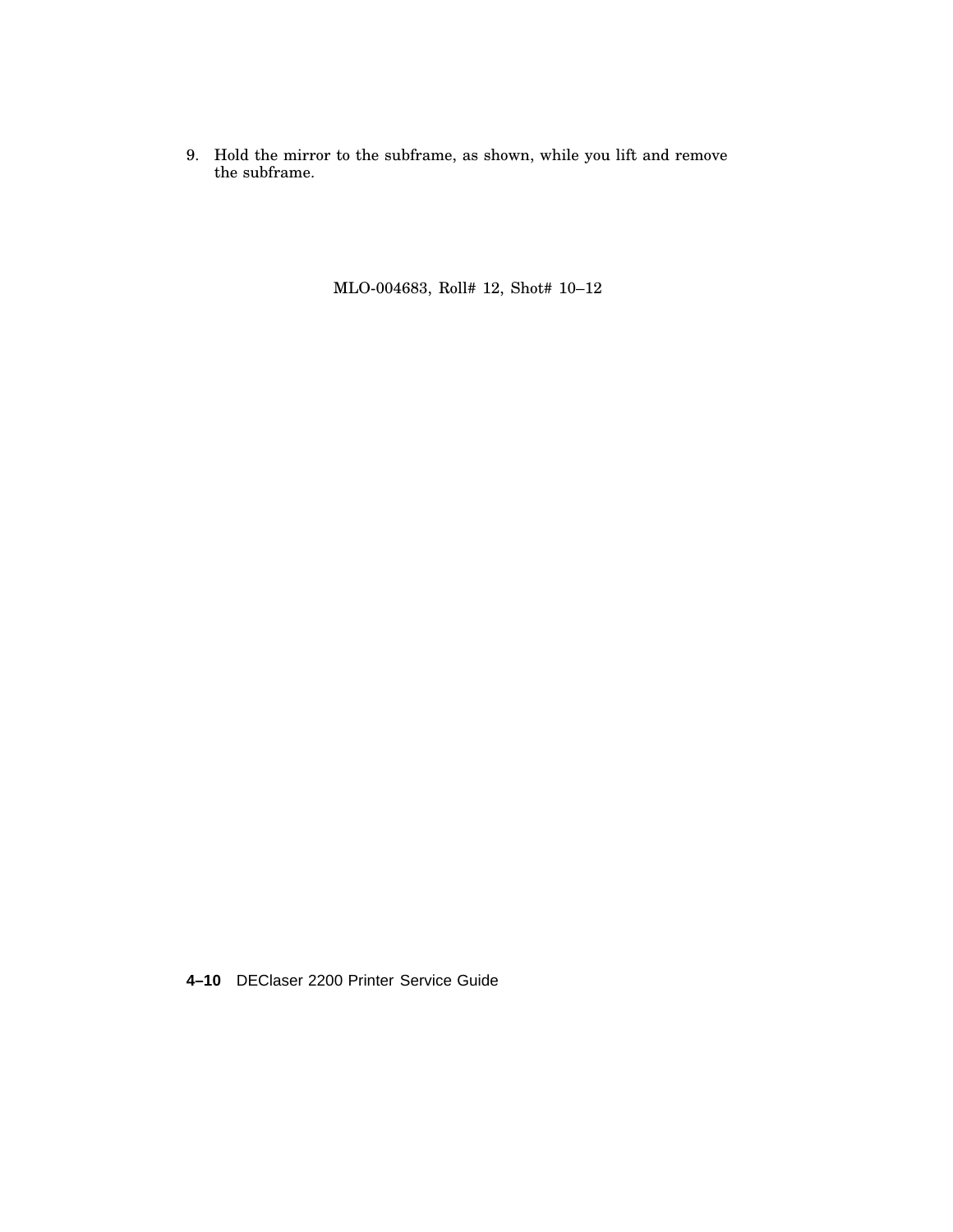- 10. Place the subframe on a work surface, as shown below.
- 11. Remove the mirror from the guide posts.

The mirror mounting holes and subframe posts are two different sizes. After you mount the mirror, make sure the mirror is free to move up and down on the subframe posts and site correctly.

MLO-004684, Roll# 13, Shot# 1–3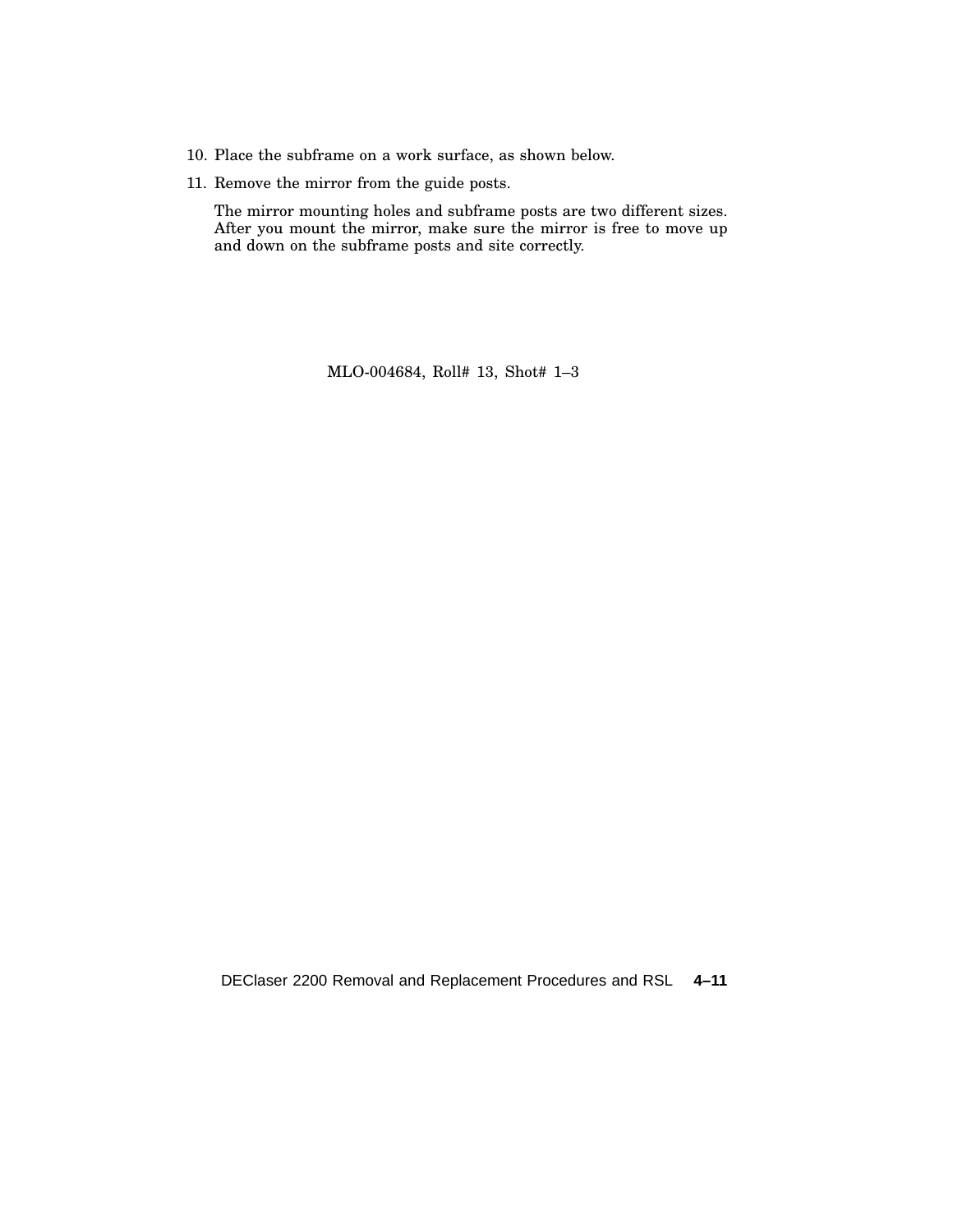#### **4.2.2 Top Cover Switch Lever**

Use the following procedure to remove and replace the switch lever that is mounted on the top cover. When the top cover is closed, the switch lever depresses the interlock switches.

- 1. Open the top cover.
- 2. Remove the screw that holds the switch lever to the top cover, and remove the switch lever.

MLO-004685, Roll# 14, Shot# 4–6

**4–12** DEClaser 2200 Printer Service Guide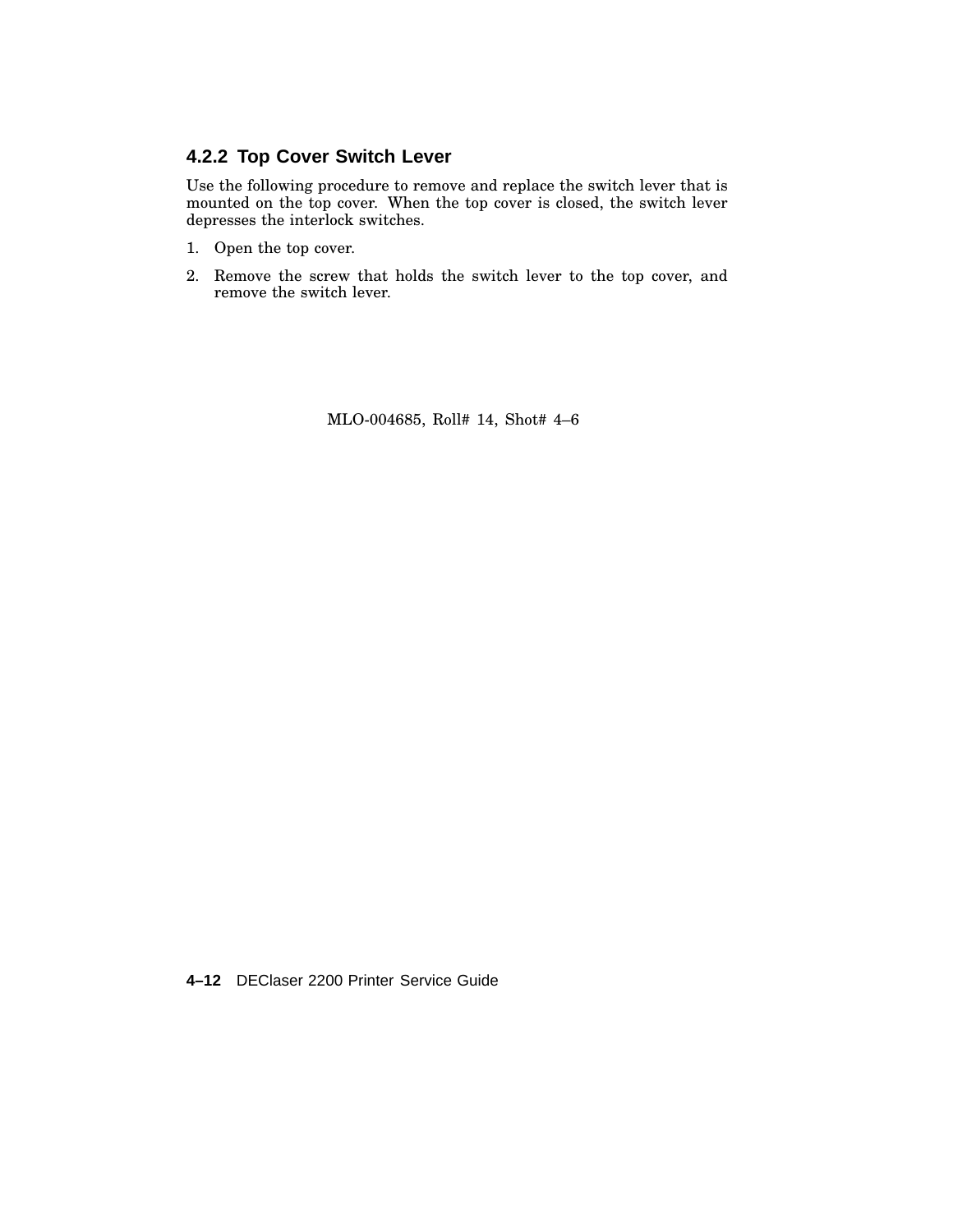## **4.3 Assembly Separation**

Use the following procedure to separate the duplex and printing assemblies of the DEClaser 2200 printer.

- 1. Remove the following components.
	- a. Inverter side panels as shown in Section 4.11.3 and Section 4.11.2
	- b. EP-S cartridge as shown in Section 4.13
	- c. Upper cover as shown in Section 4.7
	- d. Duplex gear side panel as shown in Section 4.8
	- e. Fixing unit as shown in Section 4.24
	- f. Transfer drive assembly as shown in Section 4.25
- 2. Remove the two inside screws.
- 3. Remove the rear screw, which is not shown below.

MLO-004686, Roll# 38, Shot# 7–9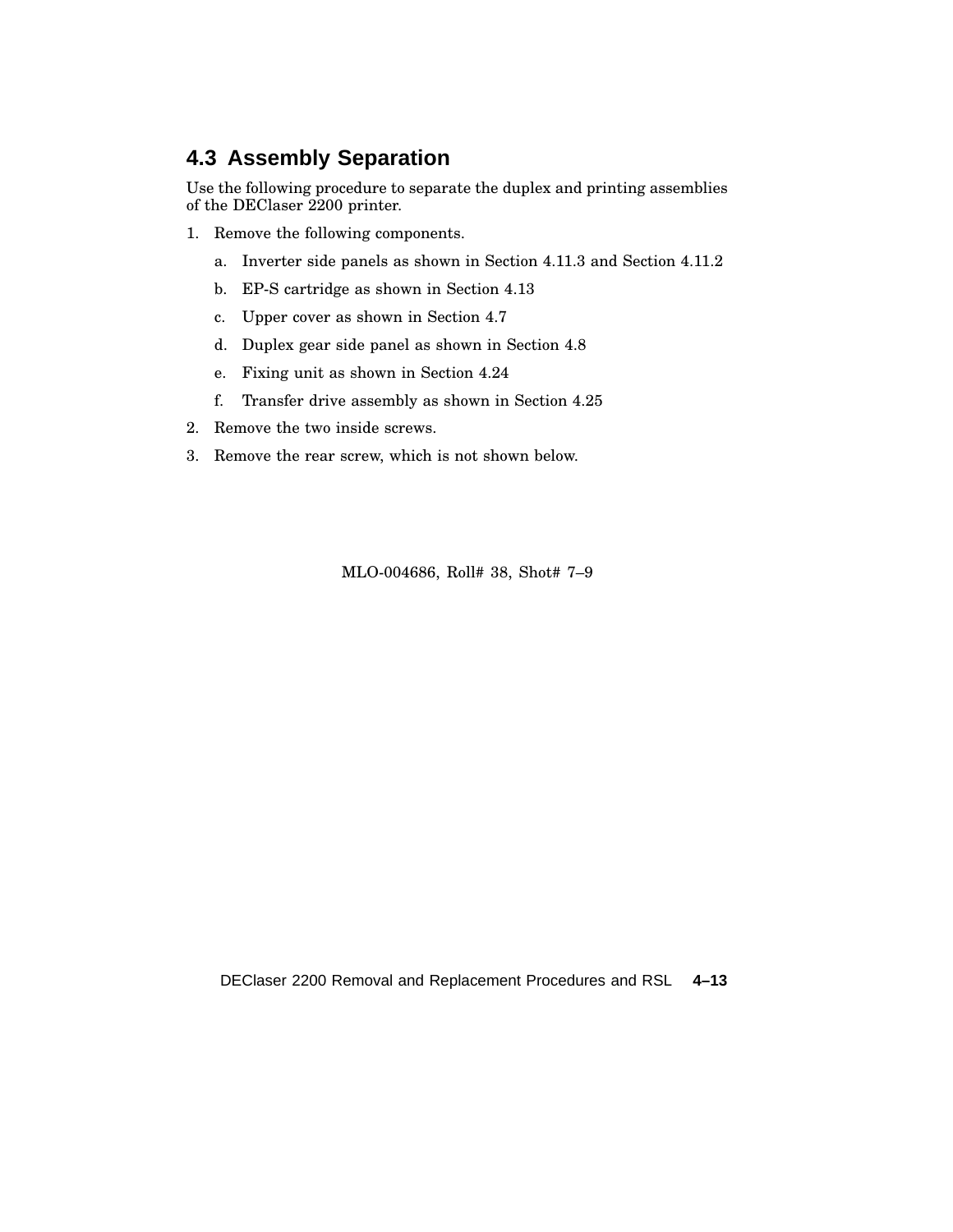- 4. Do the following to disconnect the printer from the dc control board:
	- Unplug the 9-pin locking connector, J216.
	- Unplug the 40-pin connector, J214.

MLO-004687, Roll# 38, Shot# 4–6

**4–14** DEClaser 2200 Printer Service Guide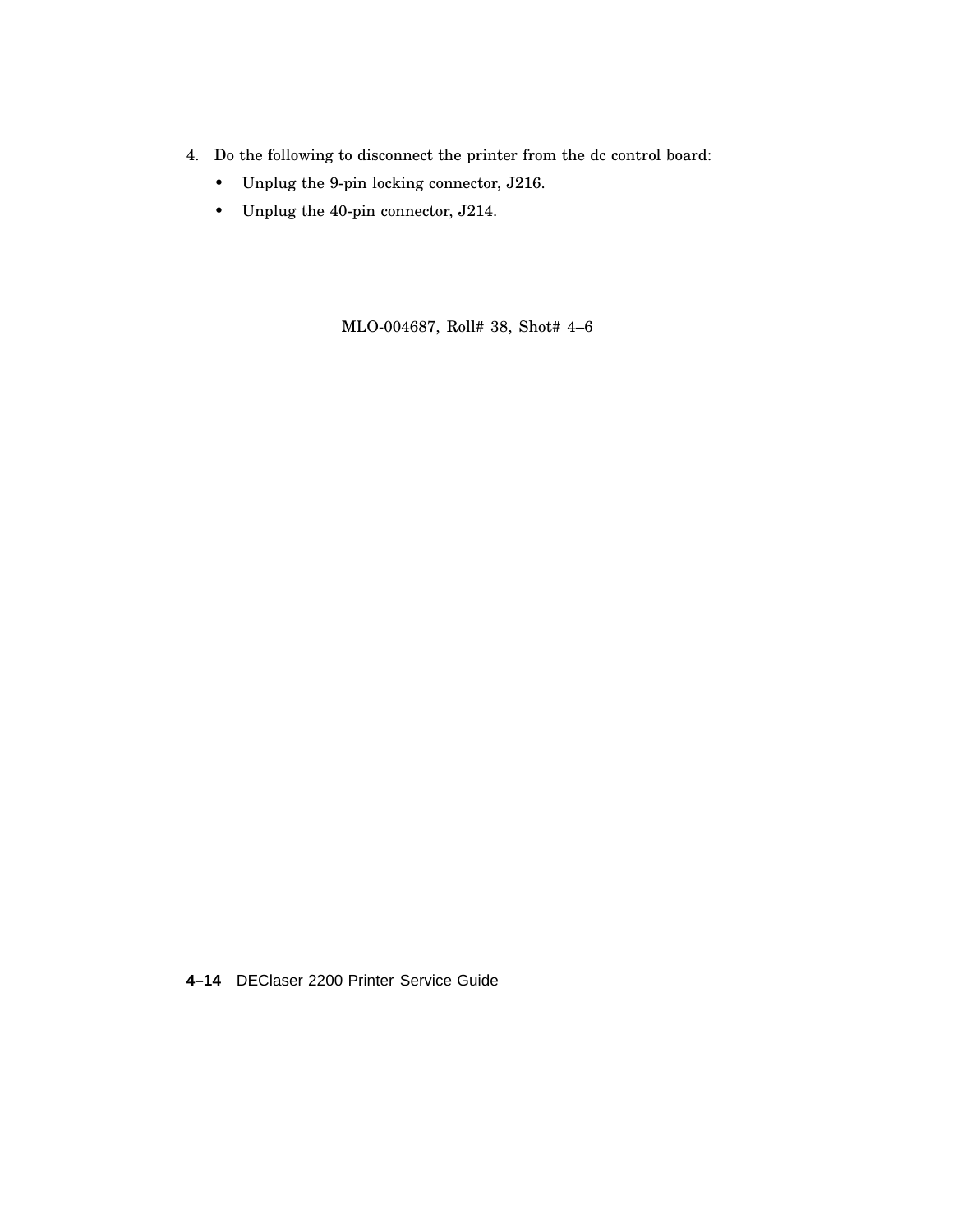- 5. Unplug the following connectors from the scanner assembly:
	- **1** Remove the screw and open the access hatch. Remove the fiberoptic light cable as shown below.
	- 2 Open the access hatch and unplug the 5-pin J401 connector.
	- 3 Unplug the 4-pin J451 connector.

MLO-004688, Roll# 19, Shot# 10–12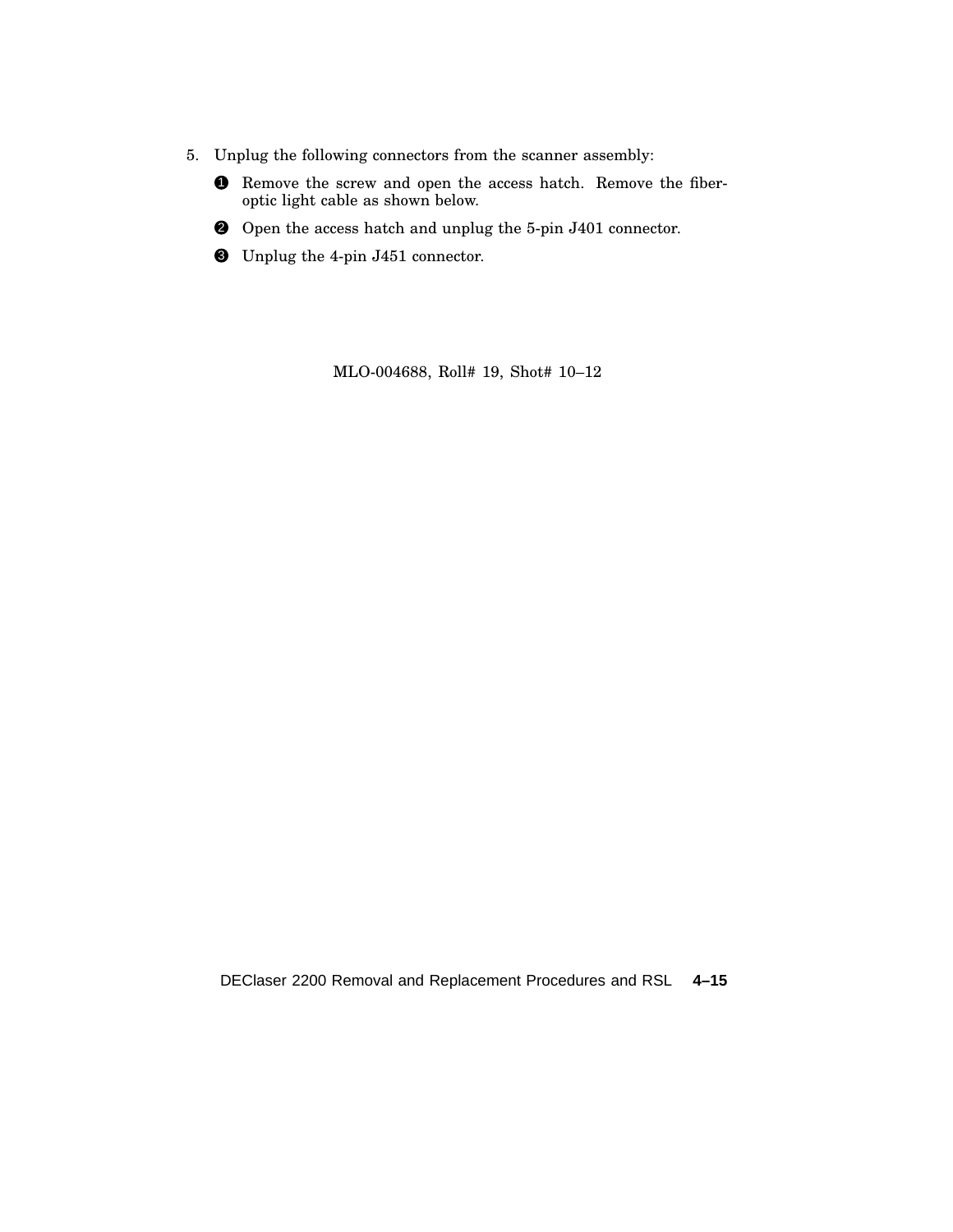- 6. Remove the screw that holds the two ground wires to the front subpanel.
- 7. Remove the screw that holds the single ground wire to the feeder bracket.
- 8. Release the three snaps  $\bullet$  and remove the cables from the clamps.

MLO-004689, Roll# 38, Shot# 10–12

**4–16** DEClaser 2200 Printer Service Guide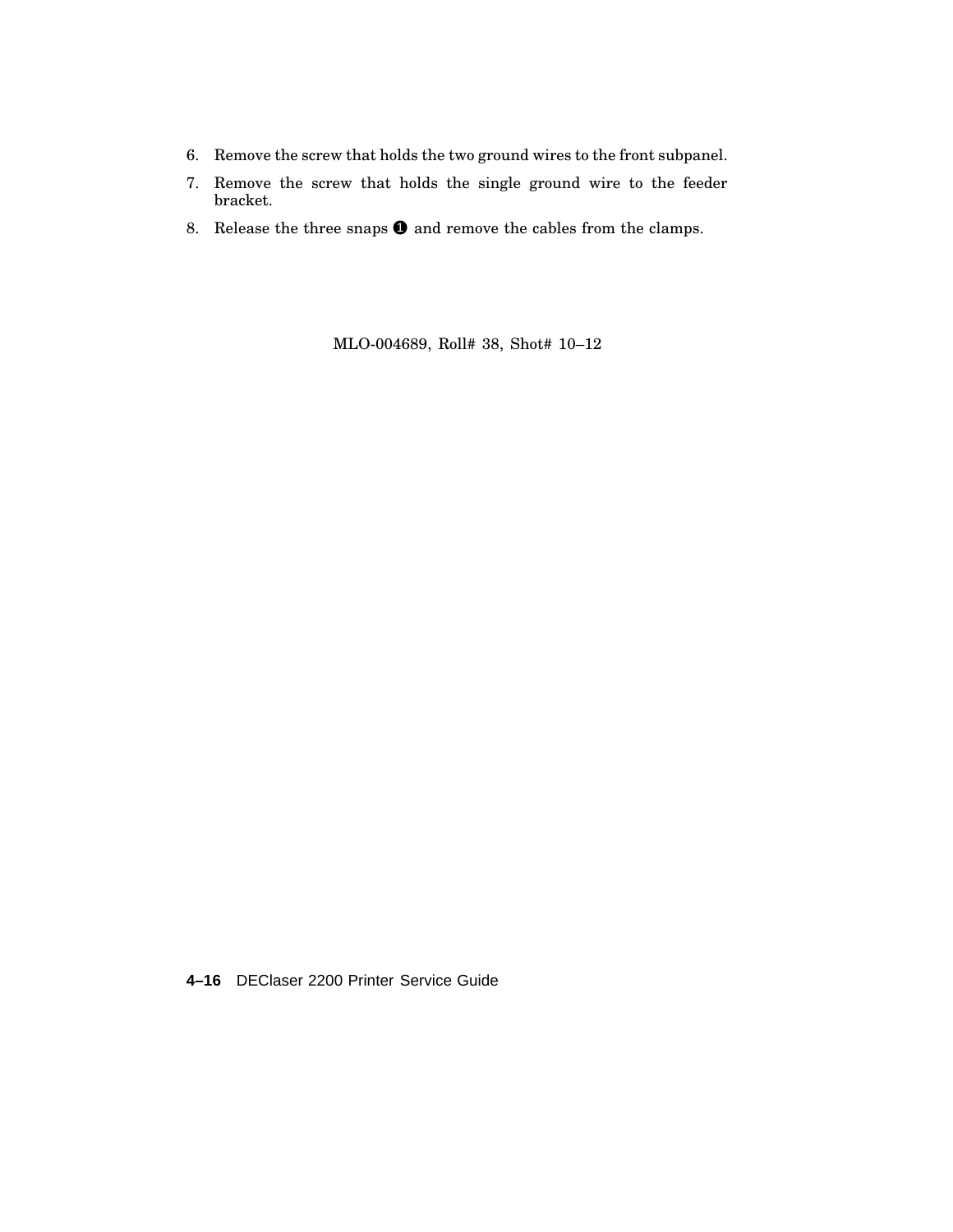- 9. Remove the two screws and remove the metal connector guide.
- 10. Remove the two shoulder screws and remove the connector  $\bigcirc$ . The connector is for the envelope feeder option.

MLO-004690, Roll# 21, Shot# 1–3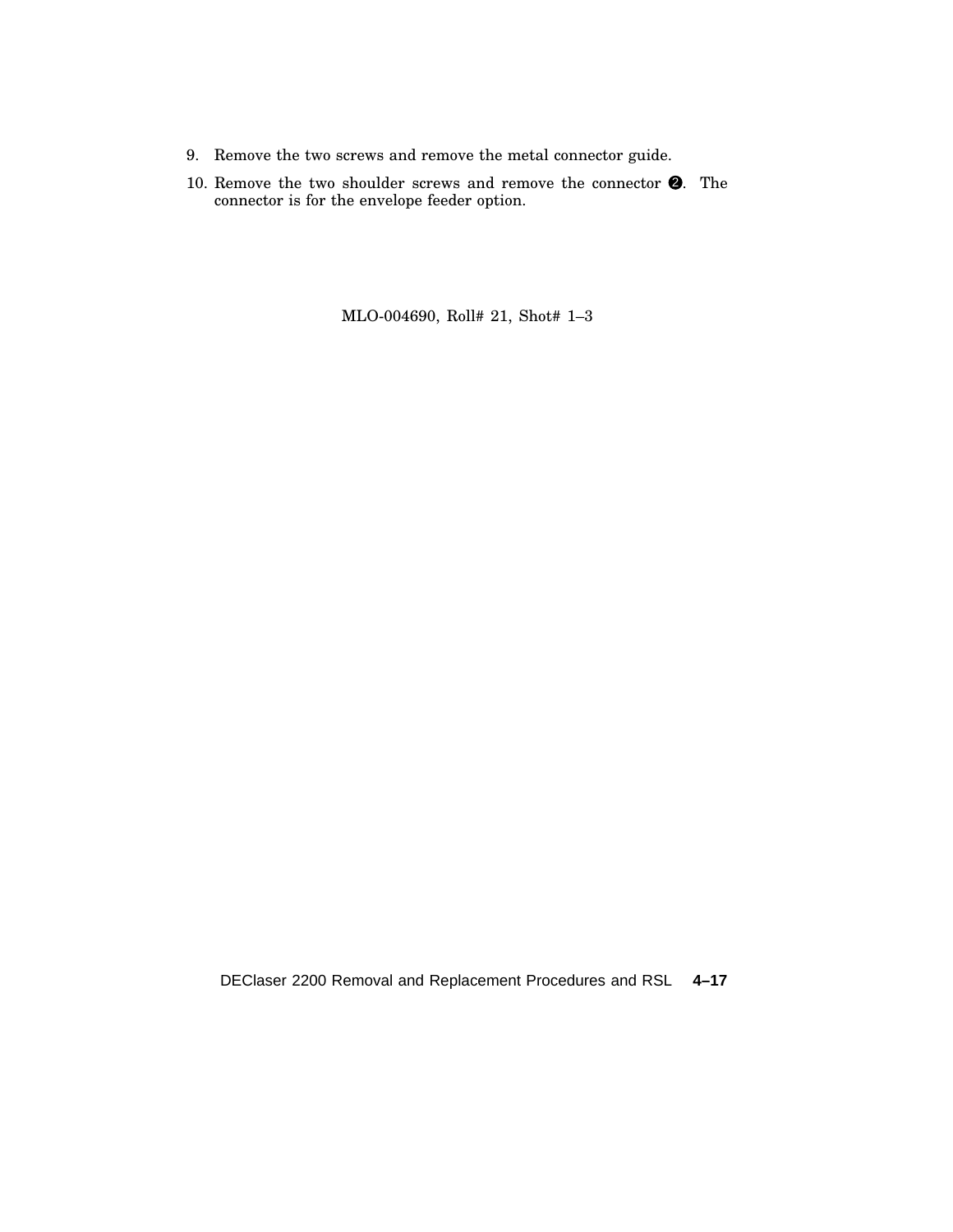- 11. Remove the cables from the printer.
- 12. Remove the five screws and remove the envelope feeder bracket.

MLO-004691, Roll# 21, Shot# 7–9

**4–18** DEClaser 2200 Printer Service Guide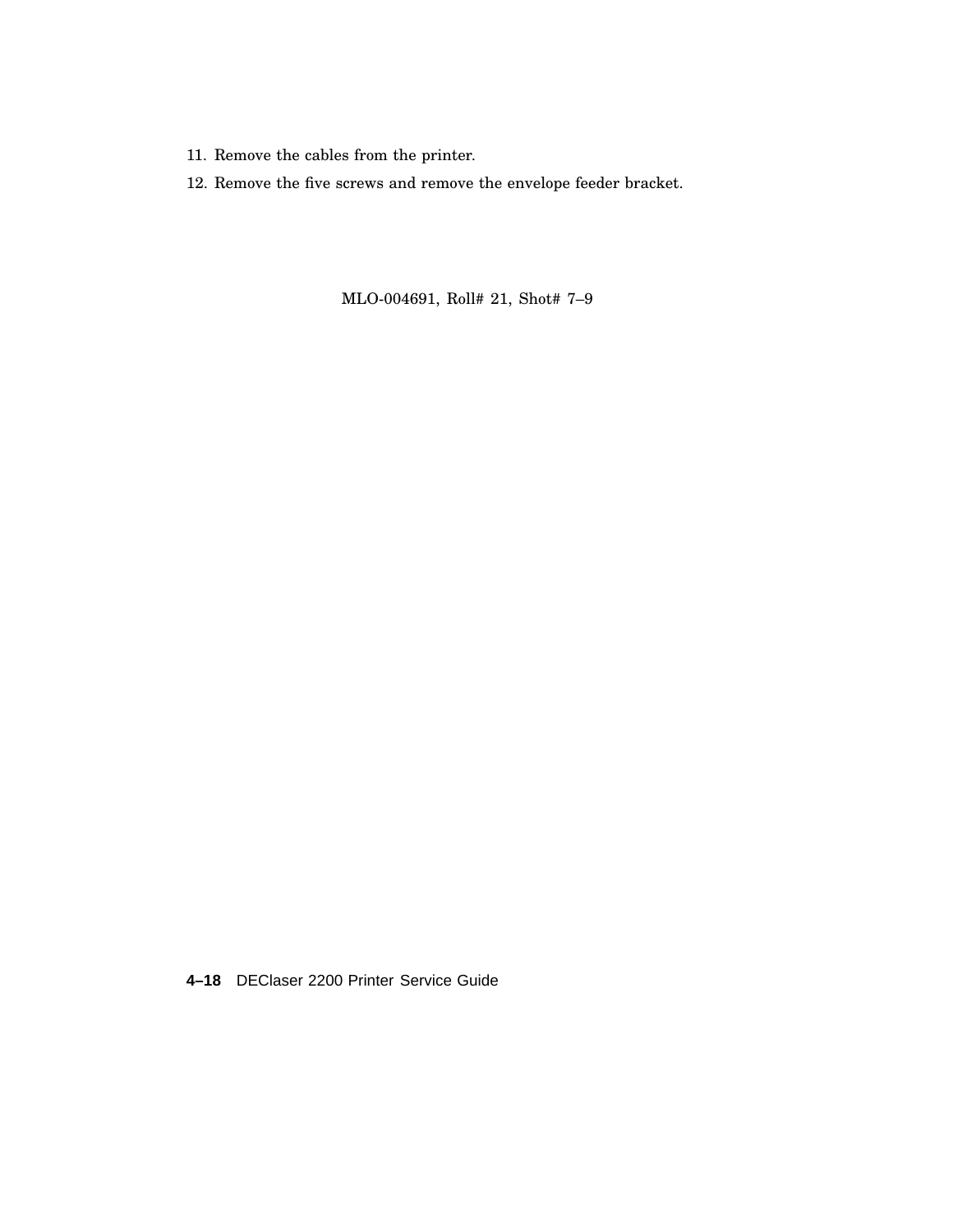13. Use a long shank Phillips screwdriver to remove the two front screws.

MLO-004692, Roll# 39, Shot# 1–3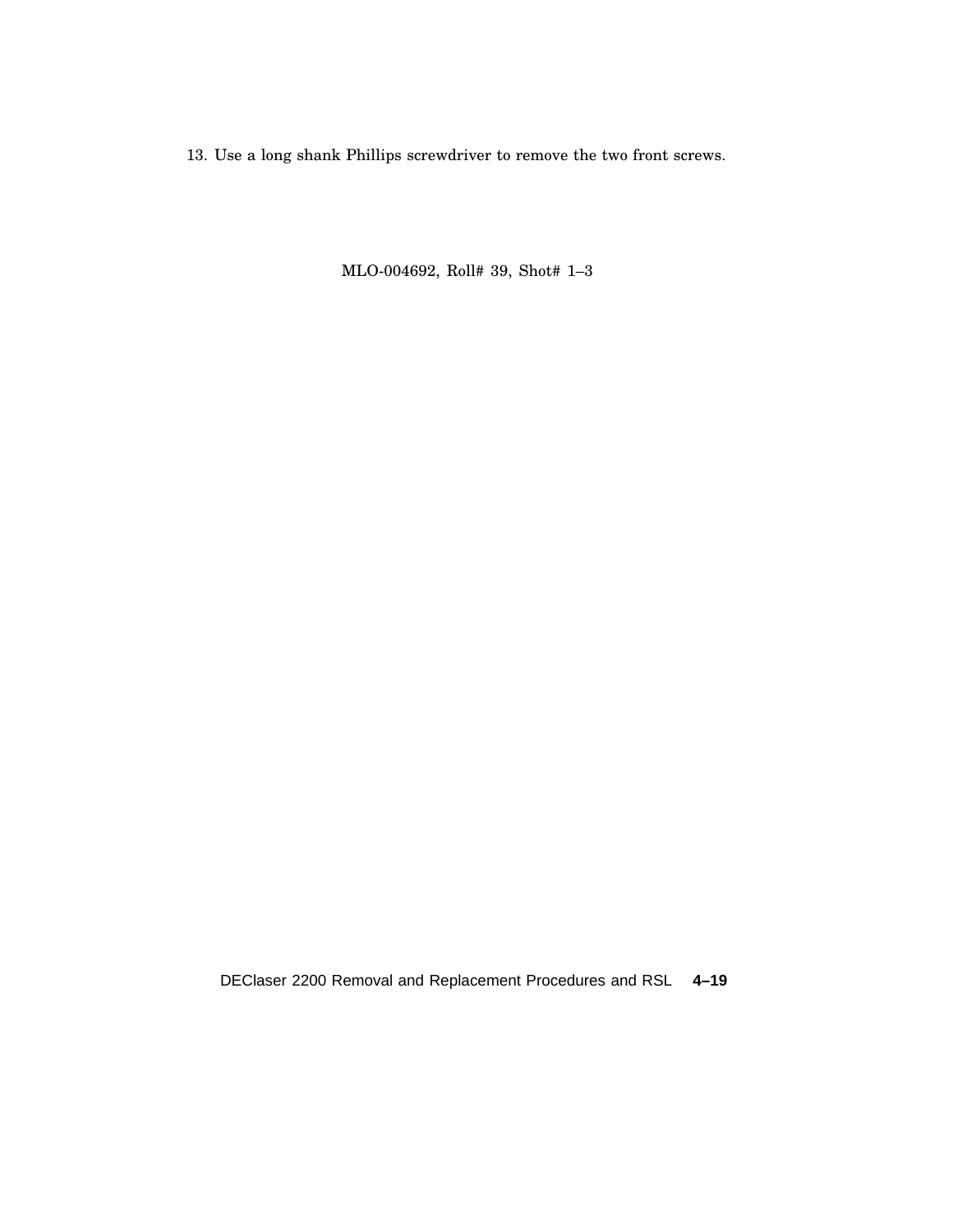- 14. Close the top cover before proceeding to next step.
- 15. Lift the upper section to separate the printer from the duplex assembly.

MLO-004693, Roll# 39, Shot# 4–6

**4–20** DEClaser 2200 Printer Service Guide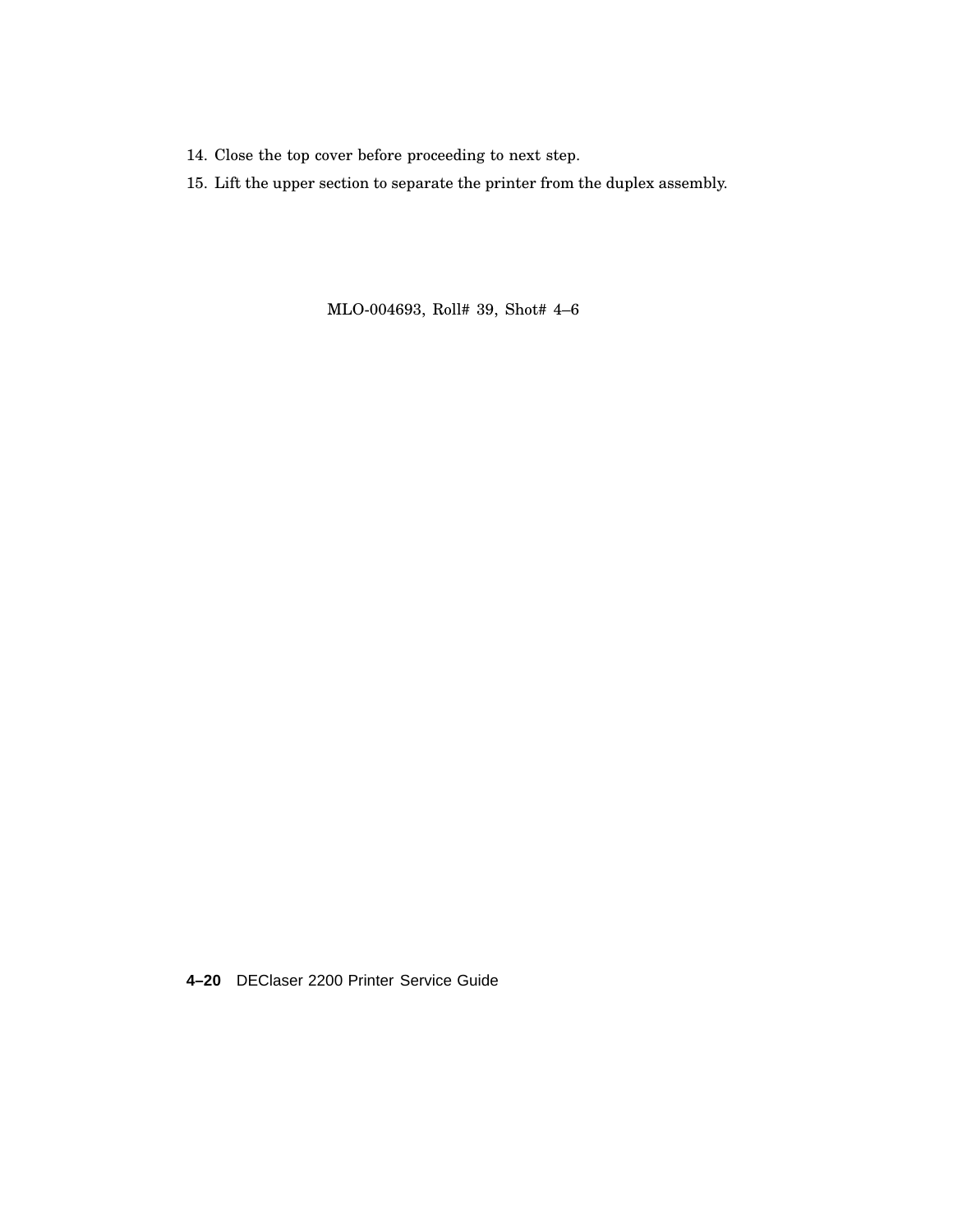## **4.4 Inverter Unit**

Use the following procedure to remove and replace the inverter unit of the DEClaser 2200 printer.

- 1. Remove the following components:
	- a. Remove the duplex gear side panel as shown in Section 4.8.
	- b. Remove the duplex inverter panel as shown in Section 4.11.
	- c. Remove the inverter side panels as shown in Section 4.11.3.
	- d. Remove the inverter support arms as shown in Section 4.11.2.
	- e. Remove the inverter drive assembly and drive belt as shown in Section 4.34.5 and Section 4.34.6.
- 2. Remove the inverter shock spring.

MLO-004694, Roll# 37, Shot# 4–6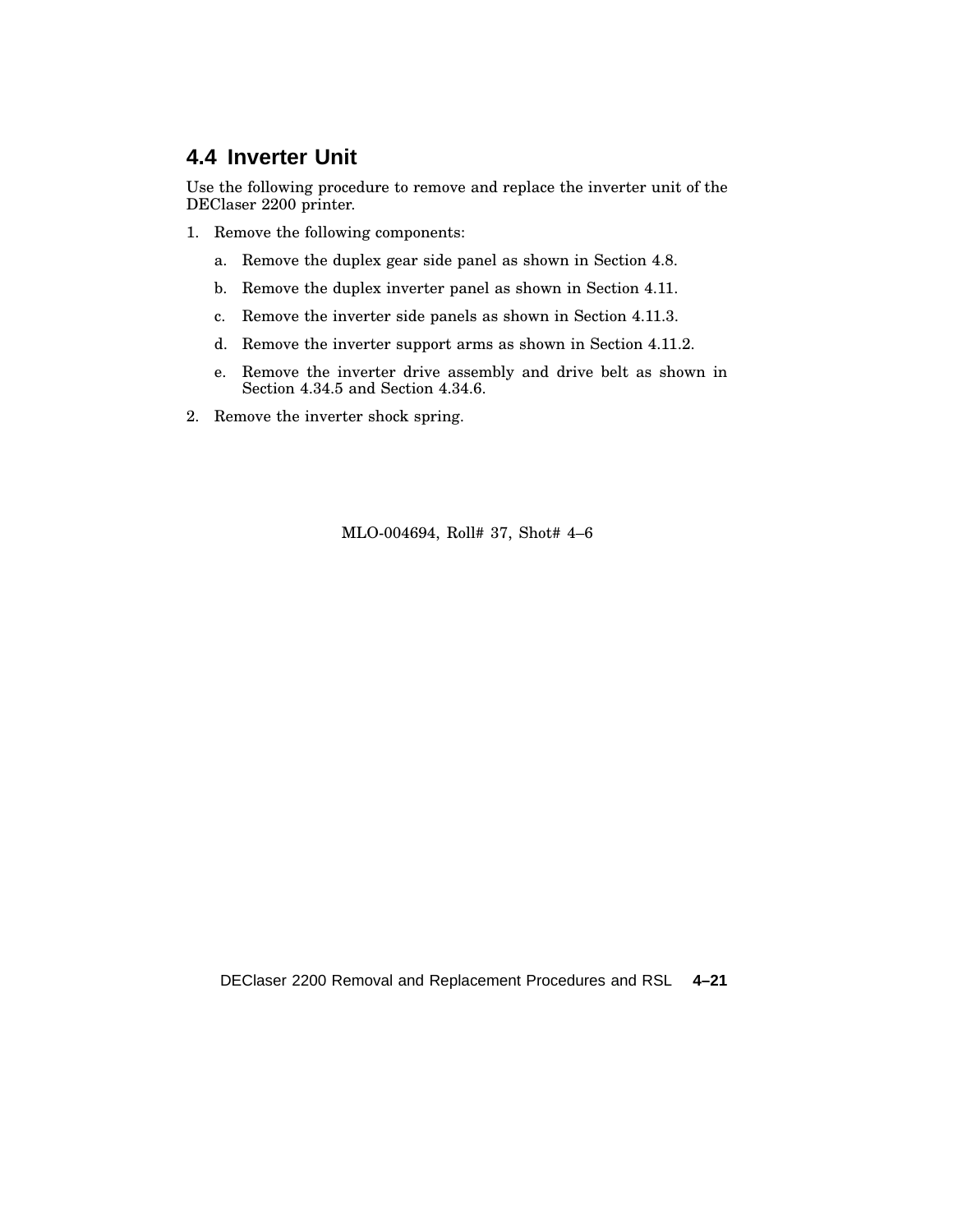3. Unplug the two connectors that connect the inverter unit to the duplex bulkhead.

MLO-004695, Roll# 37, Shot# 10–12

**4–22** DEClaser 2200 Printer Service Guide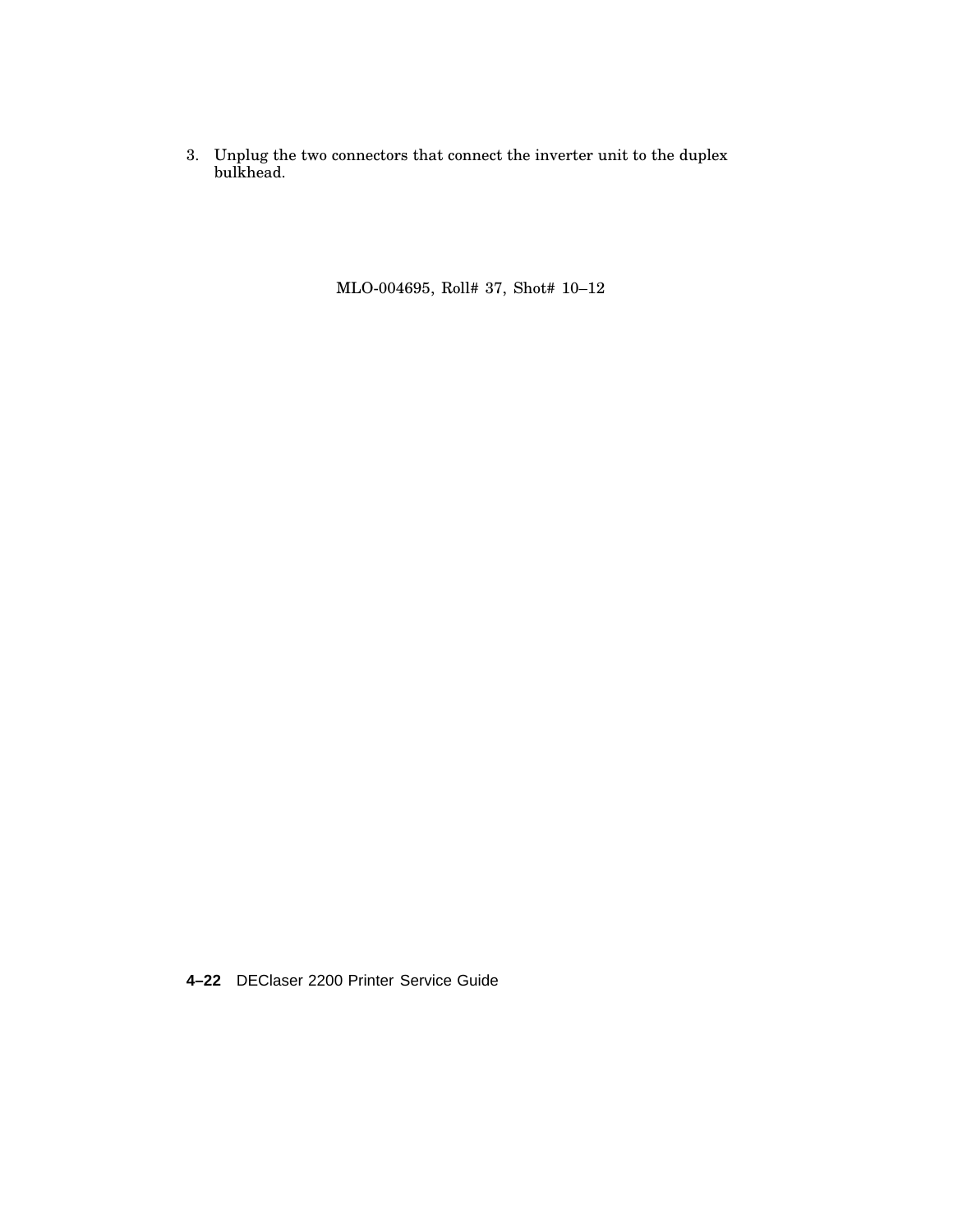- 4. Remove the plastic washer and two E-rings from the drive belt side of the inverter hinge shaft.
- 5. Remove the bearing  $\bigcirc$ . Be careful to support the inverter unit.

MLO-004696, Roll# 37, Shot# 7–9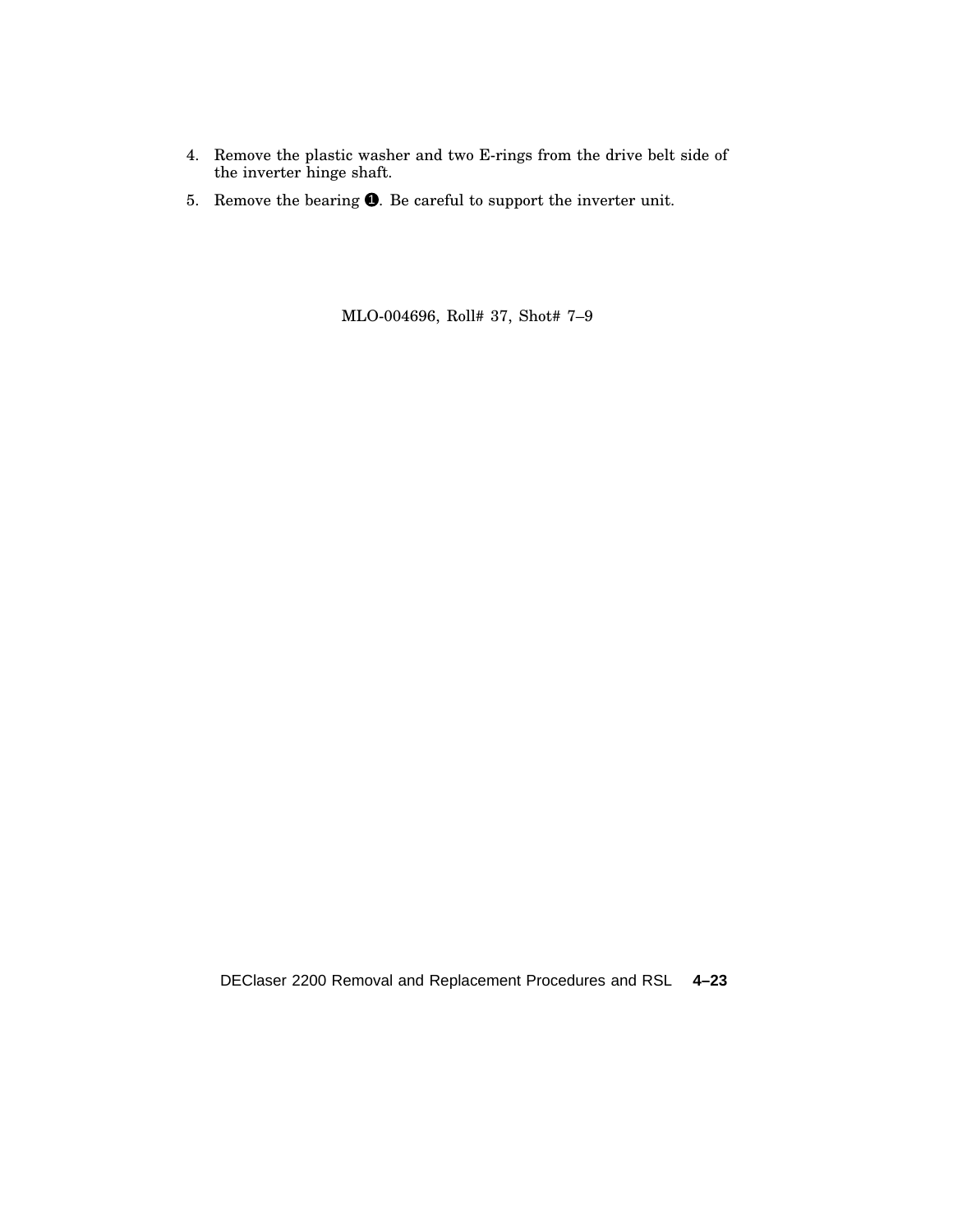- 6. Remove the E-ring  $\bigcirc$  from the access side hinge shaft.
- 7. Remove the bearing  $\bigcirc$ .

MLO-004697, Roll# 36, Shot# 1–3

**4–24** DEClaser 2200 Printer Service Guide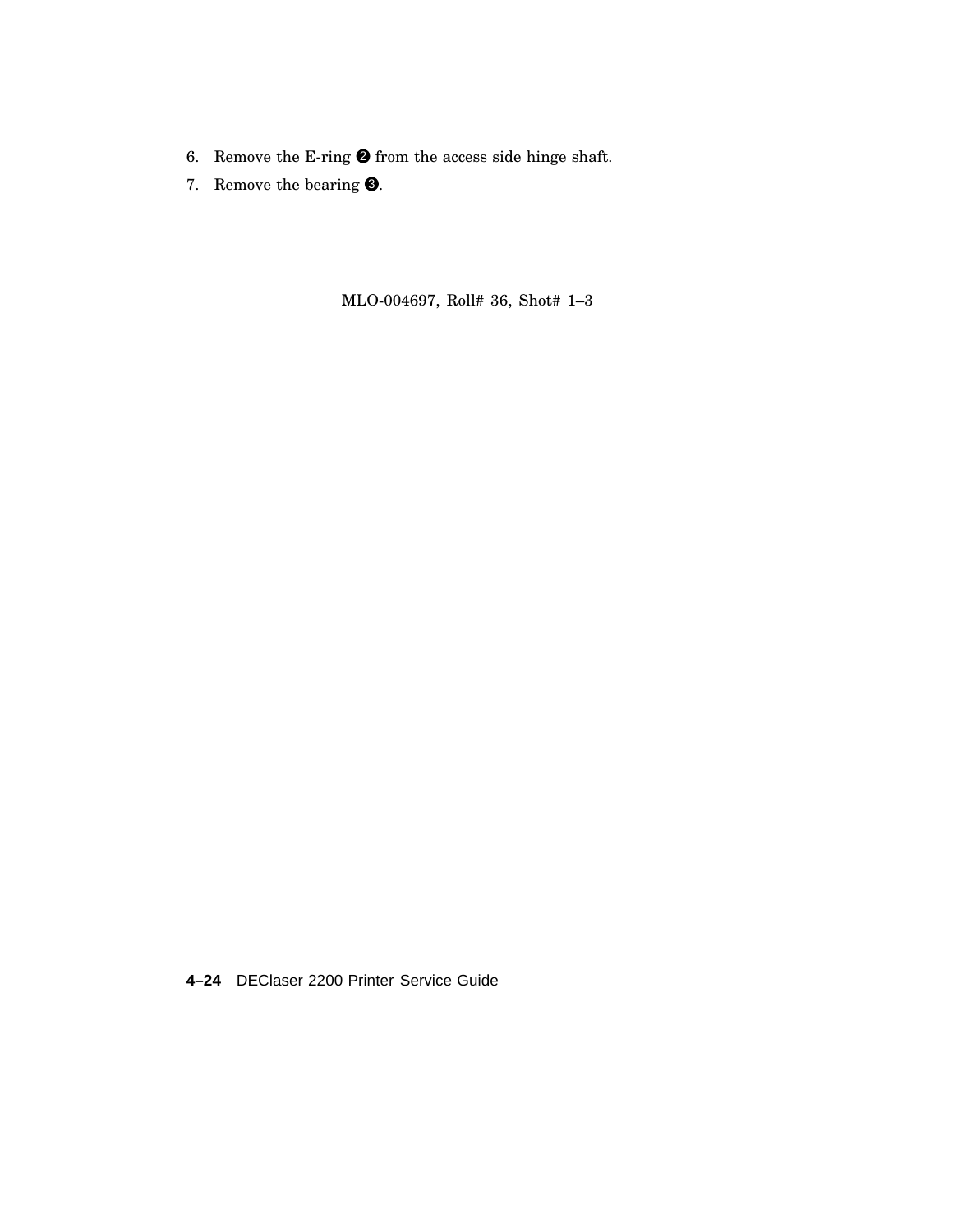8. Remove the inverter unit.

MLO-004698, Roll# 38, Shot# 1–3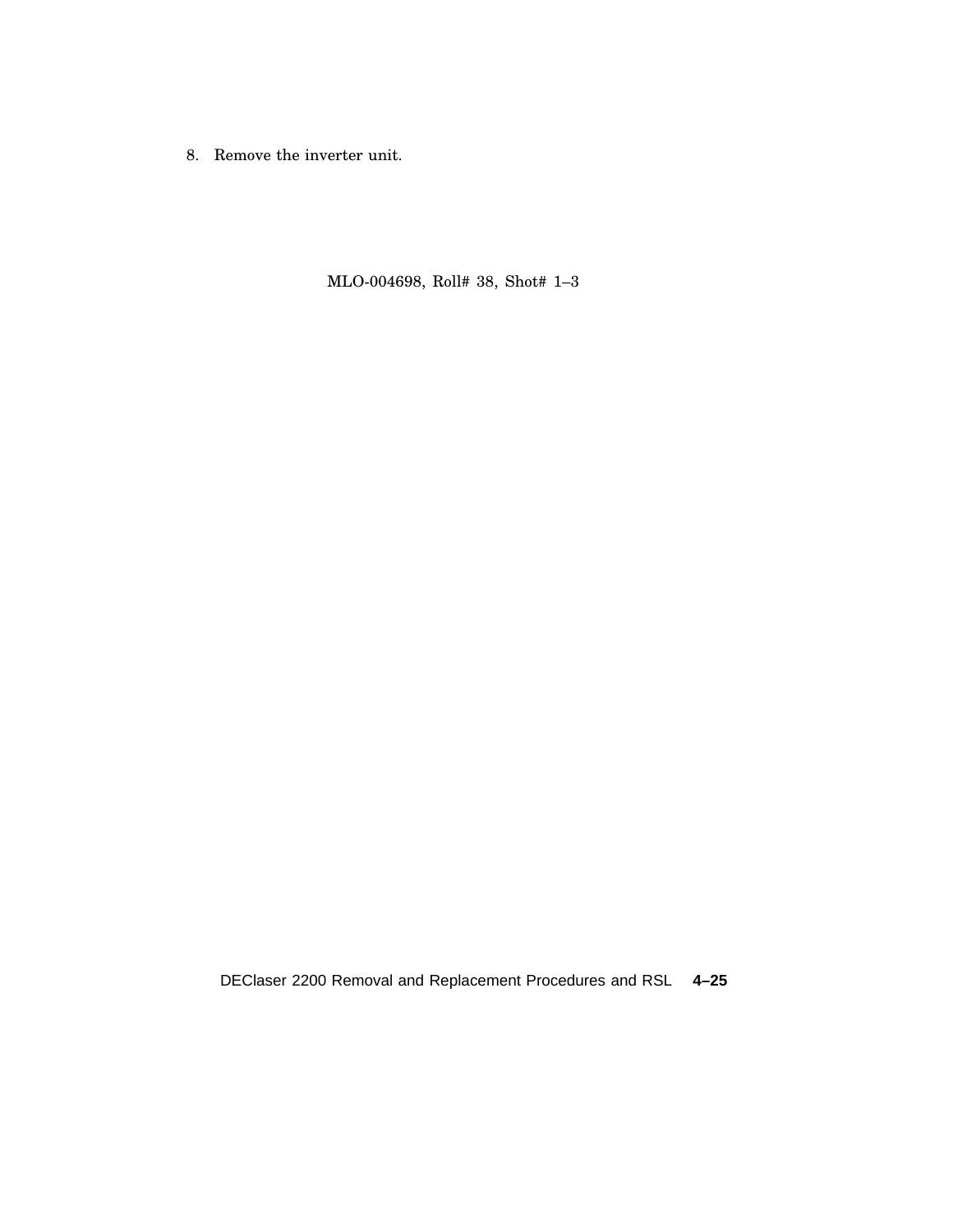# **4.5 Ozone Filter**

Use the following procedure to remove and replace the ozone filter of the DEClaser 2200 printer.

- 1. Open the top cover.
- 2. Use a fingernail to pry open the hatch.
- 3. Grasp the tab and pull out the ozone filter.

MLO-004700, Roll# 1, Shot# 4–7

**4–26** DEClaser 2200 Printer Service Guide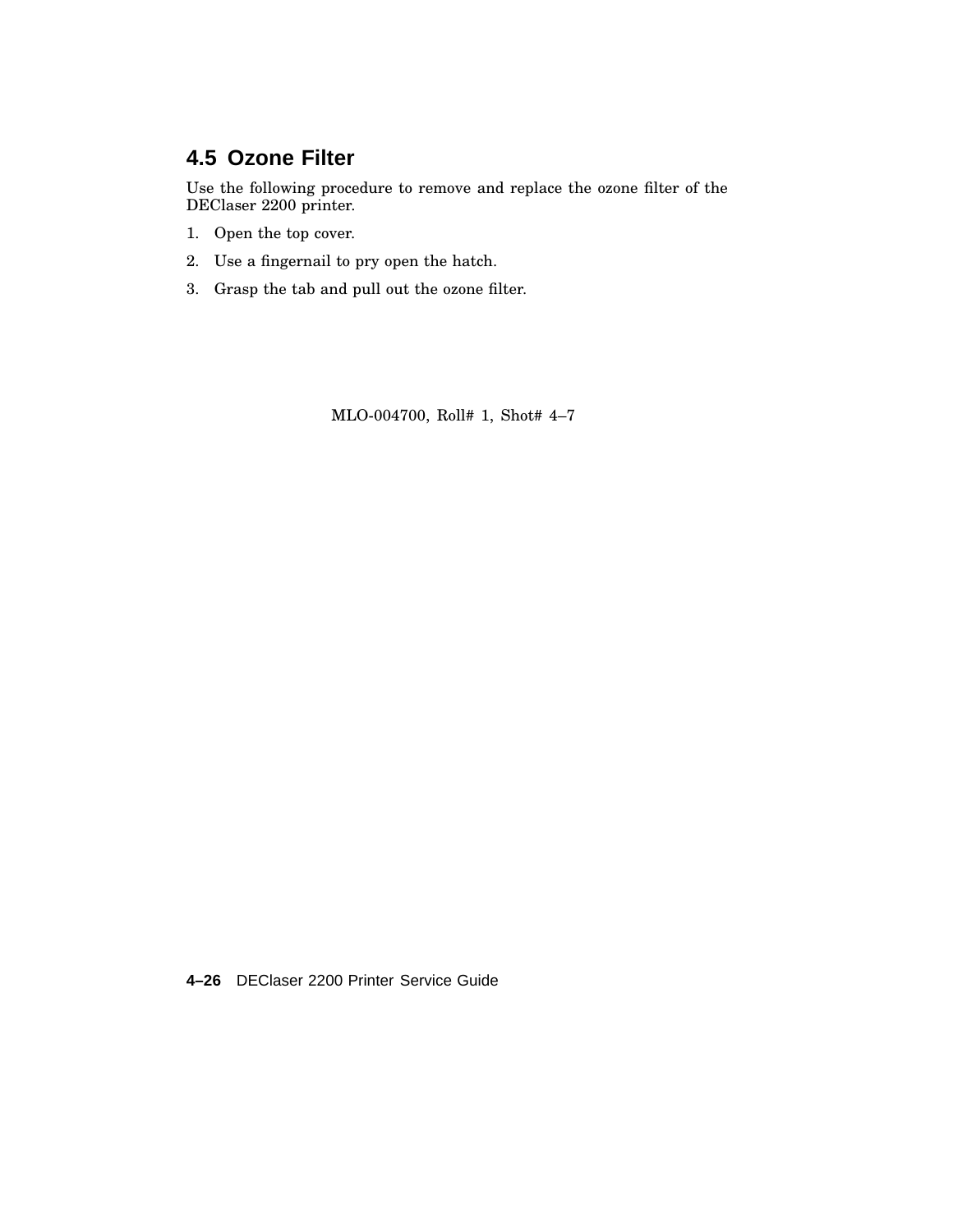# **4.6 Optional Envelope Feeder**

Use the following procedure to remove, replace, and install the optional envelope feeder of the DEClaser 2200 printer.

**NOTE:** *The optional envelope feeder cannot be installed on the DEClaser 2100 printer.*

1. If the access panel is installed, use a finger to pry it off.

MLO-004701, Roll# 3, Shot# 4–6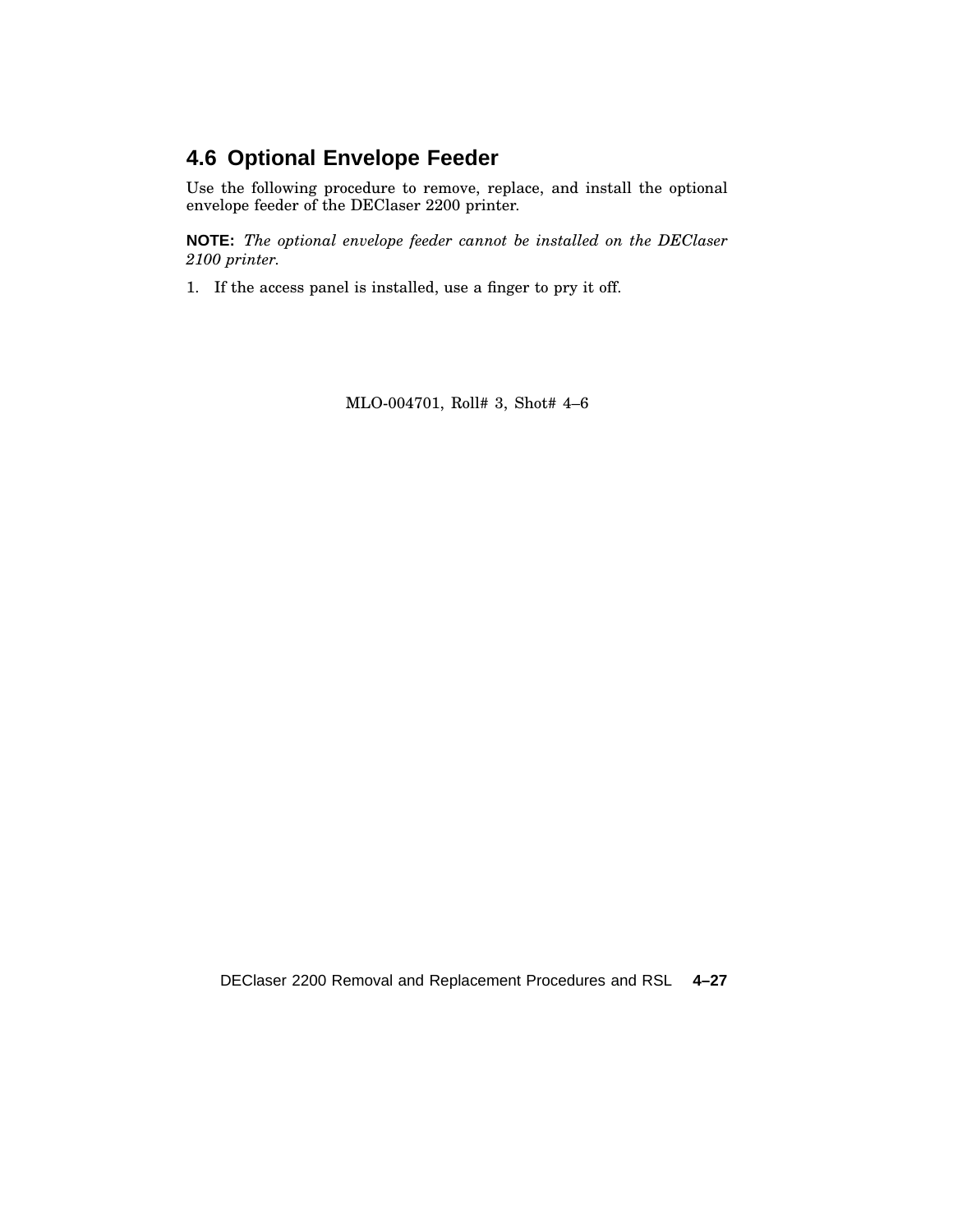- 2. If an upper cassette is installed, remove it.
- 3. Remove the manual feeding top from the cassette.
- 4. Install the option top on the upper cassette.
- 5. Install the upper cassette.

MLO-004702, Roll# 7, Shot# 10–12

**4–28** DEClaser 2200 Printer Service Guide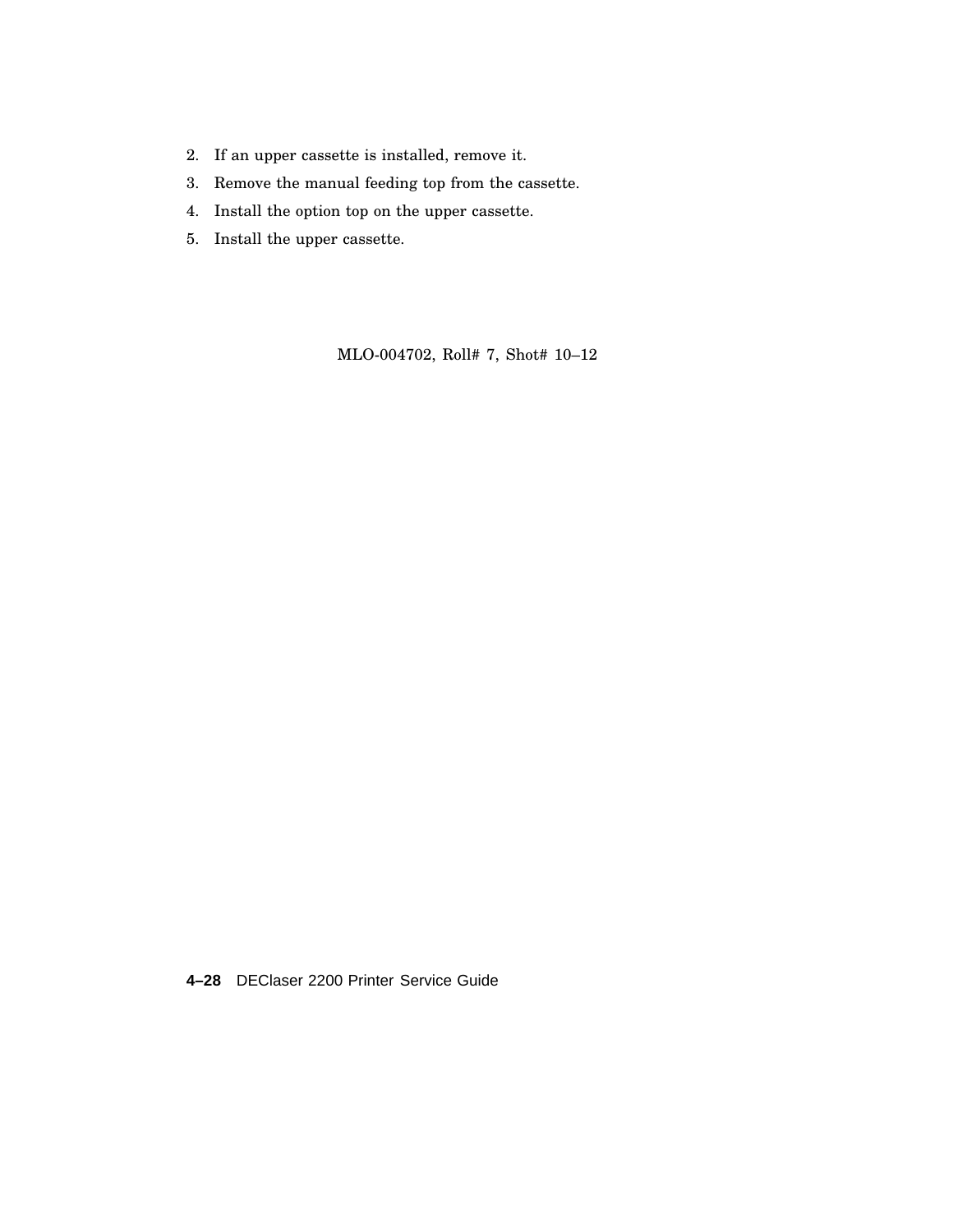6. Insert the two alignment dowels and slide the envelope feeder fully in. The envelope feeder sits firmly against the upper cover when correctly seated.

MLO-004703, Roll# 3, Shot# 7–9

MLO-004704, Roll# 3, Shot# 10–12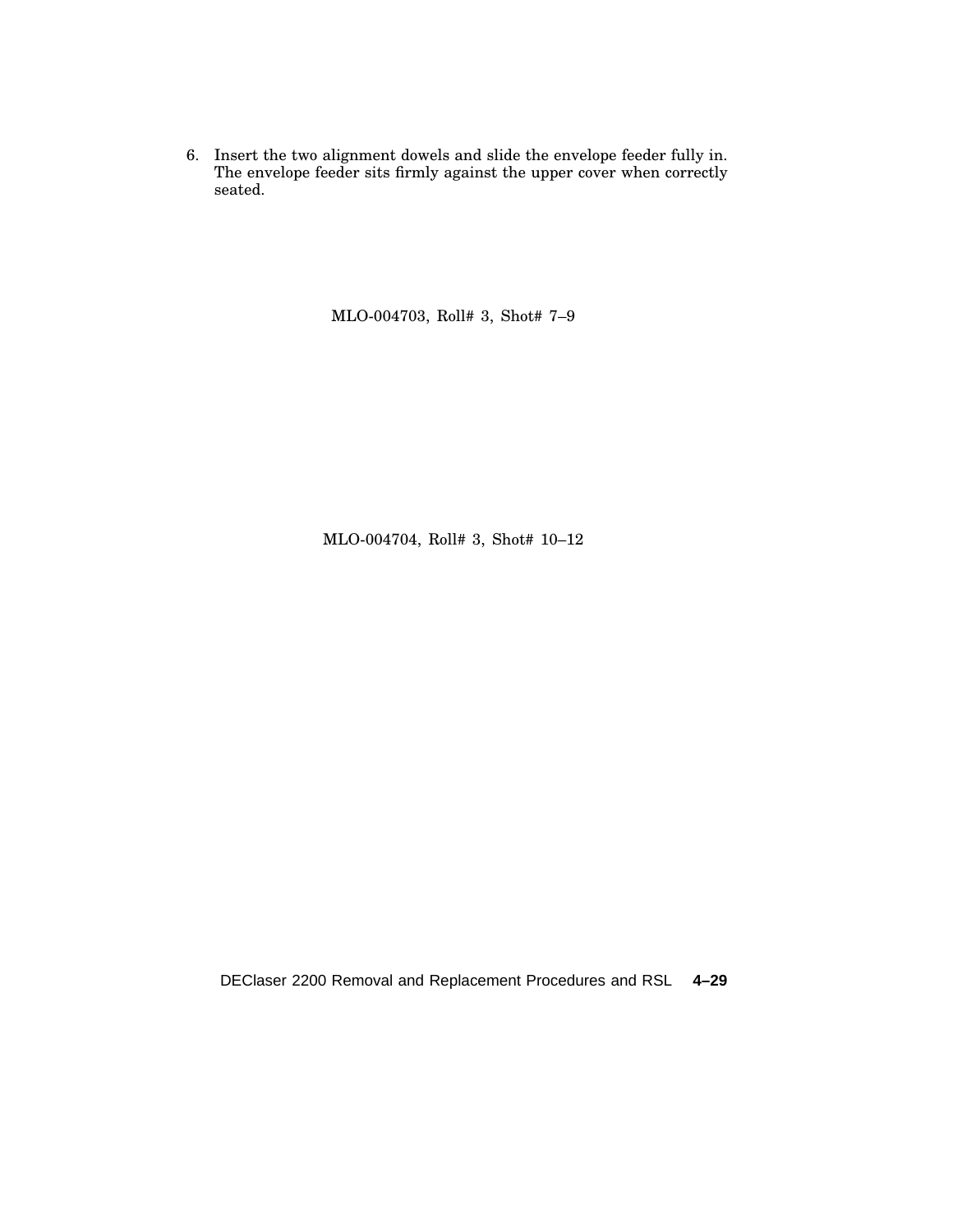## **4.7 Upper Cover**

Use the following procedure to remove and replace the upper cover of the DEClaser 2200 printer.

- 1. Open the top cover.
- 2. Remove the EP-S cartridge as shown in Section 4.13.
- 3. If the optional envelope feeder is installed, remove it as shown in Section 4.6.
- 4. Remove the upper and lower paper cassettes.
- 5. Remove the five screws that are shown below.

MLO-004705, Roll# 19, Shot# 1–3

**4–30** DEClaser 2200 Printer Service Guide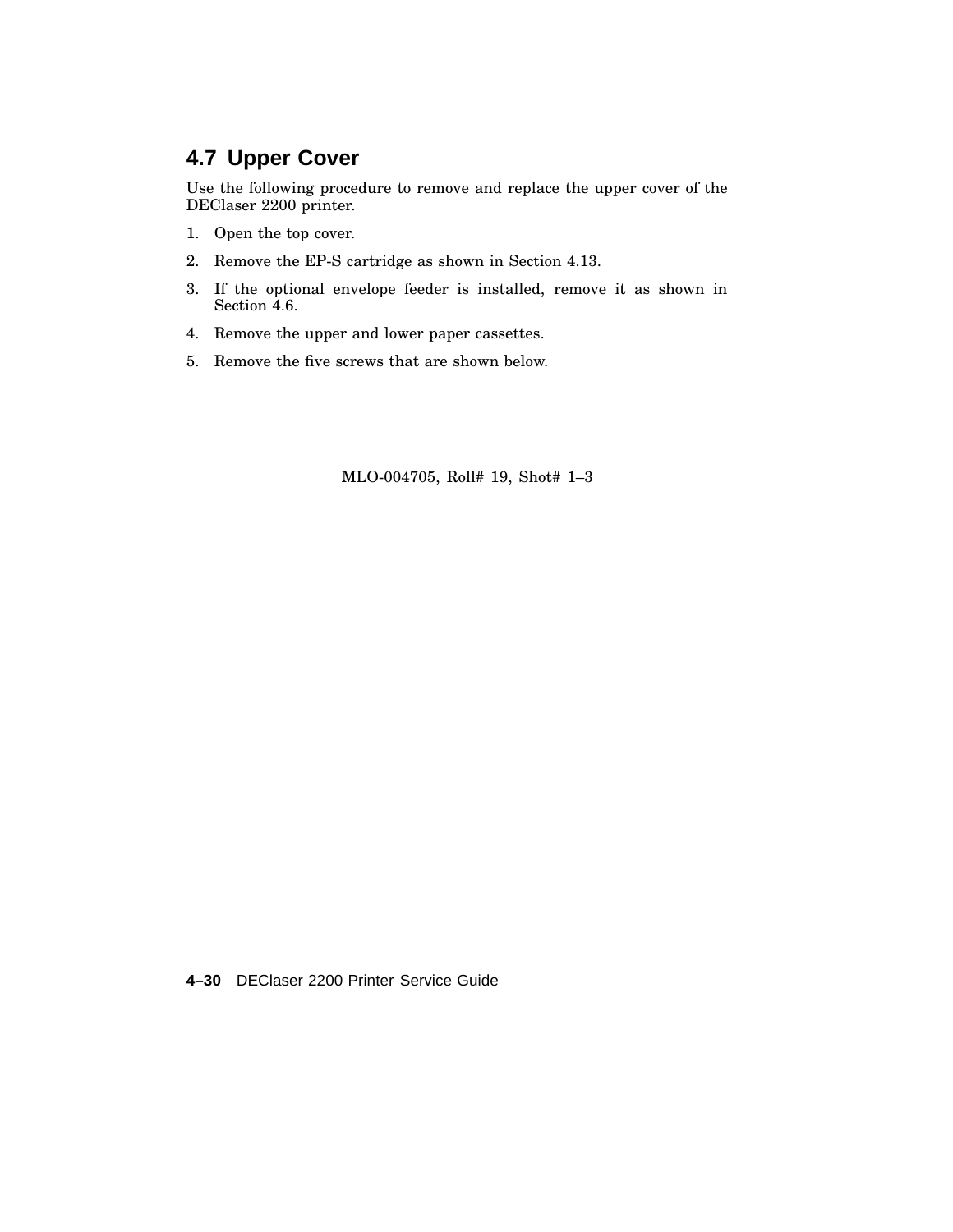- 6. Remove the two side screws.
- 7. Remove the single rear screw.

MLO-004706, Roll# 18, Shot# 10–12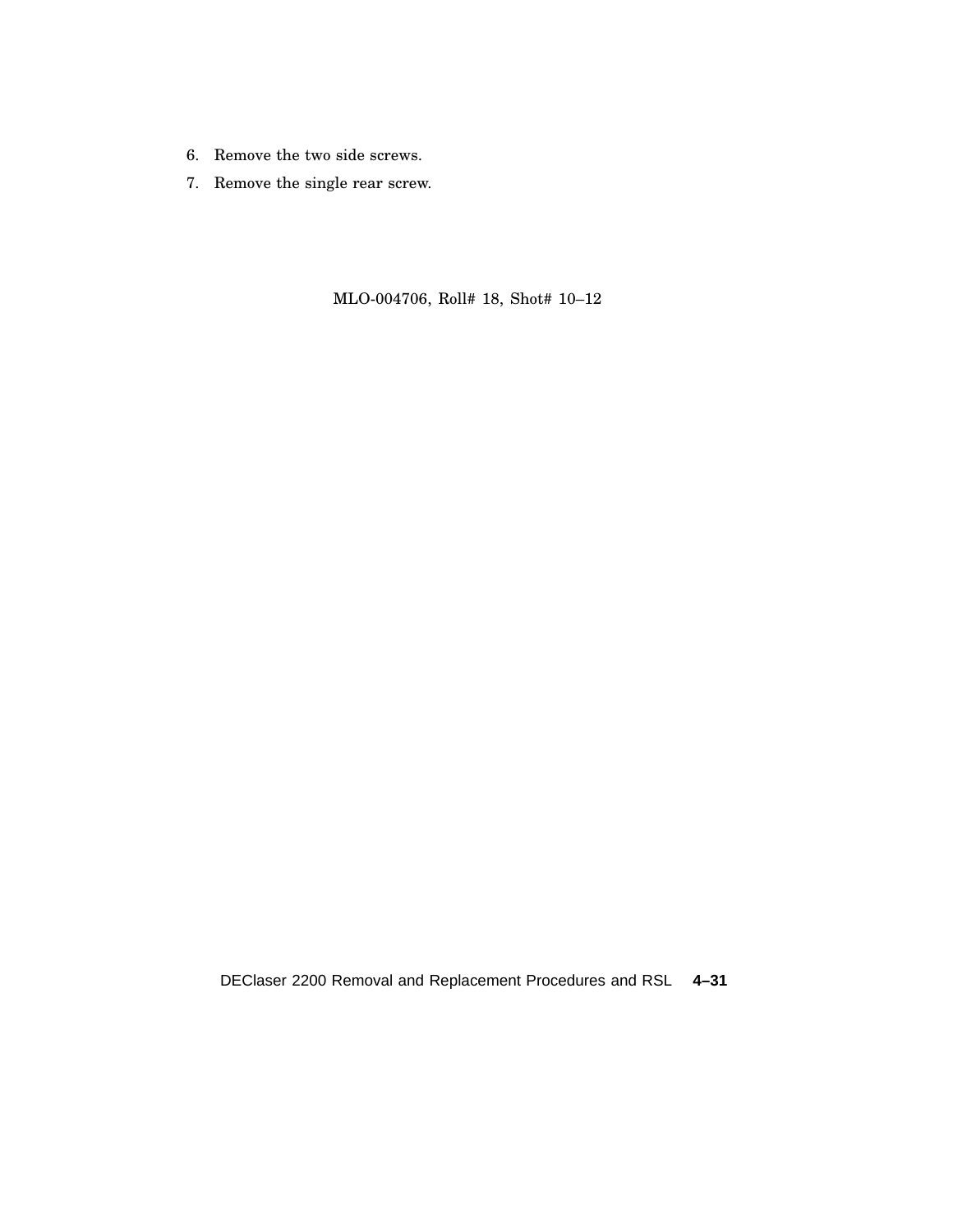- 8. Partially withdraw the upper cover until the control panel connector is accessible.
- 9. Disconnect the two control panel connectors.

MLO-004707, Roll# 19, Shot# 4–6

10. Remove the upper cover.

MLO-004989, Roll# 19, Shot# 7–9

**4–32** DEClaser 2200 Printer Service Guide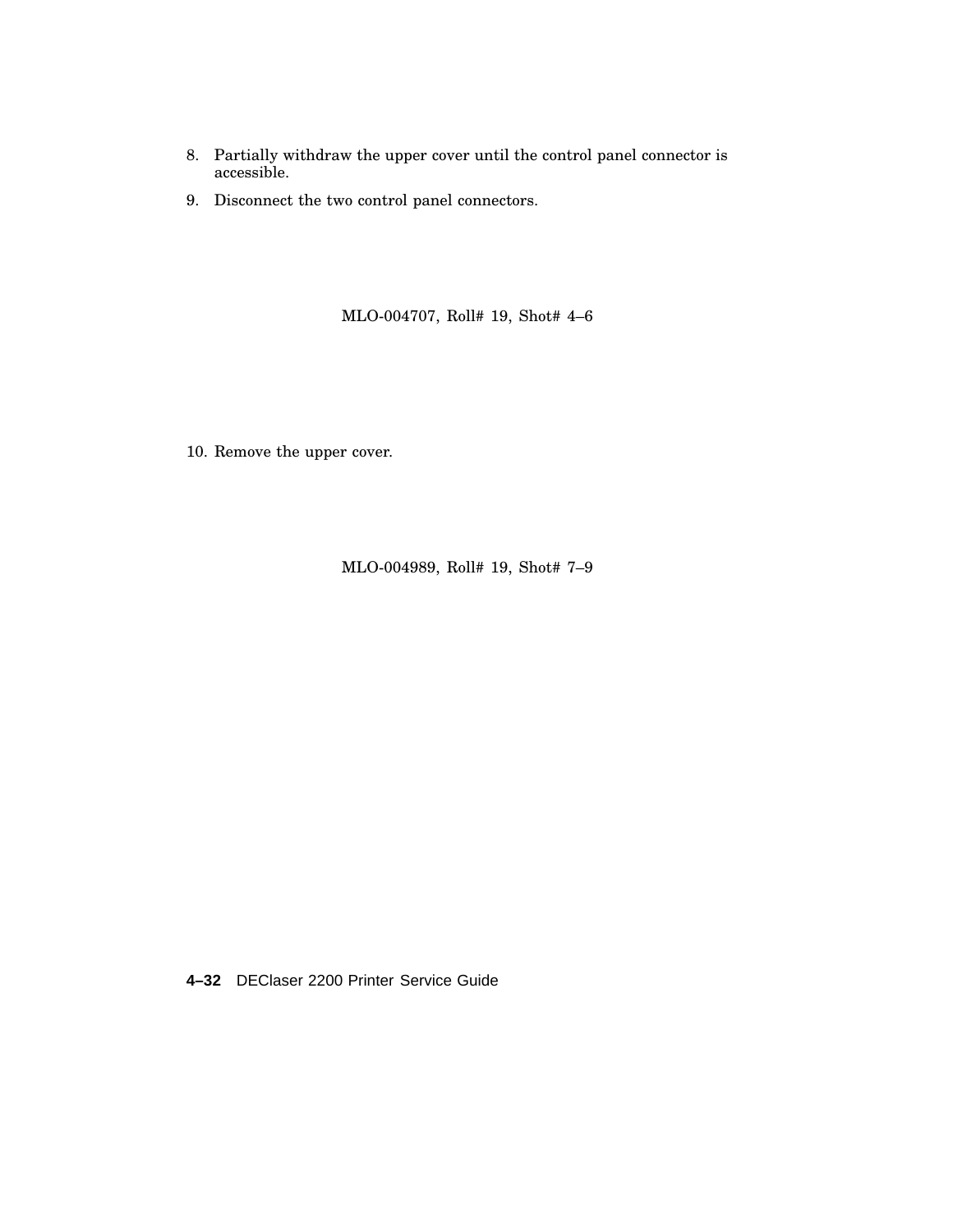# **4.8 Duplex Gear Side Panel**

Use the following procedure to remove and replace the duplex gear side panel of the DEClaser 2200 printer.

- 1. Remove the three screws.
- 2. Remove the duplex gear side cover.

MLO-004708, Roll# 31, Shot# 10–12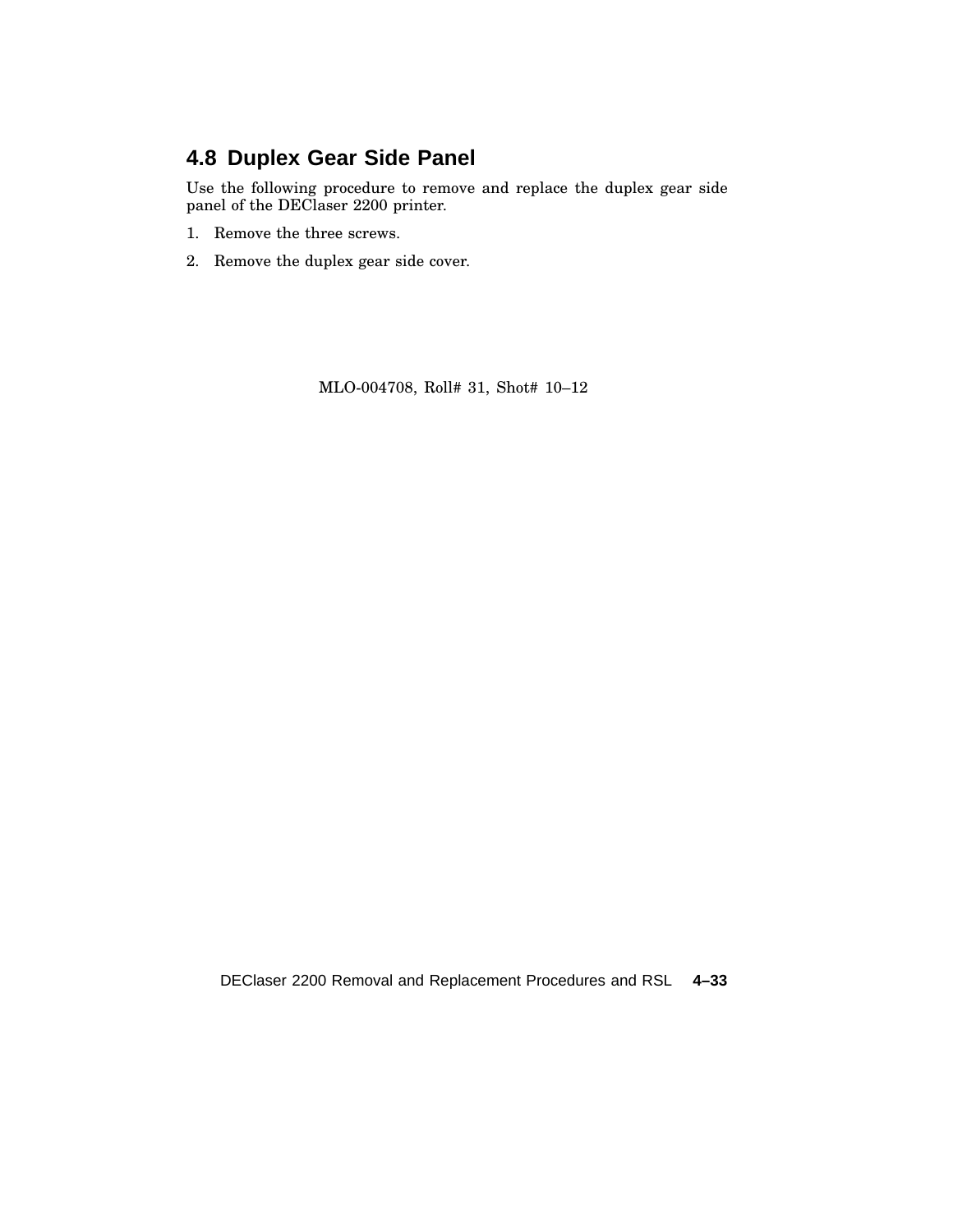# **4.9 Duplex Access Side Panel**

Use the following procedure to remove and replace the duplex access side panel of the DEClaser 2200 printer.

- 1. Remove the two screws.
- 2. Remove the duplex access side panel.

MLO-004709, Roll# 32, Shot# 10–12

**4–34** DEClaser 2200 Printer Service Guide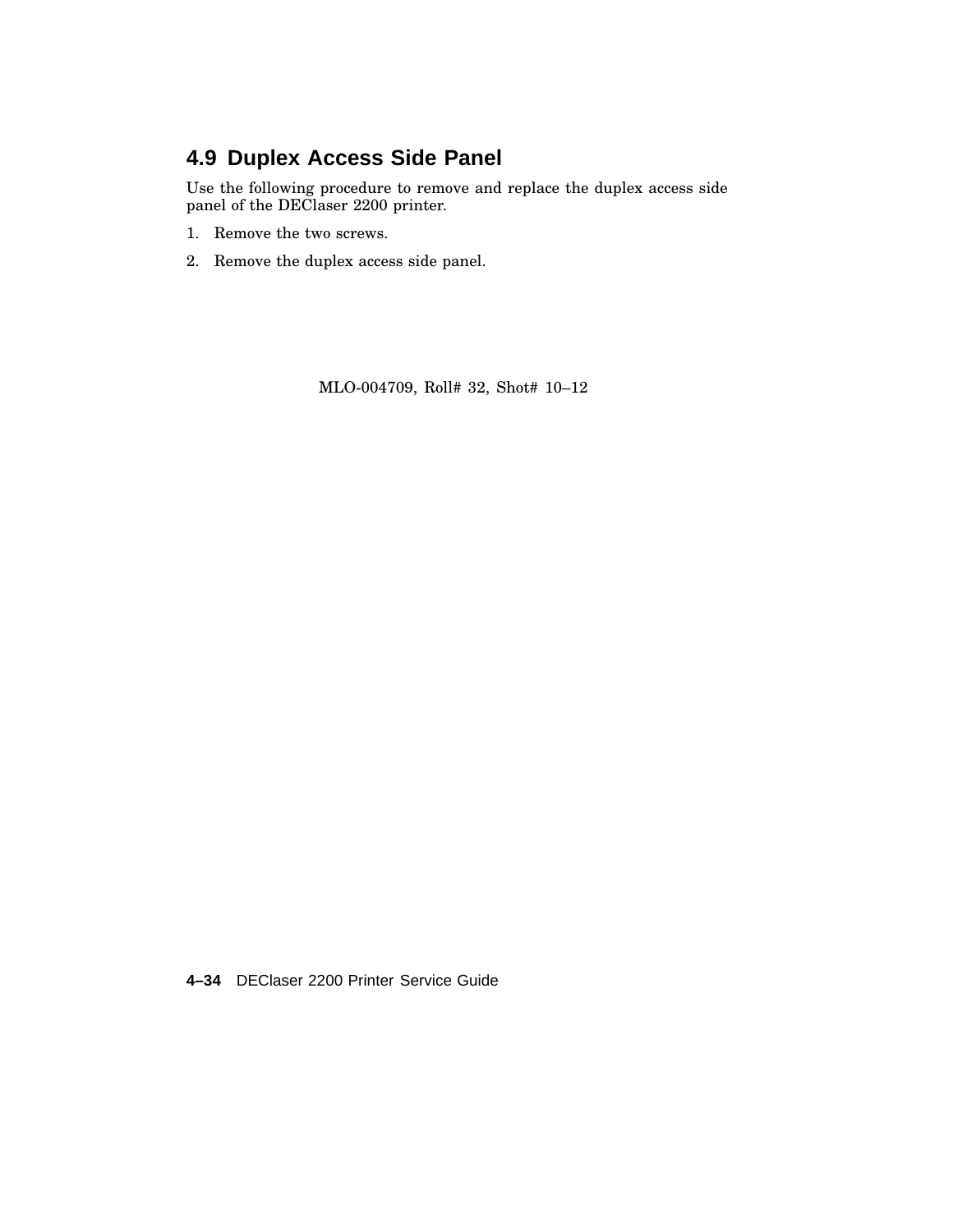# **4.10 Duplex Cassette Panel**

Use the following procedure to remove and replace the duplex cassette panel of the DEClaser 2200 printer.

- 1. Remove the duplex gear side panel as shown in Section 4.8.
- 2. Remove the duplex access side panel as shown in Section 4.9.
- 3. Remove the four screws and remove the duplex cassette panel.

MLO-004710, Roll# 33 , Shot# 4–6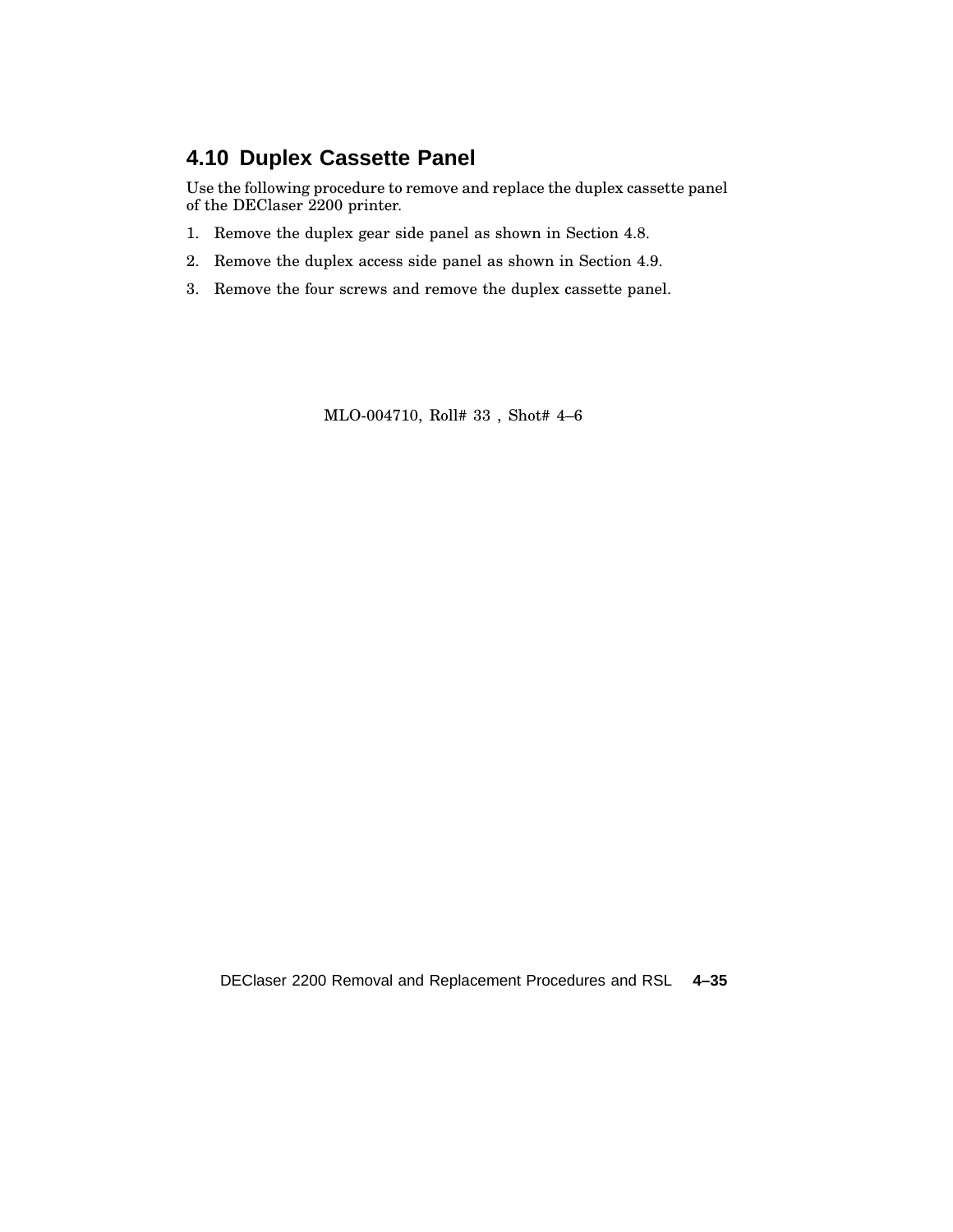# **4.11 Duplex Inverter Panel**

Use the following procedure to remove and replace the duplex inverter panel of the DEClaser 2200 printer.

- 1. Remove the two screws.
- 2. Remove the duplex inverter panel.

MLO-004711, Roll# 33, Shot# 1–3

**4–36** DEClaser 2200 Printer Service Guide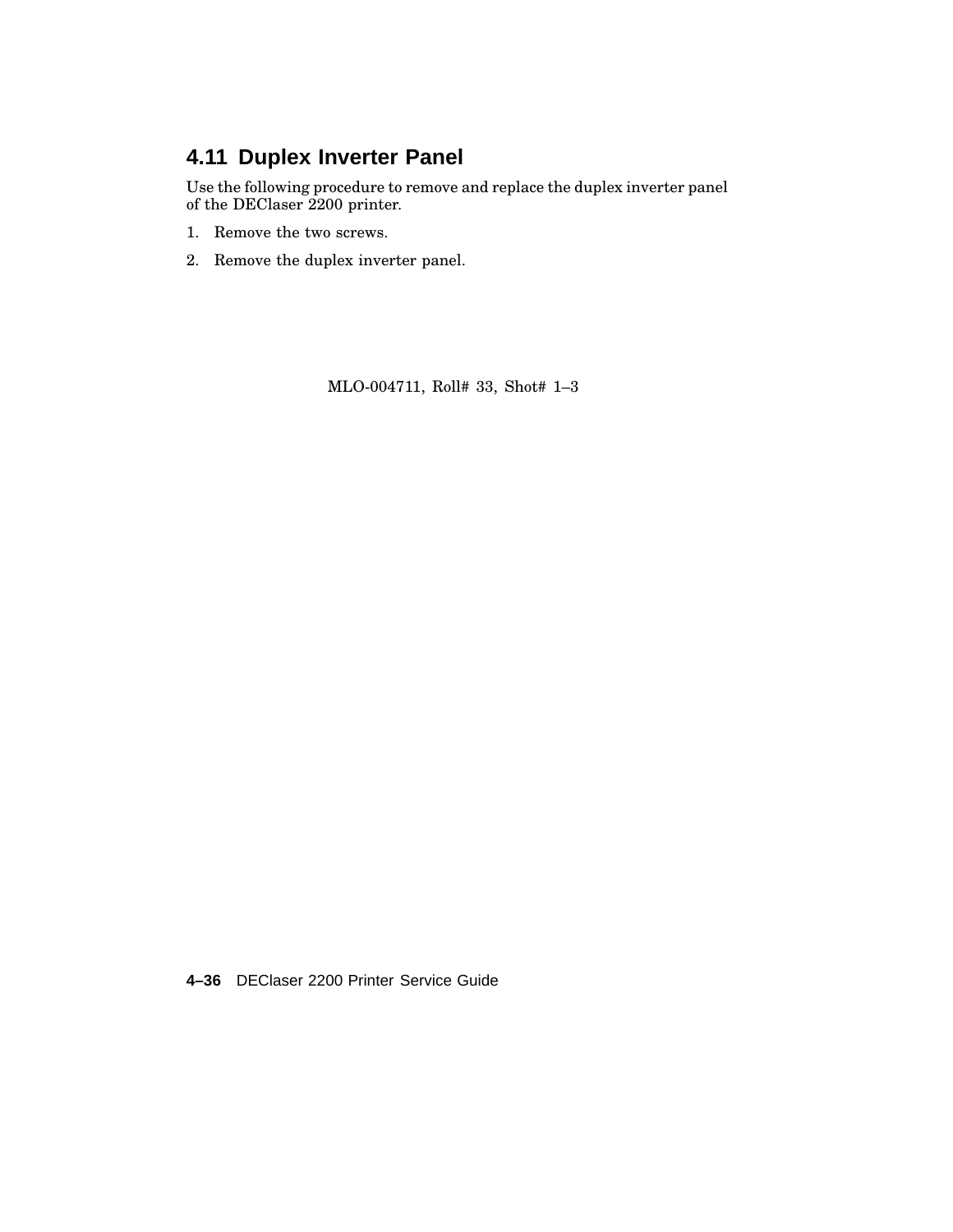#### **4.11.1 Inverter Paper Guide Panel**

Use the following procedure to remove and replace the paper path guide panel at the rear of the inverter unit of the DEClaser 2200 printer.

- 1. Remove the inverter side panels as shown in Section 4.11.3.
- 2. Remove the four screws that hold the panel to the inverter unit, and remove the panel.

MLO-004712, Roll# 16, Shot# 7–9–10–12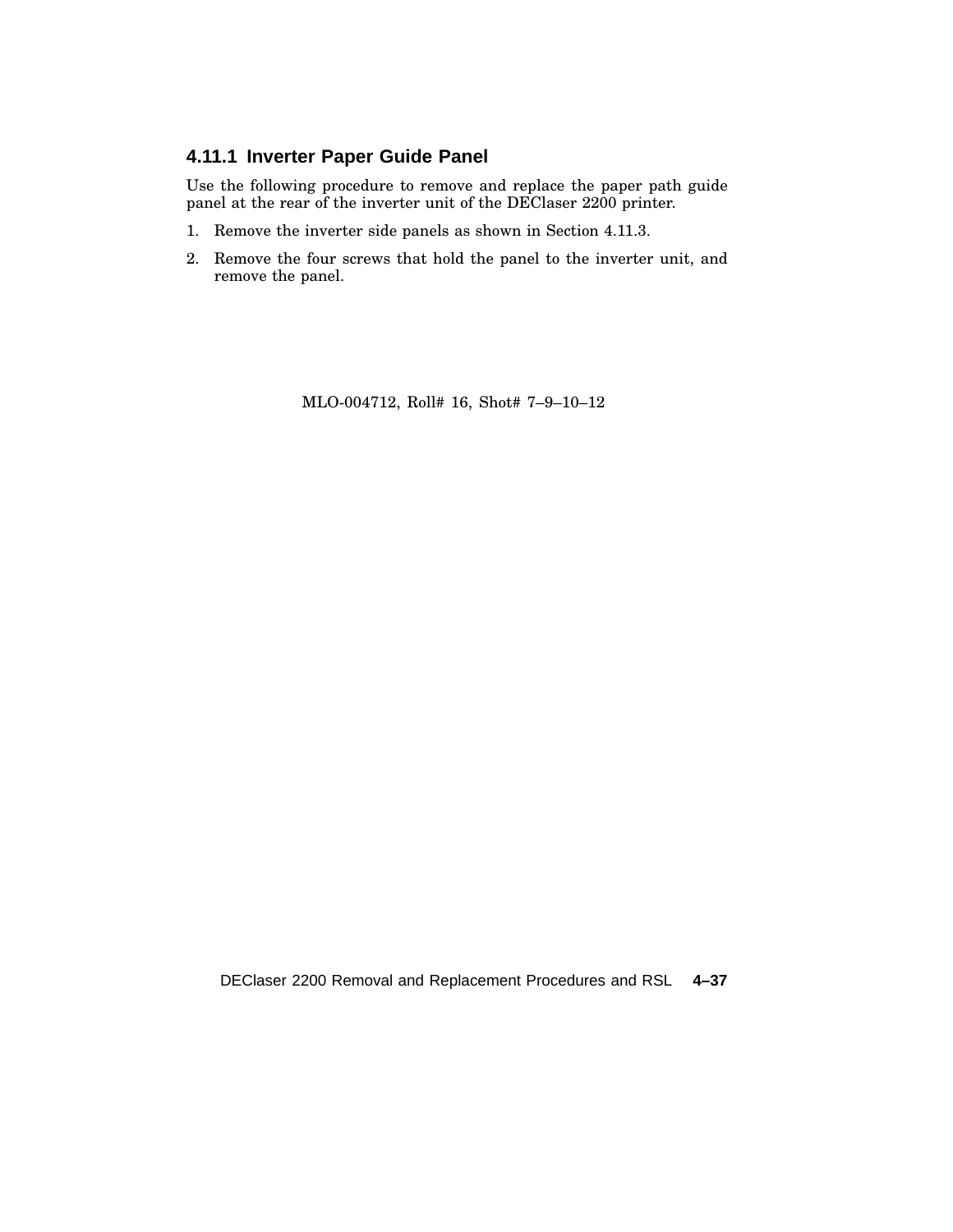#### **4.11.2 Inverter Support Arms**

Use the following procedure to remove and replace the support arms that support the inverter unit of the DEClaser 2200 printer.

- 1. Remove the inverter side panels as shown in Section 4.11.3.
- 2. Remove the two screws that hold the access side support arm to the bulkhead of the inverter unit, and remove the support arm.

MLO-004713, Roll# 15, Shot# 10–12

**4–38** DEClaser 2200 Printer Service Guide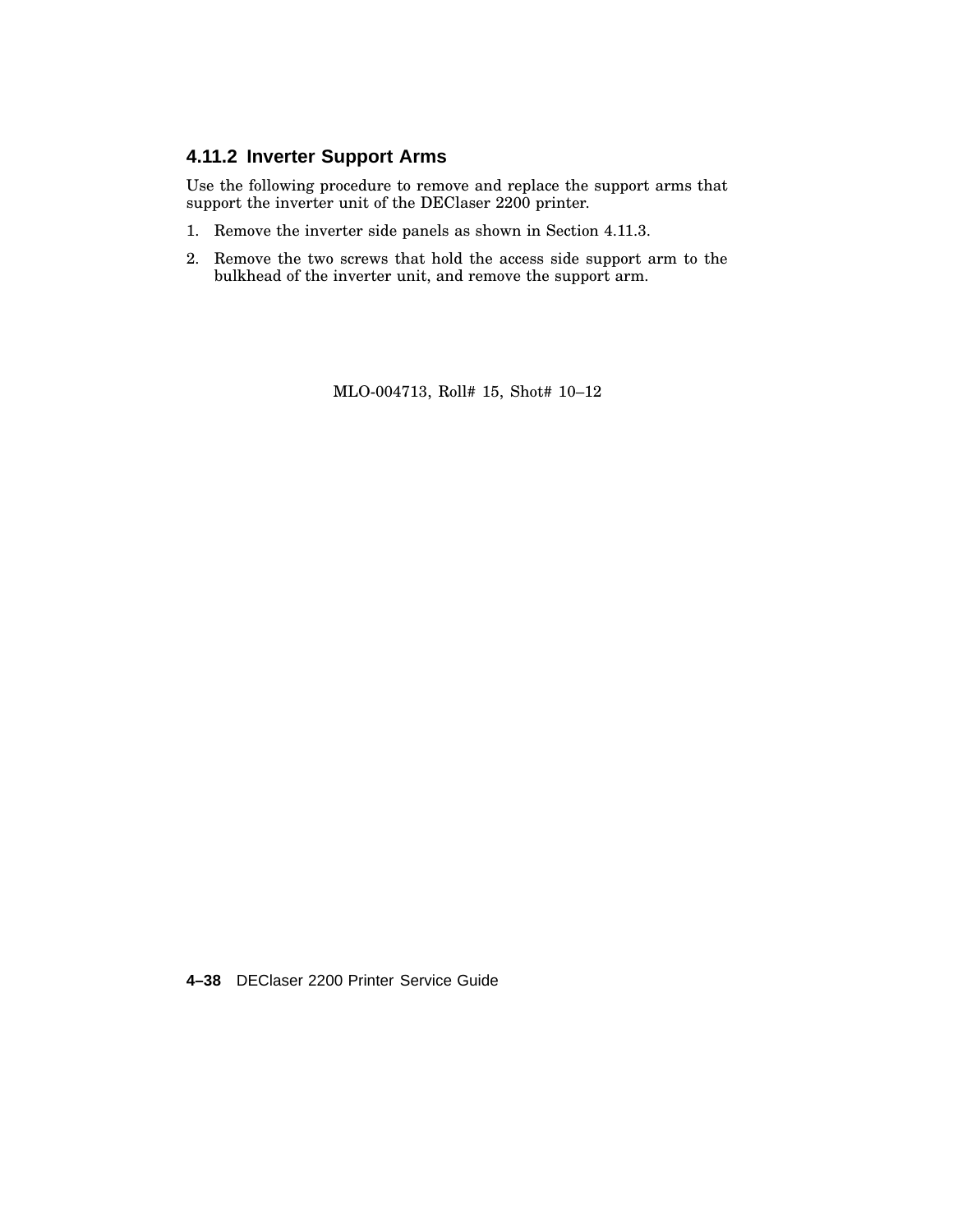- 3. Remove the screw that holds the power connector side support arm to the bulkhead of the inverter unit.
- 4. Allow the inverter unit to hang on its shock spring.

MLO-004714, Roll# 16, Shot# 4–6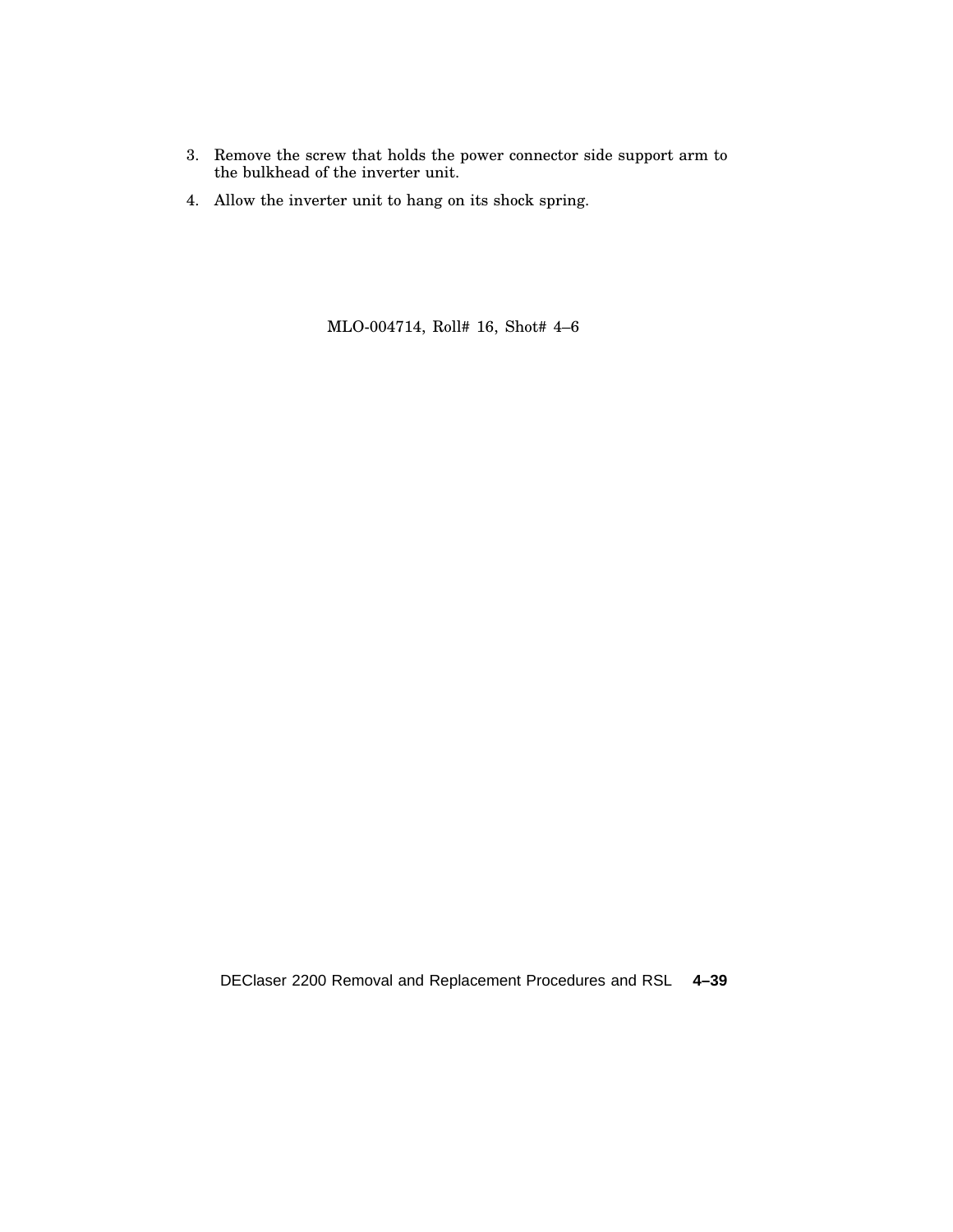### **4.11.3 Inverter Side Panels**

Use the following procedure to remove and replace the two side panels of the DEClaser 2200 printer.

1. Remove the printout selector knob.

MLO-004715, Roll# 15, Shot# 4–6

**4–40** DEClaser 2200 Printer Service Guide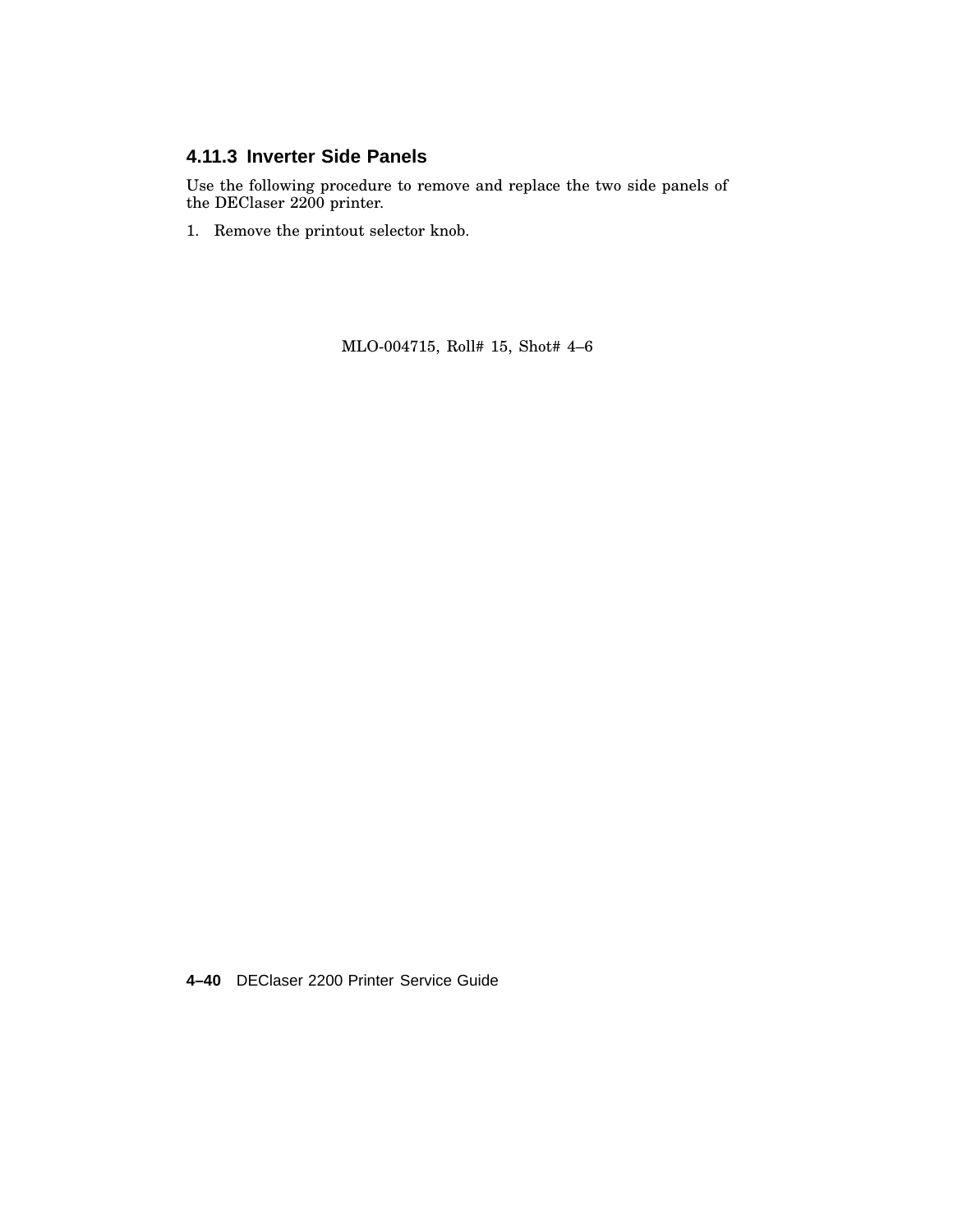2. Remove the screw and remove the inverter front panel.

MLO-004716, Roll# 15, Shot# 7–9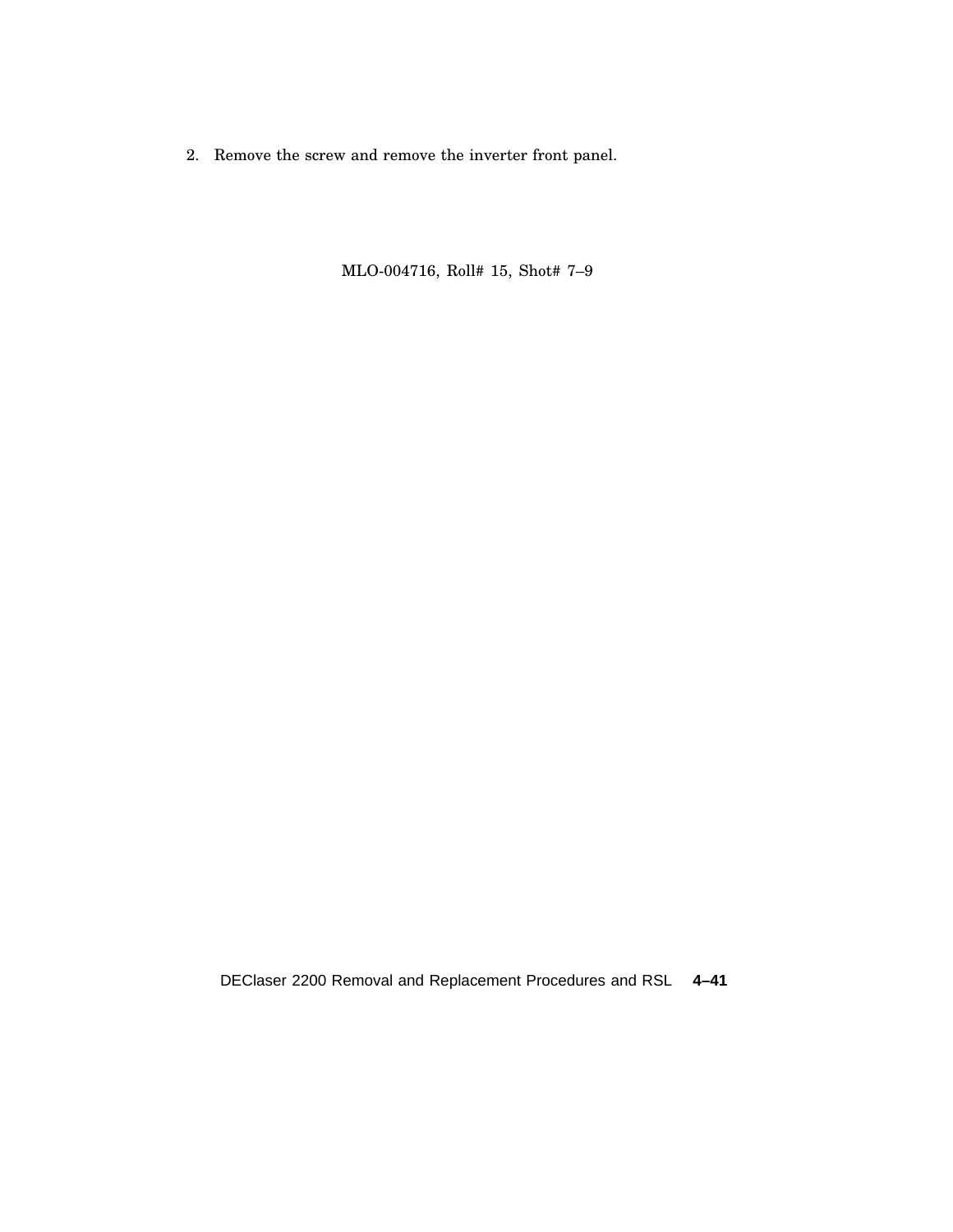3. Remove the screw and remove the inverter rear panel.

MLO-004717, Roll# 16, Shot# 1–3

**4–42** DEClaser 2200 Printer Service Guide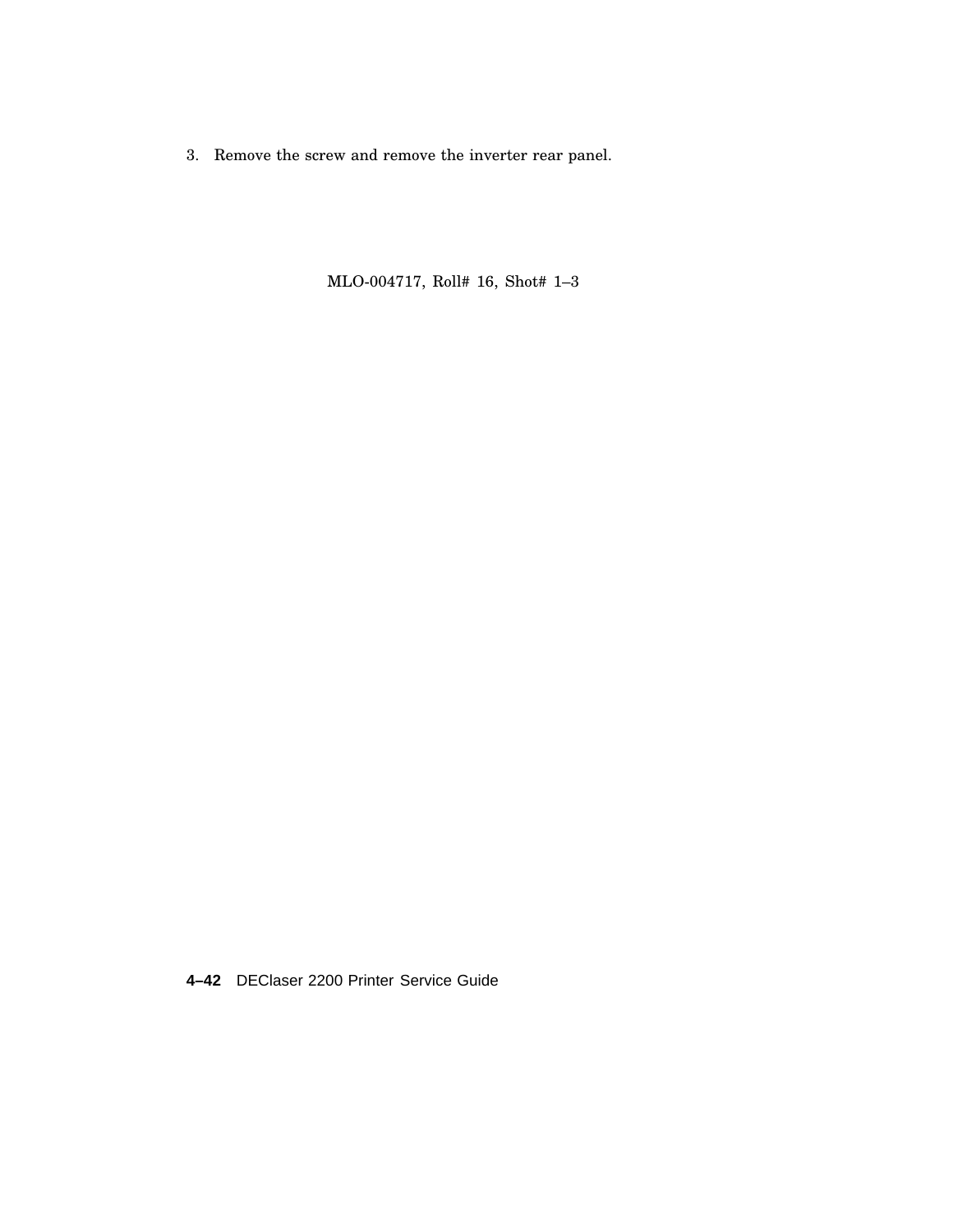#### **4.11.4 Front Subpanel and Feeder Bracket**

Use the following procedure to remove and replace the front subpanel of the DEClaser 2200 printer.

- 1. Remove the upper cover as shown in Section 4.7.
- 2. Remove the screw that holds the two ground wires to the front subpanel.
- 3. Remove the screw that holds the single ground wire to the feeder bracket. The ground wire is for the envelope feeder cable.
- 4. Release the three snaps  $\bullet$  and remove the cables from the clamps.
- 5. Remove the two screws and remove the metal connector guide.

MLO-004718, Roll# 21, Shot# 1–3 (used twice)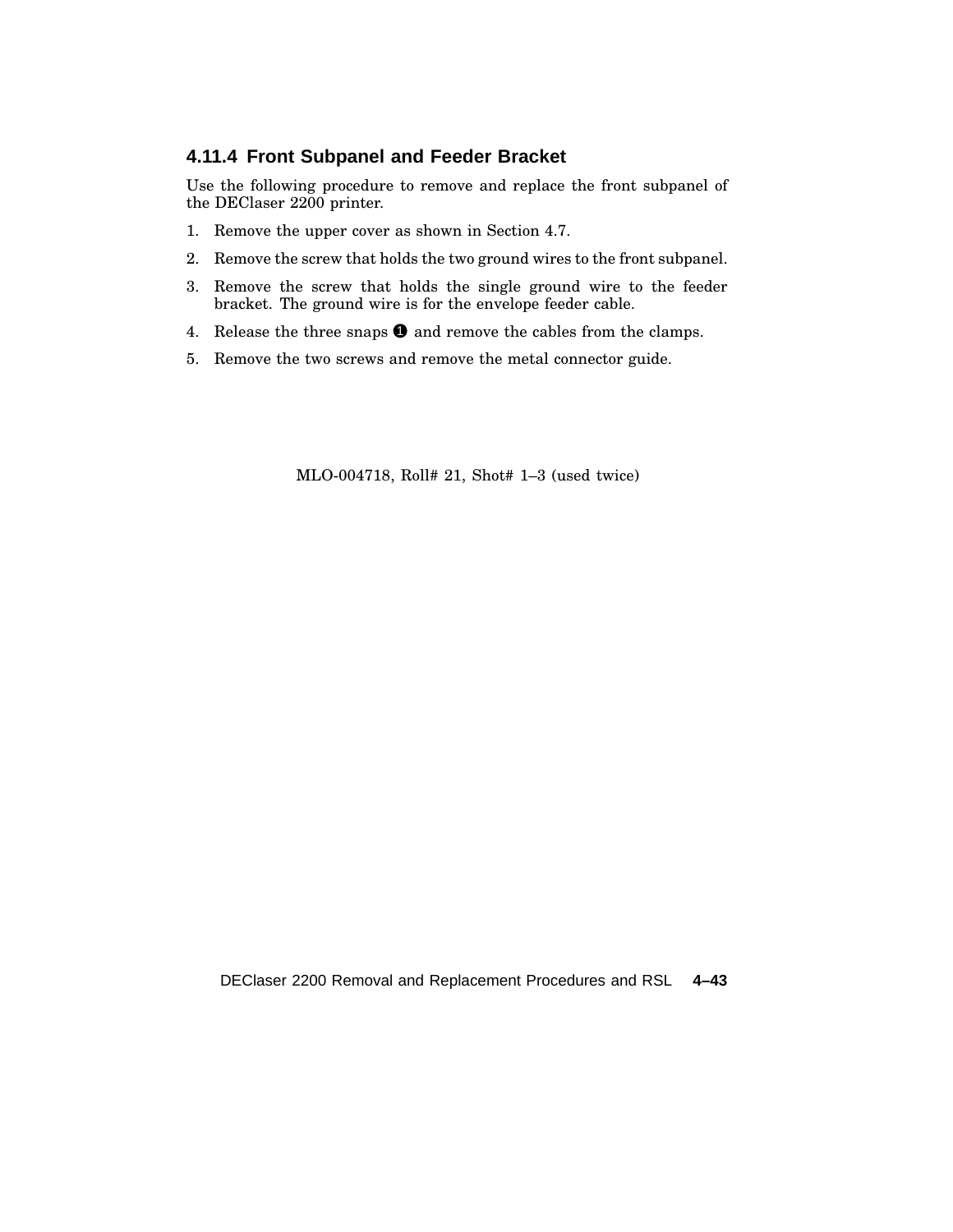6. Remove the two shoulder screws and remove the connector. The connector is used for the optional envelope feeder.

MLO-004719, Roll# 21 , Shot# 4–6

**4–44** DEClaser 2200 Printer Service Guide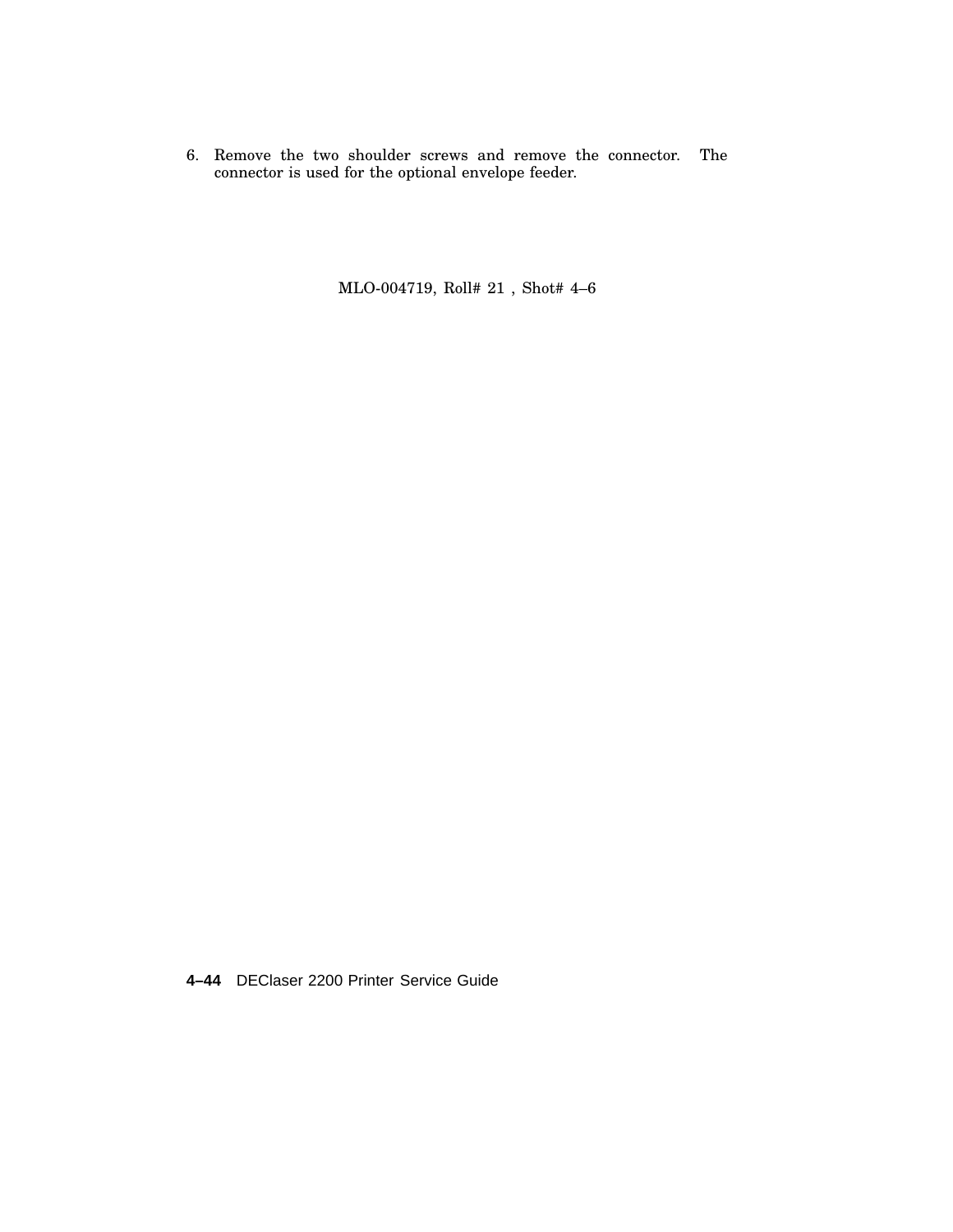7. Remove the five screws and remove the envelope feeder bracket.

MLO-004720, Roll# 21, Shot# 7–9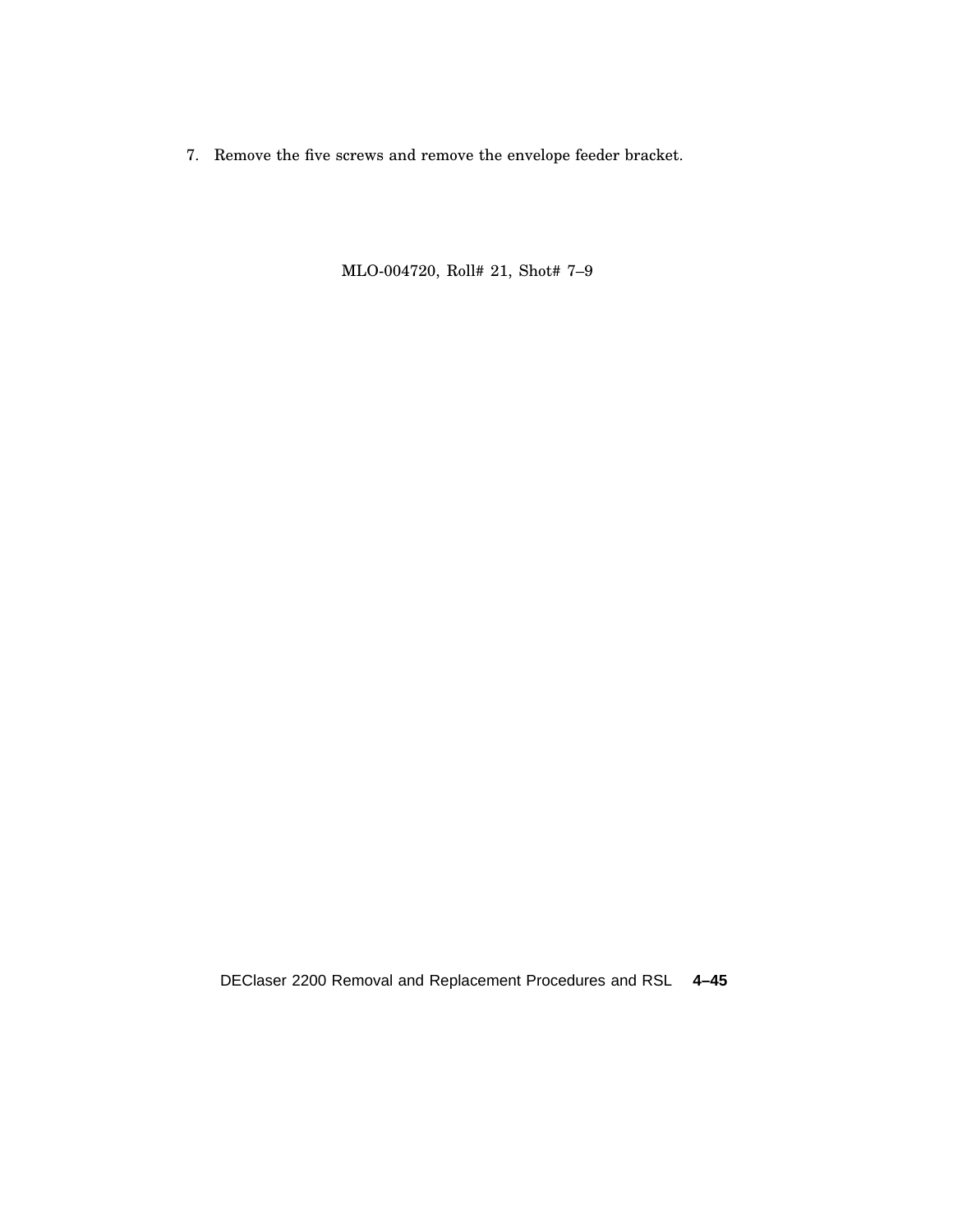- 8. Remove the three left-side screws.
- 9. Remove the three right-side screws.

MLO-004721, Roll# 21, Shot# 10–12

**4–46** DEClaser 2200 Printer Service Guide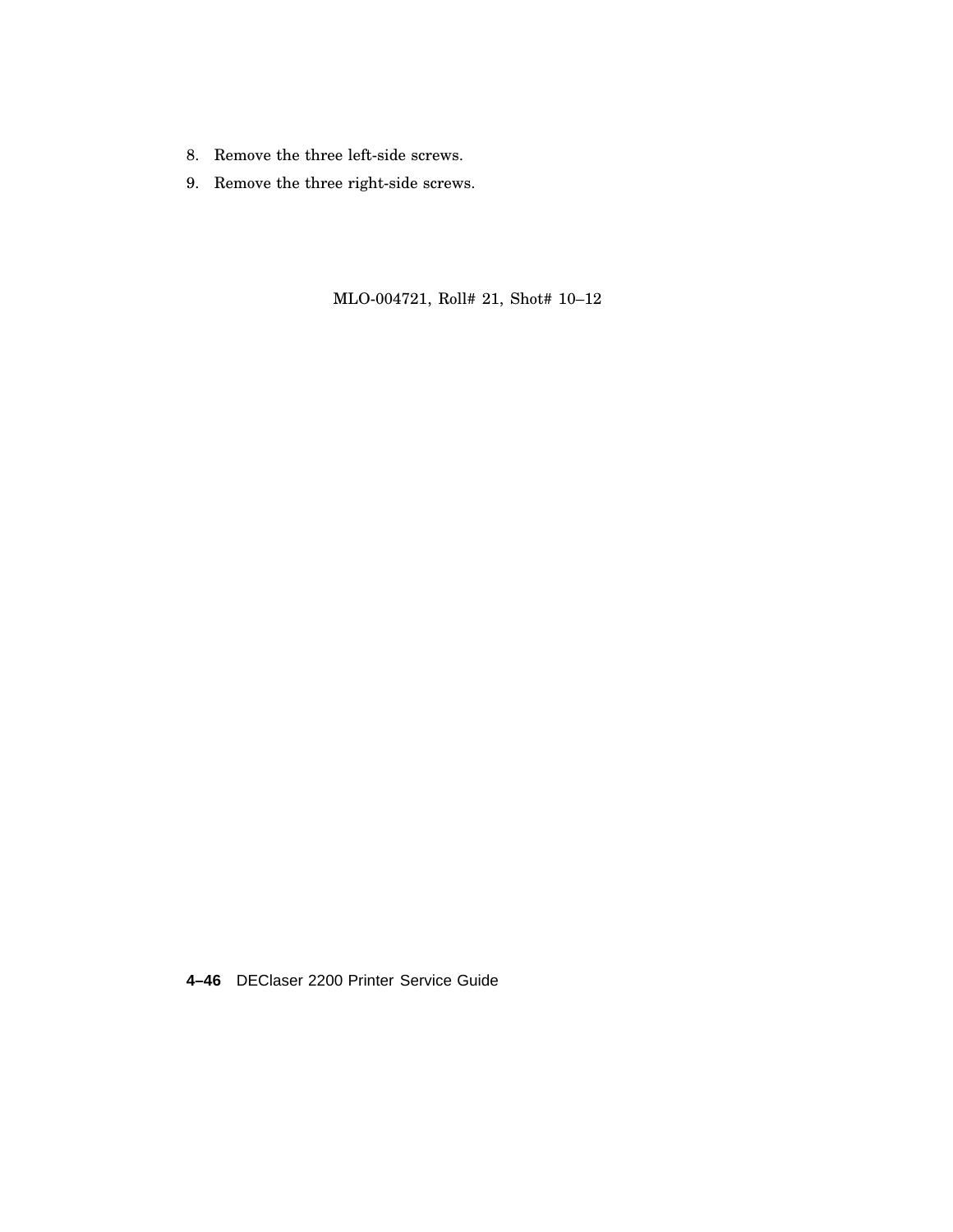10. Remove the front subpanel. When replacing the subpanel, make sure the electric and fiber-optic cables are routed correctly.

MLO-004722, Roll# 22, Shot# 1–3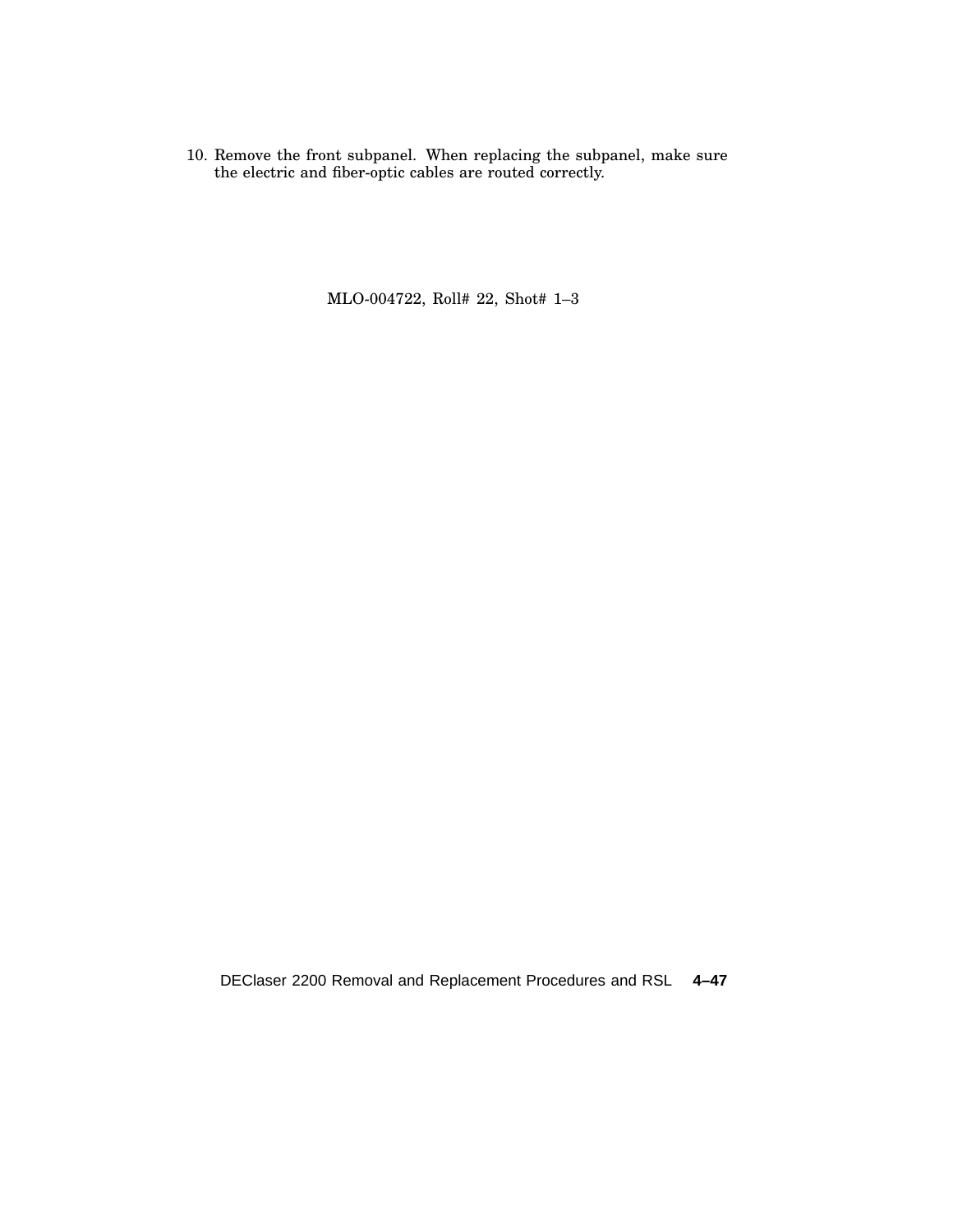### **4.12 Bottom Cover**

Use the following procedure to remove and replace the bottom cover of the DEClaser 2200 printer.

**CAUTION:** *Do not attempt to operate the printer with the bottom cover removed.*

- 1. Remove the paper cassette.
- 2. Remove the EP-S cartridge as shown in Section 4.13.
- 3. Remove any connectors from the serial or parallel port connectors.
- 4. If installed, remove the optional RAM expansion board as shown in Section 4.17.
- 5. Turn the printer upside down and lay it on its top cover.
- 6. Remove the nine screws that hold the bottom cover.

MLO-004723, Roll# 4, Shot# 1–3

**4–48** DEClaser 2200 Printer Service Guide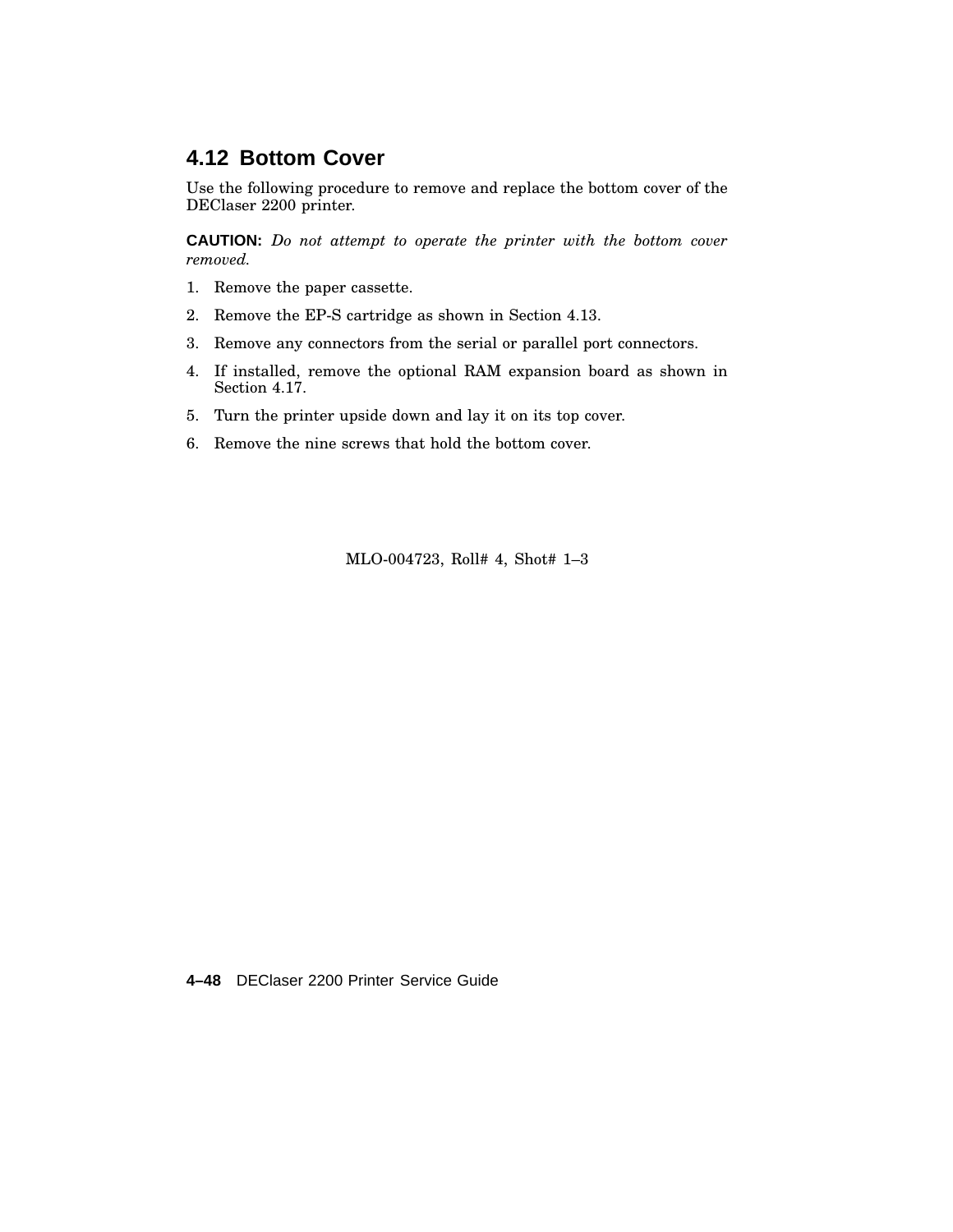7. Remove the bottom cover.

MLO-004724, Roll# 4, Shot# 4–6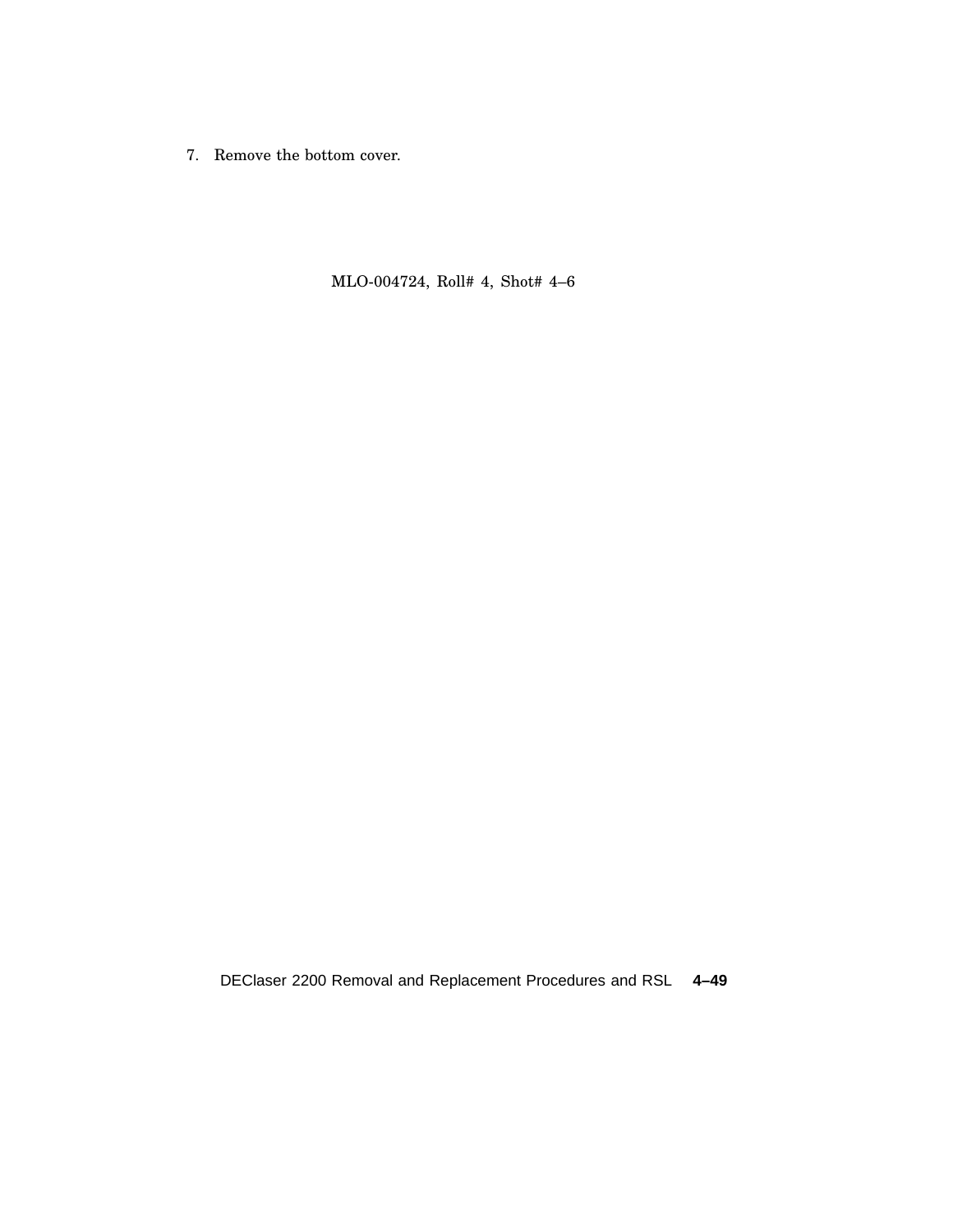#### **4.12.1 Font Cartridge Guides**

Use the following procedure to remove and replace the font cartridge guides onthe bottom cover of the DEClaser 2200 printer.

- 1. Remove the bottom cover as shown in Section 4.12.
- 2. Remove the three screws that hold the font cartridge guides to the bottom cover, and remove the font cartridge guide assembly.

MLO-004725, Roll# 8, Shot# 1–3

**4–50** DEClaser 2200 Printer Service Guide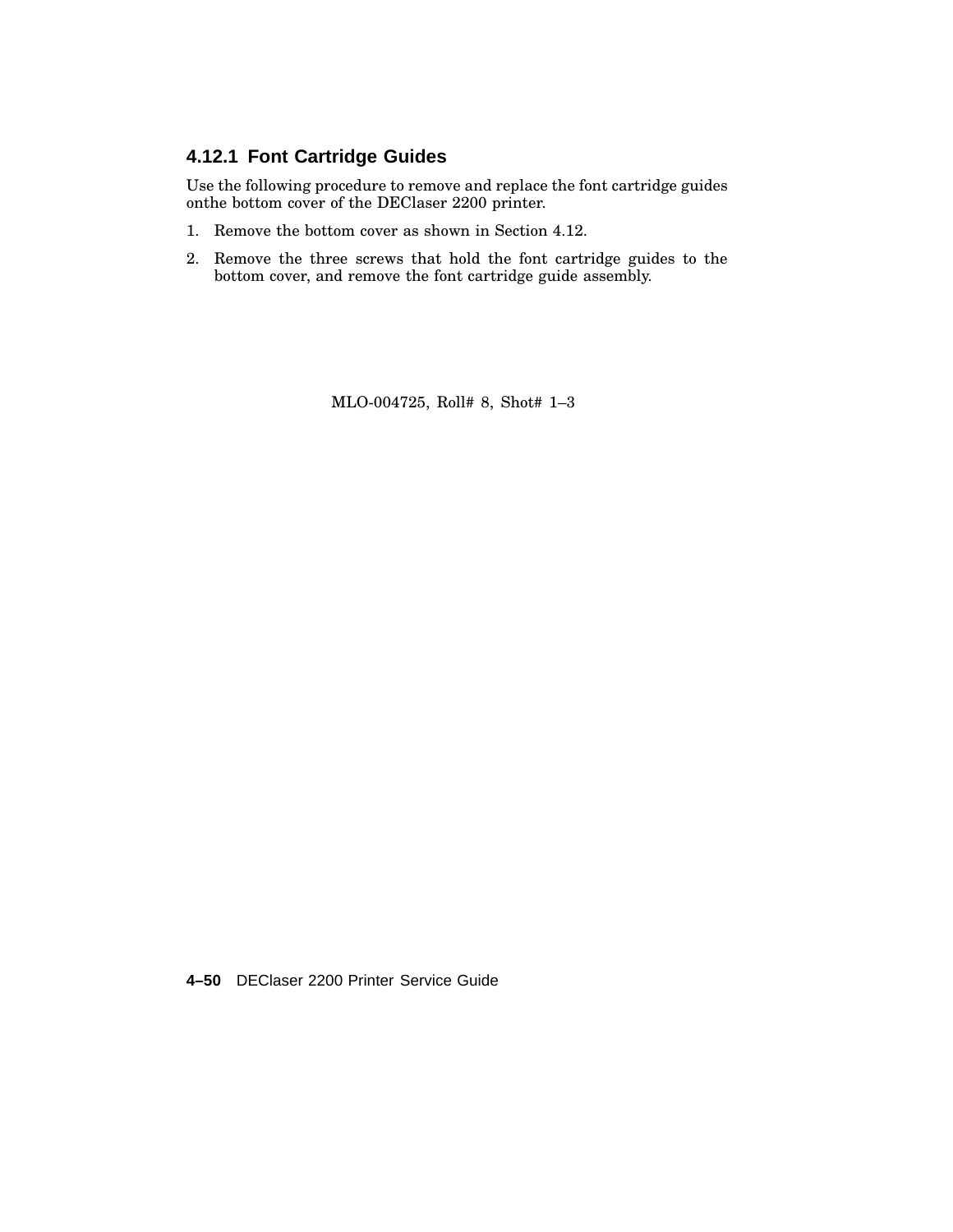# **4.13 EP-S Cartridge**

Use the following procedure to remove and replace the EP-S cartridge in the top cover of the DEClaser 2200 printer.

- 1. Open the top cover.
- 2. Remove the EP-S cartridge as shown. Do not stand the cartridge on either end or touch the OPC drum.

MLO-004726, Roll# 1, Shot# 1–3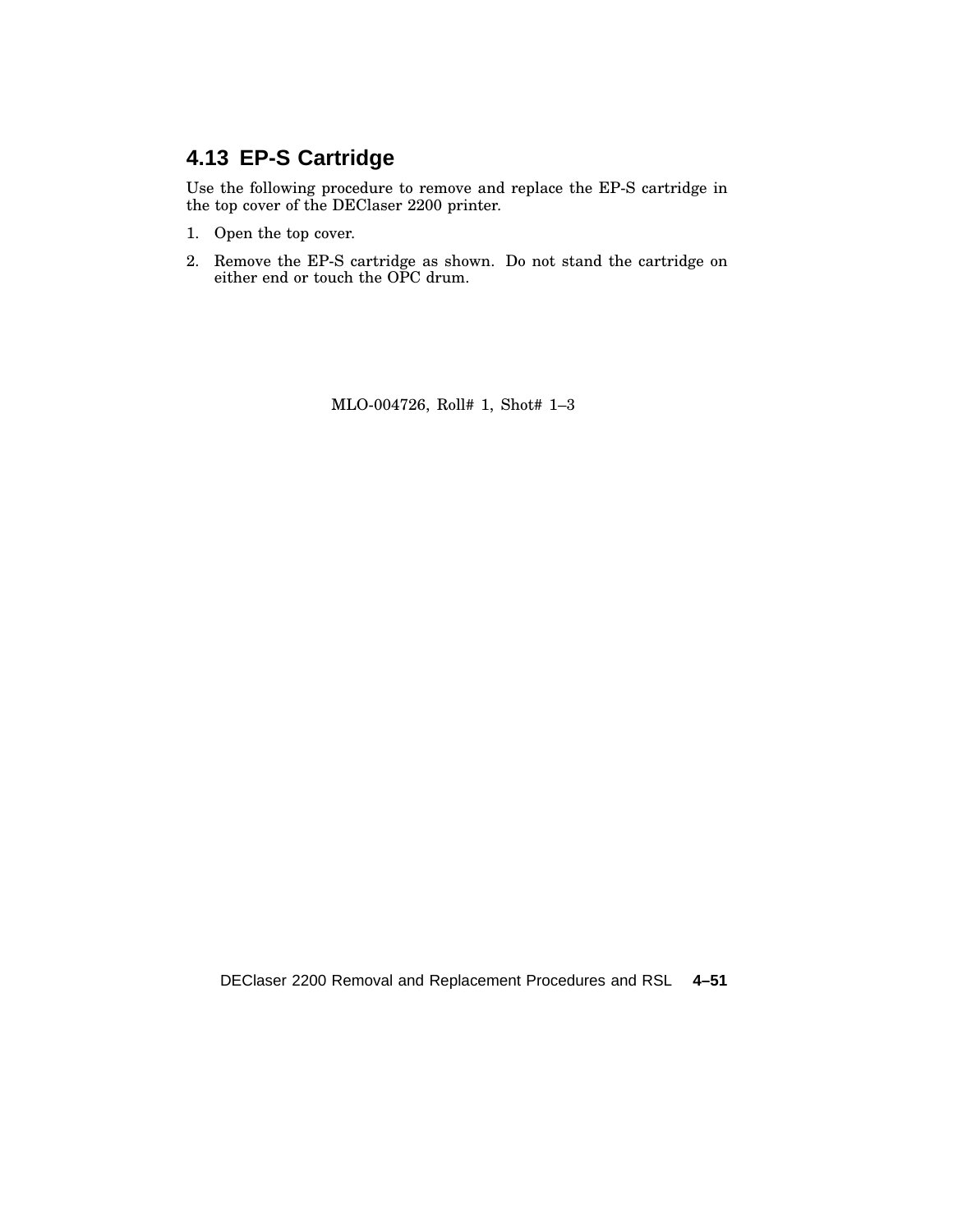## **4.14 Input/Output (I/O) Board**

Use the following procedure to remove and replace the I/O board of the DEClaser 2200 printer. The switchpack mounted on some I/O boards is not used in the field. The correct operational setting for both switches is open.

**CAUTION:** *Use the standard antistatic equipment and procedures when you handle this sensitive electronic component.*

- 1. Remove the bottom cover as shown in Section 4.12.
- 2. Remove the four screws that hold the I/O board to the baseplate.

MLO-004727, Roll# 4, Shot# 7–9

**4–52** DEClaser 2200 Printer Service Guide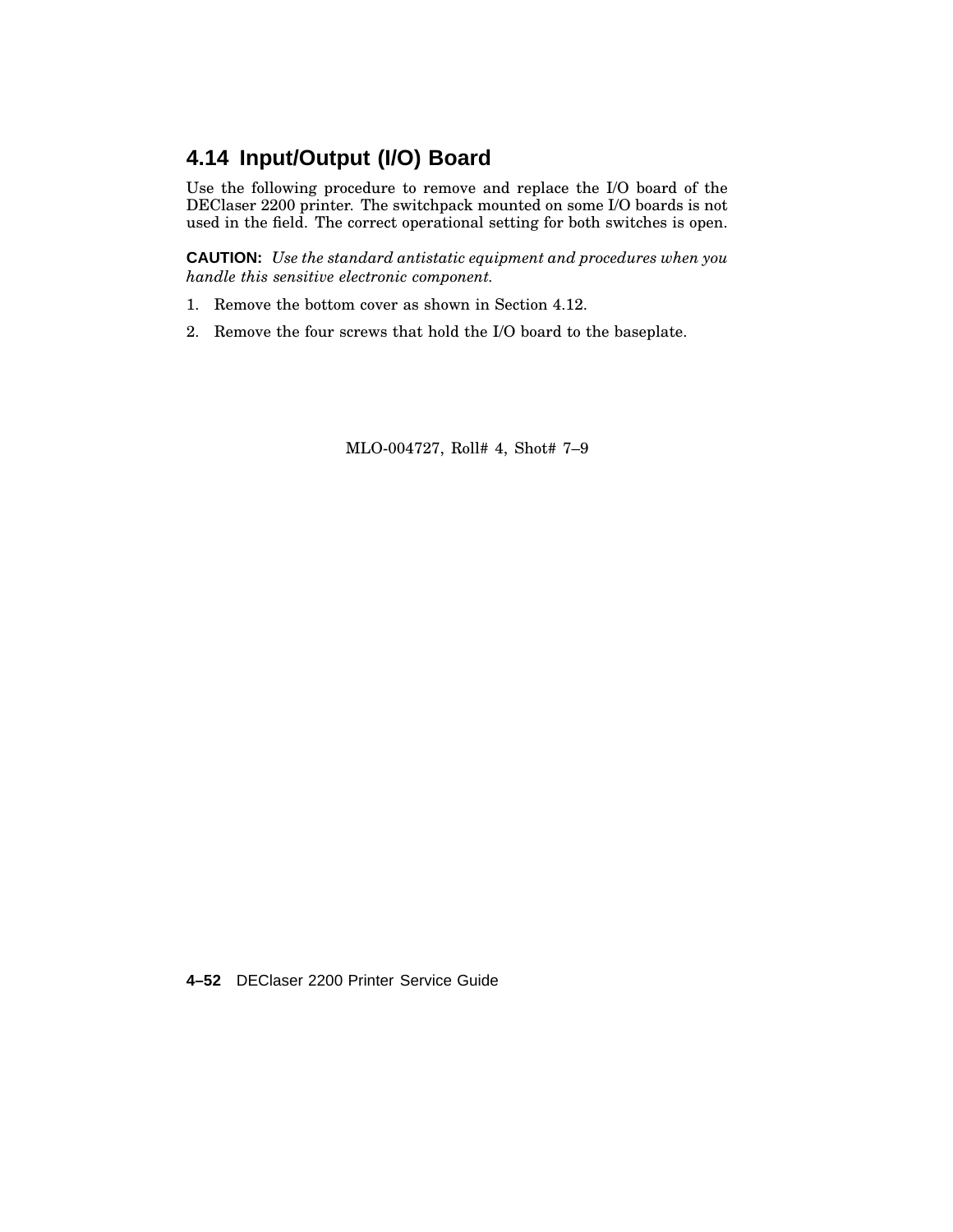3. Disconnect the electrical connector to the video control board, and remove the I/O board.

MLO-004728, Roll# 4, Shot# 10–12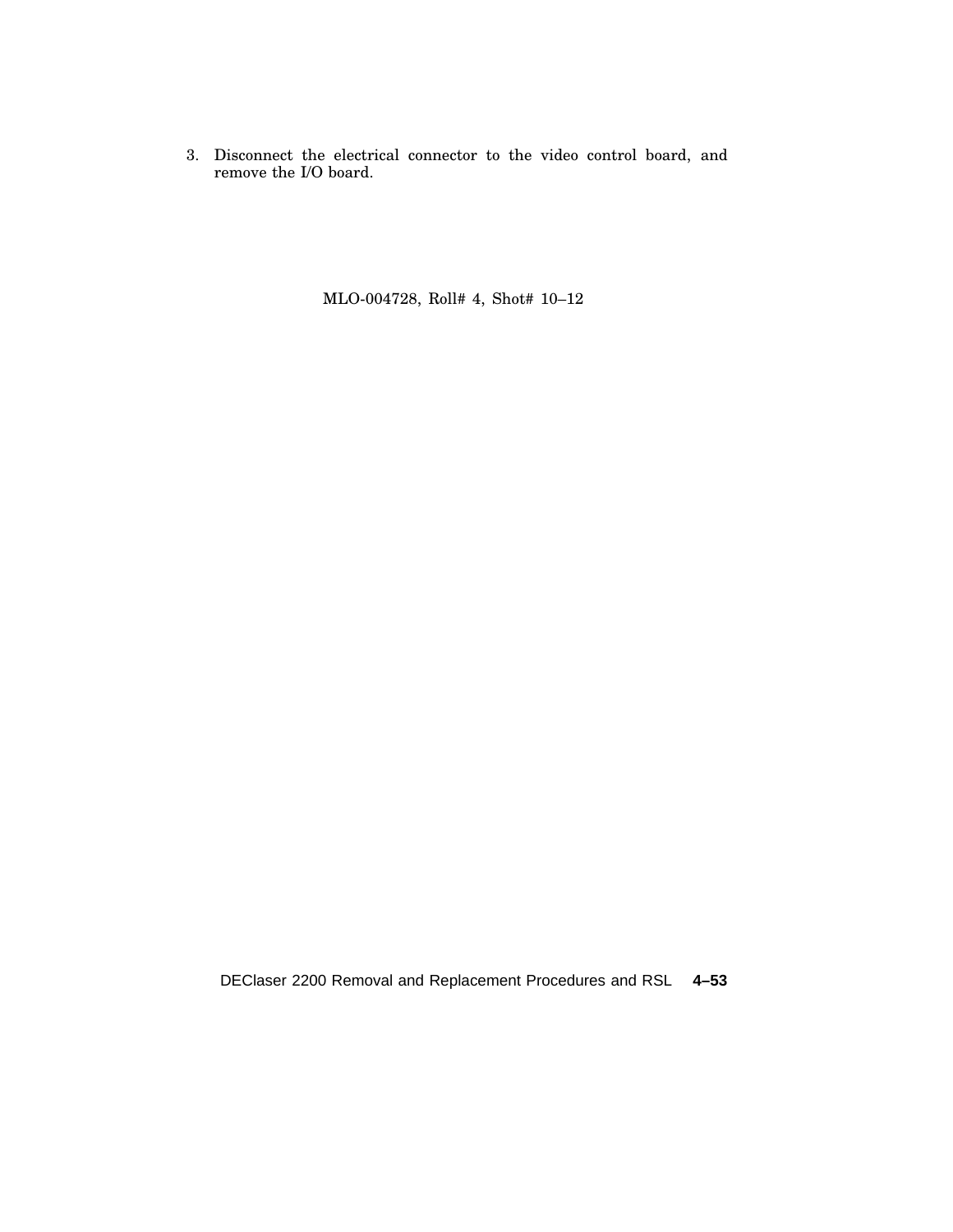### **4.15 Video Control Board**

Use the following procedure to remove and replace the video control board of the DEClaser 2200 printer.

**CAUTION:** *Use the standard antistatic equipment and procedures when you handle this sensitive electronic component.*

- 1. Remove the EP-S cartridge bottom cover as shown in Section 4.12.
- 2. Remove the I/O board as shown in Section 4.14.
- 3. Remove the two screws connecting the two power buses.
- 4. Disconnect the 34-pin control panel connector.
- 5. Remove the six screws that hold the video control board to the printer baseplate.

MLO-004729, Roll# 5, Shot# 1–3

**4–54** DEClaser 2200 Printer Service Guide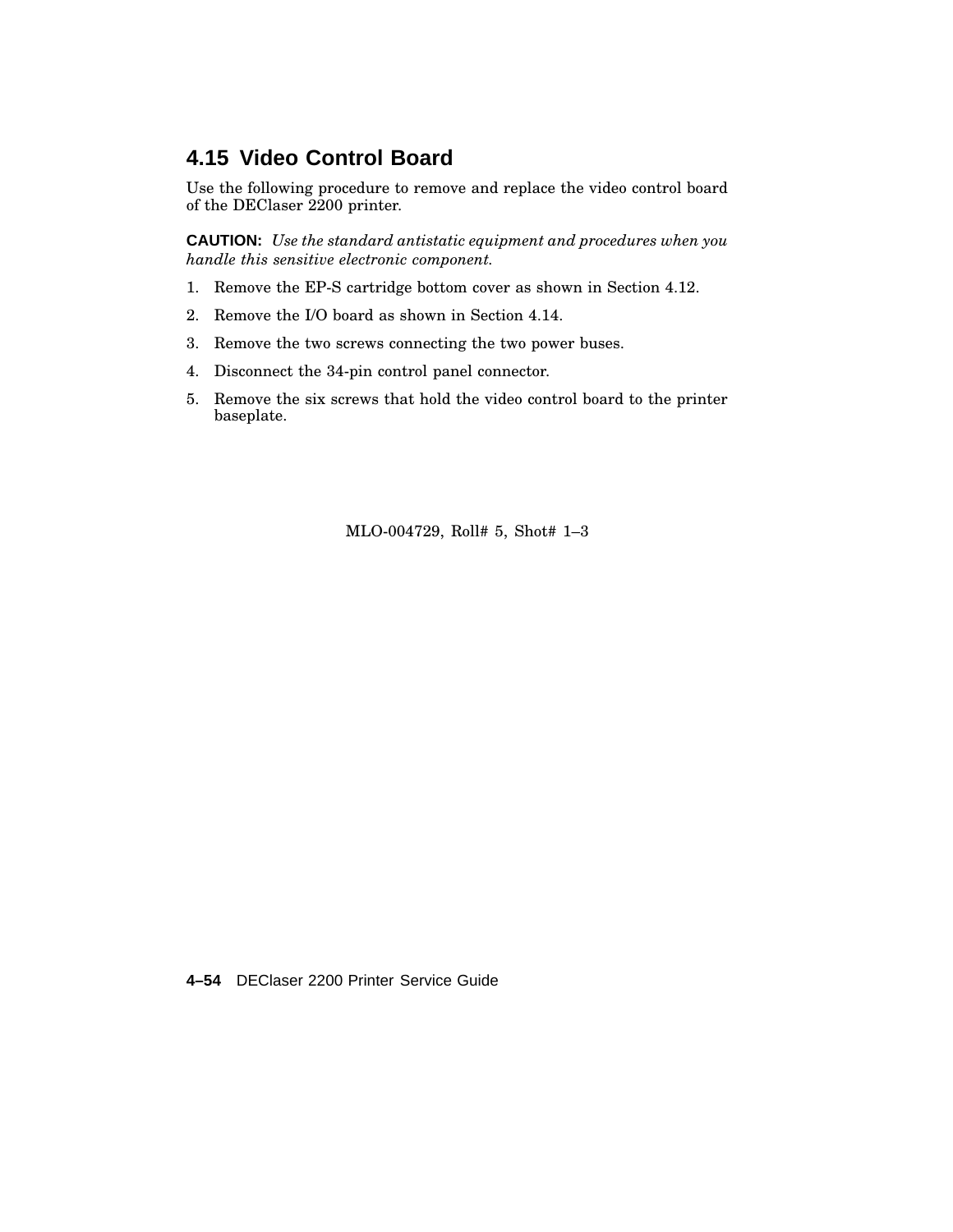- 6. Lift the video control board off the alignment pins and remove the board.
- 7. If you are replacing the video control board, swap the page count IC as shown in Section 4.15.1.

MLO-004730, Roll# 5, Shot# 4–6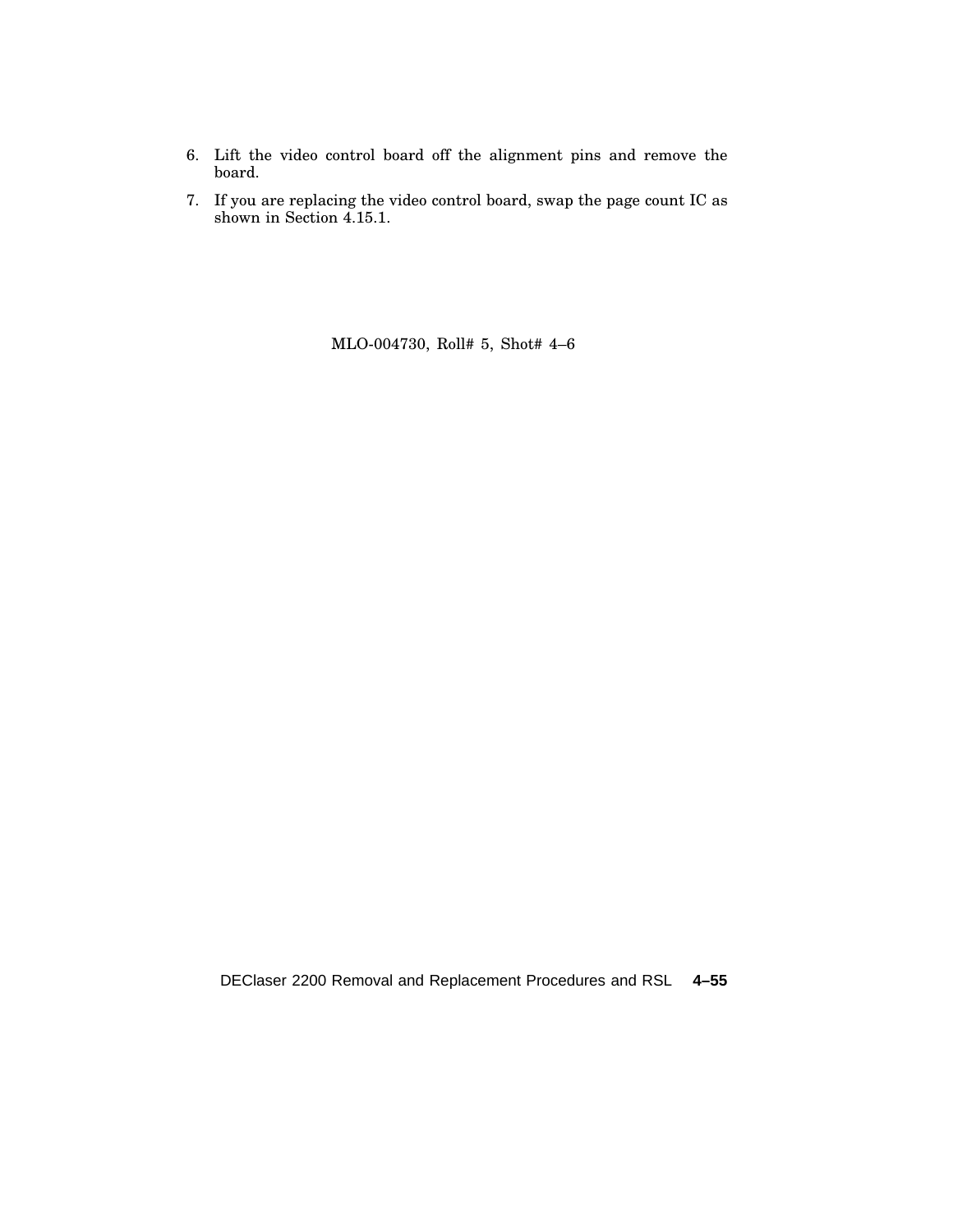#### **4.15.1 Page Count IC**

Page count information is stored in the page count memory integrated circuit (IC). The page count is the number of pages the printer has printed. When you replace a video control board, you must remove the page count IC from the defective video control board and install it on the new video control board.

**CAUTION:** *Use the standard antistatic equipment and procedures when you handle this sensitive electronic component.*

Use the following procedure to remove and replace the page count IC from the video control board of the DEClaser 2200 printer.

- 1. Remove the video control board as shown in Section 4.15.
- 2. Using a suitable tool, gently pry the page count IC loose from the socket.
- 3. Remove the page count IC.

MLO-004732, Roll# 8, Shot# 4–6

**4–56** DEClaser 2200 Printer Service Guide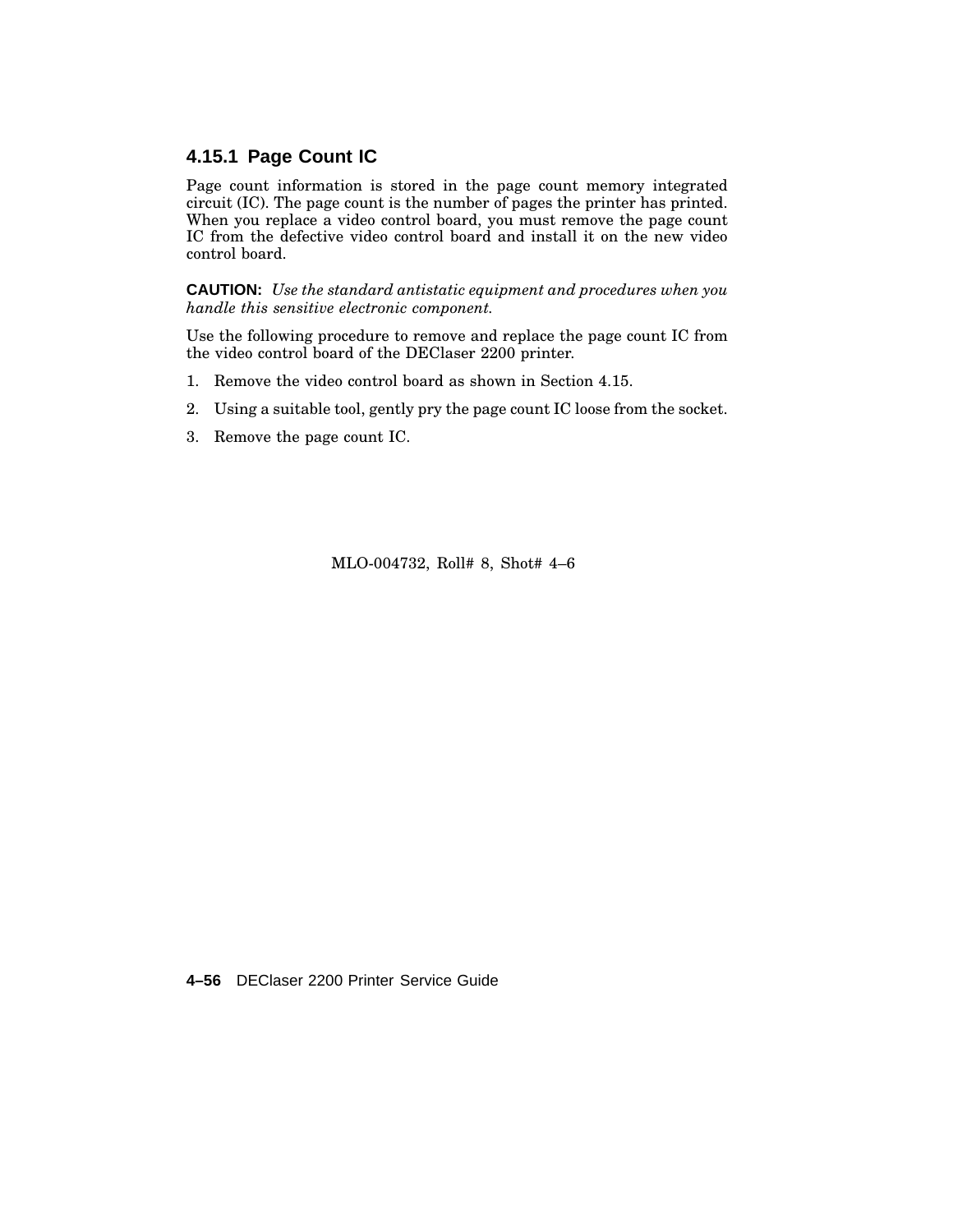# **4.16 Upper Cassette Size-Sensing Switches**

Use the following procedure to remove and replace the upper cassette sizesensing switches from under the baseplate of the DEClaser 2200 printer.

- 1. Separate the printer and duplexer sections as shown in Section 4.3.
- 2. Set the printer on its side.
- 3. Disconnect the wire harness plug from the switch circuit board.
- 4. Remove the screw and remove the switch board.

MLO-004731, Roll# 39, Shot# 7–9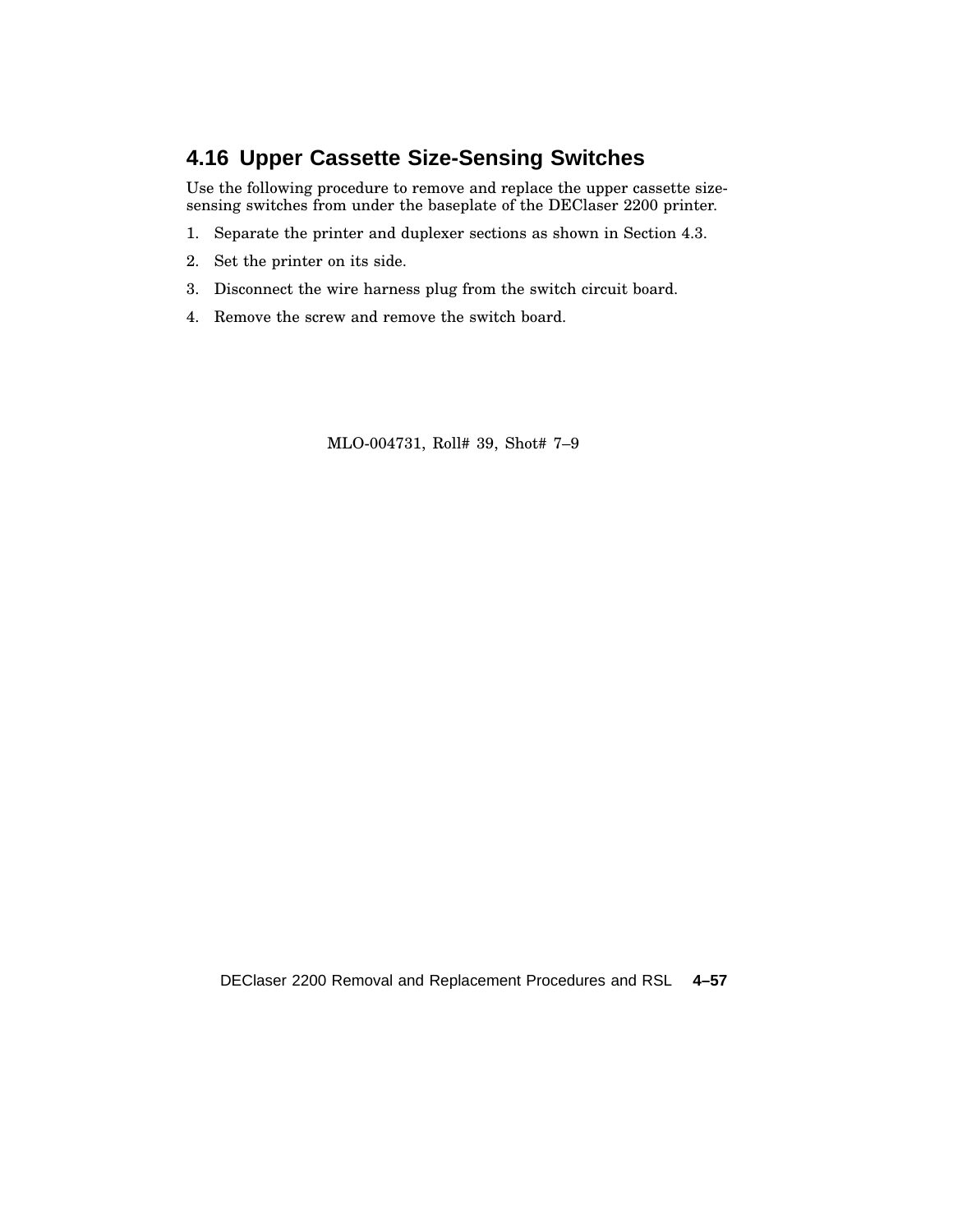# **4.17 RAM Expansion Board**

Use the following procedure to remove and replace the optional RAM expansion board of the DEClaser 2200 printer.

**CAUTION:** *Use the standard antistatic equipment and procedures when you handle this sensitive electronic component.*

- 1. Remove the screw that holds the RAM board access cover to the bottom cover and remove the panel.
- 2. Simultaneously lift the handles, and remove the RAM board.

MLO-004735, Roll# 3, Shot# 1–3

**4–58** DEClaser 2200 Printer Service Guide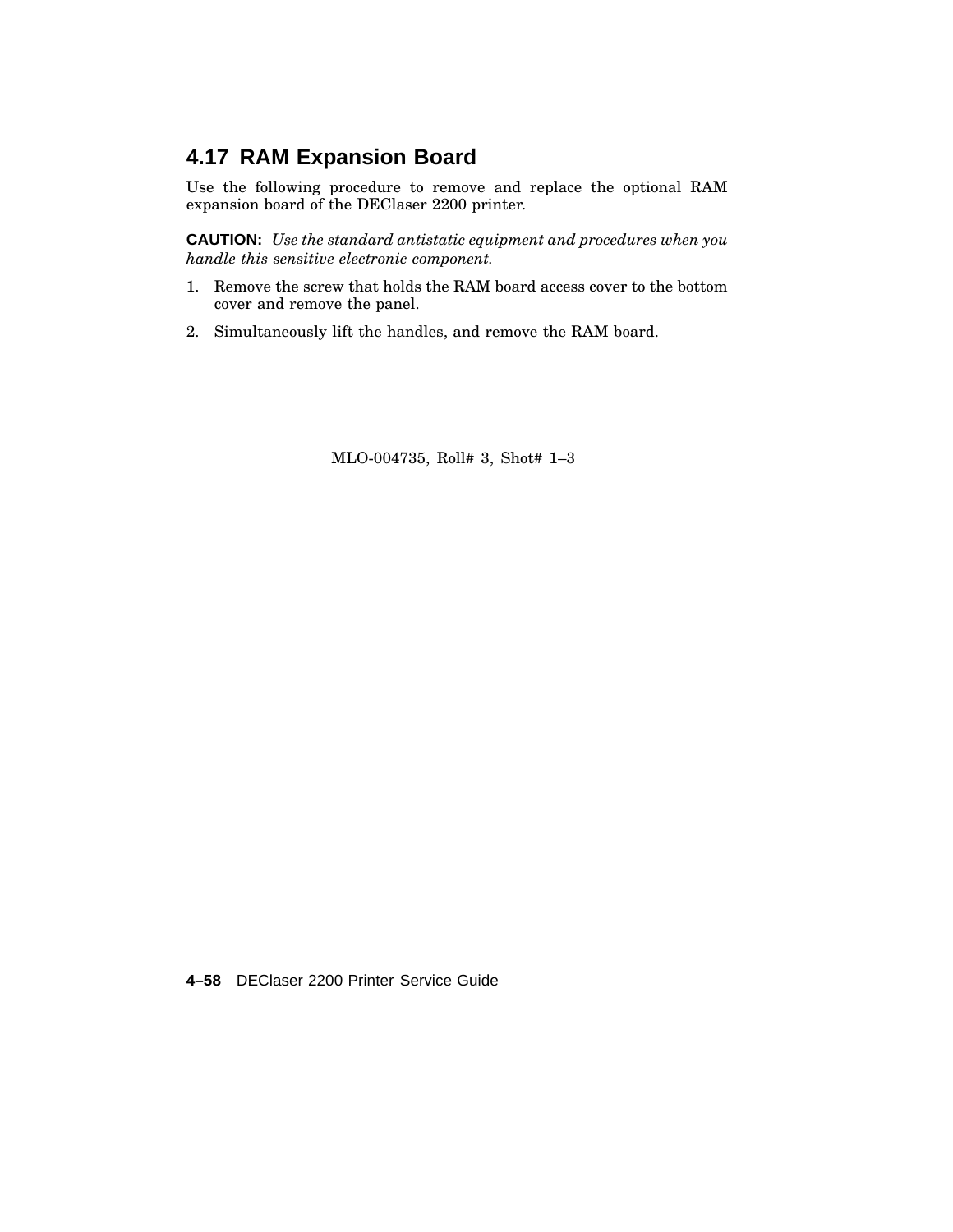## **4.18 DC Control Board**

Use the following procedure to remove and replace the dc control board of the DEClaser 2200 printer.

**CAUTION:** *Use the standard antistatic equipment and procedures when you handle this sensitive electronic component.*

- 1. Remove the duplex gear side panel as shown in Section 4.8.
- 2. Disconnect the following:
	- 9-pin locking connector, J216
	- 40-pin connector, J214
	- 34-pin connector, J215

MLO-004736, Roll# 10, Shot# 7–9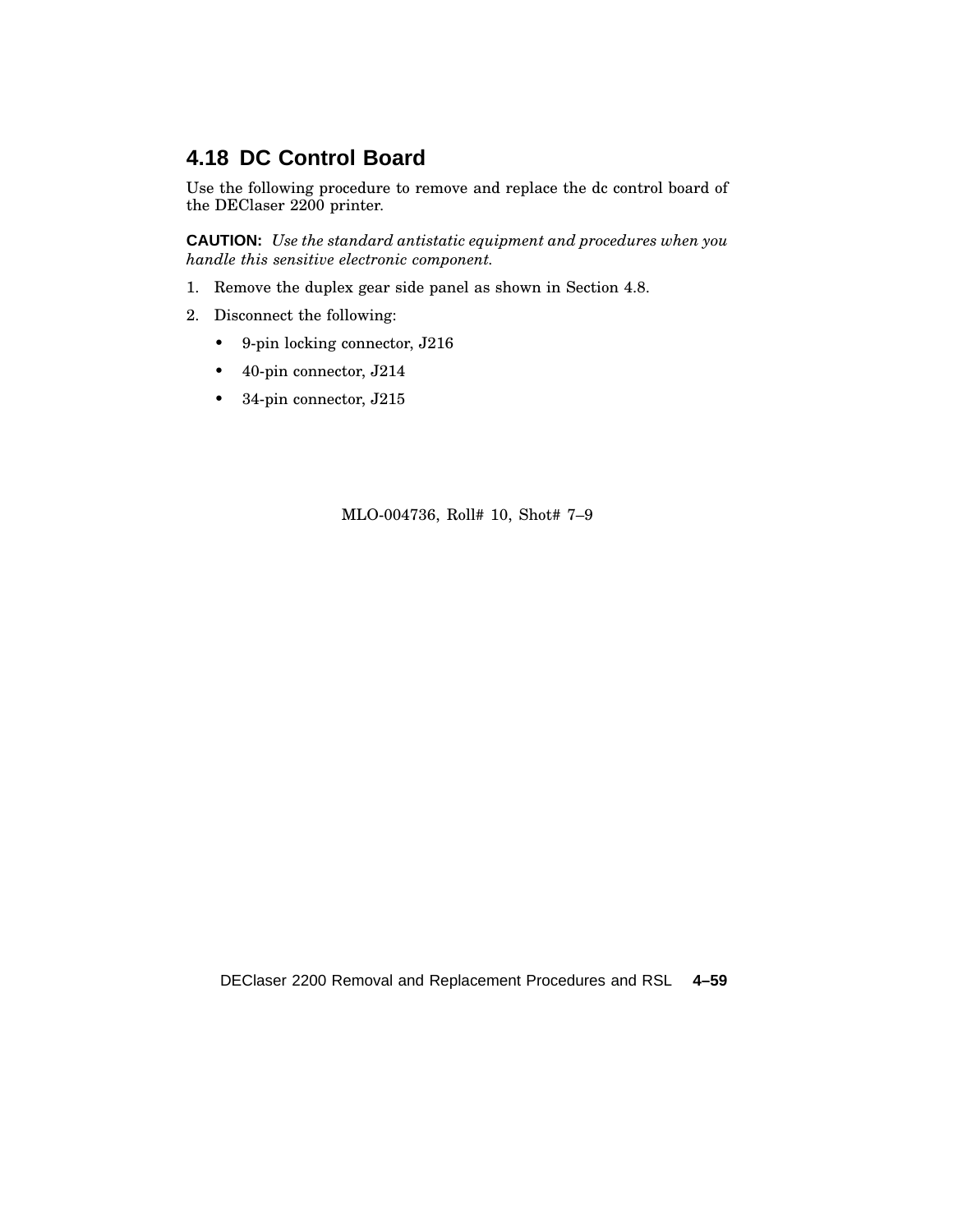- 3. Remove the EP-S cartridge bottom cover as shown in Section 4.12.
- 4. Remove the I/O board as shown in Section 4.14.
- 5. Remove the video control board as shown in Section 4.15.
- 6. Loosen the screw that holds the interlock lever assembly.
- 7. Remove the interlock lever assembly.

MLO-004737, Roll# 7, Shot# 4–6

**4–60** DEClaser 2200 Printer Service Guide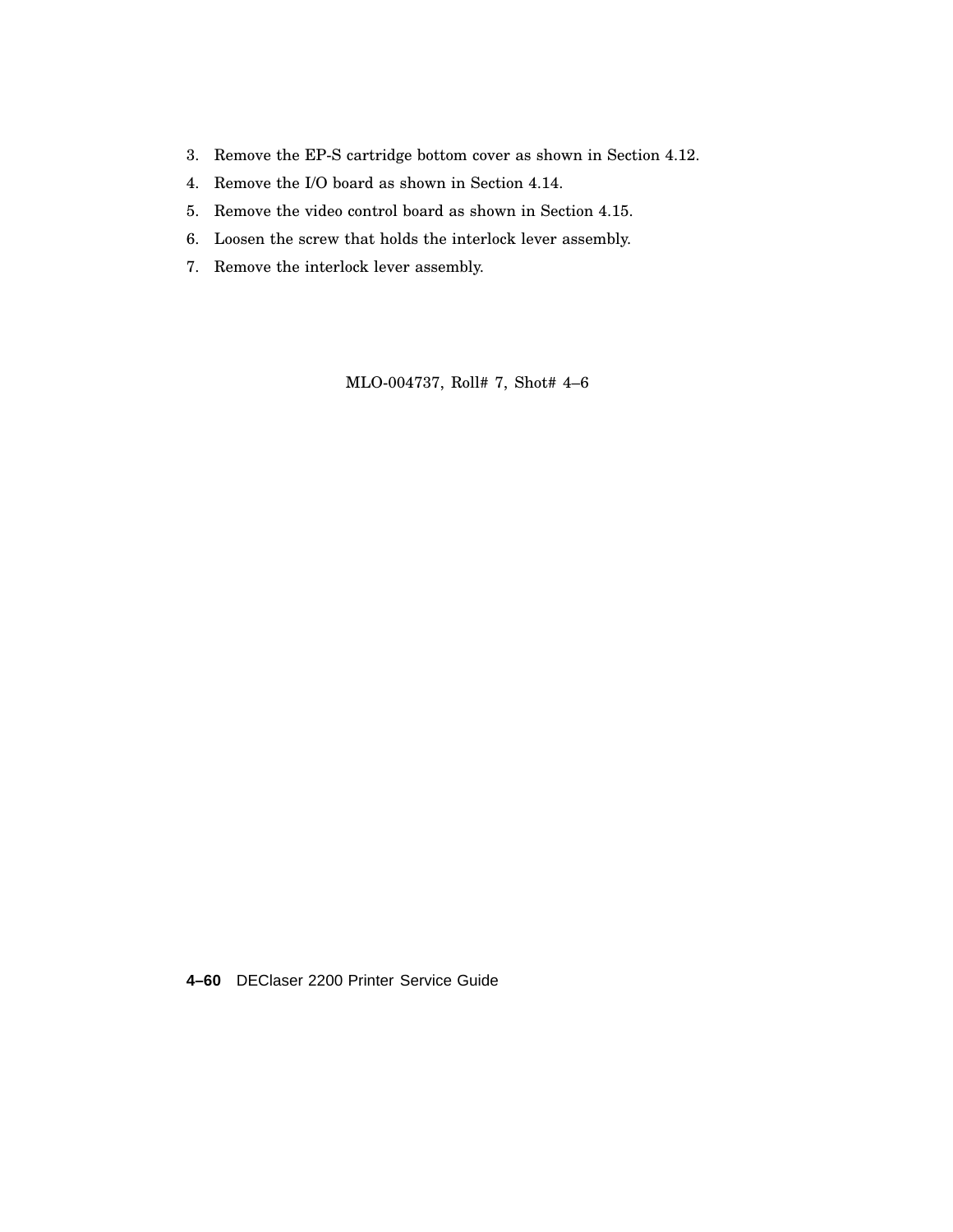- 8. Remove the following connectors:
	- 2-pin J207 FM2
	- 6-pin J219
	- 7-pin J203
	- 5-pin J202
	- Fiber-optic J201
	- 8-pin J217

MLO-004738, Roll# 5, Shot# 7–9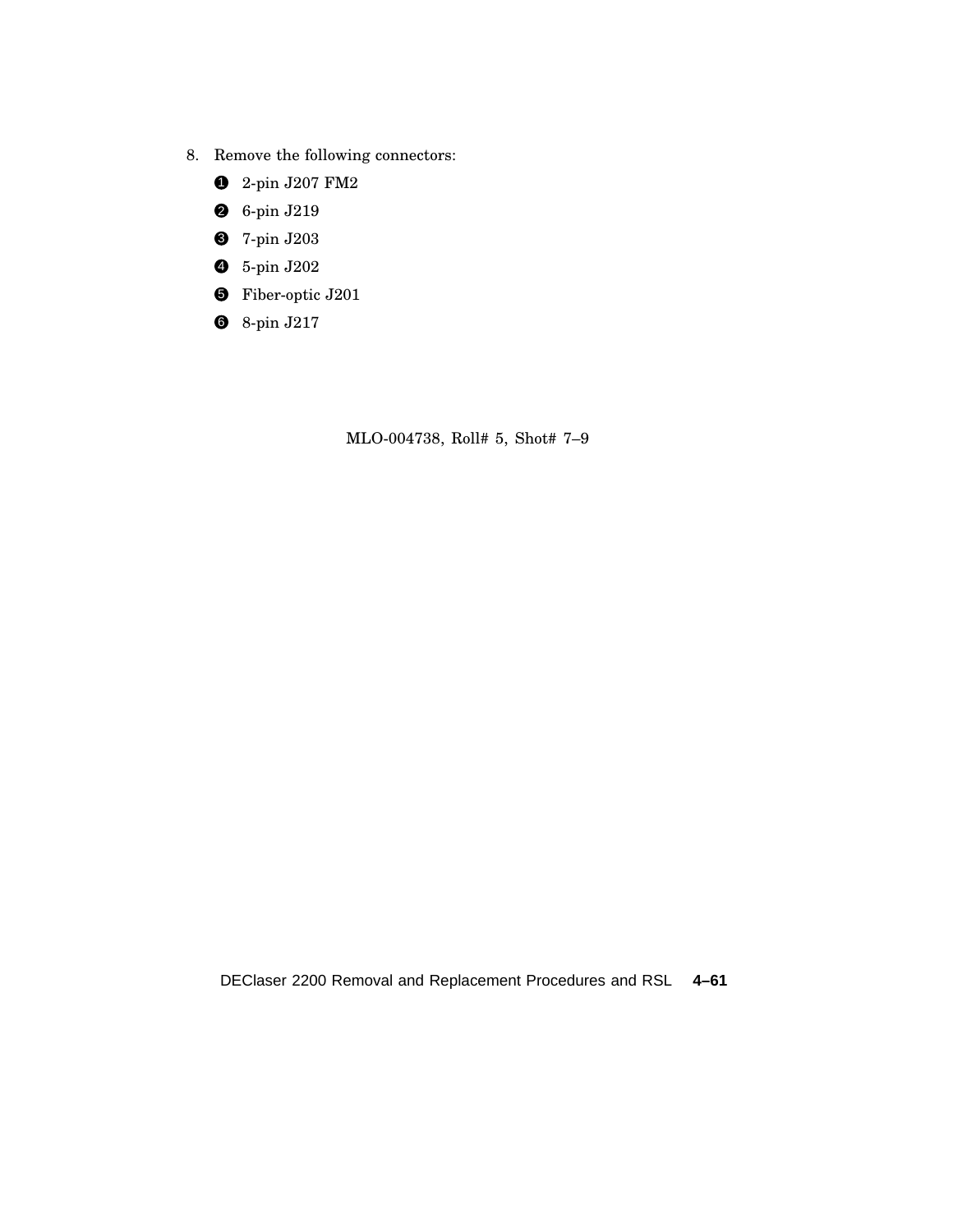- 9. Remove the six hold-down screws.
- 10. Lift the dc control board off the alignment pins and remove the board.

MLO-004739, Roll# 5, Shot# 10–12

**4–62** DEClaser 2200 Printer Service Guide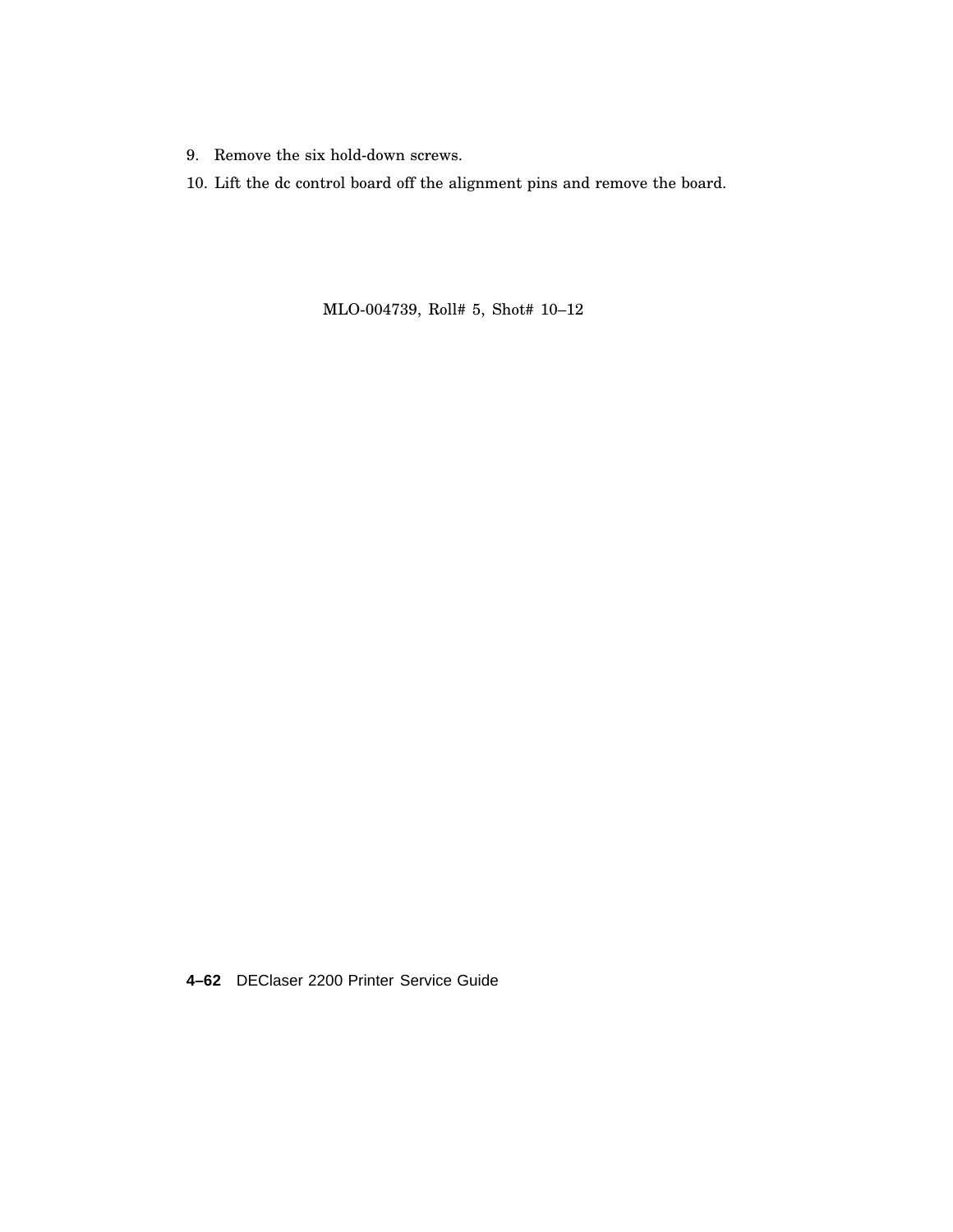## **4.19 Control Panel**

Use the following procedure to remove and replace the control panel of the DEClaser 2200 printer.

**CAUTION:** *Use the standard antistatic equipment and procedures when you handle this sensitive electronic component.*

- 1. Remove the upper cover as shown in Section 4.7.
- 2. Push each of the four plastic tabs in turn while you push the control panel out through the front of the upper cover.

MLO-004740, Roll# 28, Shot# 4–6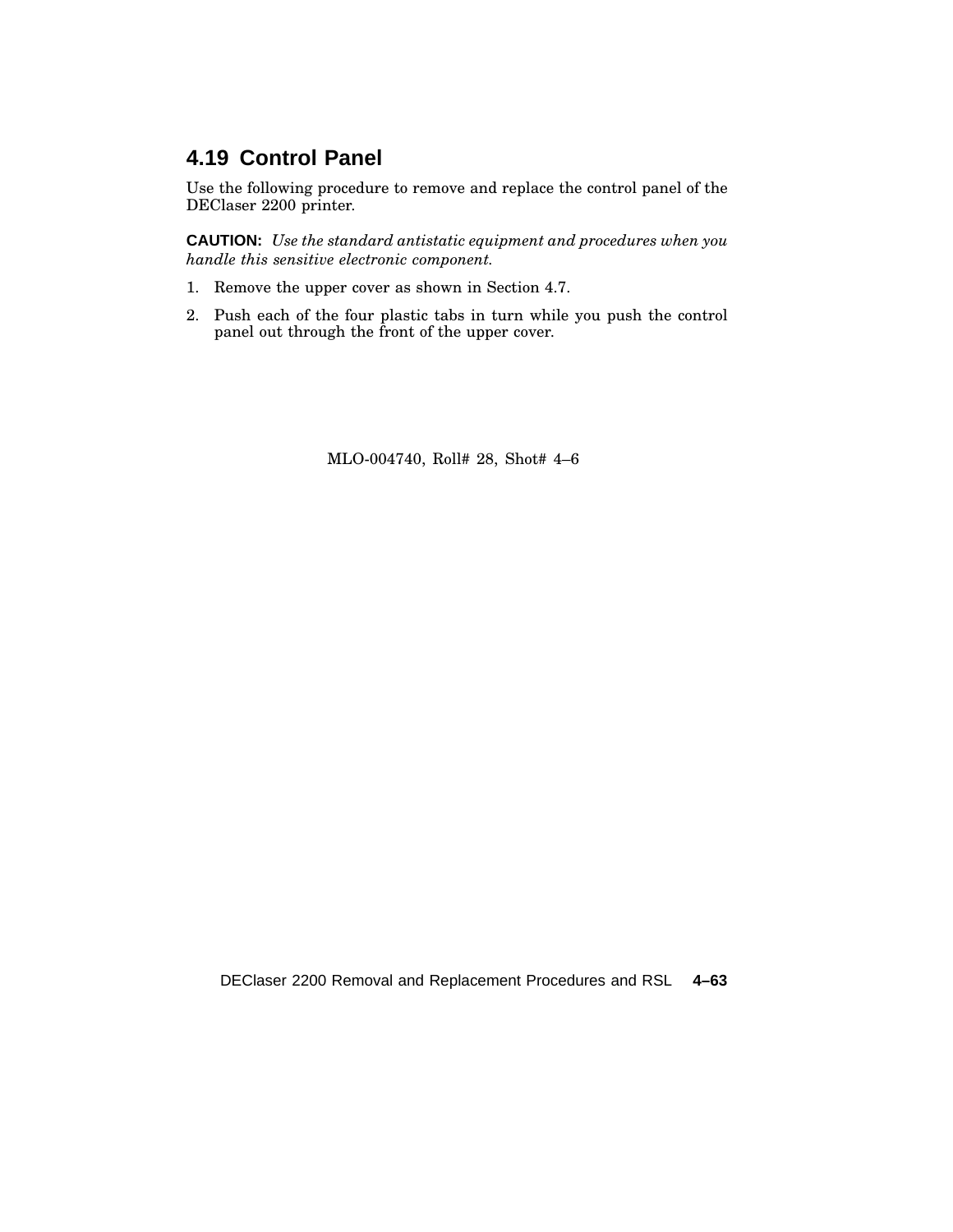## **4.20 High-Voltage Power Supply Assembly (HVPSA)**

Use the following procedure to remove and replace the high-voltage power supply assembly of the DEClaser 2200 printer.

**CAUTION:** *Use the standard antistatic equipment and procedures when you handle this sensitive electronic component.*

- 1. Remove the upper cover as shown in Section 4.7.
- 2. Remove the front subpanel as shown in Section 4.11.4.
- 3. Remove the four screws that hold the HVPSA to the baseplate.

MLO-004741, Roll# 25, Shot# 10–12

**4–64** DEClaser 2200 Printer Service Guide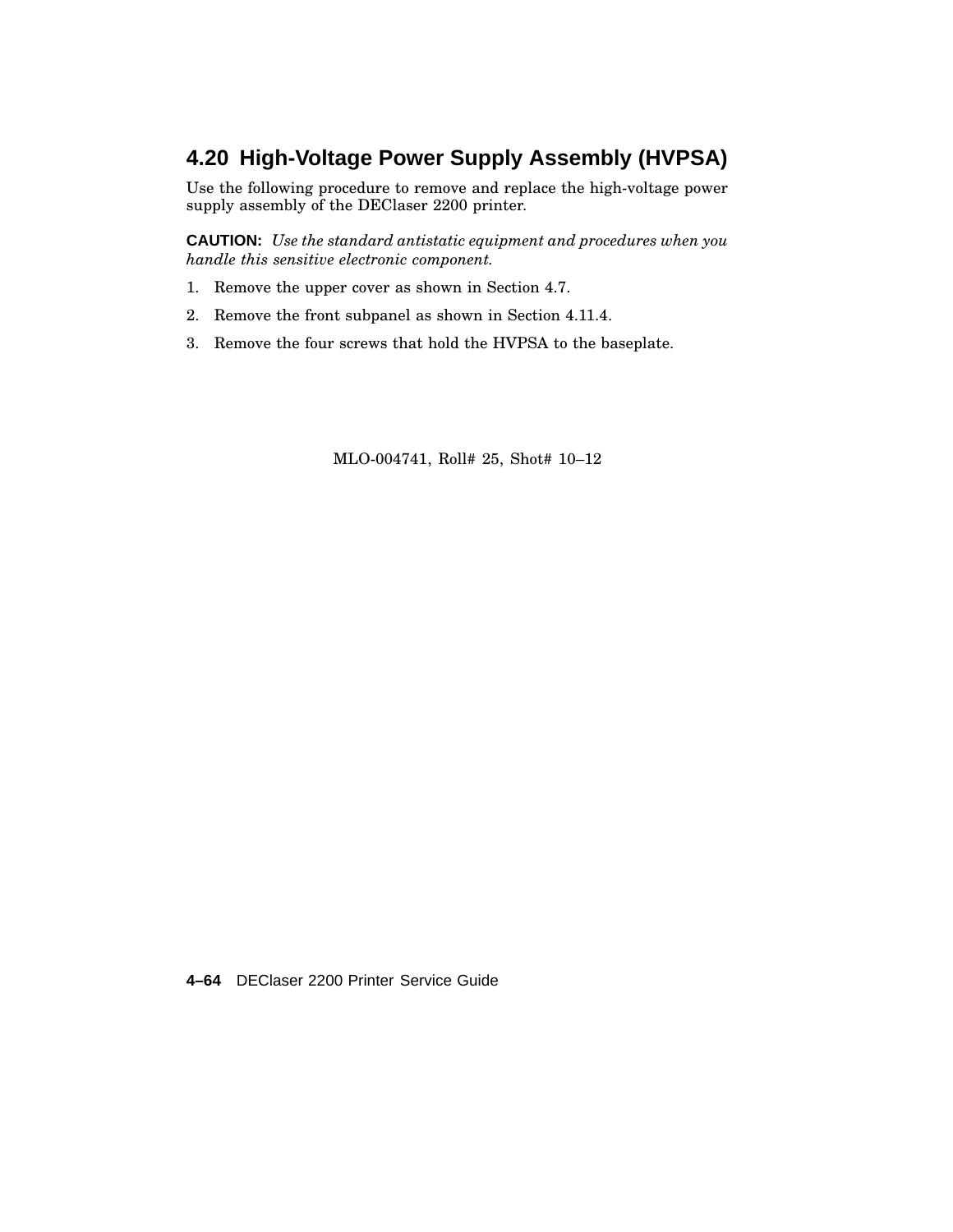4. Lift, unplug, and remove the HVPSA and connector block from the baseplate. When you replace the HVPSA, make sure it sits squarely on the alignment pins and on the baseplate of the printer.

MLO-004742, Roll# 26, Shot# 1–3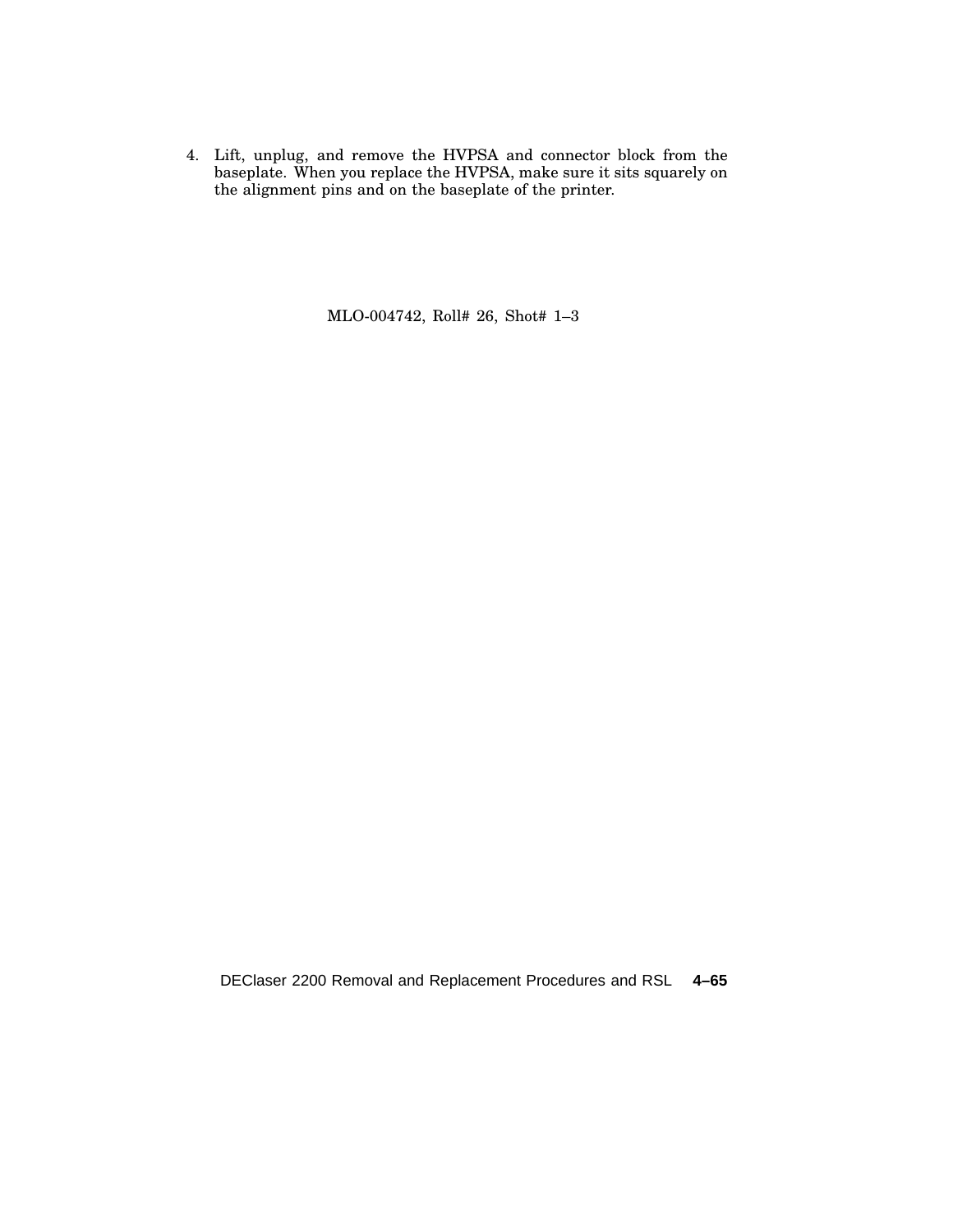## **4.21 Low-Voltage Power Supply Assembly (LVPSA)**

Use the following procedure to remove and replace the low-voltage power supply assembly (LVPSA) of the DEClaser 2200 printer.

**CAUTION:** *Use the standard antistatic equipment and procedures when you handle this sensitive electronic component.*

- 1. Remove the upper cover as shown in Section 4.7.
- 2. Remove the front subpanel as shown in Section 4.11.4.
- 3. Remove the fiber-optic cable from the restraining clamp.

MLO-004743, Roll# 22, Shot# 7–9

**4–66** DEClaser 2200 Printer Service Guide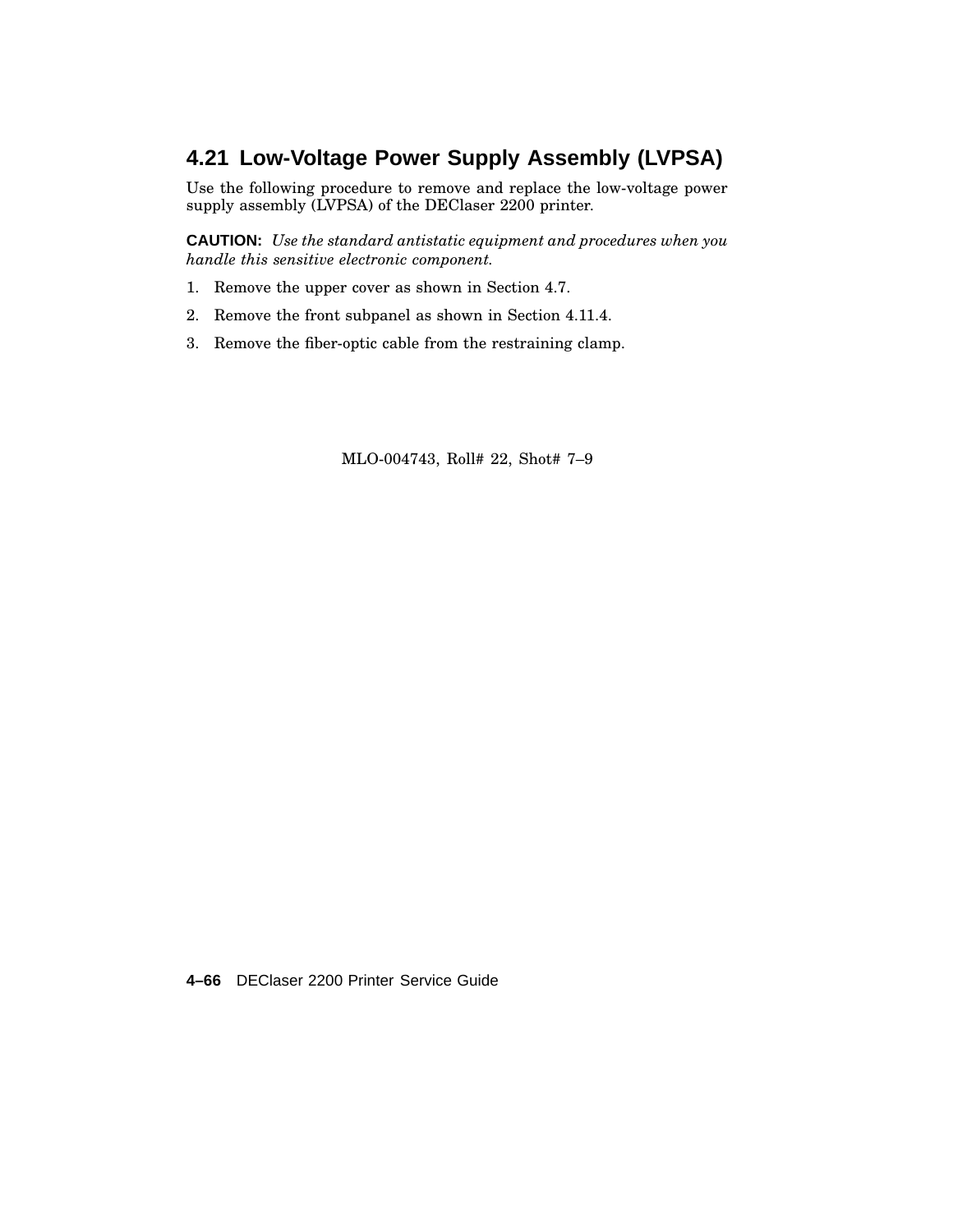- 4. Unplug the main motor cable from the J3 connector  $\bullet$ .
- 5. Remove the three screws that hold the LVPSA to the printer baseplate.

MLO-004744, Roll# 22, Shot# 10–12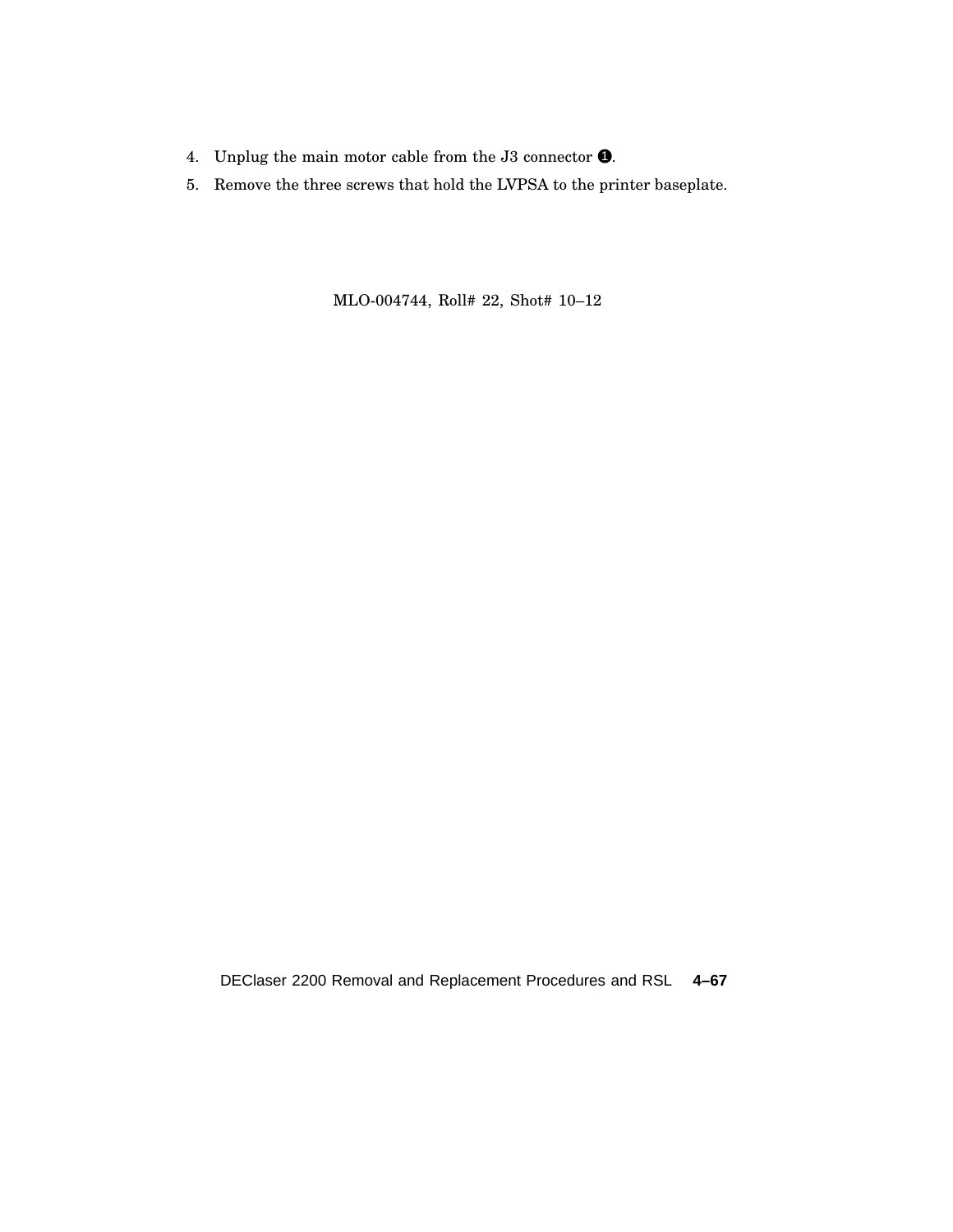- 6. Lift up the LVPSA and unplug it from the connectors in the baseplate.
- 7. Remove the solenoid and sensor board as shown in Section 4.21.1.

MLO-004745, Roll# 23, Shot# 1–3

**4–68** DEClaser 2200 Printer Service Guide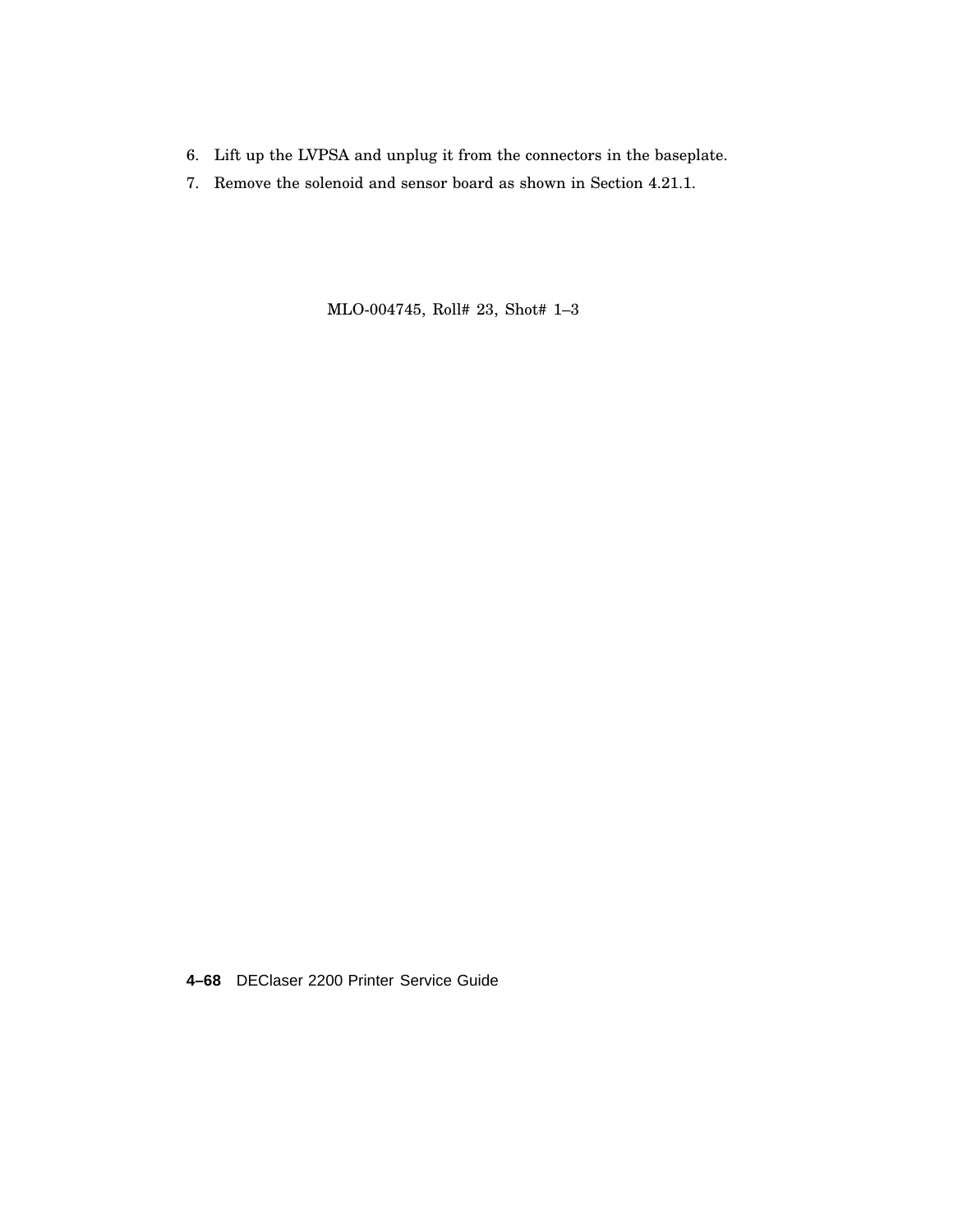#### **4.21.1 Solenoid and Sensor Board**

Use the following procedure to remove and replace the solenoid and sensor board of the LVPSA of the DEClaser 2200 printer.

**CAUTION:** *Use the standard antistatic equipment and procedures when you handle this sensitive electronic component.*

- 1. Remove the LVPSA as shown in Section 4.21.
- 2. Remove the screw that holds the plastic shield to the LVPSA bulkhead.
- 3. Remove the plastic shield.

MLO-004746, Roll# 27, Shot# 4–6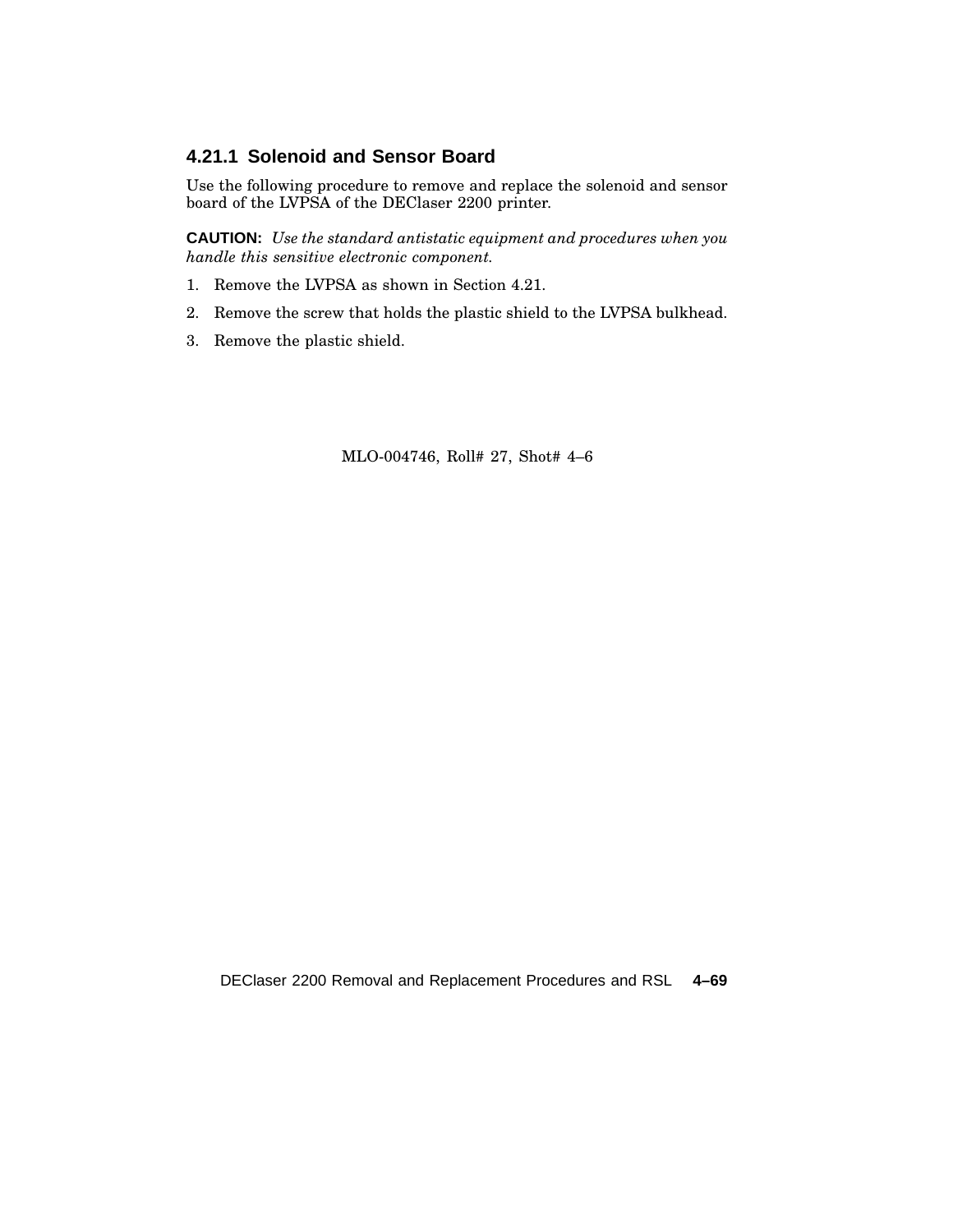4. Remove the six screws that hold the board to the LVPSA.

MLO-004747, Roll# 27, Shot# 7–9

**4–70** DEClaser 2200 Printer Service Guide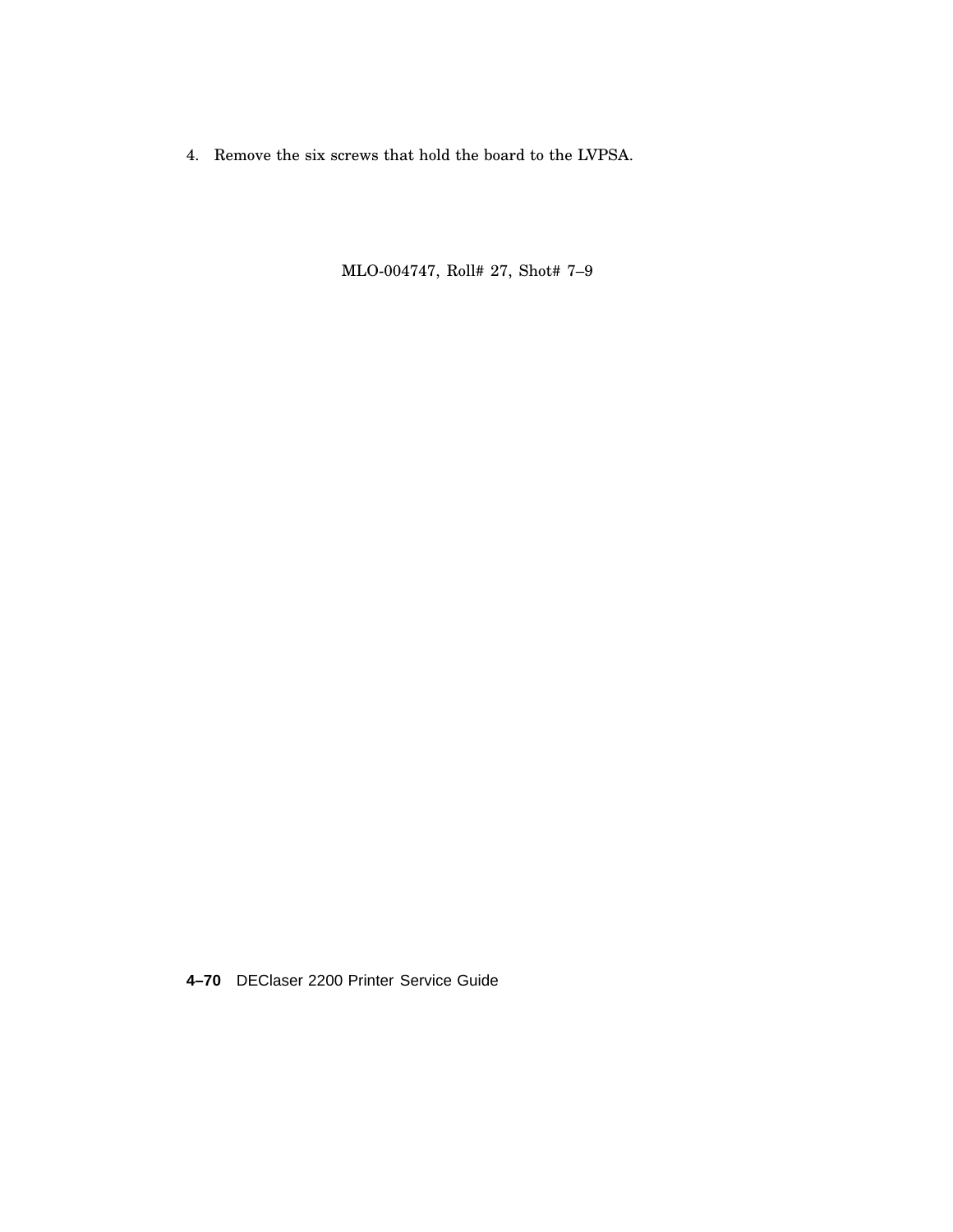5. Remove the solenoid and sensor board.

MLO-004748, Roll# 27, Shot# 10-12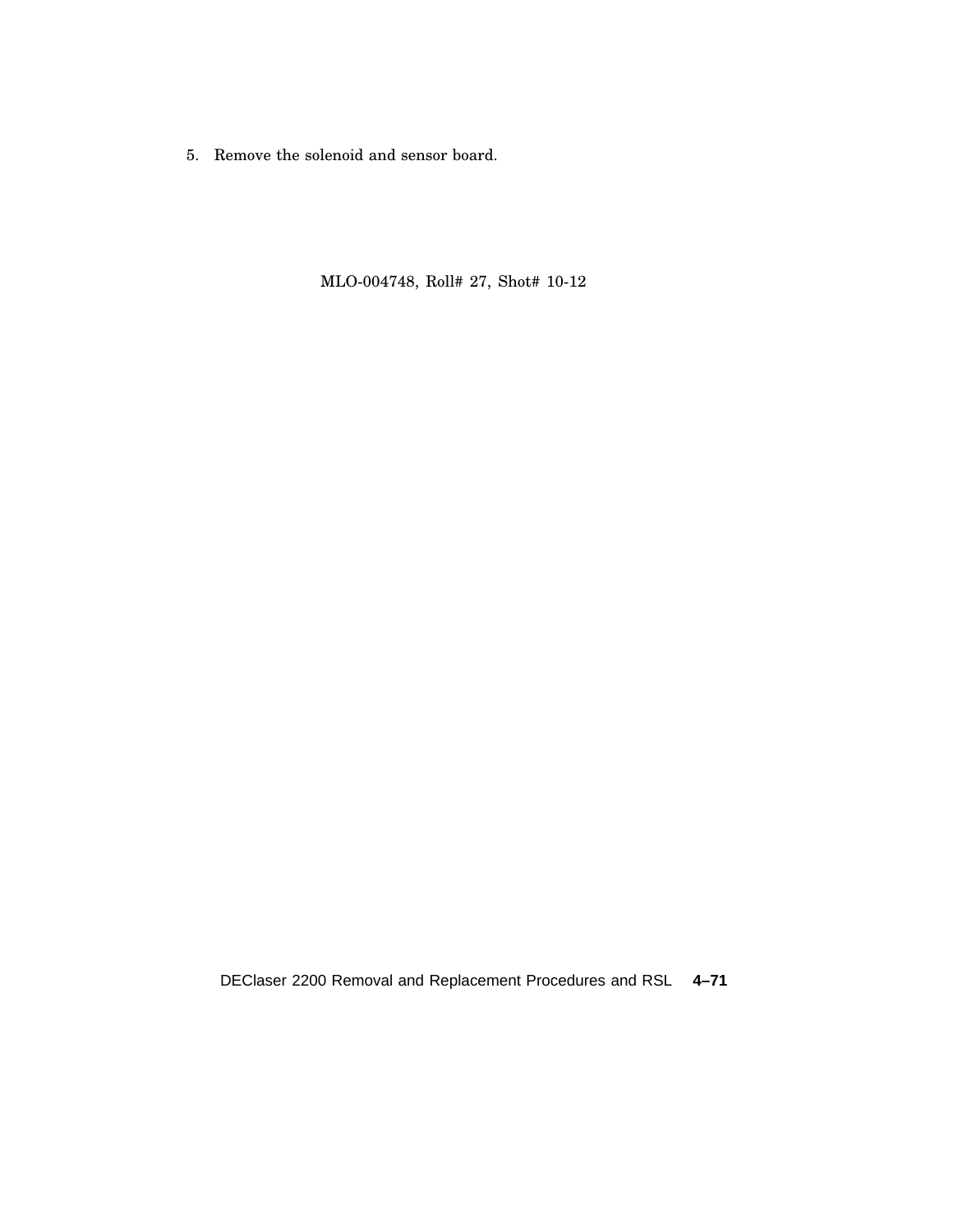## **4.22 Scanner Assembly**

Use the following procedure to remove and replace the scanner assembly of the DEClaser printer.

**CAUTION:** *Use the standard antistatic equipment and procedures when you handle this sensitive electronic component.*

- 1. Remove the upper cover as shown in Section 4.7.
- 2. Do the following:
	- 1 Remove the screw and open the access hatch. Remove the fiberoptic light cable as shown below.
	- 2 Open the access hatch and unplug the 5-pin J401 connector.
	- 3 Unplug the 4-pin J451 connector.

MLO-004750, Roll# 19, Shot# 10–12

**4–72** DEClaser 2200 Printer Service Guide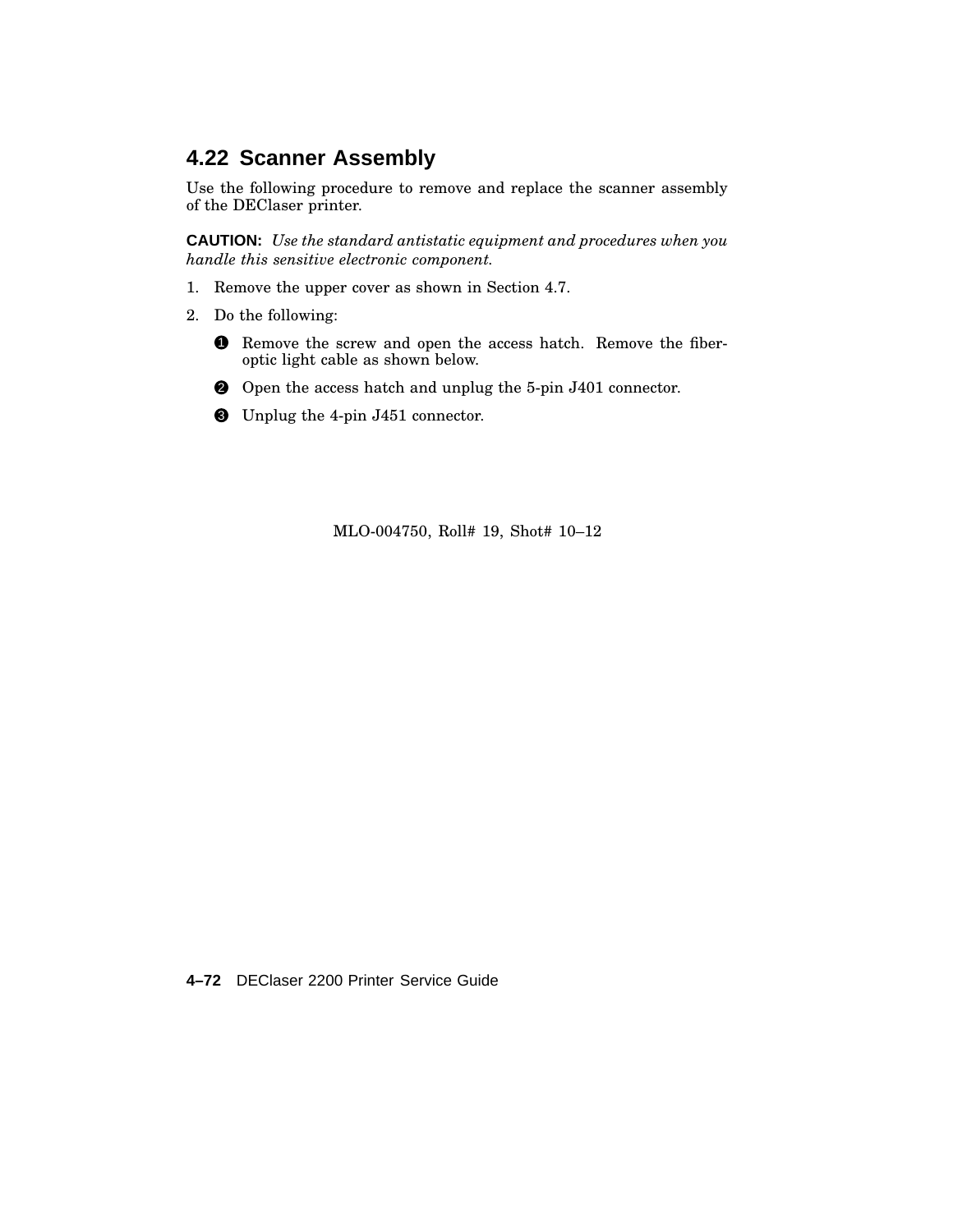- 3. Remove the four mounting screws.
- 4. Remove the scanner assembly.

MLO-004751, Roll# 20, Shot# 1–3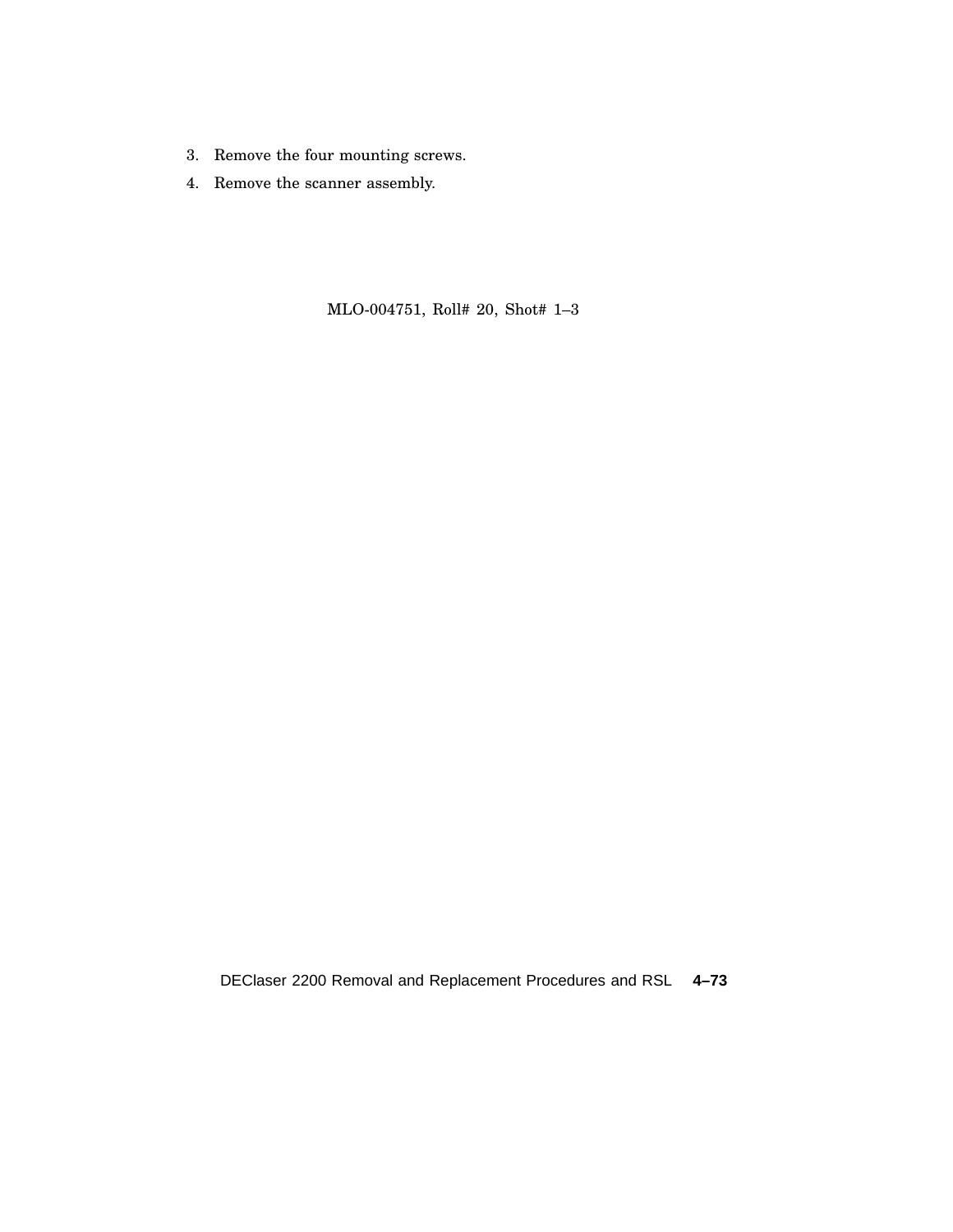## **4.23 Feed Guide Assembly**

Use the following procedure to remove and replace the feed guide assembly of the DEClaser 2200 printer.

- 1. Open the top cover.
- 2. Remove the fixing unit as shown in Section 4.24.
- 3. Remove the four screws that hold the chassis assembly to the base plate.
- 4. Remove the feed guide assembly.

MLO-004752, Roll# 2, Shot# 4–6

**4–74** DEClaser 2200 Printer Service Guide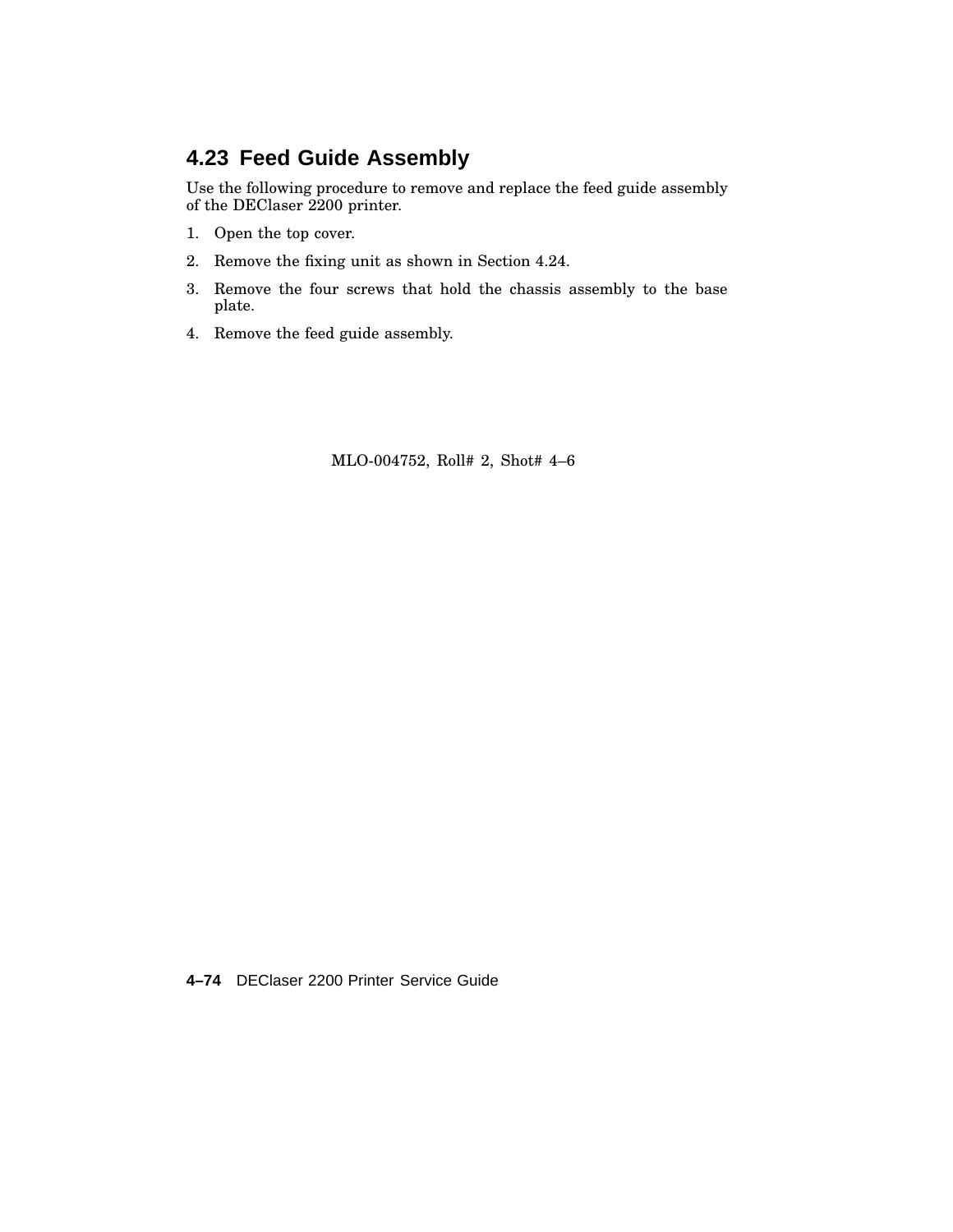# **4.24 Fixing Unit**

Use the following procedure to remove and replace the fixing unit of the baseplate of the DEClaser 2200 printer.

- 1. Open the top cover.
- 2. Remove the four screws that hold the fixing unit to the baseplate.

MLO-004753, Roll# 1, Shot# 7–9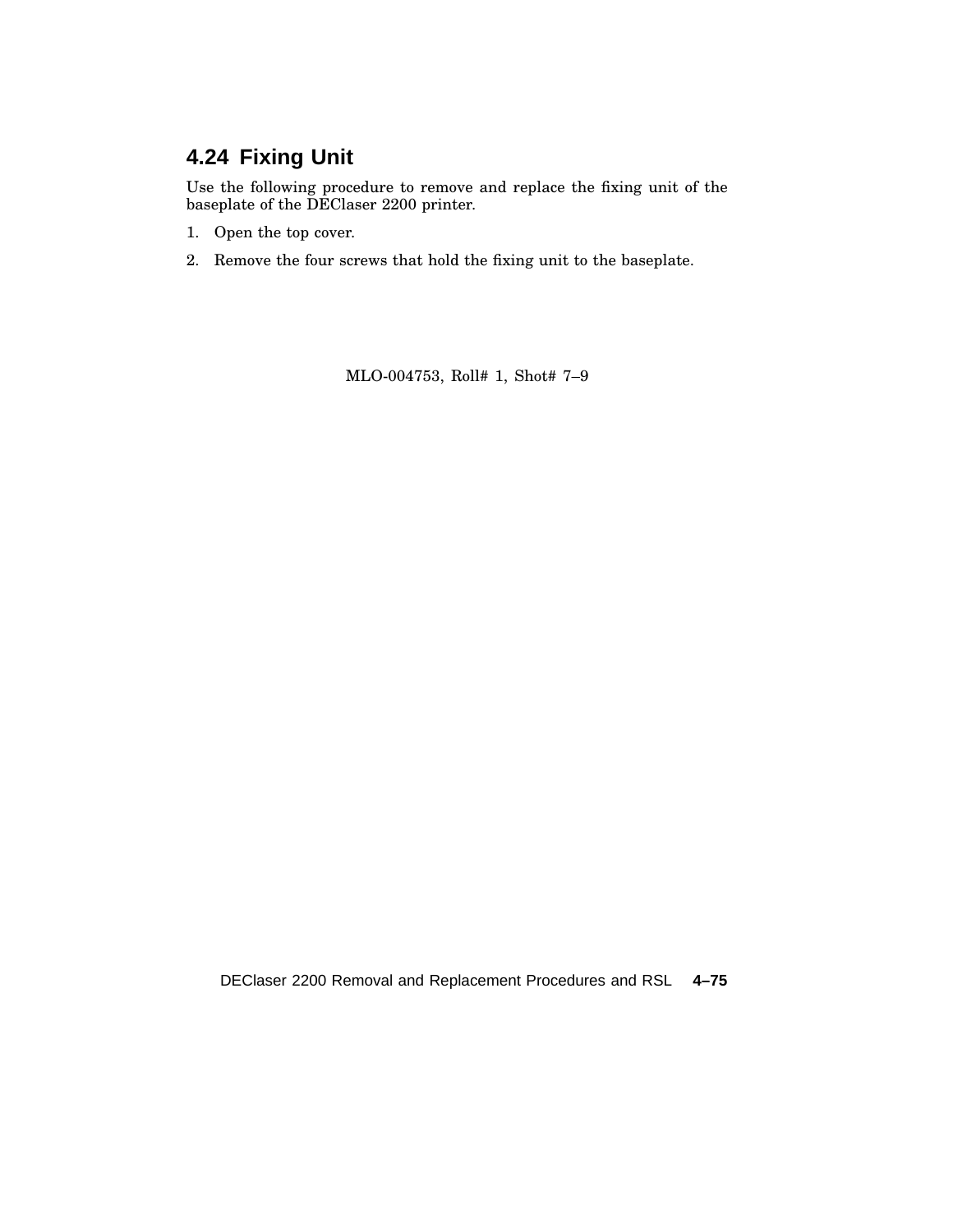**WARNING:** *The fixing unit is hot and can cause minor skin burns. Be careful when you handle or touch the fixing unit.*

3. Lift, unplug, and remove the fixing unit as shown below. Place the fixing unit on a work surface.

MLO-004754, Roll# 2, Shot# 1–3

**4–76** DEClaser 2200 Printer Service Guide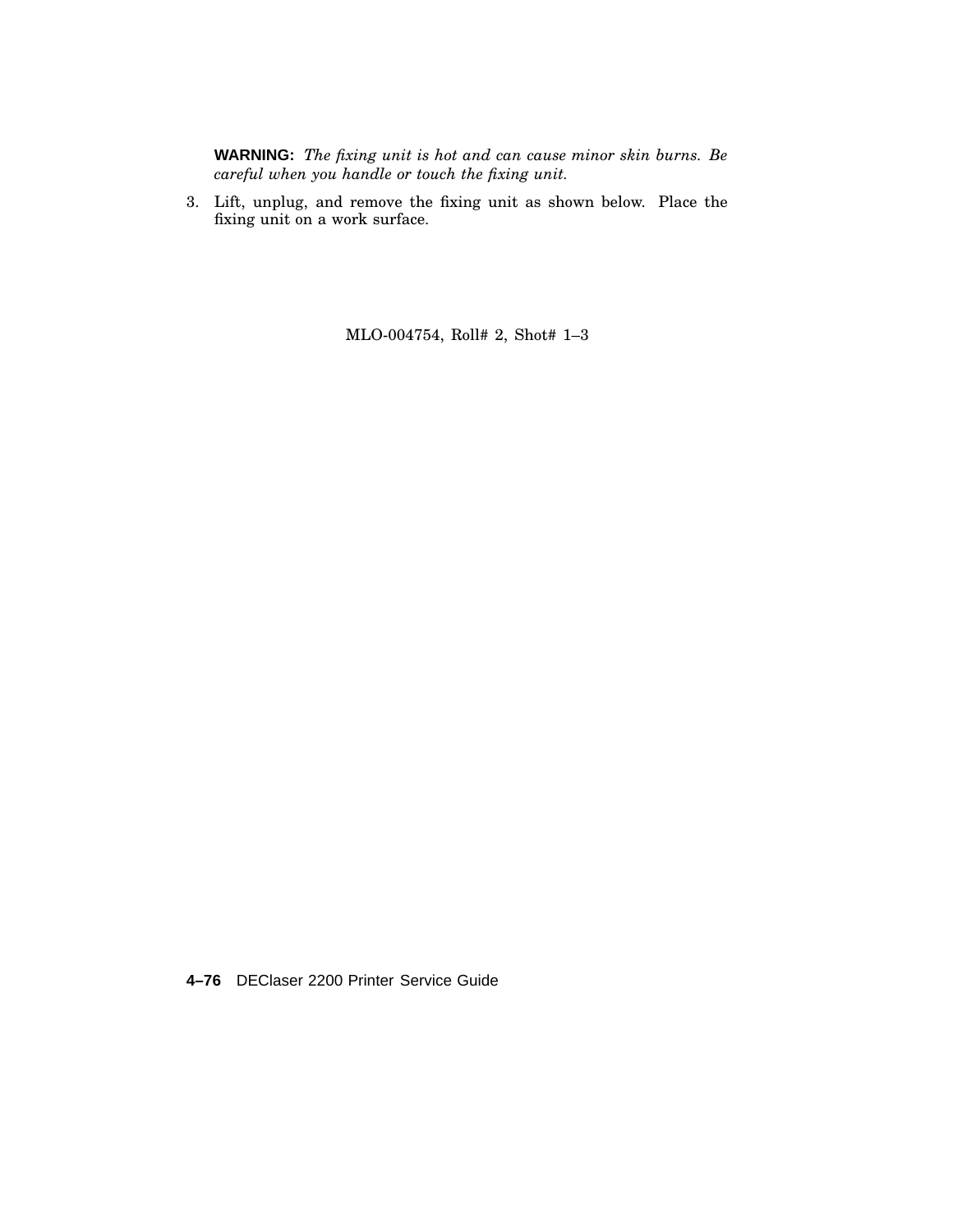- 4. Remove the new spare fixing unit from the special shipping container. Place the new unit next to the defective unit on the work surface.
- 5. Remove the cleaning pad from the defective fixing unit and install the pad in the new spare replacement.

MLO-004755, Roll# 9, Shot# 7–9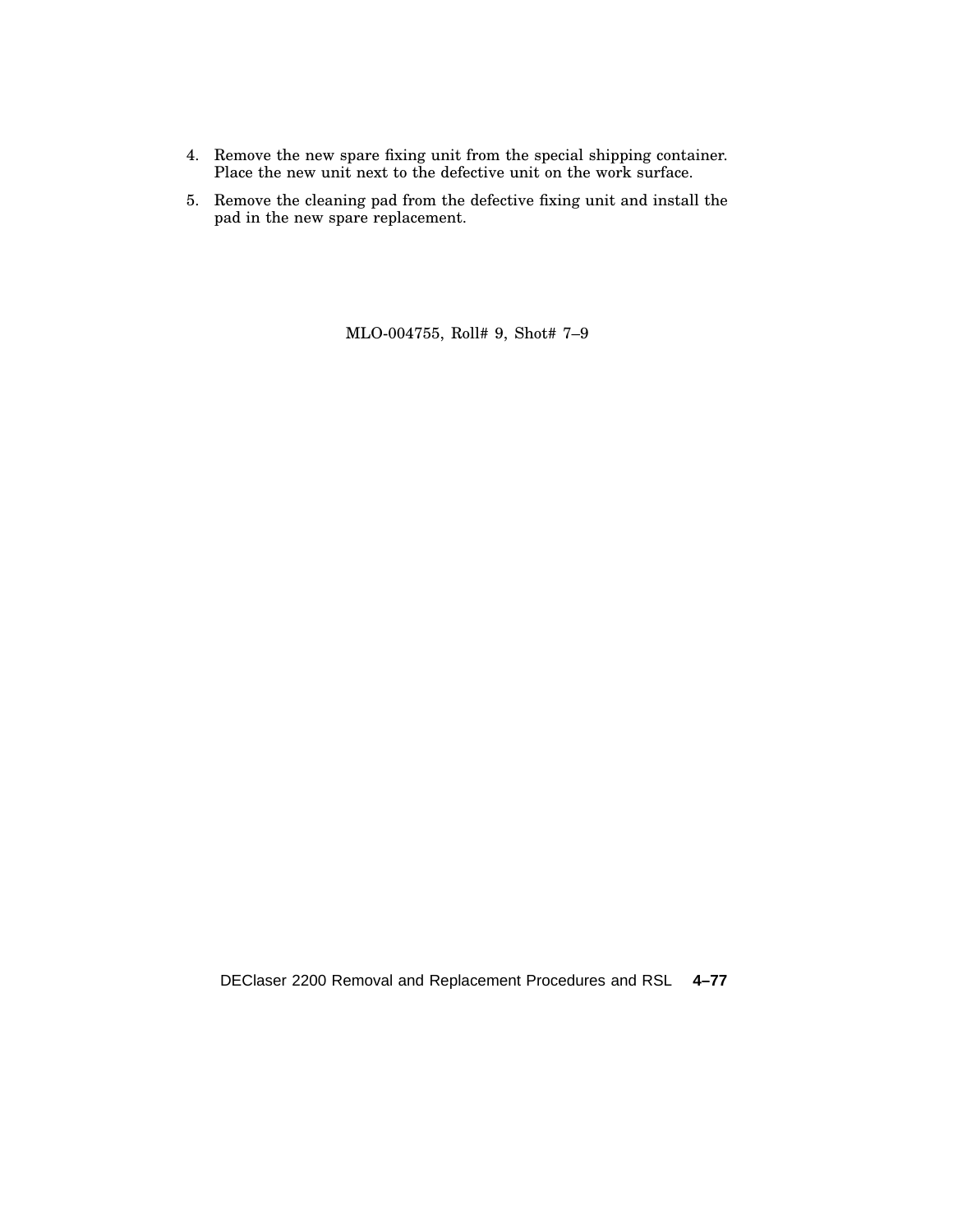- 6. Remove the roller separation wedges from the new spare fixing unit and install them in the old defective fixing unit.
- 7. Place the defective fixing unit in the special shipping container.

MLO-004756, Roll# 9, Shot# 10–12

**4–78** DEClaser 2200 Printer Service Guide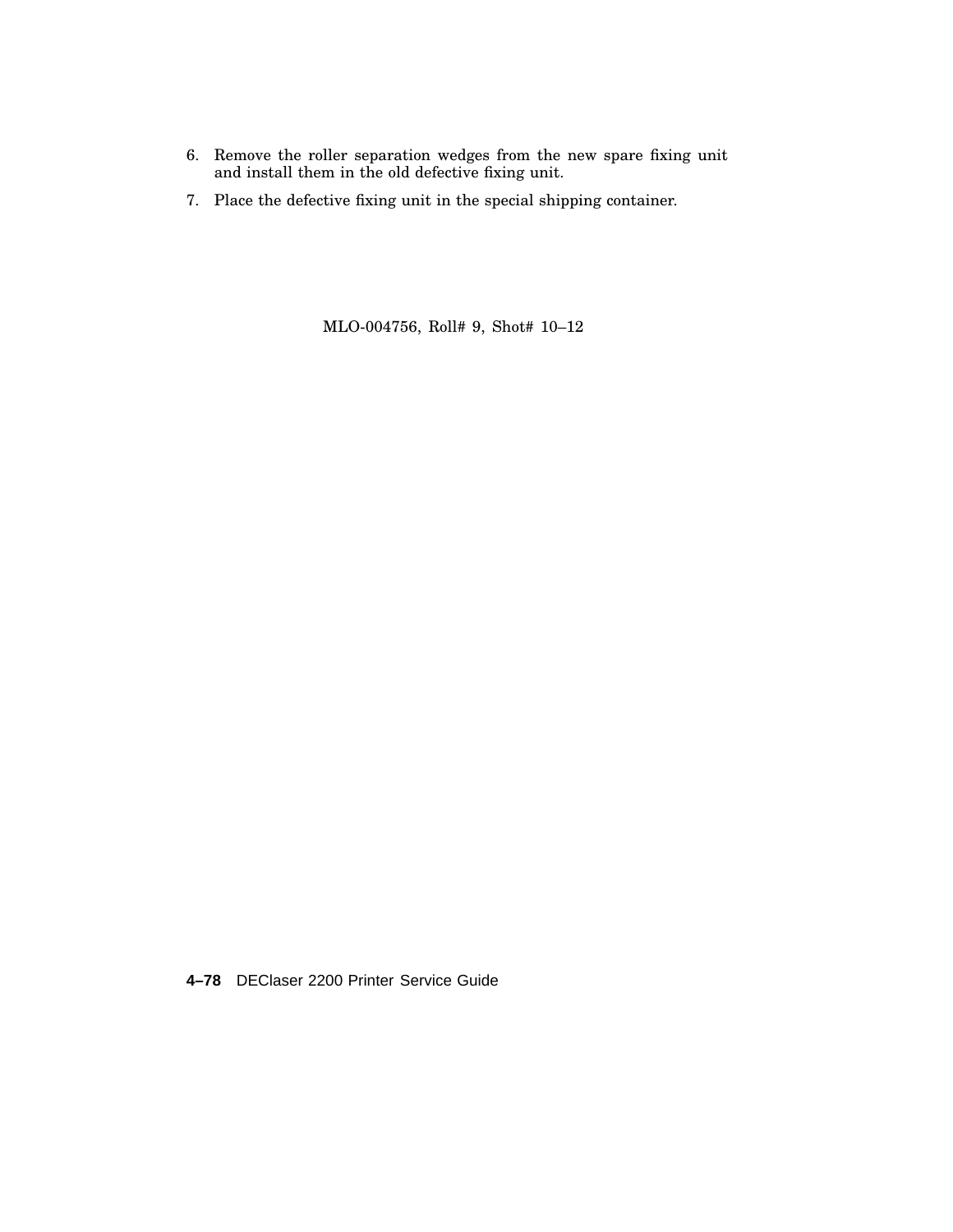## **4.25 Transfer Drive Assembly**

The transfer drive assembly consists of the registration rollers, the feed path between the pickup and registration rollers, and the upper separation pad.

Use the following procedure to remove and replace the transfer drive assembly of the DEClaser 2200 printer.

- 1. Open the top cover.
- 2. If installed, remove the upper cassette.
- 3. Remove the four screws that hold the transfer drive assembly to the chassis.
- 4. Remove the guide plate.

MLO-004757, Roll# 2, Shot# 7–9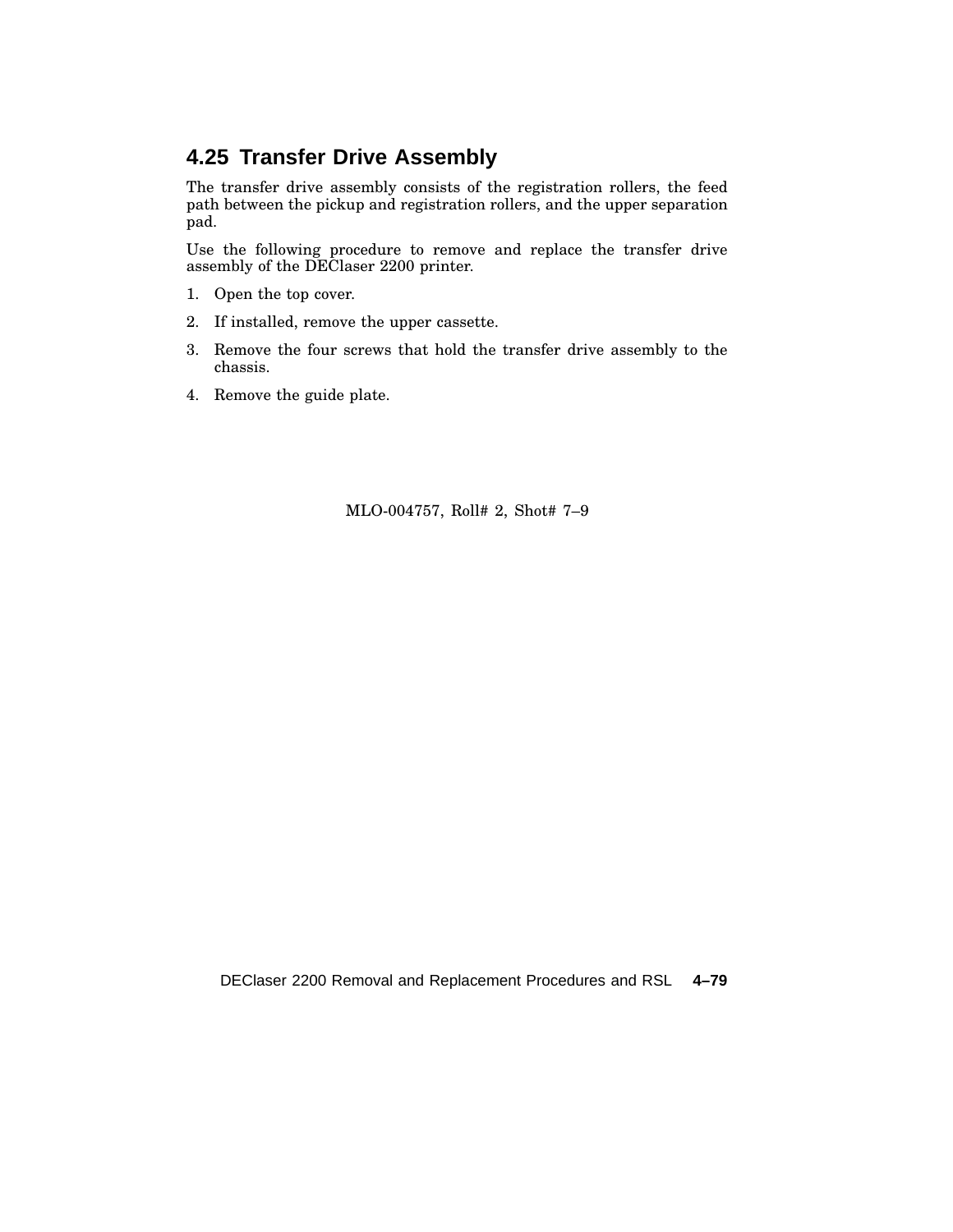- 5. Move the ring connector  $\bullet$  clear of the foot flange.
- 6. Lift and jog the assembly to carefully disengage the registration clutch and solenoid pawl, and then remove the transfer guide assembly.
- 7. If the spare transfer assembly has no pickup separation pad, swap the pickup separation pad from the defective unit, as shown in Section 4.25.1.

MLO-004758, Roll# 2, Shot# 10–12

**4–80** DEClaser 2200 Printer Service Guide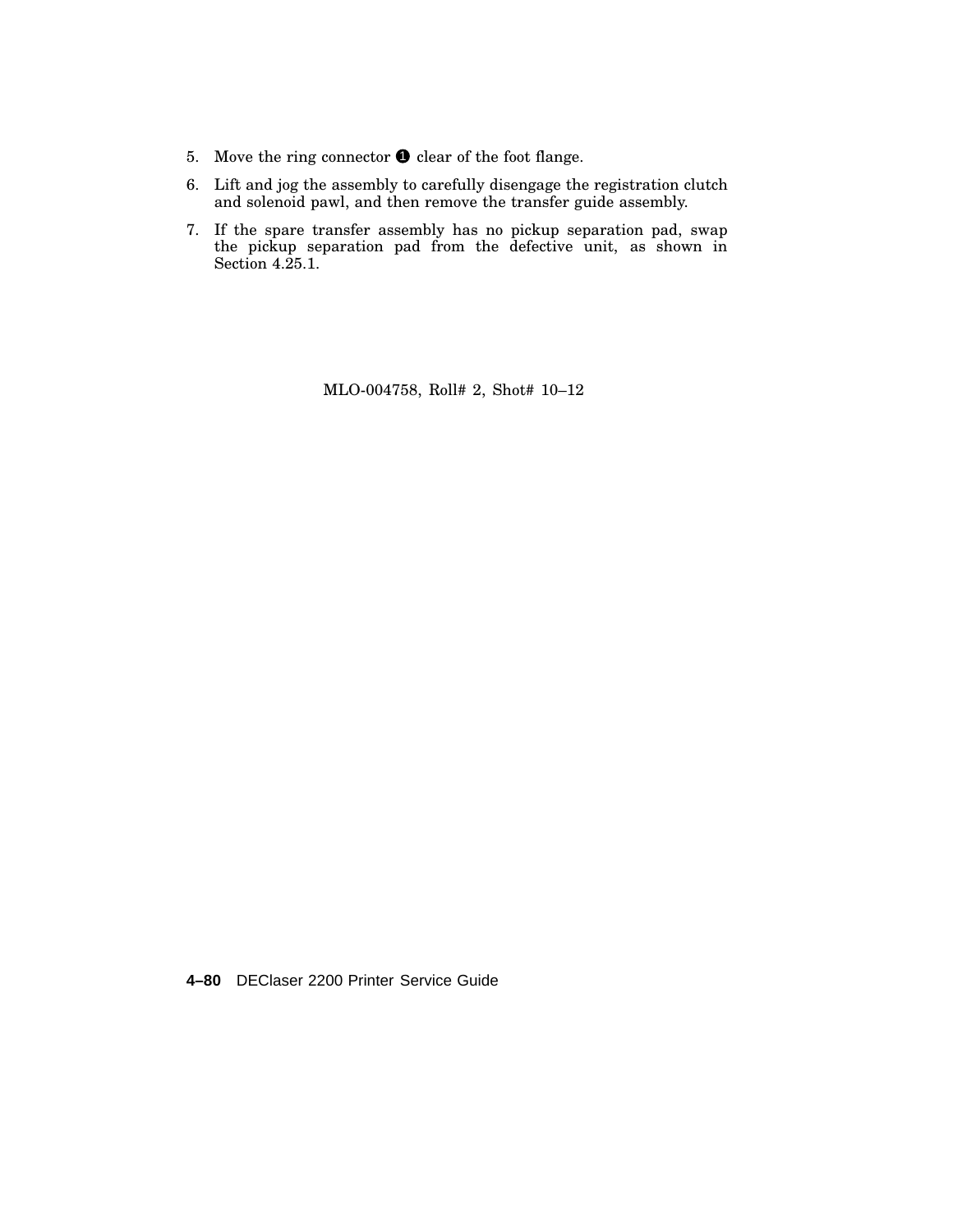#### **4.25.1 Upper Separation Pad**

Use the following procedure to remove and replace the upper separation pad that is attached to the transfer assembly of the DEClaser 2200 printer.

- 1. Remove the transfer drive assembly as shown in Section 4.25. Place the assembly upside down on a work surface.
- 2. Remove the two screws that hold the spring to the pad posts, and remove the separation pad.

MLO-004759, Roll# 9, Shot# 1–3–4–6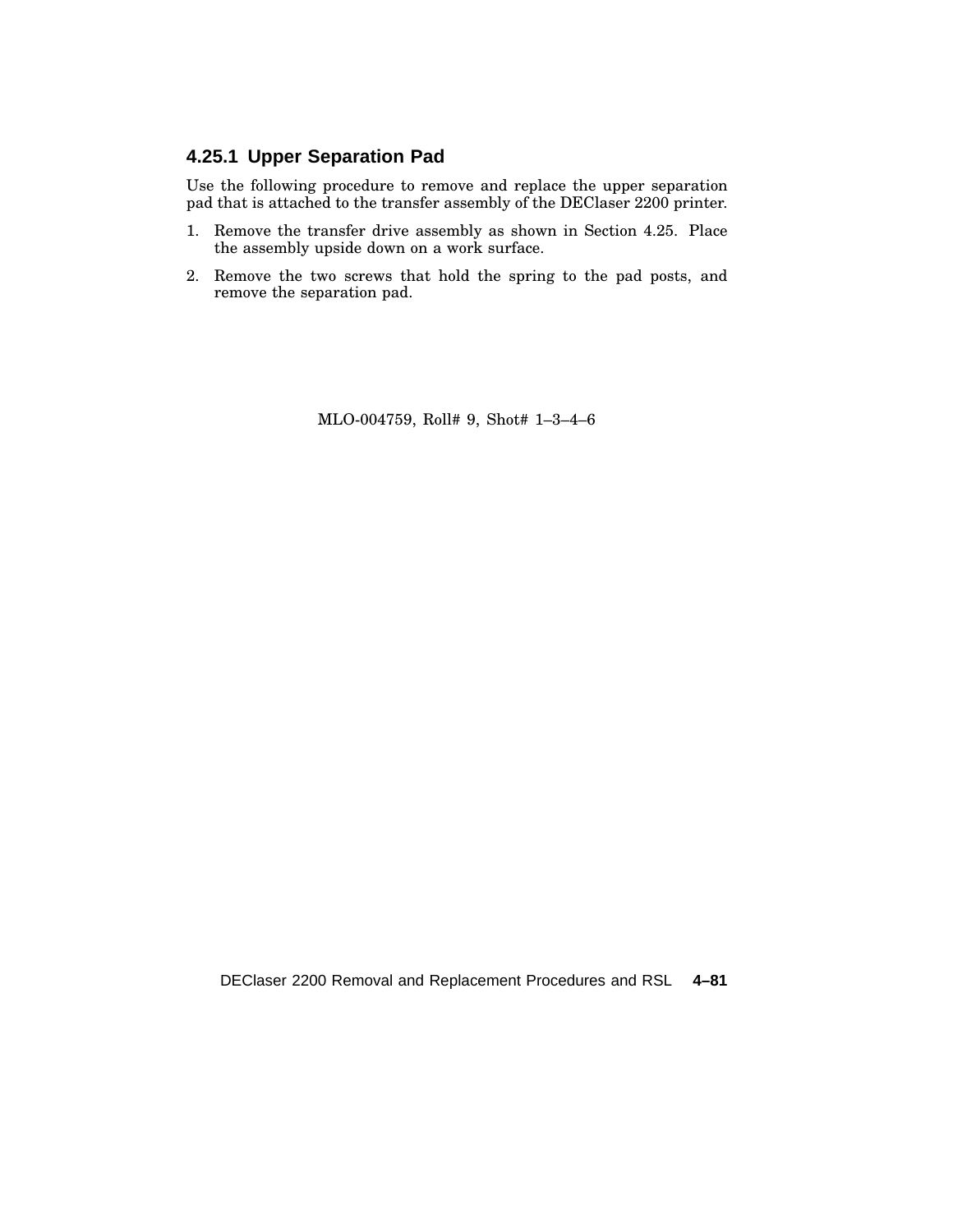## **4.26 Transfer Corona Assembly**

Use the following procedure to remove and replace the transfer corona assembly of the DEClaser 2200 printer.

- 1. Remove the transfer drive assembly as shown in Section 4.25.
- 2. Remove the HVPSA as shown in Section 4.20.
- 3. Remove the two screws that hold the transfer corona assembly to the chassis.
- 4. Remove the transfer corona assembly.

MLO-004760, Roll# 26, Shot# 4–6

**4–82** DEClaser 2200 Printer Service Guide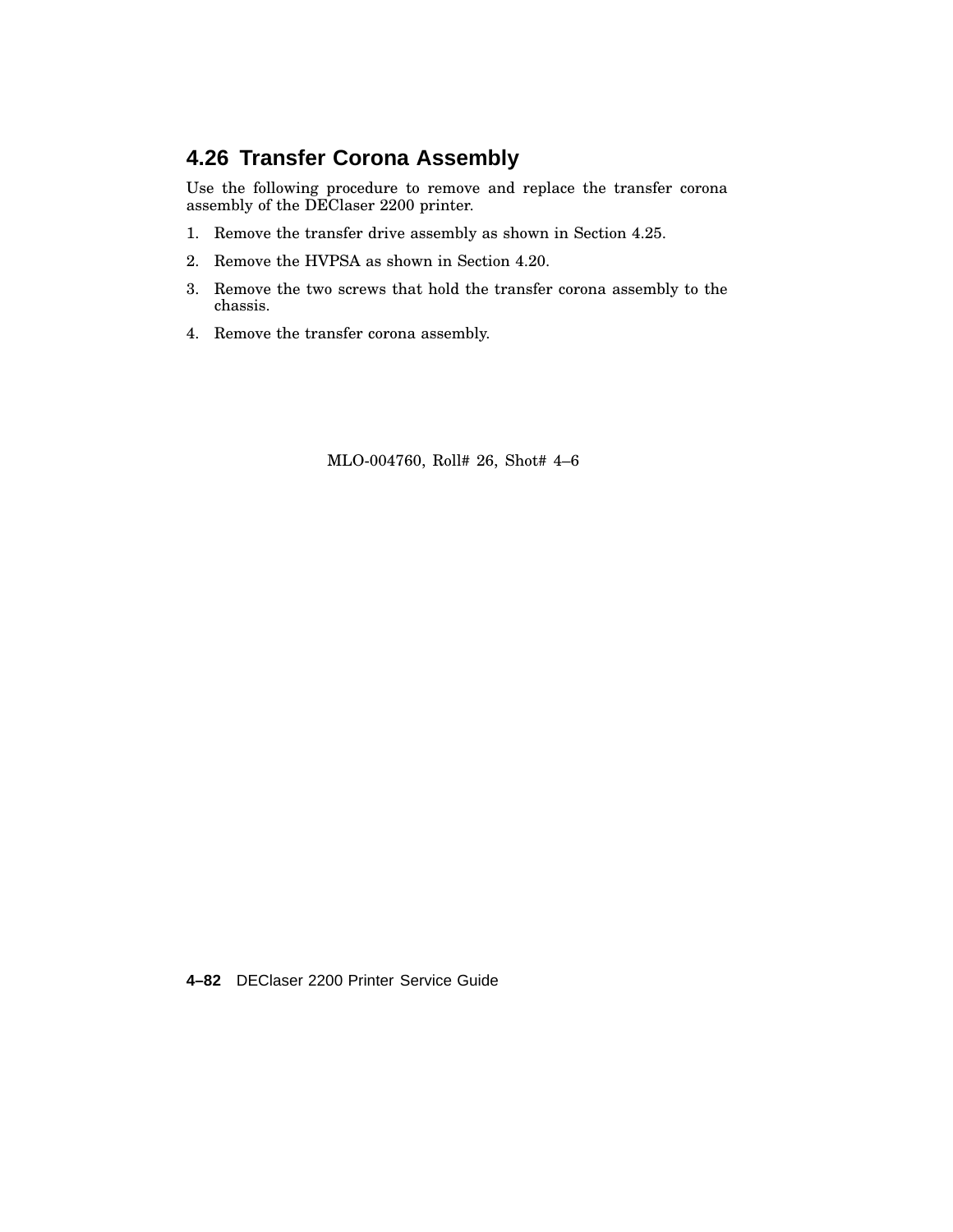# **4.27 Preconditioning Lamp**

Use the following procedure to remove and replace the preconditioning lamp assembly of the upper unit of the DEClaser 2200 printer.

- 1. Open the top cover.
- 2. Remove the EP-S cartridge as shown in Section 4.13.
- 3. Remove the screw and the protective flange.

MLO-004761, Roll# 14, Shot# 7–9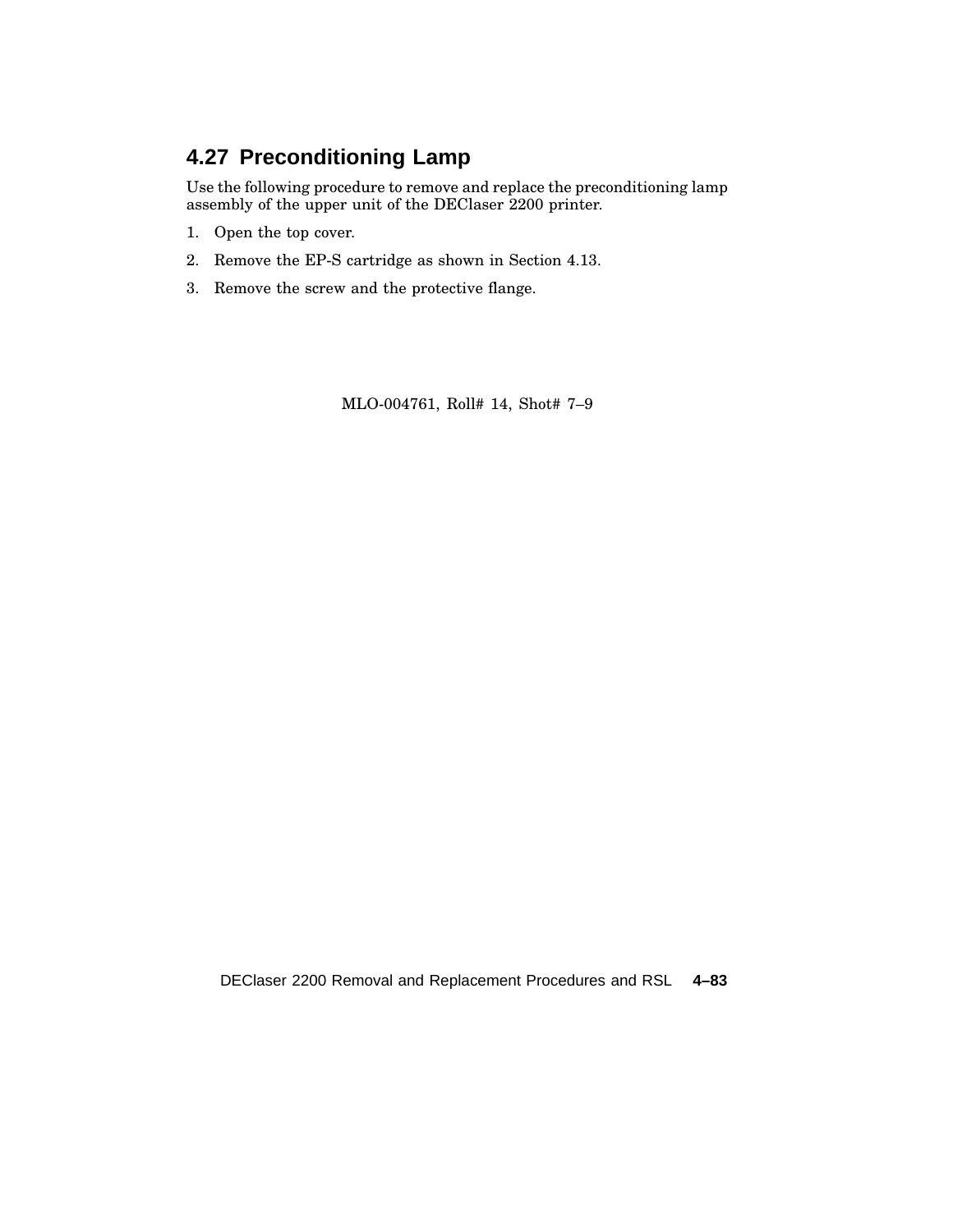4. Remove the two screws that connect the power bus.

MLO-004762, Roll# 14, Shot# 10–12

**4–84** DEClaser 2200 Printer Service Guide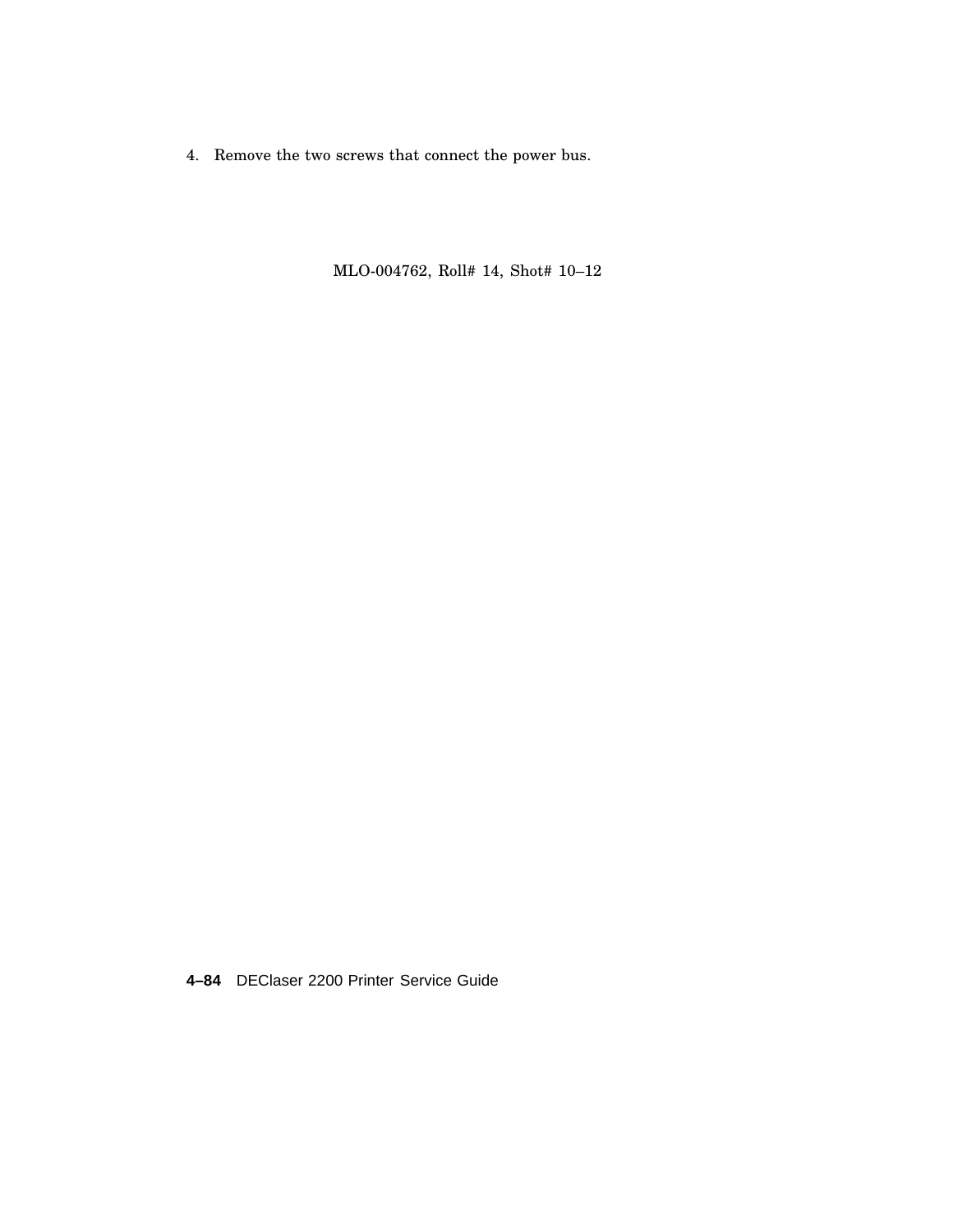5. Remove the two screws that hold the lamp assembly to the top cover, and remove the lamp assembly.

MLO-004763, Roll# 15, Shot# 1–3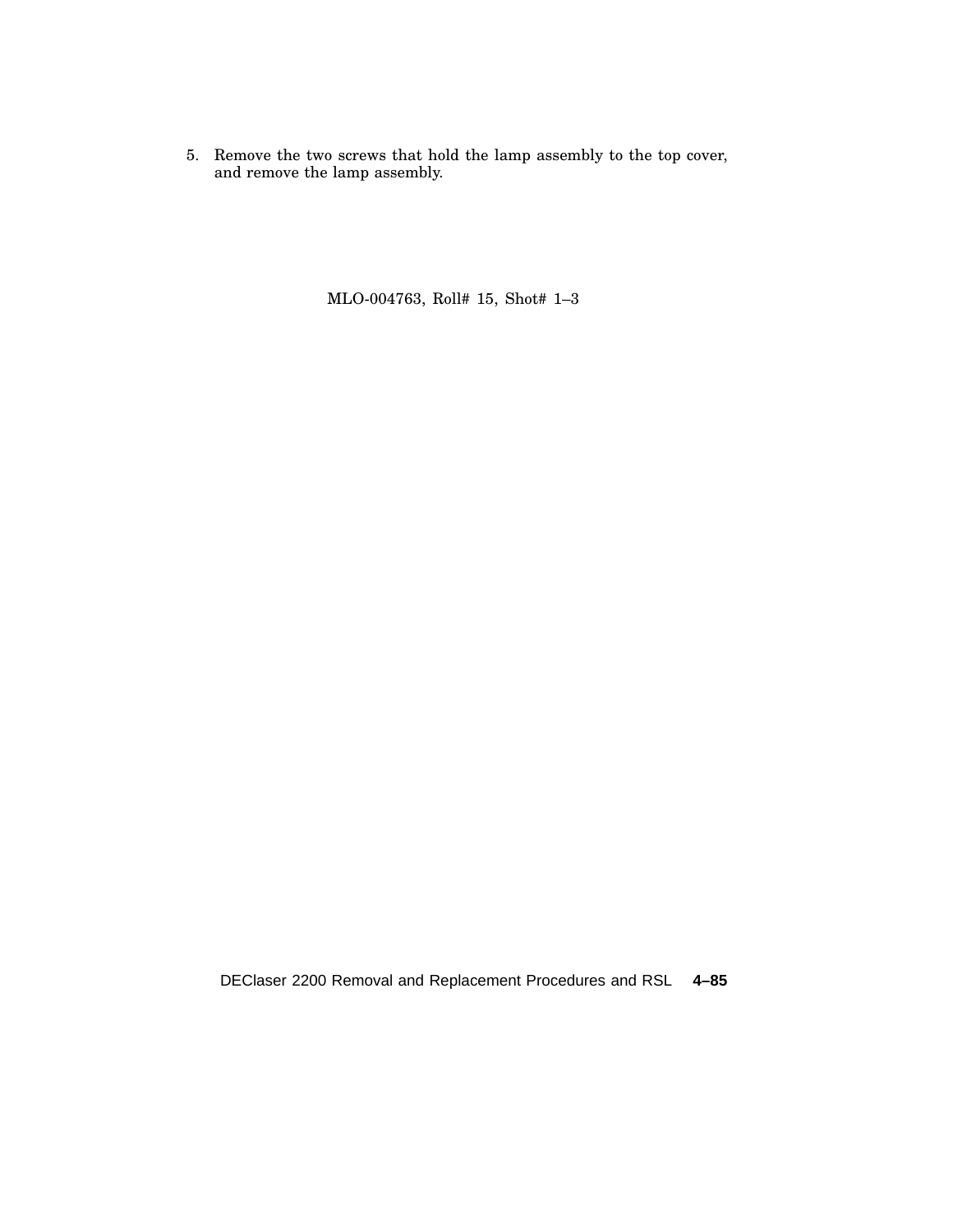# **4.28 Upper Pickup Roller Assembly**

Use the following procedure to remove and replace the upper pickup roller assembly of the DEClaser 2200 printer.

- 1. Remove the LVPSA as shown in Section 4.21.
- 2. Remove the screw  $\bullet$  that holds the clutch end  $\bullet$  of the pickup roller shaft to the chassis  $\Theta$ .

MLO-004764, Roll# 23, Shot# 4–6

**4–86** DEClaser 2200 Printer Service Guide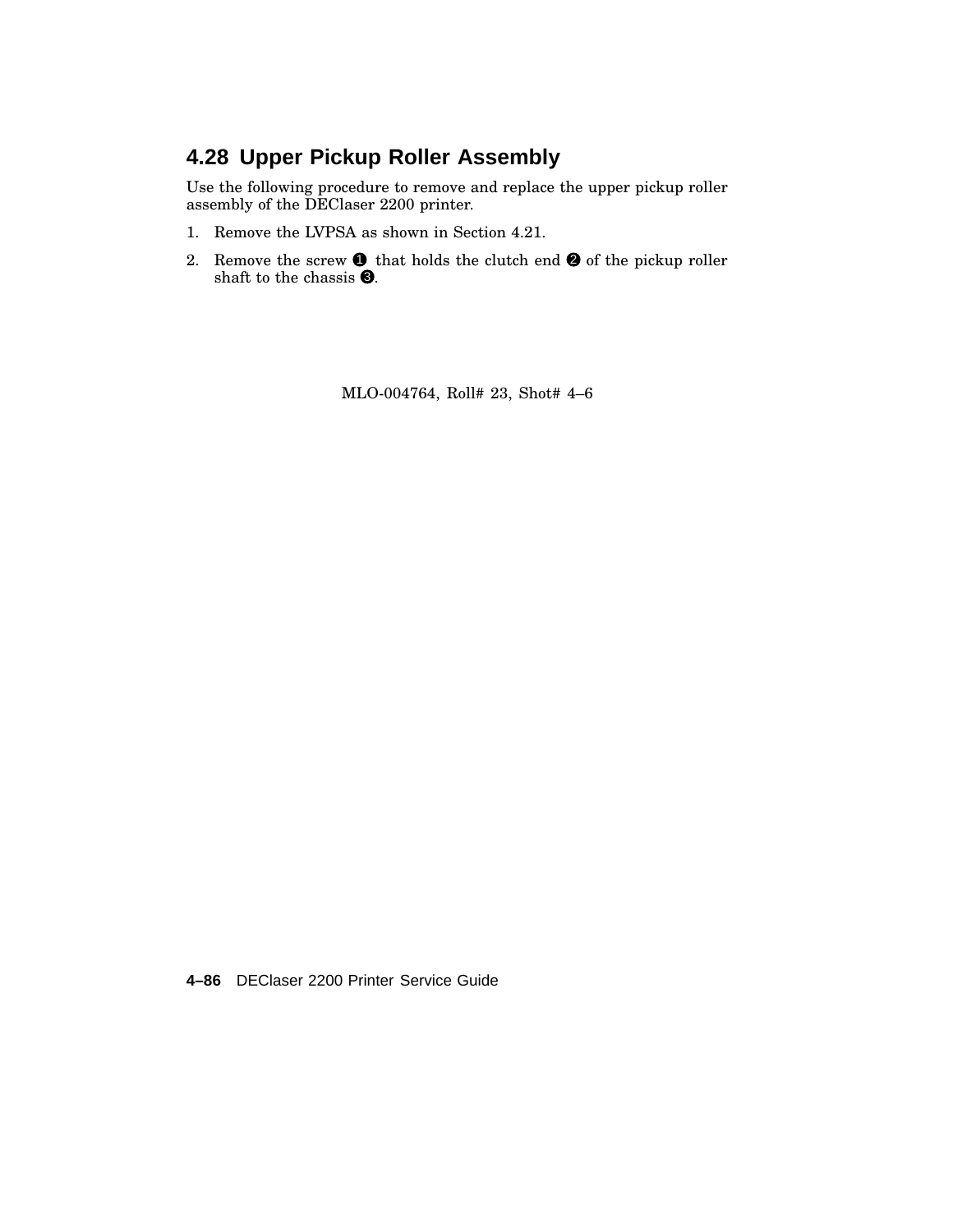3. Remove the screw  $\bullet$  that holds the HVPSA end of the pickup roller shaft to the chassis.

MLO-004765, Roll# 24, Shot# 1–3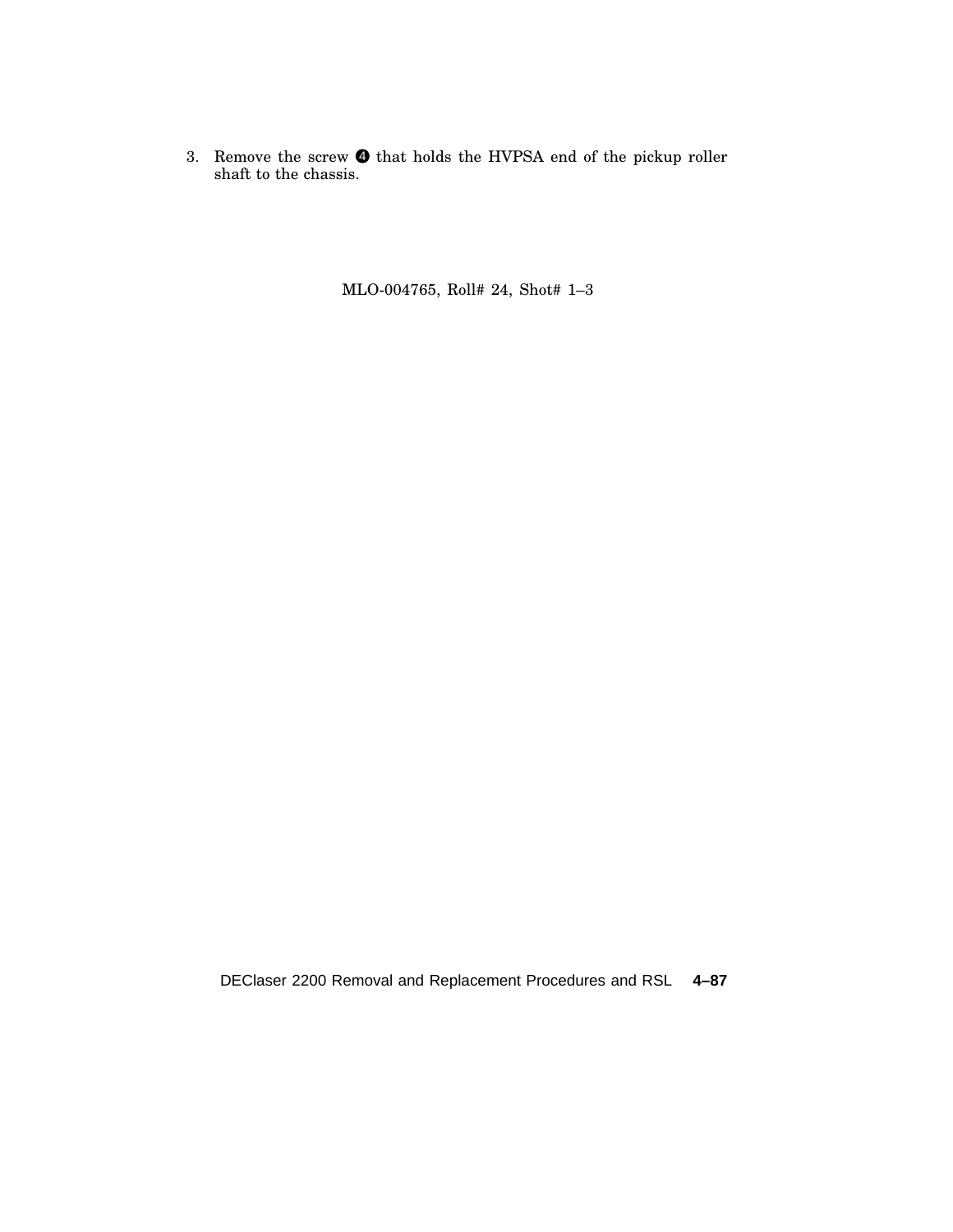4. Carefully work the pickup roller assembly out of the printer in the direction shown.

**CAUTION:** *Cuts or contamination from grease can damage the surfaces of the pickup or auxiliary rollers during removal or replacement. Be careful when you handle the pickup roller assembly.*

*The pickup roller clutch cannot be replaced in the field. A special tool is used to align the clutch on the pickup roller shaft.*

MLO-004766, Roll# 24, Shot# 4–6

**4–88** DEClaser 2200 Printer Service Guide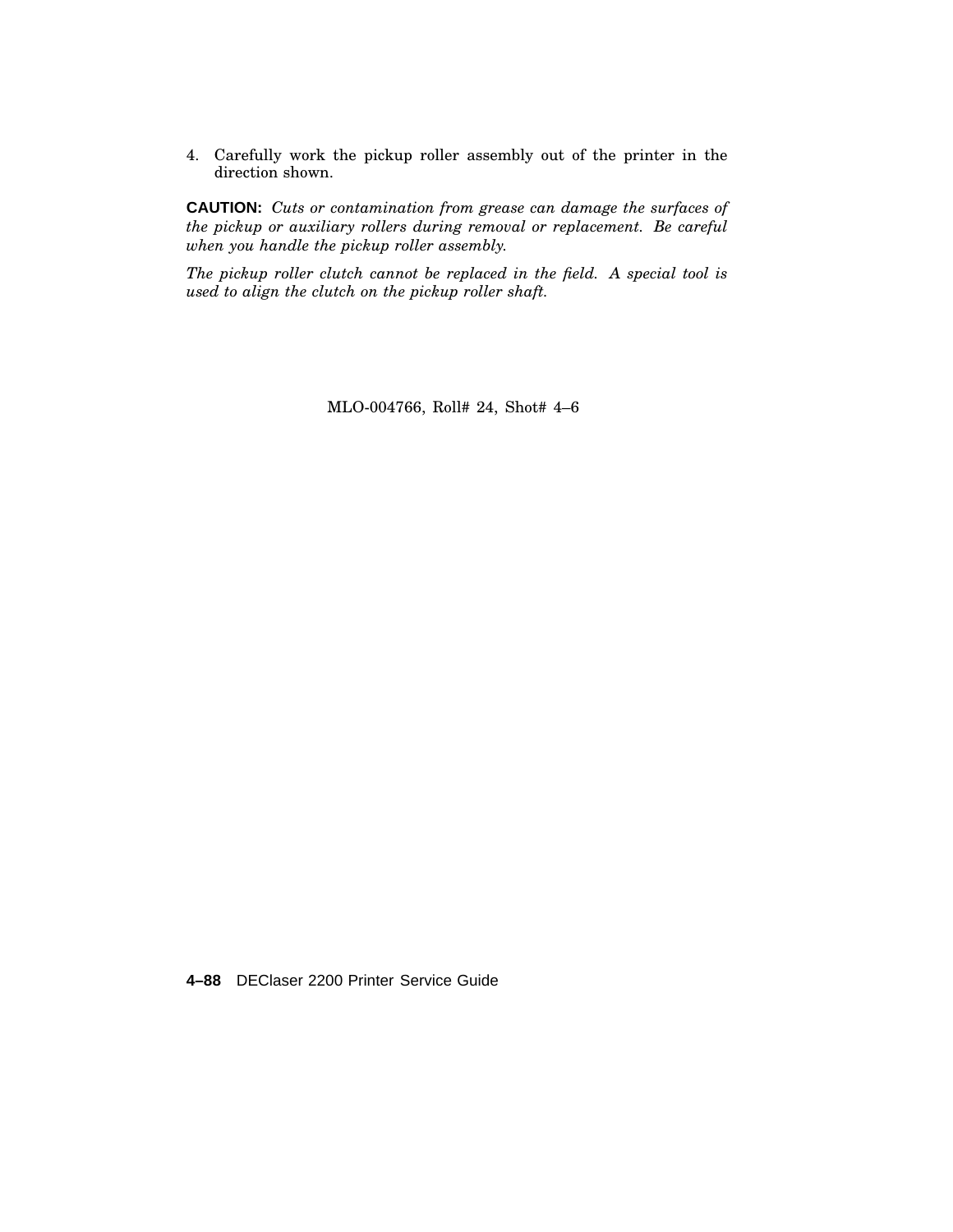### **4.29 Intermediate Gear Assembly**

Use the following procedure to remove and replace the intermediate gear assembly of the DEClaser 2200 printer.

- 1. Remove the following components:
	- a. Upper cover as shown in Section 4.7
	- b. Transfer drive assembly as shown in Section 4.25
	- c. Subpanel and HVPSA as shown in Section 4.20
	- d. Transfer corona assembly as shown in Section 4.26
	- e. LVPSA as shown in Section 4.21
	- f. Fixing unit as shown in Section 4.24
	- g. AC inlet assembly as shown in Section 4.31
	- h. Main motor assembly as shown in Section 4.34
	- i. Pickup roller assembly as shown in Section 4.28
	- j. Inside OPC drum drive gear as shown in Section 4.29.1
- 2. Remove the three screws that secure the gear train. The center screw  $\bullet$  is approximately 19 mm (3/4 in.) in length.

MLO-004767, Roll# 25, Shot# 4–6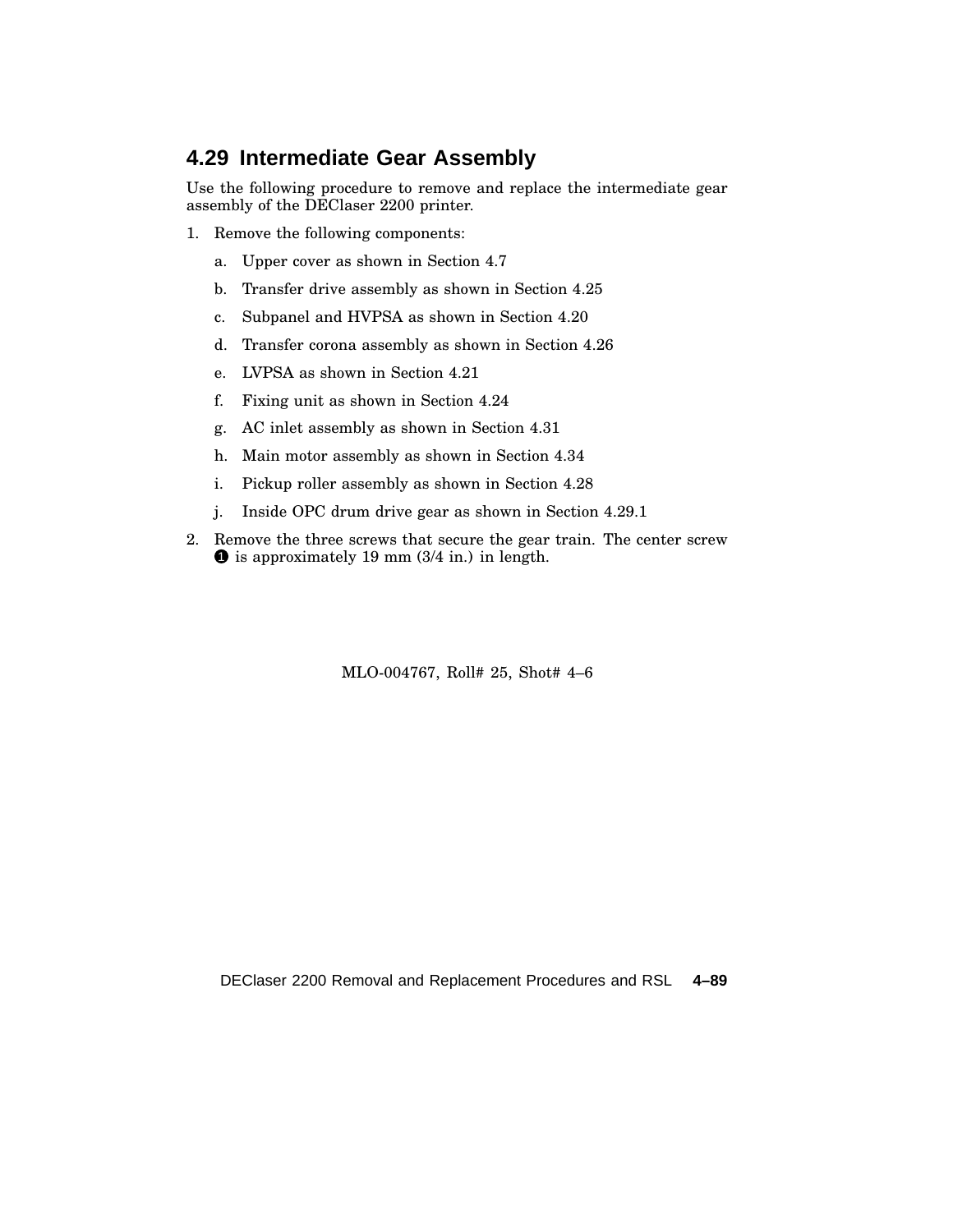3. Remove the gear train assembly.

MLO-004768, Roll# 25, Shot# 7–9

**4–90** DEClaser 2200 Printer Service Guide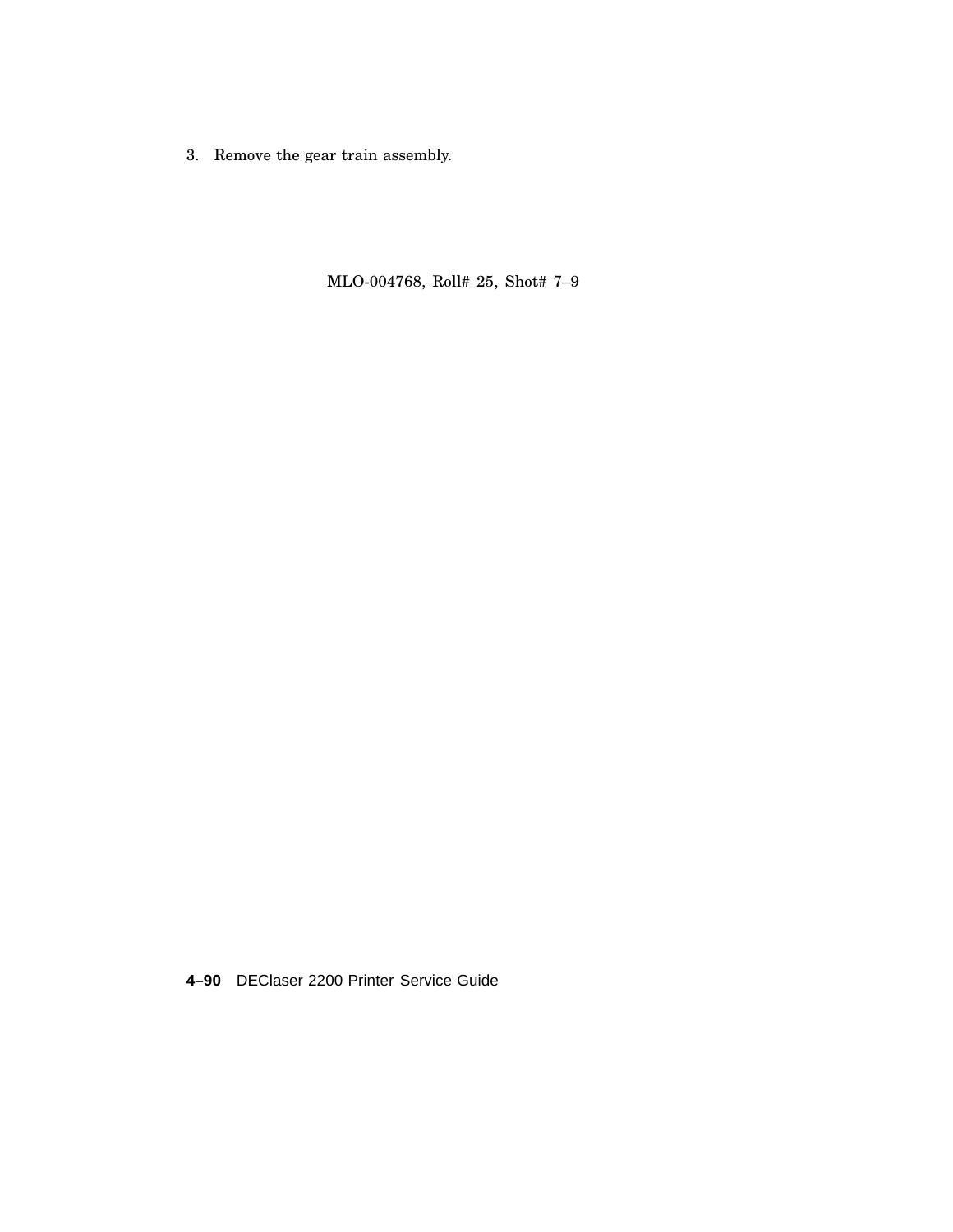#### **4.29.1 Inside OPC Drum Drive Gear**

Use the following procedure to remove and replace the inside drive gear from the end of the OPC drum drive shaft of the DEClaser 2200 printer.

- 1. Remove the following components:
	- a. Upper cover as shown in Section 4.7
	- b. Transfer drive assembly as shown in Section 4.25
	- c. HVPSA as shown in Section 4.20
	- d. Transfer corona assembly as shown in Section 4.26
	- e. LVPSA as shown in Section 4.21
- 2. Remove the E-ring from the inside of the drive shaft.

MLO-004769, Roll# 24, Shot# 10–12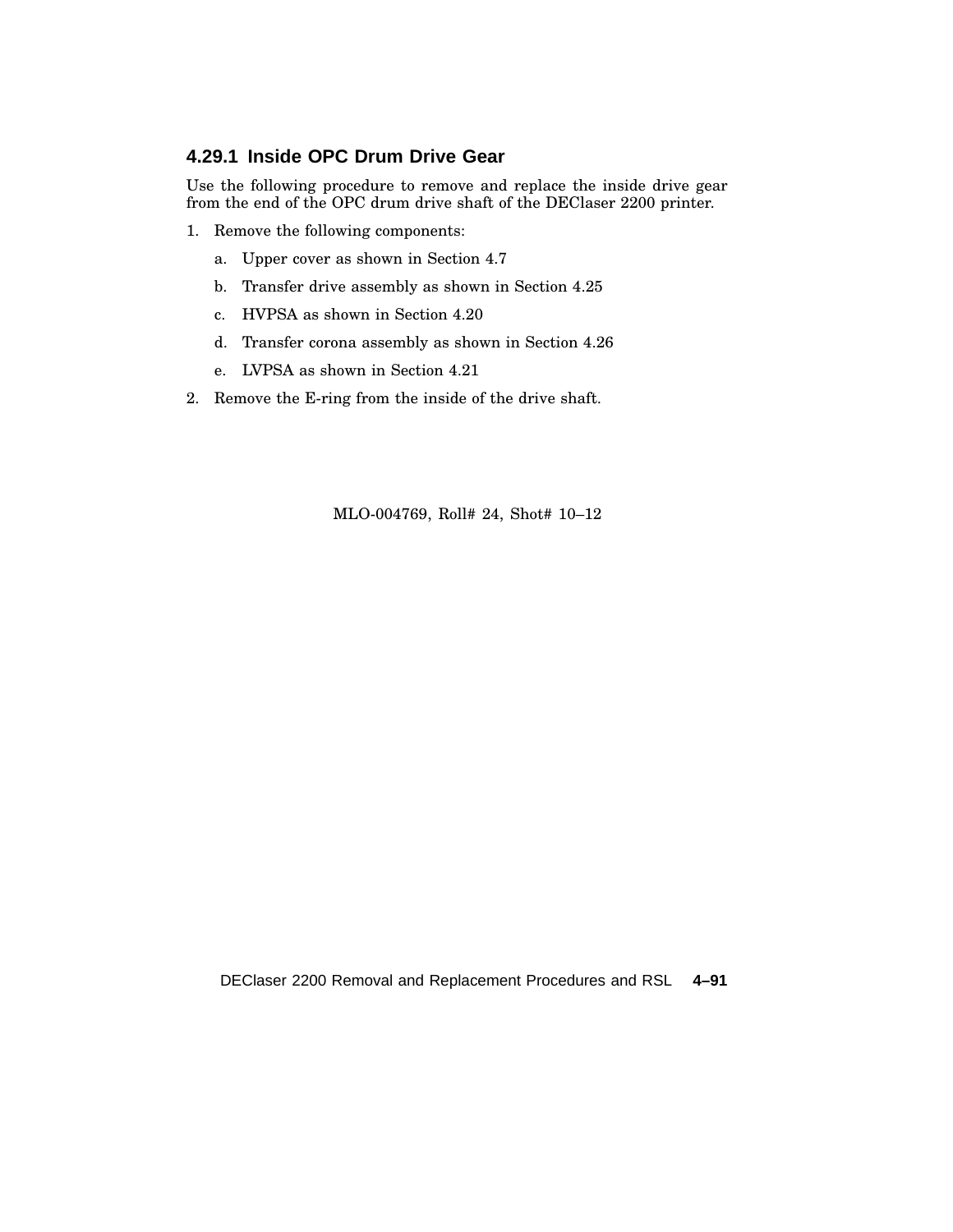- 3. Use a small screwdriver or other suitable tool to push and remove the shaft.
- 4. Remove the inside OPC drum drive gear.

MLO-004770, Roll# 25, Shot# 1–3

**4–92** DEClaser 2200 Printer Service Guide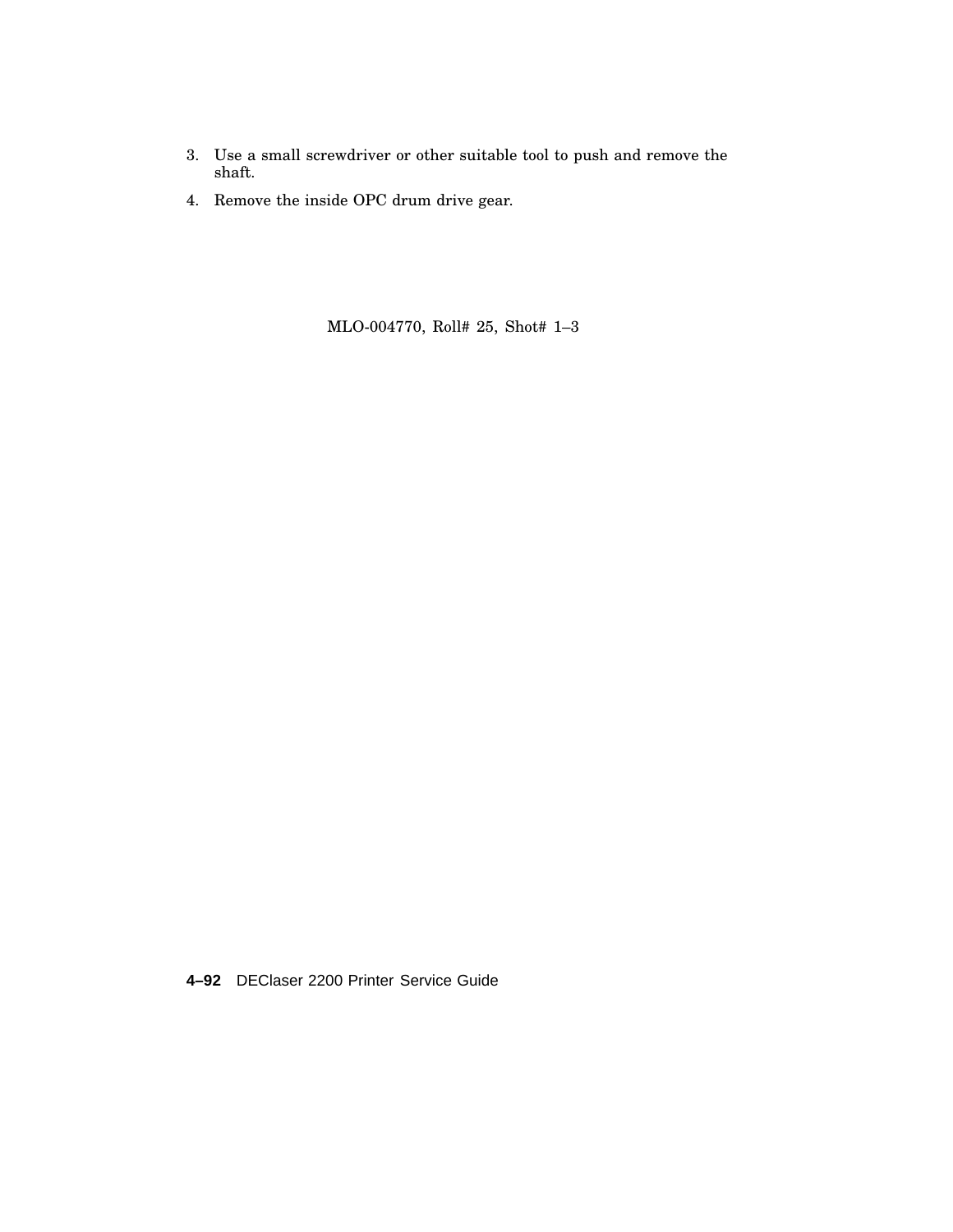## **4.30 Output Roller Assembly**

Use the following procedure to remove and replace the output roller assembly of the top cover output tray of the DEClaser 2200 printer.

- 1. Remove the top cover, as shown in Section 4.2, and place it upside down on a work surface.
- 2. Remove the two screws from the fixing unit hold-down plate.
- 3. Remove the fixing unit hold-down plate.

MLO-004771, Roll# 12, Shot# 4–6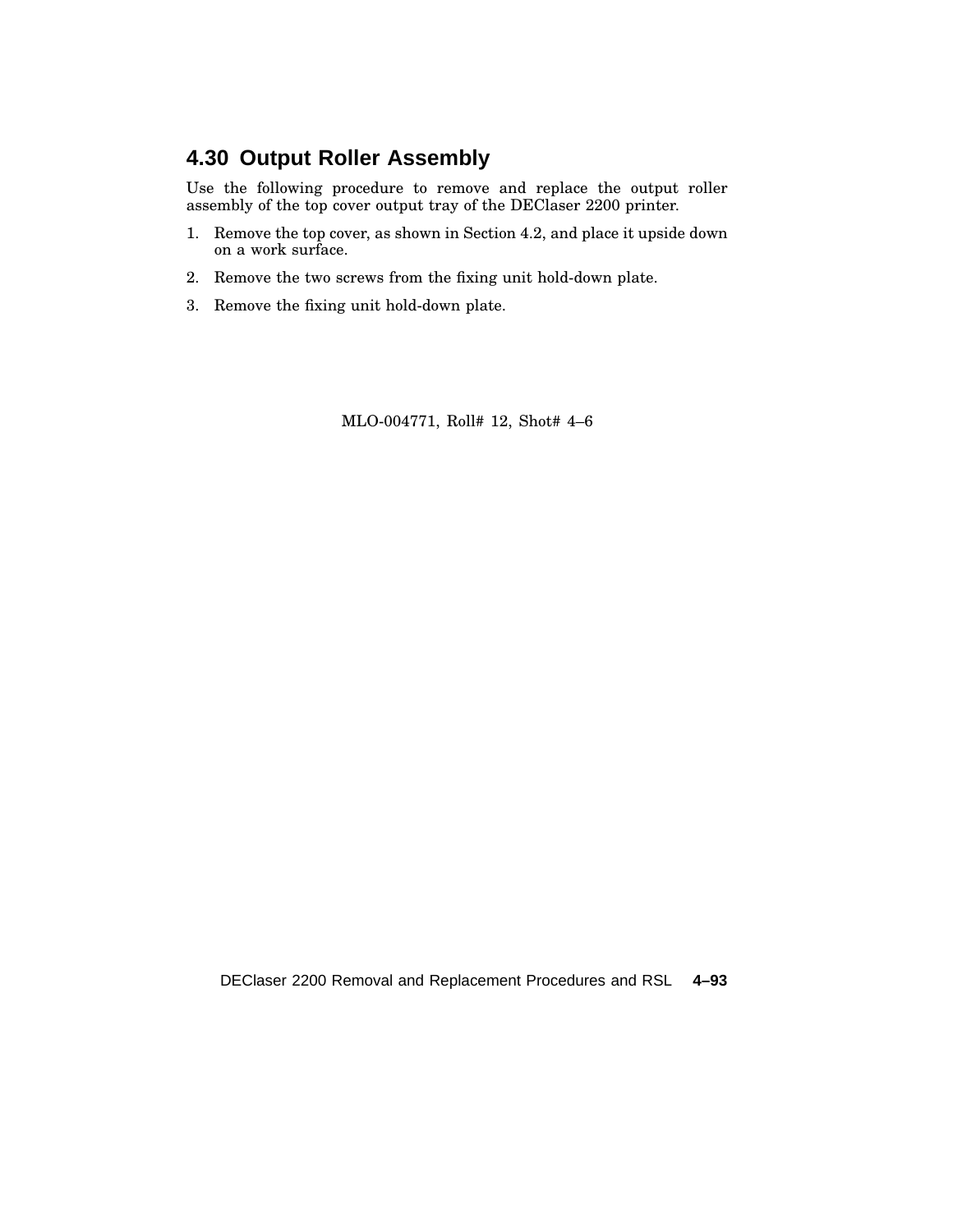- 4. Remove the two plastic threaded screws that hold the tray plate to the top cover.
- 5. Remove the four screws that hold the assembly to the mounting bulkhead.

MLO-004772, Roll# 13, Shot# 4–6

**4–94** DEClaser 2200 Printer Service Guide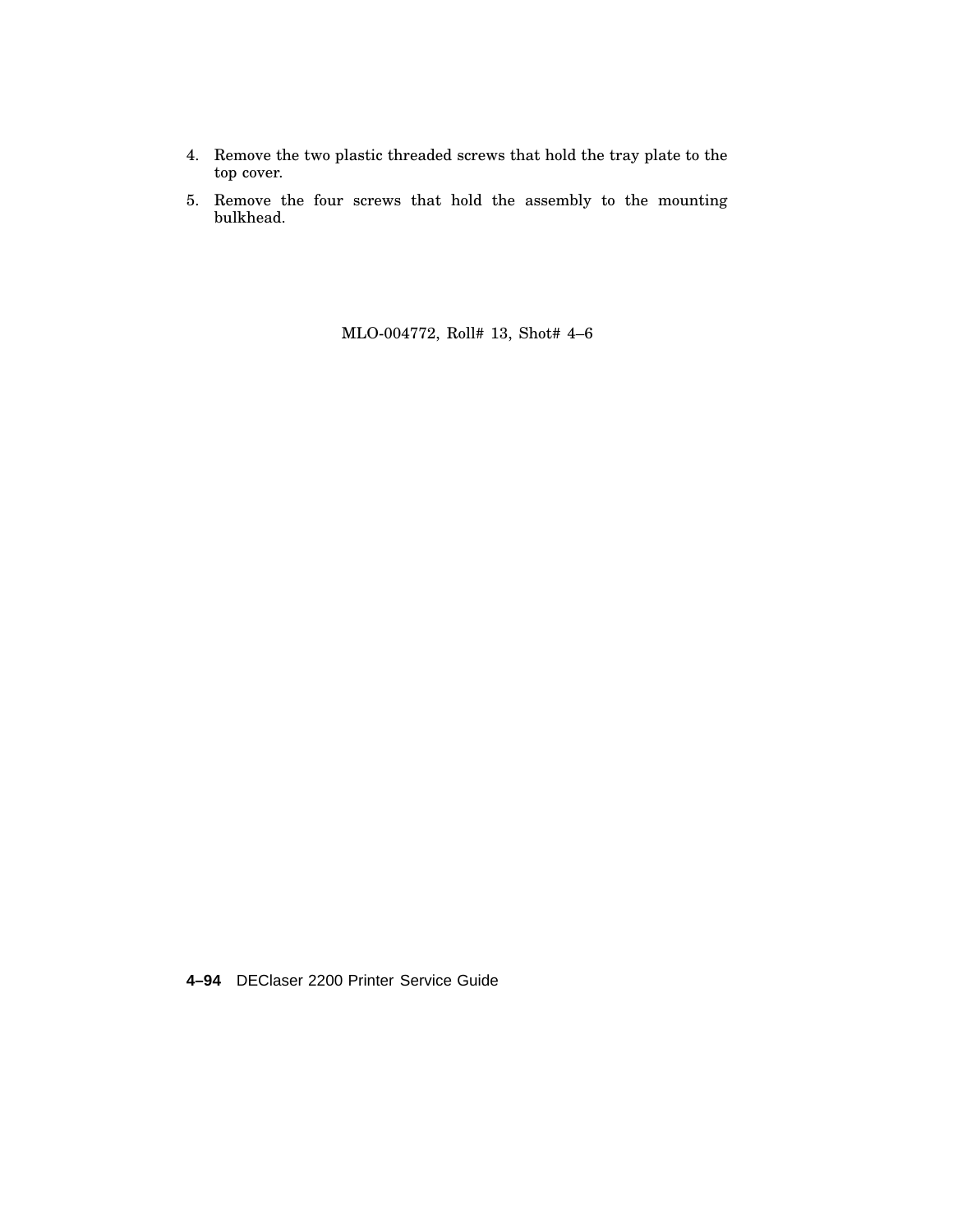6. Remove the roller assembly and tray plate. Place the assembly on a work surface.

MLO-004773, Roll# 13, Shot# 7–9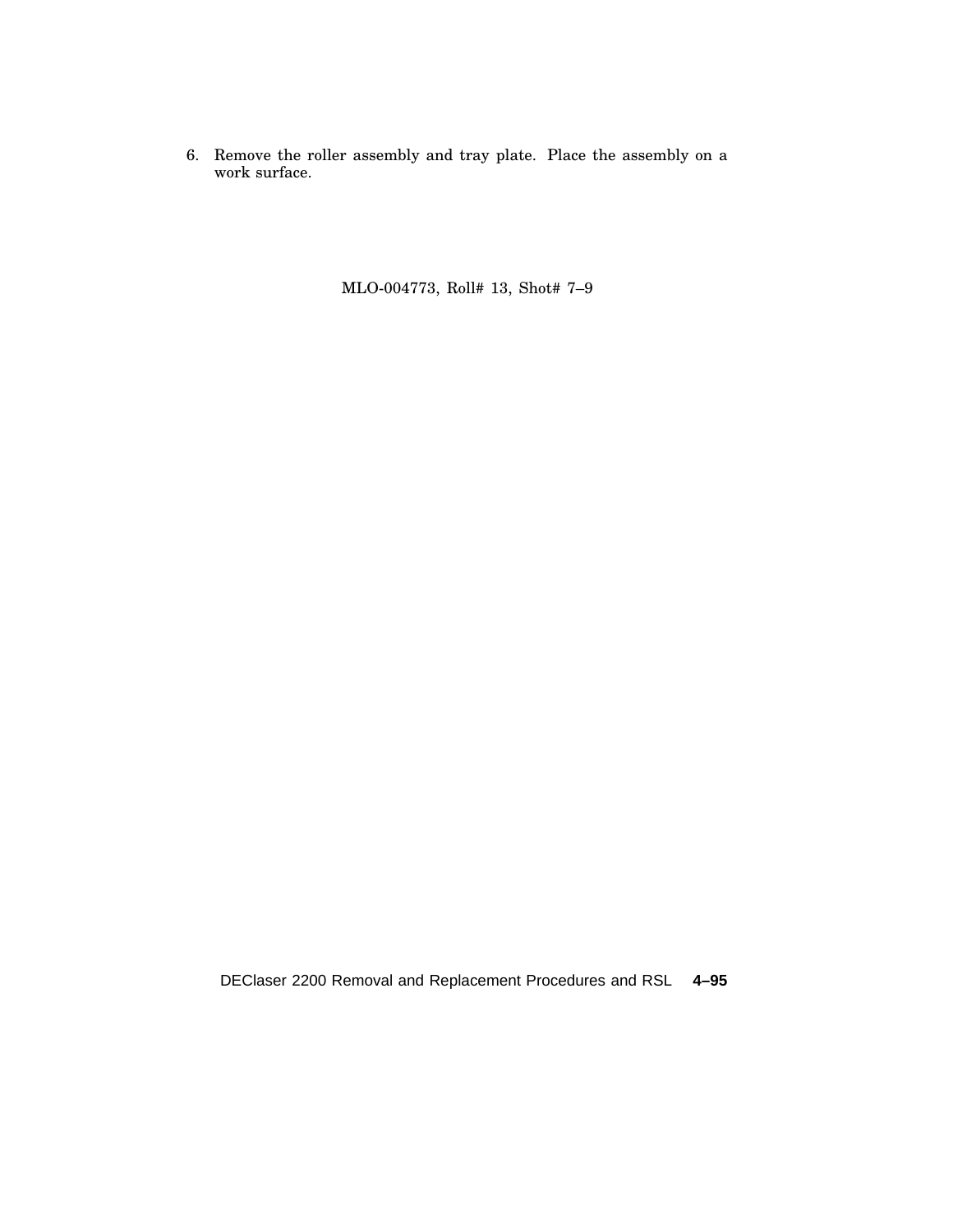7. Remove the two shoulder screws and separate the tray plate from the output roller assembly.

MLO-004774, Roll# 13, Shot# 10–12

**4–96** DEClaser 2200 Printer Service Guide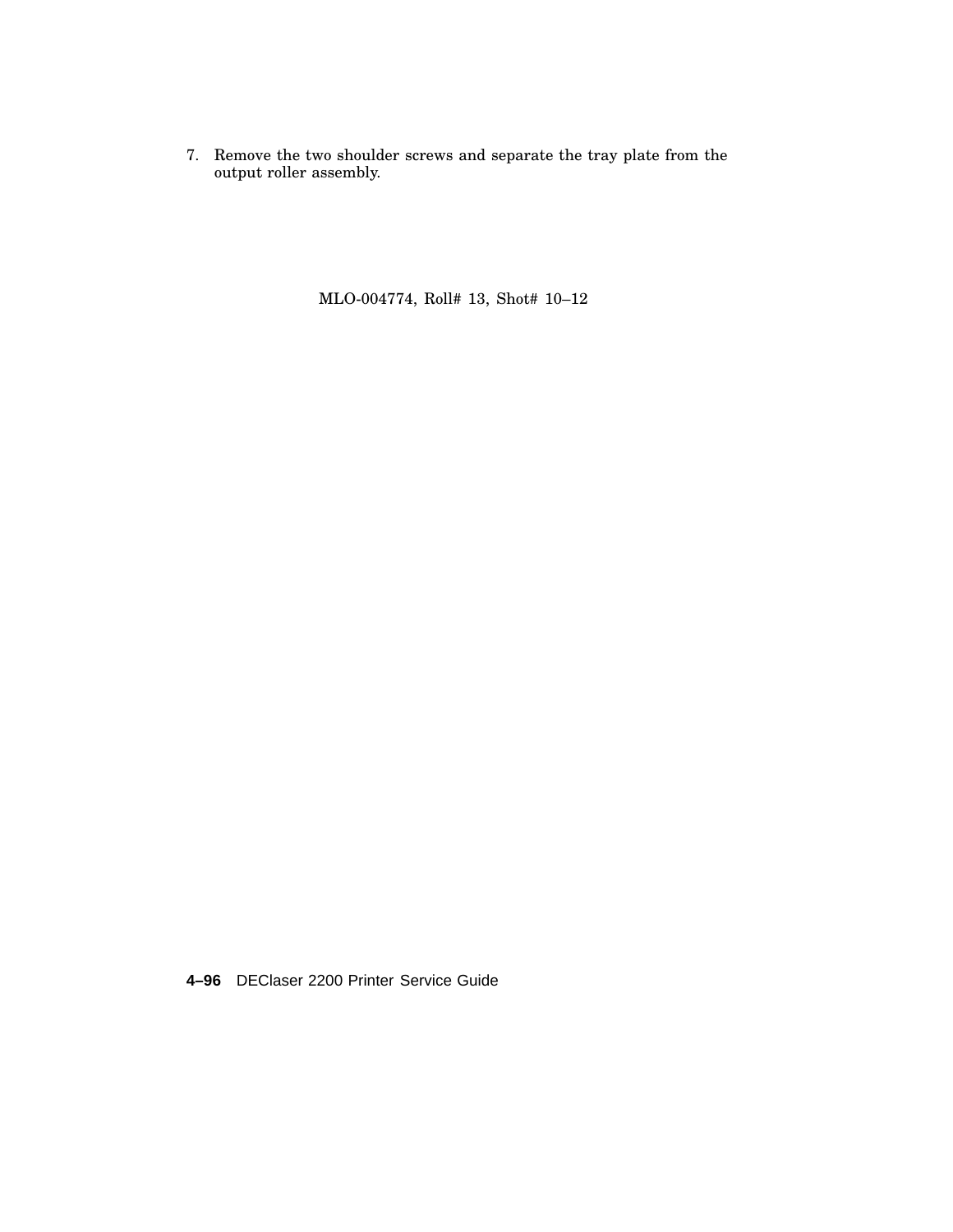#### **4.30.1 Output Roller Drive Gears**

Use the following procedure to remove and replace the gear assembly that drives the rollers in the top cover output tray.

- 1. Remove the top cover, as shown in Section 4.2, and place it upside down on a work surface.
- 2. Remove the screw that holds the assembly to the bulkhead, and remove the assembly.

MLO-004775, Roll# 14, Shot# 1–3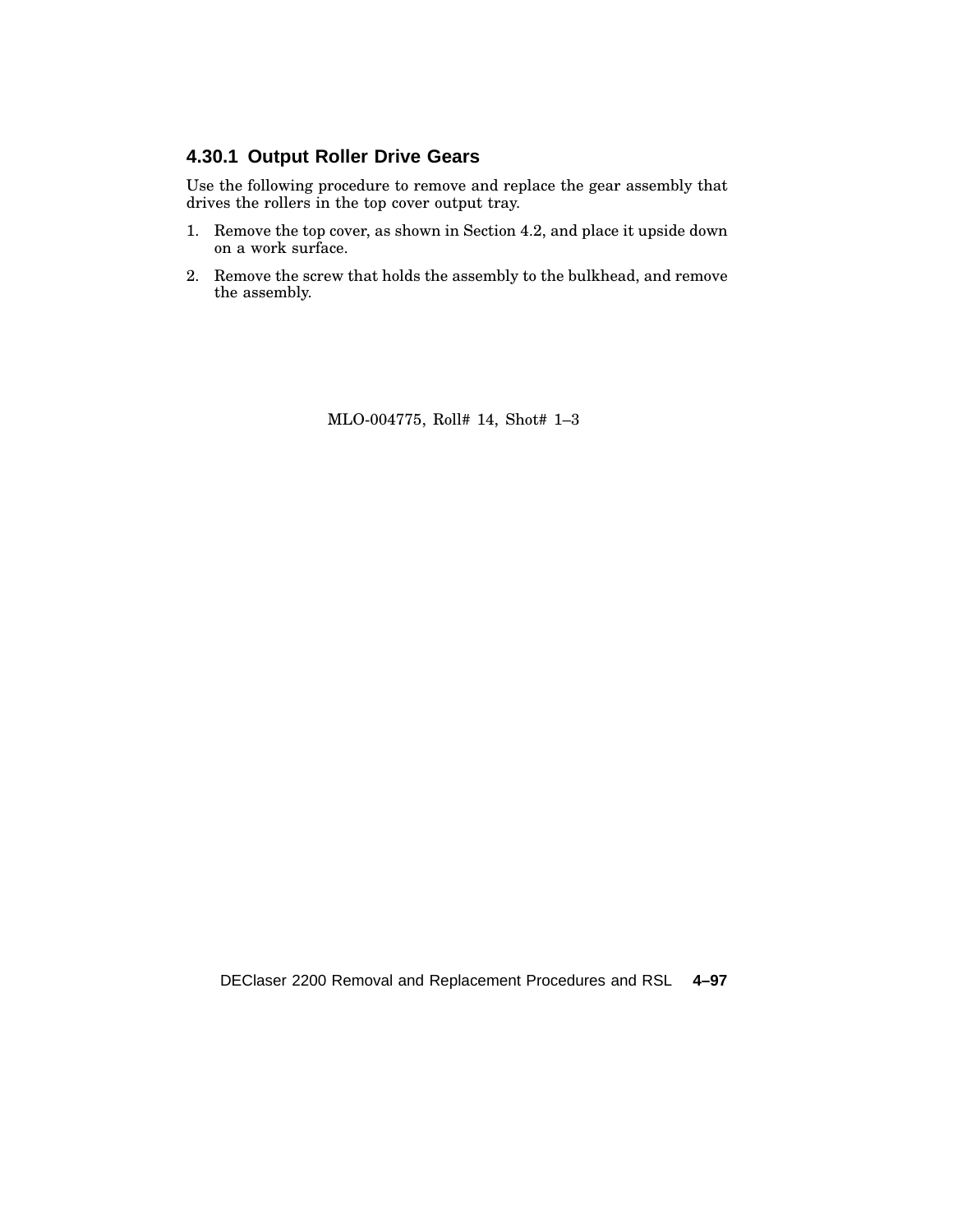## **4.31 AC Inlet Assembly**

**NOTE:** *If you are replacing the ac inlet assembly to fix a 50 SERVICE display fault, be aware that 10 minutes of power-off time are required to clear a 50 SERVICE fault.*

Use the following procedure to remove and replace the ac inlet assembly.

**CAUTION:** *Use the standard antistatic equipment and procedures when you handle this sensitive electronic component.*

- 1. Remove the fixing unit as shown in Section 4.24.
- 2. Remove the upper cover as shown in Section 4.7.
- 3. Remove the four screws that hold the inlet assembly to the baseplate.
- 4. Lift, unplug, and remove the ac inlet assembly.

MLO-004776, Roll# 20, Shot# 7–9

**4–98** DEClaser 2200 Printer Service Guide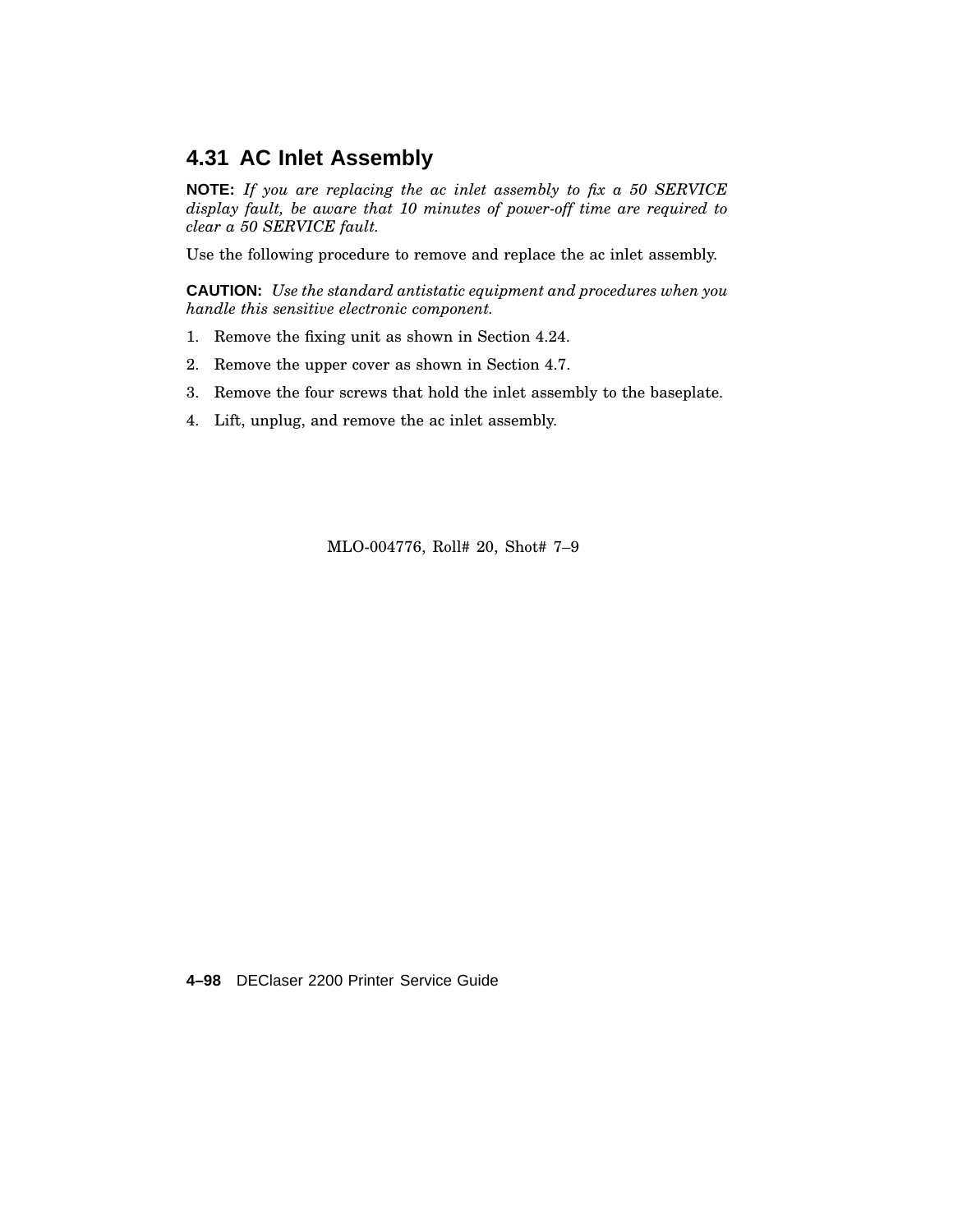# **4.32 Main Fan (FM1)**

Use the following procedure to remove and replace the main fan (FM1) of the DEClaser 2200 printer.

- 1. Remove the two screws that hold the ozone filter housing.
- 2. Slide the ozone filter housing out of the holding tab and remove the housing.

MLO-004777, Roll# 20, Shot# 10–12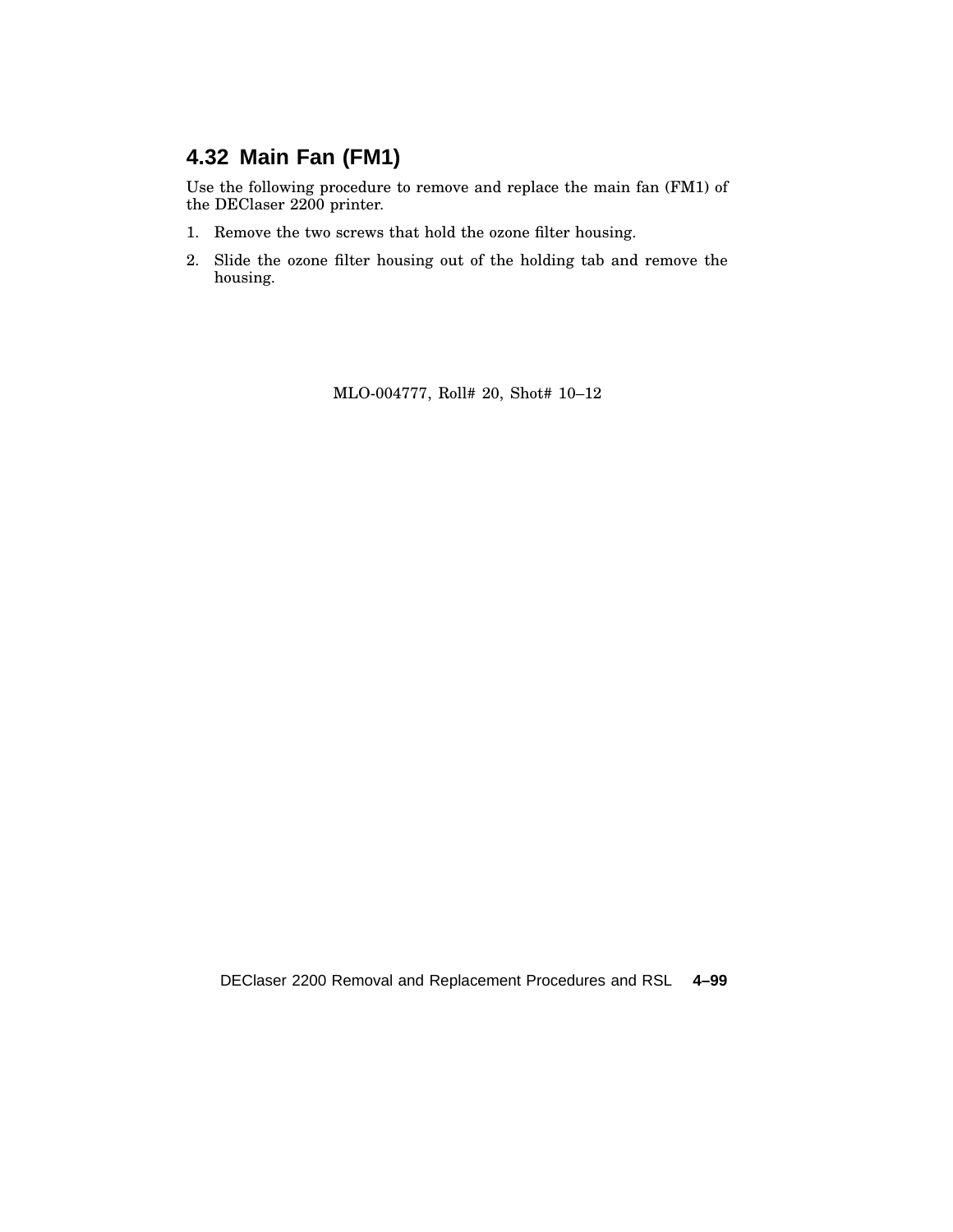- 3. Unplug the connector from the fan control unit  $\bullet$ .
- 4. Remove the three screws that hold the main fan to the ac inlet assembly.
- 5. Remove the main fan.

MLO-004778, Roll# 20, Shot# 4–6

**4–100** DEClaser 2200 Printer Service Guide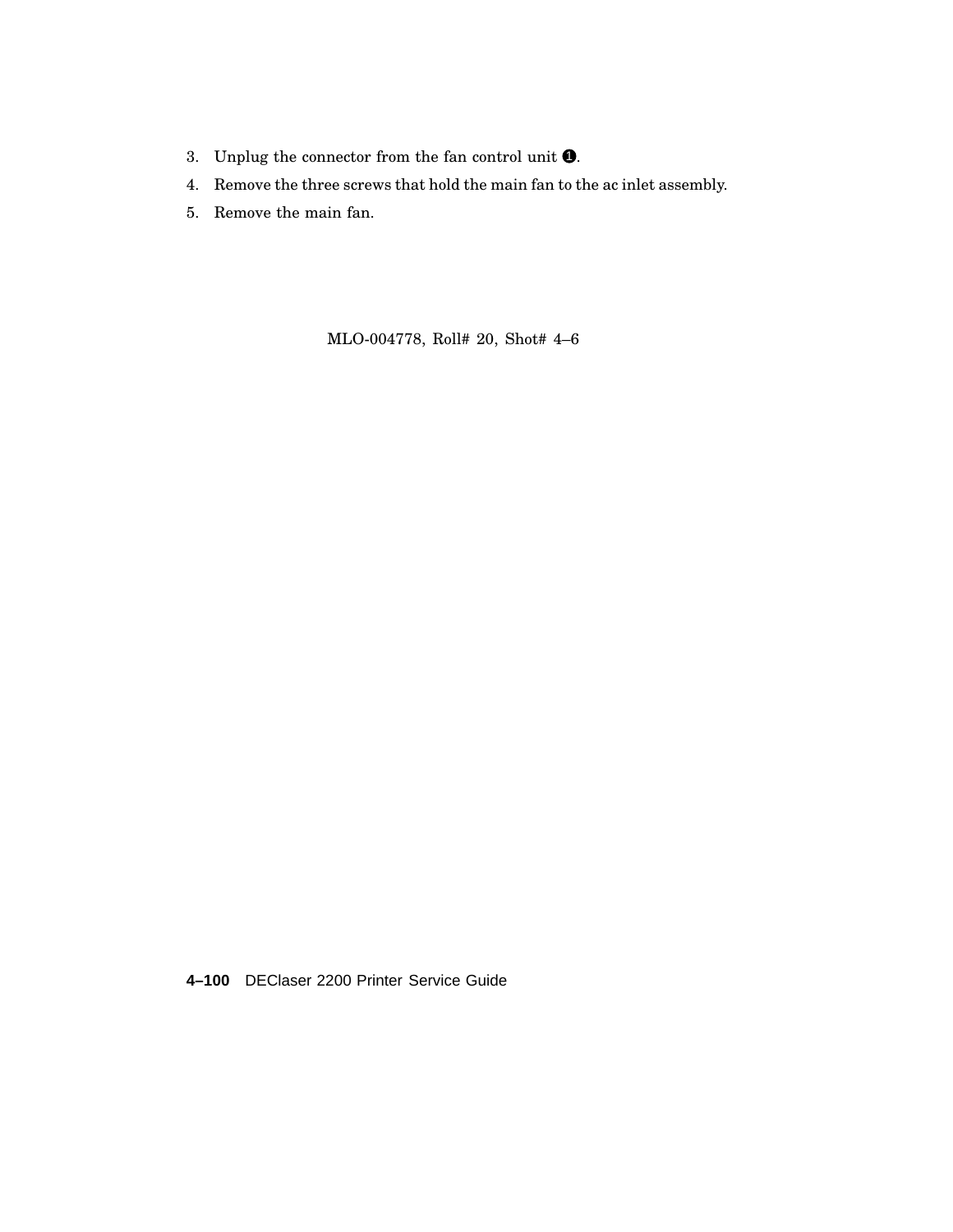# **4.33 Fan (FM2)**

Use the following procedure to remove and replace the fan (FM2) of the DEClaser 2200 printer.

- 1. Remove the bottom cover as shown in Section 4.12.
- 2. Disconnect the FM2 cable connector from the 2-pin J207 dc control board connector.
- 3. Remove the four screws that hold the fan and support bracket to the baseplate, and remove the fan.

MLO-004779, Roll# 7, Shot# 7–9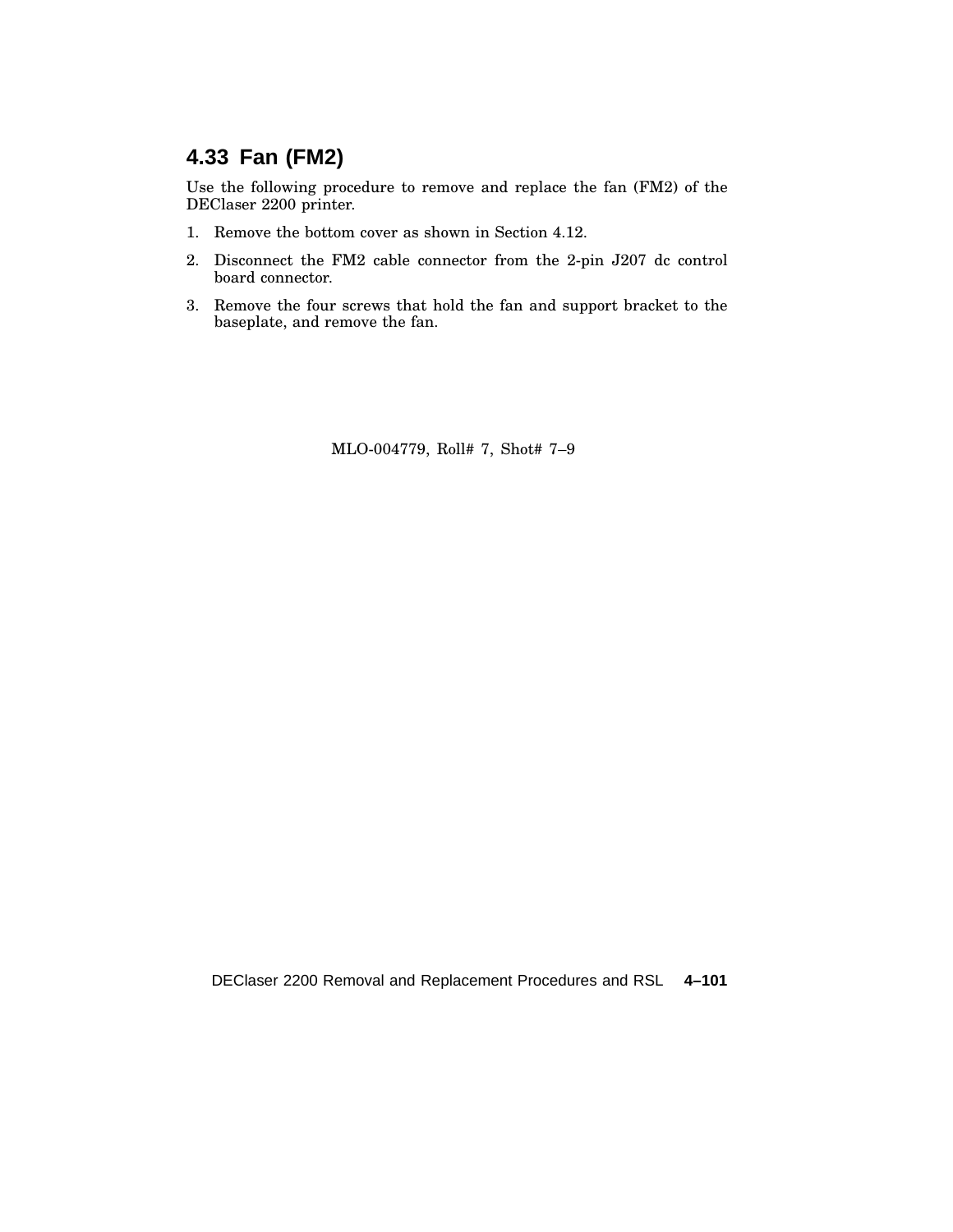## **4.34 Main Motor Assembly**

Use the following procedure to remove and replace the main motor assembly from the printer baseplate. The main motor assembly consists of the main motor and main drive gear train.

- 1. Remove the LVPSA as shown in Section 4.21.
- 2. Remove the ac inlet assembly as shown in Section 4.31.
- 3. Remove the five screws that hold the main motor assembly to the baseplate.
- 4. Remove the main motor assembly.

MLO-004780, Roll# 24, Shot# 7–9

**4–102** DEClaser 2200 Printer Service Guide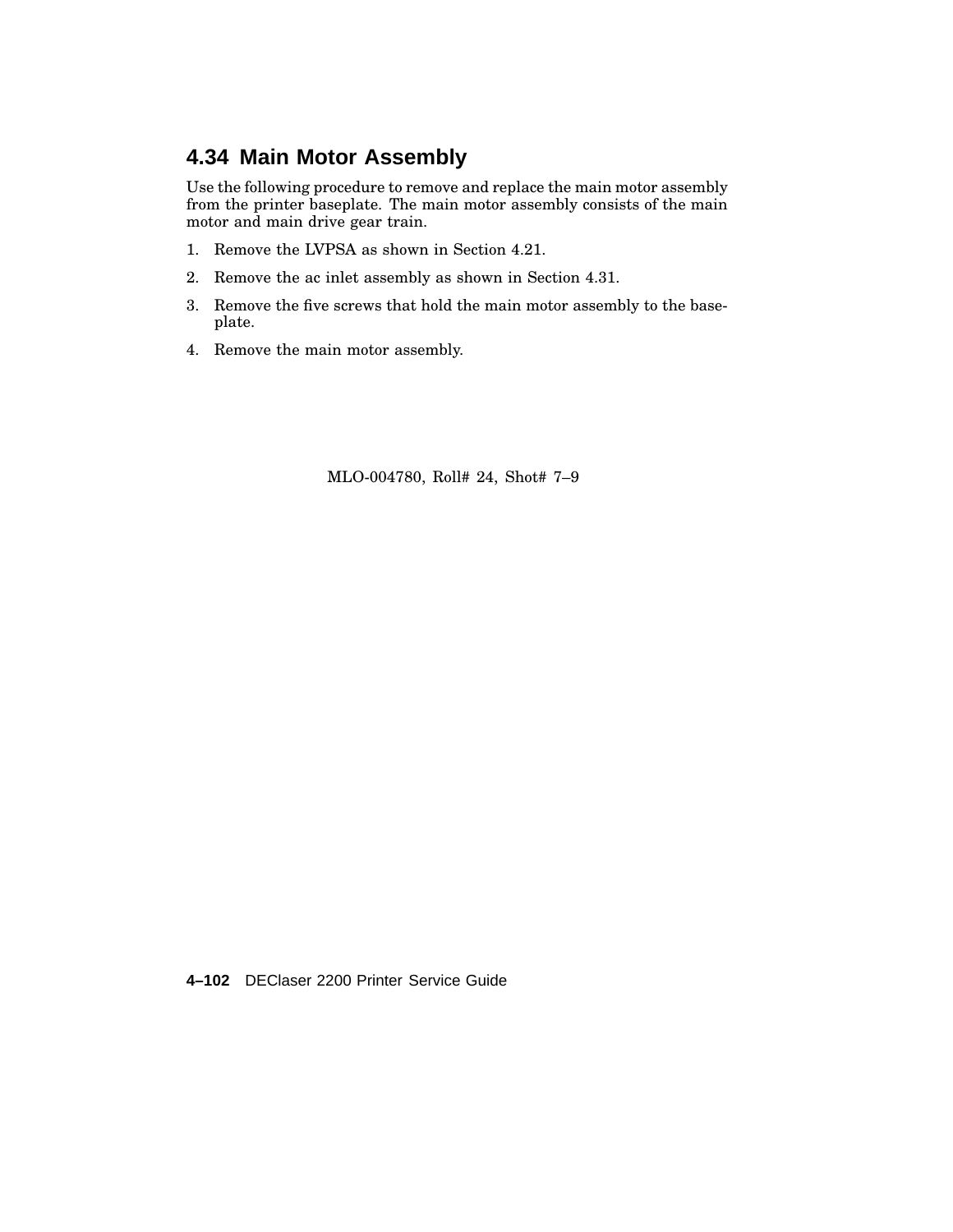## **4.34.1 Main Motor Drive (Gears)**

Use the following procedure to remove and replace the main motor drive (gears) of the DEClaser 2200 printer.

- 1. Remove the main motor assembly as shown in Section 4.34.
- 2. Remove the four screws that hold the motor flange to the drive assembly.
- 3. Remove the main motor from the main motor drive assembly.

MLO-004781, Roll# 28, Shot# 1–3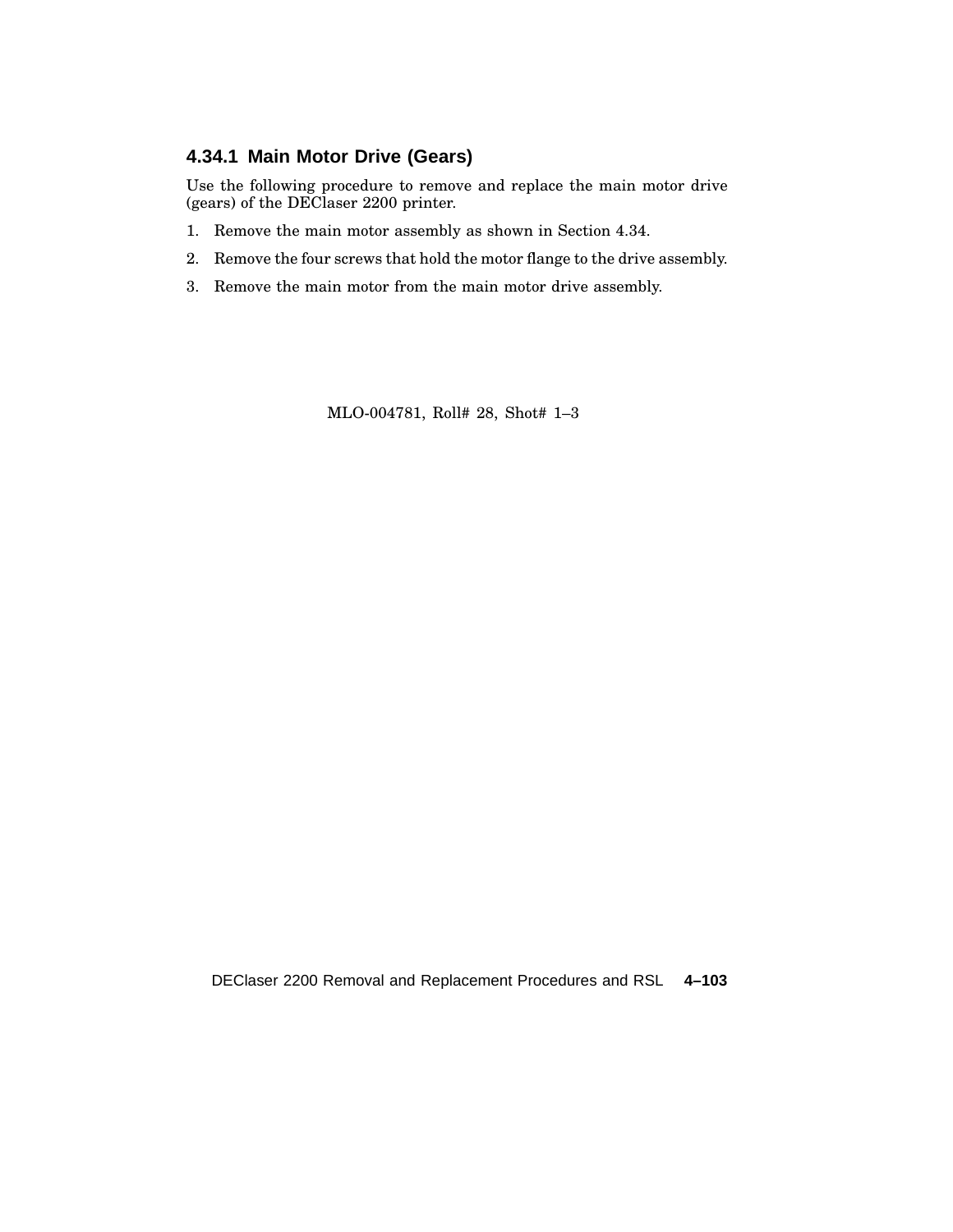### **4.34.2 Inverter Roller**

Use the following procedure to remove and replace the inverter roller of the DEClaser 2200 printer.

- 1. Remove the inverter side panels as shown in Section 4.11.3.
- 2. Remove the following components from the end of the inverter roller shaft.
	- **1** The E-ring that holds on the drive belt pulley
	- 2 The plastic washer and drive belt
	- <sup>3</sup> The inner E-ring

MLO-004782, Roll# 18, Shot# 4–6

**4–104** DEClaser 2200 Printer Service Guide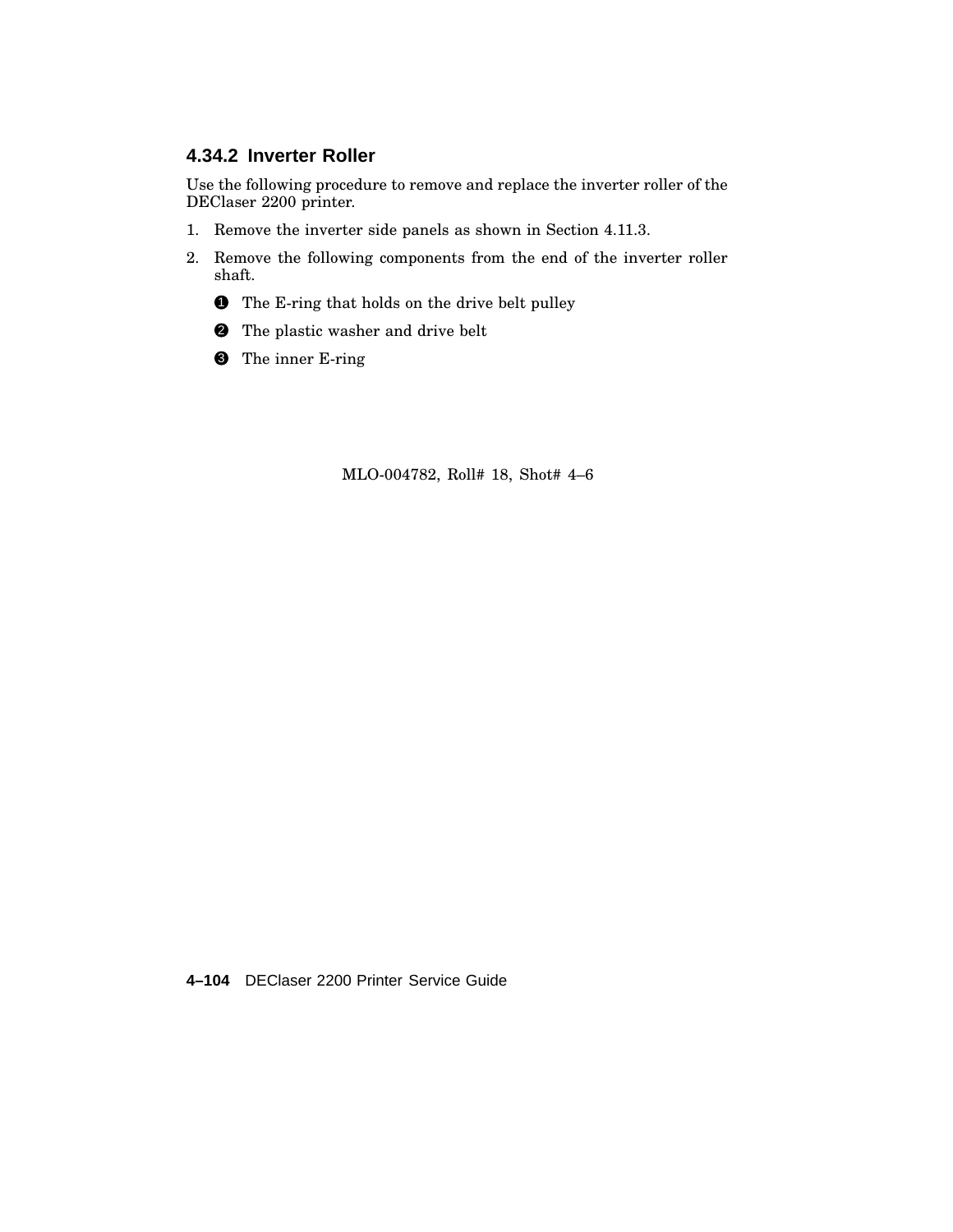- 3. Remove the E-ring  $\bullet$  from the front end of the inverter roller shaft.
- 4. Remove the bushing  $\bigcirc$  from the front end of the inverter roller shaft.

MLO-004783, Roll# 17, Shot# 1–3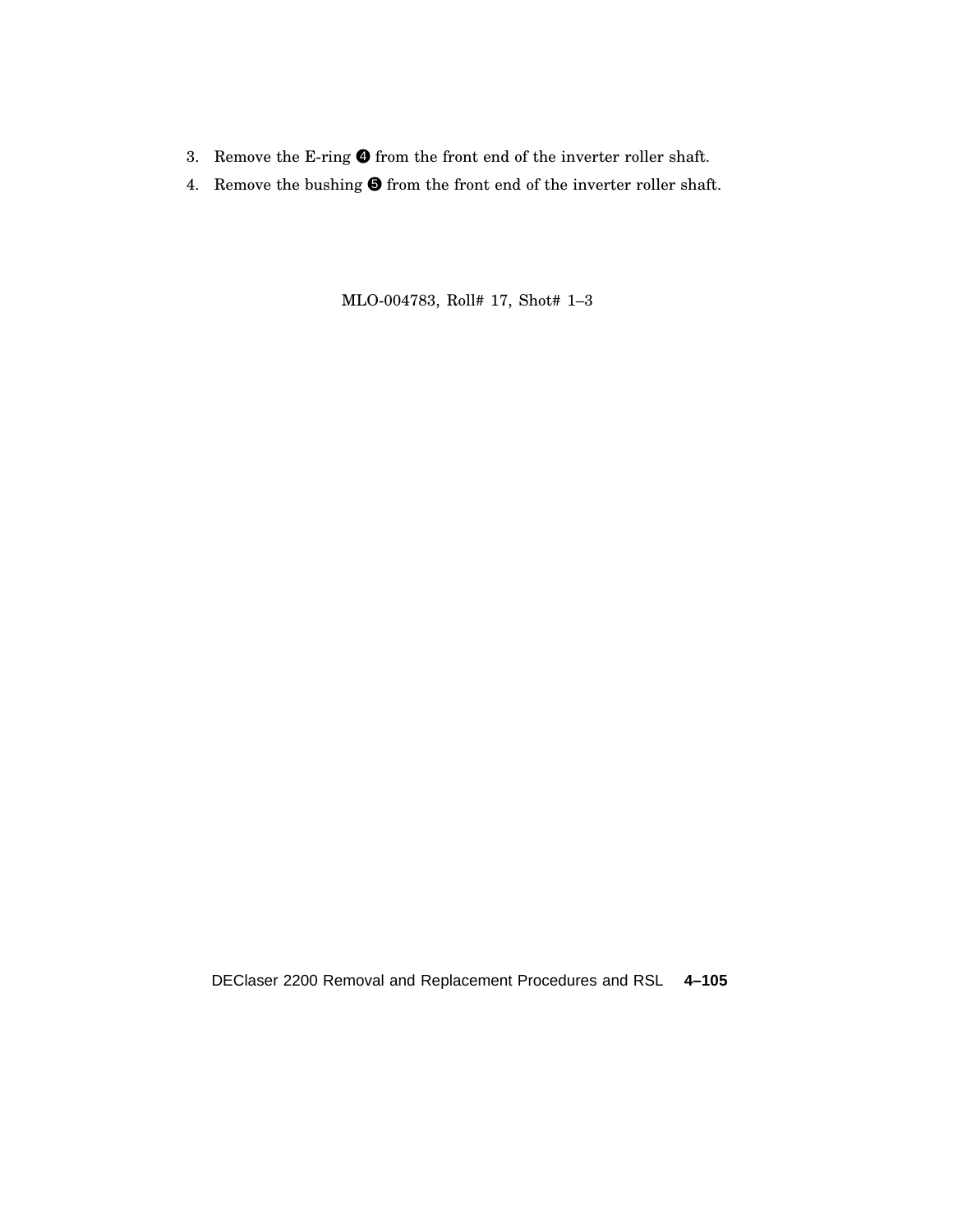5. Remove the roller shaft.

MLO-004784, Roll# 18, Shot# 7–9

**4–106** DEClaser 2200 Printer Service Guide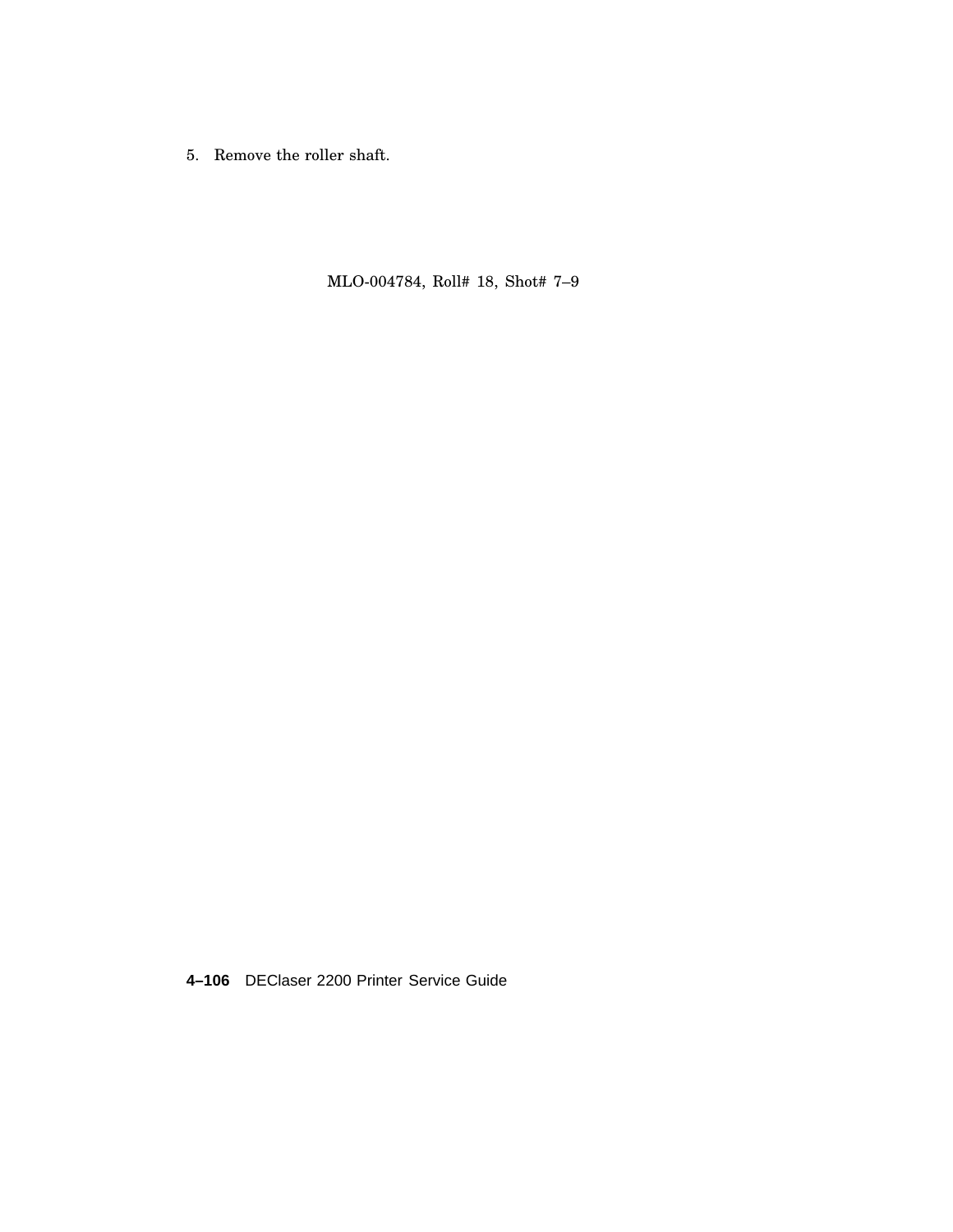### **4.34.3 Inverter Sensor**

Use the following procedure to remove and replace the inverter sensor of the DEClaser 2200 printer.

- 1. Remove the inverter side panels and support arms as shown in Section 4.11.3 and Section 4.11.2.
- 2. Remove the inverter paper guide panel as shown in Section 4.11.1.
- 3. Remove the screw from the sensor bracket.

MLO-004785, Roll# 17, Shot# 10–12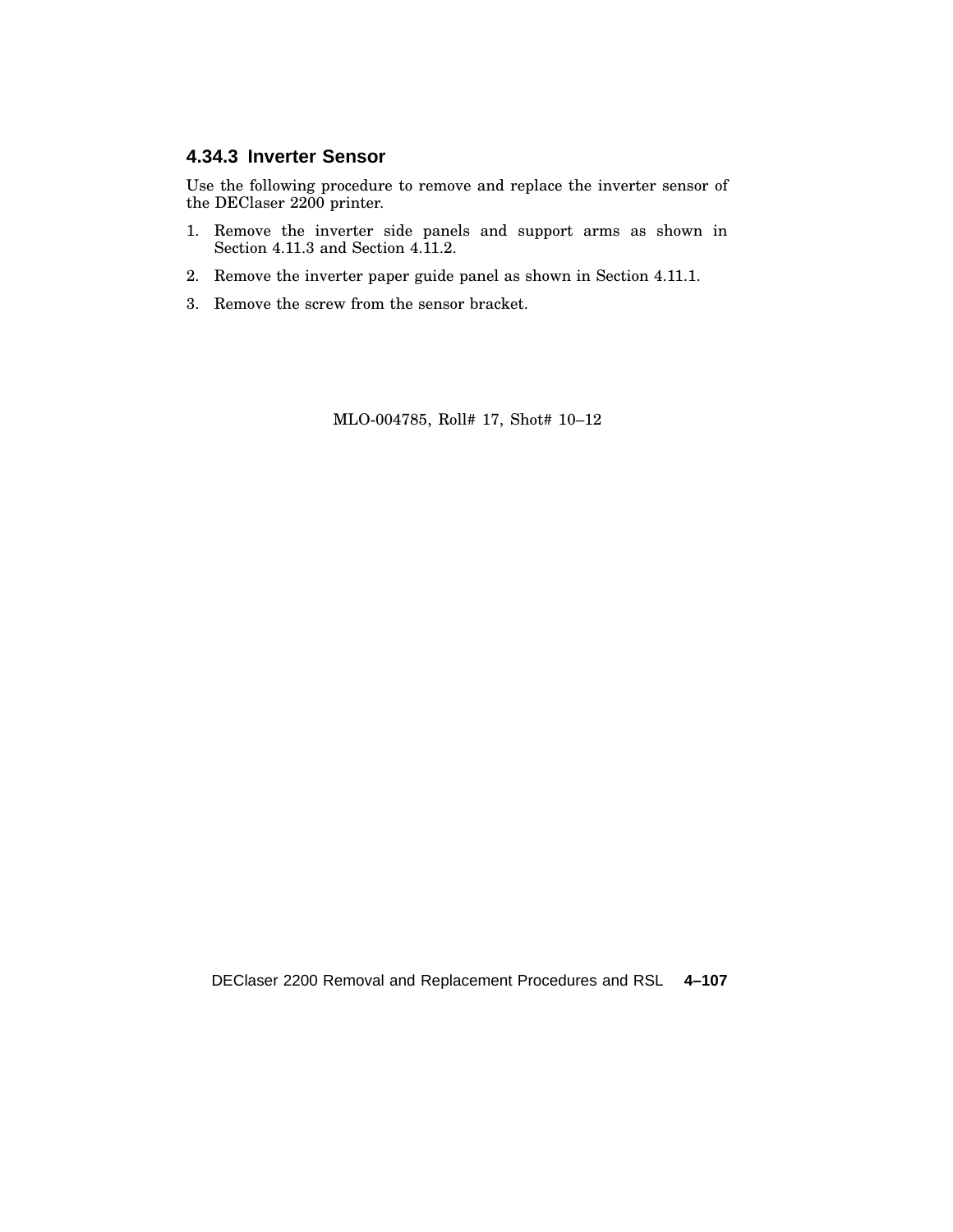- 4. Pull the inverter assembly fully open.
- 5. Unplug and remove the sensor assembly.

MLO-004786, Roll# 18, Shot# 1–3

**4–108** DEClaser 2200 Printer Service Guide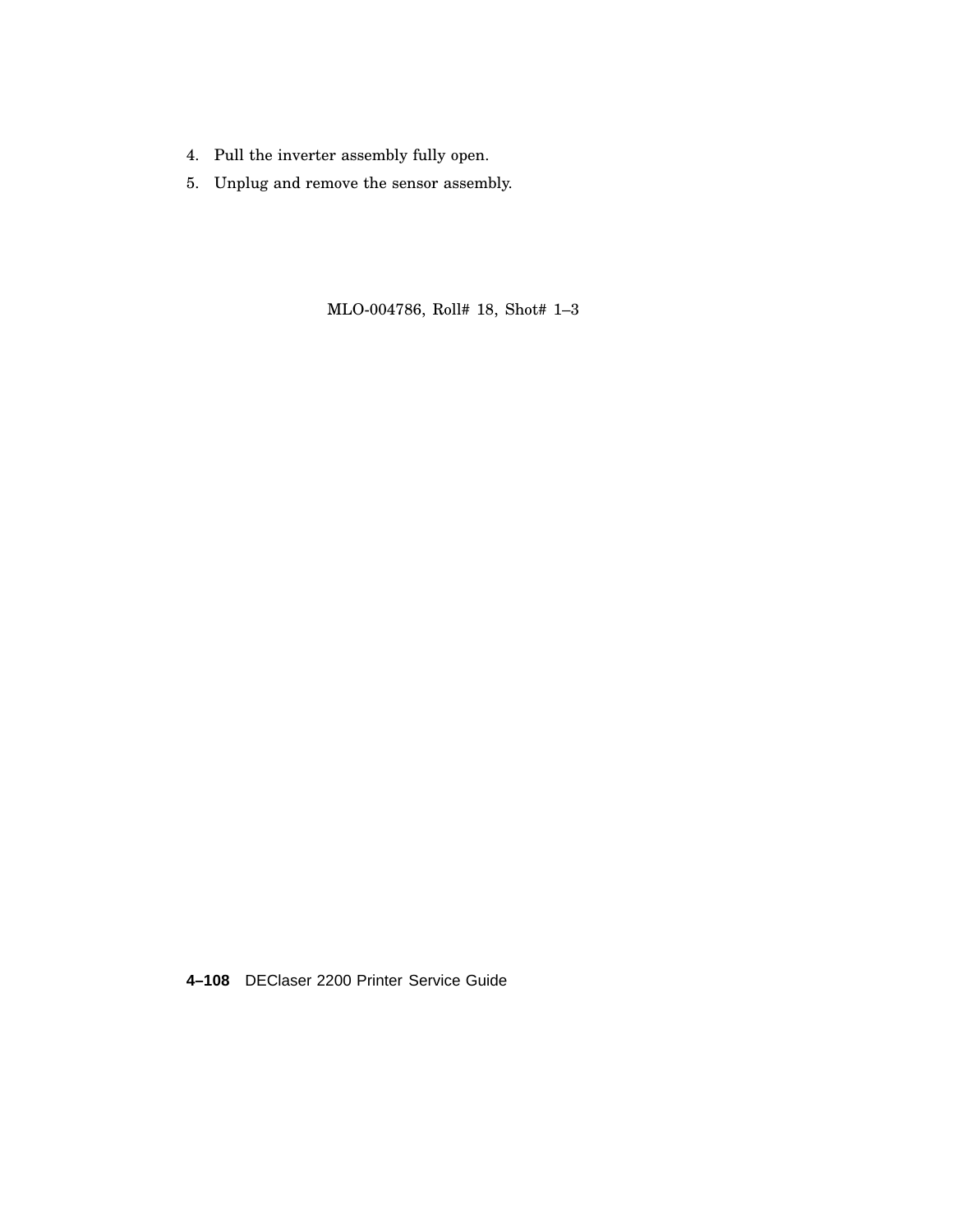### **4.34.4 Printout Selector Switch**

Use the following procedure to remove and replace the printout selector switch of the DEClaser 2200 printer.

- 1. Remove the inverter side panels and support arms as shown in Section 4.11.3 and Section 4.11.2.
- 2. Remove the screw that holds the switch bracket to the inverter bulkhead.

MLO-004787, Roll# 17, Shot# 4–6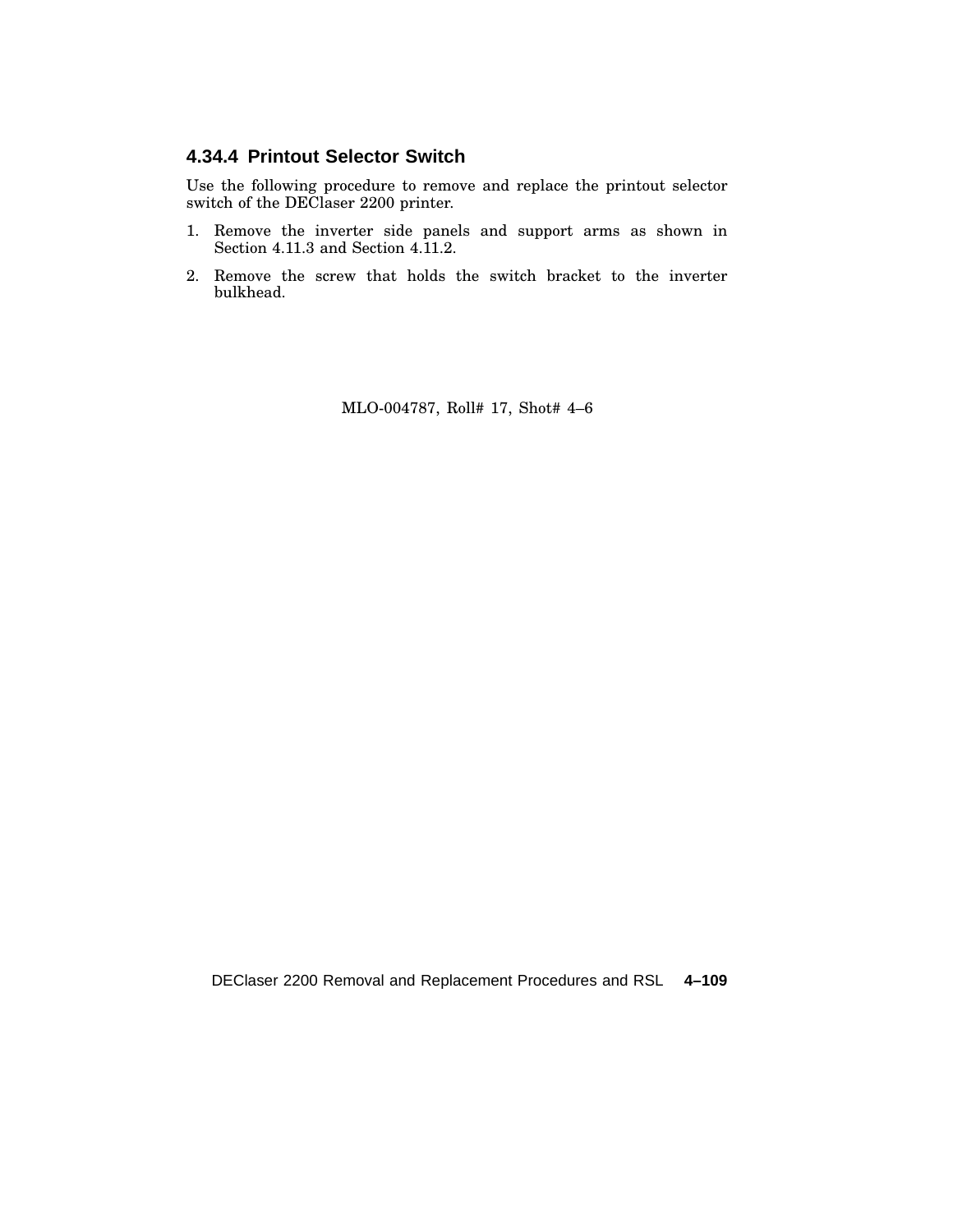- 3. Pull the inverter assembly fully open.
- 4. Unplug and remove the switch assembly.

MLO-004788, Roll# 17, Shot# 7–9

**4–110** DEClaser 2200 Printer Service Guide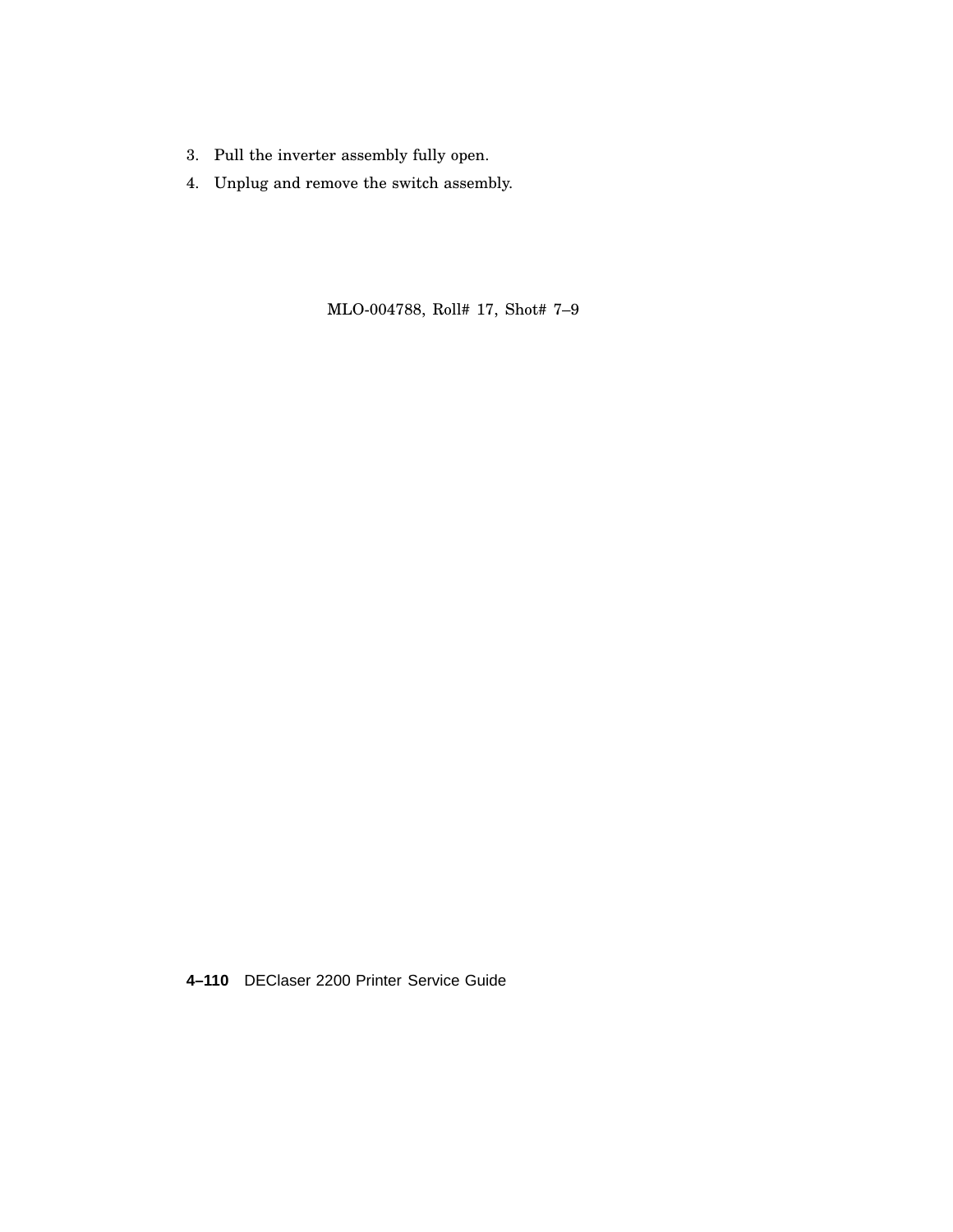#### **4.34.5 Inverter Drive Assembly**

Use the following procedure to remove and replace the inverter drive assembly of the DEClaser 2200 printer.

- 1. Remove the duplex gear side panel as shown in Section 4.8.
- 2. Disconnect the electrical connector  $\bullet$ .
- 3. Remove the two screws that hold the inverter drive assembly to the duplexer bulkhead.
- 4. Remove the inverter drive assembly.

MLO-004789, Roll# 32, Shot# 1–3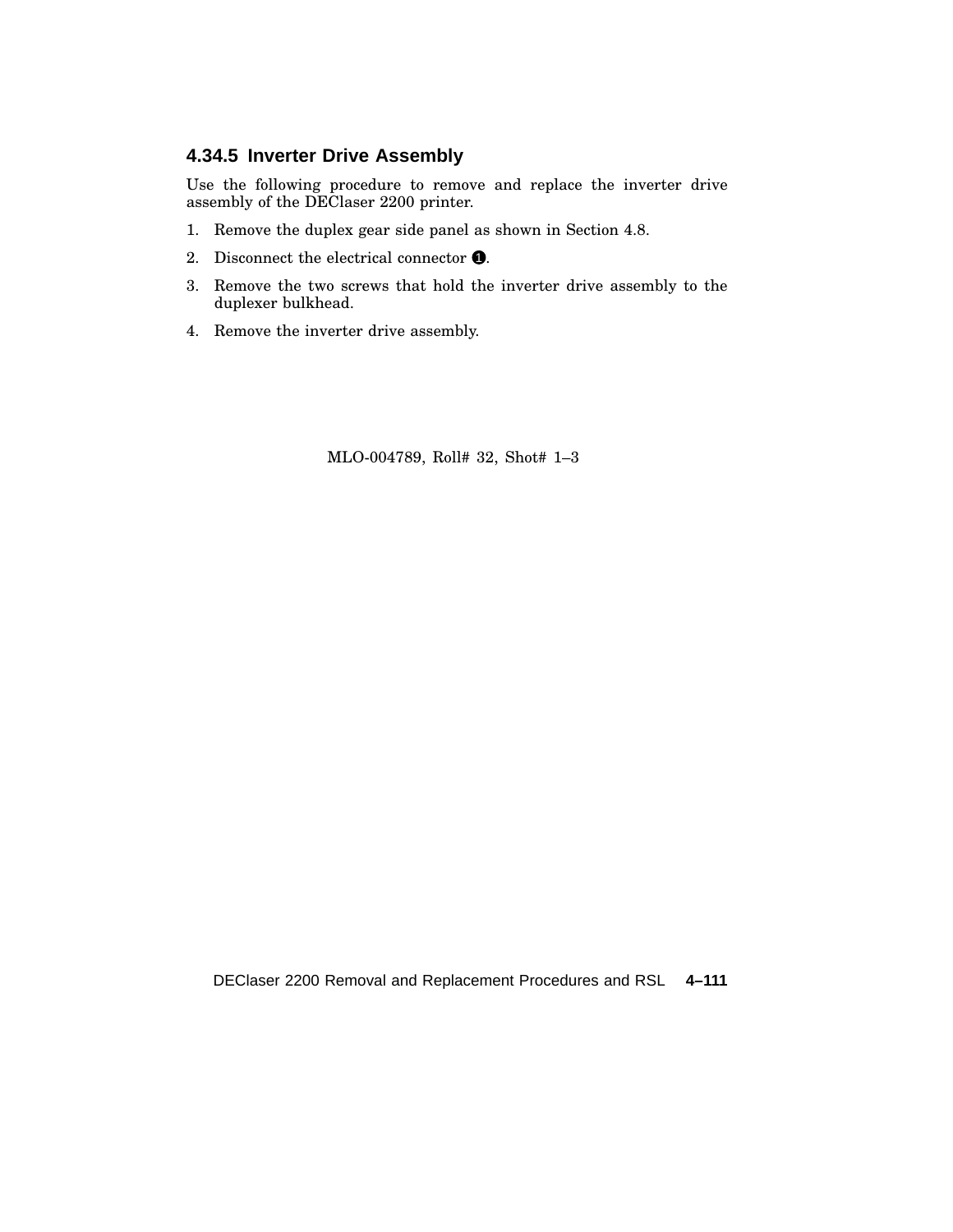### **4.34.6 Inverter Drive Belt**

Use the following procedure to remove and replace the inverter roller drive belt of the DEClaser 2200 printer.

- 1. Remove the duplex gear side panel as shown in Section 4.8.
- 2. Remove the duplex inverter panel as shown in Section 4.11.
- 3. Remove the screw and remove the inverter side panel.

MLO-004790, Roll# 16, Shot# 1–3,

**4–112** DEClaser 2200 Printer Service Guide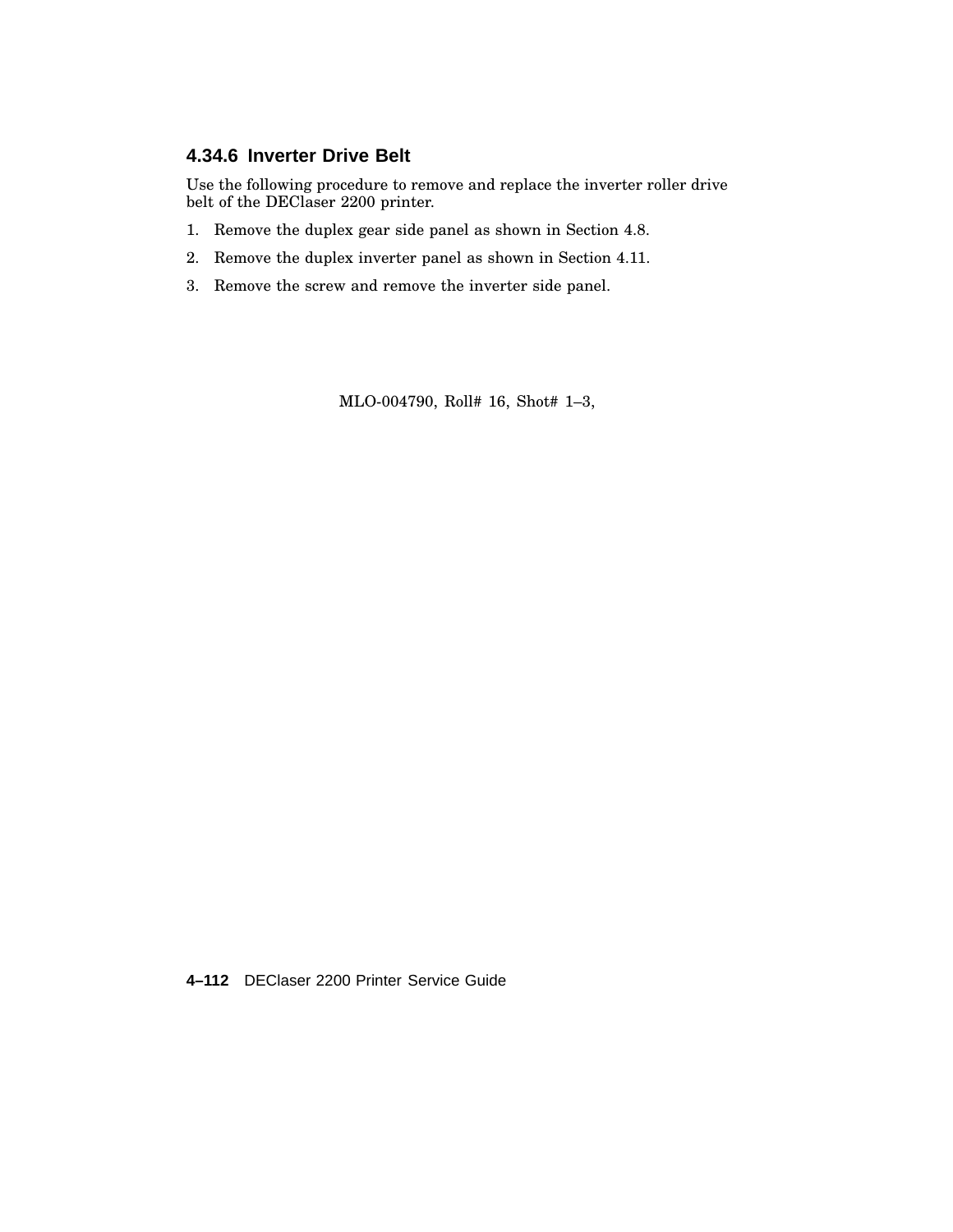- 4. Remove the inverter drive assembly as shown in Section 4.34.5.
- 5. Remove the screw that holds the restraint bracket to the bulkhead of the duplexer unit.

MLO-004791, Roll# 36, Shot# 7–9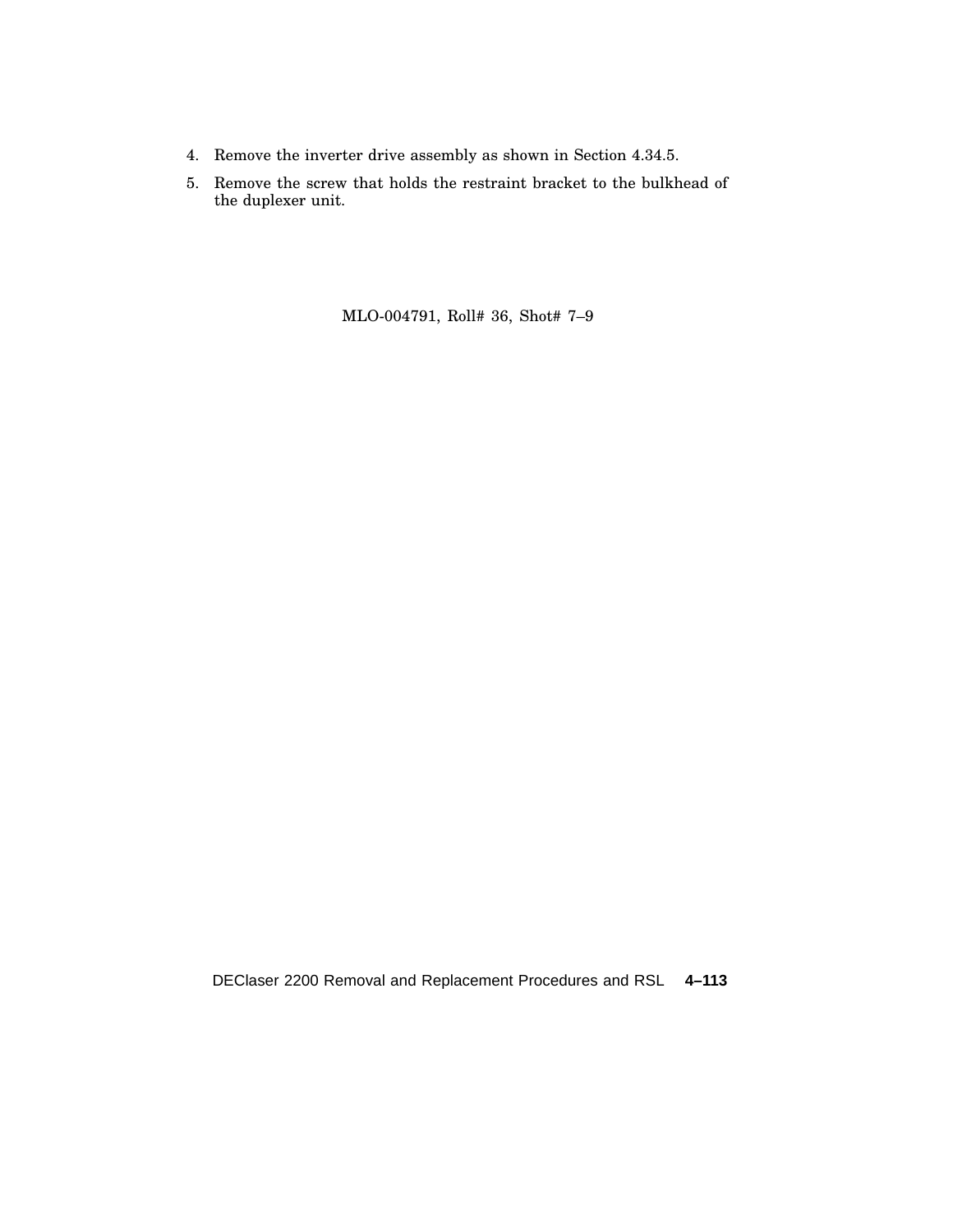- 6. Remove the screw that holds the bracket to the end of the shaft.
- 7. Remove the restraint bracket.
- 8. Remove the gear that drives the belt.

MLO-005344, Roll# 36, Shot# 10–12

**4–114** DEClaser 2200 Printer Service Guide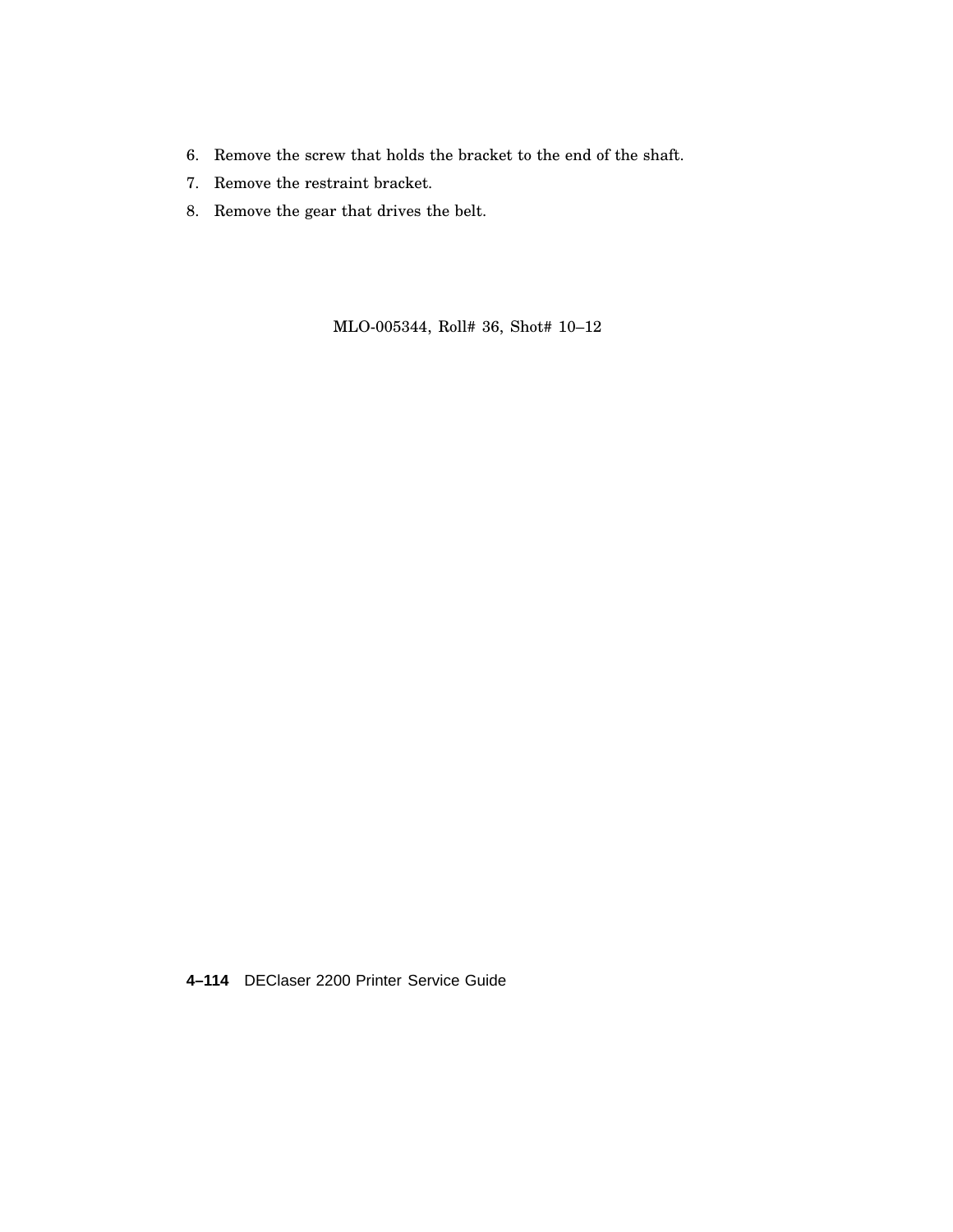9. Remove the inverter drive belt.

MLO-004793, Roll# 37, Shot# 1–3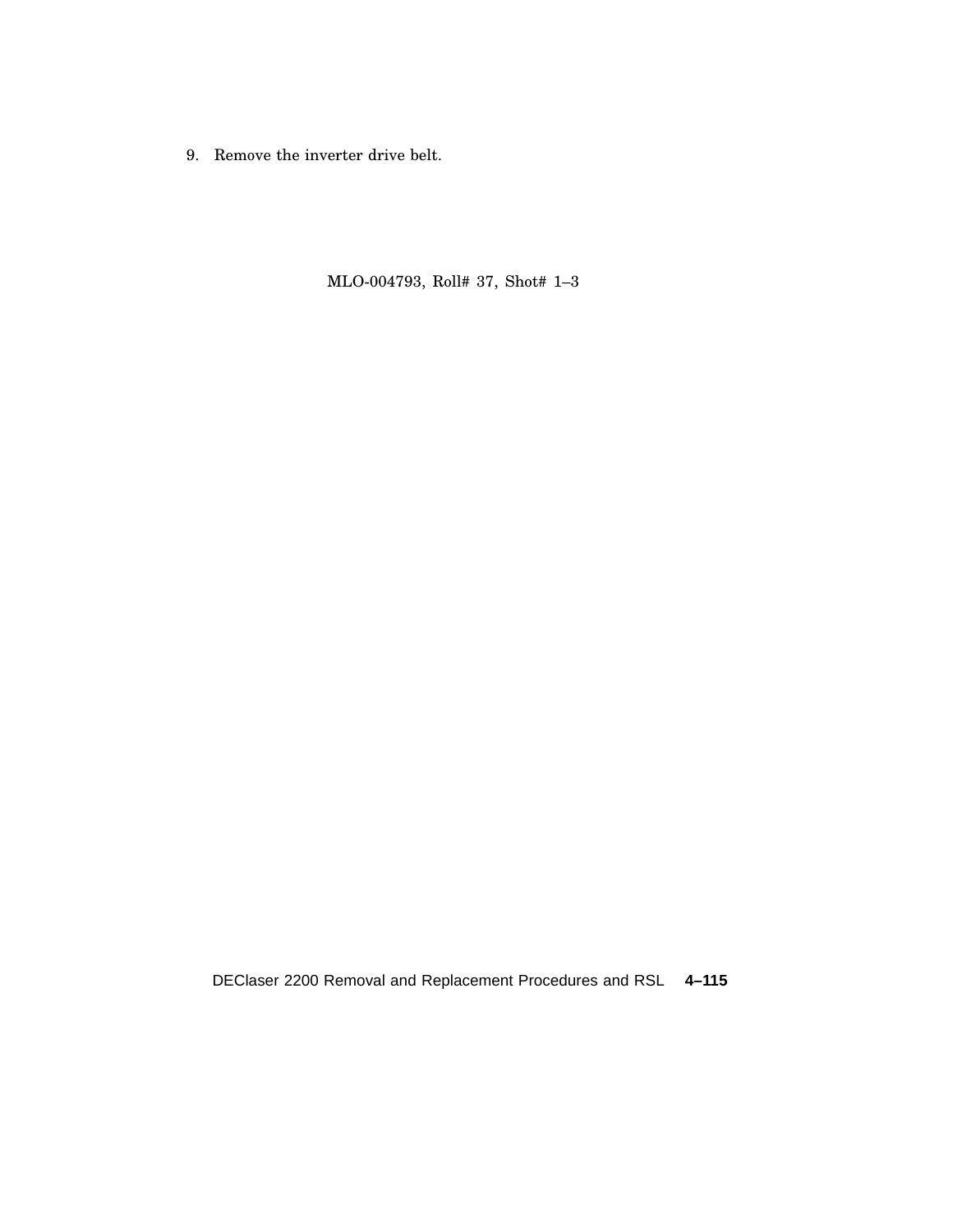## **4.35 Lower Pickup Separation Pad**

Use the following procedure to remove and replace the lower pickup separation pad of the duplex unit of the DEClaser 2200 printer.

- 1. Remove the following components.
	- a. Remove the duplex gear side panel as shown in Section 4.8.
	- b. Remove the duplex access side panel as shown in Section 4.9.
	- c. Remove the duplex cassette panel as shown in Section 4.10.
	- d. Remove the lower pickup roller assembly as shown in Section 4.37.
- 2. Remove the screw that holds the front crossmember to the gear side of the duplex unit bulkhead.

MLO-004794, Roll# 34B, Shot# 4–6

**4–116** DEClaser 2200 Printer Service Guide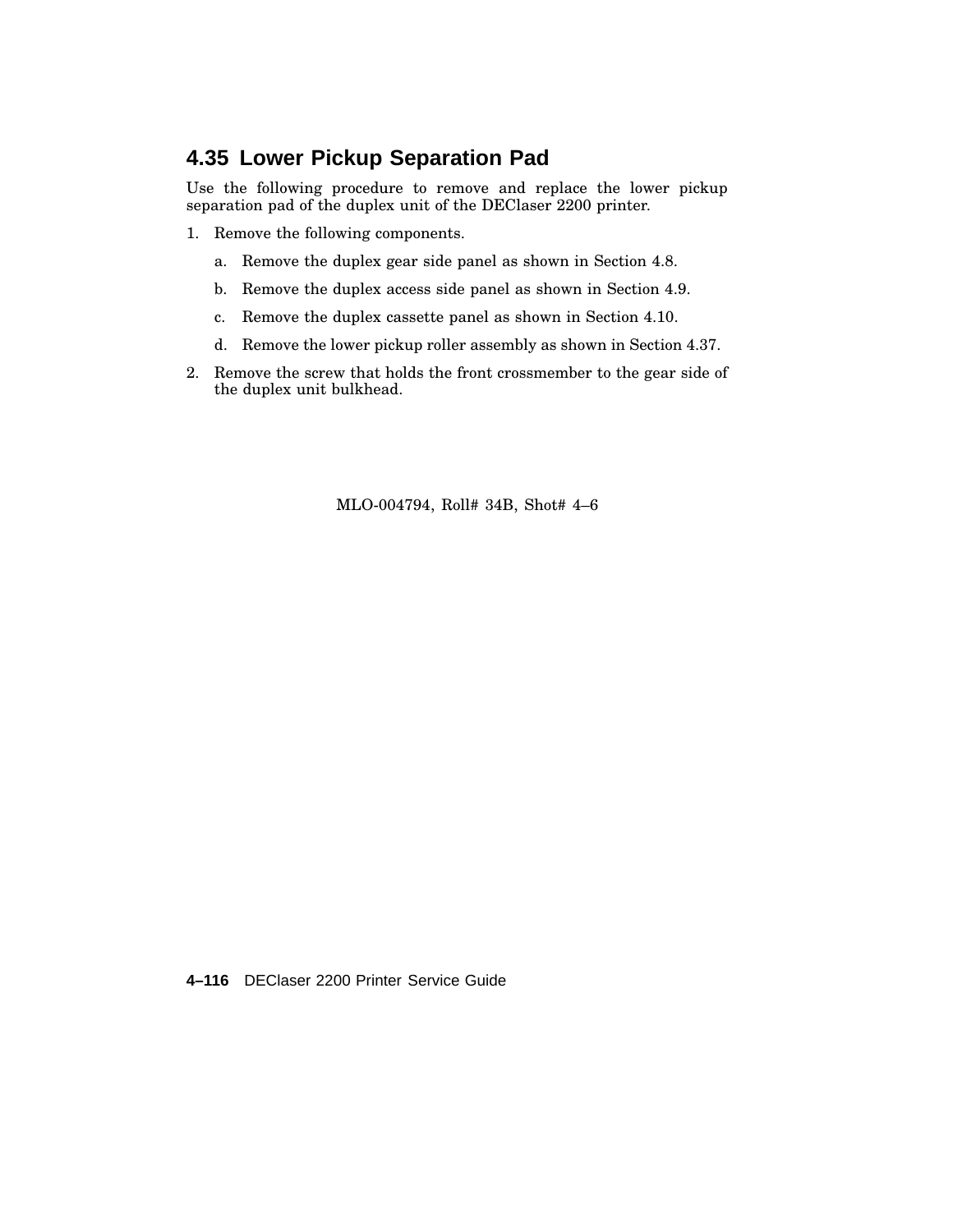3. Remove the screw that holds the front crossmember to the access side of the duplex unit bulkhead.

MLO-004795, Roll# 33, Shot# 7–9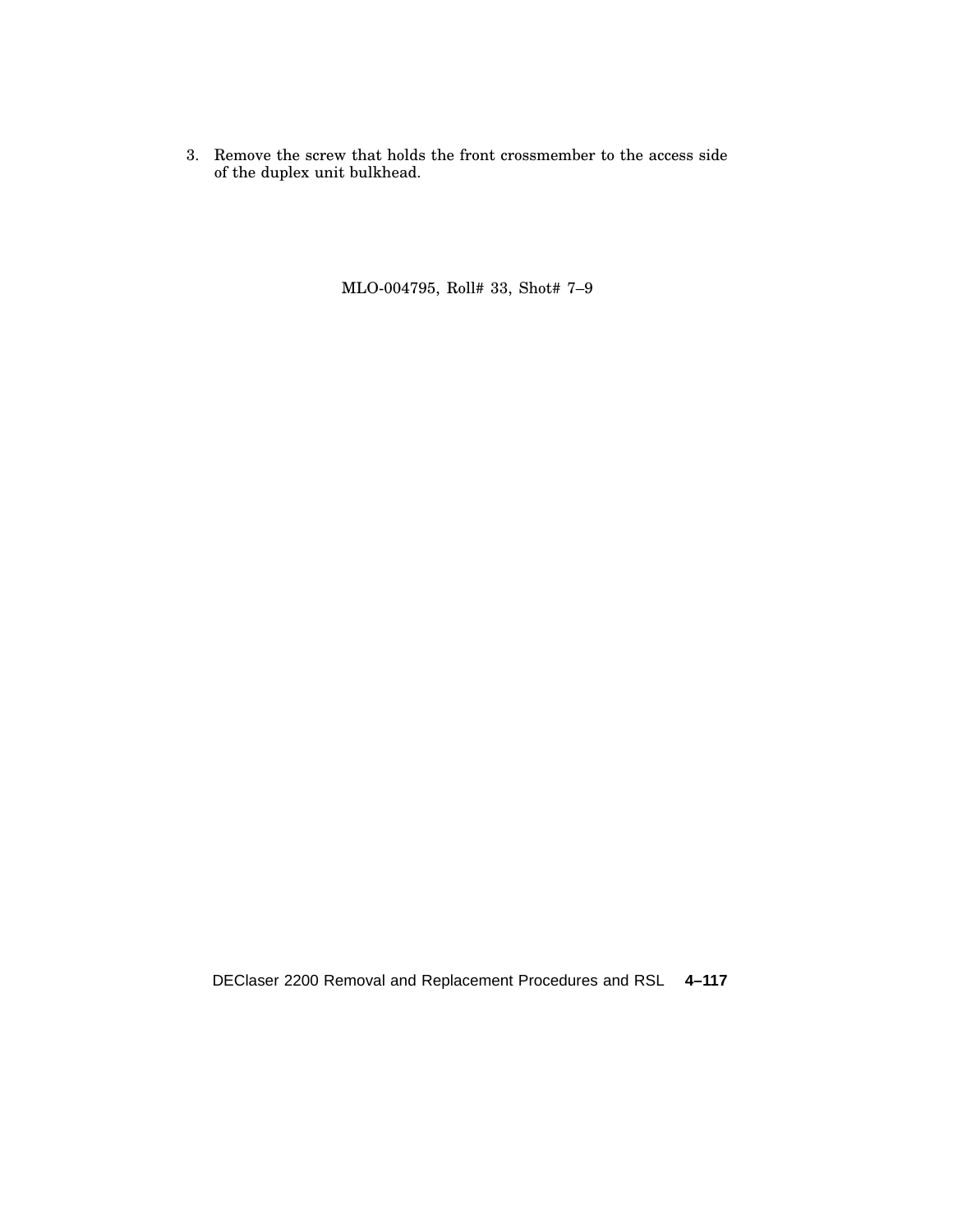4. Pivot the crossmember forward and remove the front crossmember. Allow it to hang next to the printer.

MLO-004796, Roll# 34B, Shot# 7–9

**4–118** DEClaser 2200 Printer Service Guide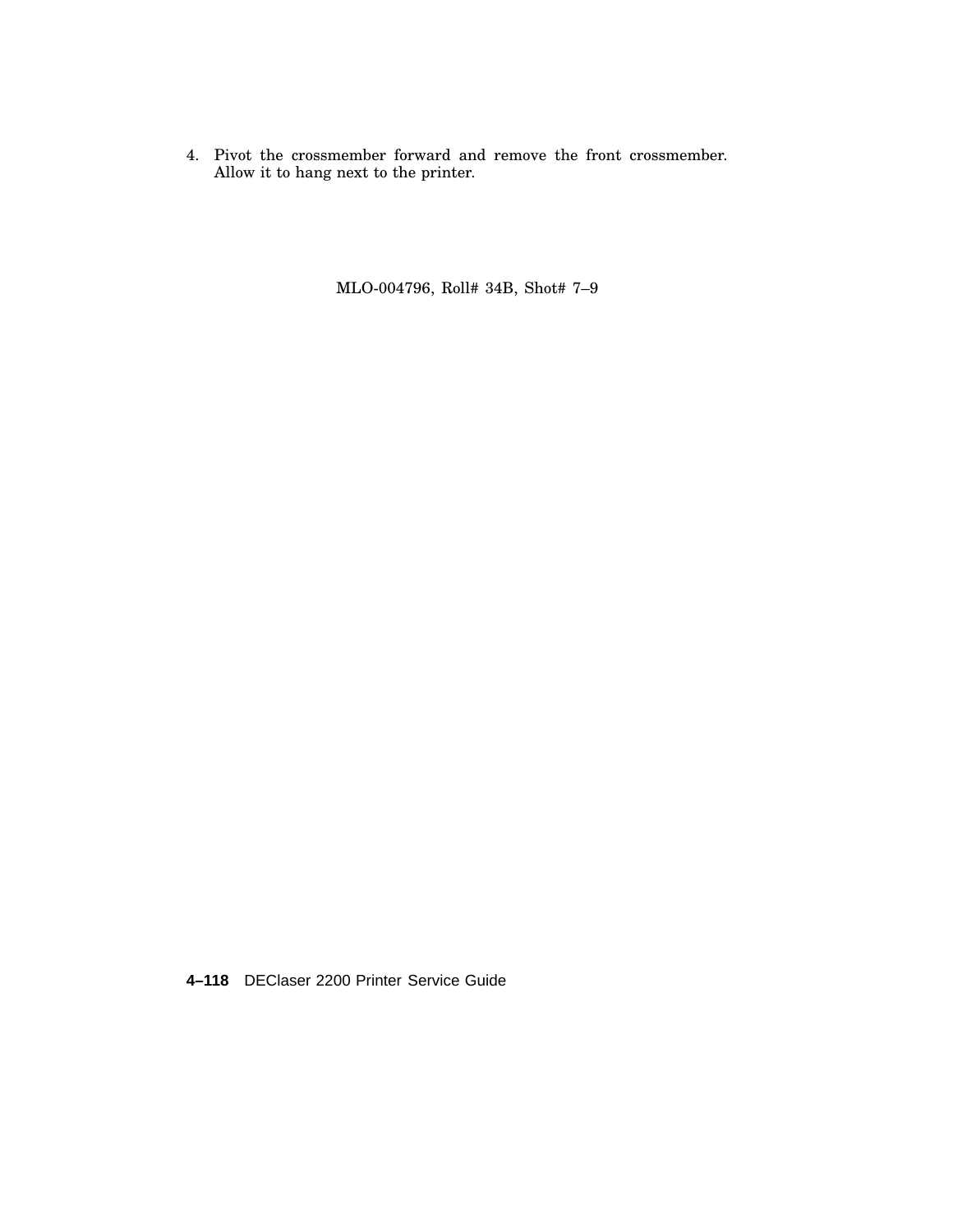5. Remove the screw that holds the foot lever to the lower hinged plate, and remove the foot lever.

MLO-004797, Roll# 34B, Shot# 10–12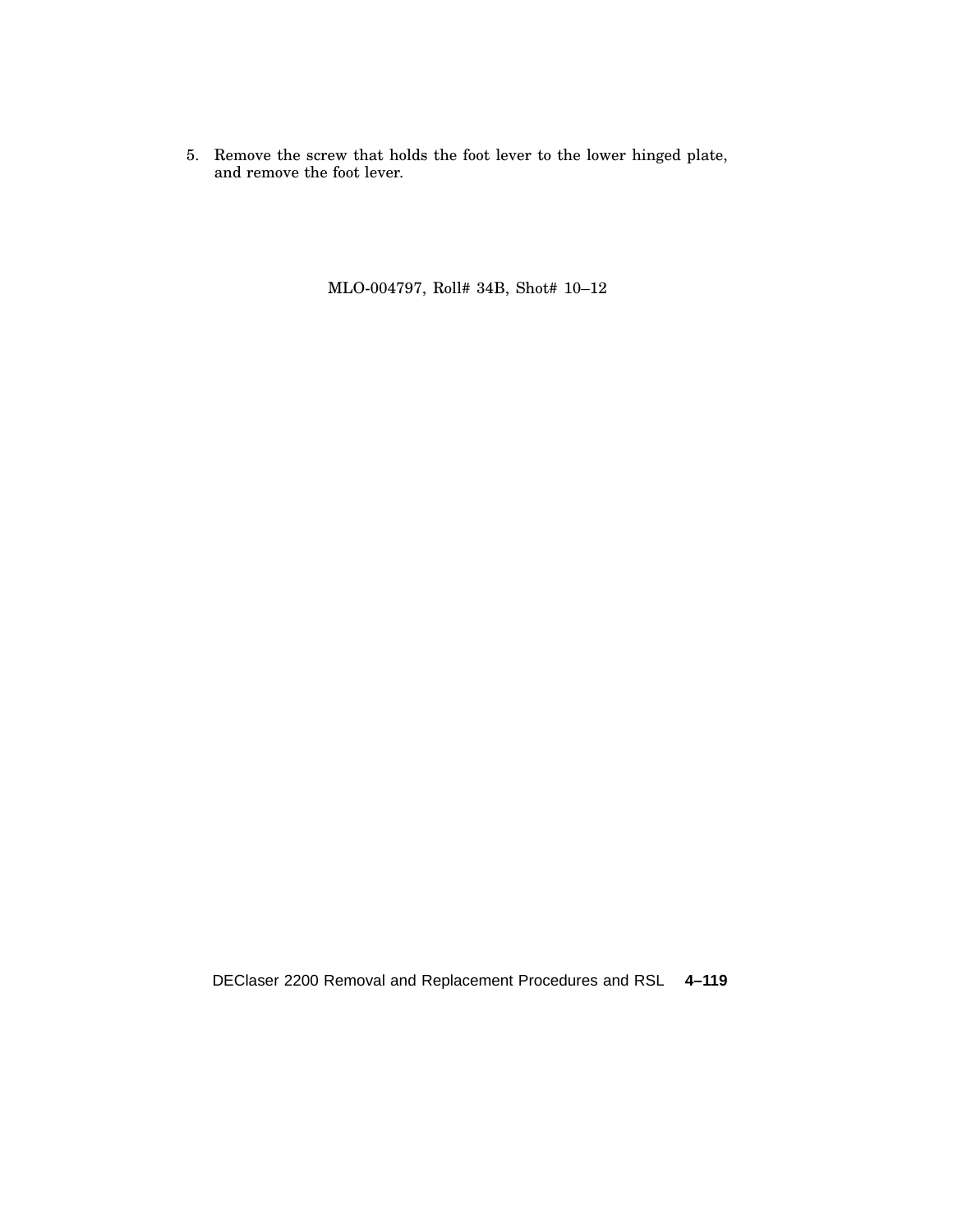6. Remove the screw that holds the extension to the upper entrance guide, and remove the extension.

MLO-004699, Roll# 34A, Shot# 1–3

**4–120** DEClaser 2200 Printer Service Guide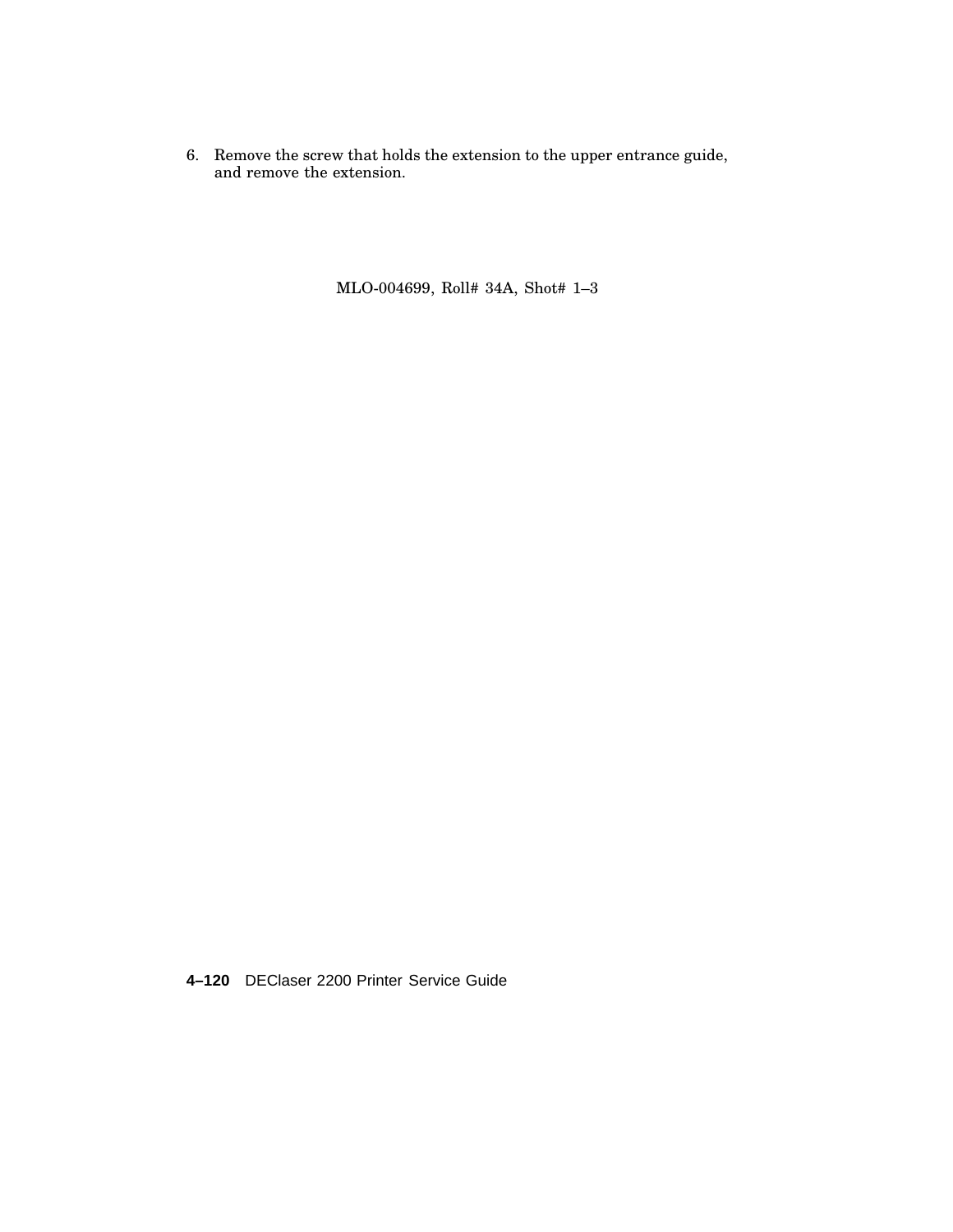7. Hold the lower hinged plate up as shown and remove the two screws and restraint plate from the posts of the separation pad. Use a long shank magnetic screwdriver. The long shank screwdriver allows you to keep one hand outside the area, giving you better visibility and more room to work.

MLO-004798, Roll# 34A, Shot# 4–6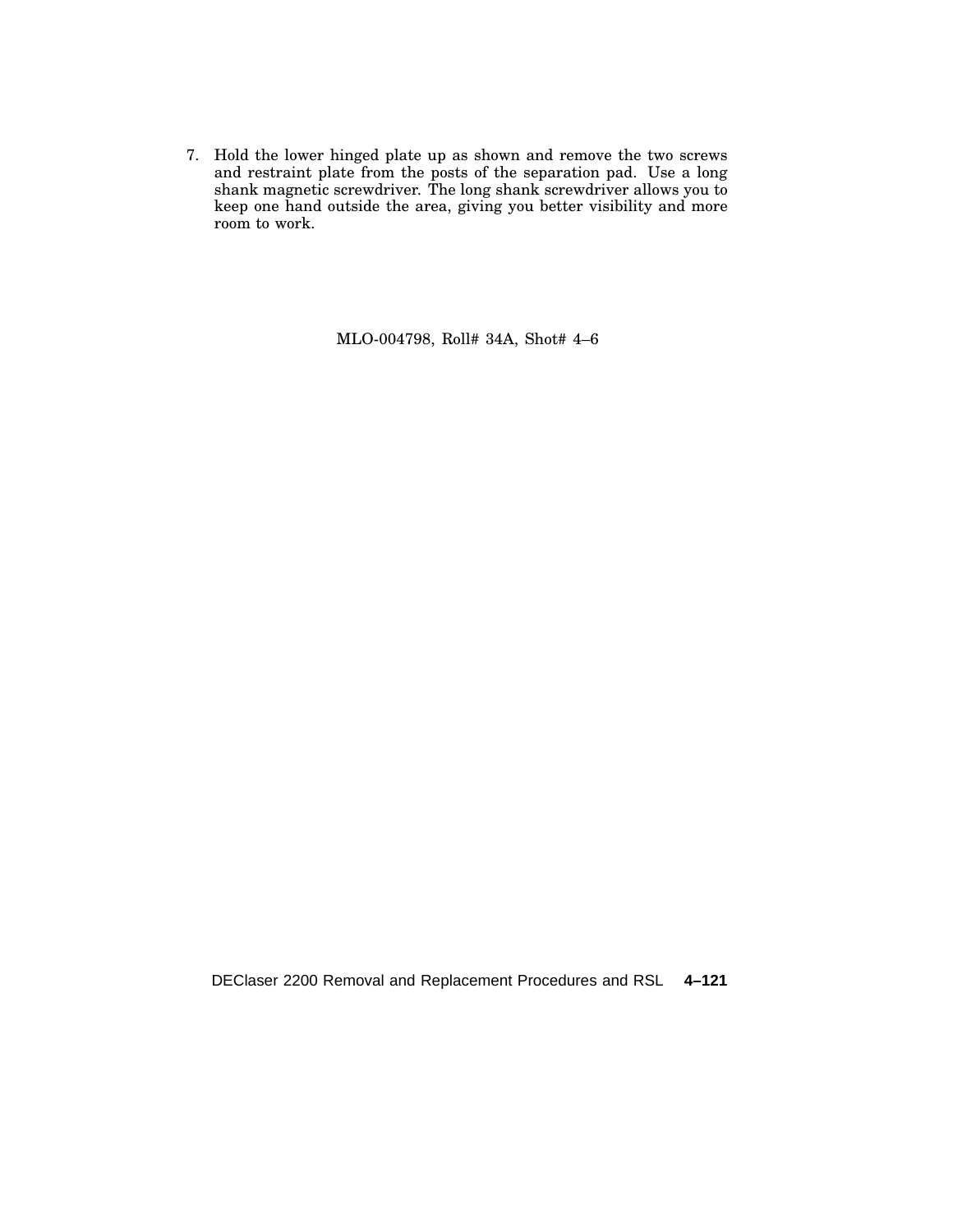8. Push the lower hinged plate down, and remove the separation pad.

**NOTE:** *Be careful not to replace the separation pad backwards or the pad will not sit flat against the lower hinged plate. After installing the pad and bracket, make sure the pad is free to move up and down.*

MLO-004799, Roll# 34A, Shot# 7–9

**4–122** DEClaser 2200 Printer Service Guide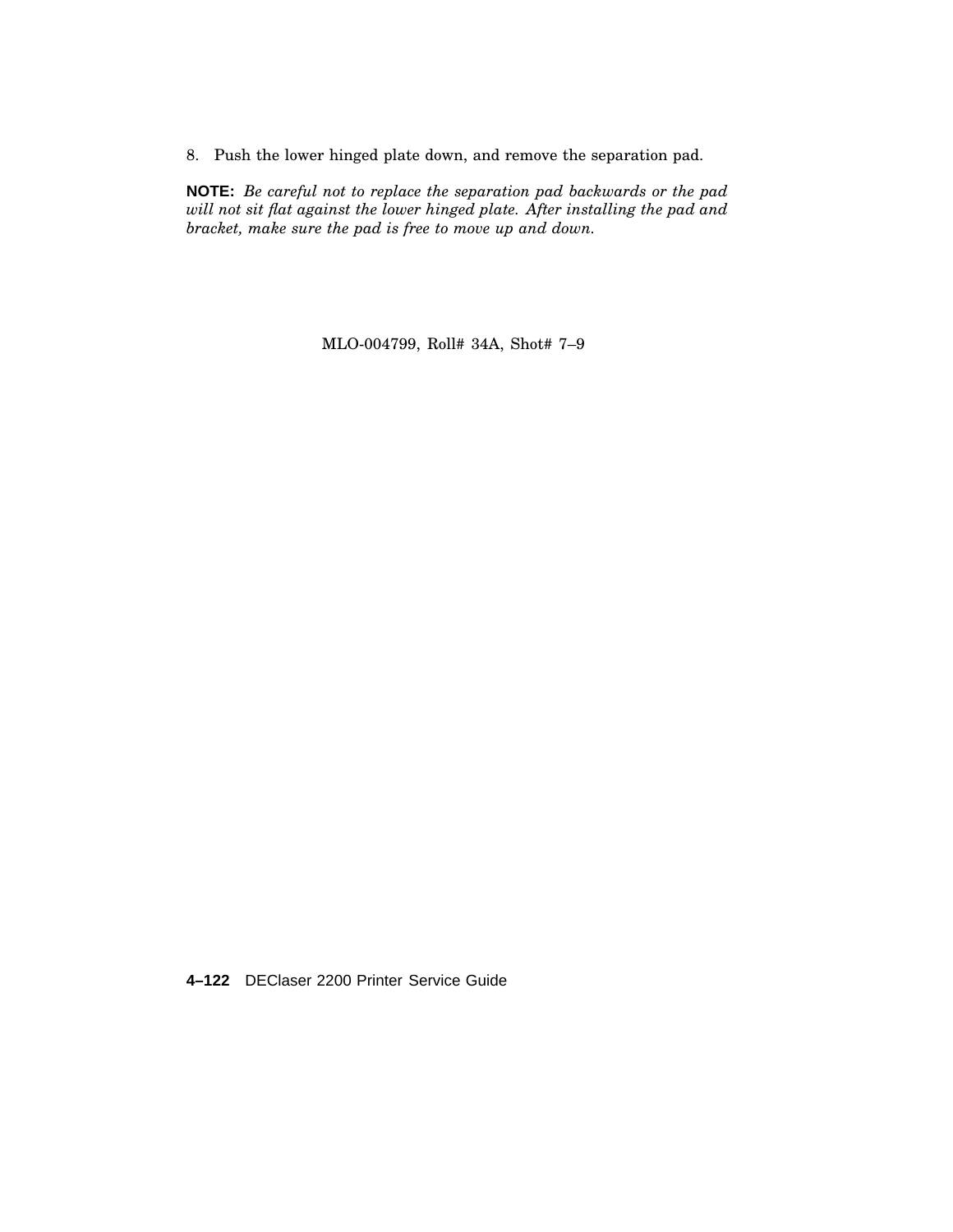## **4.36 Lower Cassette Paper-Out Sensor**

Use the following procedure to remove and replace the lower cassette sensor assembly of the DEClaser 2200 printer.

- 1. Remove the duplex cassette panel as shown in Section 4.10.
- 2. Remove the two screws that hold the sensor assembly to the frame. When replacing the assembly, make sure the cable runs in the location shown.

MLO-004800, Roll# 34A, Shot# 10–12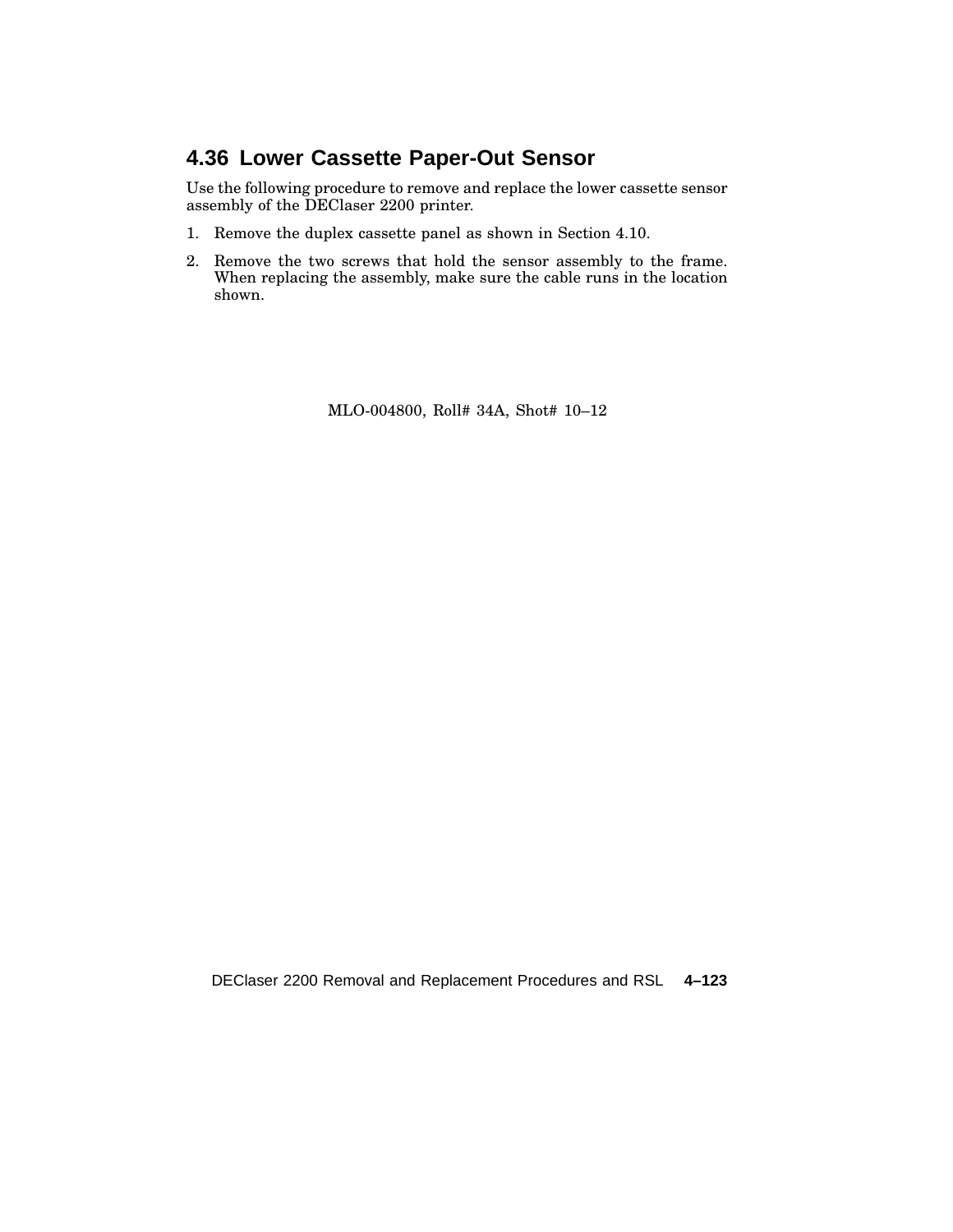3. Unplug the two cable connectors and remove the assembly.

MLO-004801, Roll# 35, Shot# 1–3

**4–124** DEClaser 2200 Printer Service Guide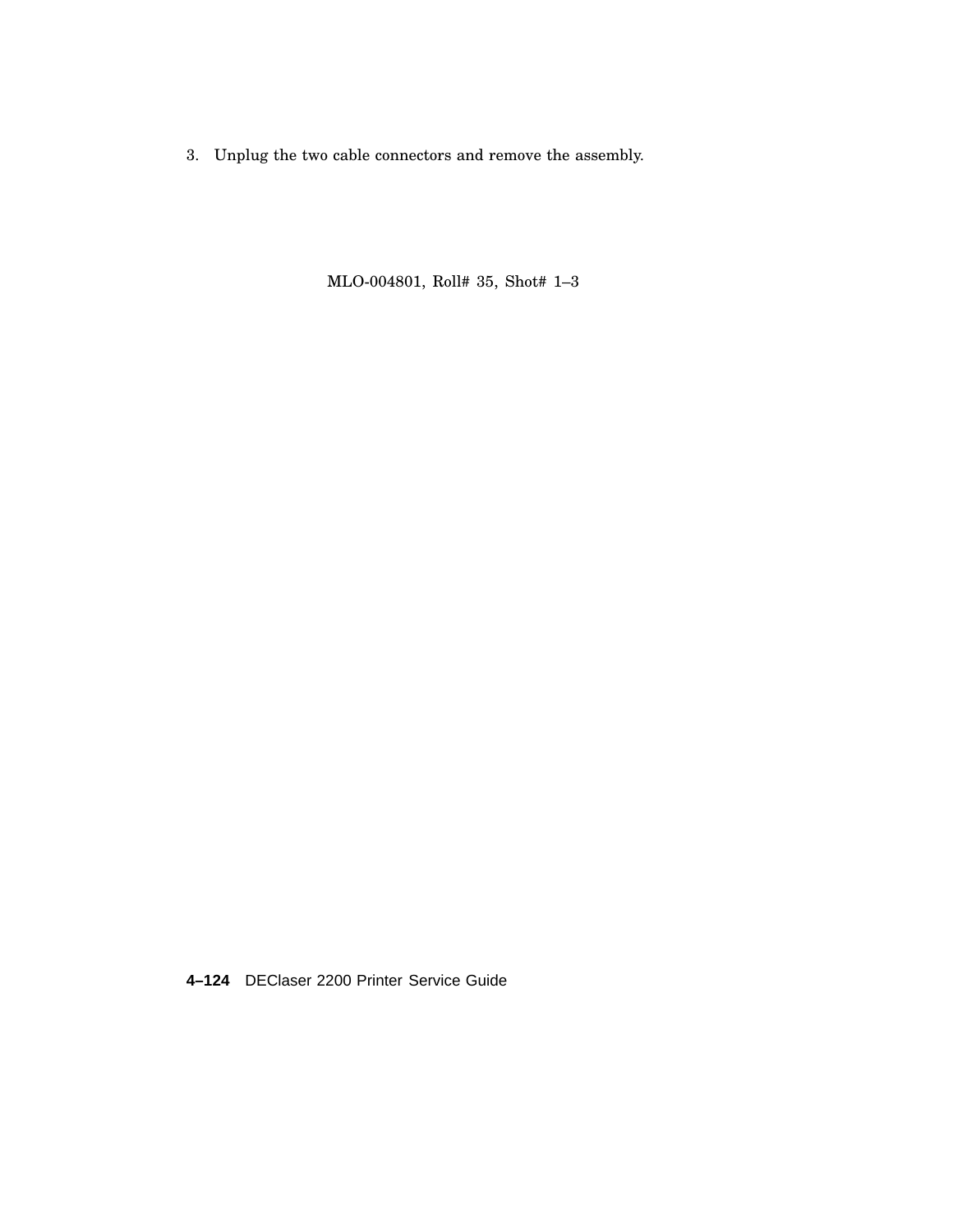# **4.37 Lower Pickup Roller Assembly**

Use the following procedure to remove and replace the lower pickup roller assembly of the DEClaser 2200 printer.

- 1. Remove the duplex gear side panel as shown in Section 4.8.
- 2. Remove the duplex access side panel as shown in Section 4.9.
- 3. Remove the E-ring  $\bullet$  from the shaft of the pickup roller.
- 4. Remove the bearing insert  $\bullet$ .

MLO-004802, Roll# 33, Shot# 7–9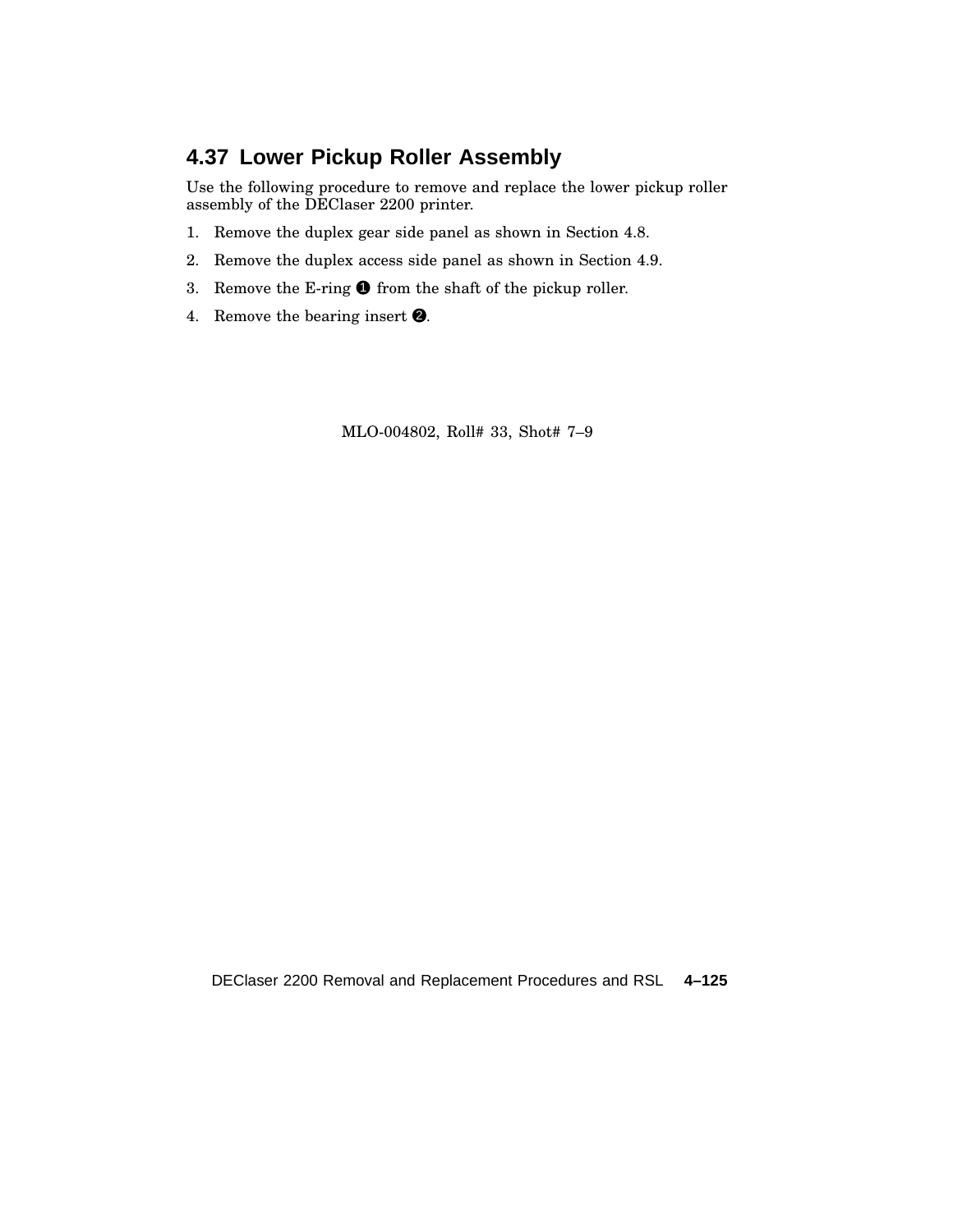- 5. Unplug the solenoid connector  $\bigcirc$ .
- 6. Remove the three screws that hold the assembly to the bulkhead.

MLO-004803, Roll# 33, Shot# 10–12

**4–126** DEClaser 2200 Printer Service Guide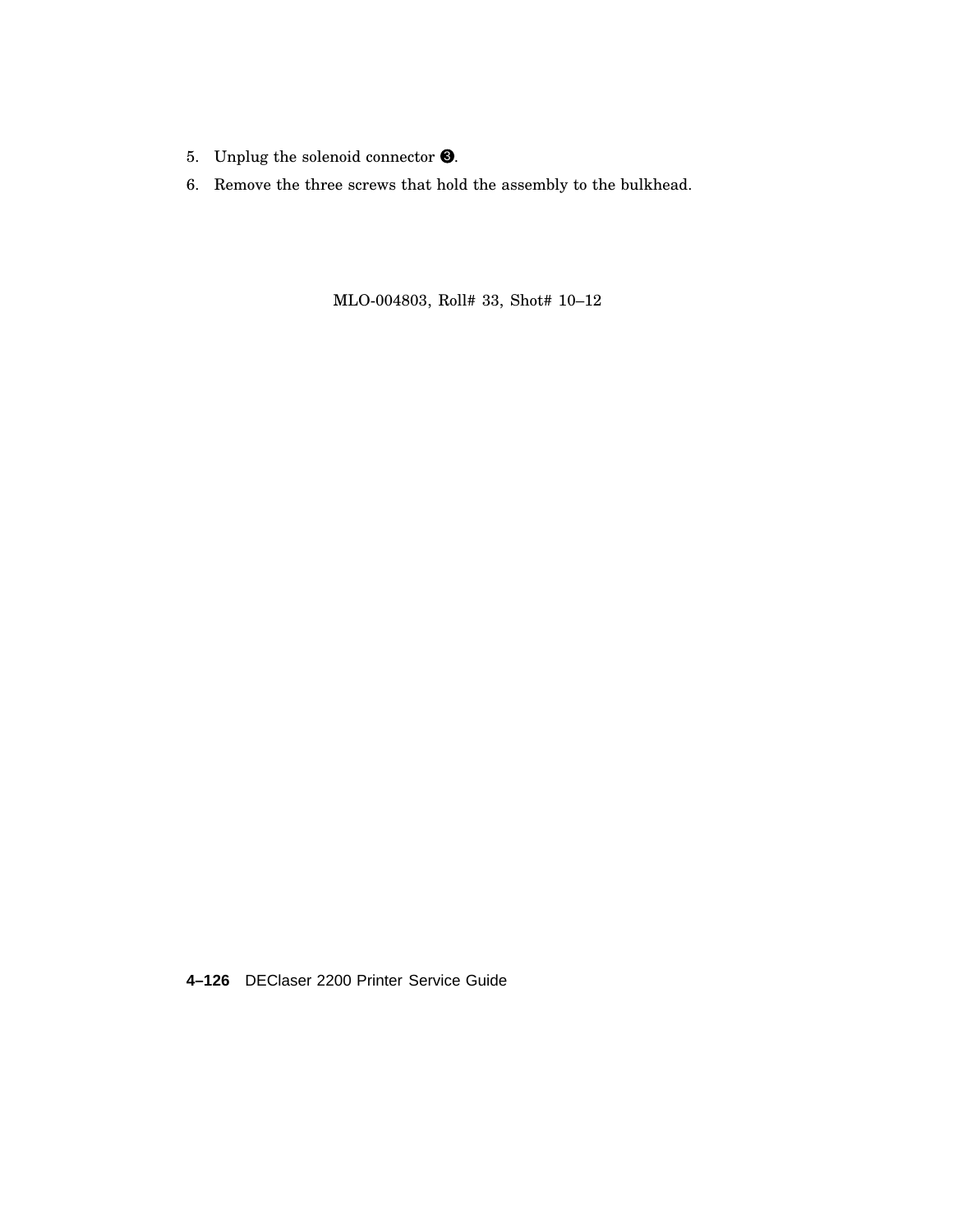7. Remove the pickup roller assembly.

**CAUTION:** *Cuts or contamination from grease can damage the surfaces of the pickup or auxiliary rollers during removal or replacement. Be careful when you handle the pickup roller assembly.*

*The pickup roller clutch cannot be replaced in the field. A special tool is used to align the clutch on the pickup roller shaft.*

MLO-004804, Roll# 34B, Shot# 1–3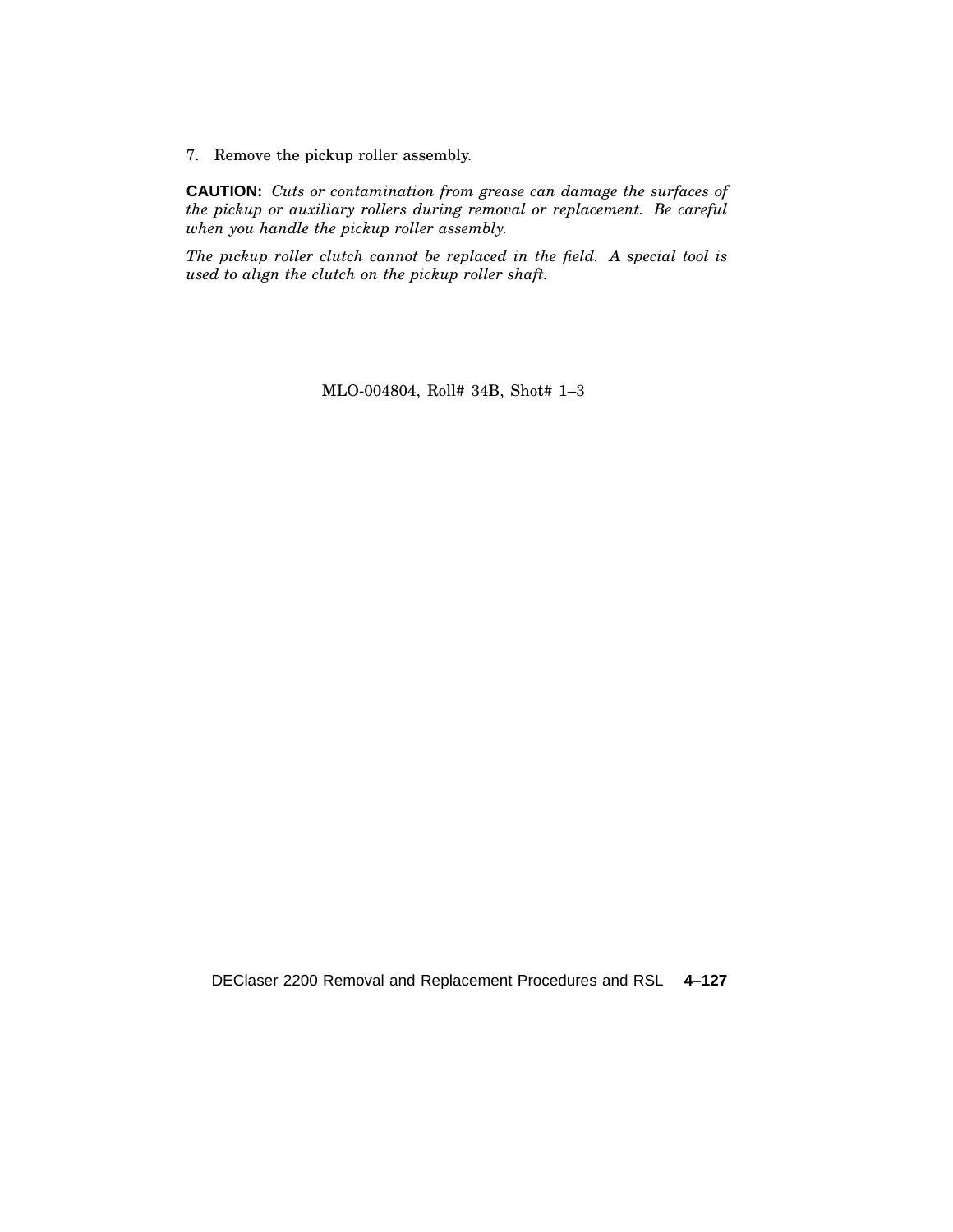## **4.38 Second Pass Roller**

Use the following procedure to remove and replace the second pass roller of the DEClaser 2200 printer.

- 1. Remove the following components.
	- a. Separate the printer and duplex sections as shown in Section 4.3.
	- b. Remove the second pass pickup solenoid as shown in Section 4.38.1.
	- c. Remove the lower pickup roller assembly as shown in Section 4.37.
	- d. Remove the duplex unit motor assembly as shown in Section 4.43.
- 2. Remove the E-ring  $\bullet$  and bushing  $\bullet$  from the front end of the shaft.

MLO-004805, Roll# 35, Shot# 10–12

**4–128** DEClaser 2200 Printer Service Guide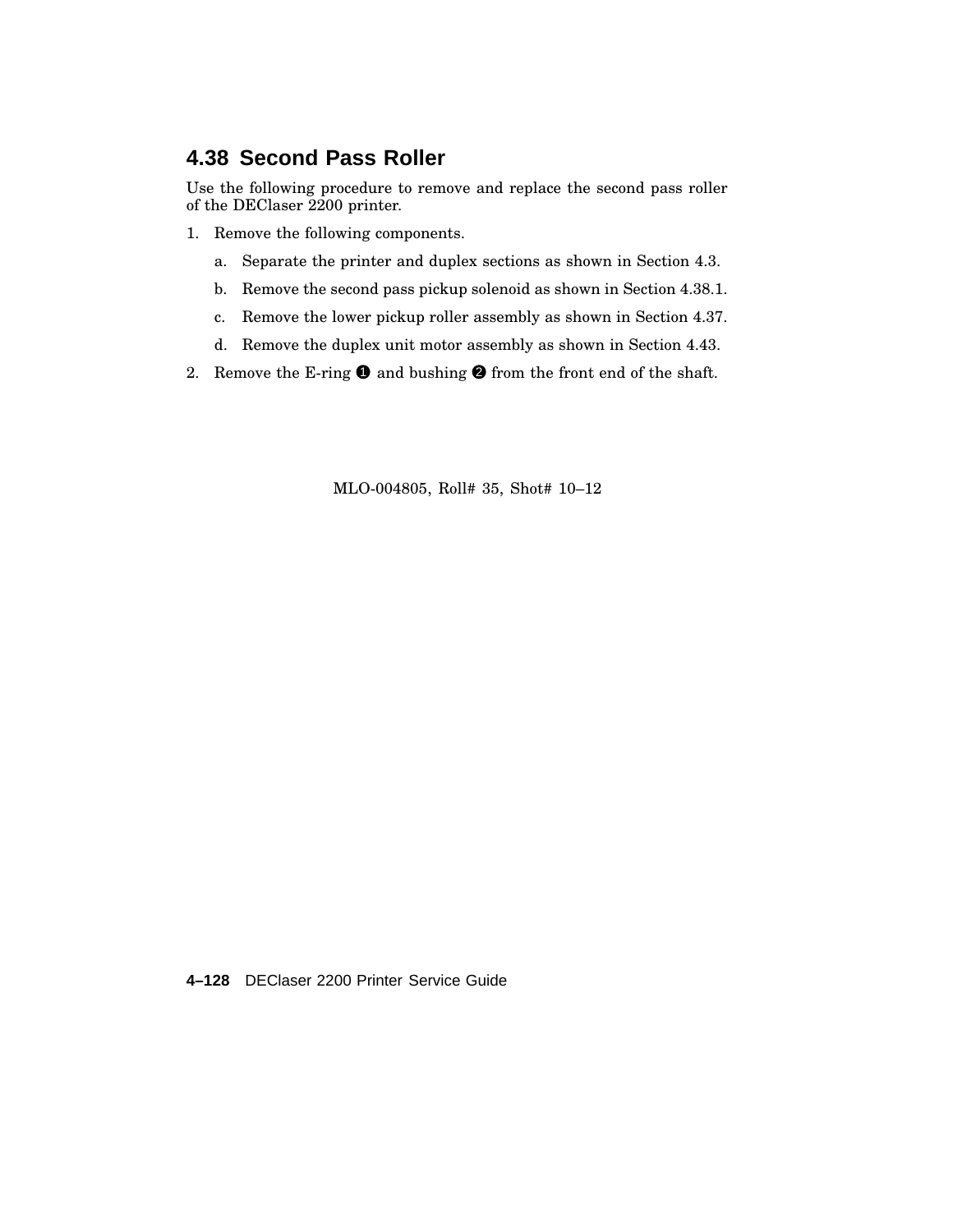- 3. Remove the E-ring  $\bigcirc$  that holds the clutch assembly onto the shaft.
- 4. Remove the clutch assembly  $\bullet$ .

MLO-004806, Roll# 40, Shot# 7–9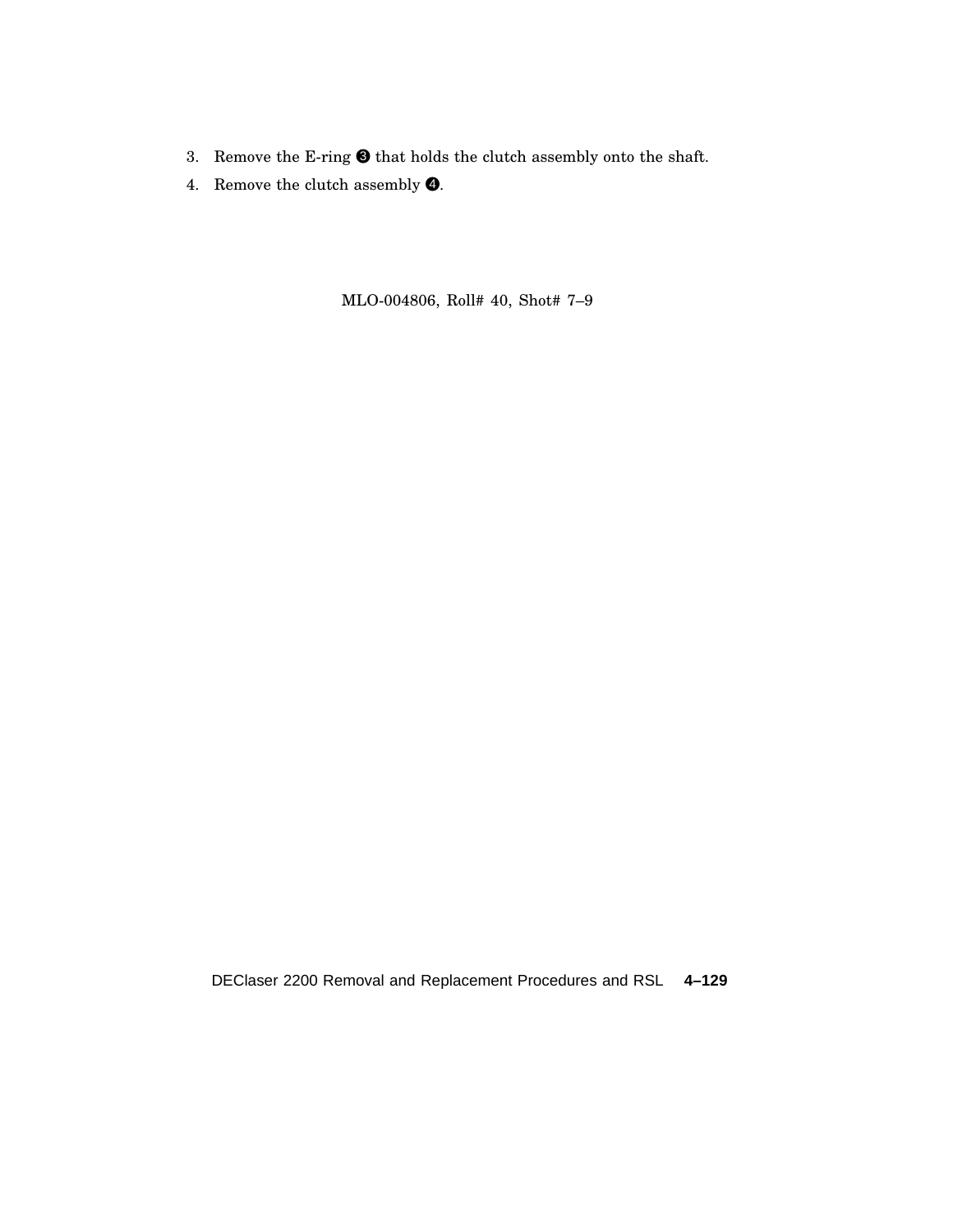- 5. Remove the inside E-ring  $\bigcirc$  from the shaft.
- 6. Remove the bearing  $\bullet$ .

MLO-004807, Roll# 40, Shot# 10–12

**4–130** DEClaser 2200 Printer Service Guide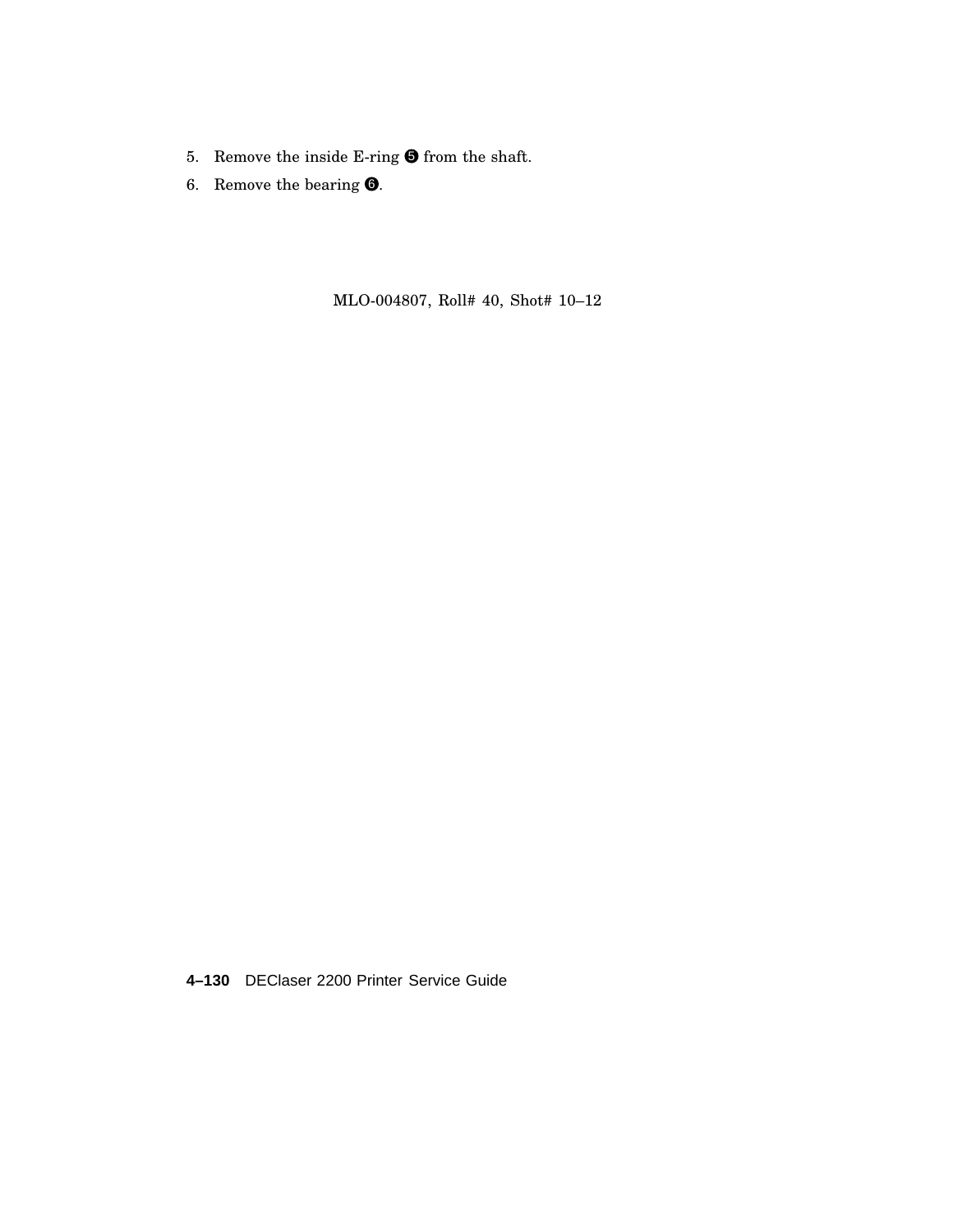7. Remove the second pass roller shaft.

MLO-004808, Roll# 41, Shot# 1–3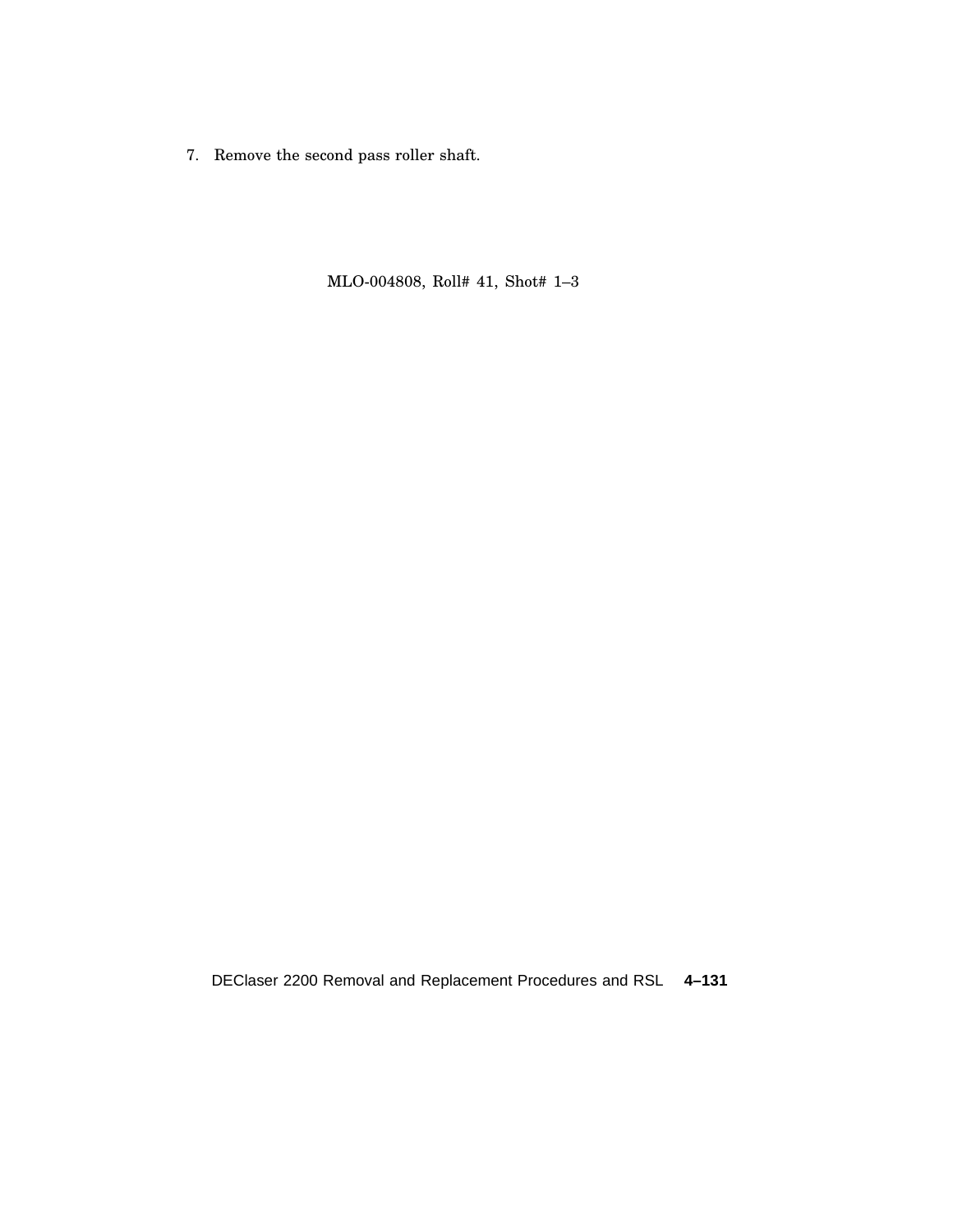## **4.38.1 Second Pass Pickup Solenoid**

Use the following procedure to remove and replace the second pass solenoid assembly of the DEClaser 2200 printer.

- 1. Remove the duplex gear side panel as shown in Section 4.8.
- 2. Unplug the following:
	- 40-pin connector J214
	- 34-pin connector J215
	- 2-pin solenoid connector

MLO-004809, Roll# 32, Shot# 4–6

**4–132** DEClaser 2200 Printer Service Guide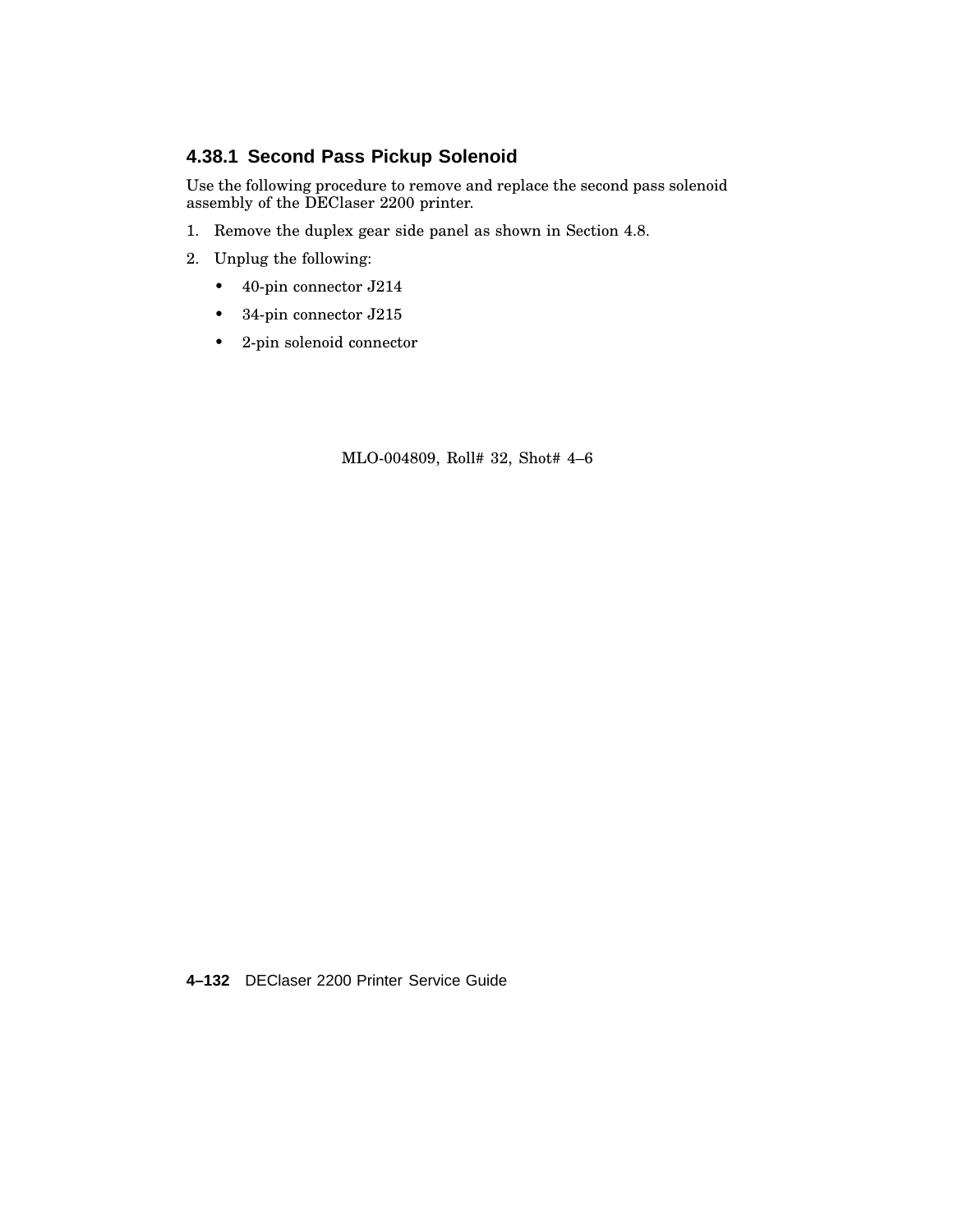3. Remove the screw that holds the solenoid to the bulkhead and remove the solenoid assembly.

MLO-004810, Roll# 32, Shot# 7–9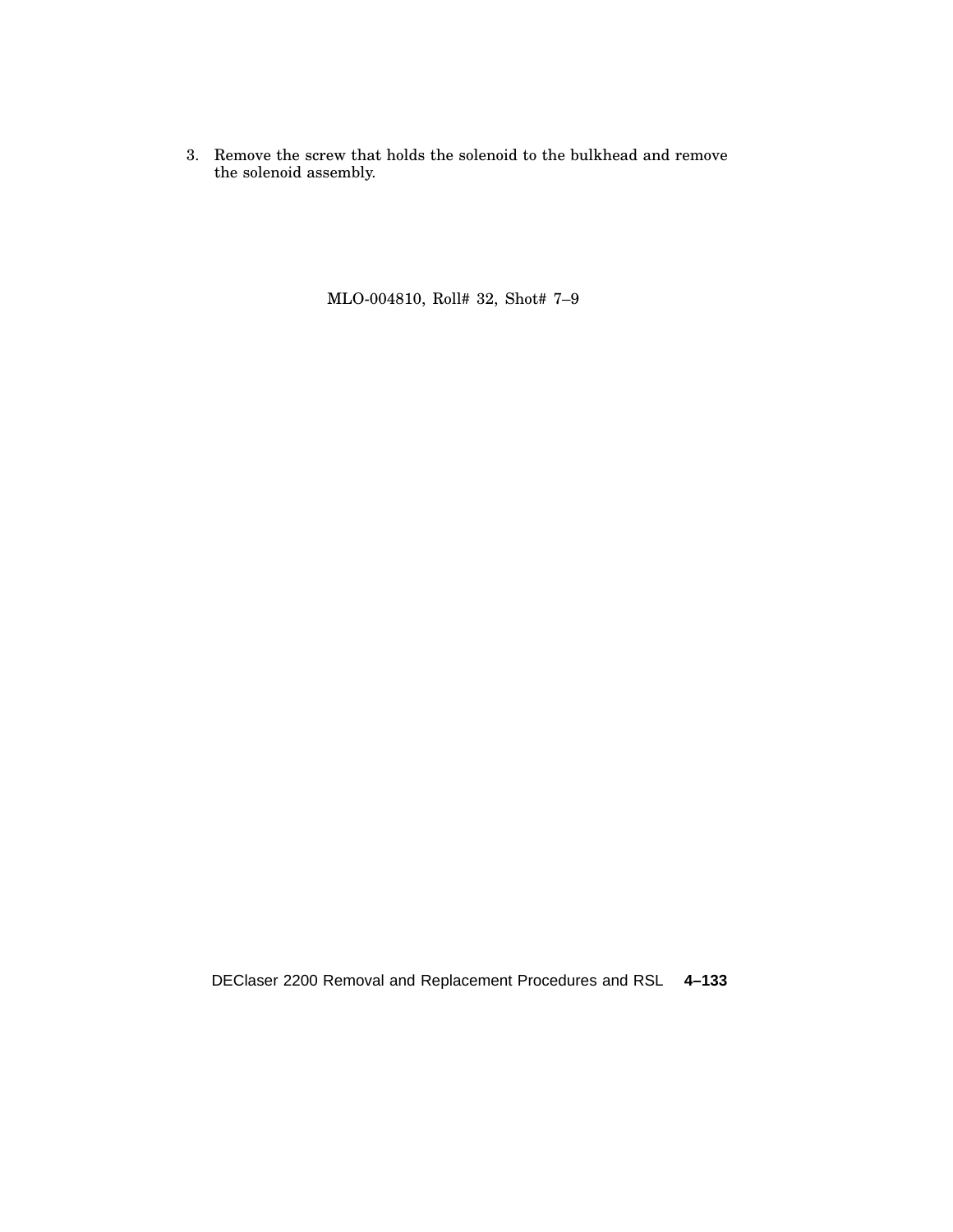### **4.39 Second Pass Sensor**

Use the following procedure to remove and replace the second pass sensor assembly of the DEClaser 2200 printer.

- 1. Remove the duplex access side panel as shown in Section 4.9.
- 2. Remove the screw that holds the sensor shield, and remove the shield.

MLO-004974, Roll# 35, Shot# 4–6

**4–134** DEClaser 2200 Printer Service Guide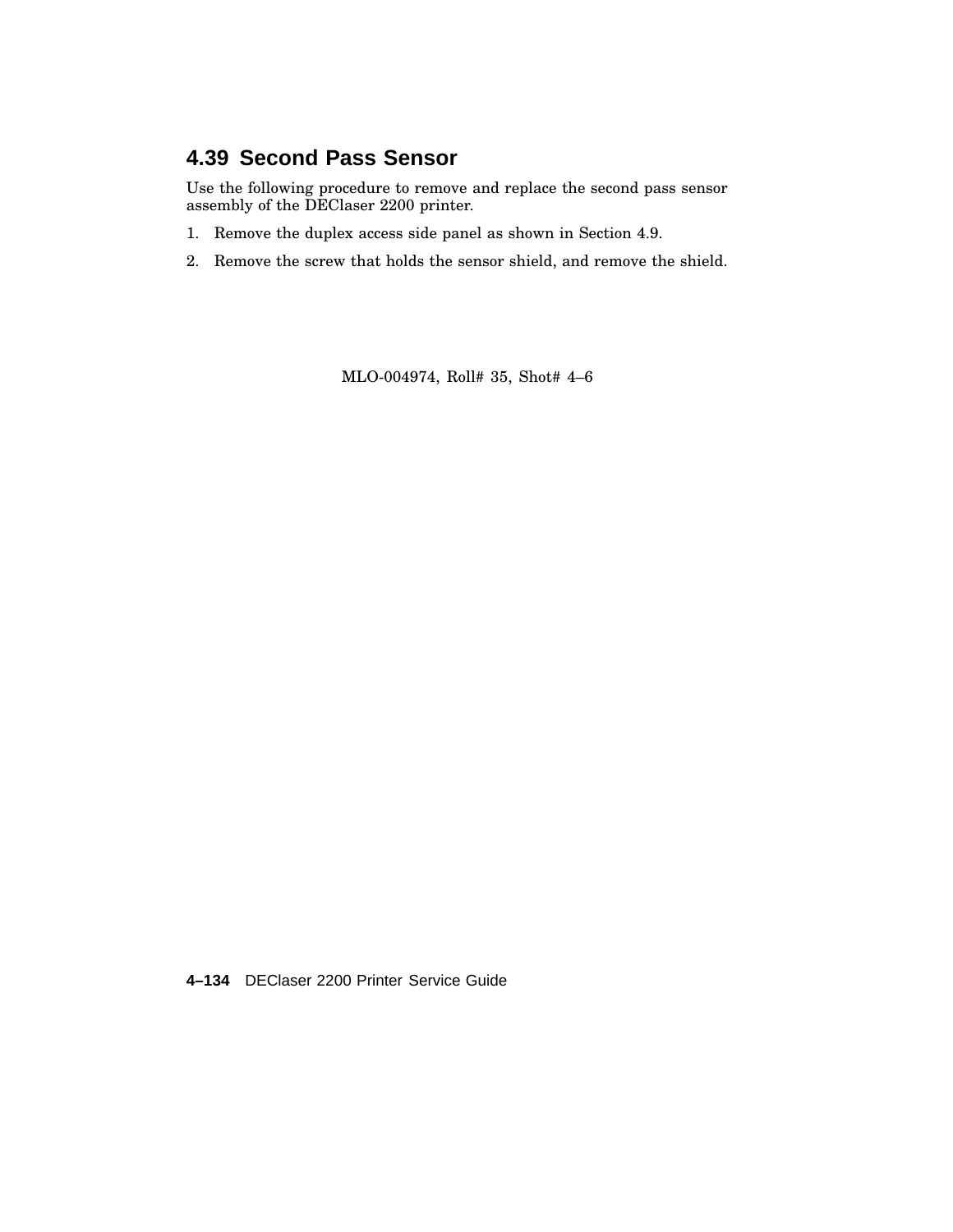- 3. Unplug the sensor connector.
- 4. Remove the screw that holds the sensor assembly, and remove the sensor assembly.

MLO-004975, Roll# 35, Shot# 7–9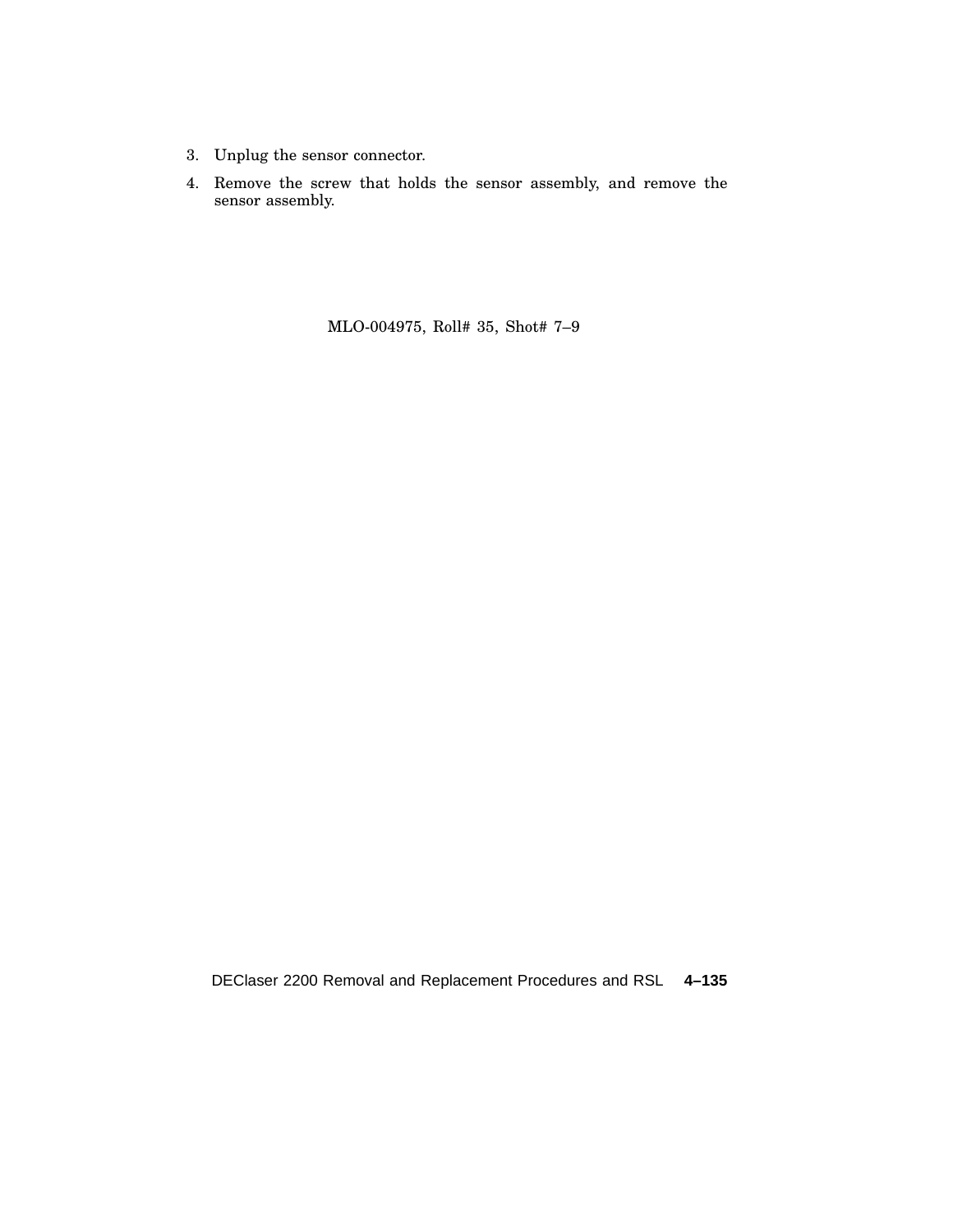### **4.40 Alignment Guide Drive Assembly**

Use the following procedure to remove and replace the assembly that drives the alignment guide plate.

- 1. Separate the printer and duplex sections as shown in Section 4.3.
- 2. Remove the inverter drive unit as shown in Section 4.34.5.
- 3. Unplug the connector  $\bullet$  for the alignment guide drive assembly.
- 4. Unclip the cable clamp and remove the cable from its cable clamp.
- 5. Remove the three screws that hold the drive unit to the bulkhead.

MLO-004976, Roll# 42, Shot# 1–3

**4–136** DEClaser 2200 Printer Service Guide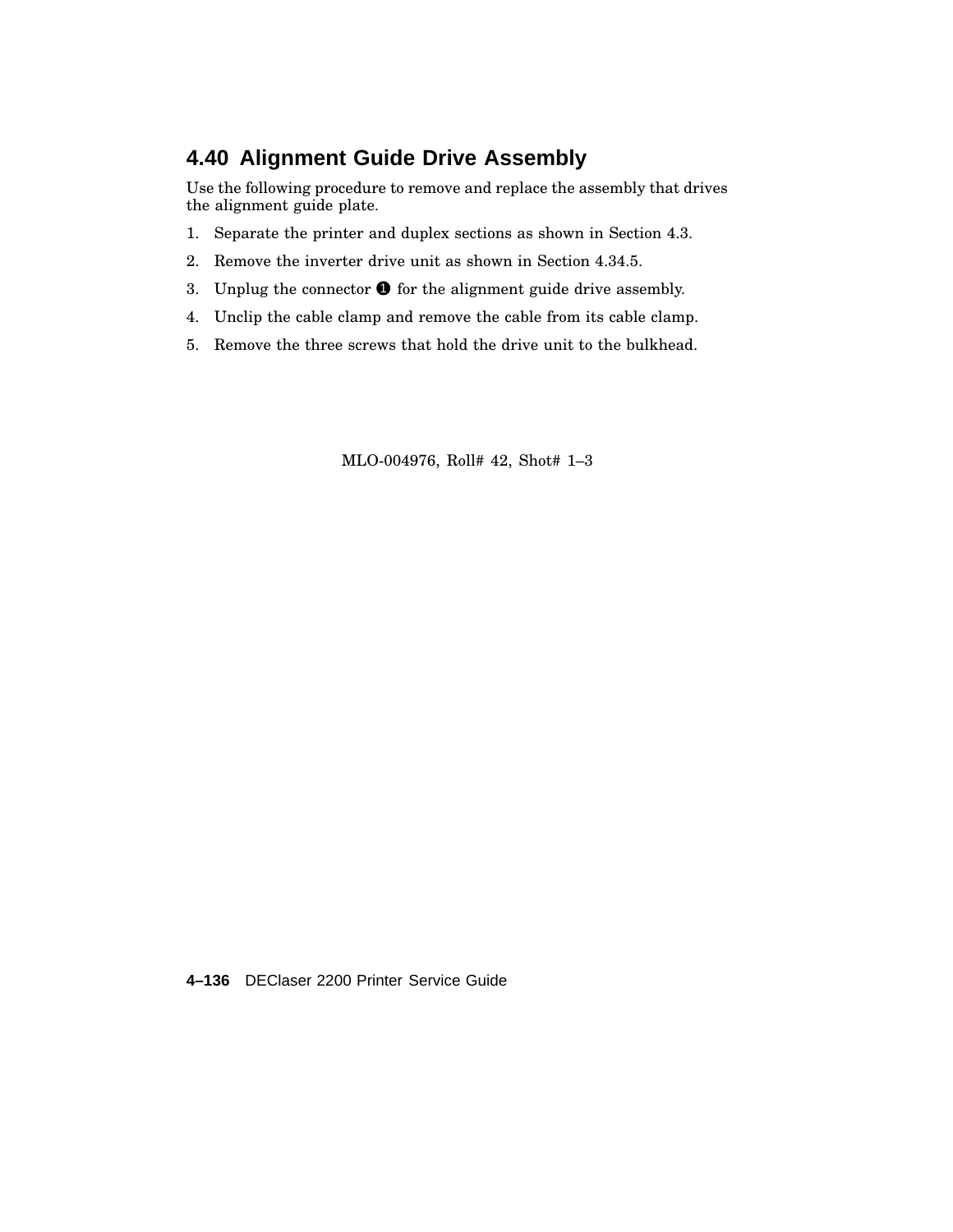6. Remove the alignment guide drive unit. When replacing the alignment guide drive assembly, make sure the cam and the cam follower  $\bullet$ engage.

MLO-004977, Roll# 42, Shot# 4–6

MLO-004978, Roll# 42, Shot# 7–9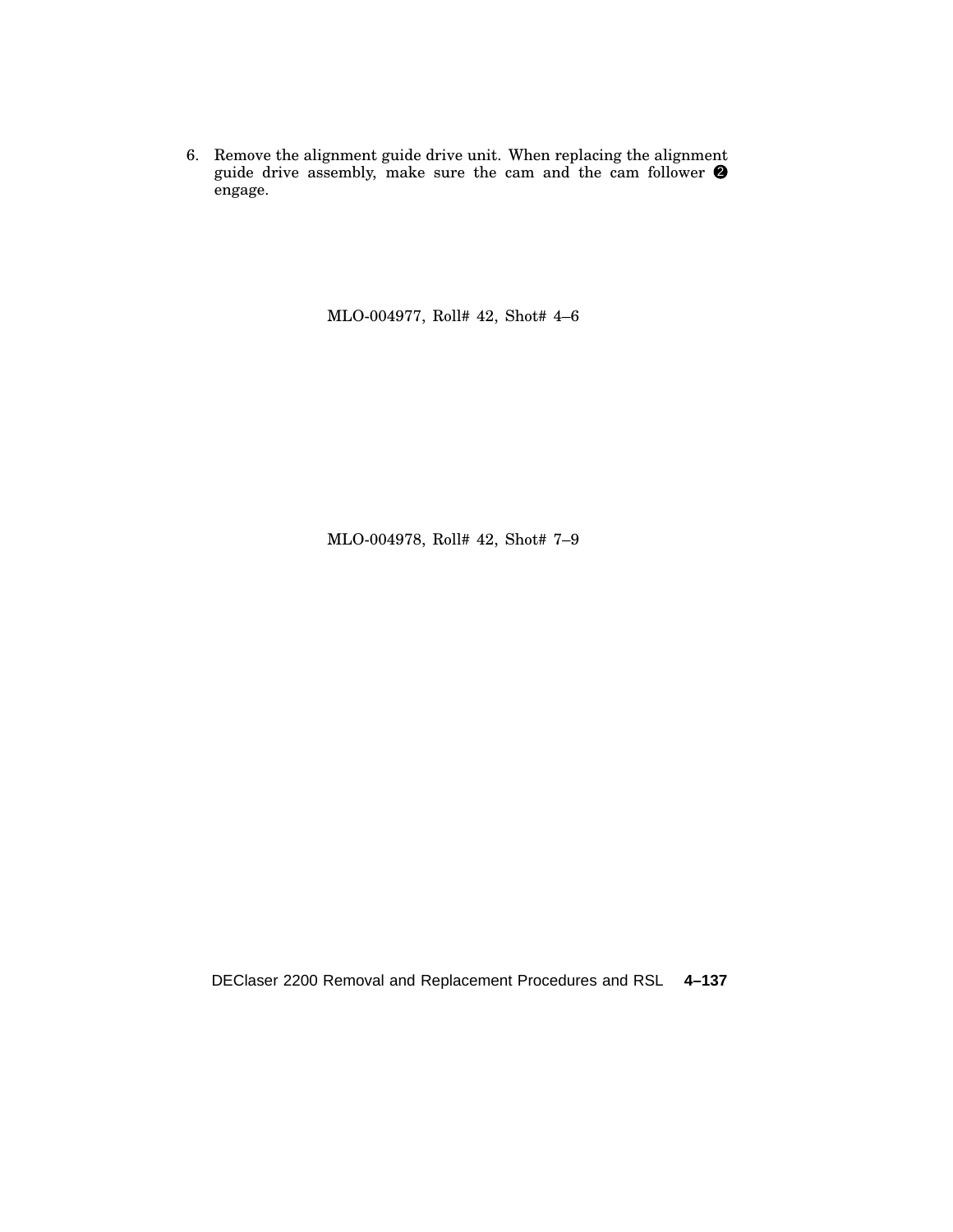### **4.41 Alignment Pressure Plate and Roller**

Use the following procedure to remove and replace the pressure plate and alignment pressure roller of the DEClaser 2200 printer.

- 1. Separate the printer and duplexer sections as shown in Section 4.3.
- 2. Unclip the cable clamp  $\bullet$  and remove the two cables.
- 3. Remove the screw that holds the cable clamp bracket to the bulkhead, and remove the bracket.

MLO-004979, Roll# 43, Shot# 4–6

**4–138** DEClaser 2200 Printer Service Guide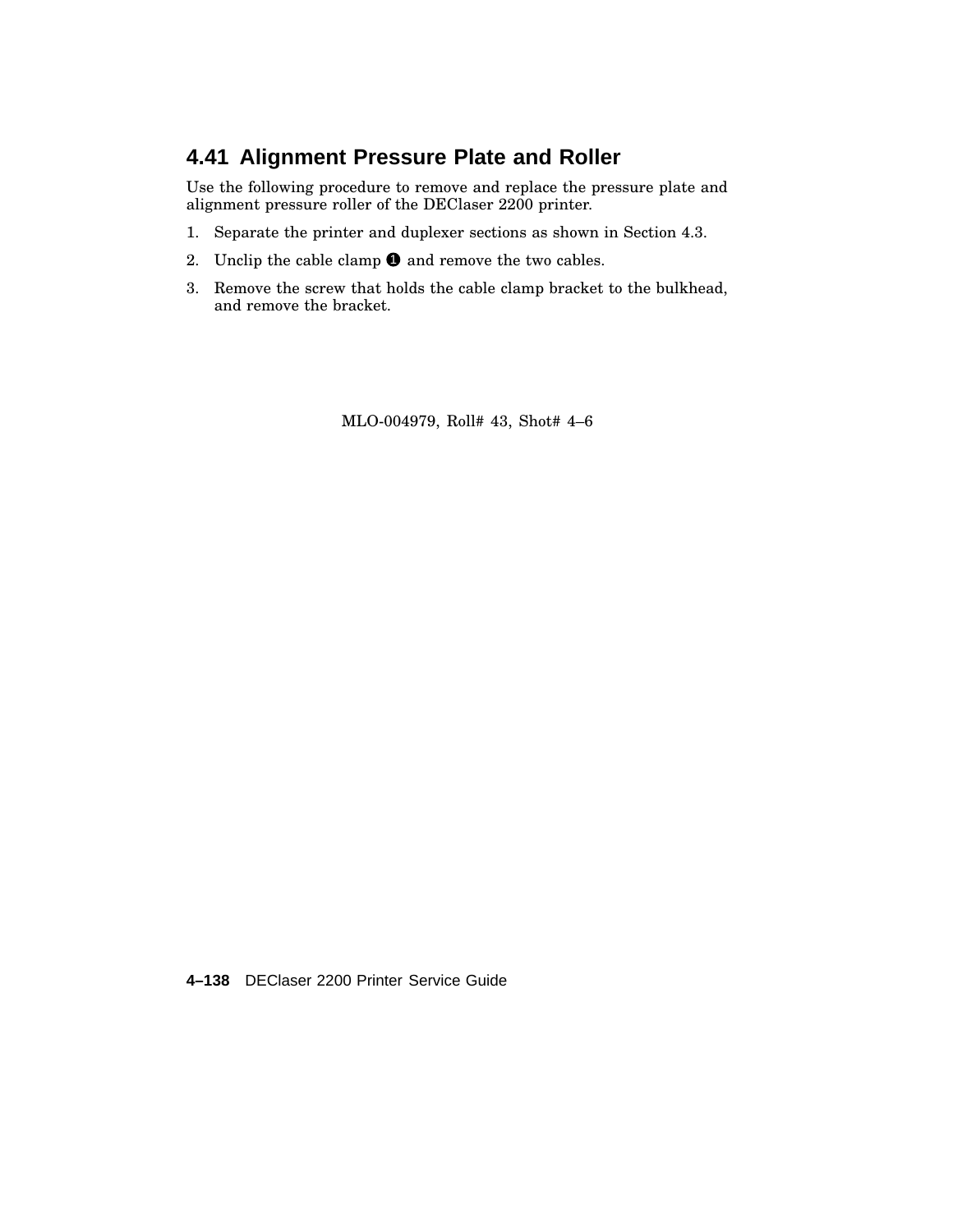- 4. Remove the screw that holds the hinge pin to the bulkhead.
- 5. Remove the hinge pin.

MLO-004980, Roll# 43, Shot# 7–9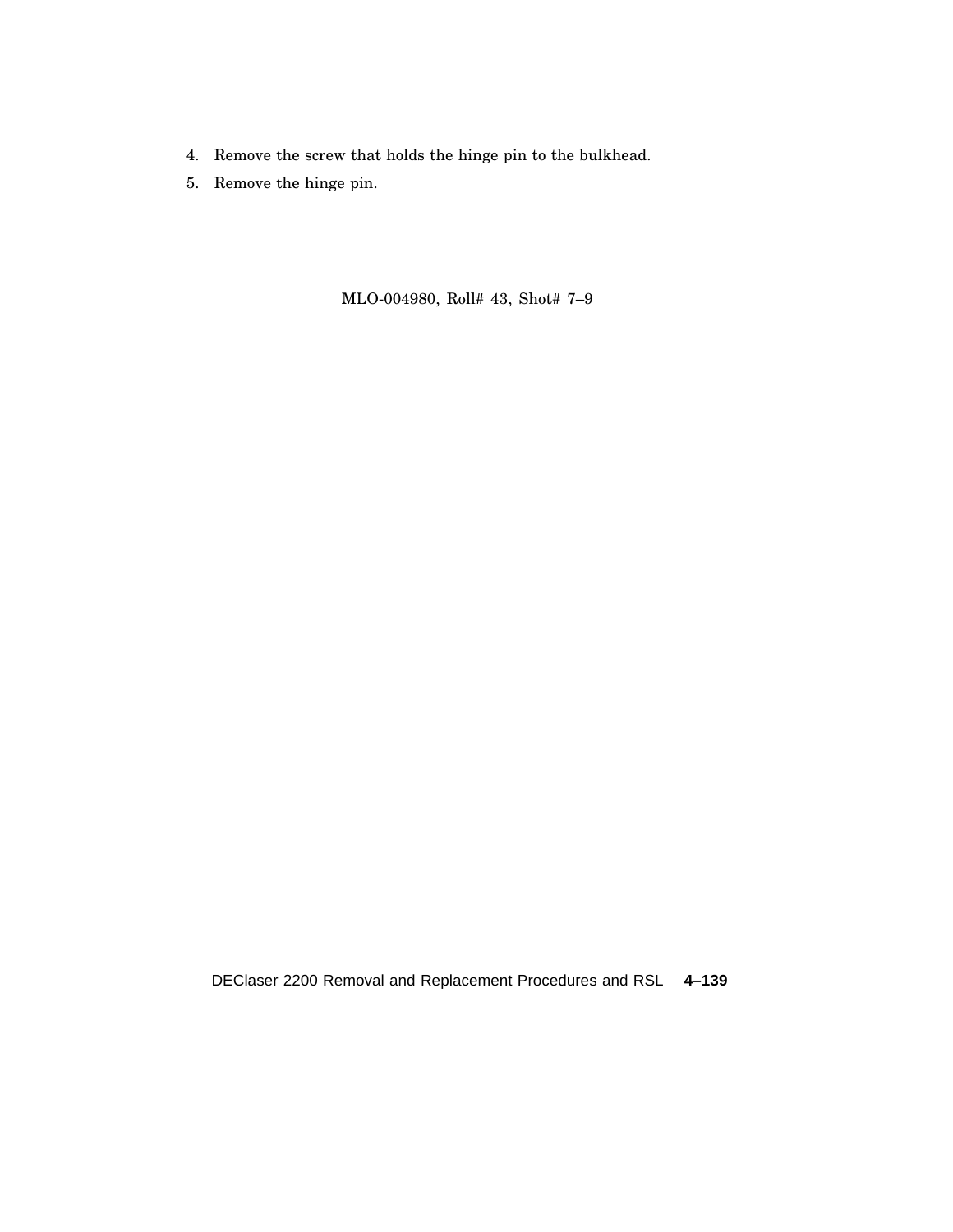- 6. Move the pressure plate off the hinge pins.
- 7. Disconnect the connector  $\bullet$  that connects the pressure roller actuation solenoid to the wire harness.
- 8. Remove the pressure plate.

MLO-004981, Roll# 43, Shot# 10–12

**4–140** DEClaser 2200 Printer Service Guide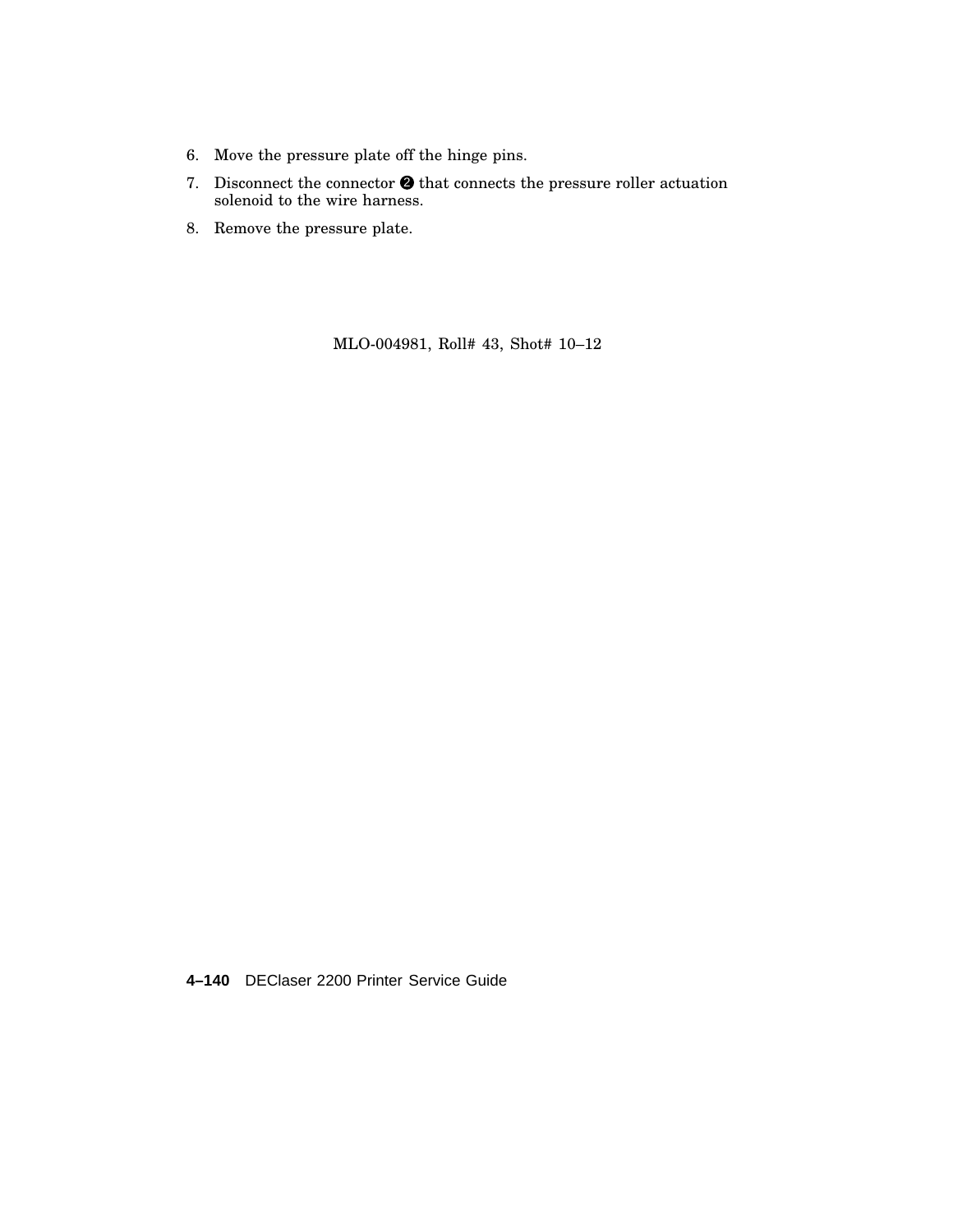- 9. Remove the spring  $\bigcirc$  that connects the roller to the solenoid.
- 10. Remove the screw and roller bracket.

MLO-004982, Roll# 44, Shot# 1–3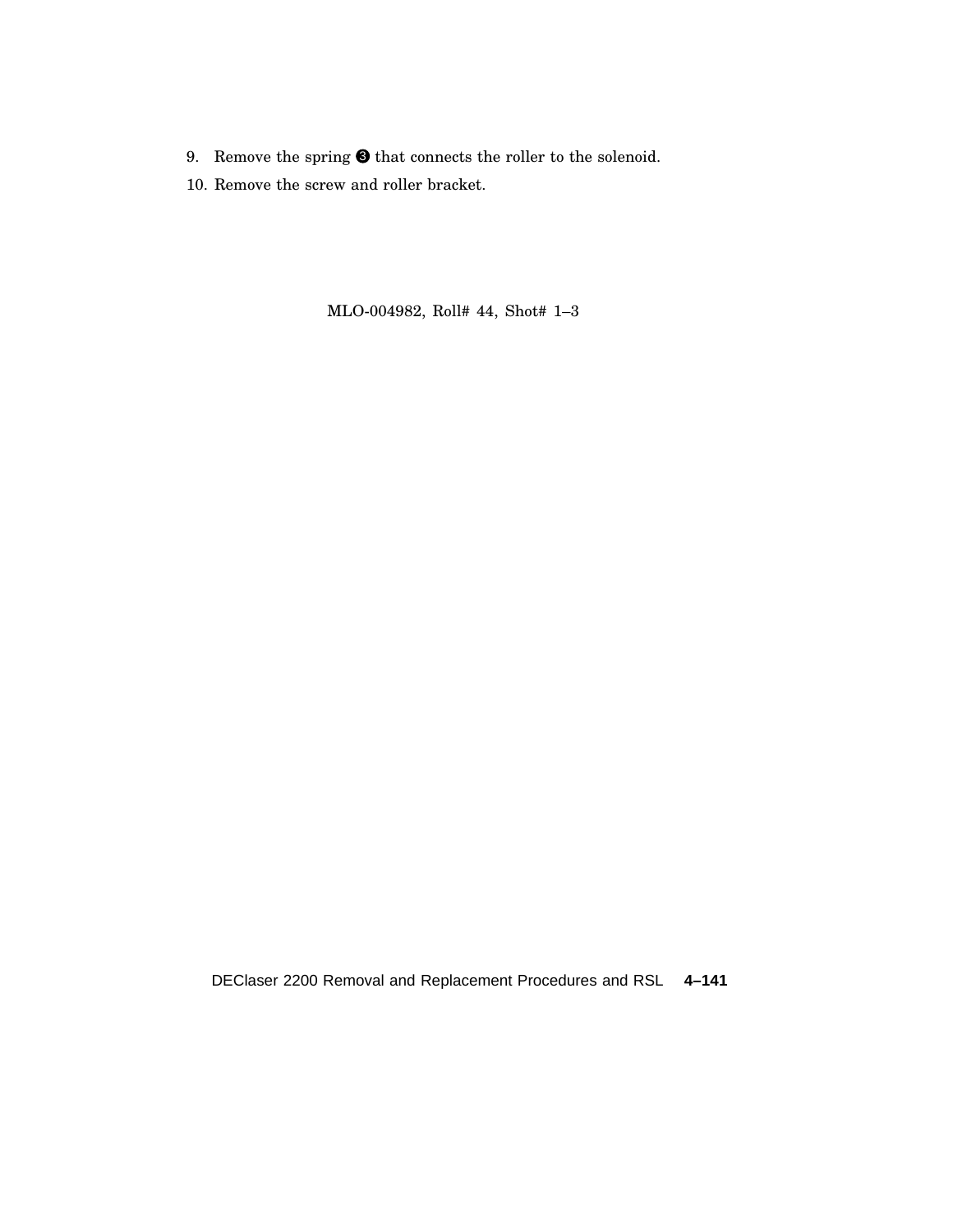### **4.42 Alignment Roller**

Use the following procedure to remove and replace the alignment friction roller of the duplex unit of the DEClaser 2200 printer.

- 1. Separate the printer and duplexer sections as shown in Section 4.3.
- 2. Remove the inverter drive unit as shown in Section 4.34.5.
- 3. Remove the alignment guide drive assembly as shown in Section 4.40.
- 4. Remove the screw that holds the shaft retainer.
- 5. Gently remove the shaft retainer.

MLO-004983, Roll# 42, Shot# 10–12

**4–142** DEClaser 2200 Printer Service Guide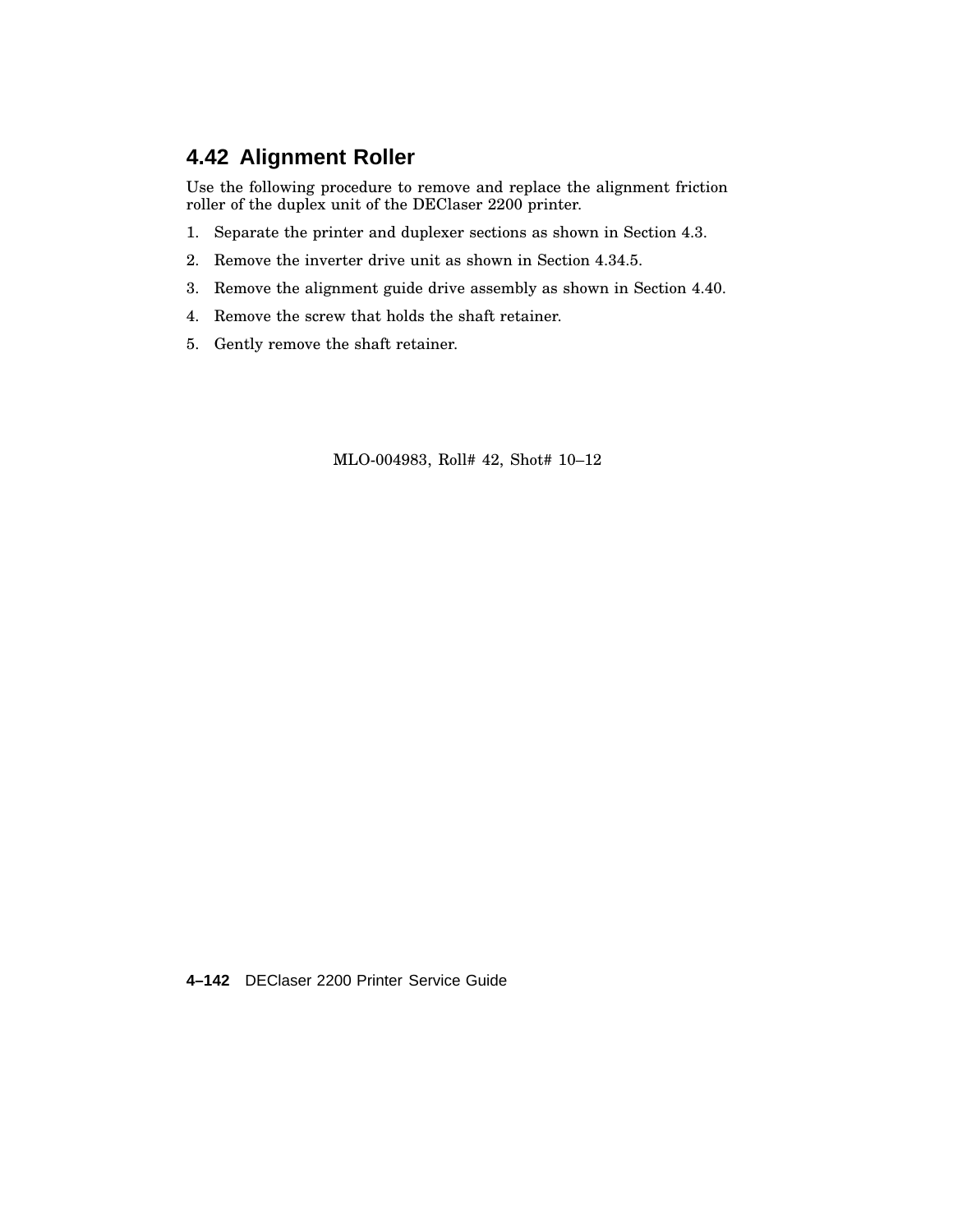- 6. Hold open the jam clearance plates.
- 7. Remove the alignment roller. Move the alignment plate back and forth to accommodate removal of the alignment roller.

MLO-004984, Roll# 43, Shot# 1–3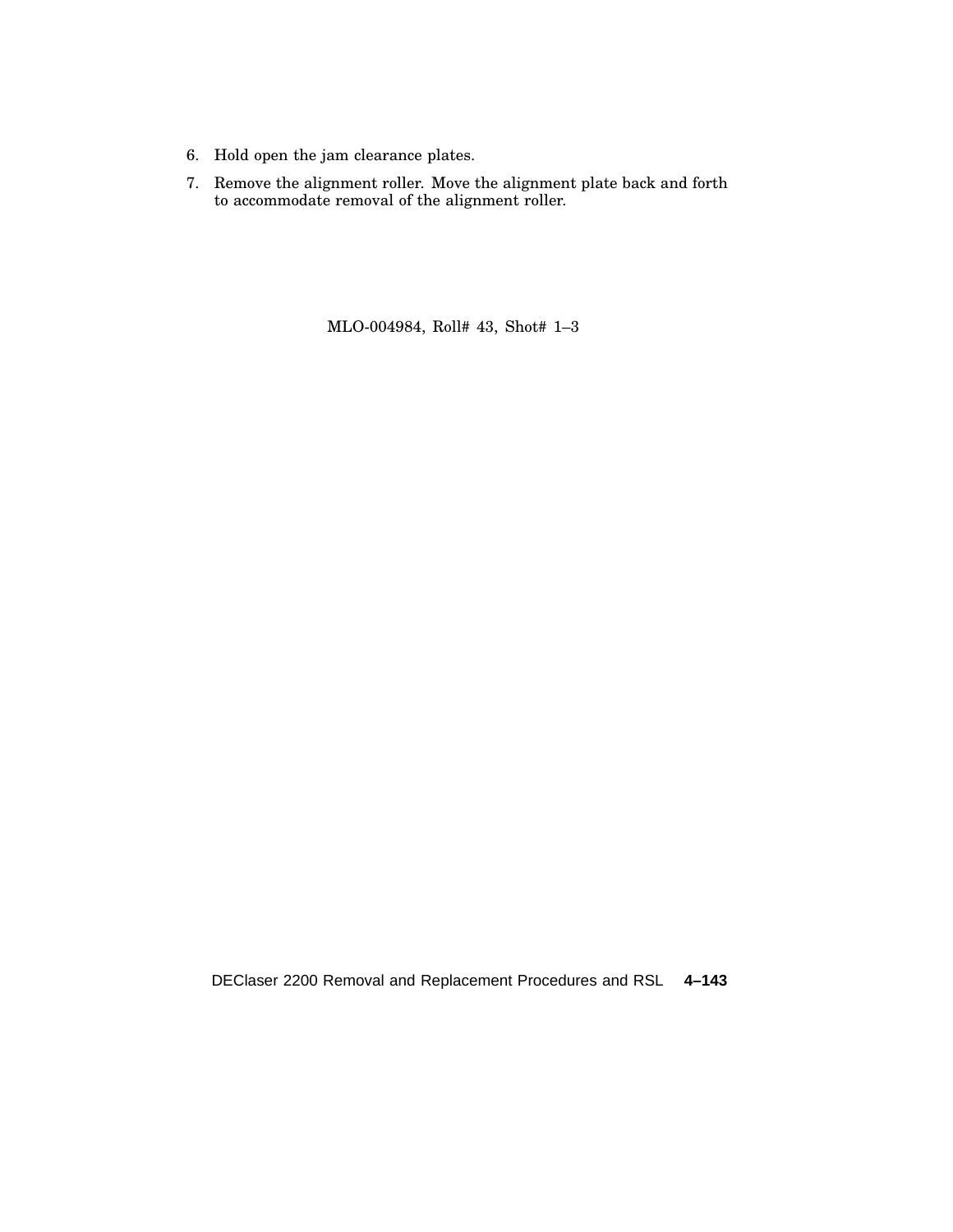### **4.43 Duplex Unit Motor Assembly**

Use the following procedure to remove and replace the duplex unit motor assembly of the DEClaser 2200 printer.

- 1. Separate the printer and duplex sections as shown in Section 4.3.
- 2. Remove the lower pickup roller assembly as shown in Section 4.37.
- 3. Unplug the following connectors:
	- **1** The 34-pin connector J215
	- 2 The 2-pin motor connector
	- <sup>3</sup> The 2-pin encoder sensor connector
- 4. Remove the three screws that hold the motor assembly to the bulkhead. When replacing the screws, make sure the assembly is set correctly on the alignment pins.

MLO-004985, Roll# 40, Shot# 1–3

**4–144** DEClaser 2200 Printer Service Guide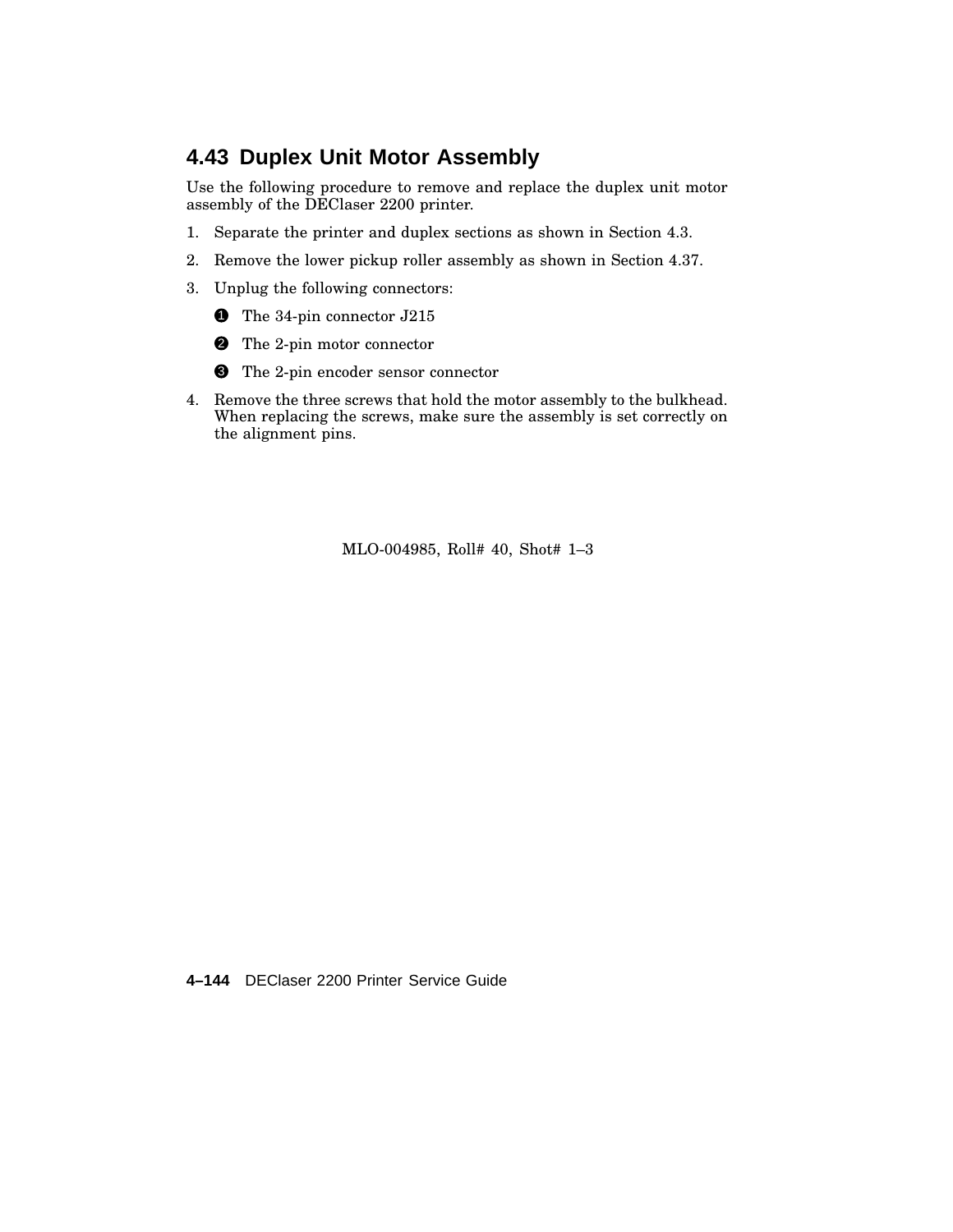- 5. Partially remove the duplex motor assembly to relieve the tension on the long drive belt.
- 6. Remove the drive belt from the driven cog pulley of the alignment drive.
- 7. Remove the duplex unit motor assembly.

MLO-004986, Roll# 40, Shot# 4–6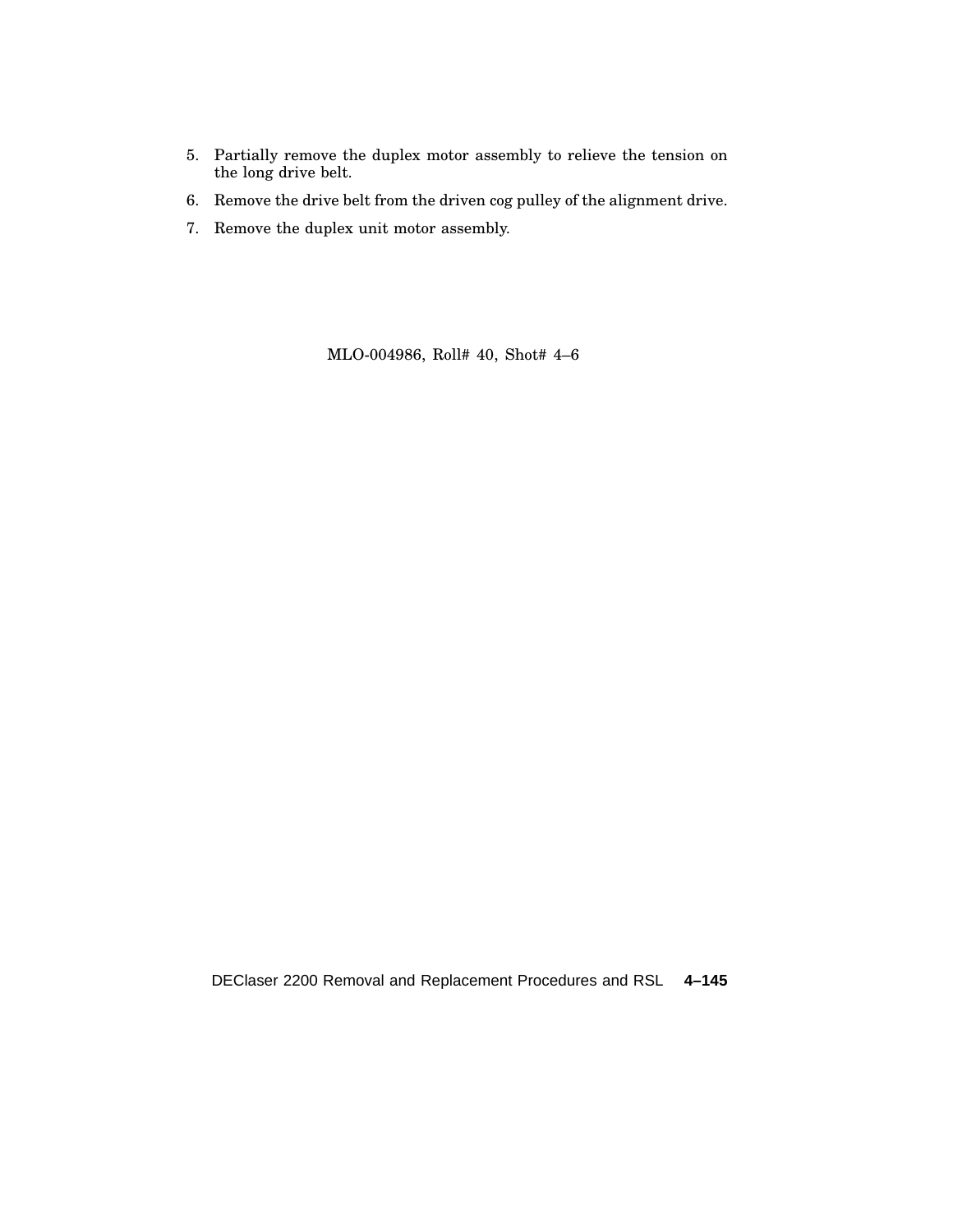### **4.44 Upper Paper Pressure Assembly**

Use the following procedure to remove and replace the upper paper pressure assembly of the DEClaser 2200 printer.

- 1. Remove the following assemblies and all other parts called for by the following procedures:
	- a. Transfer drive assembly as shown in Section 4.25.
	- b. HVPSA as shown in Section 4.20.
	- c. LVPSA as shown in Section 4.21.
	- d. AC inlet assembly as shown in Section 4.31.
	- e. Main motor assembly as shown in Section 4.34.
- 2. Disconnect the three cables from the scanner assembly as shown in Section 4.22.
- 3. Remove the five screws that hold the motor side of the chassis to the engine baseplate. Note the screw length for reassembly.

MLO-004988, Roll# 28, Shot# 10–12

**4–146** DEClaser 2200 Printer Service Guide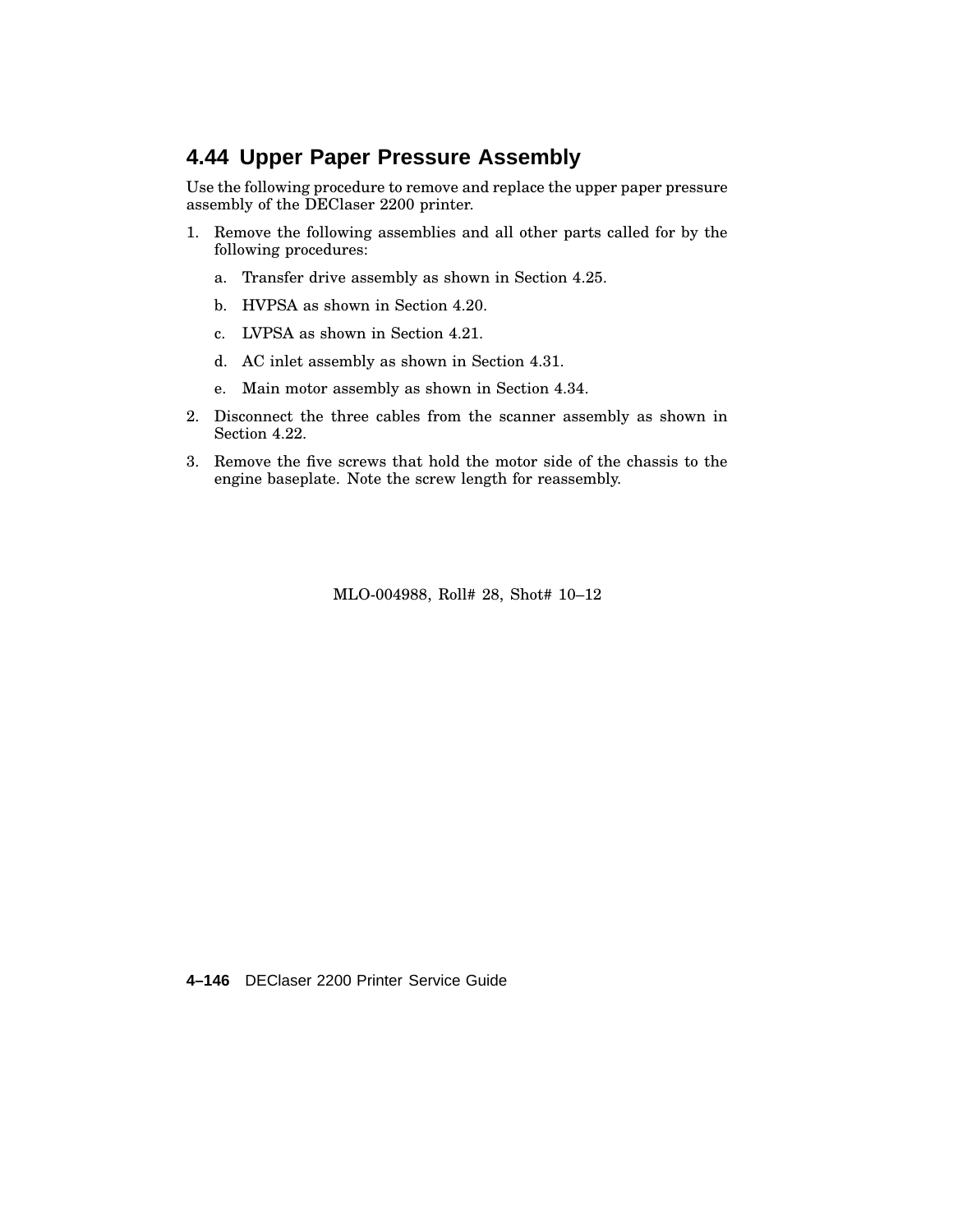4. Remove the three screws that hold the cassette end of the chassis to the engine baseplate.

MLO-005001, Roll# 29, Shot# 1–3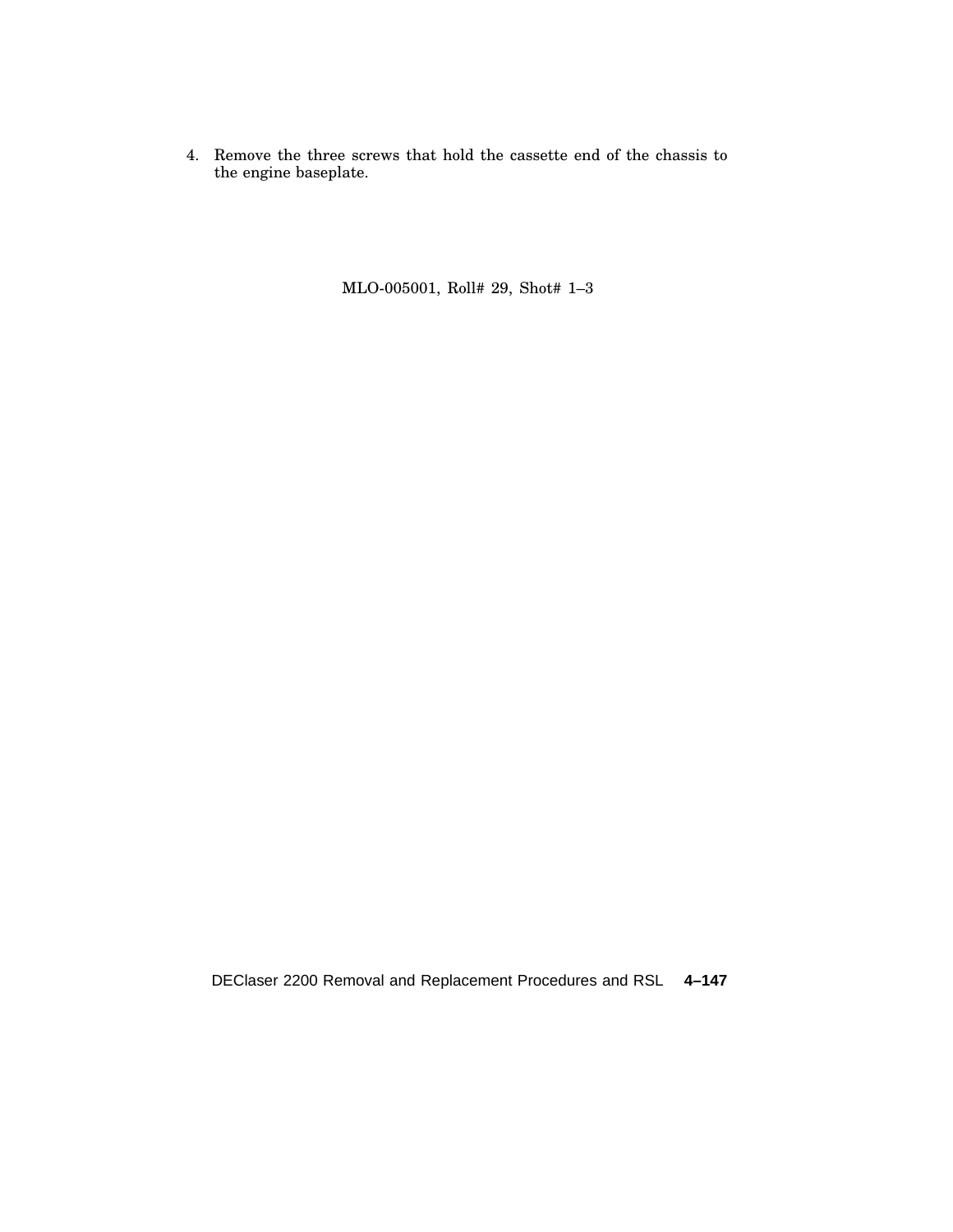5. Remove the two screws that hold the HVPSA side of the chassis to the engine baseplate.

MLO-004990, Roll# 29, Shot# 4–6

**4–148** DEClaser 2200 Printer Service Guide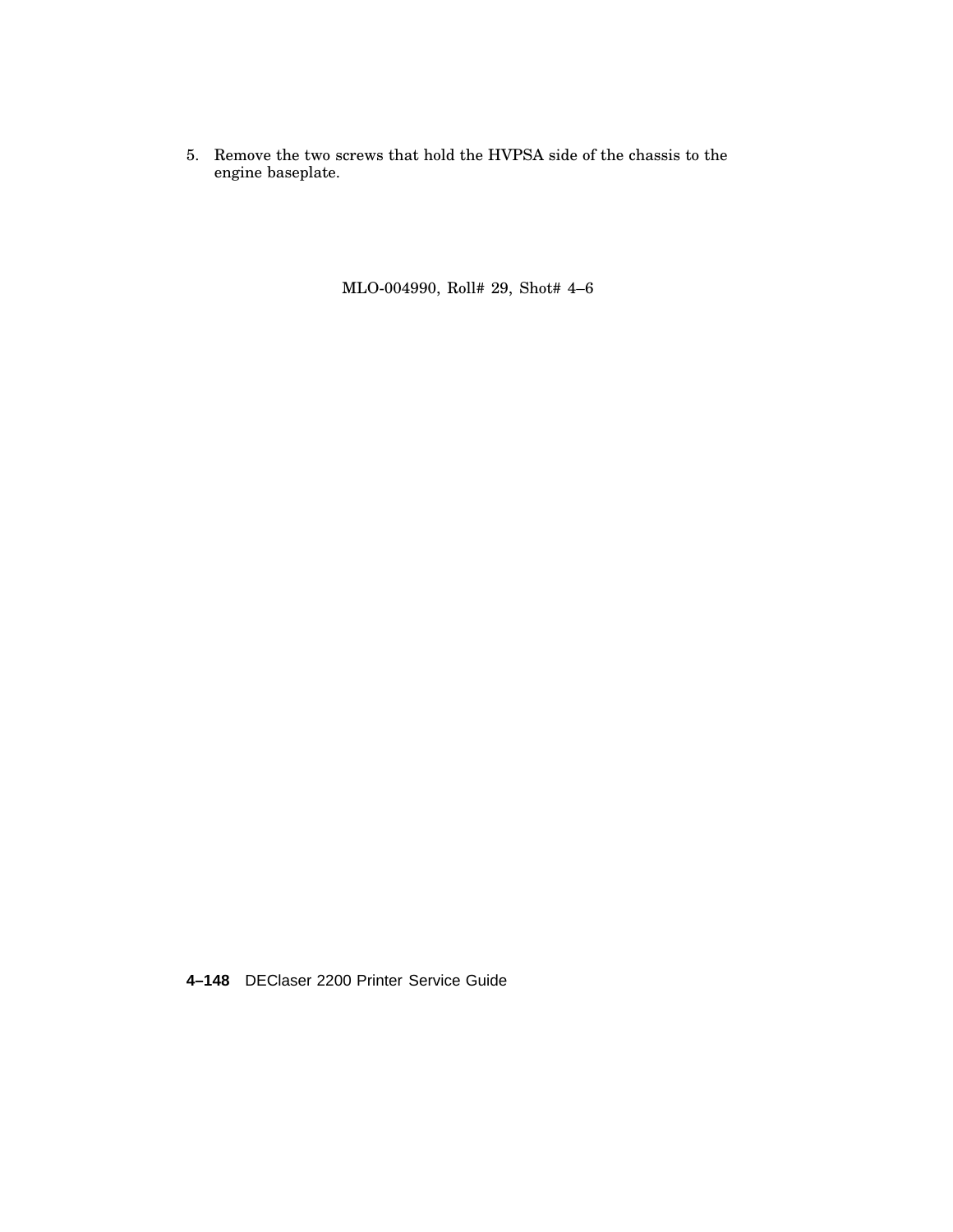6. Lift and remove the chassis assembly from the engine baseplate. Place the chassis assembly end up on a work surface.

MLO-004991, Roll# 29, Shot# 7–9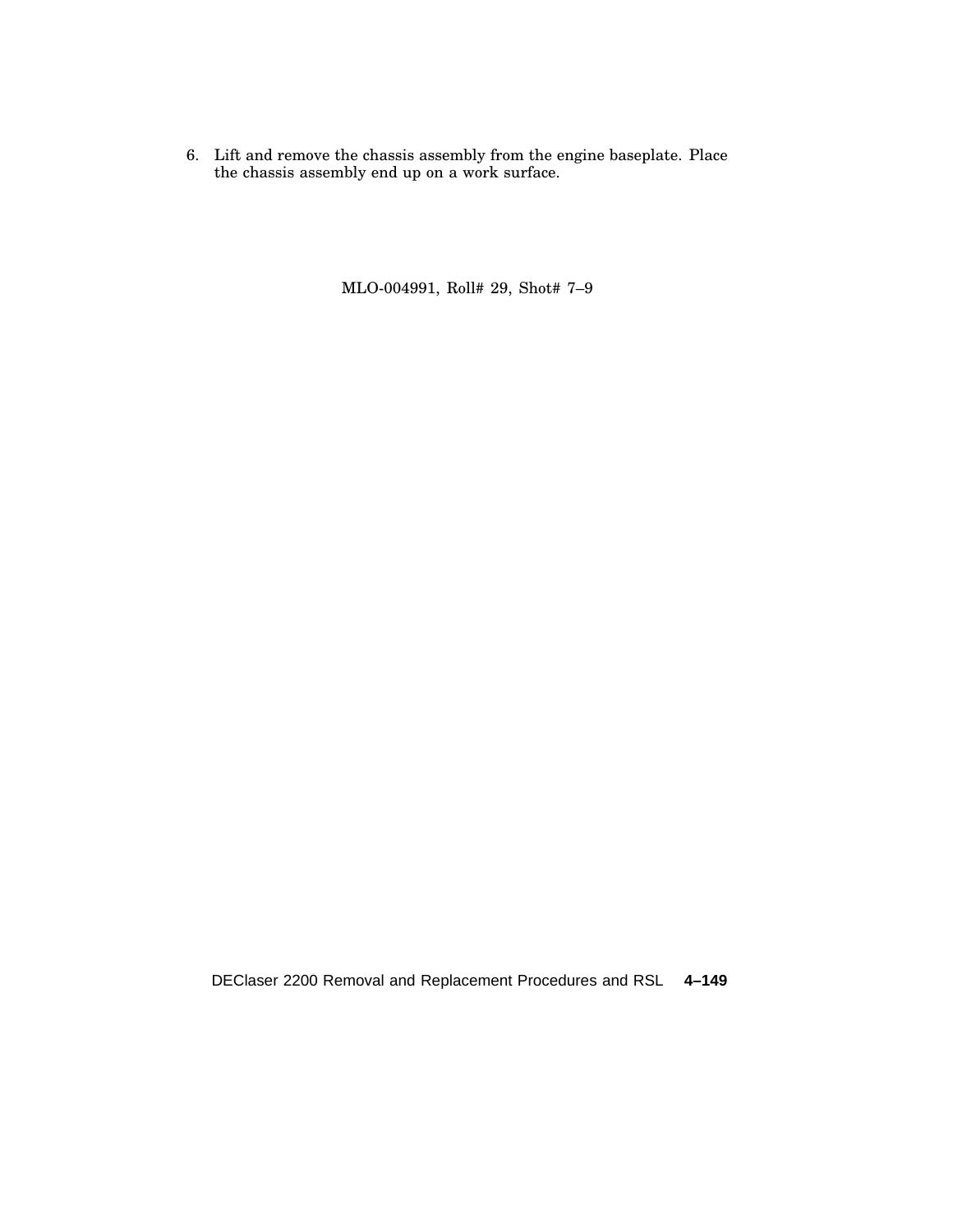- 7. Remove the two screws that hold the upper paper pressure assembly to the chassis.
- 8. Remove the upper paper pressure assembly from the chassis.

MLO-004992, Roll# 29, Shot# 10–12

**4–150** DEClaser 2200 Printer Service Guide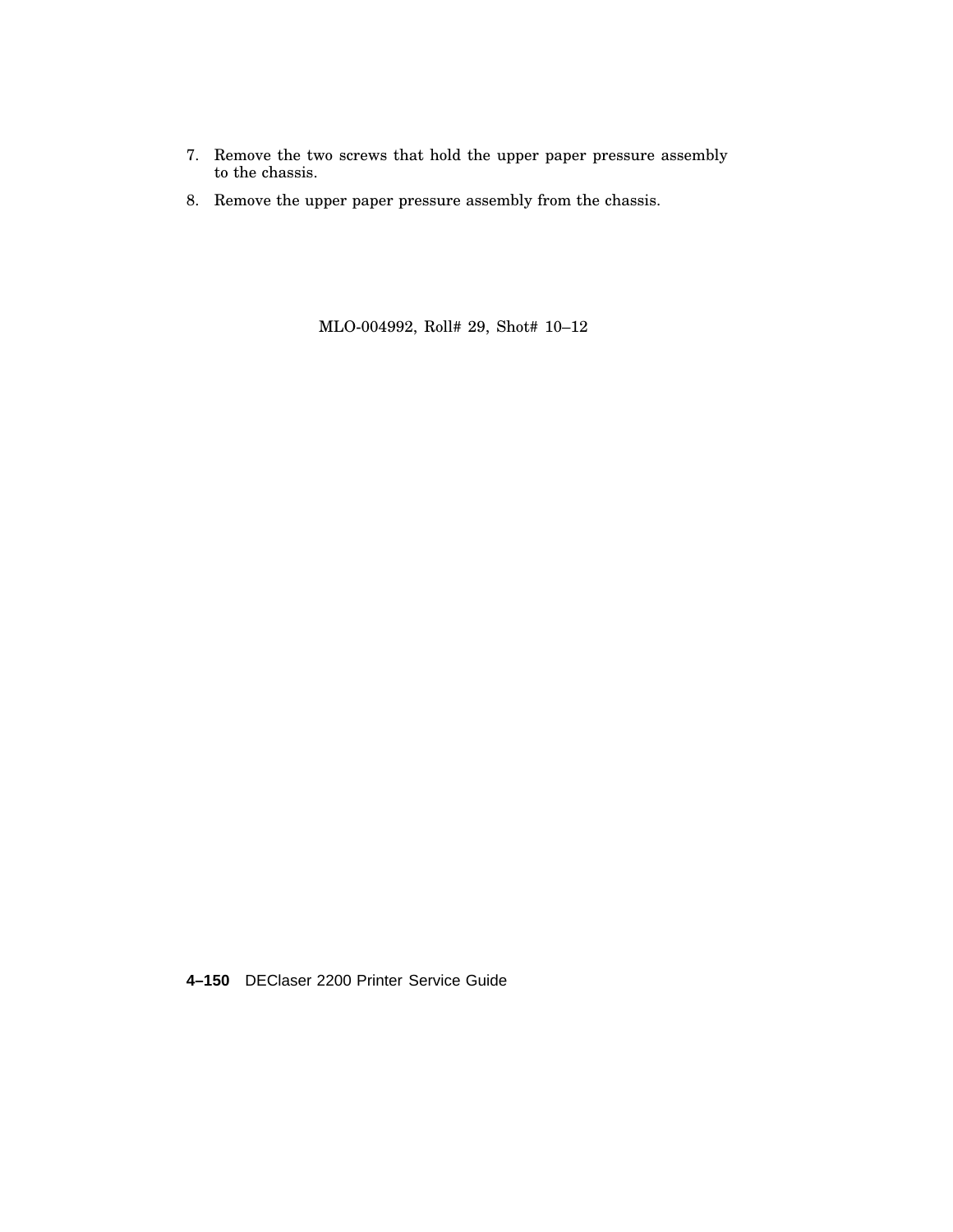### **4.45 Lower Paper Pressure Assembly**

Use the following procedure to remove and replace the lower paper pressure assembly of the duplex unit of the DEClaser 2200 printer.

- 1. Separate the printer and duplexer sections as shown in Section 4.3.
- 2. Remove the lower pickup roller assembly as shown in Section 4.37.
- 3. Remove the duplex unit motor assembly as shown in Section 4.43.
- 4. Remove the E-ring  $\bullet$  and bearing  $\bullet$  from the the access end of the pressure assembly shaft.

MLO-004996, Roll# 36, Shot# 4–6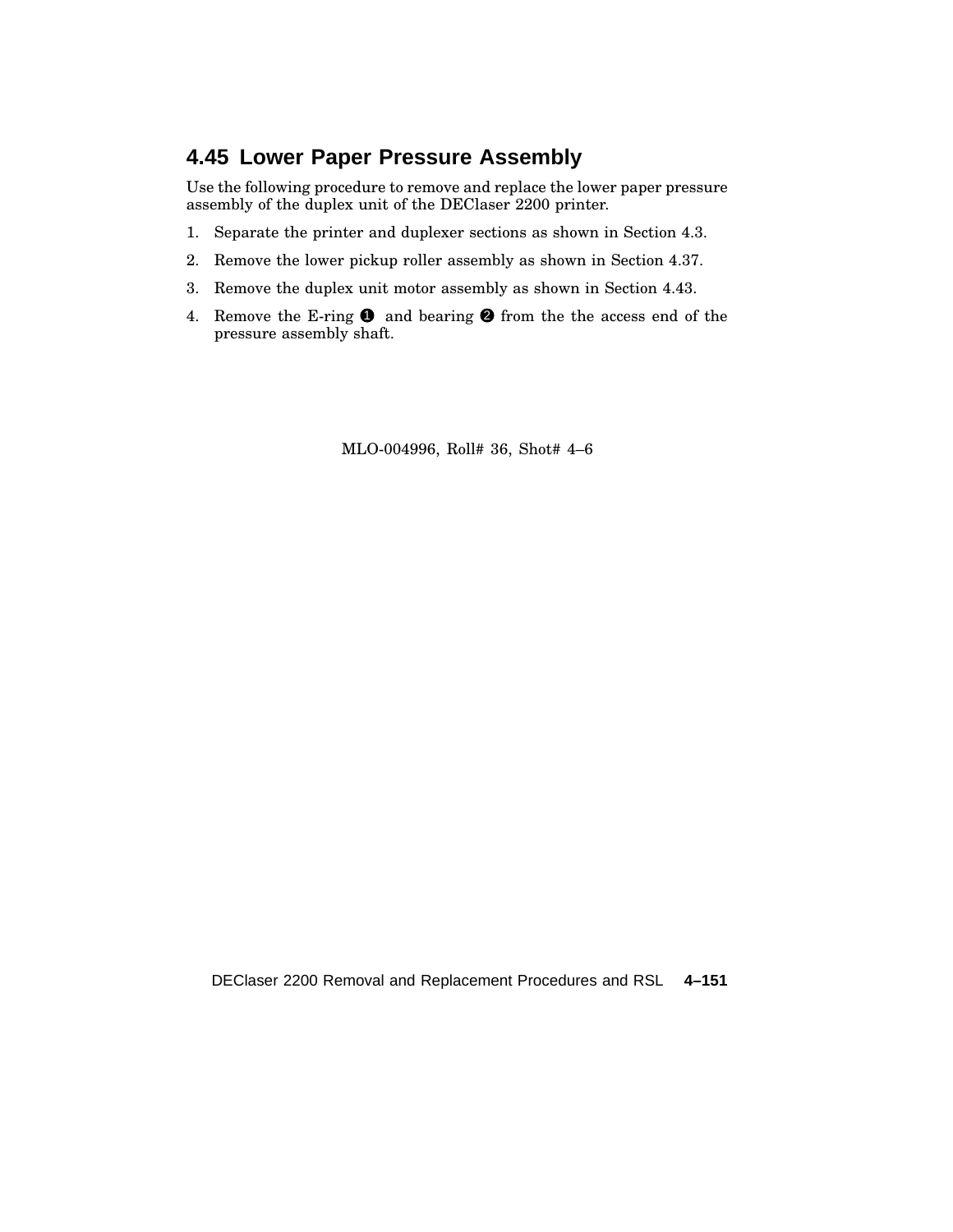5. Remove the E-ring  $\bigcirc$  and plastic bushing  $\bigcirc$  from the gear end of the pressure assembly shaft.

MLO-004994, Roll# 41, Shot# 4–6

**4–152** DEClaser 2200 Printer Service Guide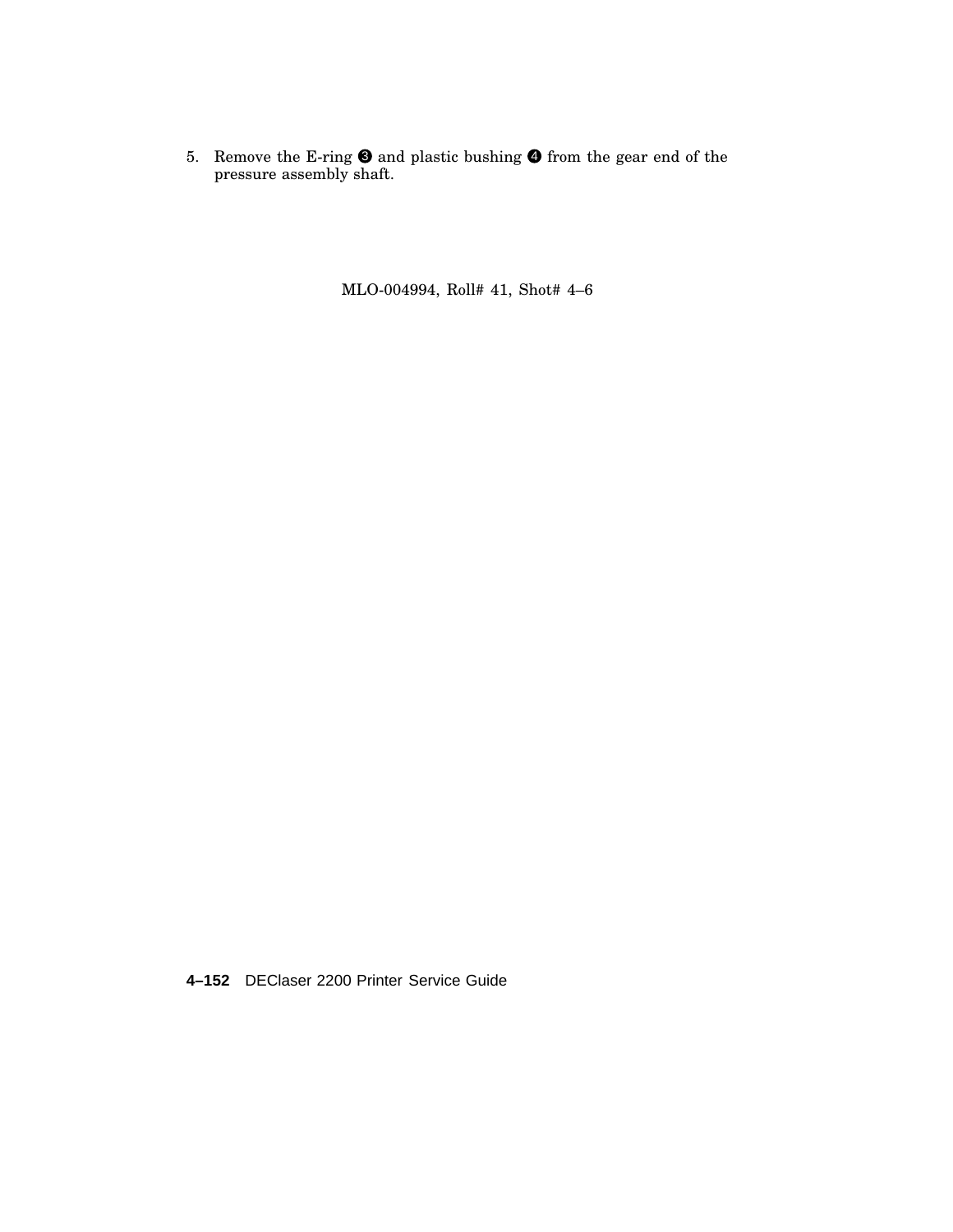6. Gently bend the cassette-lifting cam  $\bullet$  until the pressure assembly can be partially pulled through the hole in the bulkhead.

MLO-004995, Roll# 41, Shot# 7–9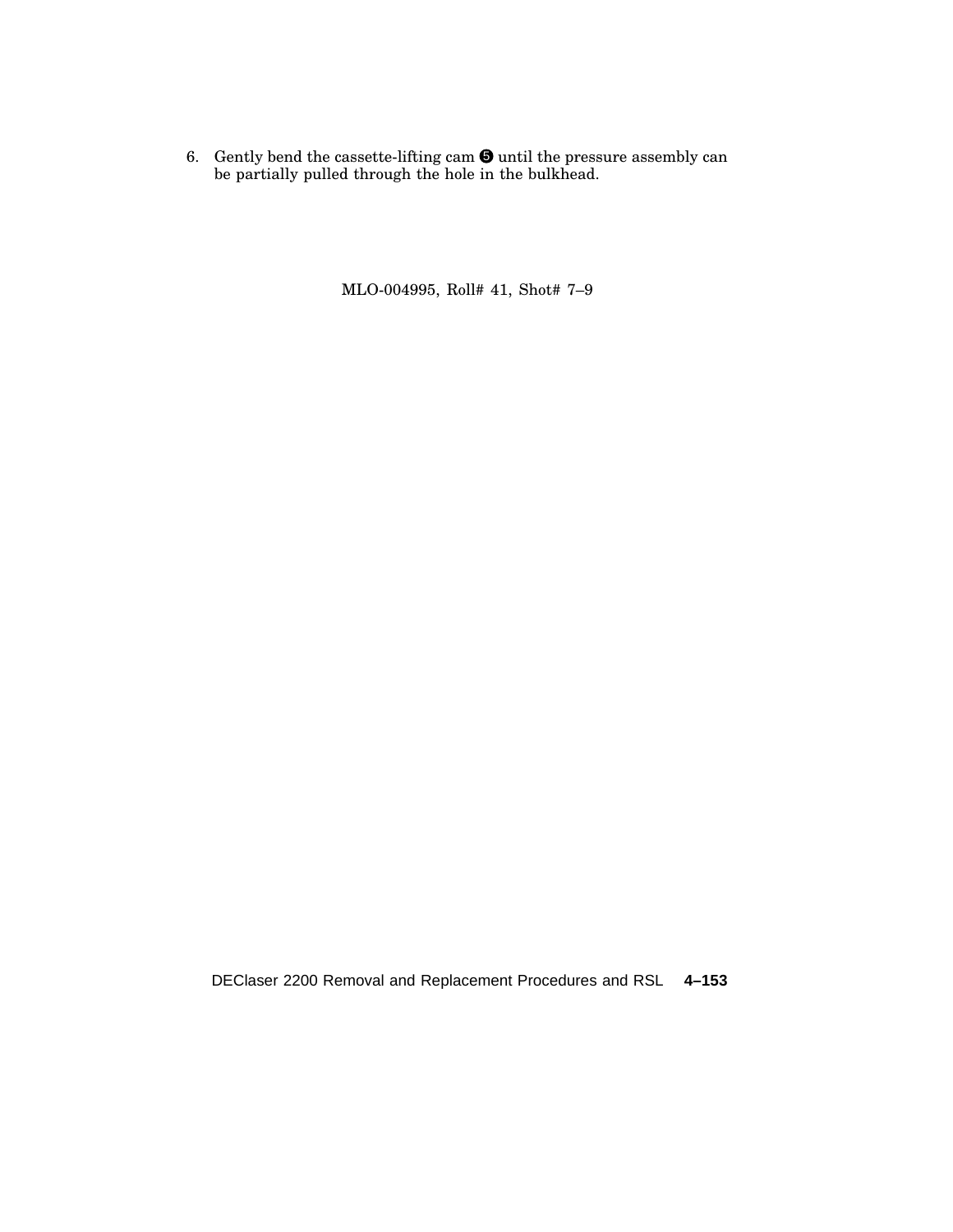7. Remove the pressure assembly through the front of the lower cassette slot.

MLO-004999, Roll# 41, Shot# 10–12

**4–154** DEClaser 2200 Printer Service Guide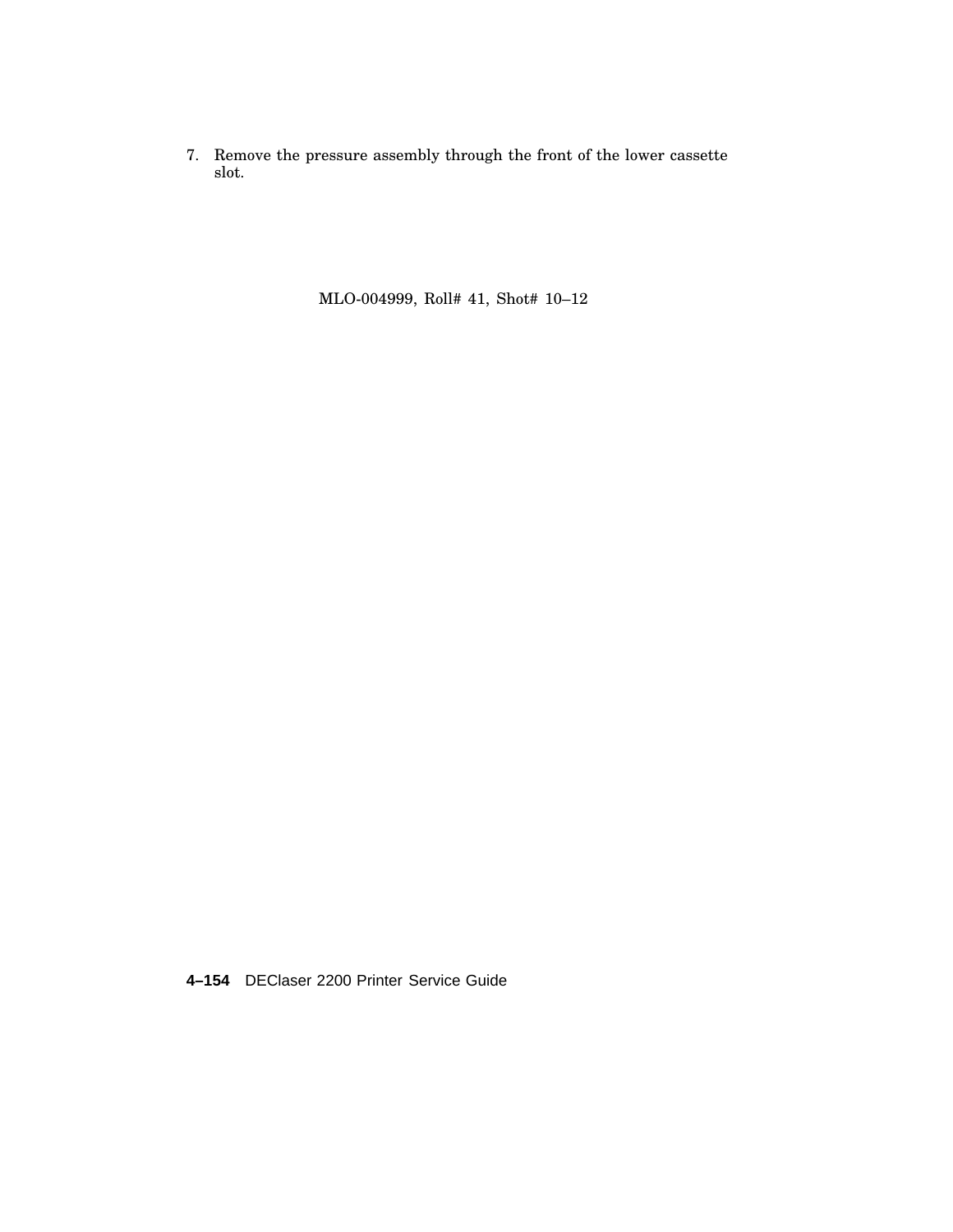# **DEClaser 2200 General Information**

This appendix contains general information that you may find useful.

### **A.1 Envelope Feeder Interface Signals**

Table A–1 lists pin numbers and origin of the eight interface signals that connect between the envelope feeder and the dc control board.

| Pin<br>#  | Signal<br>Origin | Signal<br>Name | <b>Signal Function</b>                                                                                                                                                                                        |
|-----------|------------------|----------------|---------------------------------------------------------------------------------------------------------------------------------------------------------------------------------------------------------------|
| $801 - 1$ | Feeder           | FEDID          | This signal goes low when the envelope cassette is fully<br>installed. The dc control board senses the low signal and<br>enables the operation of the envelope feeder by the control<br>panel or host system. |
| $801 - 2$ | Printer          | $+24Vdc$       | DC power supply from the LVPSA that operates all<br>components in the envelope feeder.                                                                                                                        |
| $801 - 3$ |                  | GND            | Ground.                                                                                                                                                                                                       |
| $801 - 4$ | Feeder           | <b>ENVEMP</b>  | This signal is generated by the paper out sensor and goes<br>high when there are envelopes in the feeder.                                                                                                     |
| $801 - 5$ |                  | FG             | Frame ground.                                                                                                                                                                                                 |
| $801 - 6$ | Printer          | <b>ENVPUPD</b> | The dc control board reverses the direction of the envelope<br>feeder motor by pulling this signal high.                                                                                                      |
| $801 - 7$ | Printer          | <b>ENVFED</b>  | When this signal goes high, the envelope feeder motor<br>starts running.                                                                                                                                      |
| $801 - 8$ |                  | FG             | Frame ground.                                                                                                                                                                                                 |

**Table A–1: Interface Signals**

DEClaser 2200 General Information **A–1**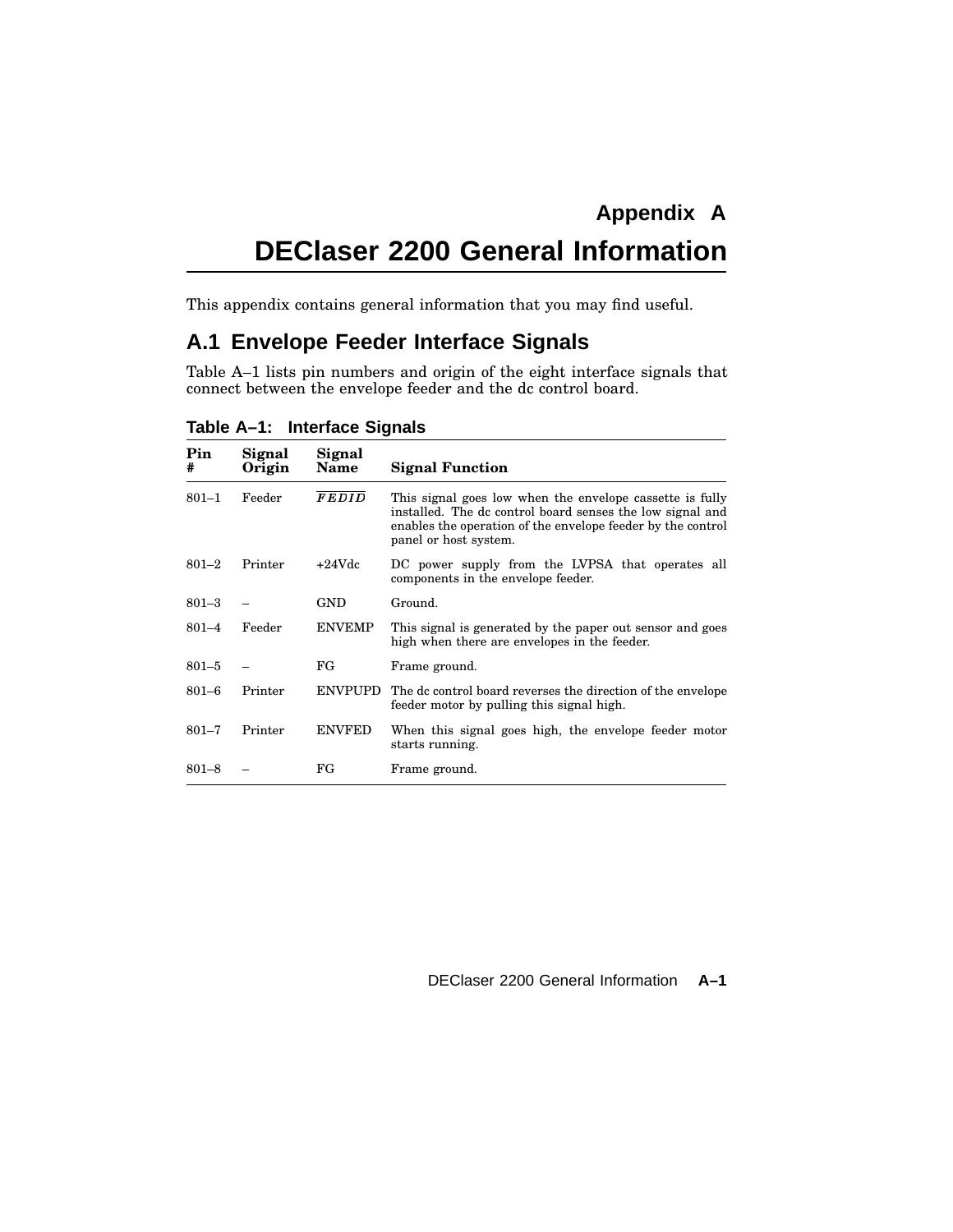### **A.2 Macro Numbers**

The macro feature (see Table 2–3) is used to set the printer environment to match that of the host system. The macro number is a combination of device identification and character set (Cset). The sum of the two numbers is entered as the macro number.

| Device ID      | Value |  |
|----------------|-------|--|
| Level 3 device | 00    |  |
| LN03           | 10    |  |

Table A–2 describes the available character sets and gives their values.

Consult the *Digital ANSI-Compliant Printing Protocol Level 3 Programming Reference Manual* for more information about the various User Preference sets.

**Table A–2: User Preference Character Sets**

| <b>User Preference Set</b>       | Value            |
|----------------------------------|------------------|
| DEC Supplemental                 | 0                |
| ISO Latin-1                      | 1                |
| JIS Katakana                     | $\boldsymbol{2}$ |
| DEC 7-Bit Hebrew                 | 3                |
| ISO Latin-Hebrew<br>Supplemental | 4                |
| DEC Hebrew<br>Supplemental       | 5                |
| DEC Technical                    | 6                |

### **A.3 Interface Interconnections**

The DEClaser 2200 printer can connect to a host system through the 8-bit parallel bus or through the serial port. You select a port through the I/F (interface) display.

**A–2** DEClaser 2200 Printer Service Guide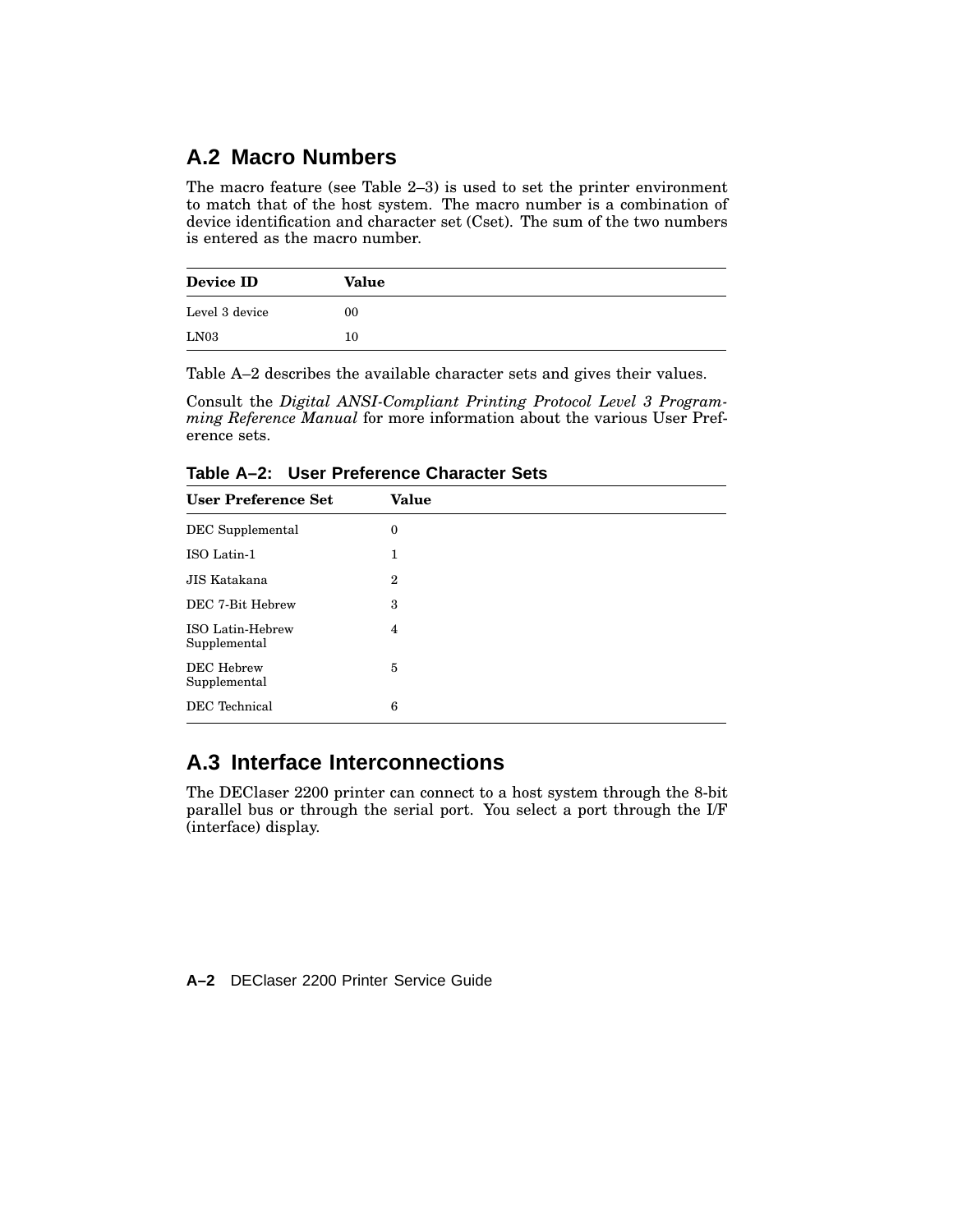#### **A.3.1 Parallel Port**

The parallel port uses a Centronics interface protocol and a 36-pin connector. Table A–3 gives the pin numbers and signal names.

| Pin<br><b>Number</b>    | Signal                                                                                                                         | <b>Direction</b>           |  |
|-------------------------|--------------------------------------------------------------------------------------------------------------------------------|----------------------------|--|
| $\mathbf{1}$            | $\overline{D{\hskip.1em} a{\hskip.1em} s{\hskip.1em} a{\hskip.1em} s{\hskip.1em} t{\hskip.1em} o{\hskip.1em} b{\hskip.1em} e}$ | $\mathop{\rm In}\nolimits$ |  |
| $\overline{2}$          | Data 1                                                                                                                         | In                         |  |
| 3                       | Data $2\,$                                                                                                                     | $\mathop{\rm In}\nolimits$ |  |
| $\overline{\mathbf{4}}$ | Data 3                                                                                                                         | $\mathop{\mathrm{In}}$     |  |
| $\bf 5$                 | Data 4                                                                                                                         | In                         |  |
| 6                       | Data $5\,$                                                                                                                     | $\mathop{\mathrm{In}}$     |  |
| 7                       | Data 6                                                                                                                         | In                         |  |
| 8                       | Data 7                                                                                                                         | $\rm In$                   |  |
| 9                       | Data 8                                                                                                                         | $\mathop{\mathrm{In}}$     |  |
| $10\,$                  | ACK                                                                                                                            | Out                        |  |
| $11\,$                  | <b>Busy</b>                                                                                                                    | Out                        |  |
| 12                      | Call (PE)                                                                                                                      | Out                        |  |
| $13\,$                  | Select                                                                                                                         | Out                        |  |
| $14 - 15$               | Not connected                                                                                                                  |                            |  |
| 16                      | Logic ground                                                                                                                   |                            |  |
| 17                      | Chassis ground                                                                                                                 |                            |  |
| $18\,$                  | $5$ Volts                                                                                                                      | Out                        |  |
| $19 - 29$               | Ground                                                                                                                         | -                          |  |
| $30\,$                  | InputPrimeRet                                                                                                                  | Out                        |  |
| $31\,$                  | <b>InputPrime</b>                                                                                                              | $\operatorname{In}$        |  |
| 32                      | $\overline{Fault}$                                                                                                             | Out                        |  |
| $33\,$                  | Aux out $\mathbf{1}^1$                                                                                                         |                            |  |
| 34                      | Not connected                                                                                                                  |                            |  |
|                         |                                                                                                                                |                            |  |

**Table A–3: Parallel Interface Pin Assignment**

1 Ignored

DEClaser 2200 General Information **A–3**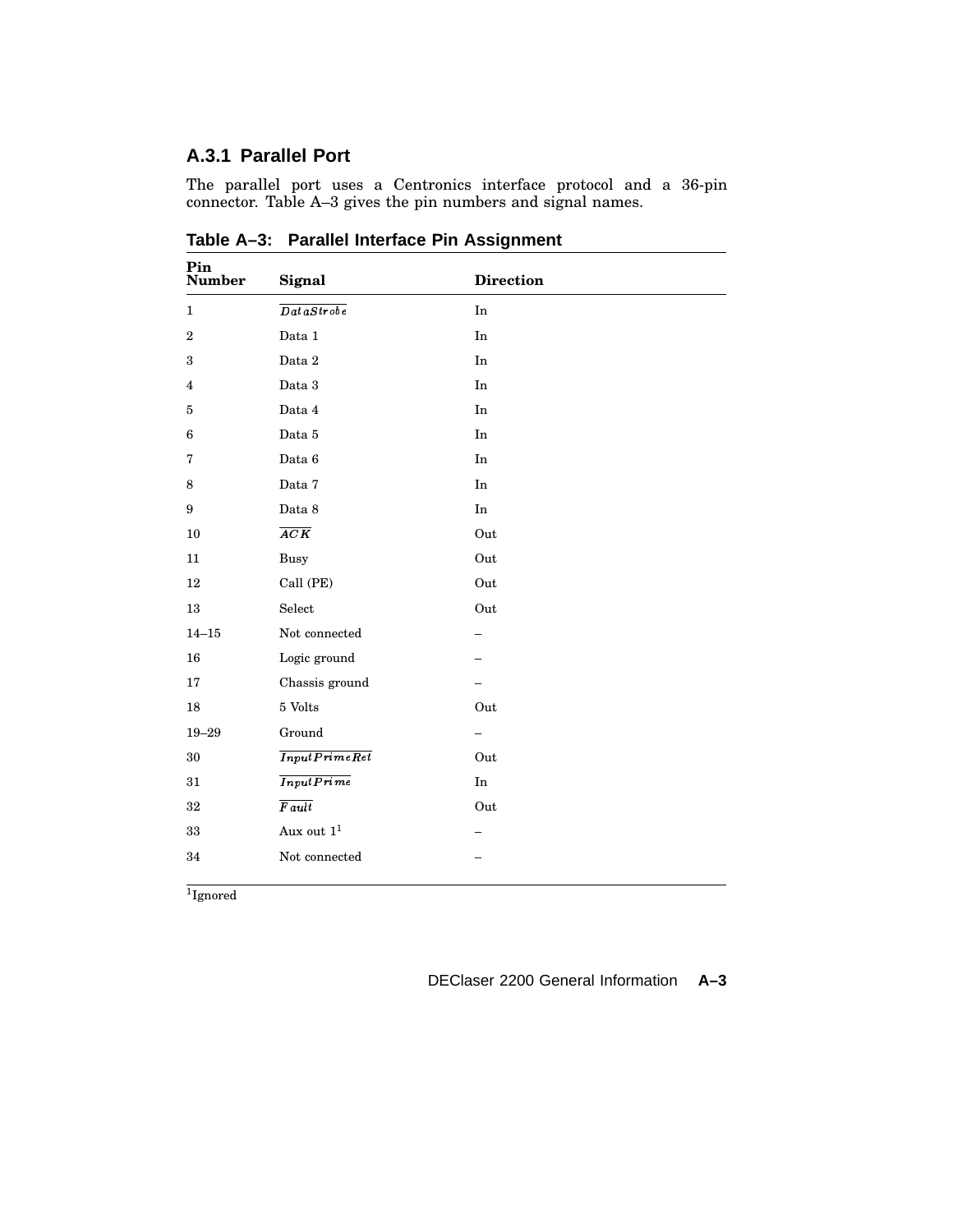| Pin<br>Number | Signal        | <b>Direction</b> |  |
|---------------|---------------|------------------|--|
| 35            | Aux out $2^1$ | -                |  |
| 36            | Not connected | -                |  |
| $1$ Ignored   |               |                  |  |

**Table A–3 (Cont.): Parallel Interface Pin Assignment**

#### **A.3.2 Serial Port**

The serial port is RS232C compatible and connects through a 25-pin connector. Table A–4 lists the pin numbers, signal names and direction, and the wiring connections inside a null modem cable. Pin numbers that are not mentioned are not used.

**Printer Pin Signal Name Signal Direction Host Pin Null Modem** 1 Frame Ground (FG) Not directional Not applicable 2 Transmit Data (TD) To host system Pin 3 3 Receive Data (RD) From host system Pin 2 4 Request To Send (RTS) To host system 5 6 Data Set Ready (DSR) From host system 20 7 Signal Ground (SG) Not directional Not applicable 20 Data Terminal Ready (DTR) To host system 6

**Table A–4: Serial Interface**

### **A.4 Cable Combinations**

Table A–5 lists the adapters you need to connect the various host systems to the DEClaser 2200 printer.

**NOTE:** *For a complete list of accessories and supplies and instructions on how to order them, refer to the DEClaser 2200 Printer Operator's Guide.*

**A–4** DEClaser 2200 Printer Service Guide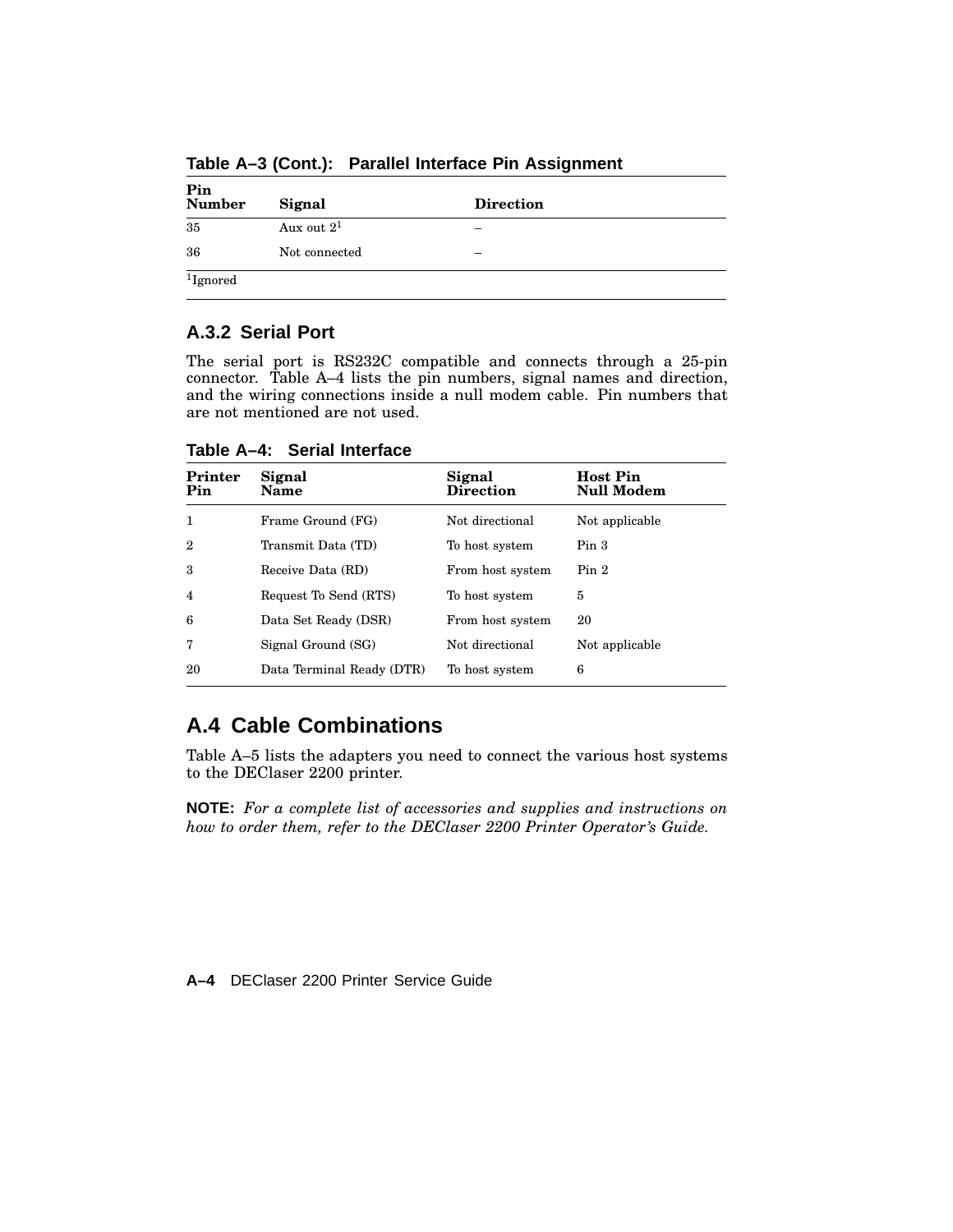### **Table A–5: Cables and Adapters**

| <b>Connector and</b><br><b>System Type</b>                                                                   | <b>System, Cable, and Printer Adapters</b>                                                             |  |
|--------------------------------------------------------------------------------------------------------------|--------------------------------------------------------------------------------------------------------|--|
| 25-Pin Plug Connector                                                                                        |                                                                                                        |  |
| VAXstation 3200/3500<br>VT100 Series<br>DECserver 200/MC (DSRVB-AA)<br>CPU RS232 Ports                       | $H8571-A (25-pin-to-MMJ)$<br>BC16E <sup>1</sup><br>$H8571 - E1$                                        |  |
| 9-Pin Plug Devices (DEC)                                                                                     |                                                                                                        |  |
| VT200 Series<br><b>DECmate</b><br>PRO Series<br>VAXstation 2000                                              | H8571-B (9-pin-to-MMJ)<br>BC16E <sup>1</sup><br>$H8571 - E1$                                           |  |
| DEC423 (MMJ)<br><b>Serial Devices</b>                                                                        |                                                                                                        |  |
| VAXmate<br>MicroVAX 2000<br>DECserver 300<br>DECserver 200/DL (DSRVB-BA)<br>VT300 Series<br>CPU DEC423 Ports | BC16E <sup>1</sup><br>$H8571 - E1$                                                                     |  |
| <b>25-Pin Socket Devices</b>                                                                                 |                                                                                                        |  |
| Rainbow<br>Digital Modems                                                                                    | H8571-D<br>BC16E <sup>1</sup><br>$H8571 - E1$                                                          |  |
| 9-Pin Plug Devices<br>(IBM PC/AT Type)                                                                       |                                                                                                        |  |
| DECstation 210, 212<br>DECstation 316, 320<br><b>IBM PC/AT</b>                                               | $H8571 - J$<br>BC16E <sup>1</sup><br>$H8571 - E^1$                                                     |  |
|                                                                                                              | Use Data Terminal Ready (DTR) flow control.<br>Refer to the DEClaser 2200 Printer Operator's<br>Guide. |  |
|                                                                                                              | $1\mu$ 2571 F and $2C16F$ (DFCeannast eable) are included with the DFClaser 2200 printer               |  |

<sup>1</sup>H8571–E and BC16E (DECconnect cable) are included with the DEClaser 2200 printer.

DEClaser 2200 General Information **A–5**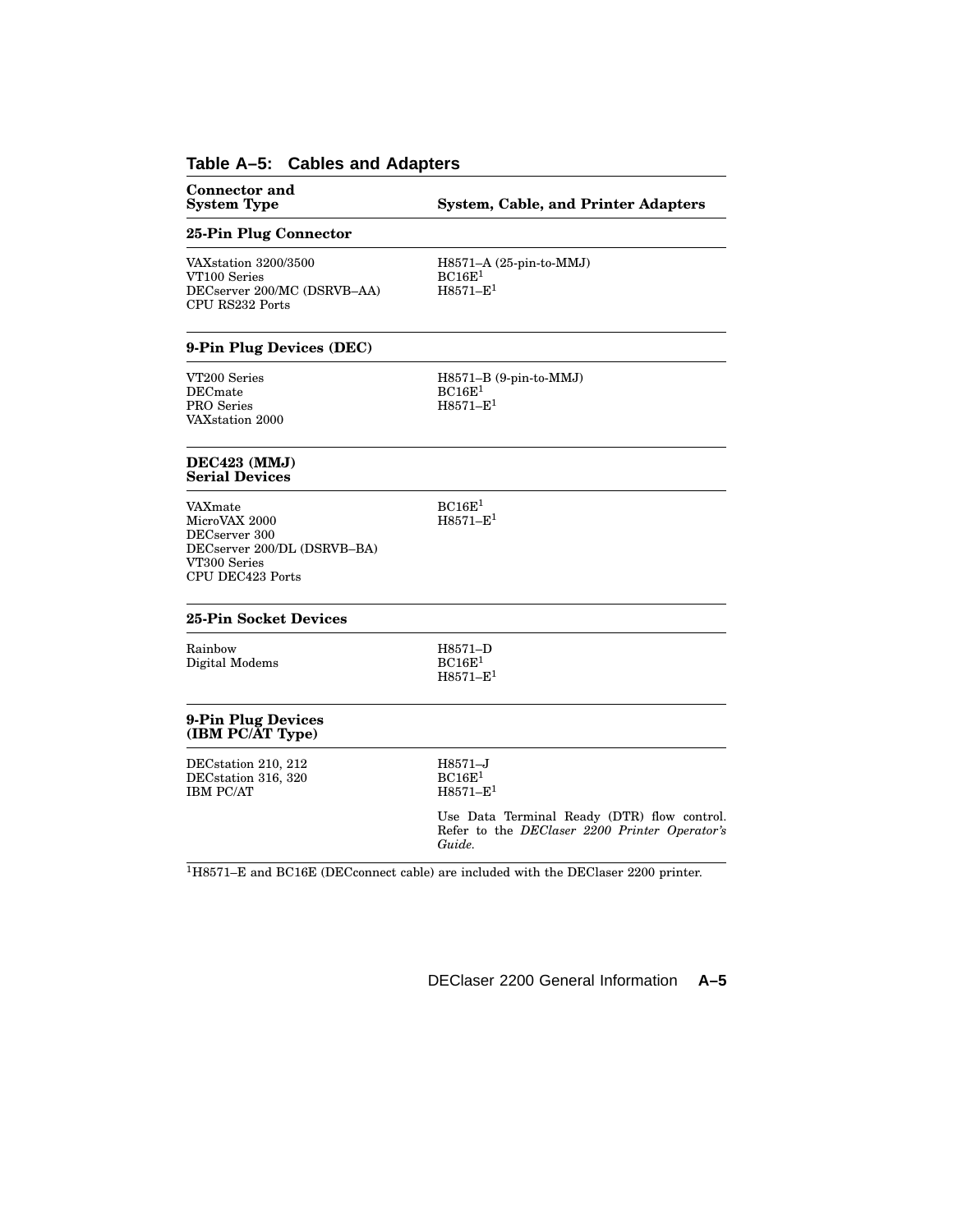| <b>Connector and</b><br><b>System Type</b>         | <b>System, Cable, and Printer Adapters</b>                                                                        |
|----------------------------------------------------|-------------------------------------------------------------------------------------------------------------------|
| <b>European DECstation</b><br><b>Serial Port</b>   |                                                                                                                   |
| 200 Series                                         | $12-27591-01$ extender cable.<br>H8571-A<br>BC16E <sup>1</sup><br>$H8571 - E1$                                    |
| 300, 350 Series                                    | H8571-A<br>BC16E <sup>1</sup><br>$H8571 - E1$                                                                     |
| <b>European DECstation</b><br><b>Parallel Port</b> |                                                                                                                   |
| 200, 300, 350 Series                               | <b>BC19M-10</b>                                                                                                   |
| <b>Existing Cable</b>                              |                                                                                                                   |
| BC22D cable (already installed)                    | H8571-C<br>BC16E <sup>1</sup><br>$H8571 - E1$                                                                     |
|                                                    | The combination of the H8571–C adapter, the<br>BC16E cable, and the H8571–E acts as a straight-<br>through cable. |
|                                                    | $1H8571-E$ and BC16E (DECconnect cable) are included with the DEClaser 2200 printer.                              |

### **Table A–5 (Cont.): Cables and Adapters**

**A–6** DEClaser 2200 Printer Service Guide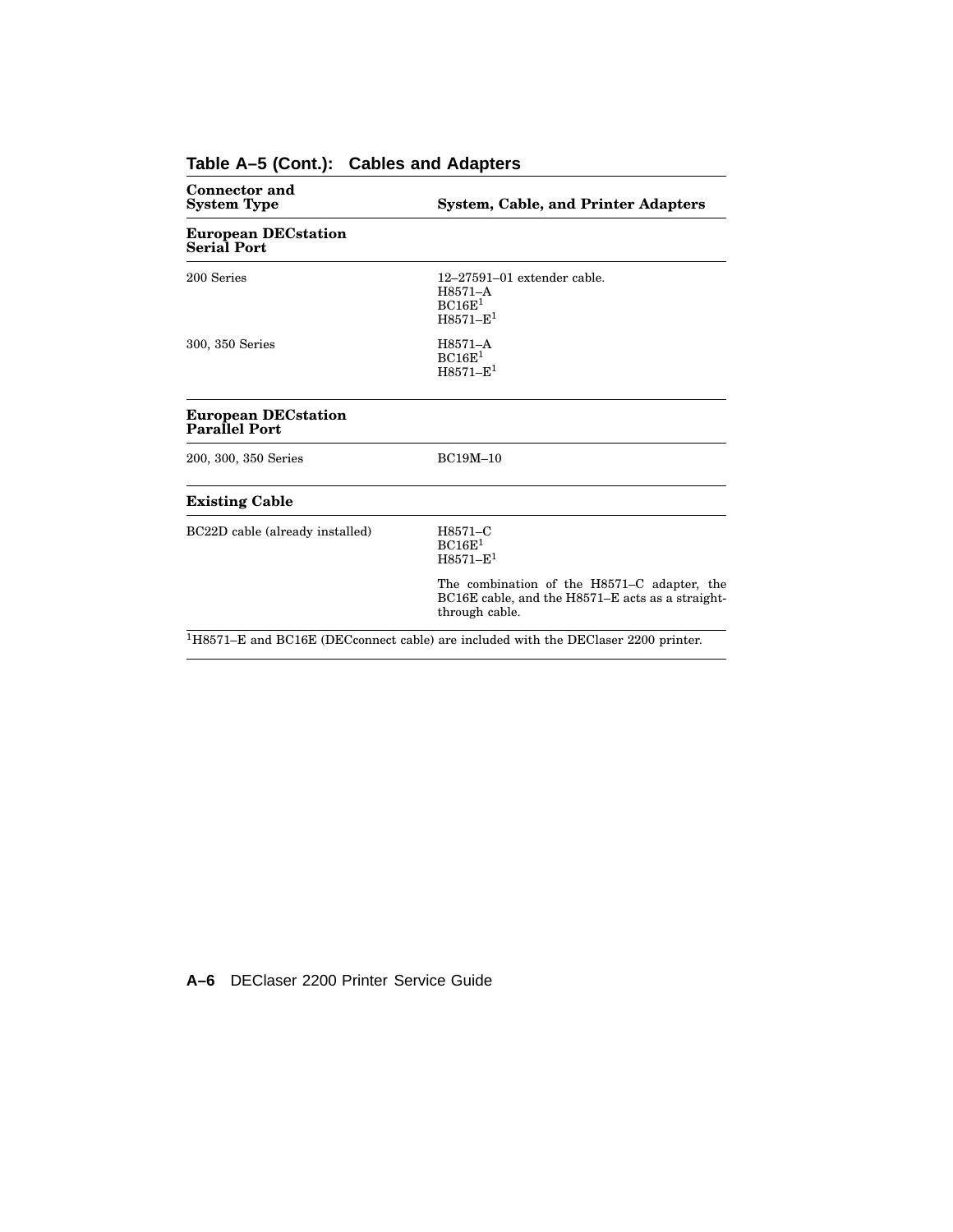## **Appendix B DEClaser 2200 Specifications**

This appendix gives general specifications for the media and operation of the DEClaser 2200 printer.

### **B.1 Print Media**

The types of print media described in this section include paper, labels, transparencies, and envelopes. For additional information about print media, consult the *Digital Laser Printers Guide to Paper and Other Media*, available from DECdirect.

#### **B.1.1 Paper Handling and Storage**

Even if the customer is using paper that meets all specifications, improper handling and storage can alter paper quality and printer performance. Paper jams, misfeeding, and image defects are directly traceable to the mishandling and improper storage of paper.

#### **Paper Handling**

Be aware of the following considerations when handling paper:

- Load the cassette to its proper capacity rather than adding small amounts at a time.
- When you unwrap a new package of paper, discard the top and bottom sheets, as they tend to absorb more humidity from the surrounding environment.
- Load the paper in the cassette with the top side up. On most paper packages, an arrow indicates the top side of the paper.

DEClaser 2200 Specifications **B–1**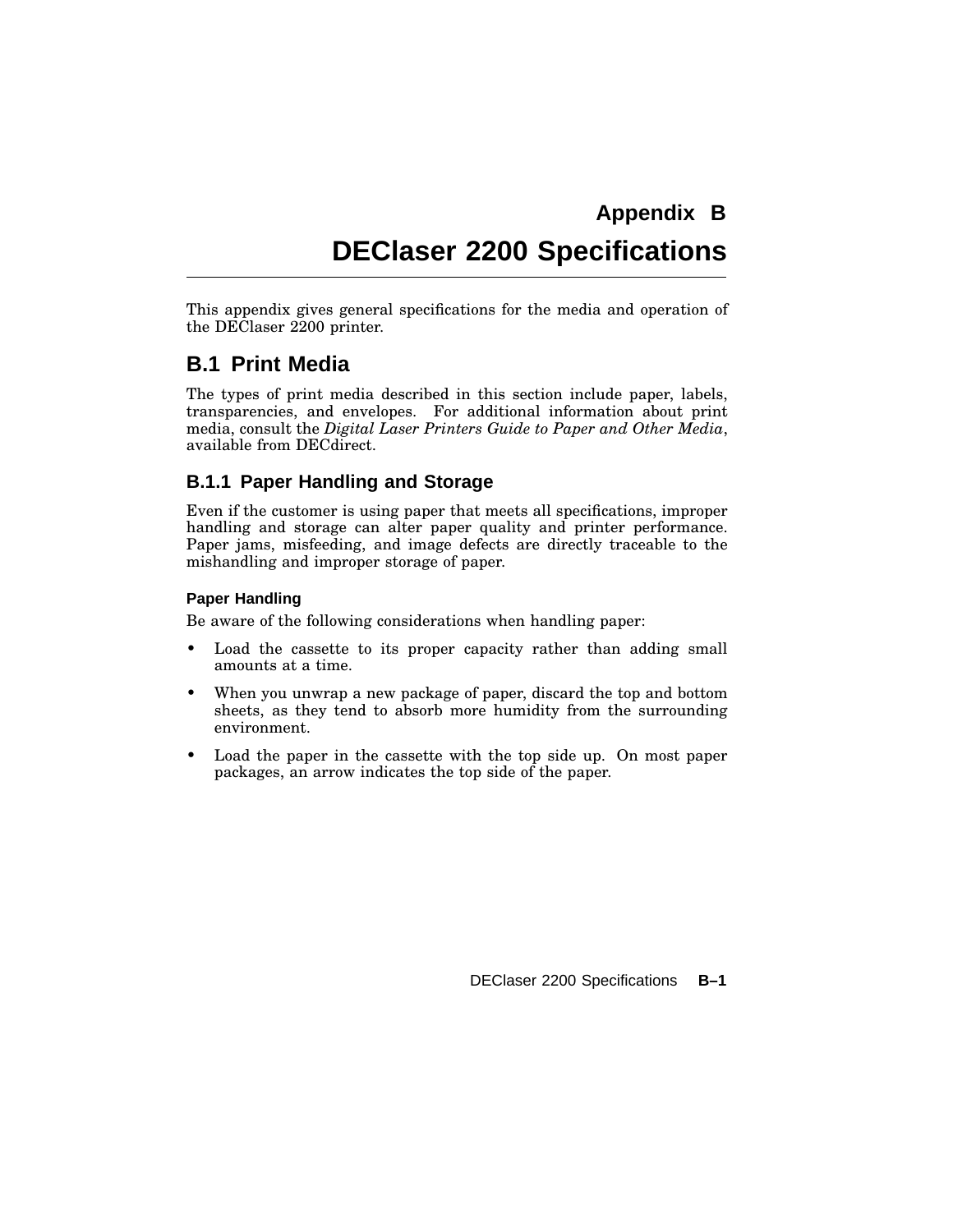#### **Paper Storage**

Be aware of the following considerations when storing paper:

- Do not unwrap paper until you are ready to load it into the cassette. The wrapping paper protects the paper against humidity.
- Do not store paper directly on the floor because floors are generally very damp.
- Lay paper on a flat surface to prevent in-ream paper curl.

#### **B.1.2 Acceptable Paper**

Table B–1 lists cassettes that are available for use in the DEClaser 2200 printer.

| Table B-1: Available Cassettes |  |  |  |  |
|--------------------------------|--|--|--|--|
|--------------------------------|--|--|--|--|

| <b>Paper Size</b> | <b>Dimensions</b>                                                |
|-------------------|------------------------------------------------------------------|
| A <sub>4</sub>    | $8.27$ in. x 11.69 in. $(210 \text{ mm} \times 297 \text{ mm})$  |
| Executive         | 7.25 in. x 10.5 in. $(184.1 \text{ mm} \times 266.7 \text{ mm})$ |
| Letter            | $8.5$ in. x 11.0 in. $(215.9$ mm x 279.4 mm)                     |
| Legal             | $8.5$ in. x 14.0 in. $(215.9$ mm x 355.6 mm)                     |
| Envelopes         | Envelope sizes are variable. See Section B.1.3.                  |

#### **Manual Feed Paper Sizes**

Manual feed operation can accept all of the paper sizes listed in Table B–1 as well as variable paper sizes from 100 mm x 190 mm (3.9 in. x 7.5 in.) to 216 mm x 356 mm (8.5 in. x 14.0 in.).

Table B–2 lists the paper specifications for the DEClaser 2200 printer.

**B–2** DEClaser 2200 Printer Service Guide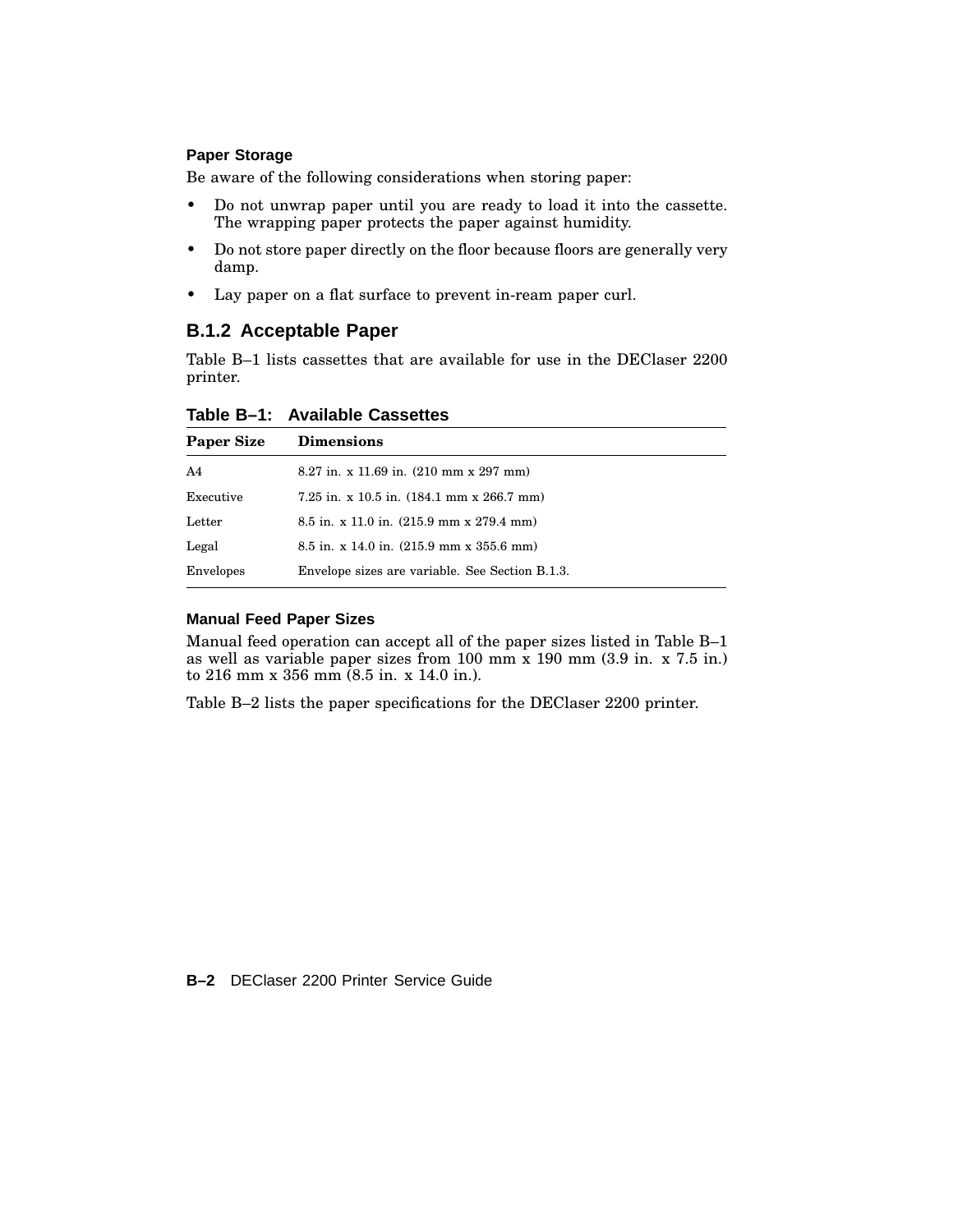| Category                       | Specification                                                                                                                   |
|--------------------------------|---------------------------------------------------------------------------------------------------------------------------------|
| Paper Weight:<br>Cassette Feed | 60 g/m <sup>2</sup> to 80 g/m <sup>2</sup> basis weight<br>$(16 \text{ lb to } 21 \text{ lb})$                                  |
| Paper Weight:<br>Manual Feed   | 84 g/m <sup>2</sup> to 135 g/m <sup>2</sup> basis weight<br>$(22 \text{ lb to } 35 \text{ lb})$                                 |
| Thickness                      | $0.075$ mm to $0.115$ mm                                                                                                        |
| Moisture Content               | $5\%$ to $8\%$                                                                                                                  |
| Smoothness                     | 20 to 45 seconds (both Felt and Wire sides)<br>$IF-WI > 5$ seconds                                                              |
| <b>Brightness</b>              | $84\%$ minimum                                                                                                                  |
| Heat Tolerance                 | $200^{\circ}$ C (392 $^{\circ}$ F) for 0.1 second                                                                               |
| Stiffness                      | $50 - 80$ cm <sup>2</sup> /100 (vertical)<br>$20-40$ cm <sup>2</sup> /100 (horizontal)                                          |
| Electrical Resistance          | $1.0 \times 10^{11} - 2.0 \times 10^{12}$ ohm-cm (cubic content)<br>$2.0 \times 10^{-10} - 2.0 \times 10^{11}$ ohm-cm (surface) |
| Cotton (Rag) Content           | $25\%$ maximum                                                                                                                  |

**Table B–2: Paper Specifications**

#### **Special Considerations When Printing on Paper**

Use caution when you print on the following types of papers.

- The ink from some printed papers, such as those with a company letterhead, can cause smearing and in some extreme cases can damage the fixing unit heat roller.
- Some colored papers use an applied coating of ink or other coloring agent. The coating can come off and contaminate the fixing unit rollers.
- Do not use thermal papers.
- Do not use carbon papers.

**CAUTION:** *Print test samples of the paper before you use it for the first time. This is particularly important when using chemically treated or coated paper, such as printed forms or colored paper. The inks and pigments used on these papers must also be able to withstand the high heat and pressure of the fixing unit. Consider also the heat limitations of transparencies and of the glues used on envelopes and labels.*

DEClaser 2200 Specifications **B–3**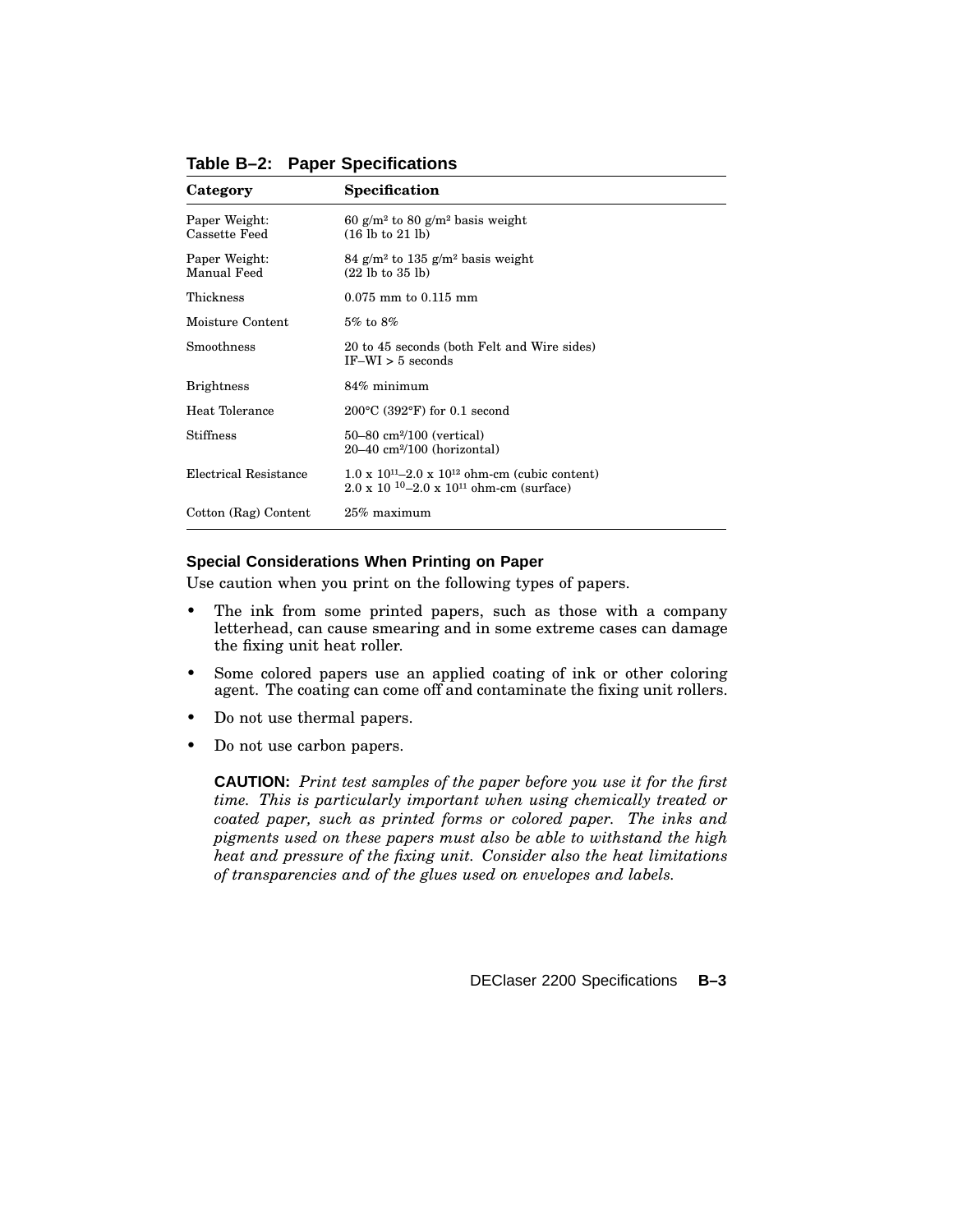#### **B.1.3 Envelopes**

Envelopes must meet the same specifications as the paper listed in Table B–2.

Do not use the following types of envelopes with the printer:

- Envelopes with sealing flaps that are open
- Envelopes with sealing flaps at the leading or trailing edges
- Envelopes with three or more layers of paper at the leading and trailing edges
- Envelopes that have transparent windows
- Envelopes that have clasps, snaps, or strings

#### **Special Considerations When Printing on Envelopes**

Observe the following considerations when printing on envelopes:

- Feed envelopes manually or use the envelope cassette or optional envelope feeder.
- Print only the front side of an envelope.
- You cannot print in the 15 mm (0.6 in.) border.

**B–4** DEClaser 2200 Printer Service Guide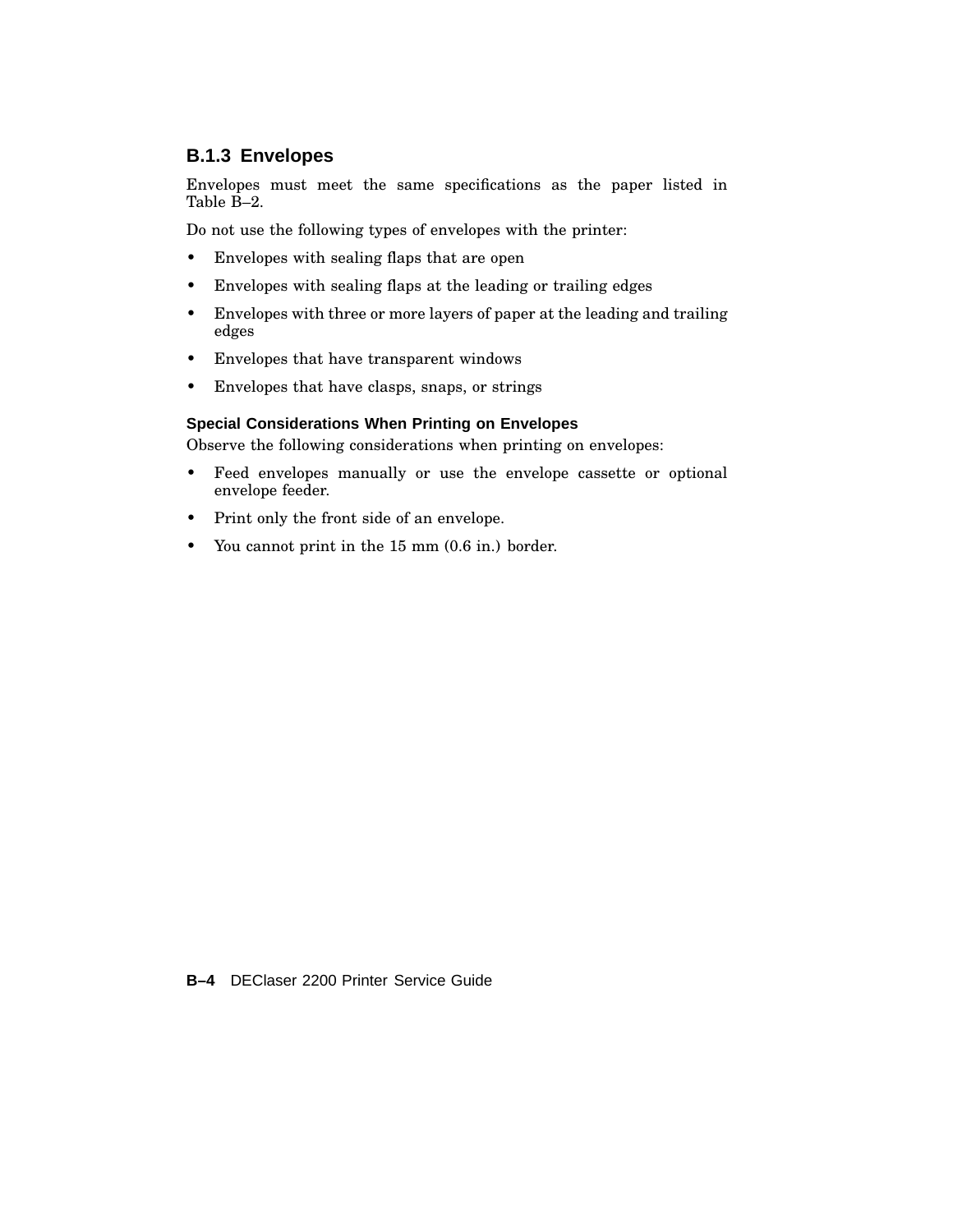#### **B.1.4 Transparencies**

Table B–3 contains information on the sizes of transparencies that can be used in the DEClaser 2200 printer.

| <b>Transparency</b><br><b>Size</b> | <b>Dimensions</b>                                                                |  |
|------------------------------------|----------------------------------------------------------------------------------|--|
| A4                                 | 210 mm x 297 mm $(8.26 \text{ in. x } 11.69 \text{ in.})$                        |  |
| Letter                             | $215 \text{ mm} \times 279.4 \text{ mm} (8.5 \text{ in} \times 11.0 \text{ in})$ |  |

**Table B–3: Transparency Sizes**

Table B–4 lists the specifications of transparencies that can be used with the DEClaser 2200 printer.

| Category              | Specification                                                                                                                   |
|-----------------------|---------------------------------------------------------------------------------------------------------------------------------|
| Transparency weight   | 60 g/m <sup>2</sup> to 135 g/m <sup>2</sup> basis weight<br>$(16 \text{ lb to } 36 \text{ lb})$                                 |
| Thickness             | $0.075$ mm to $0.115$ mm                                                                                                        |
| Moisture content      | $5\%$ to $8\%$                                                                                                                  |
| <b>Smoothness</b>     | 20 to 45 seconds (both Felt and Wire sides)<br>IF-WI 5 seconds                                                                  |
| <b>Brightness</b>     | $84\%$ minimum                                                                                                                  |
| Heat tolerance        | $200^{\circ}$ C (392 $^{\circ}$ F) for 0.1 second                                                                               |
| <b>Stiffness</b>      | $50 - 80$ cm <sup>2</sup> /100 (vertical)<br>$20-40$ cm <sup>2</sup> /100 (horizontal)                                          |
| Electrical resistance | $1.0 \times 10^{11} - 2.0 \times 10^{12}$ ohm-cm (cubic content)<br>$2.0 \times 10^{-10} - 2.0 \times 10^{11}$ ohm-cm (surface) |

**Table B–4: Transparency Specifications**

#### **Special Considerations When Printing Transparencies**

Be aware of the following considerations when printing on transparencies.

- Feed transparencies manually.
- Remove transparencies from the rear output tray as each one is printed to prevent them from sticking to each other.
- Do not use transparencies that have a paper backing.

DEClaser 2200 Specifications **B–5**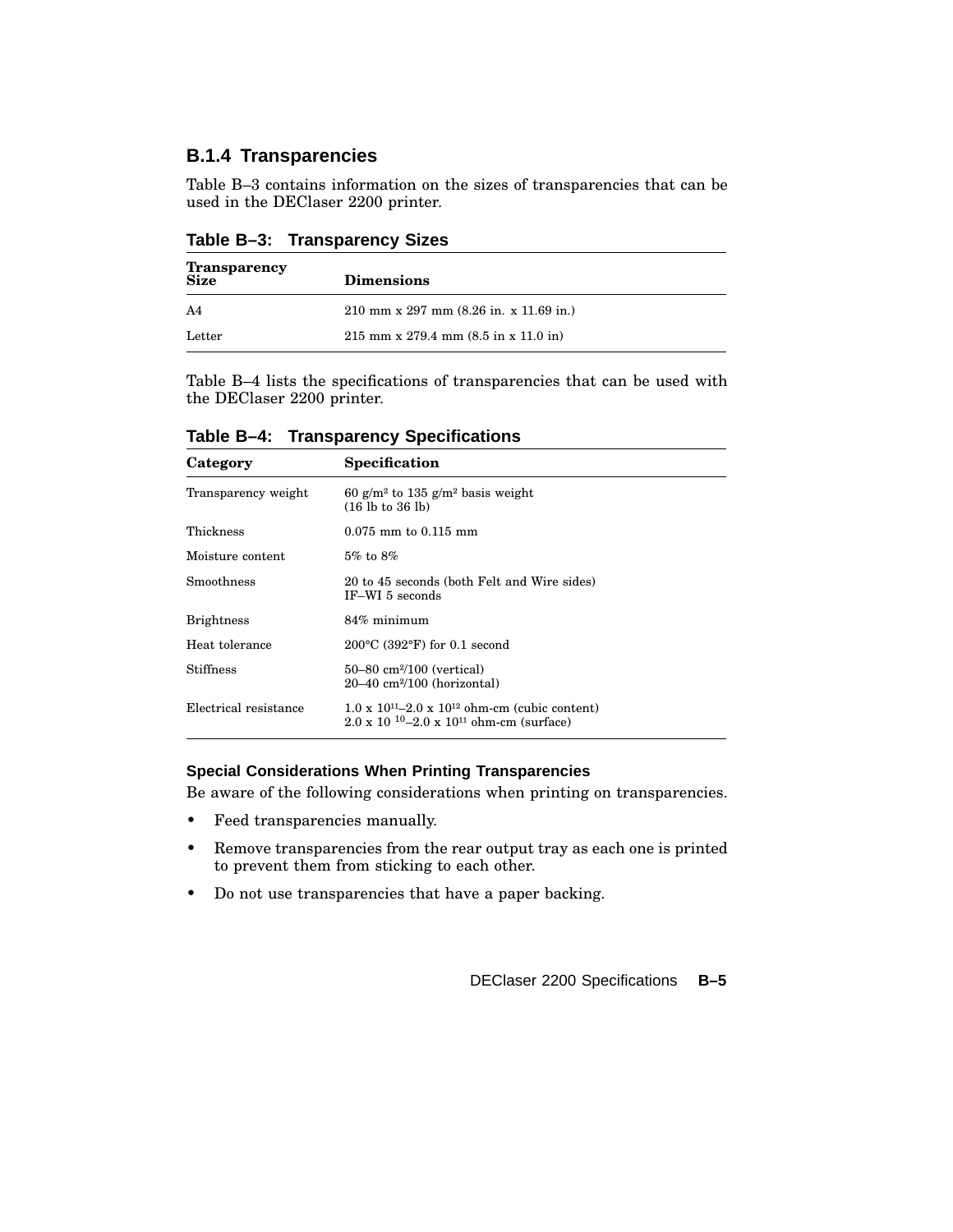### **B.2 Labels**

A label consists of a face sheet, an adhesive sheet, and a carrier sheet. The face sheet (or printing surface) is usually composed of photocopying paper and should meet the same specifications for paper as described in Table B–1. The carrier sheet and adhesive used for the labels must also be able to meet the heat tolerance specification of 200°C (392°F) for at least 0.1 second.

Do not expose the adhesive on the labels. Doing so could cause damage to the printer. An easy way to test for adhesive that may be exposed is to press a plain piece of paper on top of the sheet of labels. If the paper does not stick to the labels, then they are acceptable to use.

#### **Special Considerations When Printing on Labels**

Observe the following considerations when printing on labels:

- Feed labels manually.
- Be sure that the carrier sheet is not exposed.
- Be sure that no adhesive is exposed.

### **B.3 Operating Specifications**

This section contains the operating and interface specifications for the DEClaser 2200 printer.

| Type:                   | Desktop page printer                                                                                                                                                                                                                   |
|-------------------------|----------------------------------------------------------------------------------------------------------------------------------------------------------------------------------------------------------------------------------------|
| <b>Printing Method:</b> | Electrophotographic, using laser beam scanning                                                                                                                                                                                         |
| <b>Laser Power:</b>     | 5 mW maximum                                                                                                                                                                                                                           |
| <b>Resolution:</b>      | $300$ dpi                                                                                                                                                                                                                              |
| <b>Printing Speed:</b>  | 8 pages/minute maximum, using A4 or letter-size<br>paper from the cassette                                                                                                                                                             |
| Warm-Up Time:           | Less than one minute at $20^{\circ}$ C (68 $^{\circ}$ F)                                                                                                                                                                               |
| <b>Paper Cassette:</b>  | 200-sheet capacity<br>Letter $(8 \frac{1}{2} \text{ in. x } 11 \text{ in.})$<br>A4 (297 mm x 182 mm)<br>Executive $(7 \frac{1}{4} \text{ in. x } 10 \frac{1}{2} \text{ in.})$<br>Legal $(8 \frac{1}{2} \text{ in. x } 14 \text{ in.})$ |
| <b>Manual Feed:</b>     | One sheet at a time<br>100 mm x 190 mm $(3.9 \text{ in. x } 7 \frac{1}{2} \text{ in.})$ to<br>216 mm x 356 mm $(8 \frac{1}{2}$ in. x 14 in.)                                                                                           |

#### **B–6** DEClaser 2200 Printer Service Guide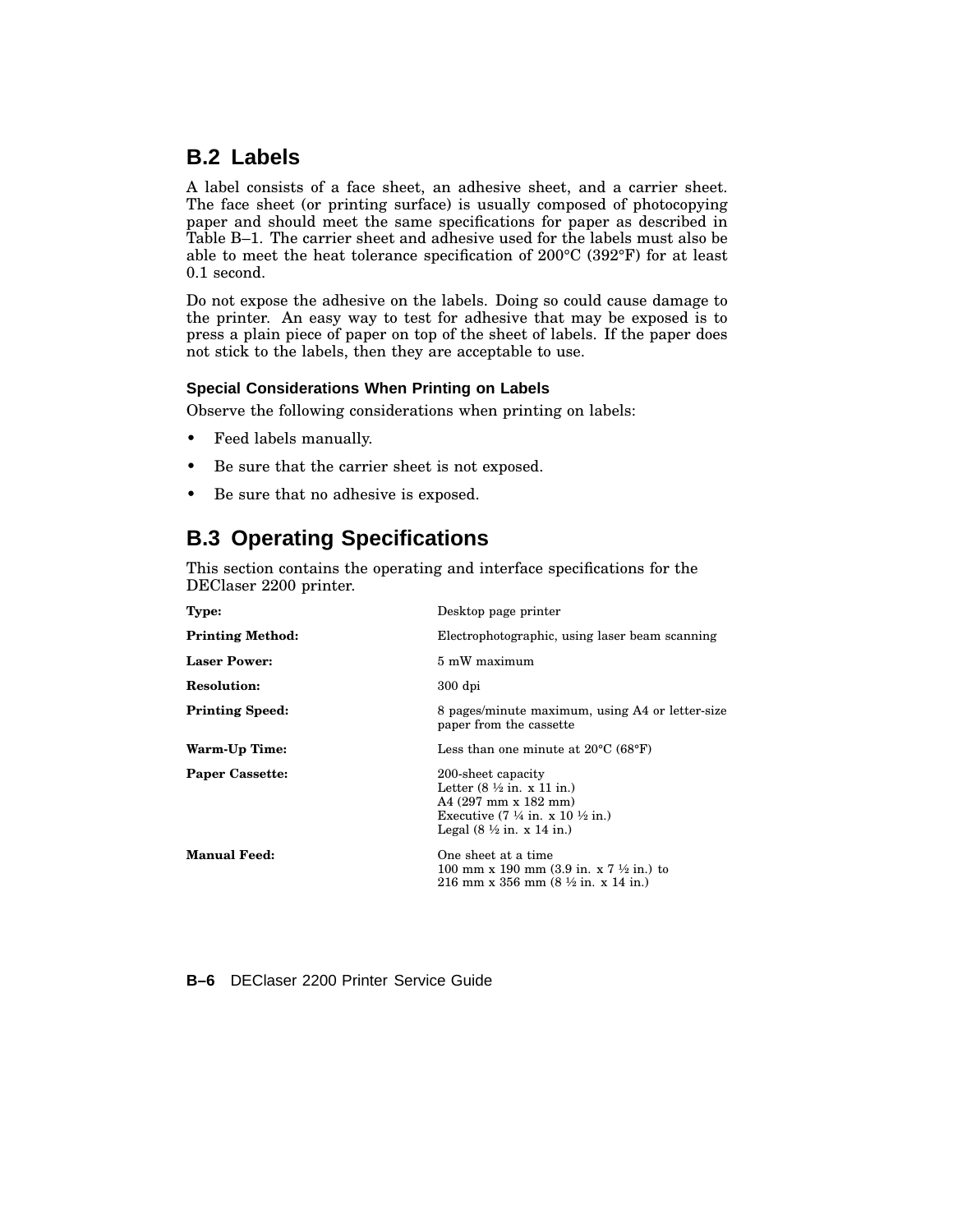| <b>Top Output Tray Capacity:</b>                 | 100 sheets (facedown stacking)                                                                                                     |
|--------------------------------------------------|------------------------------------------------------------------------------------------------------------------------------------|
| <b>Rear Output Tray Capacity:</b>                | 20 sheets (faceup stacking)                                                                                                        |
| Paper Weight Range<br><b>Cassette Feed:</b>      | 60 g/m <sup>2</sup> to 80 g/m <sup>2</sup> basis weight<br>$(16 \text{ lb to } 21 \text{ lb})$                                     |
| <b>Paper Weight Range</b><br><b>Manual Feed:</b> | 60 g/m <sup>2</sup> to 135 g/m <sup>2</sup> basis weight<br>$(16 \text{ lb to } 35 \text{ lb})$                                    |
| <b>Built-in Font Files:</b>                      | The DEClaser 2100 has 36 built-in font files. The<br>font files consist of four fonts and nine character<br>sets. These fonts are: |
|                                                  | Courier 10-point normal <sup>1</sup> portrait<br>$\bullet$                                                                         |
|                                                  | Courier 10.3-point normal portrait<br>$\bullet$                                                                                    |
|                                                  | Courier 6.7-point normal landscape<br>$\bullet$                                                                                    |
|                                                  | Elite 12-point normal portrait<br>$\bullet$                                                                                        |
|                                                  | For each font the following character sets reside<br>in the printer:                                                               |
|                                                  | <b>ASCII</b><br>$\bullet$                                                                                                          |
|                                                  | DEC Supplemental<br>$\bullet$                                                                                                      |
|                                                  | ISO Latin-1 Supplemental<br>$\bullet$                                                                                              |
|                                                  | DEC Technical<br>$\bullet$                                                                                                         |
|                                                  | DEC Special Graphics (VT100 Line Drawing)<br>$\bullet$                                                                             |
|                                                  | DEC 7-Bit Hebrew<br>$\bullet$                                                                                                      |
|                                                  | DEC Hebrew Supplemental<br>$\bullet$                                                                                               |
|                                                  | ISO Latin-Hebrew Supplemental<br>٠                                                                                                 |
|                                                  | Legal<br>$\bullet$                                                                                                                 |
| <b>Font Cartridges:</b>                          | Capacity for two optional font cartridges                                                                                          |
| <b>Built-in RAM:</b>                             | 0.5 MB, expandable to 3.5 MB<br>with optional RAM boards                                                                           |
| <b>Host Interface:</b>                           | Parallel (Centronics) and serial (RS232C)                                                                                          |
| <b>Acoustic Noise:</b>                           | 40 dB(A) maximum during standby<br>53 dB(A) maximum during printing                                                                |

 $\overline{\textrm{1}$  Normal means that the font is not set in bold or italics or otherwise attributed.

DEClaser 2200 Specifications **B–7**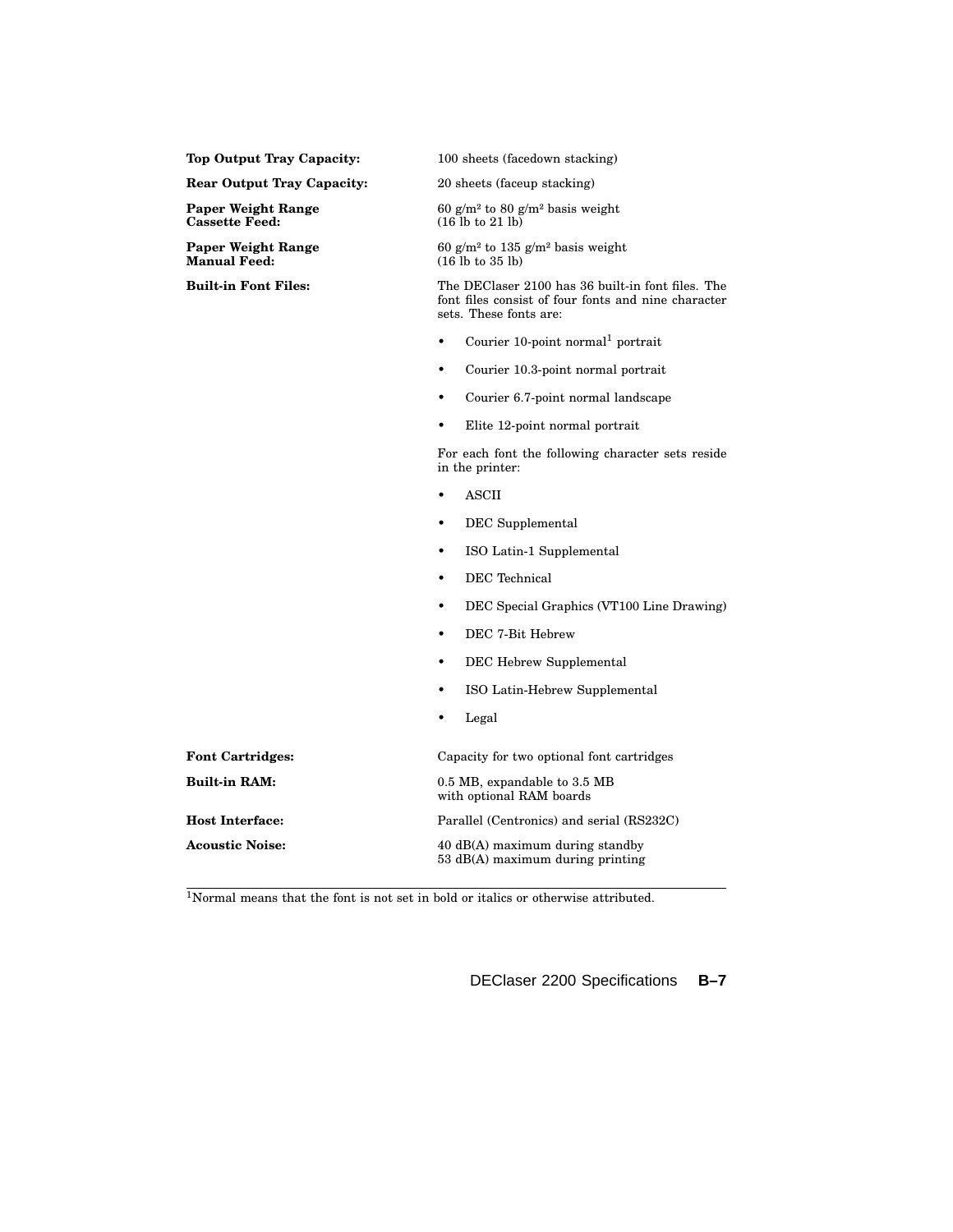**Operating Temperature:** 10°C to 32.5°C (50°F to 90.5°F) **Operating Humidity:** 20% to 80% relative humidity **Storage Temperature:** 0°C to 35°C (32°F to 95°F) **Storage Humidity:** 10% to 80% relative humidity **Power Requirements:** 100–115 Vac, 50/60 Hz **Power Consumption:** 100–115 Vac models = 810 W @ 115 Vac **Packaged Weight:** Approximately 24.0 kg (54 lb) **Installed Weight:** Approximately 20.6 kg (45.5 lb) **Dimensions:** Width: 454 mm (17.9 in.)

220–240 Vac, 50 Hz  $220 - 240$  Vac models = 790 W @ 240 Vac Depth: 525 mm (20.7 in.) Depth: 815 mm (32.1 in.) with A4 paper cassette installed and the rear output tray opened

Height: 228 mm (9.0 in.)

**B–8** DEClaser 2200 Printer Service Guide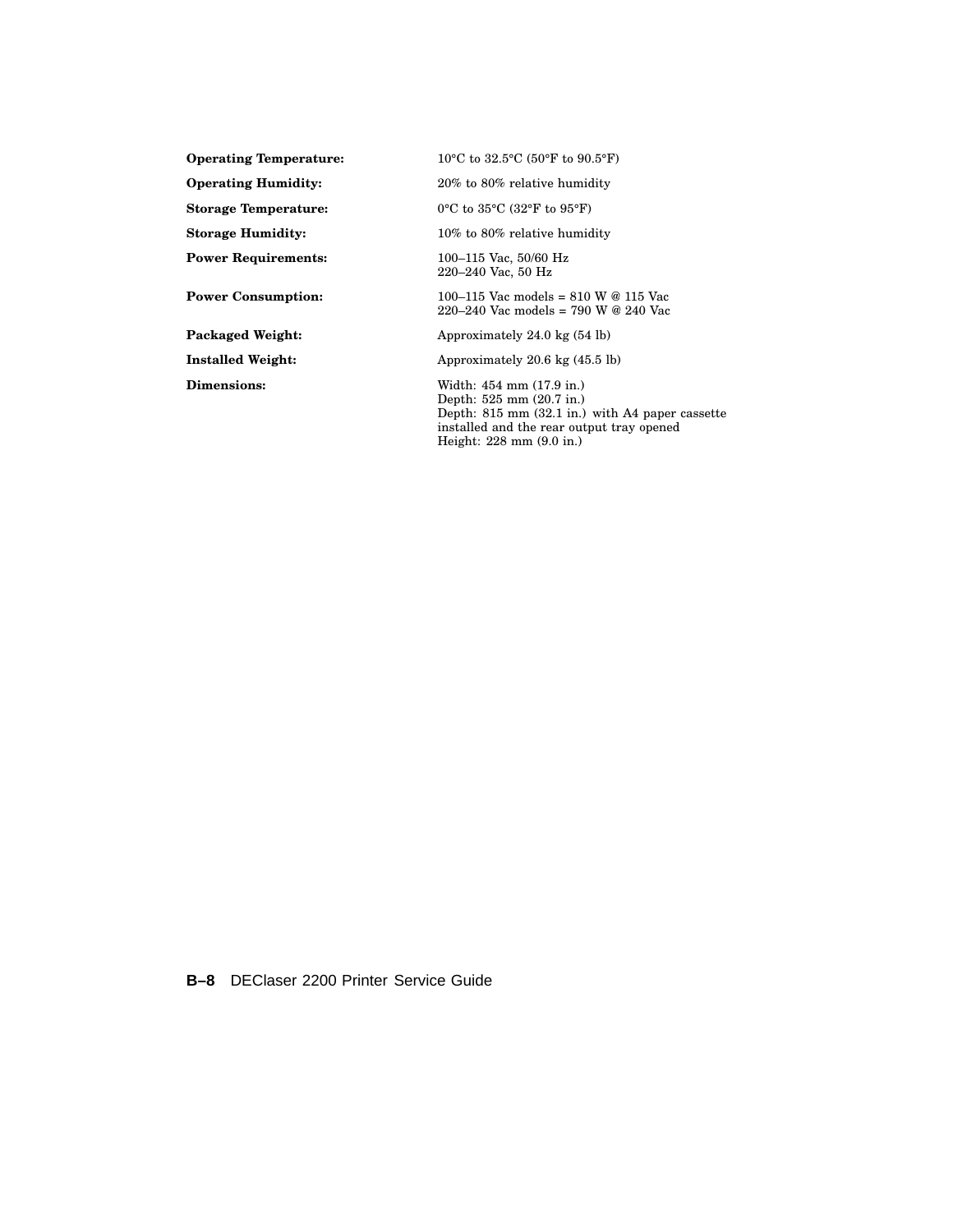## **DEClaser 2200 Total Call Concept (TCC)**

### **C.1 Performing TCC**

The total care concept (TCC) procedure is performed whenever the Customer Services engineer (CSE) is called to repair or service the printer. Always repair the printer first and then perform the TCC procedure.

### **C.2 Maintenance Log**

You must keep an accurate maintenance history to ensure the long life and reliability of the DEClaser 2200 printer. When you first arrive at the site, review the maintenance log for information that can assist you to troubleshoot and repair the malfunctioning printer. After you fix the problem, record your activity in the maintenance log for the benefit of the next service person.

Copies of the maintenance log are included in the pocket of the binder of this service guide. It is recommended that you photocopy a plentiful supply of the maintenance log and carry several copies.

A special adhesive-backed pouch is available for storing the maintenance log at the customer's site. The order number for the pouch is 36–18307–04. Attach the pouch to the bottom cover underneath the printer.

#### **Page Count Record**

The recorded page count information is used for contractual purposes such as excess usage and refurbishment charges, and for service purposes such as TCC and the 100K preventive maintenance (PM). All page count information is recorded in the page count integrated circuit (IC) that is installed on the video control board. If you replace the video control board, remove the page count IC from the defective board and install it on the new video control board, as shown in Section 4.15.1.

Use the following procedure to obtain the current page count number and to determine if you need to perform the 100K preventive maintenance procedure.

DEClaser 2200 Total Call Concept (TCC) **C–1**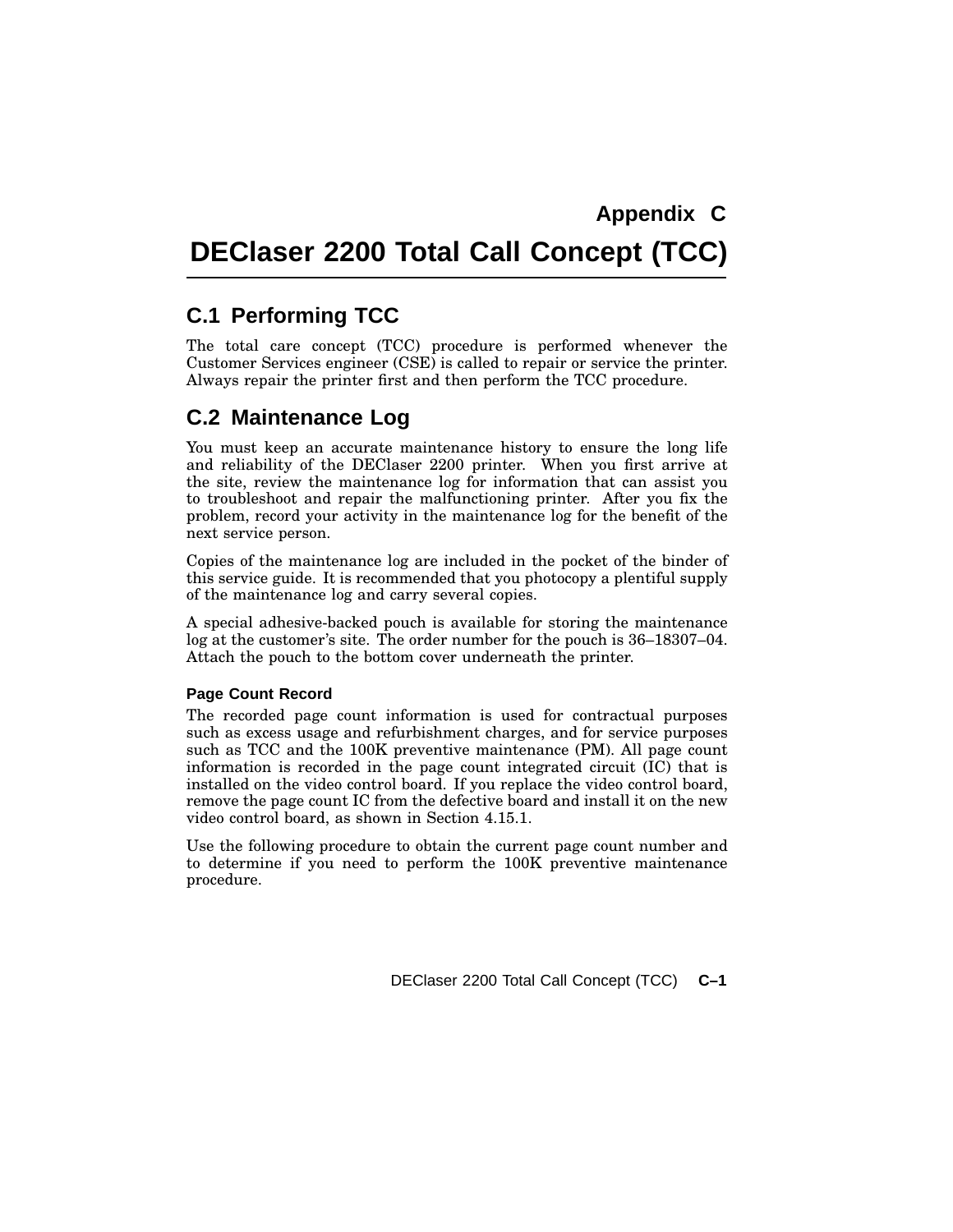- 1. Press  $Test/Font$  to obtain a copy of Test Print A and the current page count. Figure 2–5 shows an example of Test Print A.
- 2. Obtain page count information from the maintenance log.
- 3. You must perform the 100K PM if the page count number is close to or exceeds 100,000 pages, or if 100,000 pages have been counted since the last 100K PM.

### **C.3 100K PM Procedure**

After every 100,000 pages, replace the following FRUs. Refer to Table 4–1 for part numbers.

- Fixing unit
- Upper separation pad
- Lower separation pad
- Upper pickup roller assembly
- Lower pickup roller assembly
- Transfer corona assembly
- Ozone filter

### **C.4 TCC Procedure**

When you perform the TCC procedure, you will enhance the reliability of the printer and reduce the number of service calls that are required to support the printer.

Use the historical information from the maintenance log to analyze the reliability of the printer and the reliability of a component within the printer. If you are uncertain that a component is worn, broken, or contaminated but suspect that it is, replace it anyway. This should reduce the number of service calls over the lifetime of the printer.

**CAUTION:** *Always use the special vacuum cleaner mentioned in the Tools section of the Preface of this book for cleaning up toner. The toner powder can pass through the bag or filter of a conventional vacuum cleaner and cause damage.*

Damaged, worn, or broken printer components cause intermittent problems and accelerate the aging of mechanical components. Pinched or frayed wires can randomly short circuit. Paper dust, dirt, and toner on rollers, bearings,

**C–2** DEClaser 2200 Printer Service Guide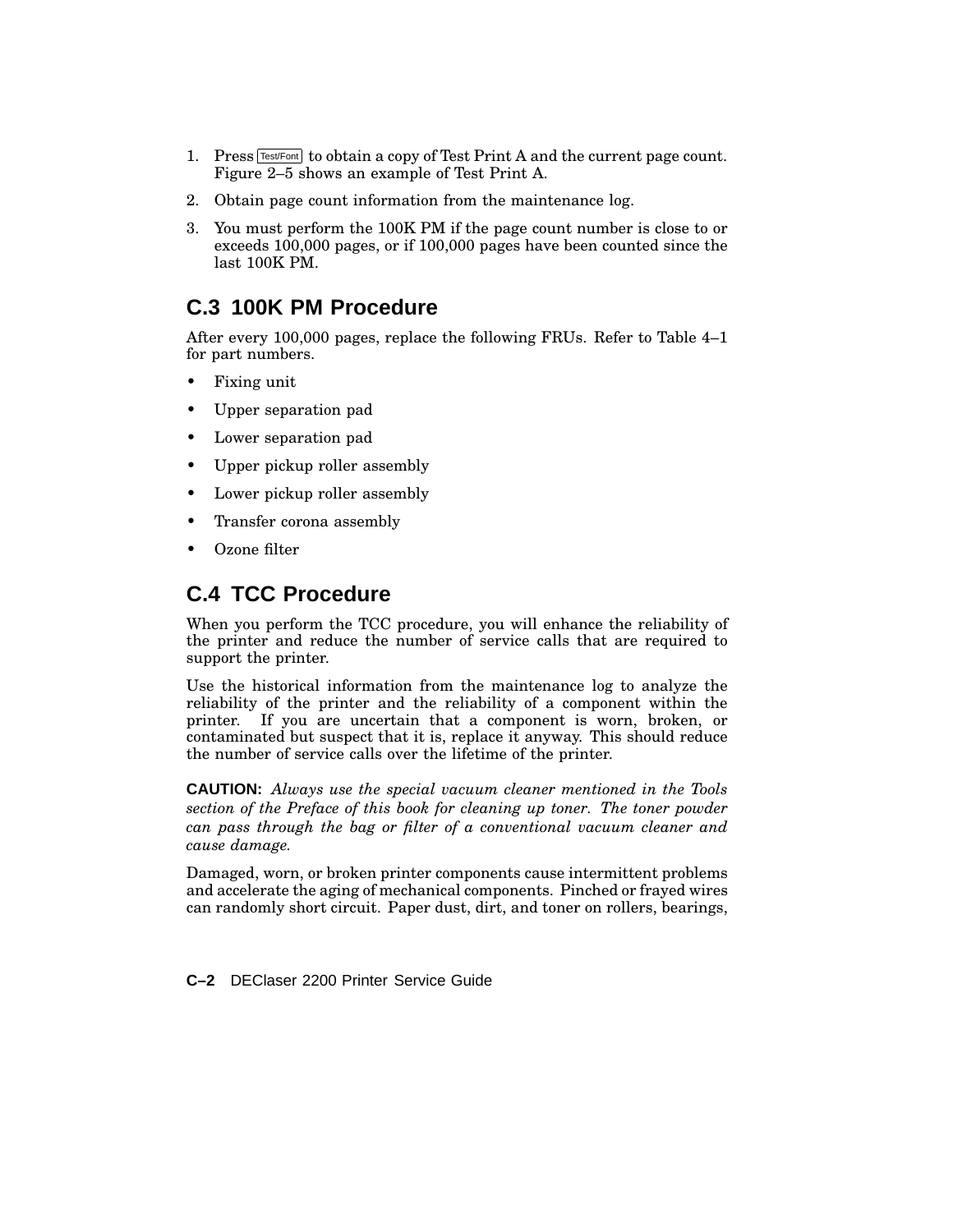and gears cause premature failures. Replace any rollers that have flat spots, surface glazing or cracking, or dust and toner contamination.

#### **C.4.1 External Cleaning**

Clean and vacuum toner, paper dust, and dirt from the following areas of the DEClaser 2200 printer:

- All paper feed areas, including cassettes, cassette tops, and envelope feeder
- Upper and lower pickup roller assembly and paper paths
- Registration rollers and paper paths
- Area around the transfer and separation charger
- EP-S cartridge assembly
- Paper feed guide assembly
- Fixing unit entrance and exit areas
- Output rollers and paper paths
- Facedown and faceup stacking trays

#### **C.4.2 Internal Cleaning and Inspection**

Clean, vacuum, and inspect the following areas beneath the covers of the DEClaser 2200 printer:

- 1. Remove the following covers and panels:
	- The upper cover from the printer
	- The duplex unit gear side panel
	- The duplex unit access side panel
	- The inverter paper guide panel
- 2. Inspect and clean the inside of the printer and look for toner spills, paper dust, or foreign objects.
- 3. Inspect the surface condition of the upper and lower pickup rollers and separation pads. Do not contaminate the surfaces of the rollers or pads with grease from your fingers.
- 4. Use the special cleaning tool provided with each printer to clean the primary and transfer charge wires. You can also use a dry cotton swab.

DEClaser 2200 Total Call Concept (TCC) **C–3**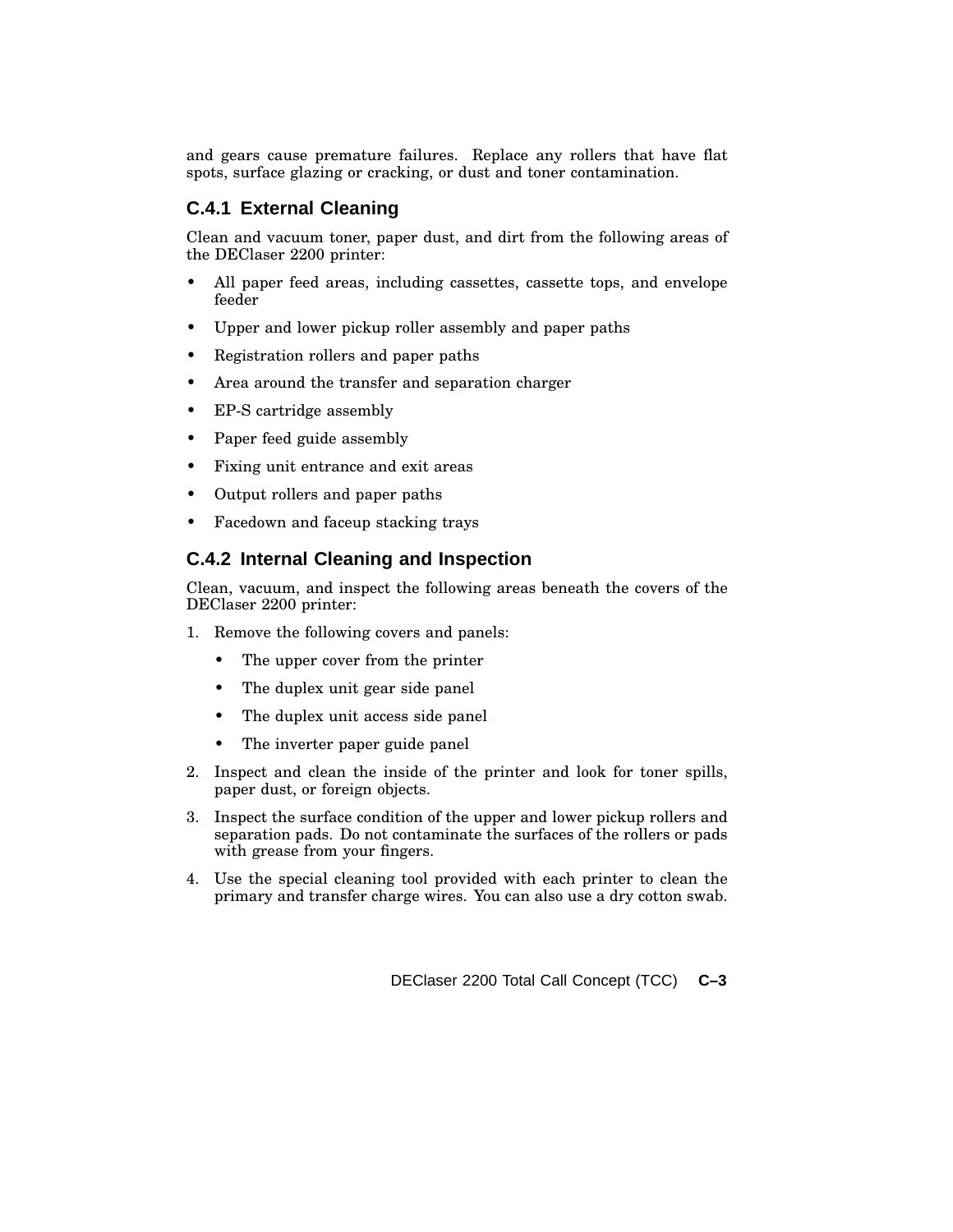Vacuum the well that the charge wire resides in. The special cleaning tool is shown in Figure 1–3.

- 5. Inspect the rollers of the fixing unit for scratches or damage.
- 6. Inspect the surface condition of the inverter, alignment, and second pass rollers.
- 7. Press **Test/Font** to print several copies of Test Print B while you are filling out service call paperwork. This ensures the customer that the printer is functioning and in good operating order.
- 8. Replace all the covers.

**C–4** DEClaser 2200 Printer Service Guide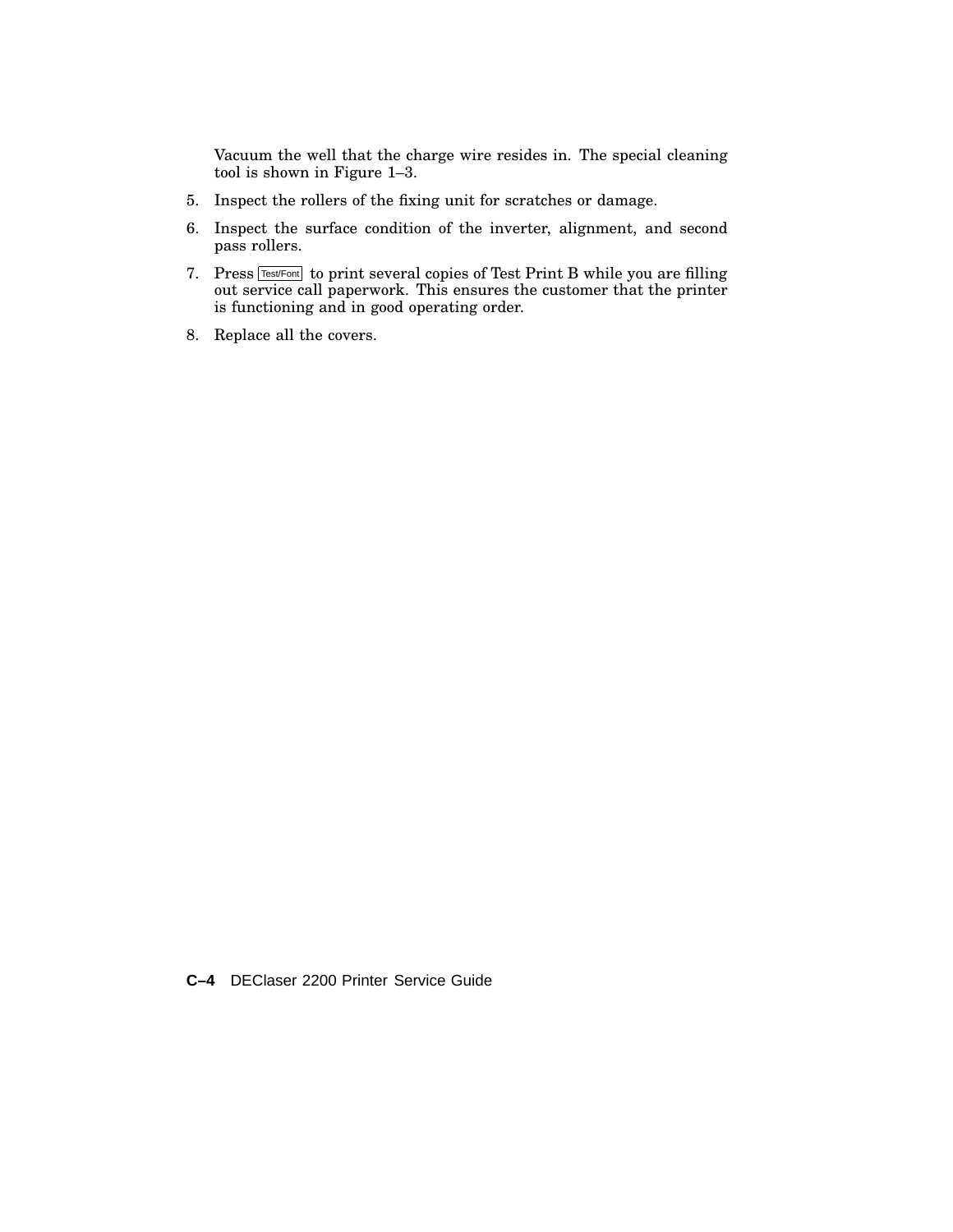# **Appendix D Optional Envelope Feeder**

This appendix describes the operation and troubleshooting of the optional envelope feeder for the DEClaser 2200 printer.

### **D.1 Physical Description of the Envelope Feeder**

Figure D–2 shows the optional envelope feeder installed in its slot on the DEClaser 2200 printer. A cassette with a special top is installed in the upper cassette slot.

If the envelope feeder is not installed, a removable panel hides the mounting slot.

The envelope feeder holds up to 50 standard-size envelopes.

You can select and feed paper from the upper cassette slot when the envelope feeder and the special cassette are installed. The printer's feed source indicator lights when the envelope feeder is selected.

**Figure D–1: Installed Feeder and Indicator**

MLO-005003, Size=14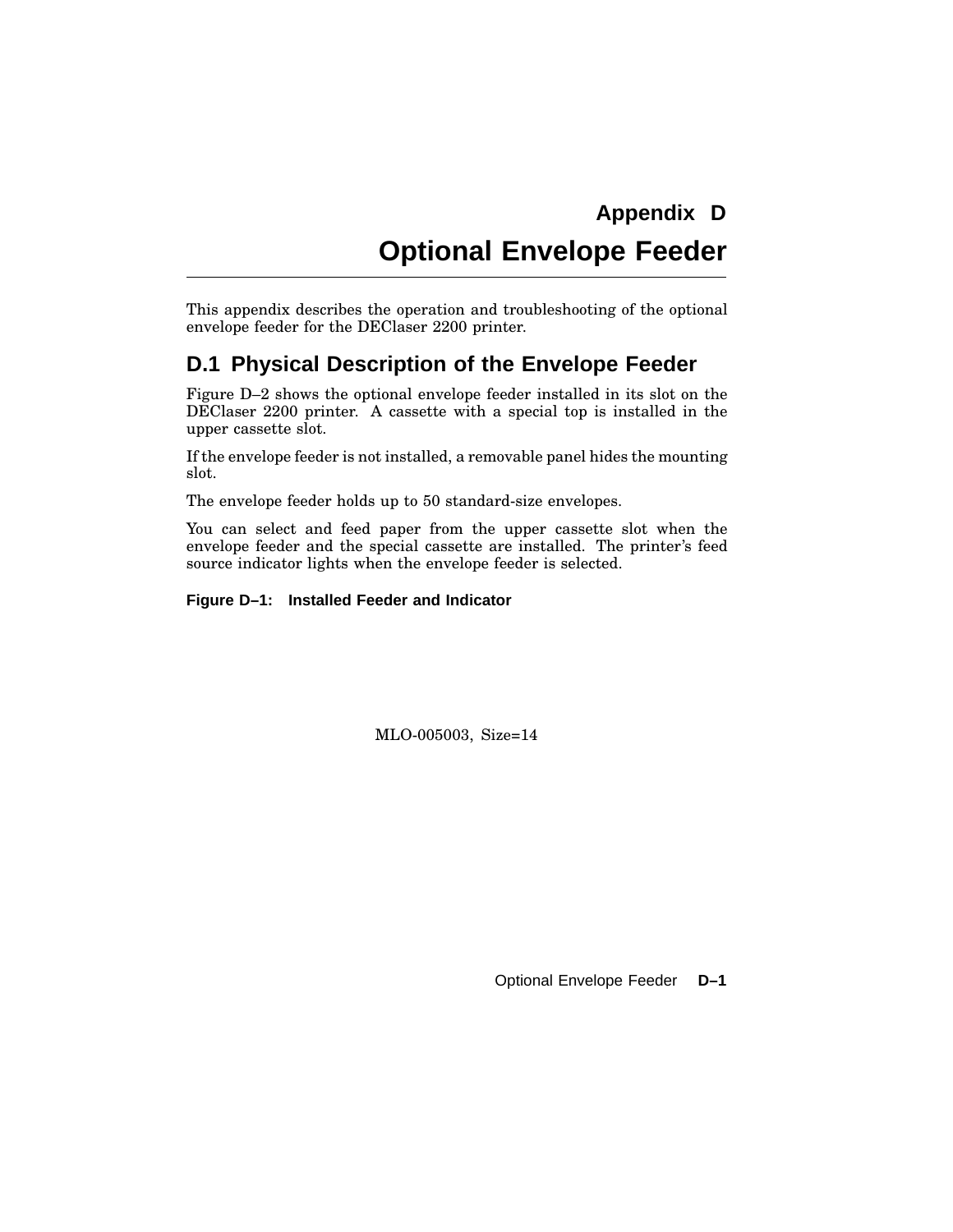## **D.2 External Components**

Figure D–2 shows the external components of the optional envelope feeder. Table D–1 explains the function of each numbered component.

**Figure D–2: External Components**

MLO-005021, Size=26

**D–2** DEClaser 2200 Printer Service Guide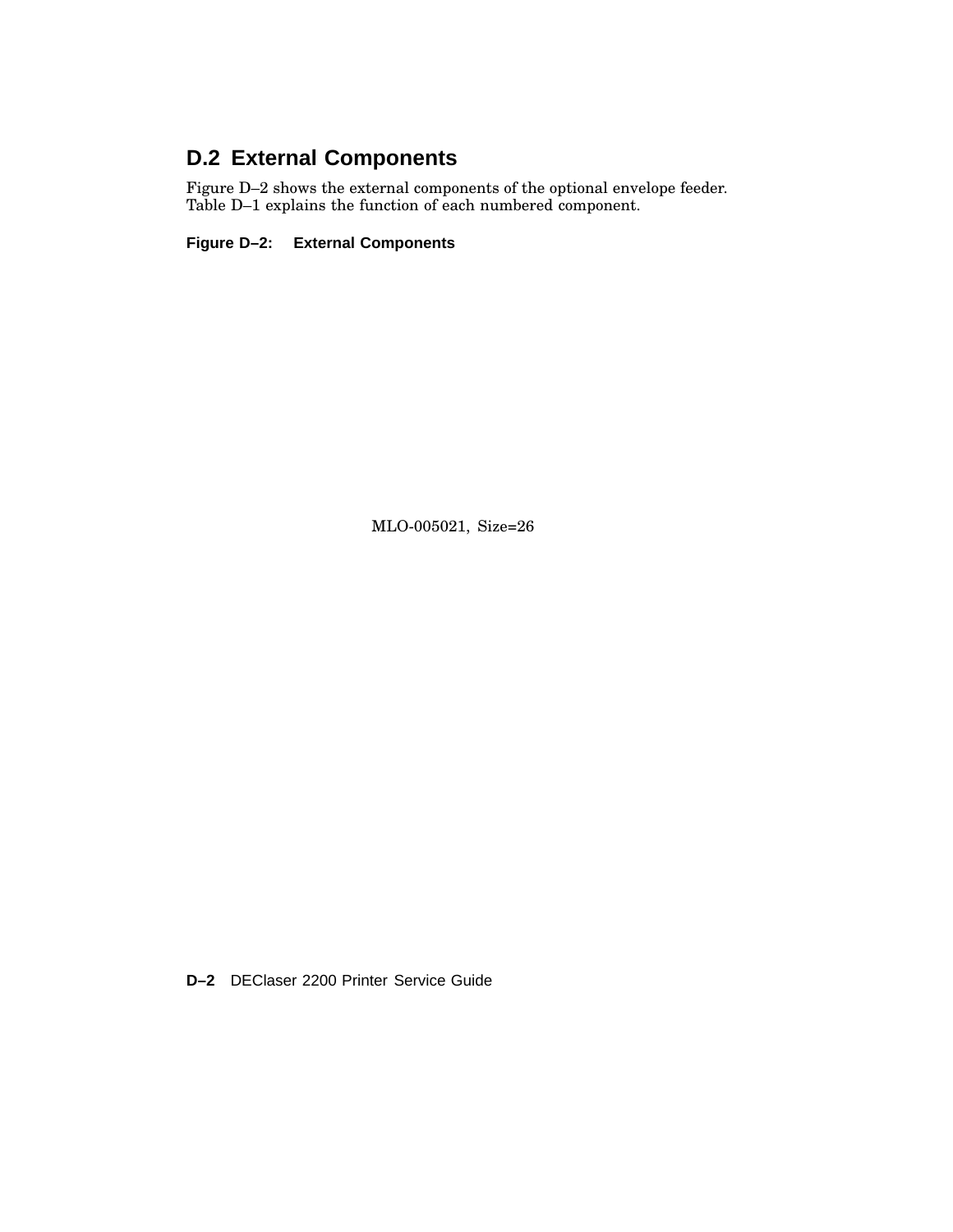#### **Table D–1: External Components**

| Component |                               | <b>Description</b>                                                                                                                                                                                                                                                             |  |  |
|-----------|-------------------------------|--------------------------------------------------------------------------------------------------------------------------------------------------------------------------------------------------------------------------------------------------------------------------------|--|--|
|           | Top door                      | This door opens to allow the operator to load up to 50 envelopes into<br>the envelope feeder. When you open the door, the pressure pickup pad<br>lifts and separates from the pickup roller. When you close the door,<br>the pressure roller descends onto the envelope stack. |  |  |
|           | Alignment rods                | The alignment rods support the weight of the envelope feeder and hold<br>the feeder in precise alignment to the upper cassette feed rollers.                                                                                                                                   |  |  |
| ❸         | DC control<br>board connector | This connector connects the eight interface signals from the envelope<br>feeder to the dc control board. Table A-1 describes each interface<br>signal.                                                                                                                         |  |  |
|           | Side guides                   | The side guides can be adjusted from approximately 4 in. to 4.75<br>in. $(101.6 \text{ mm to } 120.65 \text{ mm})$ for varying envelope widths. When the<br>side guides are correctly adjusted, the envelope stack is aligned to the<br>center of the paper path.              |  |  |
| 61        | Cassette cover                | The cover prevents paper from feeding in with an envelope and directs<br>the leading edge of the envelope into the paper feed roller.                                                                                                                                          |  |  |
|           | Separation pad <sup>1</sup>   | The separation pad, also referred to as the separation sheet unit,<br>prevents multiple feeding, and is a customer replaceable unit.                                                                                                                                           |  |  |
|           |                               | <sup>1</sup> The separation pad is shown in Figure $D-3$ .                                                                                                                                                                                                                     |  |  |

**Figure D–3: Separation Pad**

MLO-005246, Size=17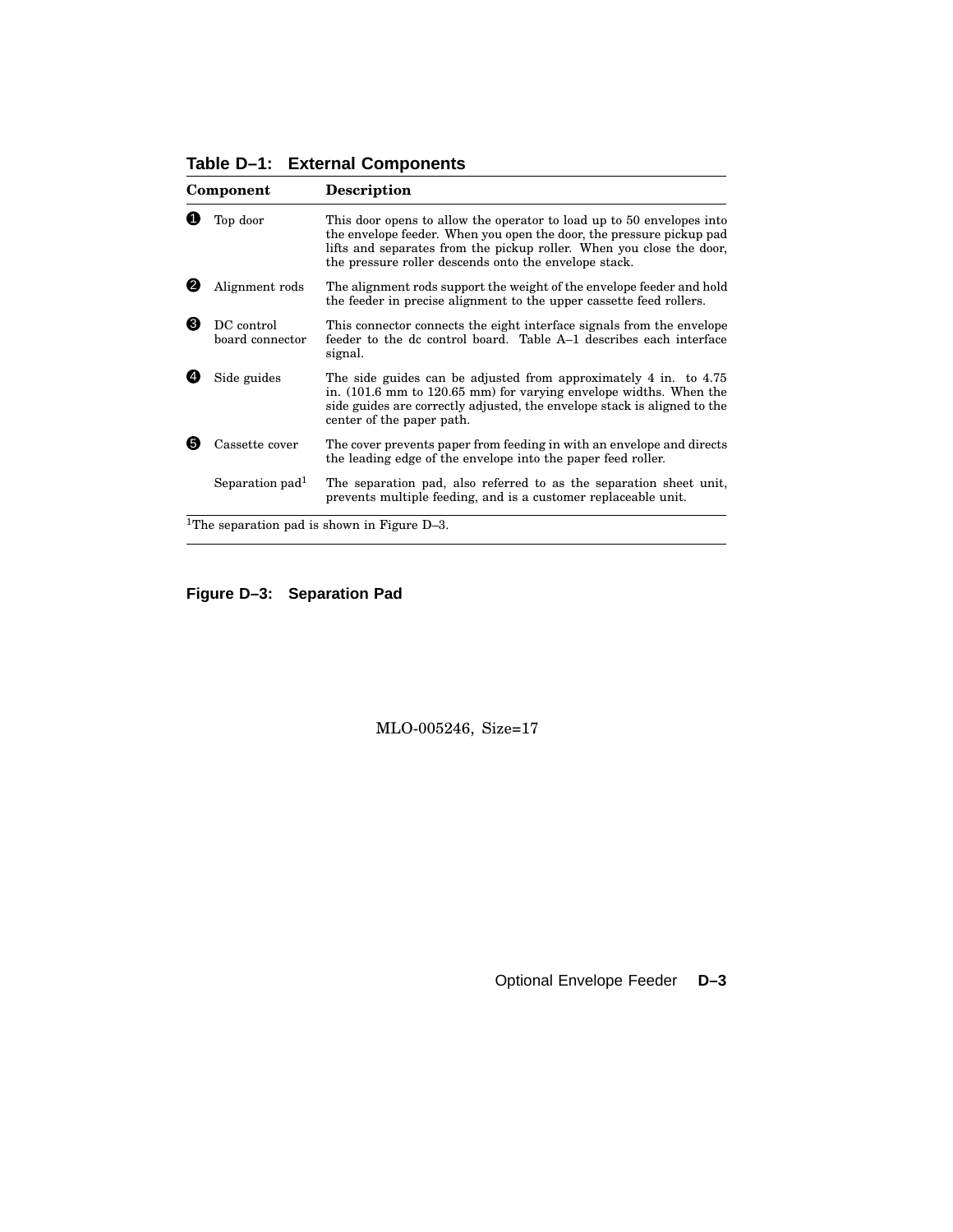#### **D.3 Selecting the Envelope Feeder**

The following procedure describes how to set up and select the envelope feeder.

1. Turn off the printer power and install the envelope feeder as shown in Section 4.6.

**CAUTION:** *Before you install the envelope feeder, turn off the printer power.*

- Load the paper into the top cassette, at least 50% full.
- Lift the top door and load envelopes into the envelope feeder.
- 2. Press  $\boxed{\text{Duplex}}$  to turn off the Duplex indicator.
- 3. Set the printout selector for simplex operation and faceup (rear) stacking.

Switching the printout selector to the duplex facedown position while the optional envelope feeder is selected causes a 19 PAPER PATH 3 error.

4. Press  $Feeder Select$  to display the  $FEEDER = OPTION$  message and to light the feeder indicator shown in Figure D–1.

This step does not work if the printout selector is set to the duplex position or the optional envelope feeder is not installed.

#### **D.4 Functional Description**

Figure D–4 shows the location of the internal components of the envelope feeder.

When a print command is received from the control panel or host system, the dc control board operates the envelope feeder motor, which turns the pickup and feed rollers to feed one envelope into the printer.

The spring loaded pickup pressure pad  $\bullet$  presses the stack against the pickup roller and depresses the paper out sensor lever  $\bullet$ .

The pickup roller  $\Theta$  moves the bottom envelopes across the separation pad  $\bullet$  and into the nip of the feed rollers  $\bullet$ . The surface of the separation pad holds back all but the bottom envelope.

The feed rollers push the envelope under the upper cassette sensor lever  $\Theta$ and under the upper pickup roller  $\bullet$ . The dc control board energizes the upper pickup roller solenoid, and the envelope feeds into the printer.

**D–4** DEClaser 2200 Printer Service Guide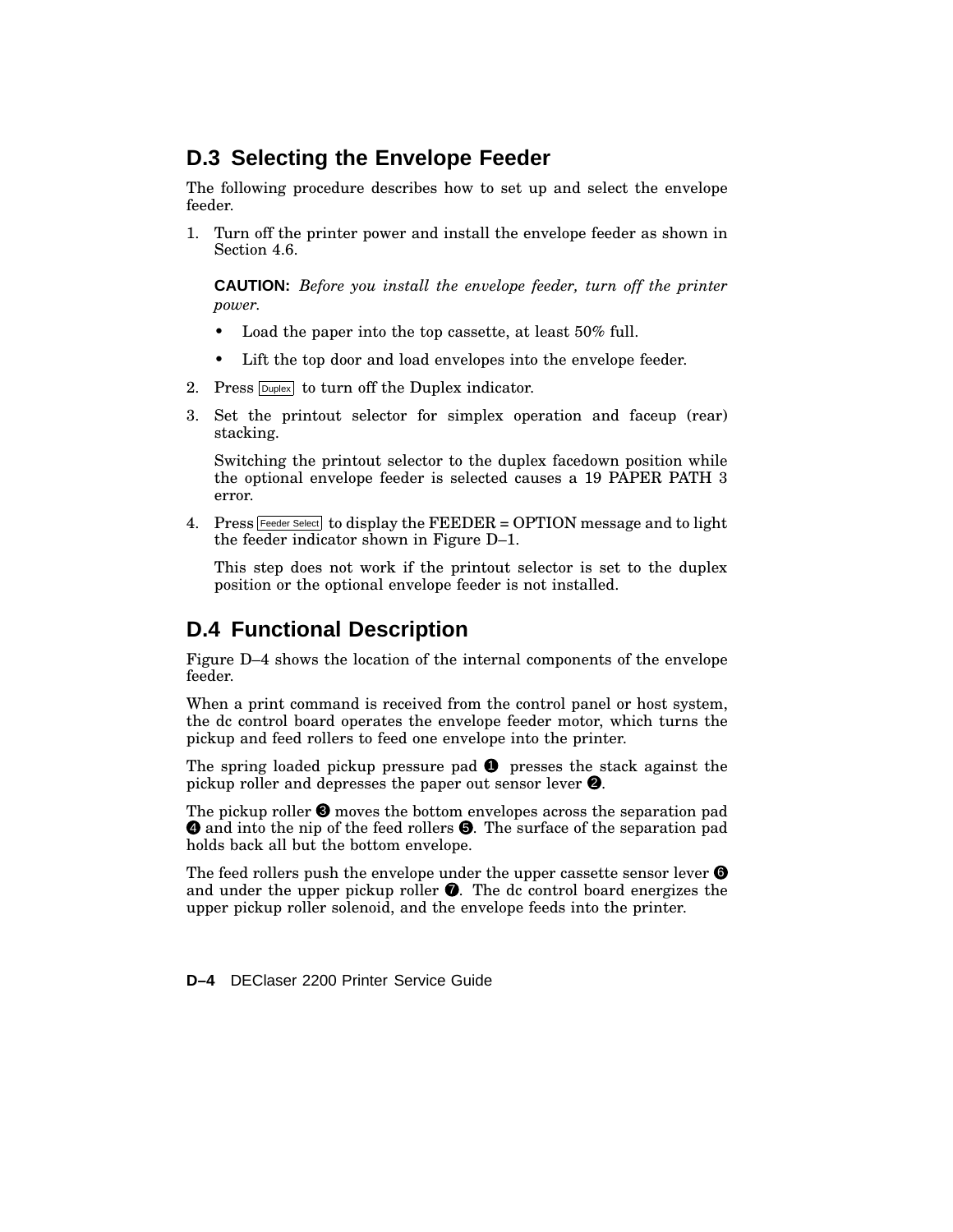#### **Figure D–4: Internal Components**

MLO-005020, Size=15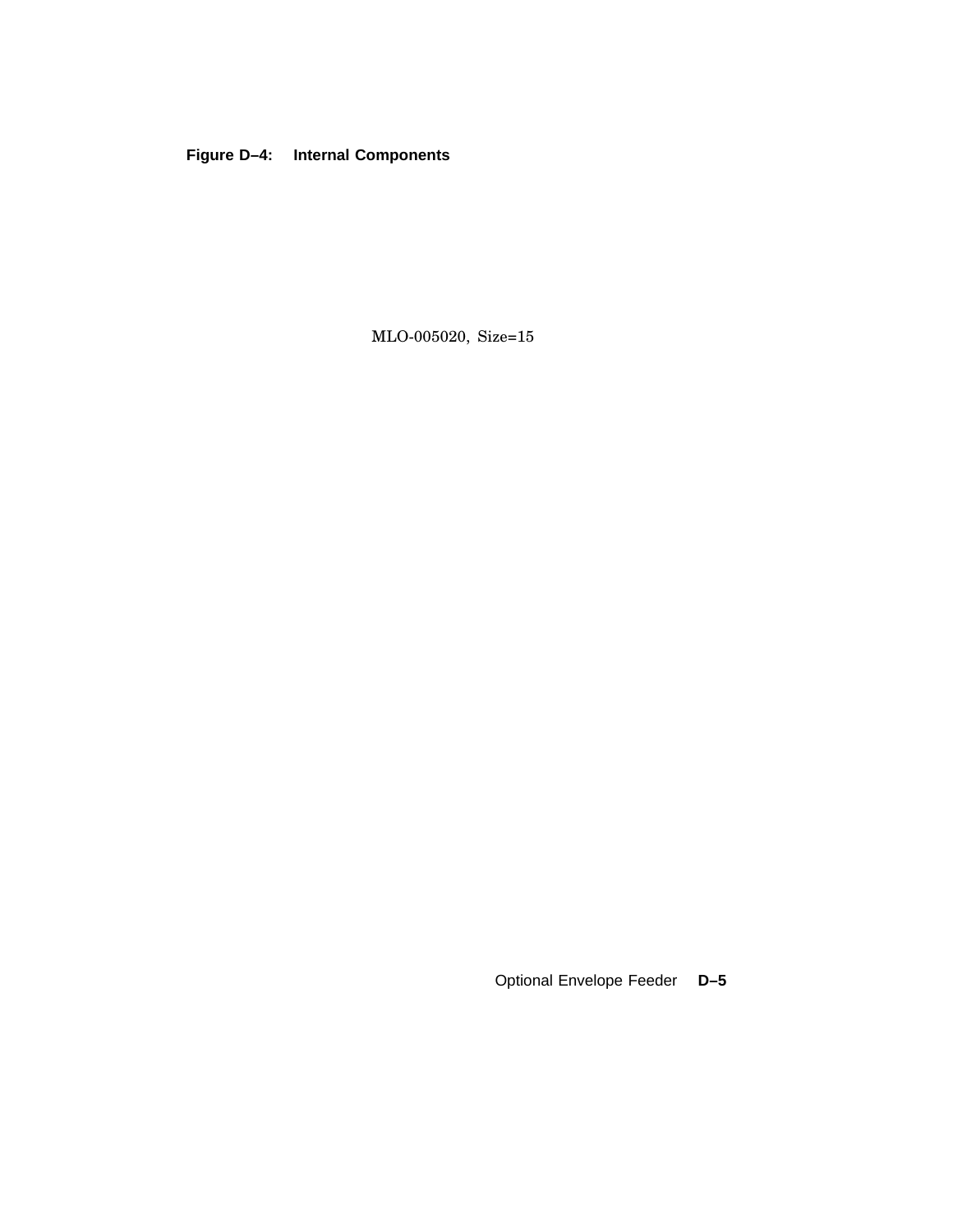## **D.5 Troubleshooting the Envelope Feeder**

If you suspect that the envelope feeder is defective, swap the unit. If swapping confirms that the envelope feeder is bad, replace the unit as an FRU. Do not disassemble and repair the envelope feeder in the field. Refer to Table D–2 to test, isolate, and repair the envelope feeder.

| <b>Symptoms</b>                                     | <b>Description and Action</b>                                                                                                                                                                                                                                                                                                  |  |  |  |
|-----------------------------------------------------|--------------------------------------------------------------------------------------------------------------------------------------------------------------------------------------------------------------------------------------------------------------------------------------------------------------------------------|--|--|--|
| 11 PAPER OUT is displayed<br>continuously or is not | Make sure the envelope feeder is selected and that there<br>is paper in the upper cassette.                                                                                                                                                                                                                                    |  |  |  |
| displayed when feeder is<br>empty.                  | Test the paper out sensor circuit. First remove the<br>envelopes. This causes an 11 PAPER OUT message to be<br>displayed. Then manually depress the paper out sensor<br>lever, the paper out display text should change to 00<br>READY or to some other message. Make sure the sensor<br>lever moves freely and does not bind. |  |  |  |
|                                                     | Do the following to fix the sensor circuit problem:                                                                                                                                                                                                                                                                            |  |  |  |
|                                                     | Perform troubleshooting procedure 1, which follows<br>1.<br>this table, to eliminate the possibility that the printer<br>is malfunctioning.                                                                                                                                                                                    |  |  |  |
|                                                     | 2.<br>Inspect the operation of the paper out sensor linkage<br>lever and the operation of the pressure pad.                                                                                                                                                                                                                    |  |  |  |
|                                                     | 3.<br>Make sure the feeder connector is not damaged and<br>makes good connection.                                                                                                                                                                                                                                              |  |  |  |
|                                                     | Perform troubleshooting procedure 2, which follows<br>4.<br>this table, to isolate the bad FRU to the feeder, dc<br>control board, or connection.                                                                                                                                                                              |  |  |  |
| Envelope feeder motor                               | Do the following to correct the symptoms:                                                                                                                                                                                                                                                                                      |  |  |  |
| emits noise or pickup<br>roller never turns.        | 1.<br>Perform troubleshooting procedure 1, which follows<br>this table, to eliminate the possibility that the printer<br>is malfunctioning.                                                                                                                                                                                    |  |  |  |
|                                                     | 2.<br>Perform troubleshooting procedure 2, which follows<br>this table, to isolate the bad FRU to the feeder, do<br>control board, or connection.                                                                                                                                                                              |  |  |  |
|                                                     | 3.<br>Swap the LVPSA.                                                                                                                                                                                                                                                                                                          |  |  |  |

**Table D–2: Envelope Feeder Troubleshooting**

**D–6** DEClaser 2200 Printer Service Guide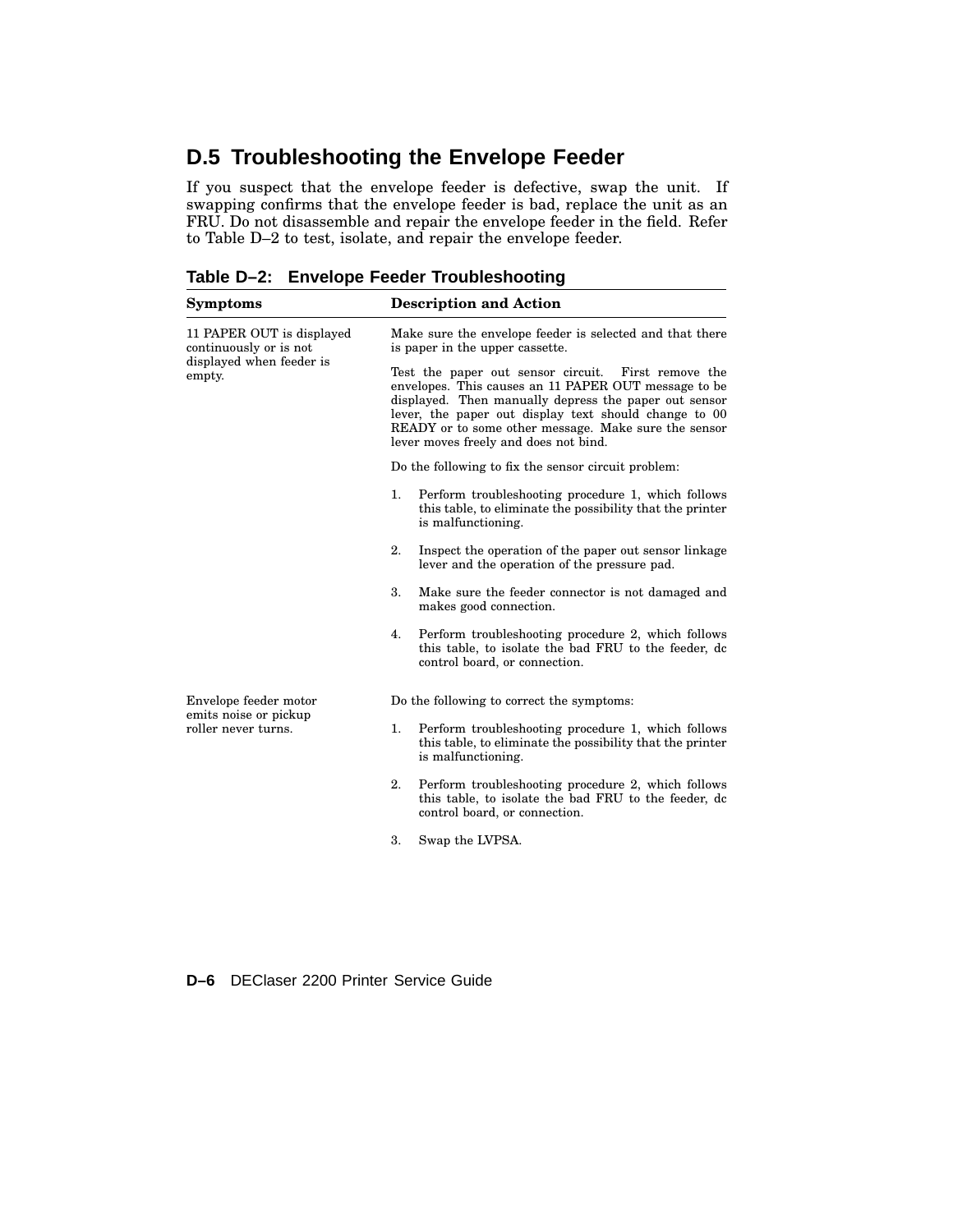| <b>Symptoms</b>             | <b>Description and Action</b> |                                                                                                                                                                                                                                                                                                      |  |  |
|-----------------------------|-------------------------------|------------------------------------------------------------------------------------------------------------------------------------------------------------------------------------------------------------------------------------------------------------------------------------------------------|--|--|
| Multiple feeds,             |                               | Do the following:                                                                                                                                                                                                                                                                                    |  |  |
| misfeeds,<br>or jams occur. | 1.                            | Make sure the recommended type of envelopes is<br>being used.                                                                                                                                                                                                                                        |  |  |
|                             | 2.                            | Make sure the upper cassette is not overloaded. The<br>envelope feeder works best when the upper cassette<br>is approximately 50% full.                                                                                                                                                              |  |  |
|                             | 3.                            | Make sure the operator is loading the envelopes<br>correctly. If, while loading, the operator pushes the<br>few bottom envelopes too far into the feeder, the<br>separation pad will be blocked and its action impeded.                                                                              |  |  |
|                             | 4.                            | Make sure the side guides are not too tight.                                                                                                                                                                                                                                                         |  |  |
|                             | 5.                            | Open the top cover and shuffle the envelopes. Inspect<br>the envelopes for excessive curl or flatness. Try some<br>different envelopes. Load the envelopes and close<br>the top cover. Make sure the side guides are loosely<br>adjusted and the envelopes lie flat against the paper<br>out sensor. |  |  |
|                             | 6.                            | Remove and inspect the separation pad. Swap the<br>pad if its surface seems stiff, dried out, or oily.<br>Avoid placing your fingertips on the surface of the<br>separation pad.                                                                                                                     |  |  |
|                             | 7.                            | Perform troubleshooting procedure 1, which follows<br>this table, to eliminate the possibility that the printer<br>is malfunctioning.                                                                                                                                                                |  |  |
|                             | 8.                            | Replace the envelope feeder.                                                                                                                                                                                                                                                                         |  |  |

**Table D–2 (Cont.): Envelope Feeder Troubleshooting**